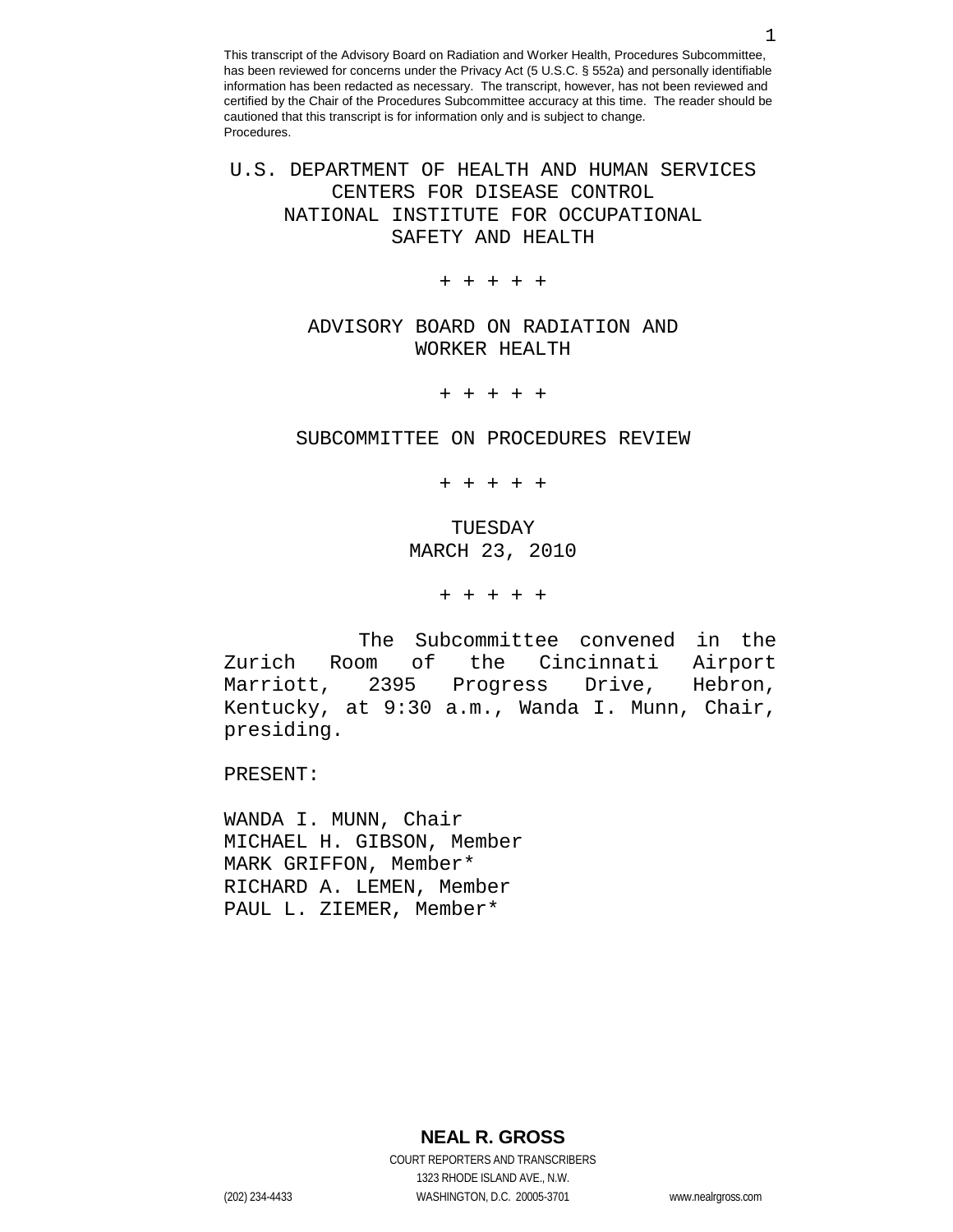ALSO PRESENT:

TED KATZ, Designated Federal Official NANCY ADAMS, NIOSH Contractor ISAF AL-NABULSI, DOE\* HANS BEHLING, SC&A\* KATHY BEHLING, SC&A\* ELIZABETH BRACKETT, ORAU Team\* STUART HINNEFELD, DCAS EMILY HOWELL, HHS GEORGE KERR, ORAU Team\* JENNY LIN, HHS STEPHEN MARSCHKE, SC&A JOHN MAURO, SC&A STEVE OSTROW, SC&A\* MUTTY SHARFI, ORAU Team\* SCOTT SIEBERT, DCAS\* ELYSE THOMAS, DCAS\* BRANT ULSH, DCAS

\*Participating via telephone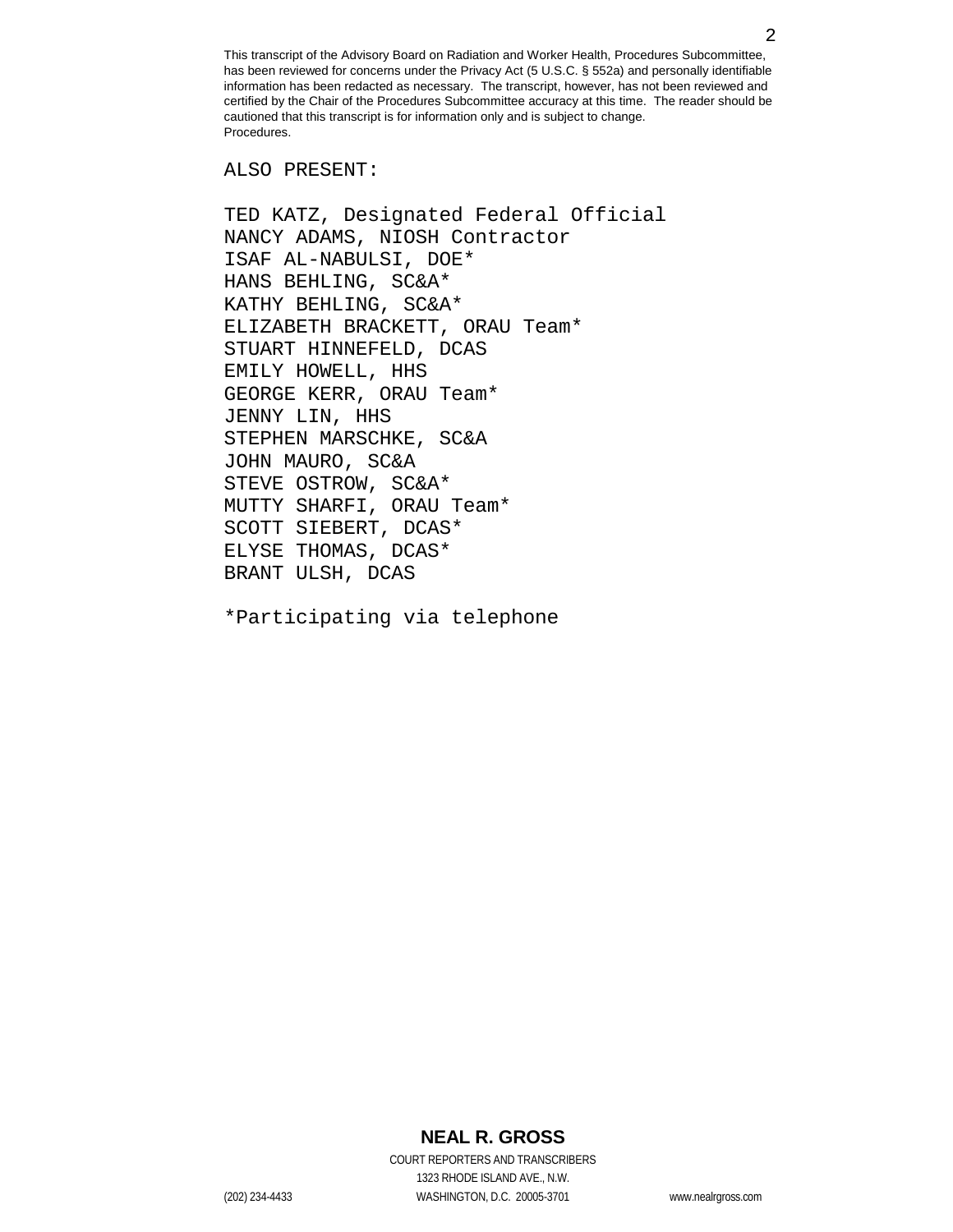#### TABLE OF CONTENTS

| AGENDA ITEM                                              | PAGE            |
|----------------------------------------------------------|-----------------|
| Welcome, introductions                                   | 4               |
| Outreach Procedures: PER-12 Update                       | 12 <sup>°</sup> |
| PER Reviews                                              | 17              |
| Action Items, continued                                  | 150             |
| Discussion of OCUS and ORAU Documents<br>for SC&A Review | 214             |
| OTIB-70 Responses from NIOSH                             | 231             |
| PROC-0042, SC&A                                          | 233             |
| PROC-95, SC&A                                            | 236             |
| Calendar and Administrative Issues                       | 243             |

# **NEAL R. GROSS**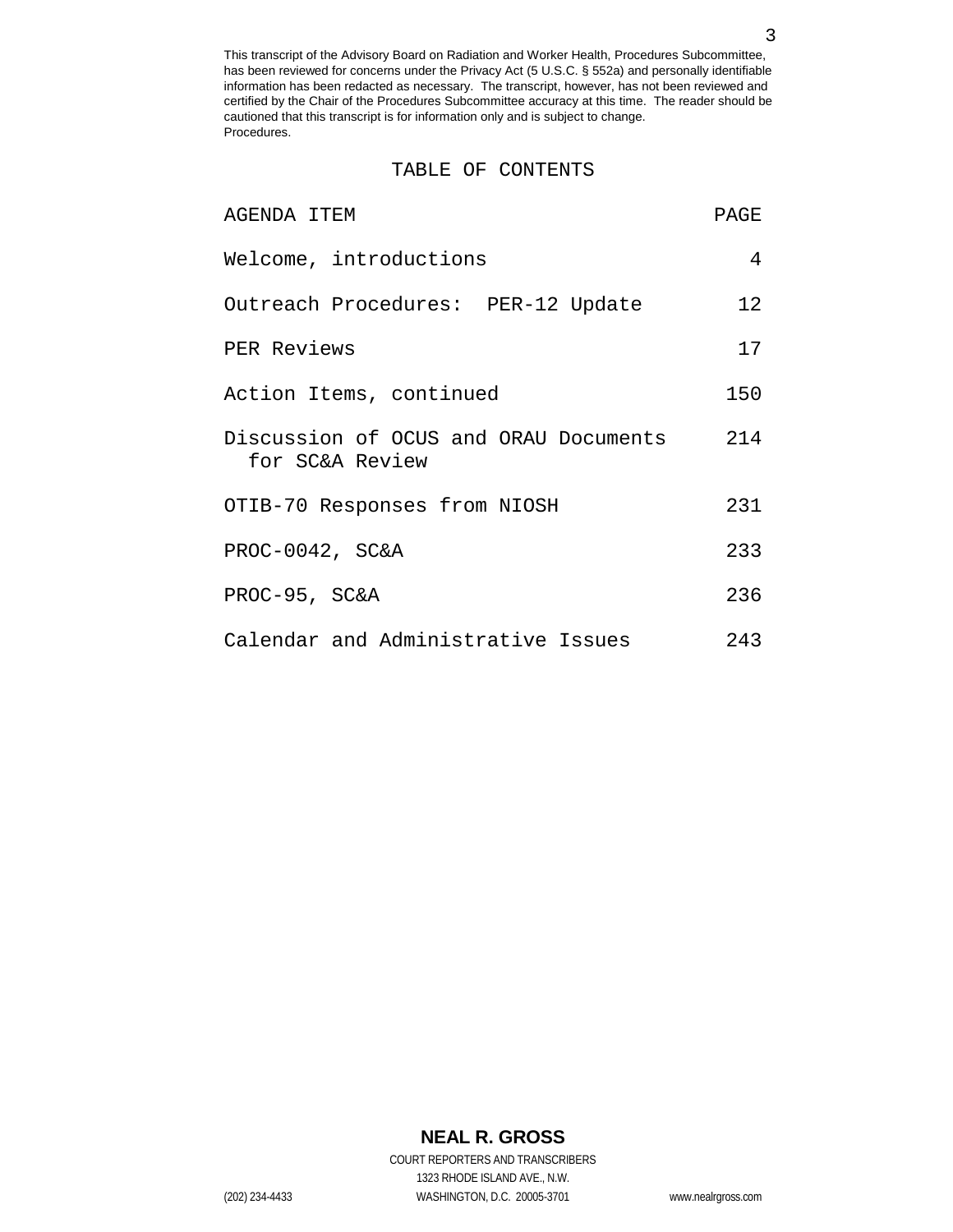| 1              | $P-R-O-C-E-E-D-I-N-G-S$                        |
|----------------|------------------------------------------------|
| $\overline{2}$ | (9:30 a.m.)                                    |
| 3              | MR. KATZ: Good morning, everyone               |
| 4              | in the room and on the line. This is the       |
| 5              | Advisory Board on Radiation and Worker Health, |
| 6              | Subcommittee on Procedures Review.             |
| 7              | My name is Ted Katz. I am the                  |
| 8              | Designated Federal Official. We will begin     |
| 9              | roll call with Board members in the room.      |
| 10             | CHAIR MUNN: Wanda Munn, Chair of               |
| 11             | the Subcommittee.                              |
| 12             | MEMBER LEMEN: Richard Lemen,                   |
| 13             | member of the Subcommittee.                    |
| 14             | MEMBER GIBSON: Mike Gibson,                    |
| 15             | member of the Subcommittee.                    |
| 16             | MR. KATZ: And on the line, Board               |
| 17             | members?                                       |
| 18             | Ziemer,<br>MEMBER ZIEMER: Paul                 |
| 19             | member of the Subcommittee.                    |
| 20             | MR. KATZ: Mark? Not yet? Okay.                 |
| 21             | then NIOSH ORAU team in the room.              |

# **NEAL R. GROSS**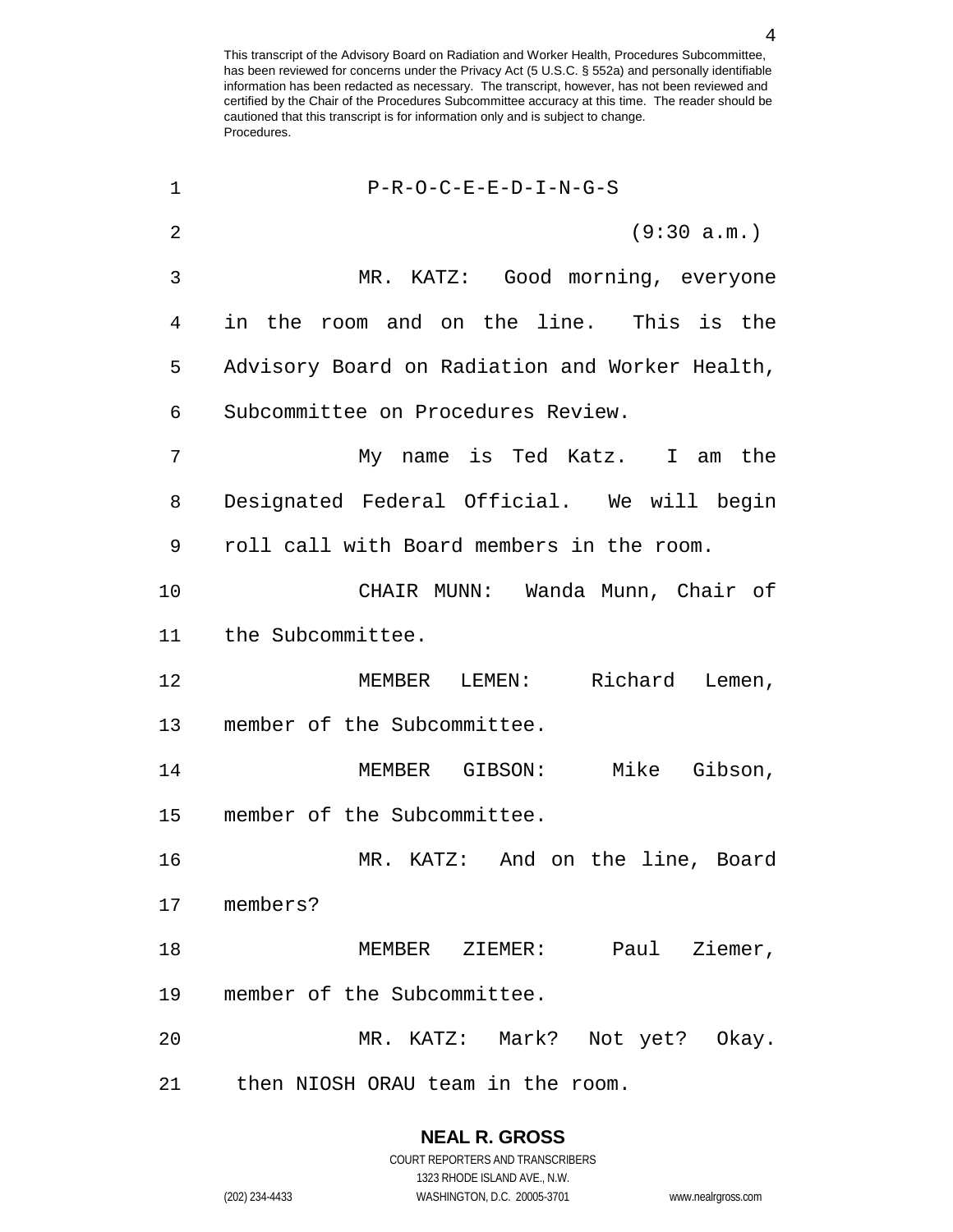| 1              |            | DR. ULSH: Yes. This is Brant           |
|----------------|------------|----------------------------------------|
| $\overline{2}$ |            | Ulsh from the Division of Compensation |
| 3              |            | Analysis and Support.                  |
| 4              |            | MR. KATZ: And on the line, NIOSH       |
| 5              | ORAU team? |                                        |
| 6              |            | MS. THOMAS: Elyse Thomas, ORAU         |
| 7              | team.      |                                        |
| 8              |            | MR. KATZ: Welcome, Elyse.              |
| 9              |            | MR. SIEBERT: Scott Siebert, ORAU.      |
| 10             |            | MR. KATZ: Scott.                       |
| 11             |            | MR. SHARFI: Mutty Sharfi, ORAU.        |
| 12             |            | MR. KATZ: Okay. SC&A in the            |
| 13             | room?      |                                        |
| 14             |            | DR. MAURO: John Mauro, SC&A.           |
| 15             |            | MR. MARSCHKE: Steve Marschke,          |
| 16             | SC&A.      |                                        |
| 17             |            | MR. KATZ: And SC&A on the line?        |
| 18             |            | MR. OSTROW: Steve Ostrow.              |
| 19             |            | MR. KATZ: Welcome, Steve.              |
| 20             |            | MR. OSTROW: Good morning.              |
| 21             |            | MR. KATZ: Okay, and then HHS and       |

**NEAL R. GROSS** COURT REPORTERS AND TRANSCRIBERS

1323 RHODE ISLAND AVE., N.W.

(202) 234-4433 WASHINGTON, D.C. 20005-3701 www.nealrgross.com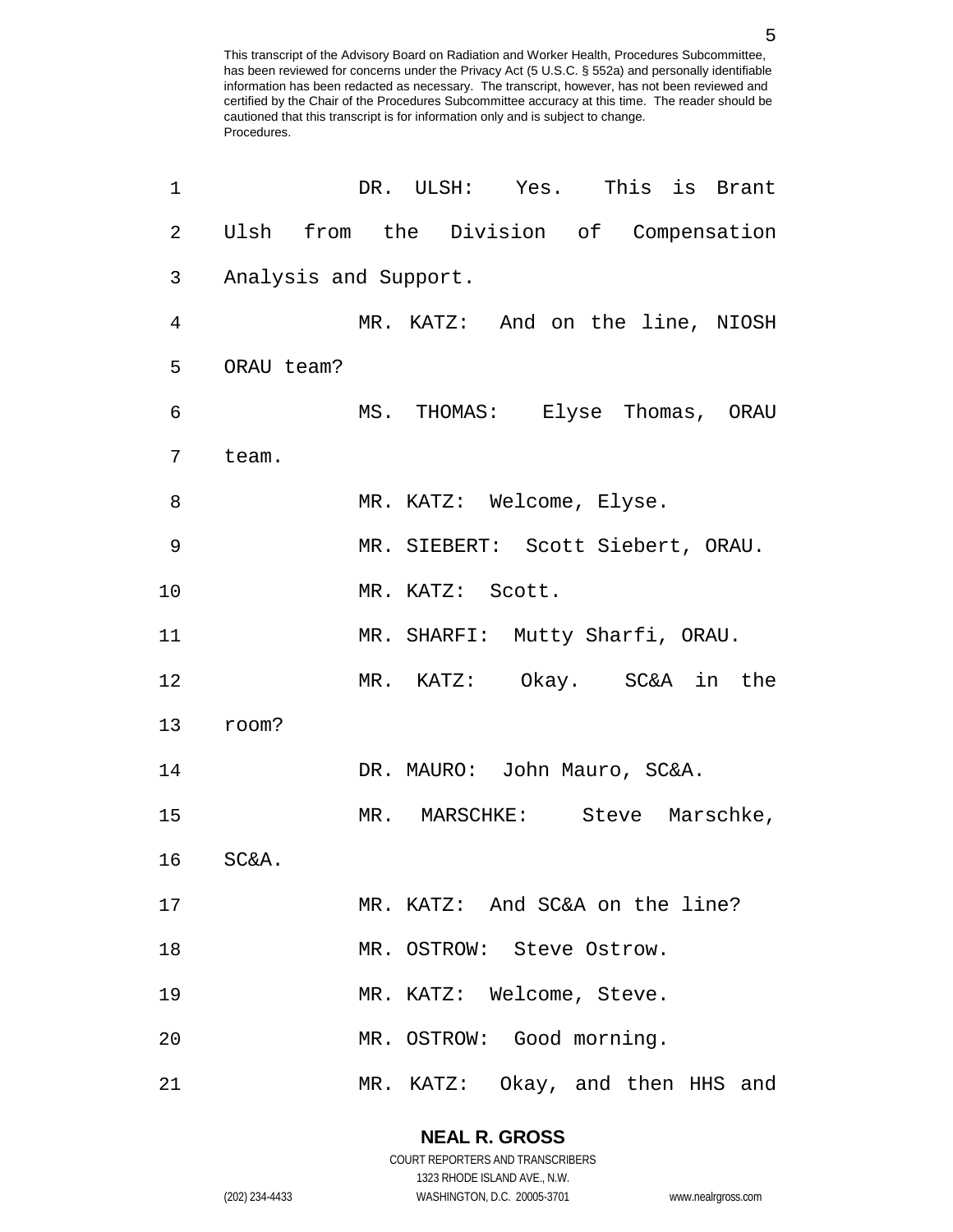| $\mathbf 1$    | other government employees or contractors in    |
|----------------|-------------------------------------------------|
| $\overline{a}$ | the room?                                       |
| $\mathfrak{Z}$ | MS. HOWELL: Emily Howell, HHS.                  |
| 4              | MS. LIN: Jenny Lin, HHS.                        |
| 5              | MS. ADAMS: Nancy Adams, NIOSH                   |
| 6              | contractor.                                     |
| 7              | MR. KATZ: And on the line, HHS or               |
| 8              | other government employees or contractors?      |
| 9              | MS. AL-NABULSI: Isaf Al-Nabulsi,                |
| 10             | DOE.                                            |
| 11             | MR. KATZ: Welcome, Isaf. Then                   |
| 12             | members of the public. Any members of the       |
| 13             | public on the line?                             |
| 14             | (No response.)                                  |
| 15             | Okay then, Wanda.                               |
| 16             | CHAIR MUNN: Thank you, Ted. We                  |
|                | 17 want to take just a minute to give a special |
| 18             | welcome to Dr. Richard Lemen, who is our        |
| 19             | sparkling brand new Member of our               |
| 20             | Subcommittee. We are delighted to have you,     |
| 21             | Dick. Thanks for making the trip here.<br>That  |

## **NEAL R. GROSS**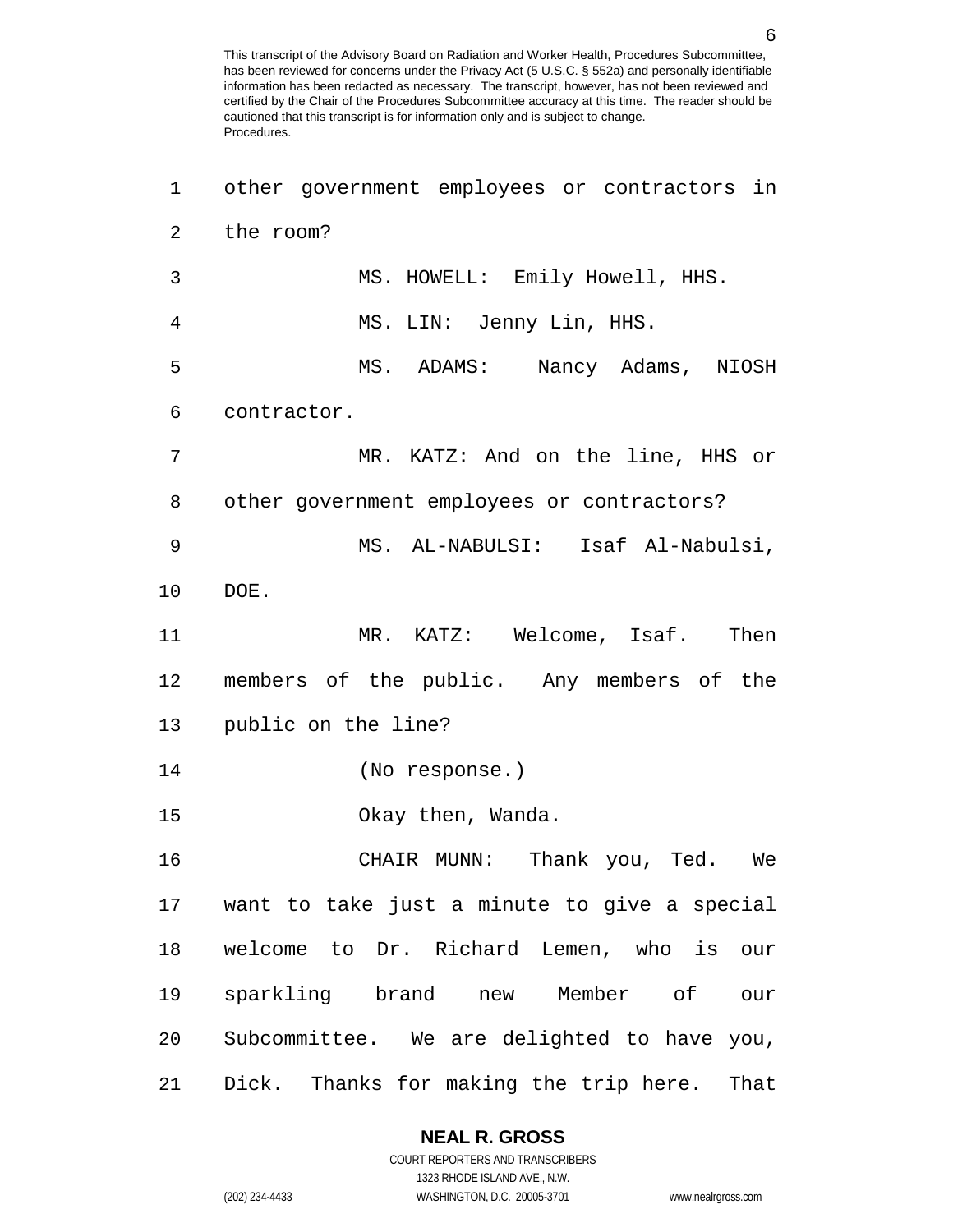is a good thing.

 We have quite a loaded schedule today. I have pleaded with you to be here if you could and to stay as long as you can and I already know that half of you are not going to follow my directive. So we will do the best to cover the material that we have. It is rather significant.

 I am working on the assumption that everyone has our action items list which I sent out by email last week. If any of you do not, please speak now, because we will be relying on that action items list not only for what we do today, but for our next step for our coming-up meeting, whenever that is going to be.

 Everyone okay with the materials in hand? You are aware of the fact we are going to have what we hope to be a fairly definitive but brief discussion on PERs and how we are going to proceed with that

### **NEAL R. GROSS** COURT REPORTERS AND TRANSCRIBERS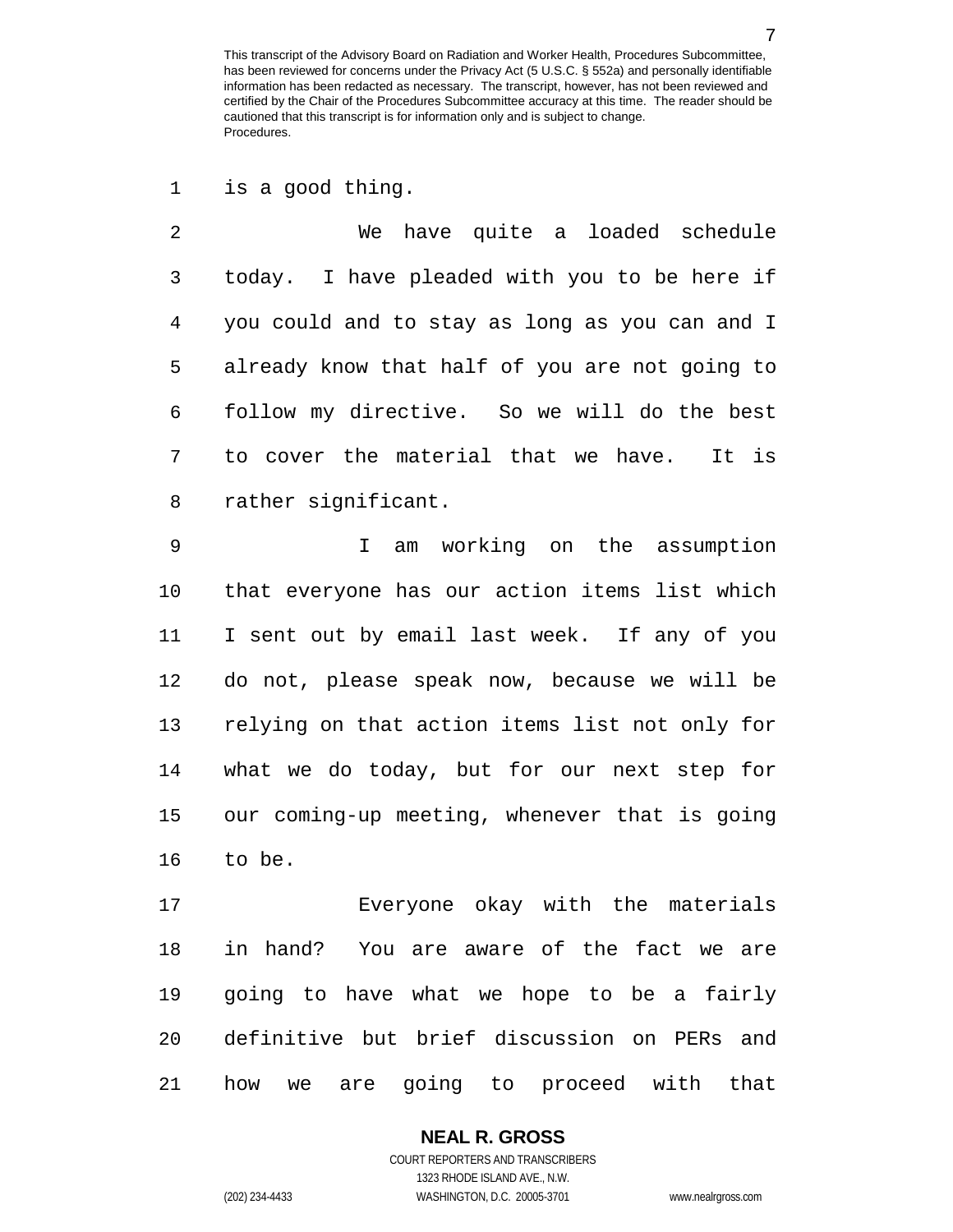| 1              | particular activity in this Subcommittee, and  |
|----------------|------------------------------------------------|
| 2              | you have had an opportunity to take a look at  |
| 3              | the carryover items.                           |
| $\overline{4}$ | Also, we have received a set of                |
| 5              | new findings from NIOSH with a number of SC&A  |
| 6              | updates from last October filtered in.<br>We   |
| 7              | will have Steve go through a part of that very |
| 8              | shortly so that we can all, hopefully, be on   |
| 9              | the same page with respect to where we are on  |
| 10             | our tracking mechanism.                        |
| 11             | I have one or two things that I                |
| 12             | would like to change, rather, add to our       |
| 13             | action items list. After lunch, we have --     |
| 14             | the information that you should have received  |
| 15             | by email should contain updates on OTIB-0029-  |
| 16             | 01 and -02. I would like to do that right      |
|                | 17 after lunch.                                |
| 18             | After we have looked at OTIB-0051,             |
| 19             | we also have new information on OTIB-0021,     |
| 20             | which I would like to place right in there.    |
| 21             | Also, I think most of you received a request   |

**NEAL R. GROSS**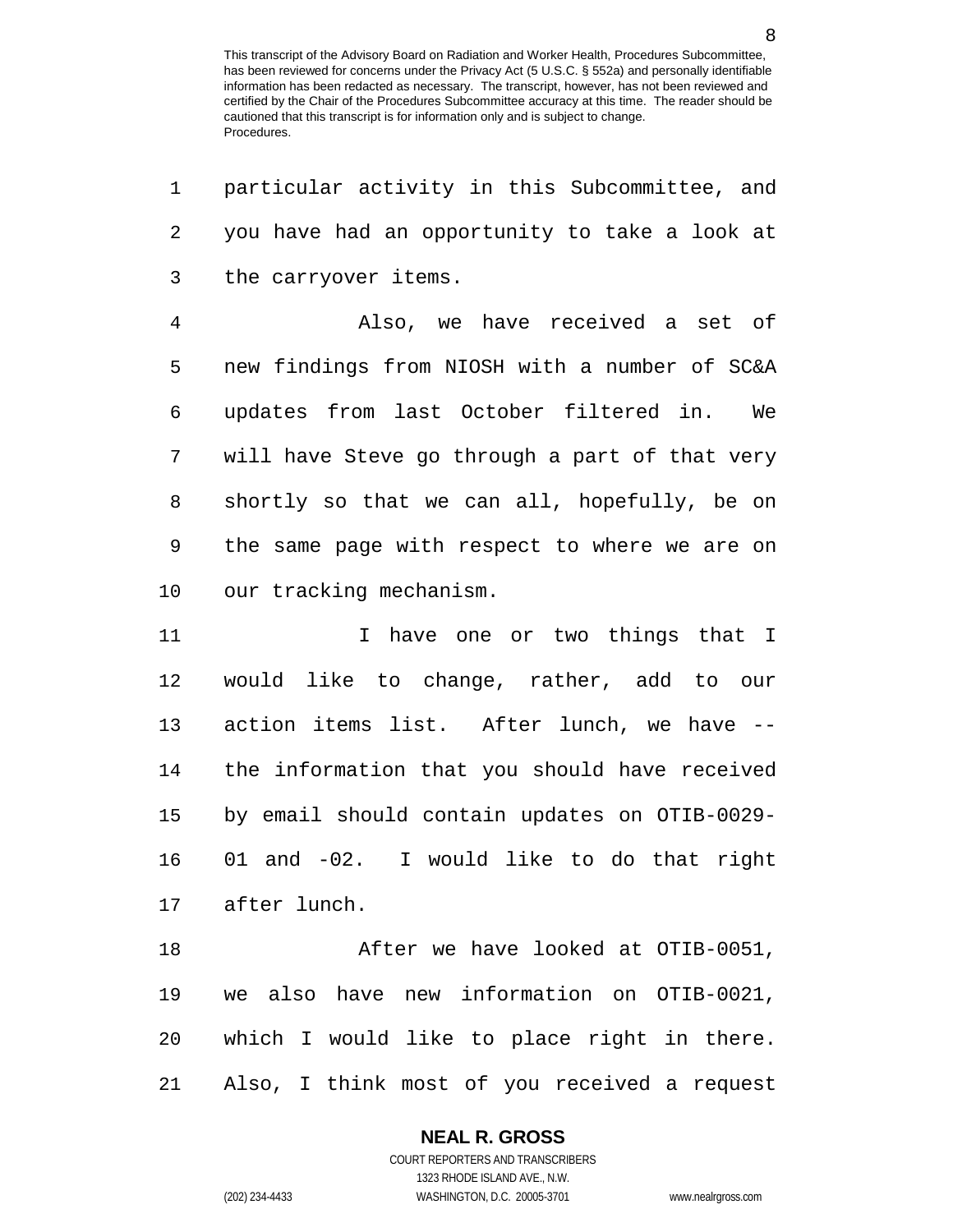| 1           | from Steve Marschke by email asking that we    |
|-------------|------------------------------------------------|
| 2           | address, if possible, new OCAS and ORAU's      |
| 3           | comments for SC&A review. I would like to do   |
| 4           | that after the afternoon break, right after    |
| 5           | 2:30. If that fits everyone's needs, we will   |
| 6           | roughly follow that format. If you have a      |
| 7           | problem with that, please speak now or forever |
| 8           | hold your peace.                               |
| $\mathsf 9$ | Did I hear someone coming on the               |
| 10          | line? Could that have been our missing         |
| 11          | member?                                        |
| 12          | MEMBER GRIFFON: I have been on                 |
| 13          | for a few minutes. I think somebody else just  |
| 14          | came in, though. This is Mark Griffon.         |
| 15          | CHAIR MUNN: Very good.                         |
| 16          | Excellent. We are all here and accounted for   |
| 17          | or somewhere and accounted for, in any case.   |
| 18          | To begin with, let us very quickly             |
| 19          | see if there is anything of consequence that   |
| 20          | we need to address in our carry-overs from our |
| 21          | last November session.<br>NIOSH was going to   |

**NEAL R. GROSS**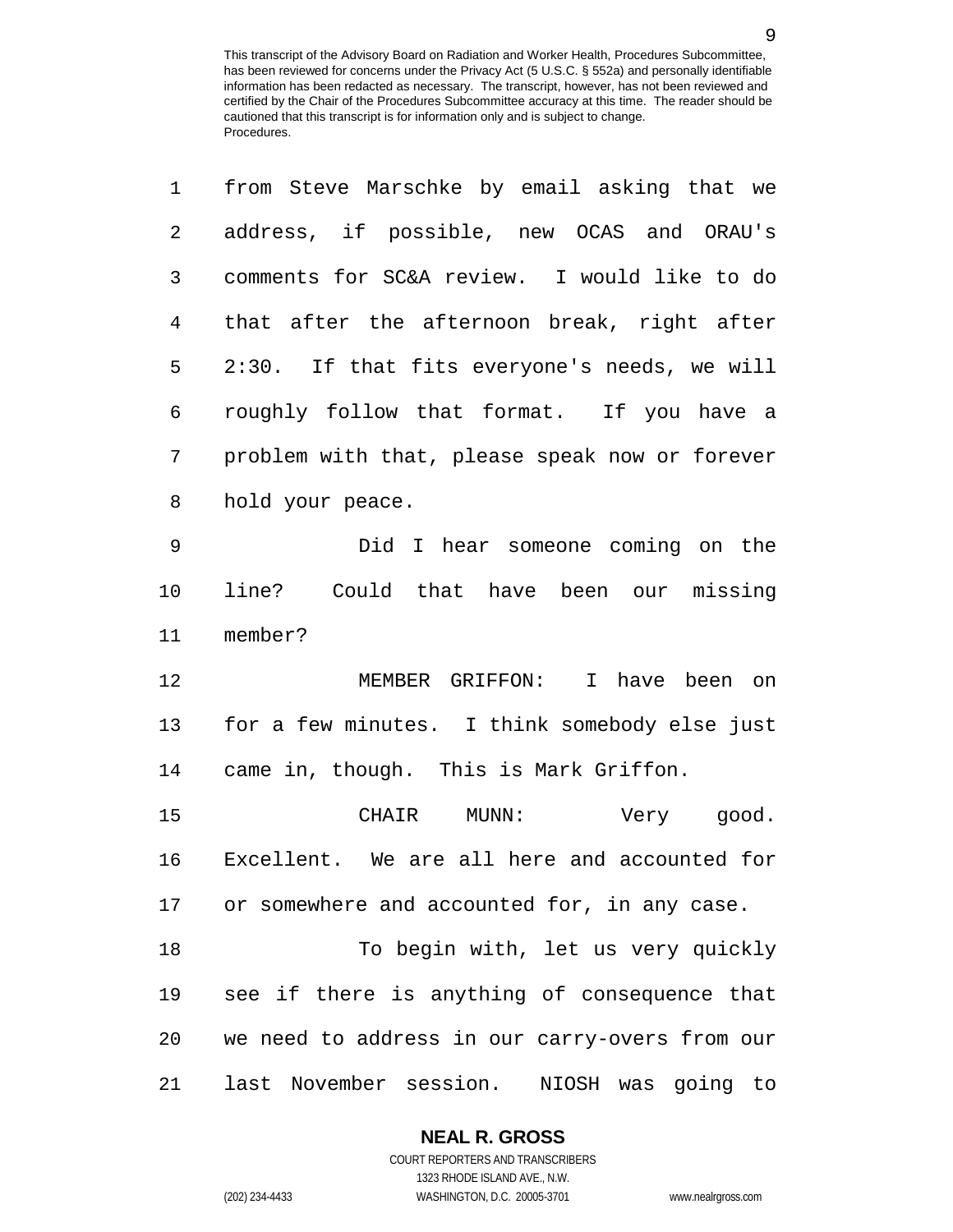| 1  | check with IT to see if there was any good     |
|----|------------------------------------------------|
| 2  | instruction for us on how to provide those PDF |
| 3  | files when we were transferring procedures,    |
| 4  | but have you had a chance to do that, Brant?   |
| 5  | DR. ULSH: No. Can you refresh me               |
| 6  | a little bit on what the issue was?            |
| 7  | CHAIR MUNN:<br>Yes. When<br>we                 |
| 8  | transfer our procedures -- Steve, could you    |
| 9  | put one of our -- an example of an outstanding |
| 10 | item that we have with -- or just for kicks,   |
| 11 | since we are going to be working on OTIB-0021  |
| 12 | later, do you want to get that up for us to    |
| 13 | just serve as an example?                      |
| 14 | As you can see from our procedures             |
| 15 | tracking there, we try to keep a record of     |
| 16 | each exchange that has gone on. When we reach  |
| 17 | a point when, for any reason, we decide to     |
| 18 | transfer one of these items either to another  |
| 19 | working group or another subcommittee or they  |
| 20 | transfer something to us, what we try to do is |
| 21 | we want to send them a file of what we can     |

# **NEAL R. GROSS**

COURT REPORTERS AND TRANSCRIBERS 1323 RHODE ISLAND AVE., N.W. (202) 234-4433 WASHINGTON, D.C. 20005-3701 www.nealrgross.com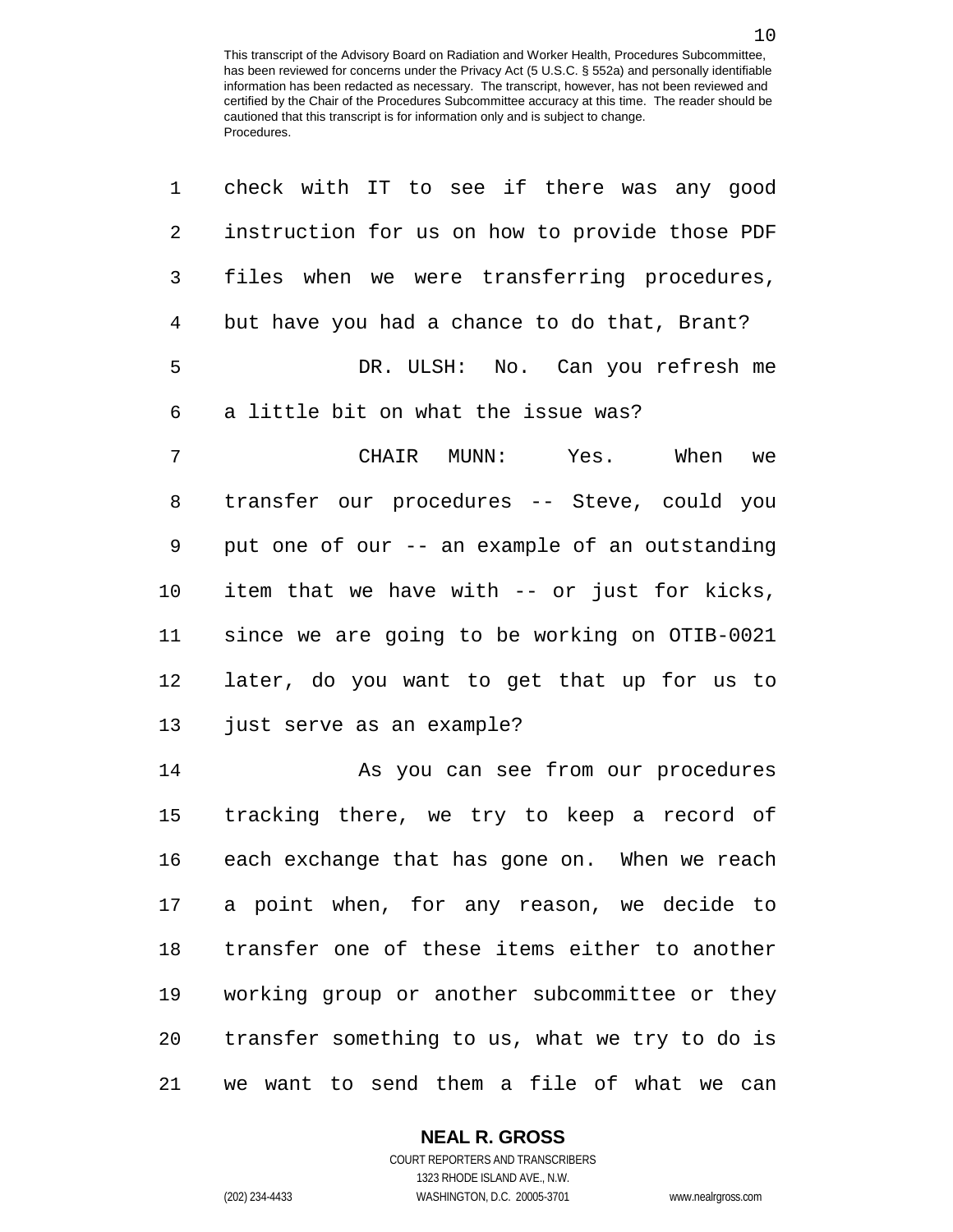pull up on the O: drive in this particular database.

 Right now we do not have a way to make a PDF file of the material that we have. Now you see, what shows in the windows is not necessarily the whole story, because -- Steve, can you --

 MR. MARSCHKE: We can make a PDF file. I will make one small correction. We can make a PDF file, but it is a static PDF file. It is an unchangeable PDF file.

 CHAIR MUNN: We can't transfer it to them in such a way so that they can work with it. We want to know if that can be done, if they can work with it as the same kind of file that we have here or they are going to have to send back to us a static report that we will have to incorporate in some way because we haven't established any procedure for exchanges between the two groups with respect to their progress.

### **NEAL R. GROSS**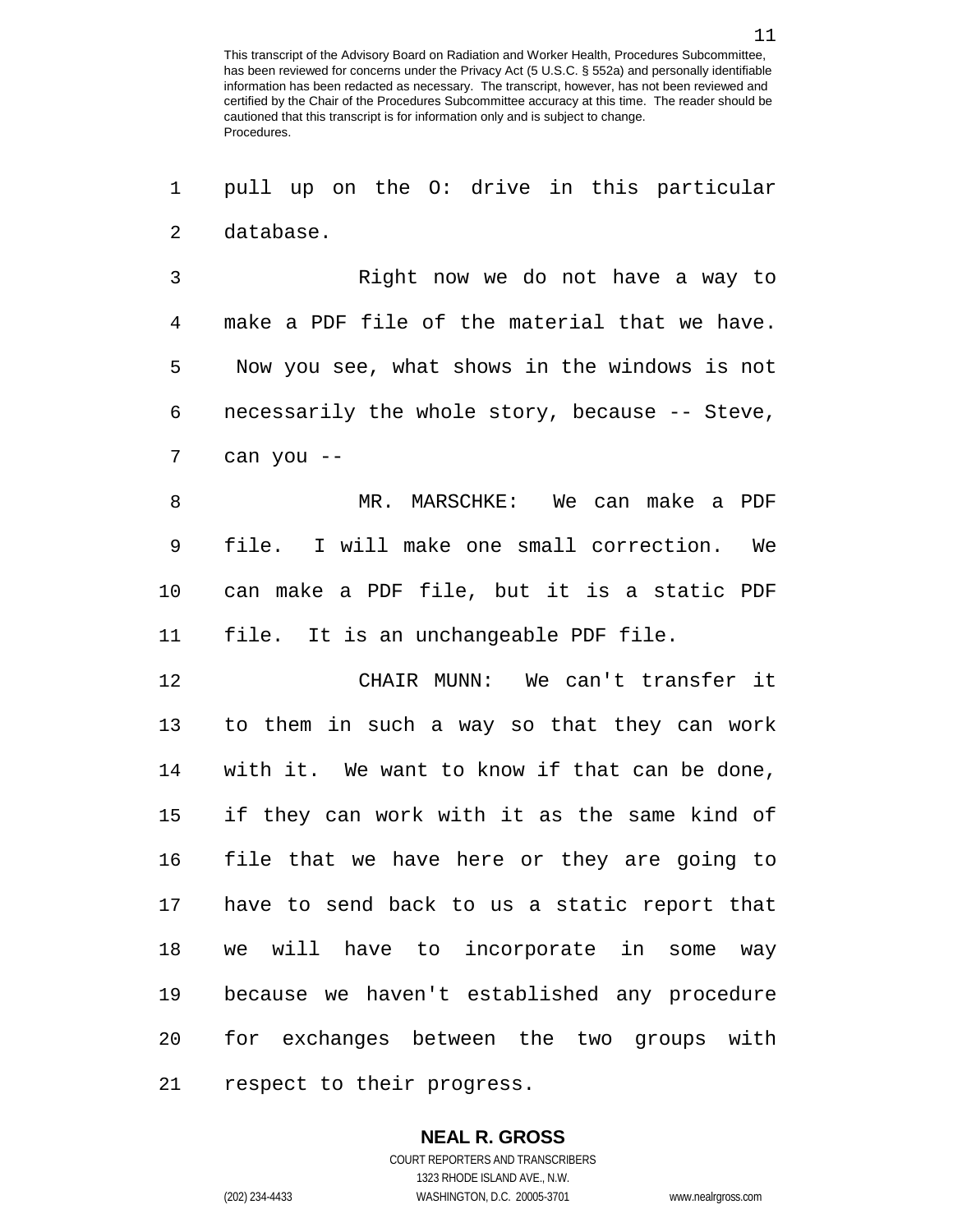| 1  | DR. ULSH: Okay. I am not aware                 |
|----|------------------------------------------------|
| 2  | of any progress on this issue.                 |
| 3  | CHAIR MUNN: It may not even be                 |
| 4  | possible, but we would like feedback from the  |
| 5  | IT people on whether or not it is possible.    |
| 6  | I have not fulfilled my obligation             |
| 7  | with respect to the transfer of IG-004, even   |
| 8  | though I have discussed it with Jim Melius and |
| 9  | have promised him that it was in the works. I  |
| 10 | still have not done it.                        |
| 11 | Check for documents on PROC-97 and             |
| 12 | assure all nine findings are, in fact, covered |
| 13 | in PER-12. That was an SC&A requirement.       |
| 14 | John?                                          |
| 15 | DR. MAURO: Yes, I did get up                   |
| 16 | there, and our review of PER-12 is almost      |
| 17 | done. In fact, we discussed it recently, and   |
| 18 | we will have a report out. Effectively, what   |
| 19 | that review will do is describe -- have        |
| 20 | several aspects to it.                         |

PER-12, by the way, is your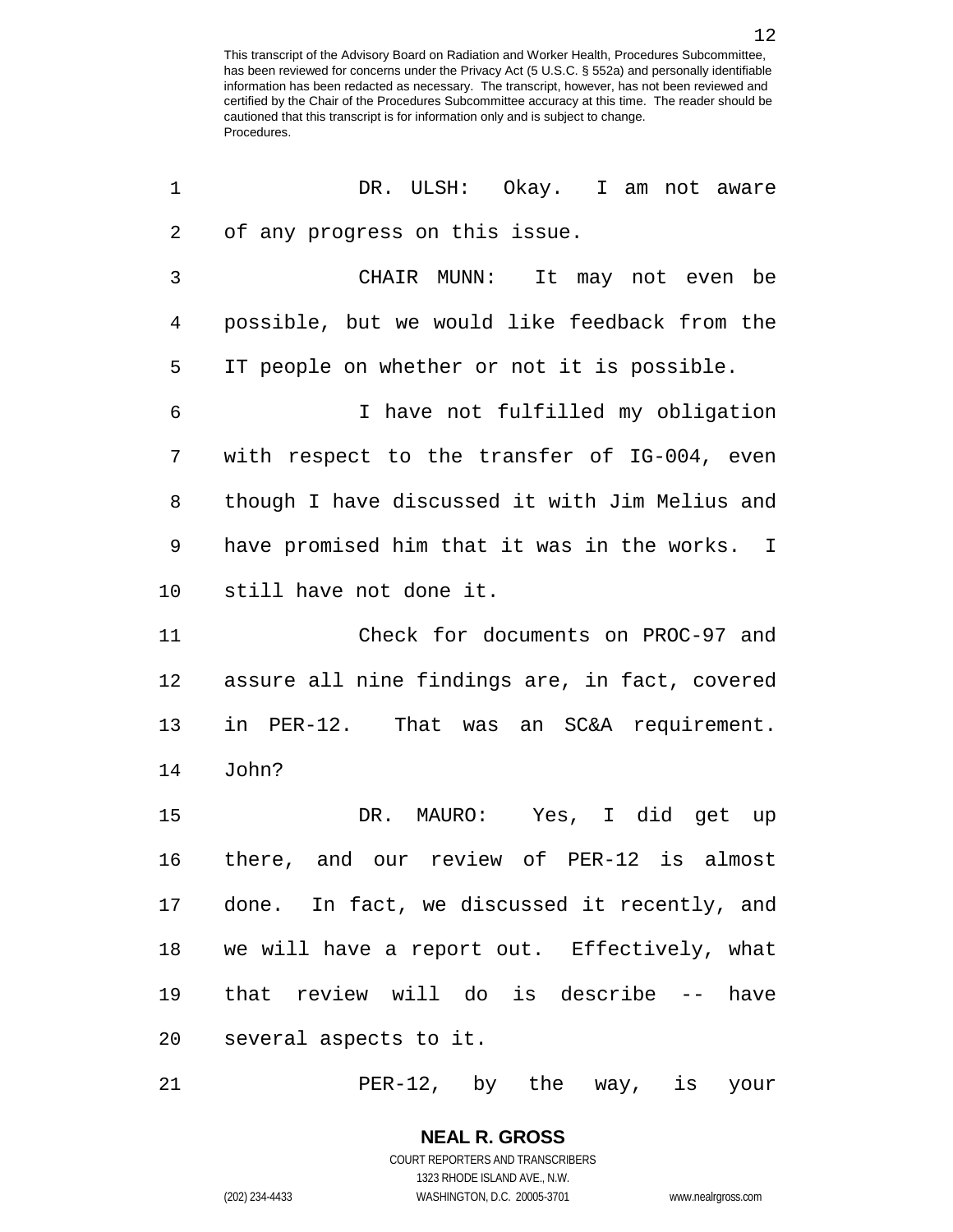outreach procedure. I guess it was OTIB-0097,

| $\overline{2}$ | was your former outreach procedure that was    |
|----------------|------------------------------------------------|
| 3              | replaced by their more recent PER-12. PER-12   |
| $\overline{4}$ | being that it added in the tracking system and |
| 5              | it made a number of changes.                   |
| 6              | were tasked by the Outreach<br>We              |
| 7              | Work Group to review PER-12 from<br>many       |
| 8              | contexts, one of which is the degree to which  |
| 9              | the new procedure, in fact, subsumes all of    |
| 10             | the elements that originally were provided for |
| 11             | in -97. So I guess the short answer to your    |
| 12             | question is that won't happen until a couple   |
| 13             | of weeks from now when we deliver our PER-12   |
| 14             | report and then we will have a clear picture   |
| 15             | of what it is in PER-12 that perhaps did not   |
| 16             | make it into -- I'm sorry -- I think it is     |
| 17             | OTIB-0097 that didn't make it into PER-12 and  |
| 18             | its significance.                              |
| 19             | that is<br>is<br>So.<br>that<br>a process      |

underway.

CHAIR MUNN: If I am hearing you

COURT REPORTERS AND TRANSCRIBERS 1323 RHODE ISLAND AVE., N.W. (202) 234-4433 WASHINGTON, D.C. 20005-3701 www.nealrgross.com

**NEAL R. GROSS**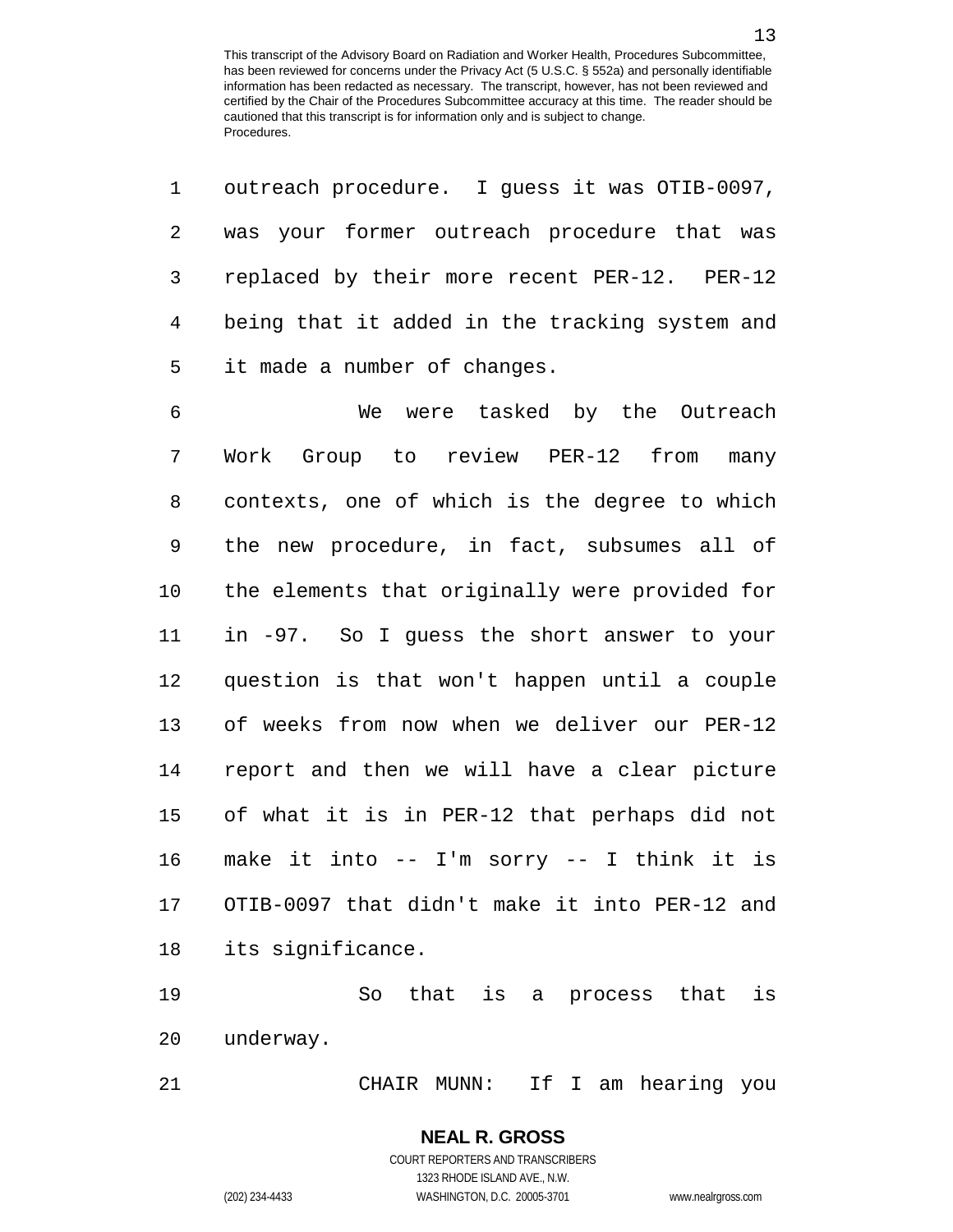| $\mathbf 1$    | correctly then, when you release PER-12 in a  |
|----------------|-----------------------------------------------|
| 2              | couple of weeks, it will actually identify -- |
| $\mathfrak{Z}$ | DR. MAURO: Yes.                               |
| $\overline{4}$ | CHAIR MUNN: Included in your                  |
| 5              | submission will be any identification of any  |
| 6              | shortcoming between PROC-97.                  |
| 7              | DR. MAURO: And more than that; it             |
| 8              | would evaluate -- the evaluation of PER-12    |
| 9              | goes toward -- that is the first thing to     |
| 10             | check. Okay, have we carried that forward to  |
| 11             | the extent that the Work Group feels it has   |
| 12             | been fully carried forward? But also there is |
| 13             | now also an implementation plan for outreach  |
| 14             | that has been discussed and, I think, was     |
| 15             | brought before the full Board at the last     |
| 16             | meeting and I believe the Work Group has      |
|                | 17 accepted it.                               |
| 18             | It wasn't a matter of the Board               |
| 19             | approving it. I think it was just a matter of |
| 20             | the Work Group saying, yes, this is what we   |
| 21             | are going to use. That implementation plan    |

**NEAL R. GROSS**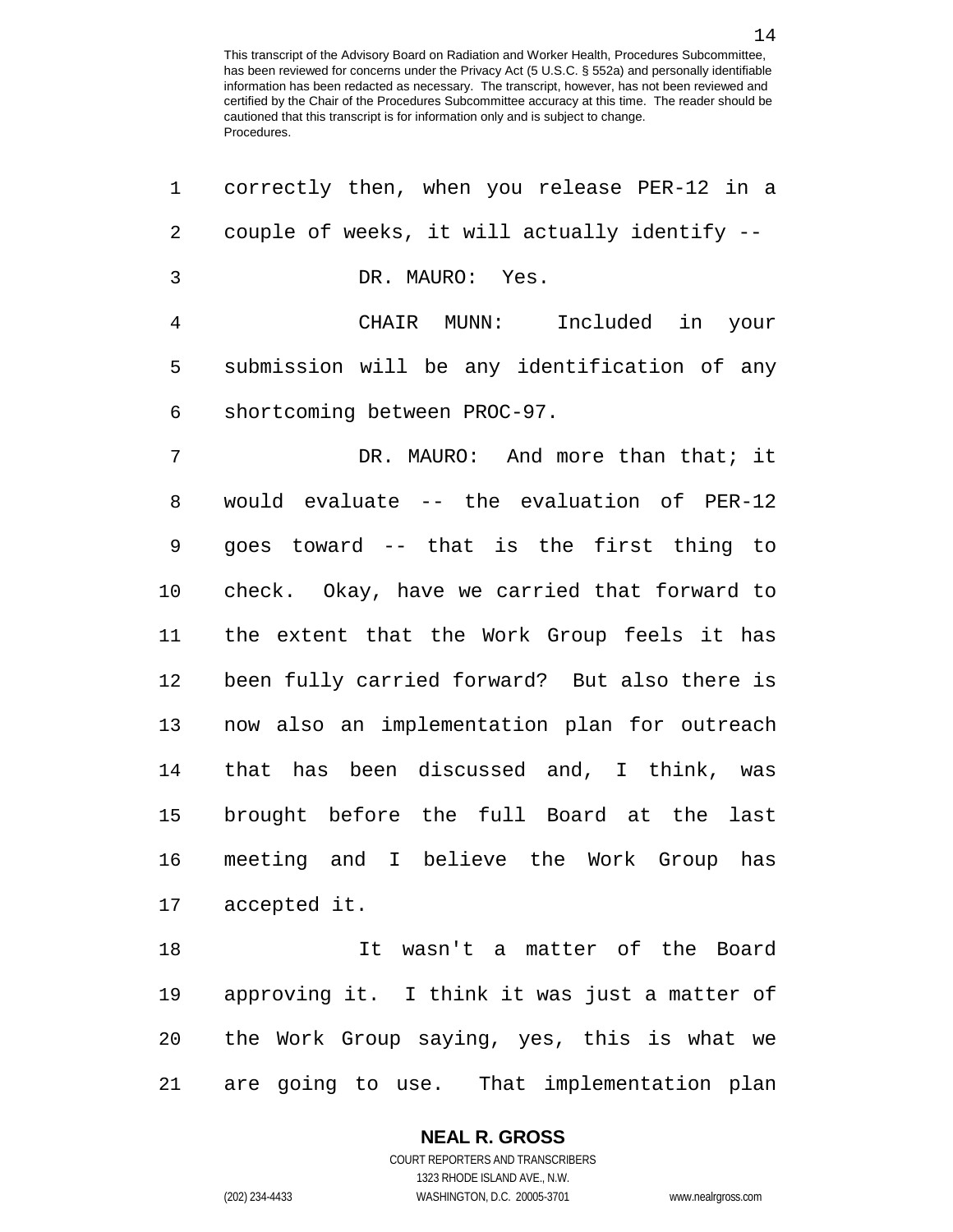also sets forth now what the Work Group feels are all the elements that are good -- that the Outreach Work Group would like to independently evaluate. So that becomes another blueprint. Okay, so when we review PER-12, we are not only reviewing to see that it captured

 everything in -97, but also whether or not it captures everything that is currently in the new Implementation Plan.

 So it is broader than that, but certainly, whatever portion of that you would like to have loaded into here, the mechanics - - the information will be there. The question is what it is you would like to capture in this database and the degree to which PER-12 is part of this or part of Outreach or both, these are matters -- this is one of the first times where we have come across a situation where we have a procedure review and simultaneously it is a procedure that falls

## **NEAL R. GROSS**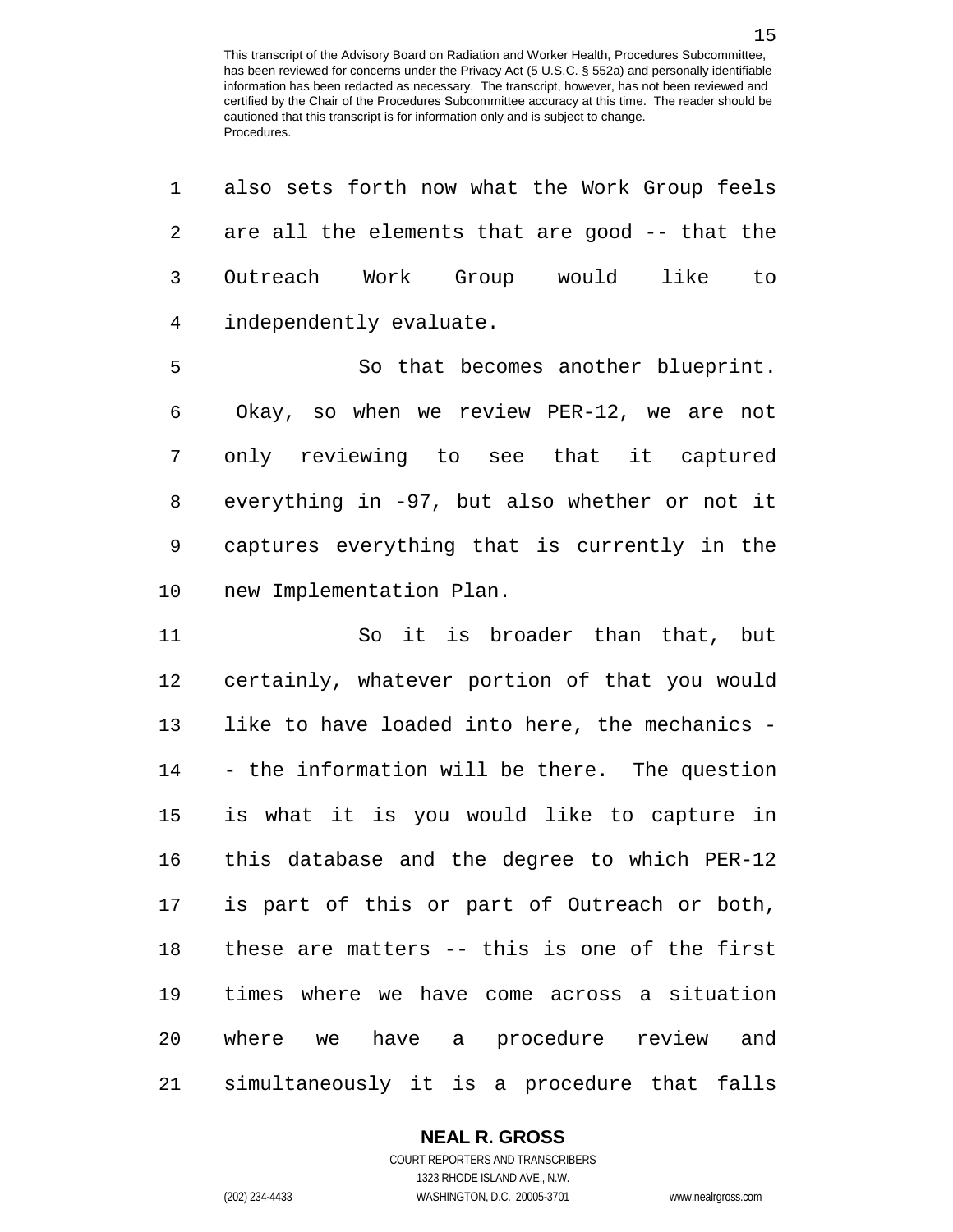| 1  | under the Outreach Group.                      |
|----|------------------------------------------------|
| 2  | So there is, I guess, a little bit             |
| 3  | of the logistics of the communication and      |
| 4  | coordination that still have to be worked out. |
| 5  | CHAIR MUNN: We are, of course,                 |
| 6  | addressing that. We are already working with   |
| 7  | the plan in the Worker Outreach Group. Do you  |
| 8  | want to say anything about that, Mike?         |
| 9  | MEMBER GIBSON: I think<br>John                 |
| 10 | described it pretty well.                      |
| 11 | CHAIR MUNN: Yes. Then we will                  |
| 12 | anticipate the delivery of PER-12 in the next  |
| 13 | couple of weeks and we will address that at    |
| 14 | our next meeting as well.                      |
| 15 | The last carry-forward that I have             |
| 16 | is -- no, there are two: providing response to |
|    | 17 PROC-95. There were two requests from that  |
| 18 | from NIOSH for loading responses into the      |
| 19 | database and making sure the paragraphs were   |
| 20 | numbered properly for OTIB-13. Do you know if  |
| 21 | that has happened, Brant?                      |

1323 RHODE ISLAND AVE., N.W.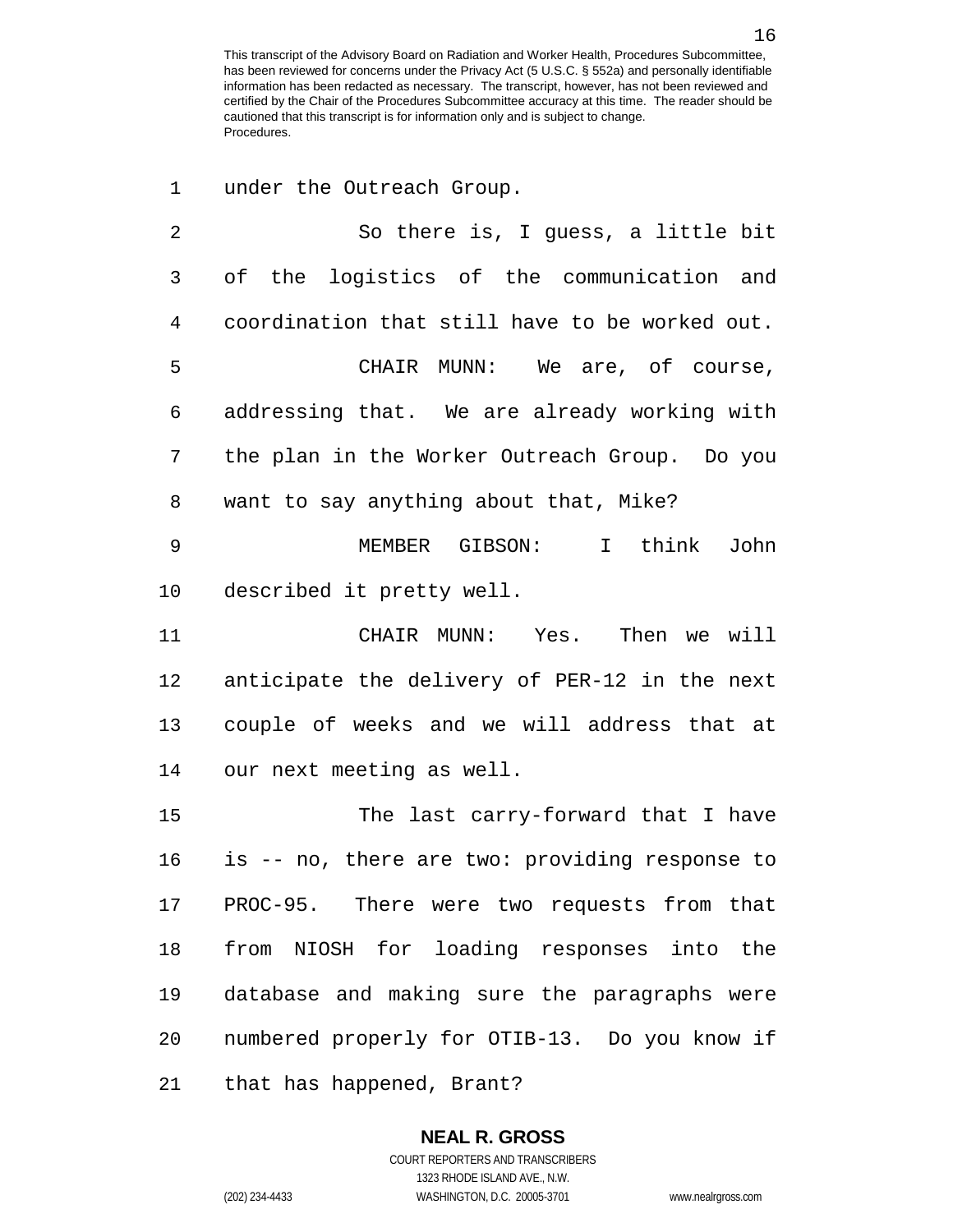| 1              | DR. ULSH: Elyse, are you on-line?              |
|----------------|------------------------------------------------|
| $\overline{2}$ | MS. THOMAS: Yes, I am.                         |
| 3              | DR. ULSH: Can you take the lead                |
| $\overline{4}$ | on that?                                       |
| 5              | MS. THOMAS: I just got access to               |
| 6              | write into the database. So those haven't been |
| 7              | done. In other words, the database has not     |
| 8              | been updated on that.                          |
| 9              | CHAIR MUNN: But you have the                   |
| 10             | material you need to do so?                    |
| 11             | MS. THOMAS: Yes.                               |
| 12             | CHAIR MUNN: So it is just the                  |
| 13             | mechanics we are looking at?                   |
| 14             | MS. THOMAS: Yes.                               |
| 15             | CHAIR MUNN: Okay, very good. So                |
| 16             | that is going to happen by magic here in a     |
|                | 17 week or so. Right?                          |
| 18             | MS. THOMAS: Yes.                               |
| 19             | CHAIR MUNN: All right. Now we                  |
| 20             | come to the meaty part of our action items for |
| 21             | this morning. That is the discussion of our    |

# **NEAL R. GROSS**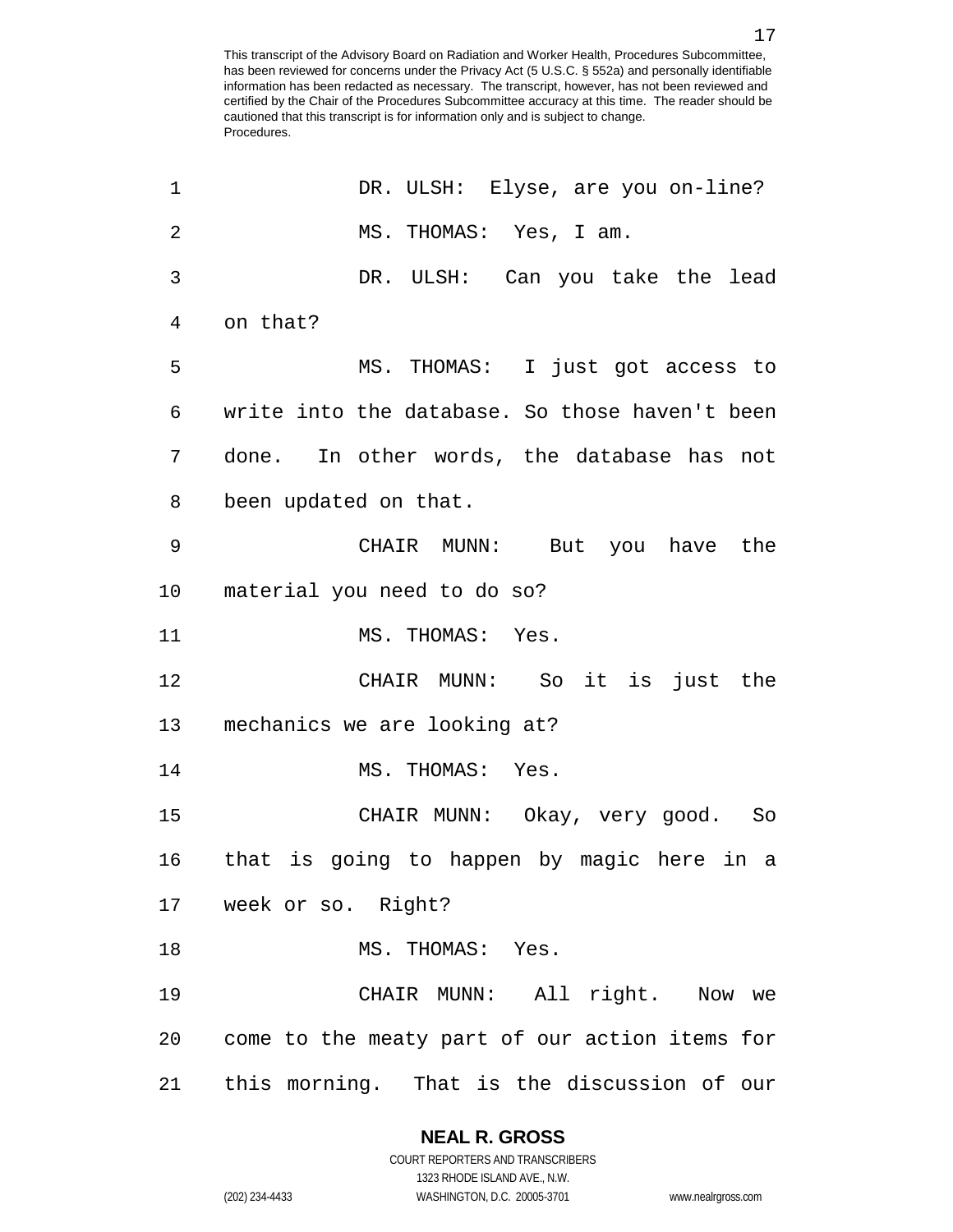| 1              | PER reviews: where we are with those and how   |
|----------------|------------------------------------------------|
| 2              | we want to approach them in the future.        |
| $\mathfrak{Z}$ | In order for everybody to<br>be                |
| 4              | starting from the same place, I would like to  |
| 5              | get a brief overview from both SC&A and NIOSH  |
| 6              | to how they perceive this Subcommittee<br>as   |
| 7              | should be addressing the PERs as they come up  |
| 8              | for us in future meetings.                     |
| 9              | It doesn't matter to us which of               |
| 10             | you goes first. John, would you like to give   |
| 11             | us the SC&A view of what you believe the       |
| 12             | Subcommittee should do with your -- you have   |
| 13             | already given us the protocol to review.       |
| 14             | DR. MAURO: Right. What happened                |
| 15             | is PER reviews have been subsumed within this  |
| 16             | Subcommittee. At one time this Subcommittee    |
| 17             | was limited to procedure reviews, OTIBs        |
| 18             | primarily. It was deemed that, as we matured   |
| 19             | and as we will see, these procedures, the vast |
| 20             | majority of the procedures have been reviewed  |
| 21             | in various stages of issues<br>and<br>are      |

**NEAL R. GROSS**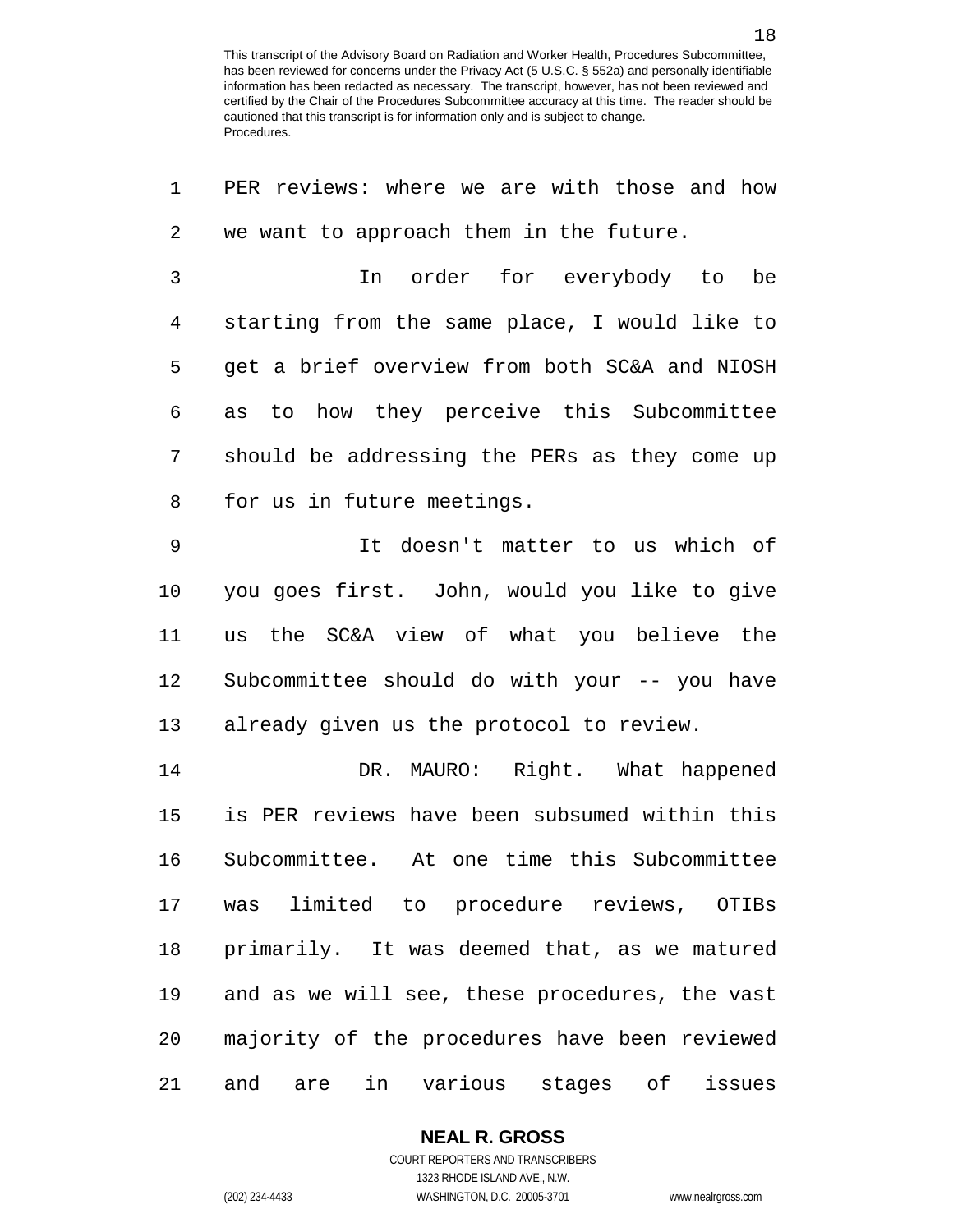resolution.

 It was deemed that the next stage of maturation of the program is a lot of old dose reconstructions are in the process of being reevaluated because of new procedures and changes, and the program now -- NIOSH's program includes Program Evaluation Reports, PERs.

 Basically, what a PER does is says, okay, we are revising a number of our procedures, our site profiles or whatever and as a result of that, a lot of cases have to be revisited and there is a protocol that NIOSH follows in order to make sure that they go back into the adjudicated cases, pull out the appropriate cases that could be affected by these changes and redo the changes. In some cases, it is a handful of cases; in other cases, it could be literally 1,000 or more cases that might need to be reviewed. So that is the process NIOSH has well under hand, well

## **NEAL R. GROSS**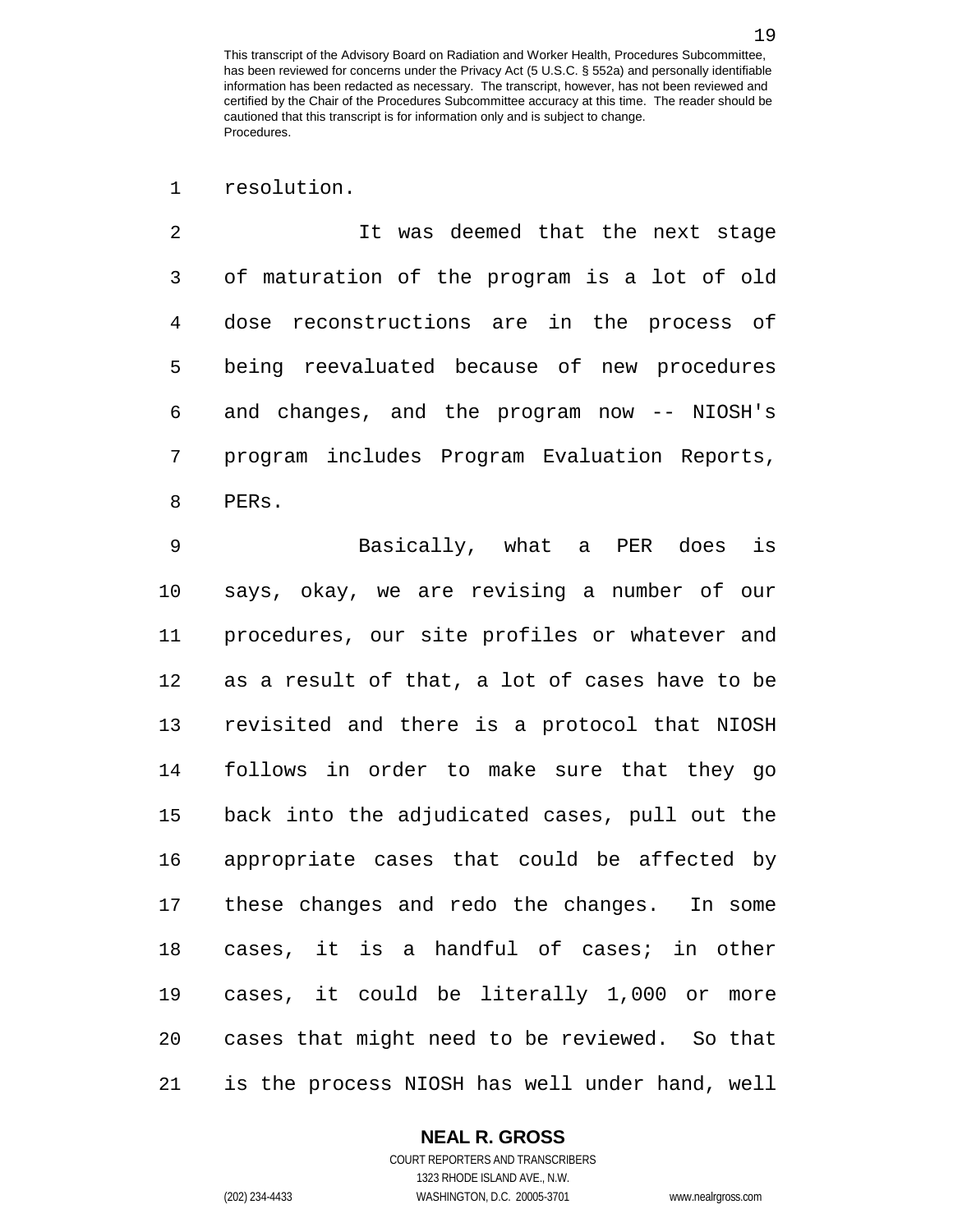underway.

 The Board and the Working Group decided that, listen, I think it is important that the Board take a look at that to see how well that process is working from several perspectives.

 One, is NIOSH selecting the appropriate cases to be fixed? When you have 1,000 adjudicated cases and let's say 30 percent of them were denied and a judgment has to be made, do we have to revisit all of those cases? Well, maybe we only have to revisit some subset of it, only the ones that we feel have the potential to be reversed. In other words, go from denial to granting.

 So the first step in NIOSH's process is to make that judgment and it is not always a simple judgment. Sometimes NIOSH says, every single case that was denied, no matter what the PoC was, we are going to review it or we are only going to review those

## **NEAL R. GROSS**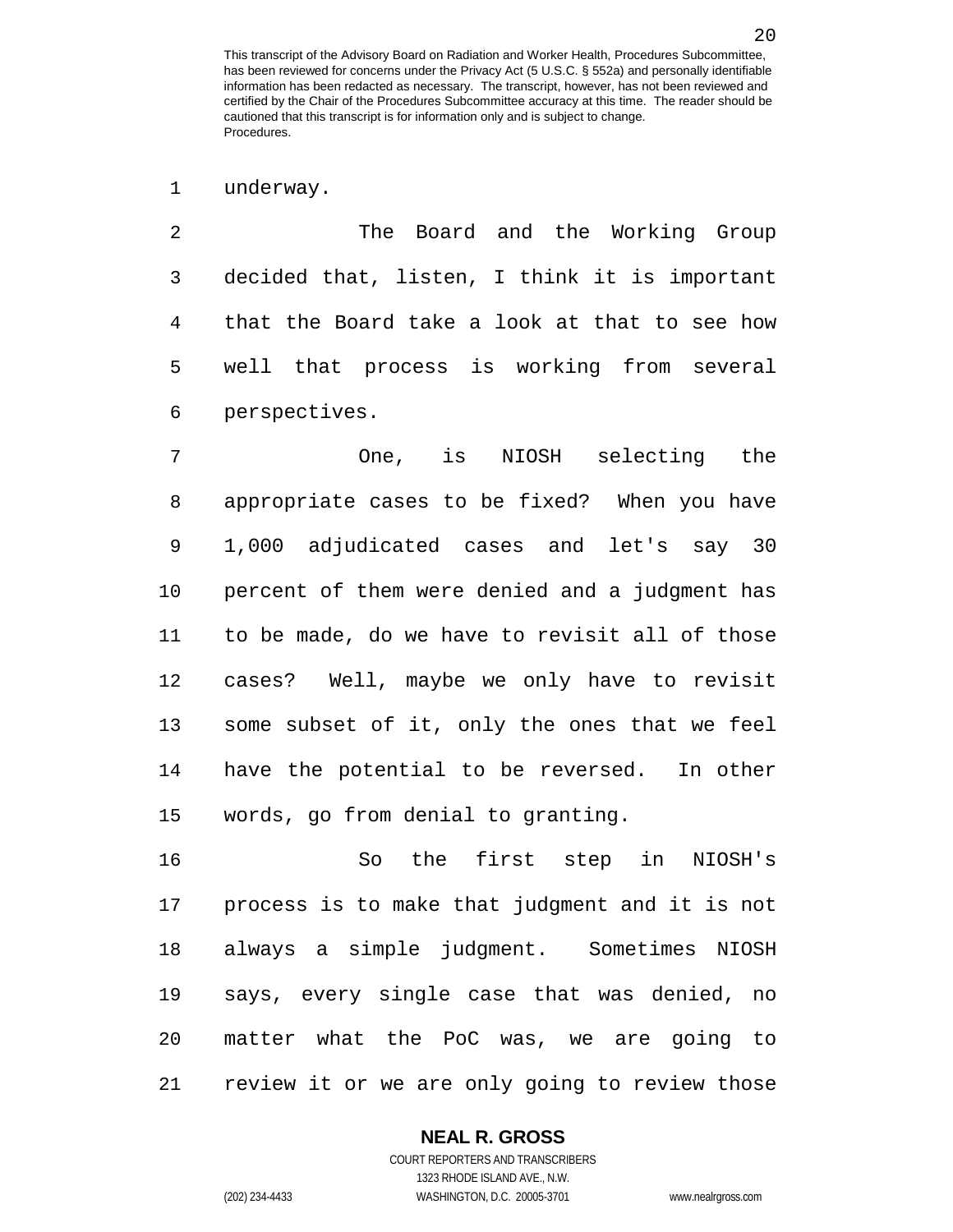| $\mathbf 1$    | that had a PoC that was less than 15 percent - |
|----------------|------------------------------------------------|
| 2              | - I'm sorry, greater than 16 percent, because  |
| 3              | we know, no matter what happens, if the PoC    |
| $\overline{4}$ | was less than 16 percent, there is no way all  |
| 5              | these changes could ever kick it over the 50   |
| 6              | percent.                                       |
| 7              | So these are judgment calls that               |
| 8              | NIOSH makes in terms of selecting the cases.   |
| 9              | It is important to understand with NIOSH,      |
| 10             | though.                                        |
| 11             | Then they go ahead and they do the             |
| 12             | cases and they implement and make all those    |
|                |                                                |
| 13             | changes, redo the calculations using new       |
| 14             | technical approaches that are new improvements |
| 15             | in the protocol of doing dose reconstruction,  |
| 16             | whatever that might be. Could be a change in   |
| 17             | neutron to photon ratio. It could be a change  |
| 18             | the biokinetics of<br>in<br>inhaled<br>some    |
| 19             | radionuclide.                                  |

of the story is SC&A was asked -- I think it

# **NEAL R. GROSS**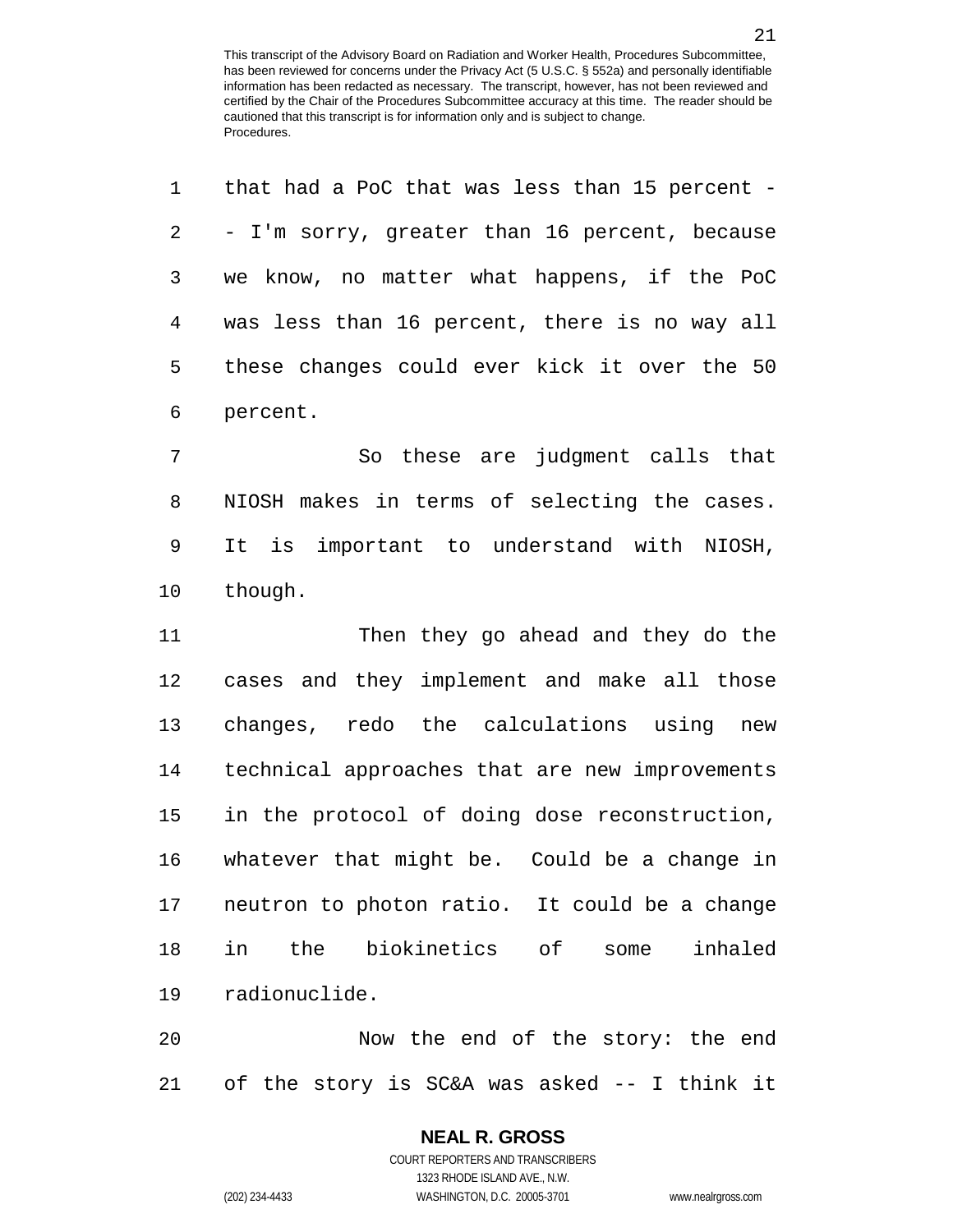is a good idea to bring that to the table, to the Board -- so we will have SC&A review some selected PERs to see how well that program is going.

5 To date, I believe we have formally reviewed three: Blockson, high-fired uranium, and thoracic lymphoma. These are the three I recall. There may be more. If Hans is on the line, he probably could help us out a bit. But along the way, we ran into a little bit of a knot. That is, during the last one, which I believe was PER-12, it dawned on everyone, you know, SC&A is moving forward reviewing these PERs but we don't have a procedure, because everything else we do on the project, whether it is dose reconstruction reviews, site profile reviews, procedure reviews, we have a formal procedure that was submitted to the Board, reviewed by the Board, approved and is sitting up on the Web. But here we are marching down the road.

# **NEAL R. GROSS**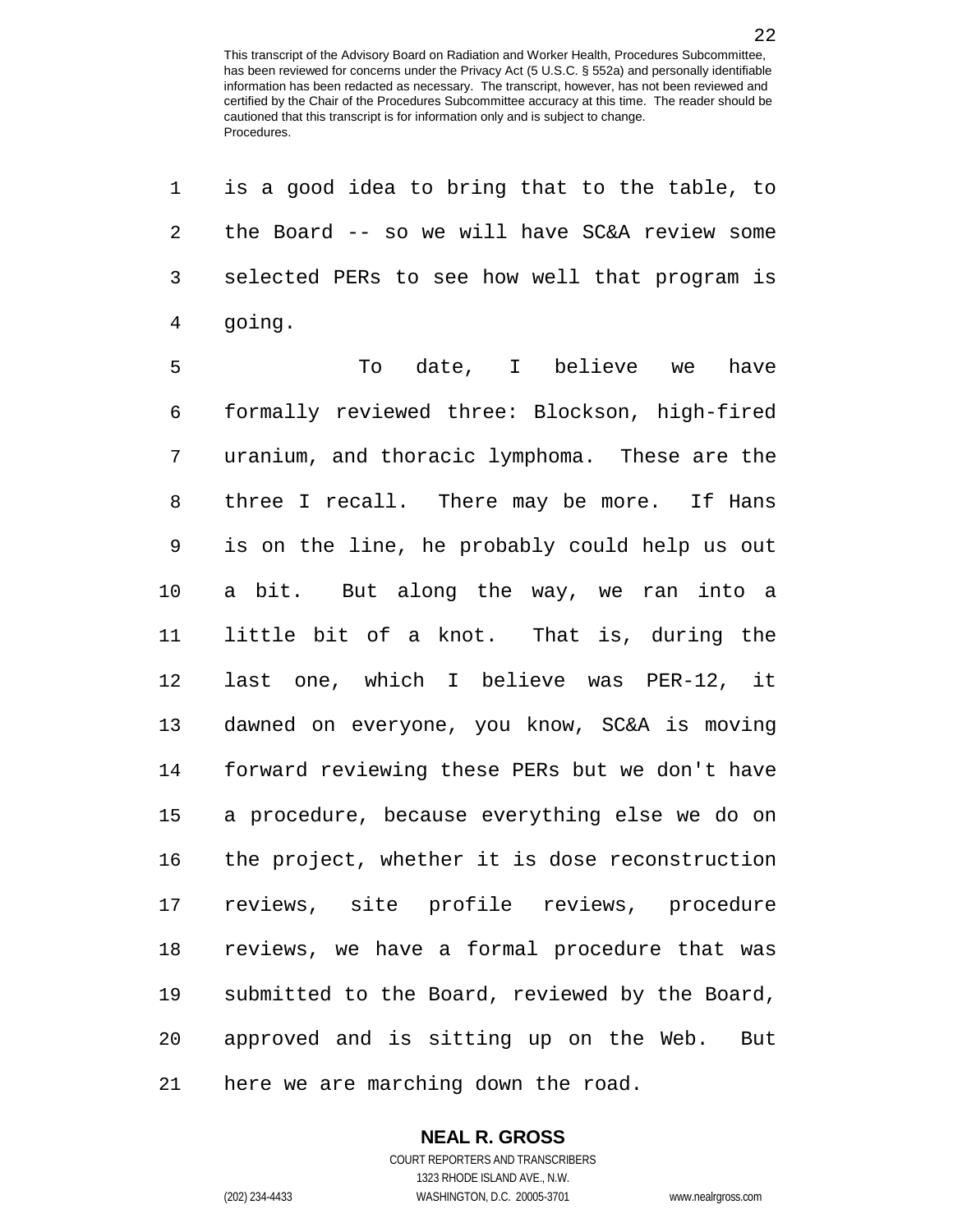| 1              | The way this actually happened, by             |
|----------------|------------------------------------------------|
| 2              | the way, is it happened during the transition  |
| 3              | from our old contract to our new contract. In  |
| $\overline{4}$ | our recompete, we put in a section that        |
| 5              | described in some detail the procedure we are  |
| 6              | going to follow to do PER reviews, because we  |
| 7              | knew that was going to be an item.             |
| 8              | So we actually do<br>have<br>a a               |
| 9              | procedure, but it is not a procedure that was  |
| 10             | formally submitted to the Board for review and |
| 11             | approval. It was actually a procedure that we  |
| 12             | submitted as part of our proposal, and it sort |
| 13             | of served as an interim procedure to use to    |
| 14             | get the PER process started, which is what we  |
| 15             | did. But it was agreed that, listen, we        |
| 16             | really need to formalize the procedure, have   |
| 17             | it formally reviewed and approved, and that    |
| 18             | was a task that was given to SC&A a while      |
| 19             | back.                                          |
| 20             | did, in fact, develop the<br>We                |

procedure of December 2009, and deliver it to

# **NEAL R. GROSS**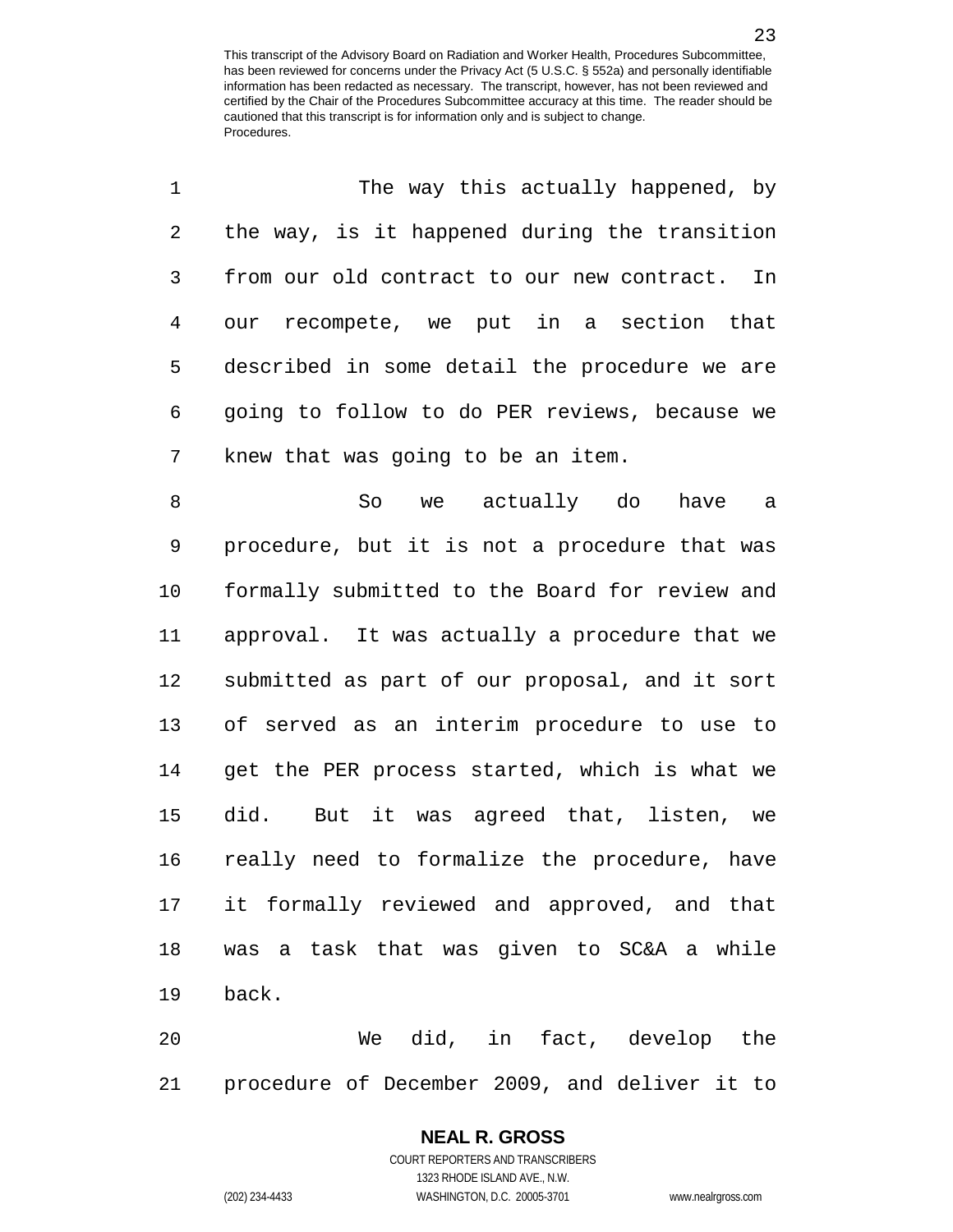| $\mathbf 1$ | the Board. Now we are waiting for the Work    |
|-------------|-----------------------------------------------|
| 2           | Group to review it and comment on it, and     |
| 3           | NIOSH to review it and comment on it, and to  |
| 4           | give any feedback whether this is okay.       |
| 5           | The process eventually would be we            |
| 6           | would make any revisions that the Work Group  |
| 7           | feels is needed, and at that point that the   |
| 8           | Work Group is comfortable with it, it would   |
| 9           | bring it to the Board as a recommendation for |
| 10          | approval by the Board.                        |
| 11          | Then we will be in a position to              |
| 12          | actually have a formal procedure under which  |
| 13          | we would proceed. The reason I feel it is     |
| 14          | urgent that we review and approve or whatever |
| 15          | this procedure is we have sort of been in     |
| 16          | limbo on doing any new PER reviews.           |
| 17          | It was generally agreed, really,              |
| 18          | until we get this procedure approved, it is   |
| 19          | inappropriate for SC&A to move forward --     |
| 20          | there are lots and lots of PERs -- on any     |
| 21          | additional PER reviews, because we really     |

## **NEAL R. GROSS**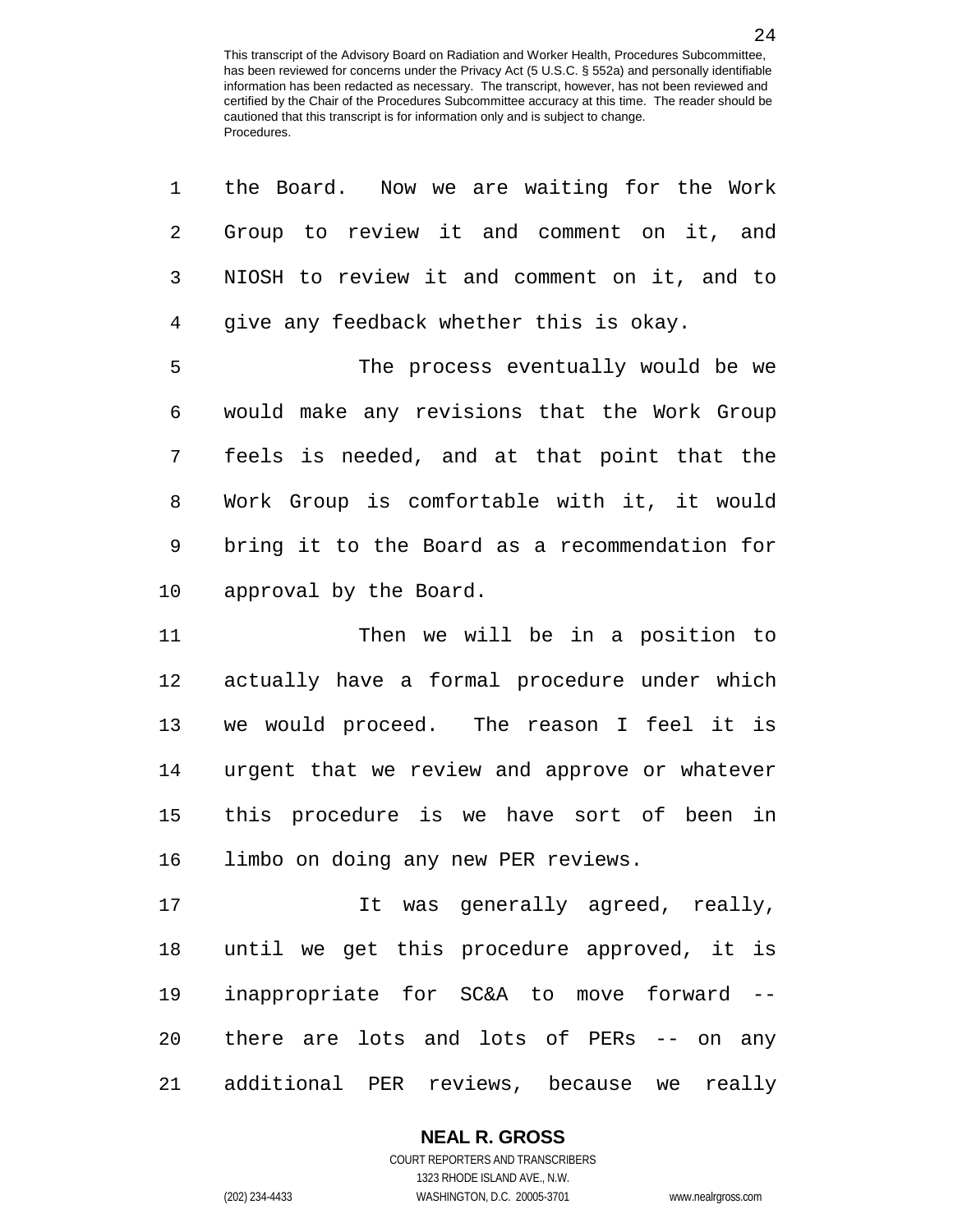| 1  | don't have a formally accepted procedure for     |
|----|--------------------------------------------------|
| 2  | performing those reviews. There is my story.     |
| 3  | MEMBER LEMEN: Did you happen to                  |
| 4  | bring a hard copy, since I can't get to my       |
| 5  | computer?                                        |
| 6  | DR. MAURO: Of this? No, I don't                  |
| 7  | have one with me.                                |
| 8  | MR. MARSCHKE: One thing I should                 |
| 9  | -- I would like to add is that this is a         |
| 10 | December 1, 2009 version. This is the thing      |
| 11 | that I have shown on the screen here, is a       |
| 12 | December 1, 2009, version of this PER review     |
| 13 | document.                                        |
| 14 | This reflects comments that were                 |
| 15 | made during the November $--$ I think it was the |
| 16 | November 17th Subcommittee meeting where we      |
| 17 | talked about a previous version and we           |
| 18 | commented on a previous version of this PER.     |
| 19 | So Hans has taken that, the                      |
| 20 | comments that were made during that              |
| 21 | Subcommittee and incorporated those comments     |

## **NEAL R. GROSS**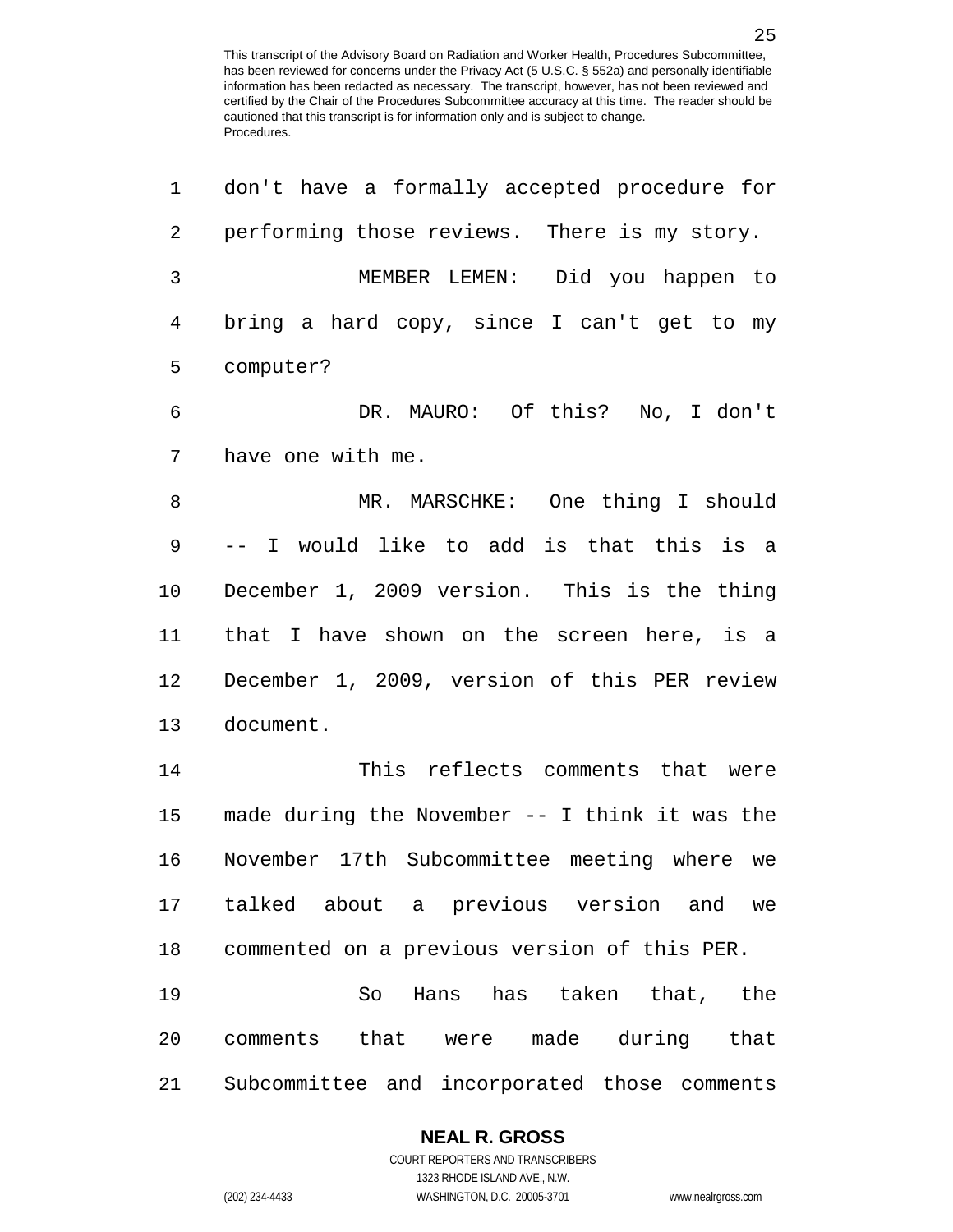into this version. So this is like the draft 2 2 or draft 3 of the procedure. CHAIR MUNN: Yes, and I was making the assumption that this was the revision from which we were -- on which we were basing our comments. Paul and Mark, are you on-board with this with respect to which version we are looking at? MEMBER ZIEMER: Well, I don't have it up before me. CHAIR MUNN: Well, I don't think it is necessary. I just wanted to make sure that neither of you in your reviews have been working from an earlier version. That was my only concern. MEMBER ZIEMER: I don't think so. 18 CHAIR MUNN: Okay. MR. KATZ: It might be nice for Steve or John to just do a skeletal summary of the components of it and what changed, so that

## **NEAL R. GROSS**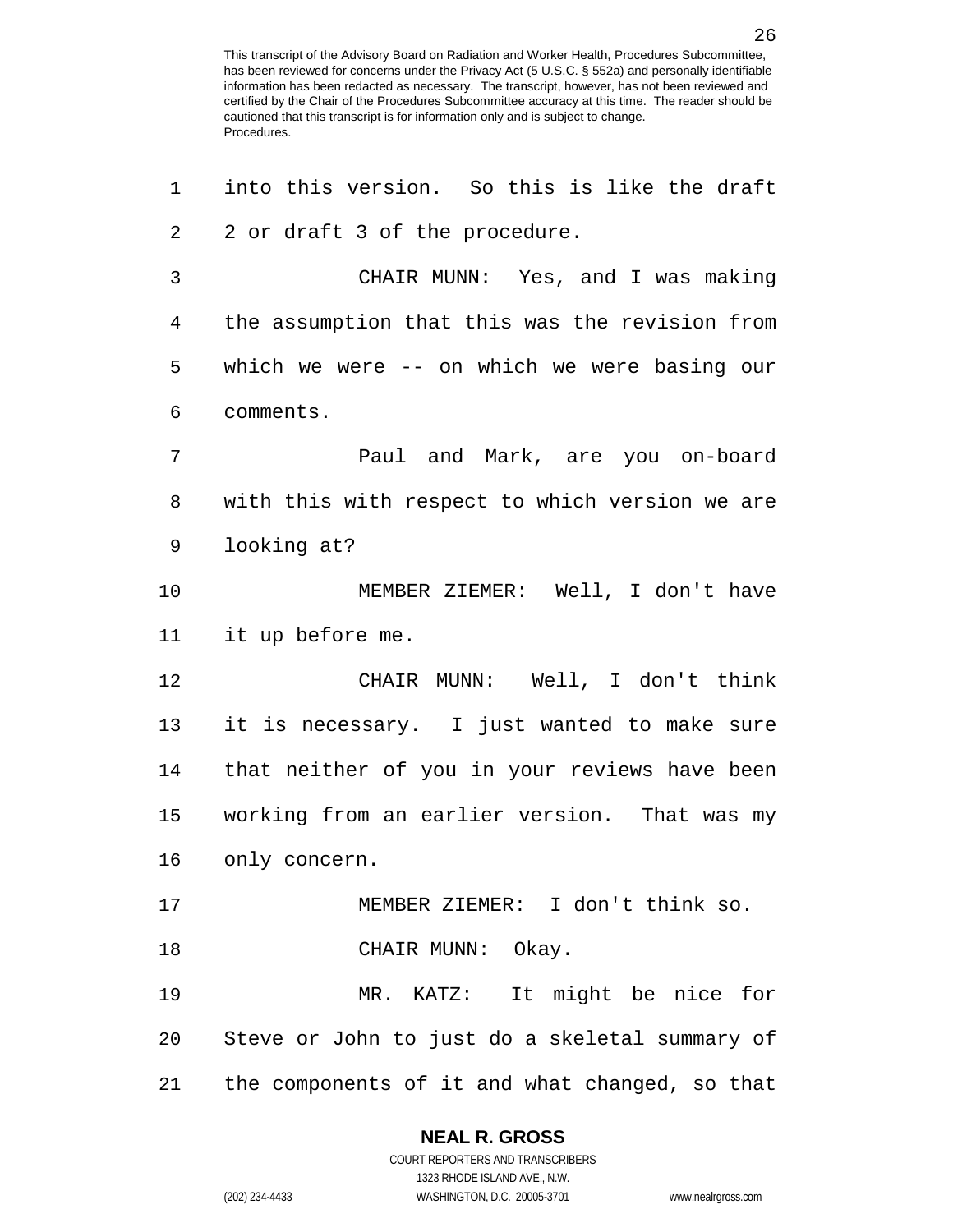-- particularly for Dick, who hadn't reviewed the procedure -- so they have an understanding of the mechanics. DR. MAURO: Let's scroll through. Yes. MS. BEHLING: John, excuse me. This is Kathy Behling. We are on the line. I am sorry we weren't here when you had the roll call, but I also just wanted to tell you that this is Rev 1 of that procedure that we did discuss seems -- is correct. We discussed this procedure. We presented it to the Subcommittee during the November meeting, and we have discussed it, and we incorporated -- we hope we have incorporated all of the changes that we had discussed during that meeting. So what you are looking at is Rev 1, December 2009, and it, hopefully, reflects all of the changes and comments that you had

### **NEAL R. GROSS**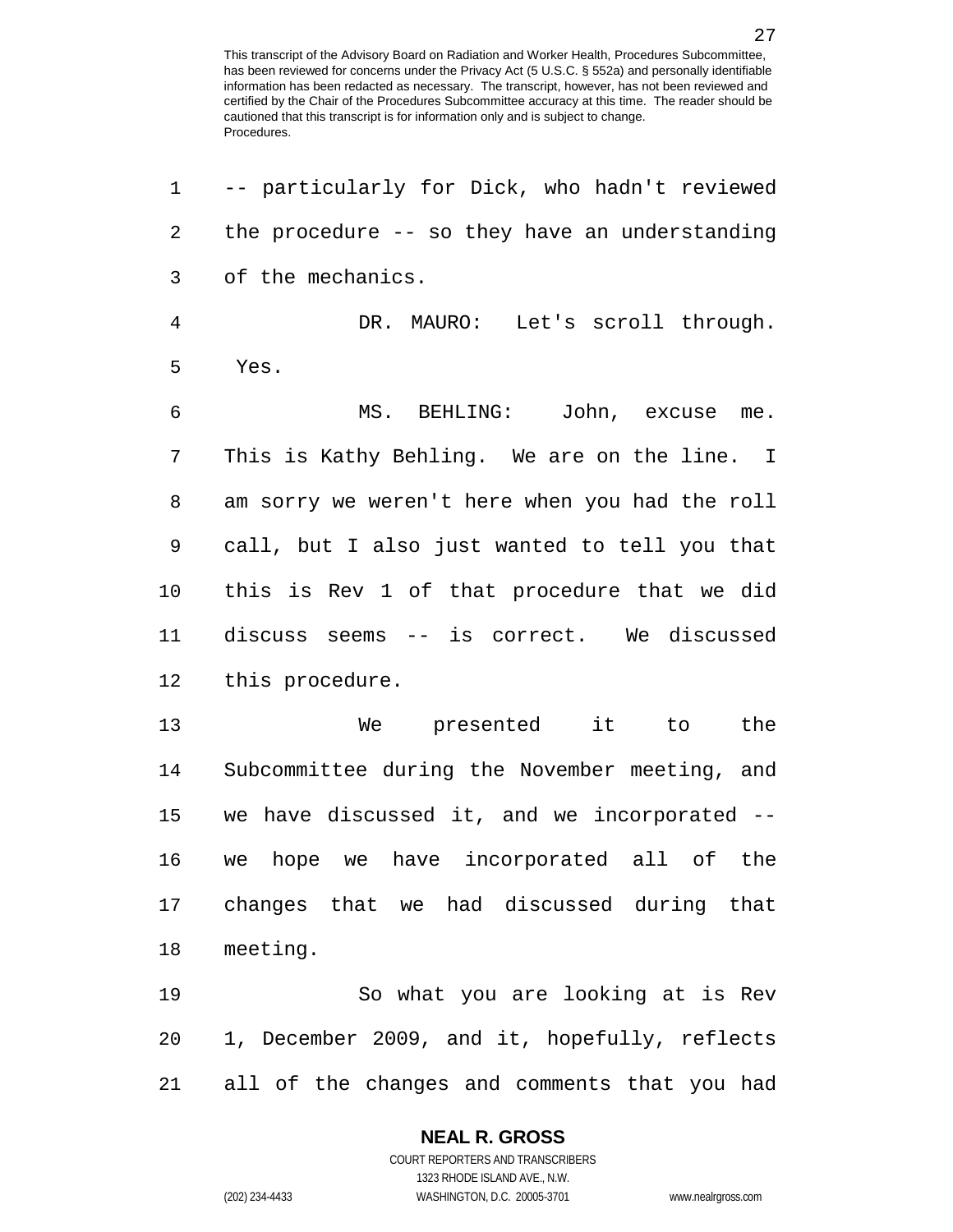in November.

| 2 | DR. MAURO: Kathy, your timing is                 |
|---|--------------------------------------------------|
| 3 | very good. I hope you can hear me. I am at       |
| 4 | the other end of the table, but one of the       |
| 5 | things that was just asked is, how about a       |
| 6 | quick refresher on this procedure.               |
| 7 | We actually have it up on a                      |
| 8 | screen, the December 1, 2009, Rev 1. If --       |
| 9 | were about to scroll down and I was going to     |
|   | 10 take my best shot in getting it up there, but |
|   |                                                  |

 if you would take over, I would greatly appreciate it.

 MS. BEHLING: Okay. I will have Hans do that. He is prepared to do that.

 DR. BEHLING: Yes. I think the critical part was that, among the changes that was needed was a retraction of one of the sub- tasks that came at the request of the CDC contract people.

 That was one of the changes, but in essence, the sub-tasks that we have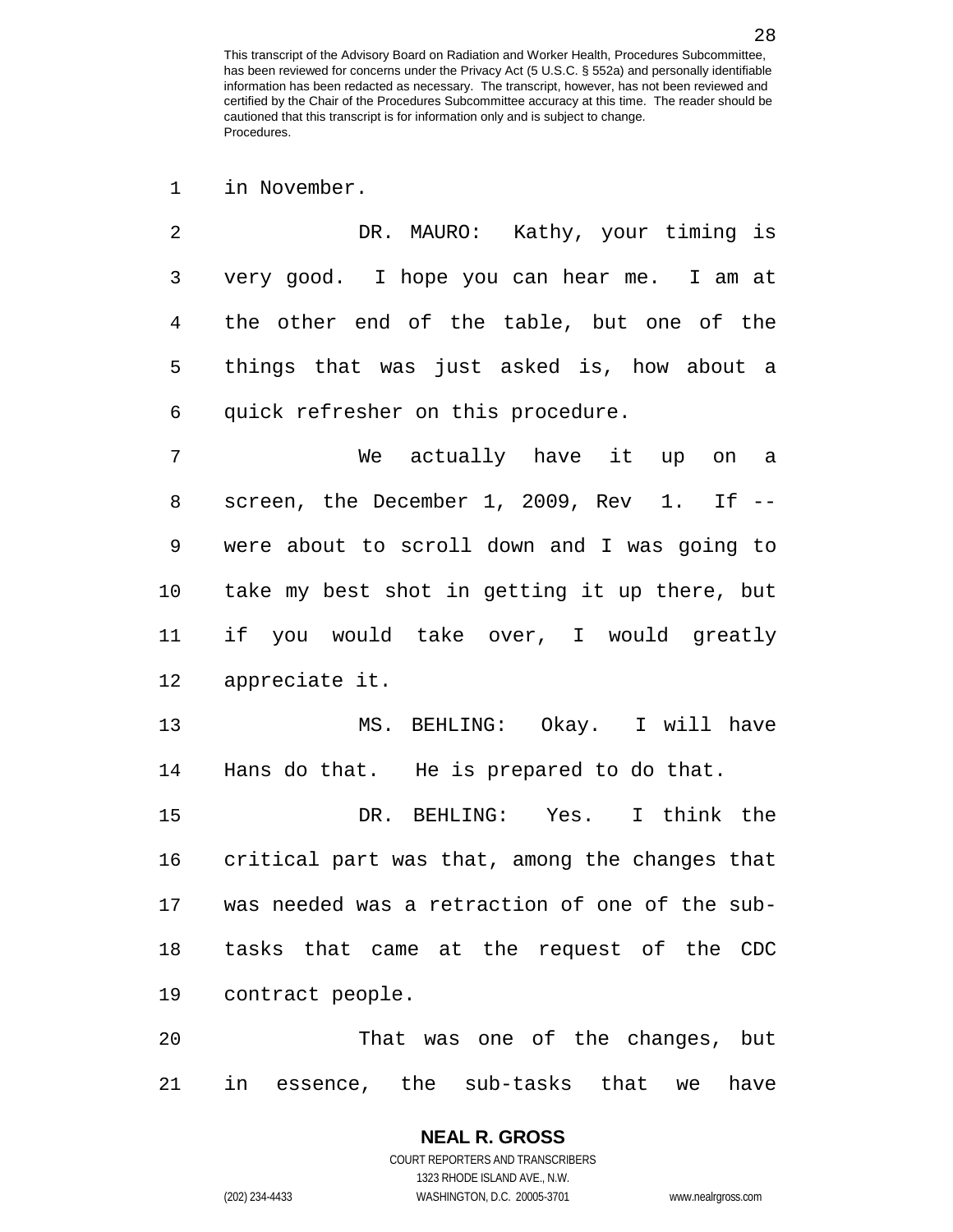| 1  | identified remain pretty much the same as they |
|----|------------------------------------------------|
| 2  | were even in the previous form because that    |
| 3  | was what we had used in two other PERs, and    |
| 4  | they are identified. If you can put on the     |
| 5  | screen -- put on page 6. There is a summary    |
| 6  | of the sub-tasks, one through five, that you   |
| 7  | can just kind of scan over.                    |
| 8  | We have used those particular sub-             |
| 9  | tasks, not just in the review of PER-12, but   |
| 10 | also in the PR for Blockson and lymphoma. So   |
| 11 | I don't know. Rather than read it, if it is    |
| 12 | available on-screen, I guess the people there  |
| 13 | at the meeting can just simply read the        |
| 14 | various five sub-tasks that are really         |
| 15 | essential here in understanding how we propose |
| 16 | to review PERs.                                |
|    |                                                |
| 17 | Steve, are you in a position to                |
| 18 | read that on-screen?                           |

on the screen right now, Hans.

DR. MAURO: To back up a little

**NEAL R. GROSS** COURT REPORTERS AND TRANSCRIBERS

1323 RHODE ISLAND AVE., N.W.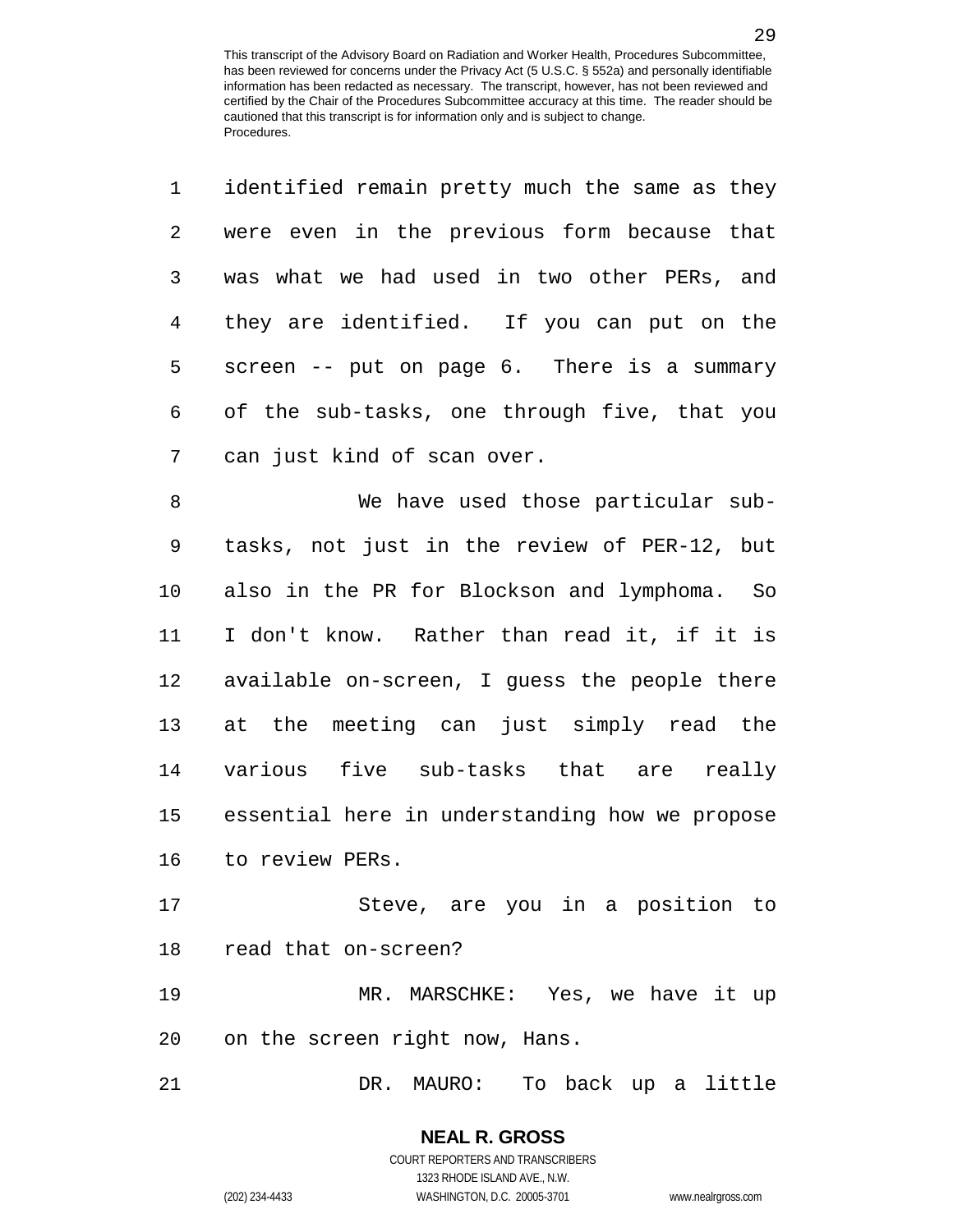| 1              | bit, when we originally proposed it in our      |
|----------------|-------------------------------------------------|
| $\overline{2}$ | proposal and then used it, the item that we     |
| 3              | withdrew was one that really didn't serve us    |
| 4              | well. It had to do with the genesis of the      |
| 5              | change.                                         |
| 6              | Step 1 in our procedure was, okay,              |
| 7              | first describe why was this<br>let<br>PER<br>us |
| 8              | necessary, what triggered it, what was the      |
| 9              | experience that occurred that necessitated the  |
| 10             | change.                                         |
| 11             | found that trying<br>We<br>to to                |
| 12             | reconstruct the history of the item necessary   |
| 13             | to issue the PER sometimes is elusive. All we   |
| 14             | can say is that over time it became apparent    |
| 15             | that there was a need for a change for certain  |
| 16             | procedures as we learned more and<br>NIOSH      |
| 17             | learned more.                                   |
| 18             | So we took that first step out and              |
| 19             | we start, actually with, okay, given that       |
| 20             | there was a need for this -- so we broke it up  |
| 21             | into five tasks instead of six. I guess, in     |

### **NEAL R. GROSS**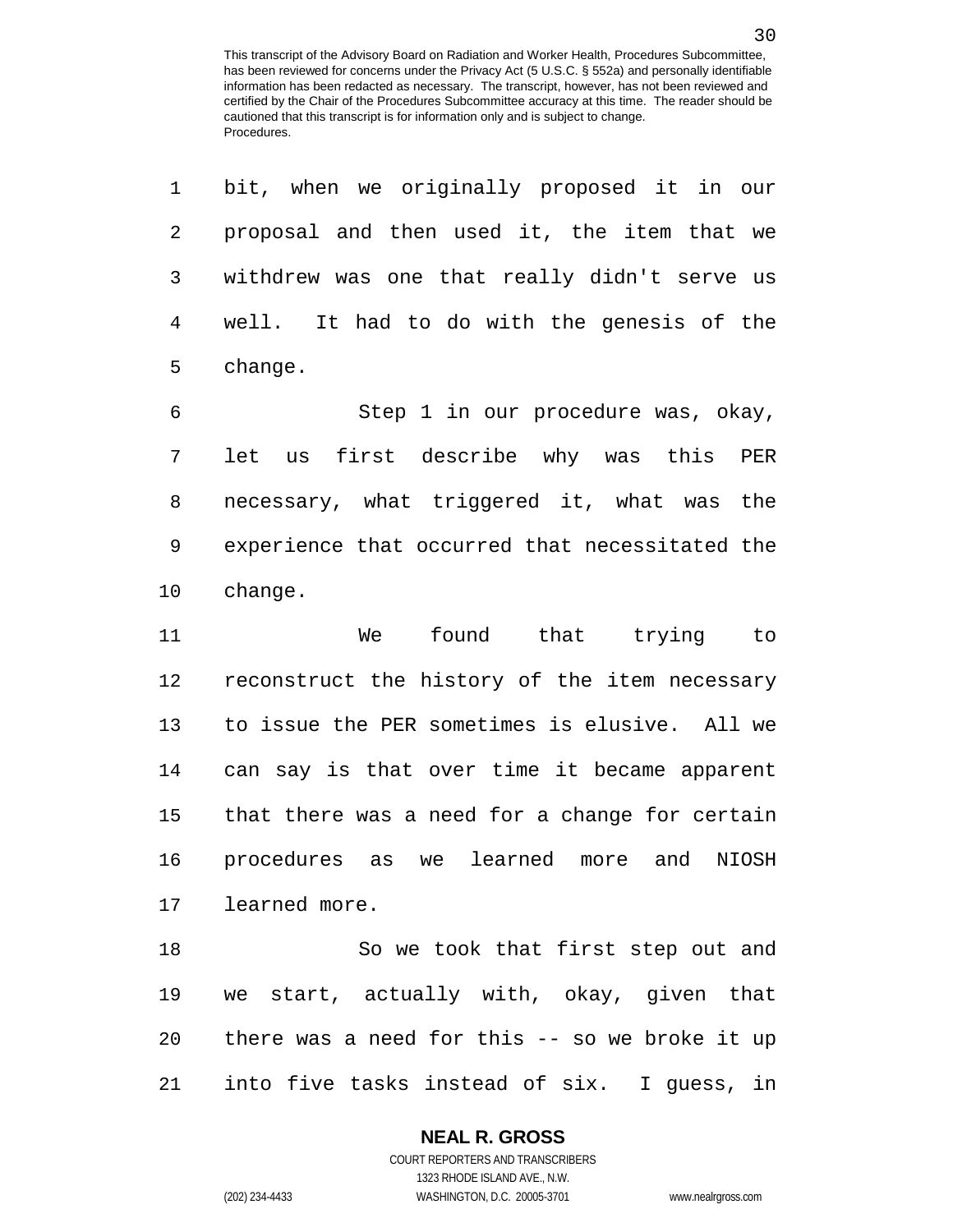essence, all we really do with the first, I

 guess, four steps is relatively simple. We really sort of characterize what the issue is, what has been changed, what is the new protocol, the corrective actions that NIOSH says that, listen, I think we have to make these changes. These are the kinds of things we have to do and why, why it is necessary. Three, this becomes identifying which cases -- I mentioned earlier -- which cases have to be fixed. There could be hundreds of them and to make sure that the decision -- now sometimes that is an easy one for us to review because NIOSH says we are going to review every single case at Savannah River or whatever. For every case that has the potential for high-fired uranium exposure, we are going to review every one of the ones that have been denied and redo them, or in some cases -- here is where things get a

**NEAL R. GROSS**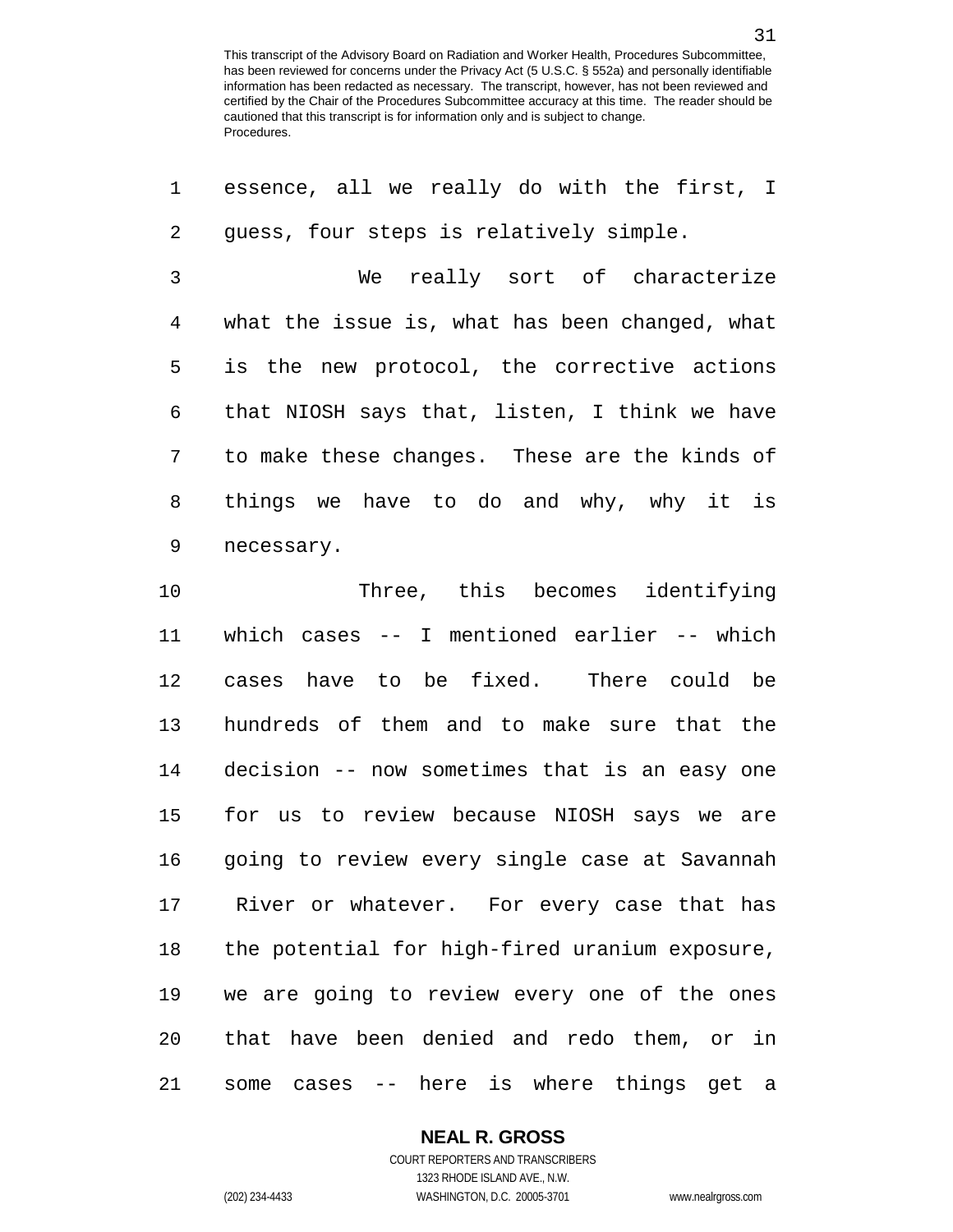little more complicated -- NIOSH says, no, we really have to review all 1,000 of them or whatever. We know, as I mentioned earlier, that if the PoC was less than some number -- the number 16 seems to ring in my head for one of them. DR. BEHLING: John, that is not necessarily correct. DR. MAURO: Hans, please, take over. DR. BEHLING: John, for PER-12 the number of 16 percent is appropriate because it is based on the generic multiplier of four, but the lowest threshold for reviewing a dose reconstruction that is affected by PER is a variable. It changes from one PER to the next. In the case of PER-12, which was also forwarded to the Board in the last three days, that turns out to be the number because

**NEAL R. GROSS**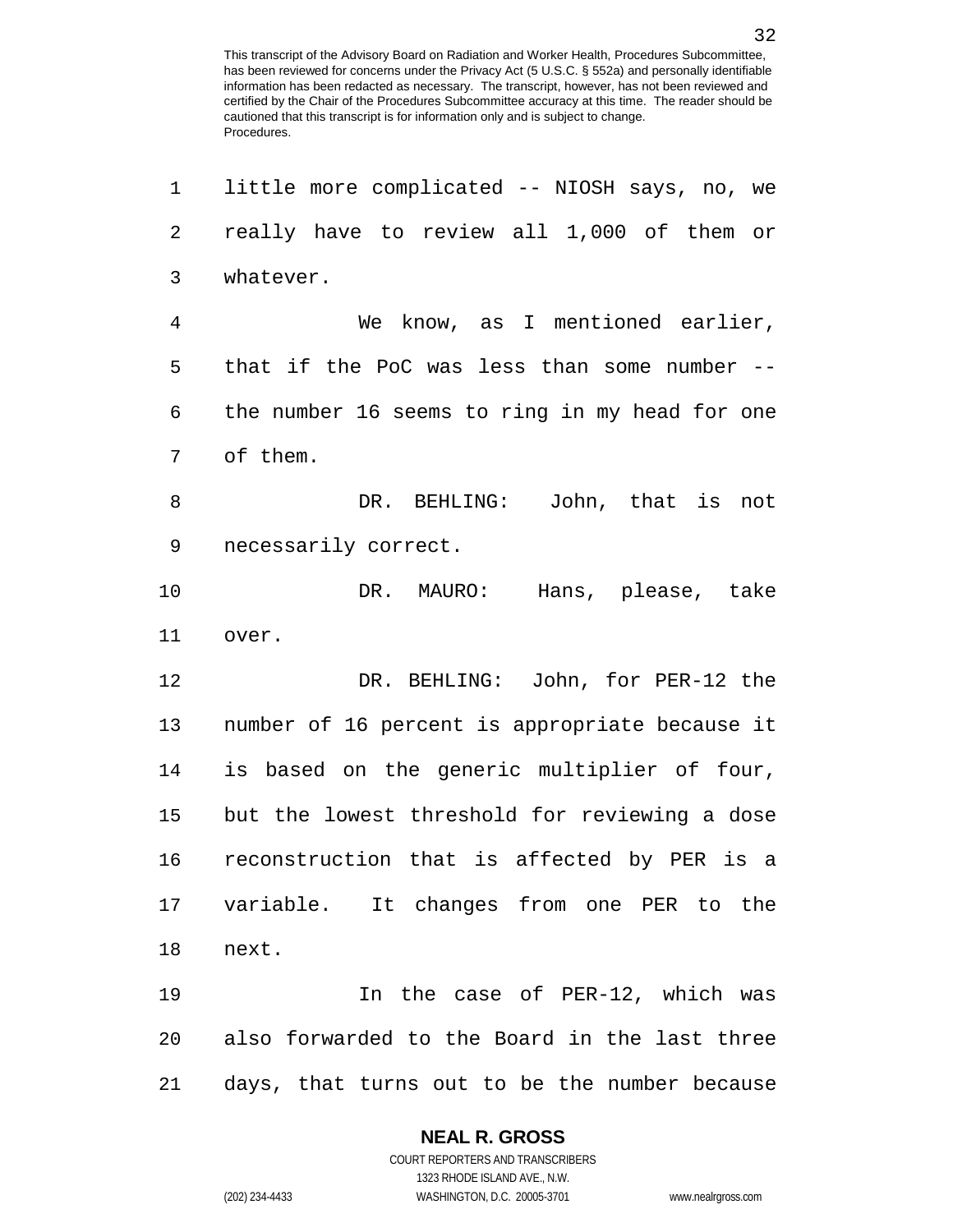| $\mathbf 1$    | of a generic multiplier that says a Super S    |
|----------------|------------------------------------------------|
| $\overline{2}$ | plutonium has a much longer residency time in  |
| 3              | the lung and, therefore, the biokinetics       |
| $\overline{4}$ | change and the multiplier there turns out to   |
| 5              | be four and it is based on the value that then |
| 6              | sets a lower threshold of 16 point some        |
| 7              | percent change of PoC, but that is a variable  |
| 8              | that is not constant for all PERs.             |
| 9              | Again, just to review, sub-task 2              |
| 10             | in most instances will possibly be a fairly    |
| 11             | detailed analysis that may require the basis   |
| 12             | for the PER. In the case of PER-12, we were    |
| 13             | able to skip that part for the most part       |
|                |                                                |

 reviewed ahead of the review of the PER-12 as we have submitted in the last few days.

because OTIB-49 was, in fact, independently

 So we can kind of gloss over sub- task 2, but what was really important, I think, to the discussion regarding the issue of PERs is how to identify the number of audits that need to be done, which is also a

## **NEAL R. GROSS**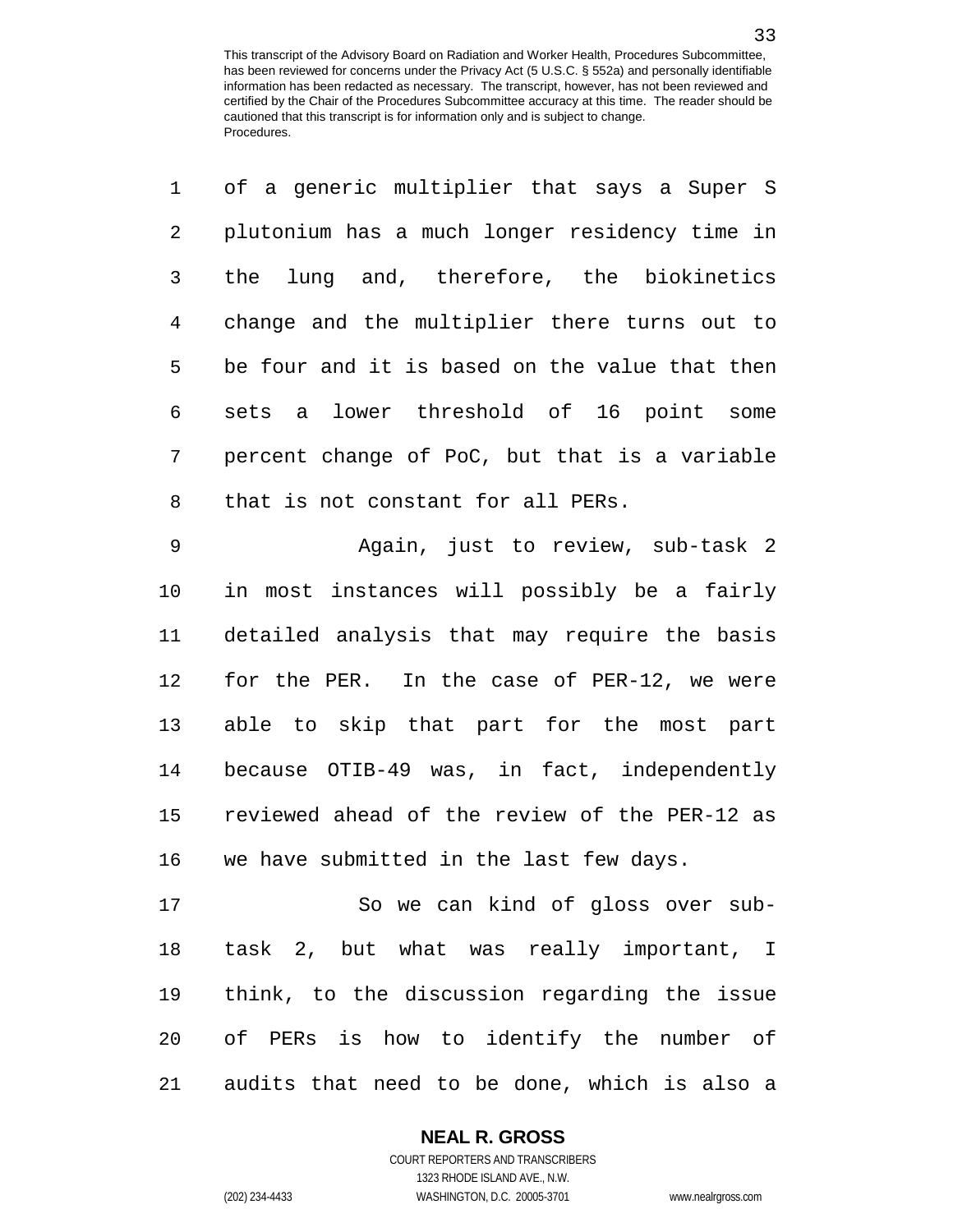highly variable one and that is defined in sub-task four.

 If we get a chance -- I don't know if we will even have a chance to talk about PER-12 -- we can actually go over that methodology by which we have to define which types of audits need to be done on dose reconstructions and the actual number of minimum number.

 So those are the key issues here in sub-task four, is to define really which types of PERs need to be audited because they will be classified based on how the PER affects the dose reconstruction, and in the case of PER-12 you will see that we have the minimum identified ten dose reconstructions that need to be audited, based on the type of target organ that was assessed and the methodology that was used in assessing the original dose reconstruction.

I don't know if we have time to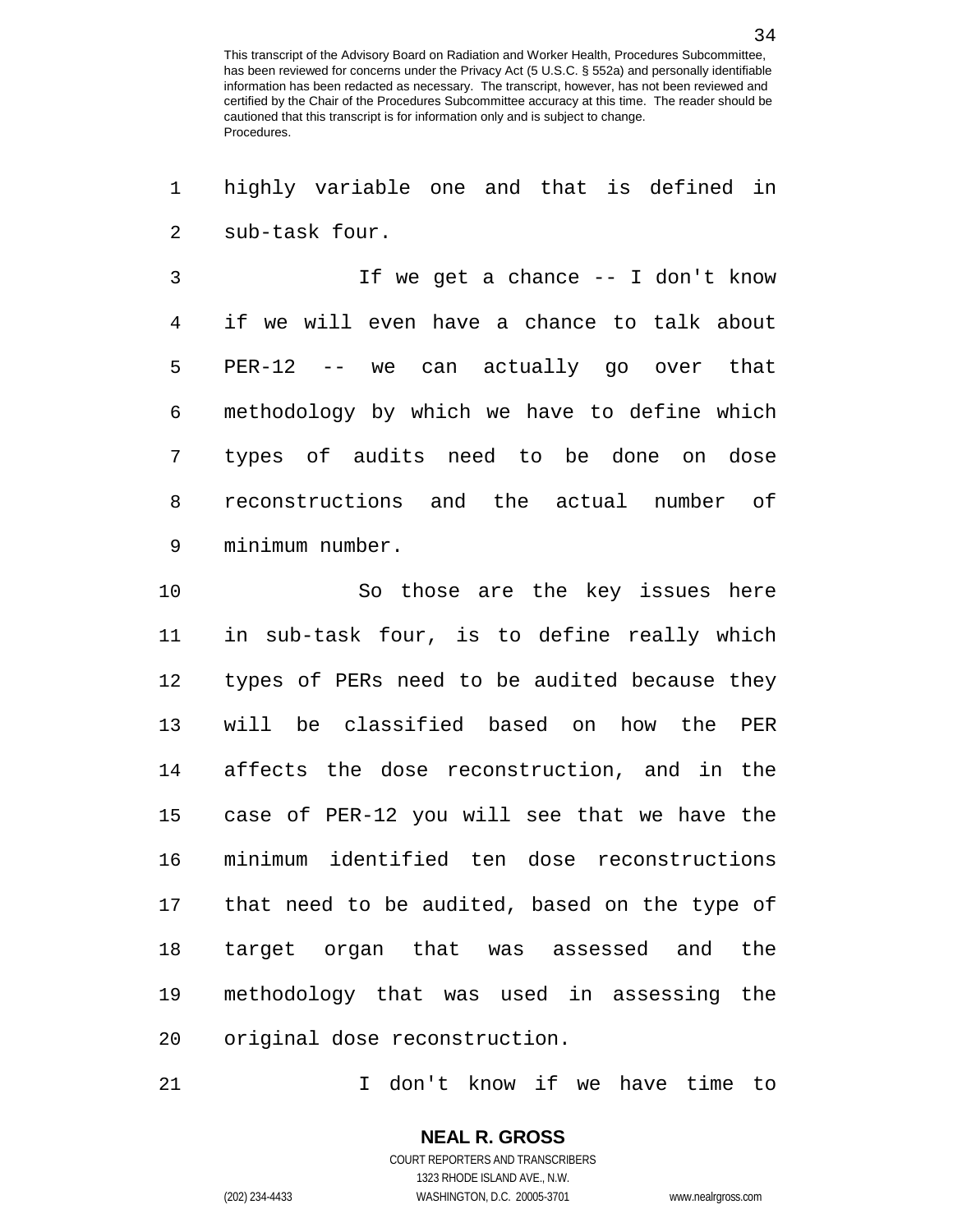look at PER-12 today, but that will become much more self-evident when we have that discussion. CHAIR MUNN: We may or may not take a look at it. Our primary concern -- at least my primary concern right now is to make sure that we hash through this PER issue itself. DR. MAURO: One last thing I would like to add; in addition to approving our procedure when reviewing PERs, there is another outstanding element of it. The last step in all of our PER reviews is to review some real cases, go in -- there may be hundreds of cases that were redone and the last question is, okay, here is the process NIOSH went through to describe the kinds of changes needed, the selected cases that they were going to redo and let's say we go through the process, and everything is great. The changes that were needed look

### **NEAL R. GROSS**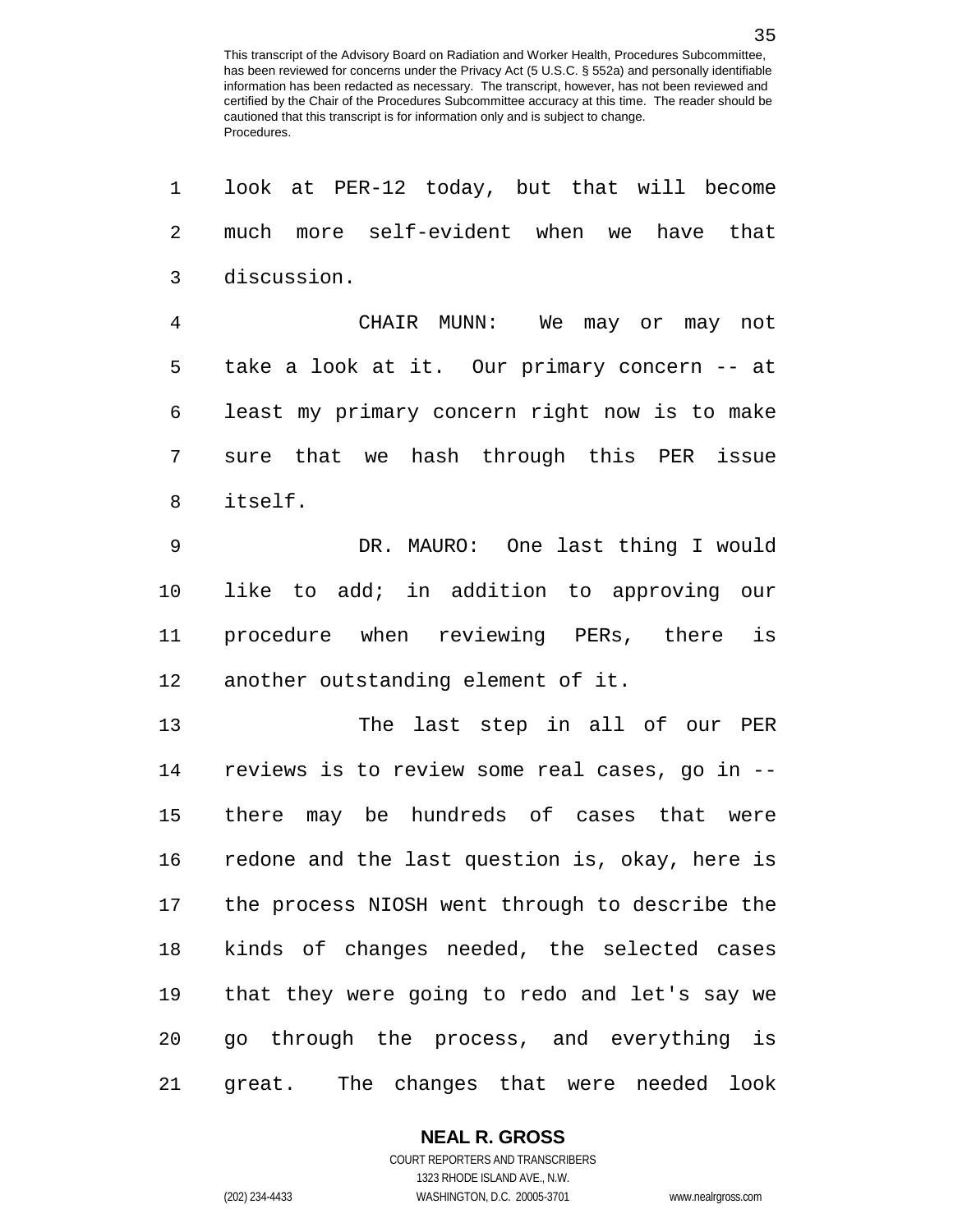| 1  | really -- are right. They fixed the problems.  |
|----|------------------------------------------------|
| 2  | Not only that, all the cases that they         |
| 3  | decided to pick and the criteria they used to  |
| 4  | select the cases were right on target, but     |
| 5  | there is one last step.                        |
| 6  | Here is where we are sort of stuck             |
| 7  | right now. That is, okay, then we go in, and   |
| 8  | we go grab a few cases, some cross-section,    |
| 9  | some selected number of cases to see if, in    |
| 10 | fact, they were, in fact, correctly in accord  |
| 11 | with the new protocol in redoing the cases --  |
| 12 | high-fired plutonium, thoracic lymphoma, all   |
| 13 | of these -- Blockson -- and the issues related |
| 14 | to the radon, or whatever it is.               |
| 15 | Our instructions are very clear.               |
| 16 | We don't do that last step until the cases are |
| 17 | selected by a combined effort between the DR   |
| 18 | Subcommittee and the Procedures Subcommittee.  |
| 19 | So, for example, right now on PER-             |
| 20 | 12 Hans has pointed out -- I believe, Hans,    |
| 21 | you said anywhere from seven to 12 cases might |

### **NEAL R. GROSS**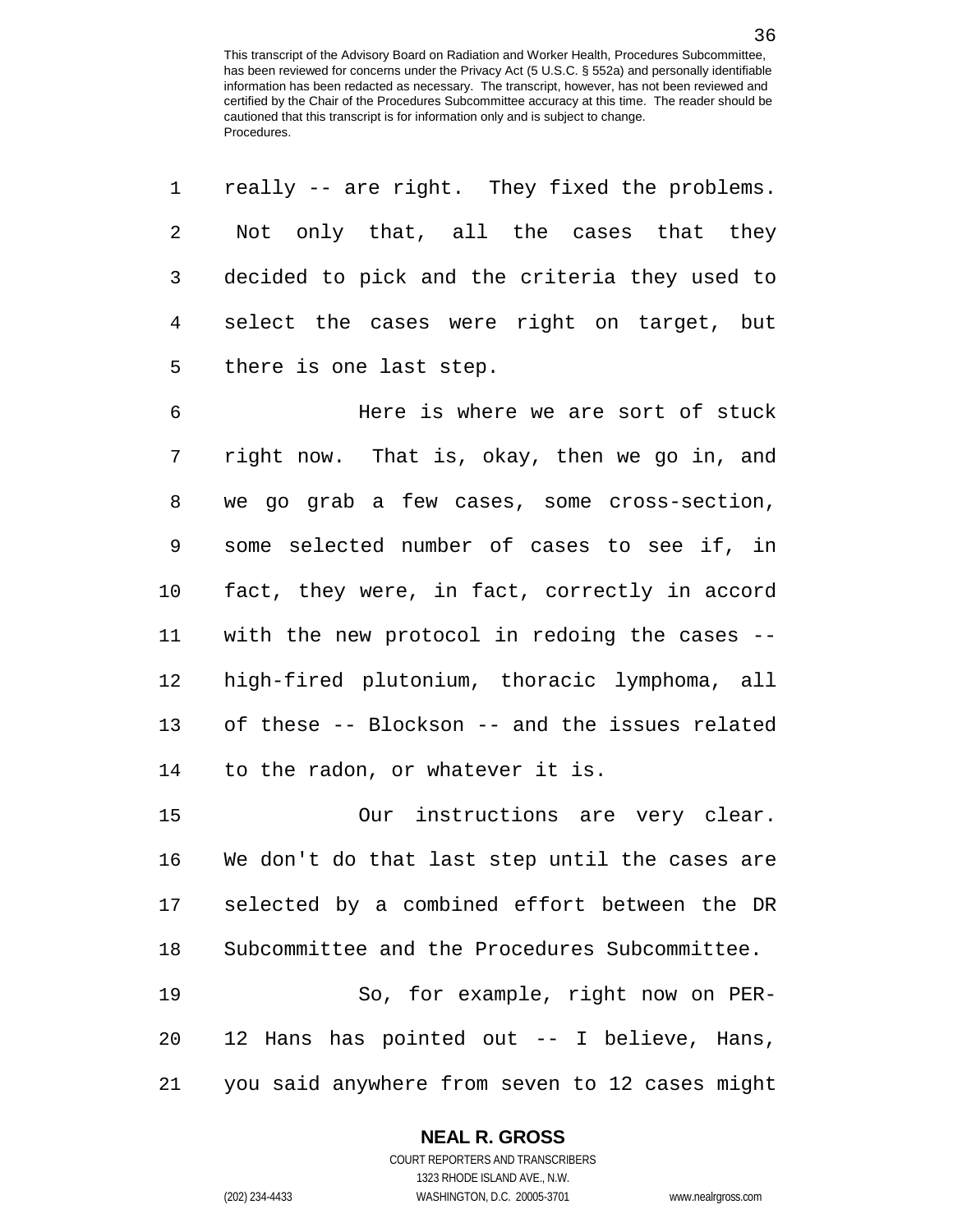be needed to actually capture the range of

| 2  | kinds of issues that need to be explored to    |
|----|------------------------------------------------|
| 3  | evaluate how well the PER was implemented, but |
| 4  | to date no cases have been selected.           |
| 5  | DR. BEHLING: Yes, and John, the                |
| 6  | difficulty is, if we have a chance to discuss  |
| 7  | PER-12, you will see a matrix that identifies  |
| 8  | at least 10 permutations that potentially      |
| 9  | affect the dose reconstruction reevaluation    |
| 10 | protocols.                                     |
| 11 | If you want to at least test one               |
| 12 | case for each of the 10 different              |
| 13 | methodologies that will affect dose            |
| 14 | reconstruction involving Super S plutonium,    |
| 15 | you would then have to be in a position to     |
| 16 | identify -- of the universe of 1,573 dose      |
| 17 | reconstructions that have been reevaluated     |
| 18 | using OTIB-49, you may have to select ten out  |
|    | 19 of the 1,573 cases.                         |
| 20 | Now, we don't have access to those             |
|    |                                                |

cases. So the selection criteria has to first

# **NEAL R. GROSS**

COURT REPORTERS AND TRANSCRIBERS 1323 RHODE ISLAND AVE., N.W. (202) 234-4433 WASHINGTON, D.C. 20005-3701 www.nealrgross.com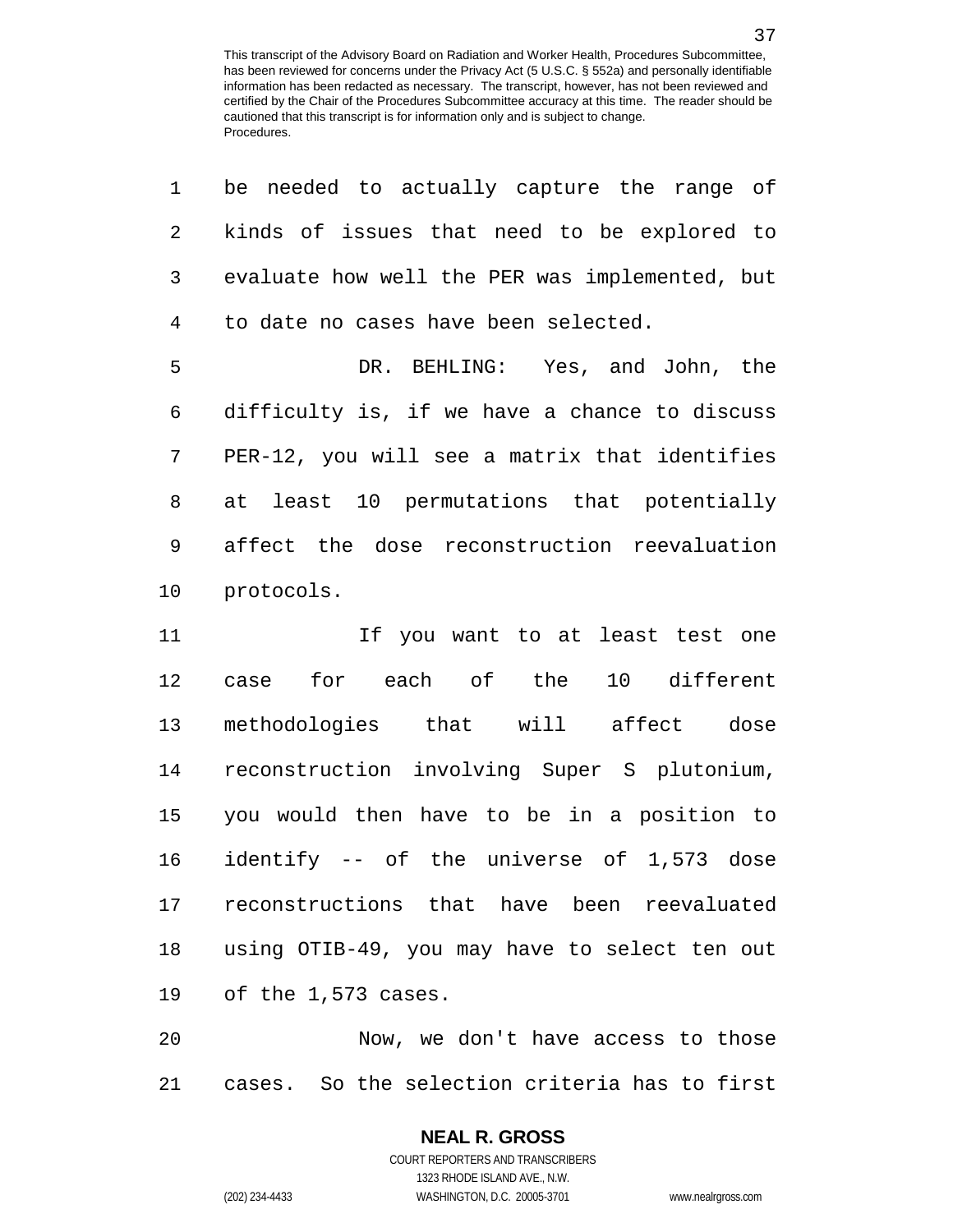| 1              | start with NIOSH who will first identify what  |
|----------------|------------------------------------------------|
| $\overline{c}$ | those 1,573 cases are, and then segregate them |
| 3              | on the basis of the type of organ that was     |
| $\overline{4}$ | assessed and the initial methodology by which  |
| 5              | that initial dose reconstruction was based on: |
| 6              | whether it was urinalysis, air sampling data,  |
| 7              | fecal analysis, et cetera.                     |
| 8              | So this is a complex process that,             |
| $\mathsf 9$    | at a minimum, requires NIOSH to identify those |
| 10             | 1,573 cases in the case of PER-12 and then, I  |
| 11             | guess, the Board or the Working Groups for     |
| 12             | Procedures and Dose Reconstruction as<br>a a   |
| 13             | combination may have to sit down and then      |
| 14             | select perhaps one for each of the 10          |
| 15             | different methodologies that are prescribed in |
| 16             | $PER-12.$                                      |
| 17             | Thank you, Hans.<br>CHAIR MUNN:<br>I.          |
| 18             | appreciate that.                               |
| 19             | Wanda.<br>MEMBER ZIEMER:                       |
|                |                                                |

CHAIR MUNN: Yes?

MEMBER ZIEMER: This is Ziemer. I

COURT REPORTERS AND TRANSCRIBERS 1323 RHODE ISLAND AVE., N.W. (202) 234-4433 WASHINGTON, D.C. 20005-3701 www.nealrgross.com

**NEAL R. GROSS**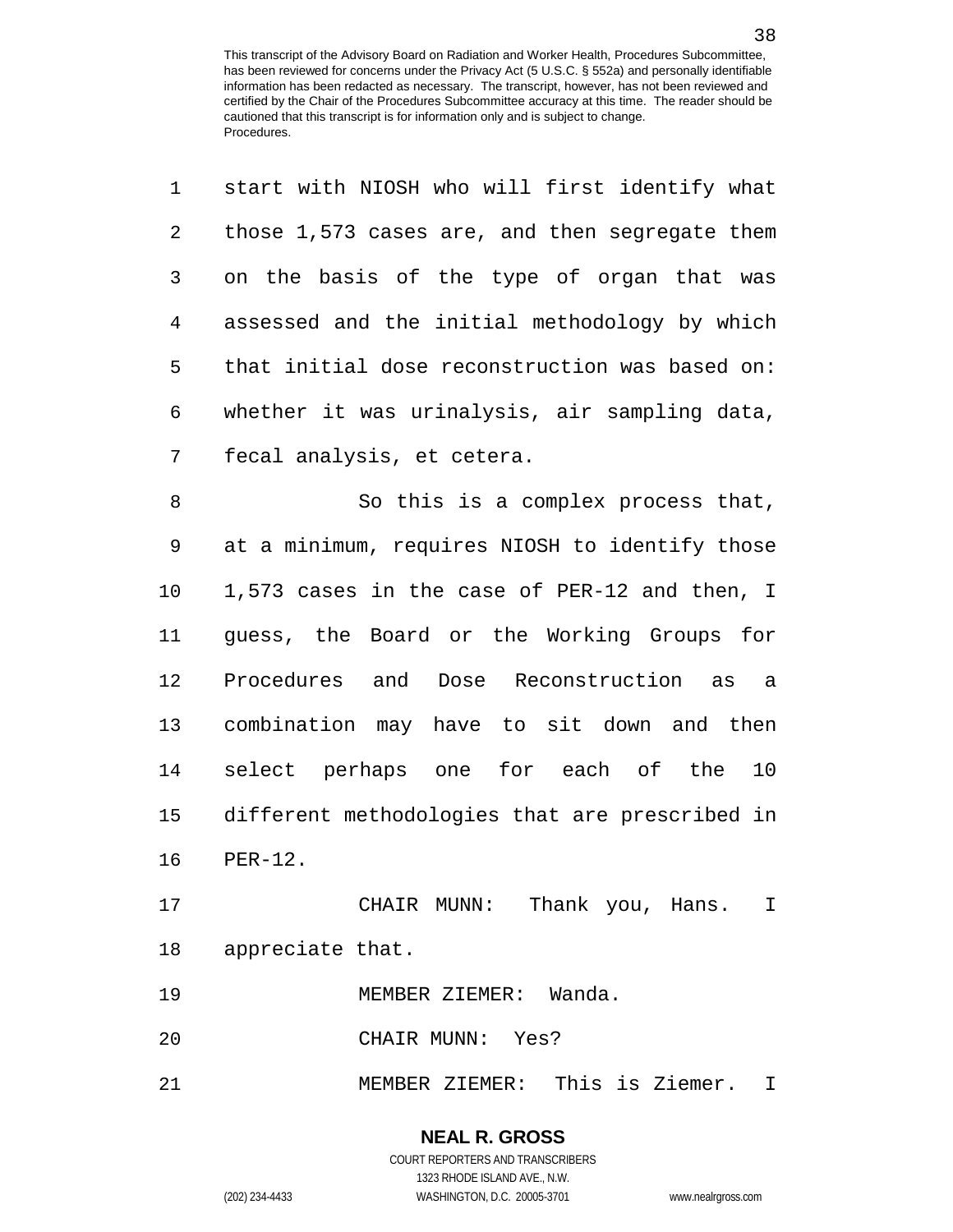just have a question here. We are focusing on sub-task 4 here, right, on the audit of the dose reconstructions? CHAIR MUNN: Actually, we are focusing a great deal more than I had wanted us to. MEMBER ZIEMER: Well, here is my question. I have a note on our November meeting that we were going to or did ask that that sub-task 4 be handled by the Dose Reconstruction Subcommittee, actually. Did we formalize that? I have that in my notes. I didn't compare that with the -- CHAIR MUNN: Well, one of the reasons we haven't formalized any of it is because we haven't identified what our procedure is going to be, whether this is, in fact, going to be the procedure. It is the one that is being recommended by SC&A, but we are not sure that that is, in fact, what we are going to do. That is what we are trying

**NEAL R. GROSS**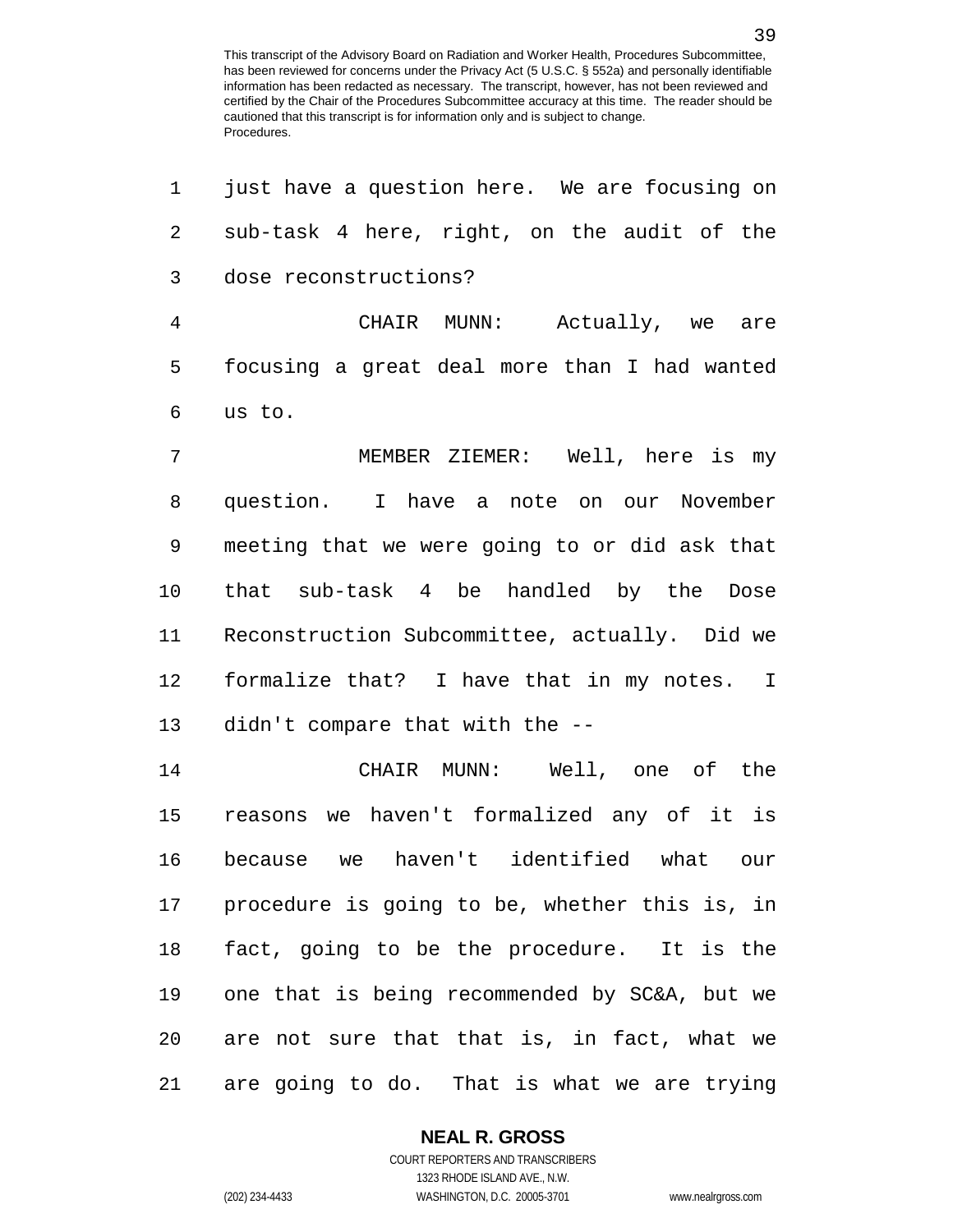to get to here this morning.

 So with that thought in mind and the fact that I think we now understand, both from the document and from the overview that we have had from SC&A what the contractor's position is with respect to their view of how to proceed, I would like to hear NIOSH's view of how best to proceed on this. Brant, are you taking this?

 DR. ULSH: Yes. Well, that is actually a good segue. If you could just leave sub-task 4 up there, because that is really the one that we have -- well, some concerns about, and we would like to raise for the Subcommittee's consideration.

 I guess it is NIOSH's position that we feel that, in terms of PER reviews, the appropriate focus is on the decision criteria, whether or not we have appropriately selected or set up rules that will identify the cases that are affected.

## **NEAL R. GROSS**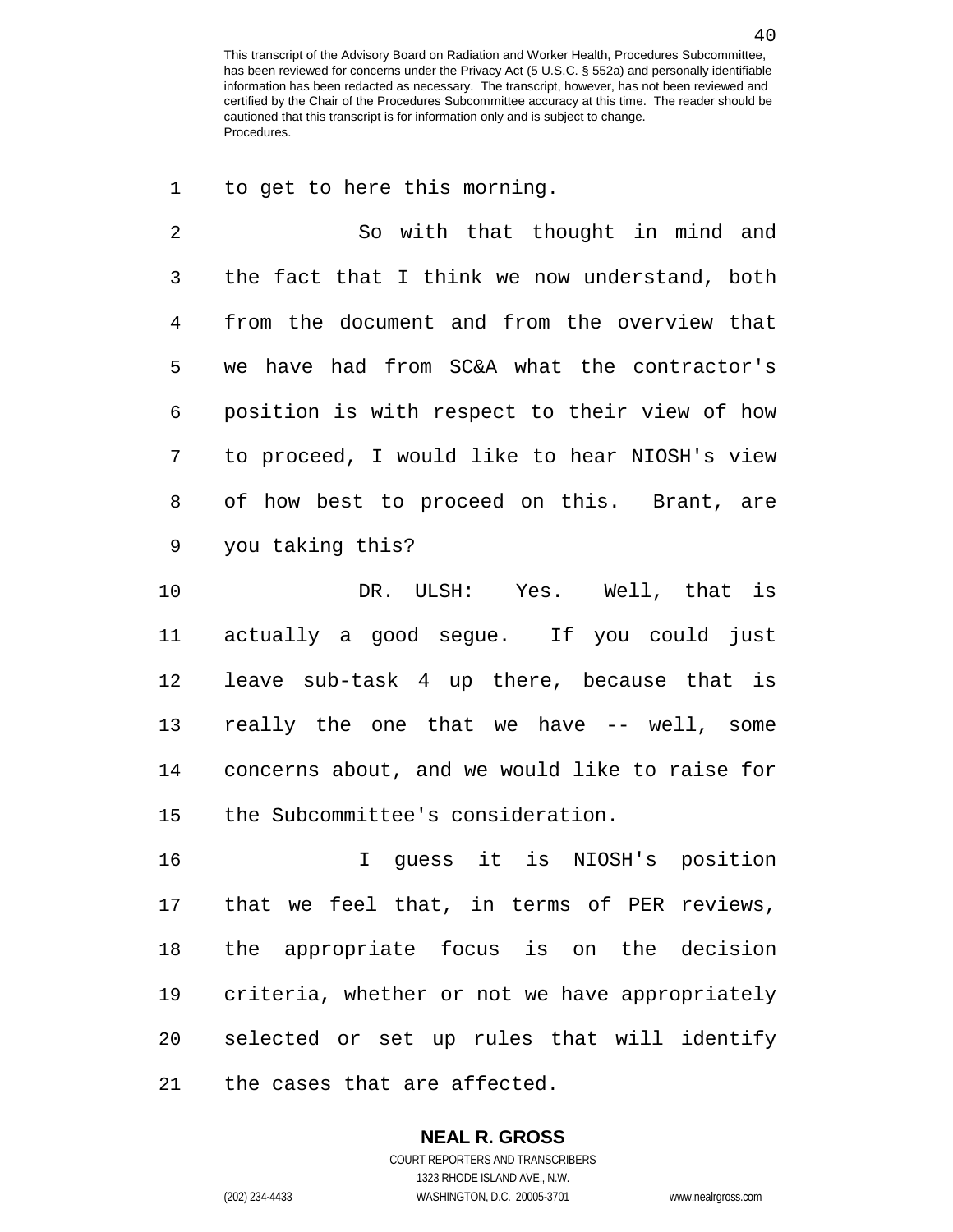| 1           | We don't see a lot of value in                 |
|-------------|------------------------------------------------|
| 2           | adding a whole list of DR reviews, simply      |
| 3           | because you have a standing committee to do    |
| 4           | that, the DR Subcommittee, and they are going  |
| 5           | to be selecting DRs to review.                 |
| 6           | As Paul mentioned, if you would                |
| 7           | like to inform the DR Subcommittee, hey, we    |
| 8           | have a particular interest in these. Can you   |
| $\mathsf 9$ | include those in some of the cases that you    |
| 10          | select? That is good, but we feel like the DR  |
| 11          | reviews are more appropriately handled under   |
| 12          | the auspices of the DR Subcommittee.           |
| 13          | He stepped out. So I don't know                |
| 14          | if Stu wants to add anything.                  |
| 15          | CHAIR MUNN: So if I am hearing                 |
| 16          | you correctly, the current NIOSH position is   |
| 17          | that sub-tasks 1, 2 and 3 are fairly well      |
| 18          | characterized in the SC&A document.<br>The     |
| 19          | question revolves around whether the<br>dose   |
| 20          | reconstructions are going to be handled under  |
| 21          | the PER review in this Subcommittee or whether |

**NEAL R. GROSS**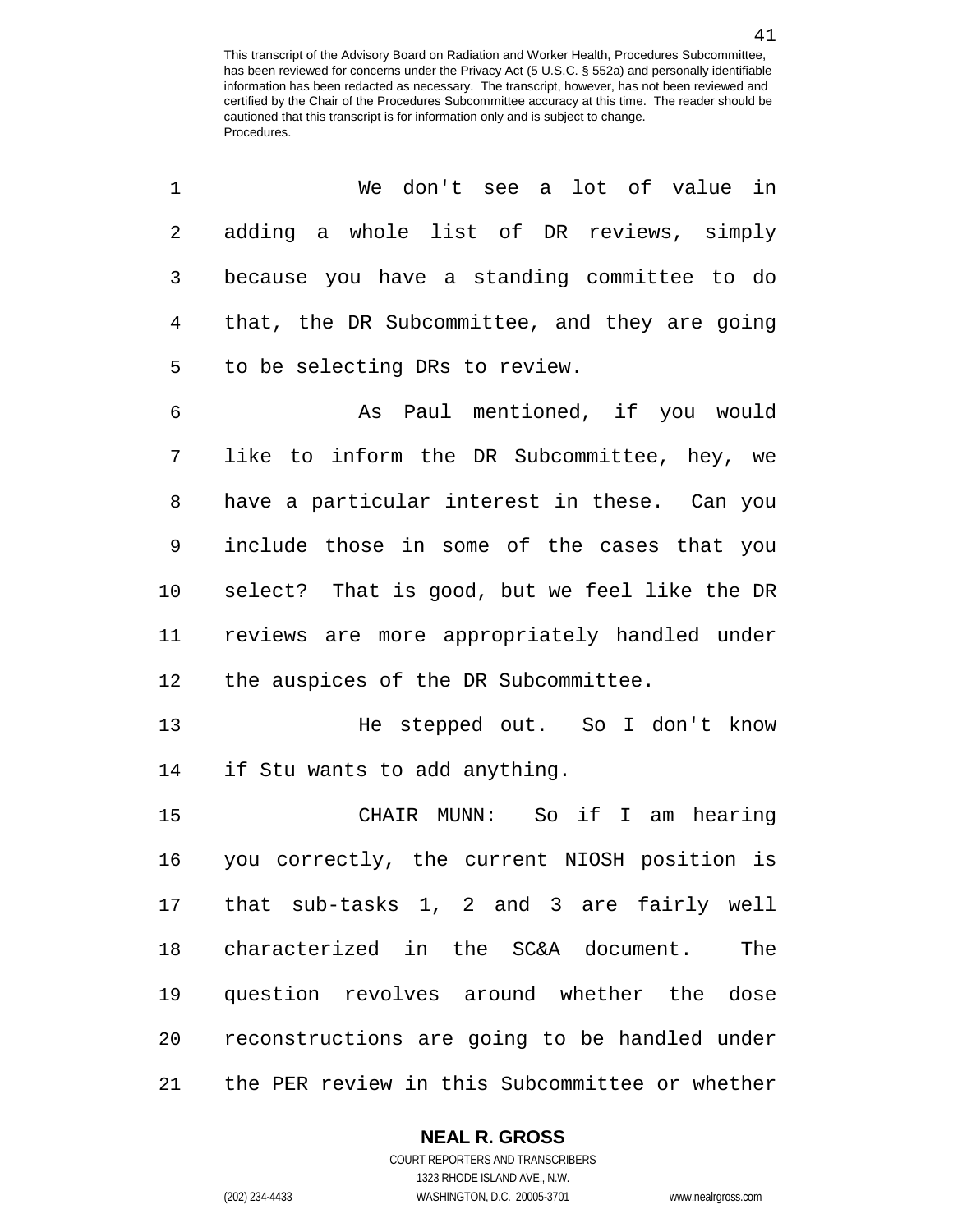| 1  | be the purview of the<br>it<br>will<br>Dose    |
|----|------------------------------------------------|
| 2  | Reconstruction Subcommittee to decide whether  |
| 3  | PERs list of redone dose reconstructions       |
| 4  | should be reviewed again.                      |
| 5  | DR. ULSH: Well, yes. Now when                  |
| 6  | the DR Subcommittee picks up the DR to review, |
| 7  | they look at a whole number of factors. One    |
| 8  | of those factors presumably would be any PERs  |
| 9  | that come to bear on that particular dose      |
| 10 | reconstruction.                                |
| 11 | So we don't see a lot of value in              |
| 12 | adding a totally separate effort under this    |
| 13 | Subcommittee to review additional DRs.         |
| 14 | DR. MAURO: Could I -- I think                  |
| 15 | that you are making a good point<br>for        |
| 16 | efficiency. Right now, under what we           |
| 17 | typically go to our tasks for, we typically    |
| 18 | are asked to review 60 cases that are selected |
| 19 | two or three times a year by the Board, and    |
| 20 | there is actually a selection protocol to make |
| 21 | sure that we capture different kinds of sites, |

#### **NEAL R. GROSS**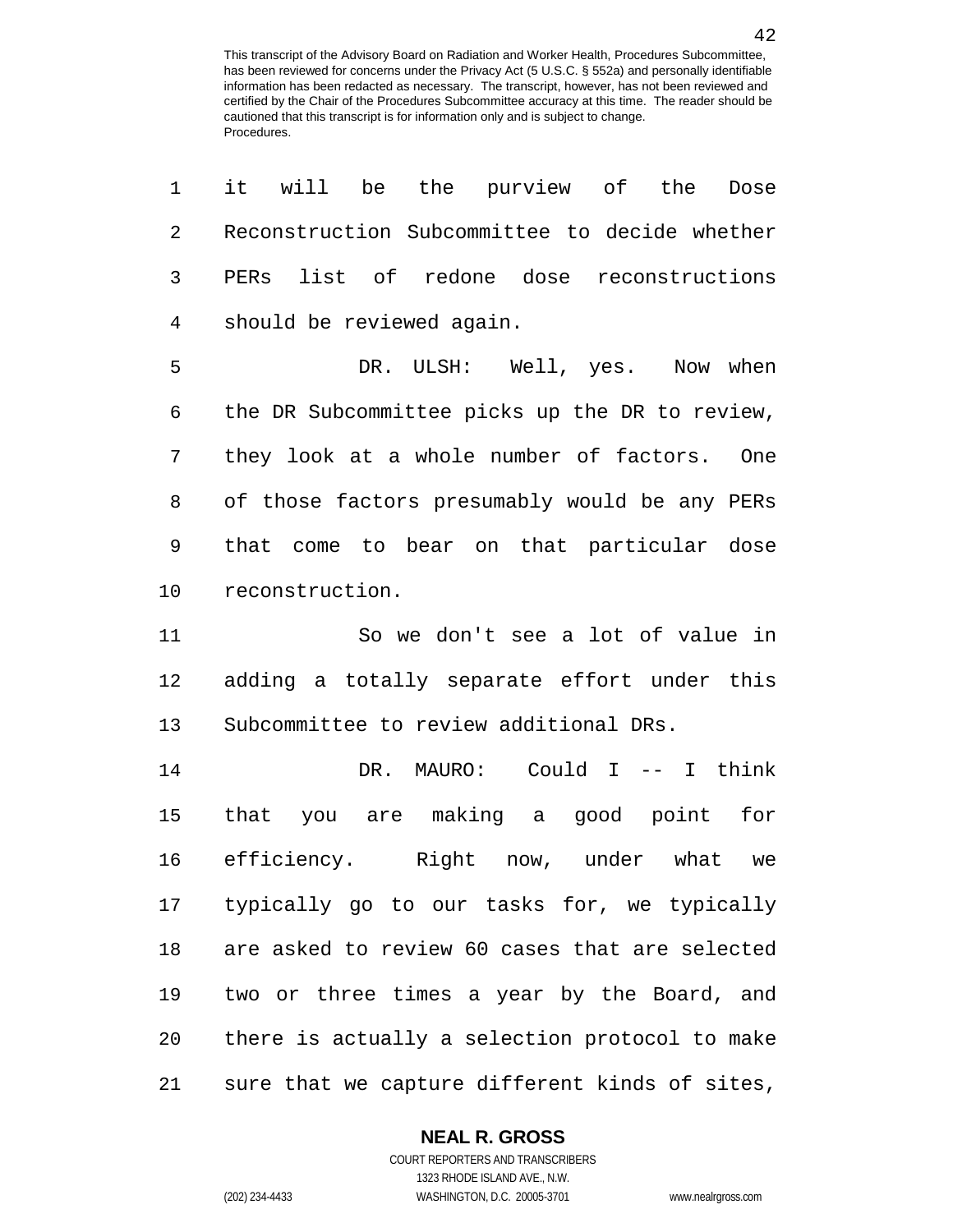different years, et cetera, et cetera, different PoCs, types of cancers. So there is a fairly formal process which we have been using for about six years. What you are saying now is that there is another criteria that you want to incorporate. Now the only concern I have is the philosophy that is in effect -- the philosophy originally, which goes way back, the Board would select two and a half percent of all the adjudicated claims, whether they passed or

 collectively select some set or review by SC&A, and it had a certain mission.

failed, that will meet these criteria, and to

 The mission goes right back to the Act and implementing the intent of the Act. Now what we have is a specialty area -- and I could see going either way -- whereby you are saying, oh, we could very well accommodate the selection of these cases, whether it is -- in

#### **NEAL R. GROSS**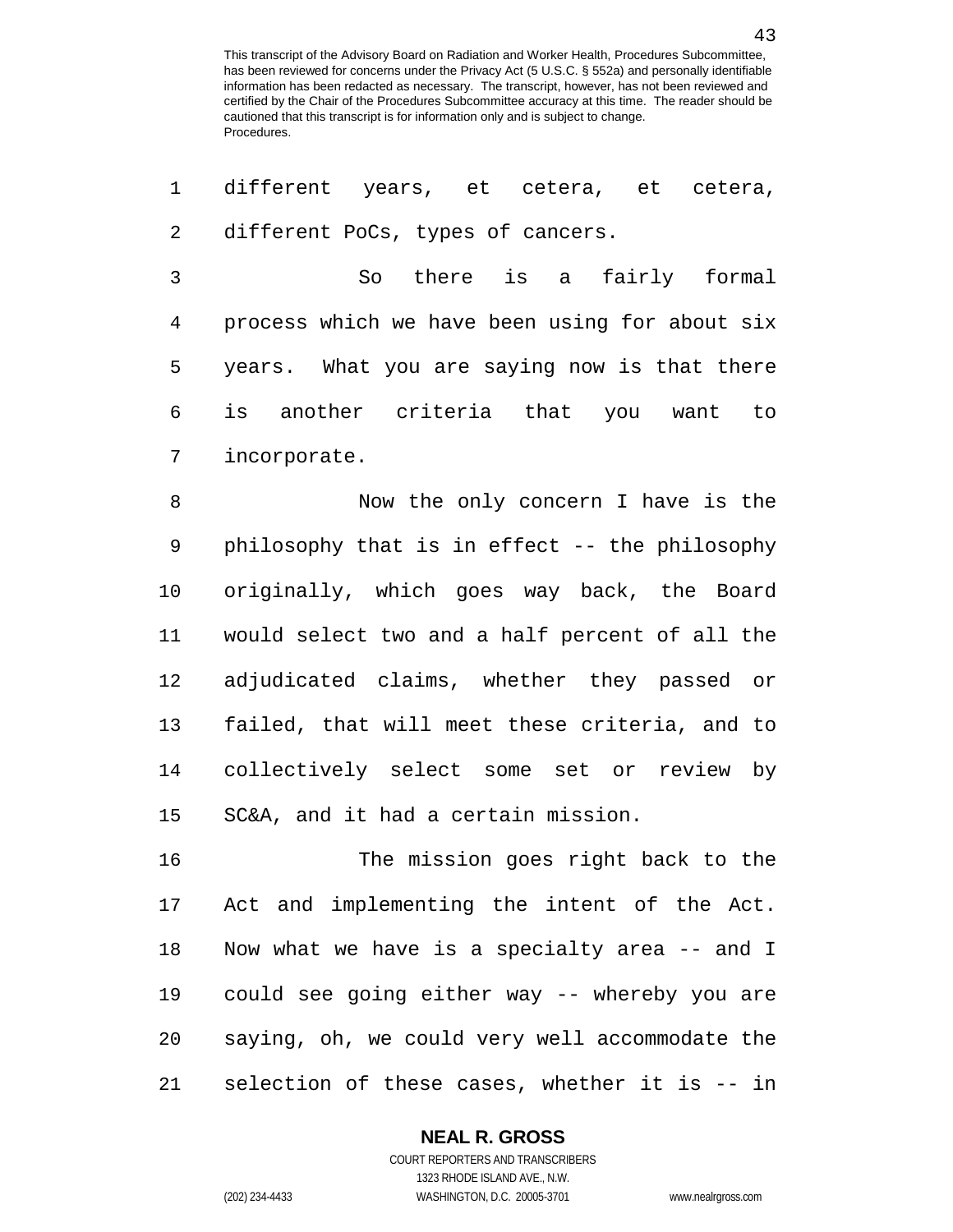| 1              | this case, it is quite a number of cases: 10.           |
|----------------|---------------------------------------------------------|
| $\overline{2}$ | By the way, the others don't                            |
| $\mathfrak{Z}$ | demand that number of cases. This one does              |
| 4              | because of its complexity.                              |
| 5              | CHAIR MUNN: Well, of course, we                         |
| 6              | don't know in the future how many.                      |
| 7              | DR. MAURO: That is true. We did                         |
| 8              | do three, and we know the first two, we were            |
| 9              | only going to look at three.                            |
| 10             | CHAIR MUNN: Well, that would be                         |
| 11             | an arbitrary number depending upon each case.           |
| 12             | DR. MAURO: Now the question that,                       |
| 13             | I think, the Board and the Work Group needs to          |
| 14             | ask is, do we want to combine the two                   |
| 15             | together, certainly make it part of the                 |
| 16             | process of case selection. In other words, we           |
| 17             | have a new goal as part of case selection. It           |
| 18             | will dilute down -- in other words, we would            |
| 19             | have a new goal as part of case selection, it           |
| 20             | would be another parameter, namely, let's also          |
| 21             | make<br>pick<br>that<br>sure<br>we<br>some cases<br>are |

**NEAL R. GROSS**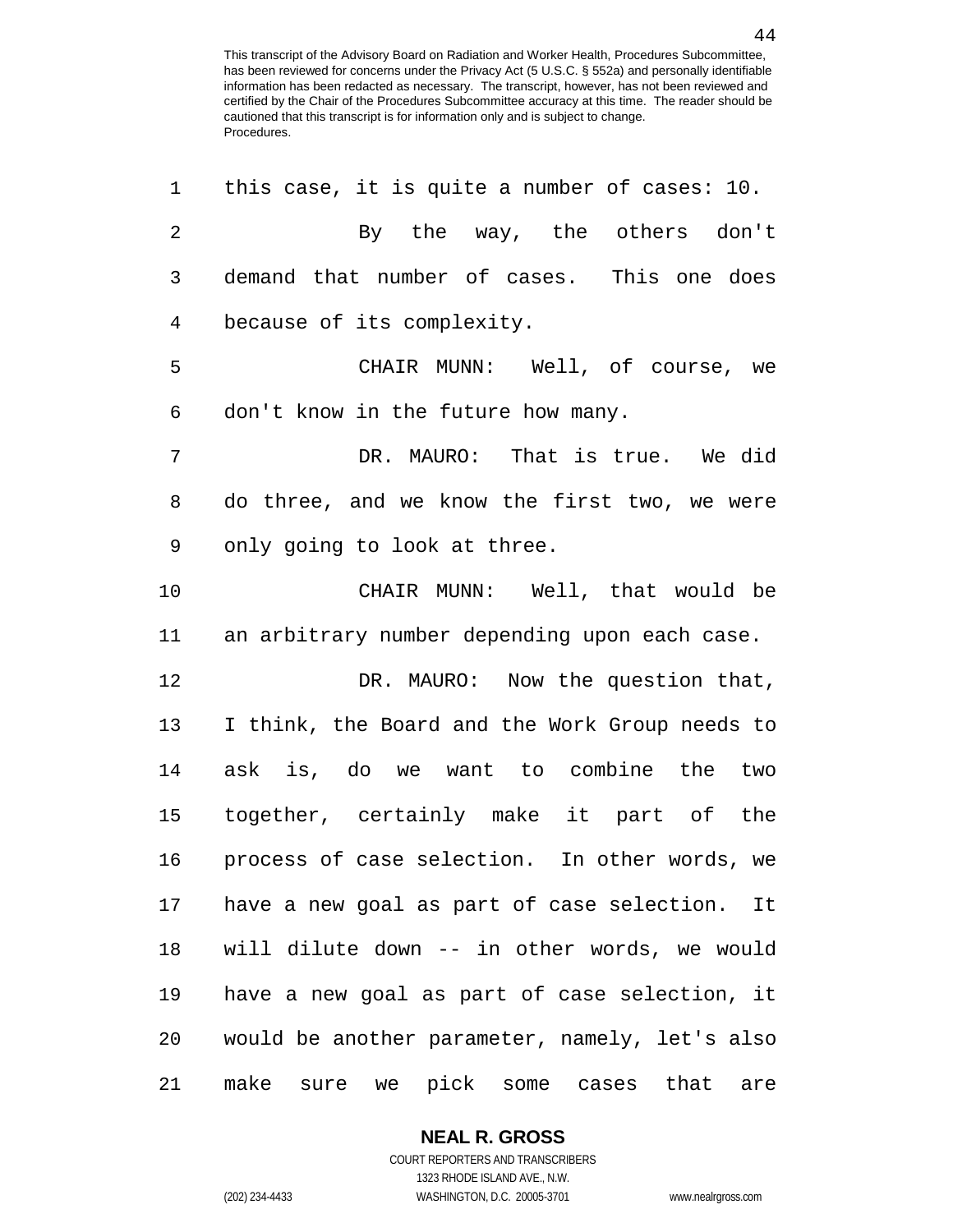sensitive to this process.

 I, for one, think they should be kept separate because I think the PER process is a very special and important process for one reason. It represents the maturation of this program, which is almost like bringing home the bacon.

8 1n other words, there is a very long process it goes through where a procedure is being reviewed and revised, Site Profiles are being reviewed and revised and there are lots of cases that are being revisited and the degree to which that process is, in fact, effective.

 That is a very, very important closure issue in terms of engendering trust but that is different than what we are doing under Task 4. It really has a different objective, and to mix the two together could cause confusion.

So I would argue the other way,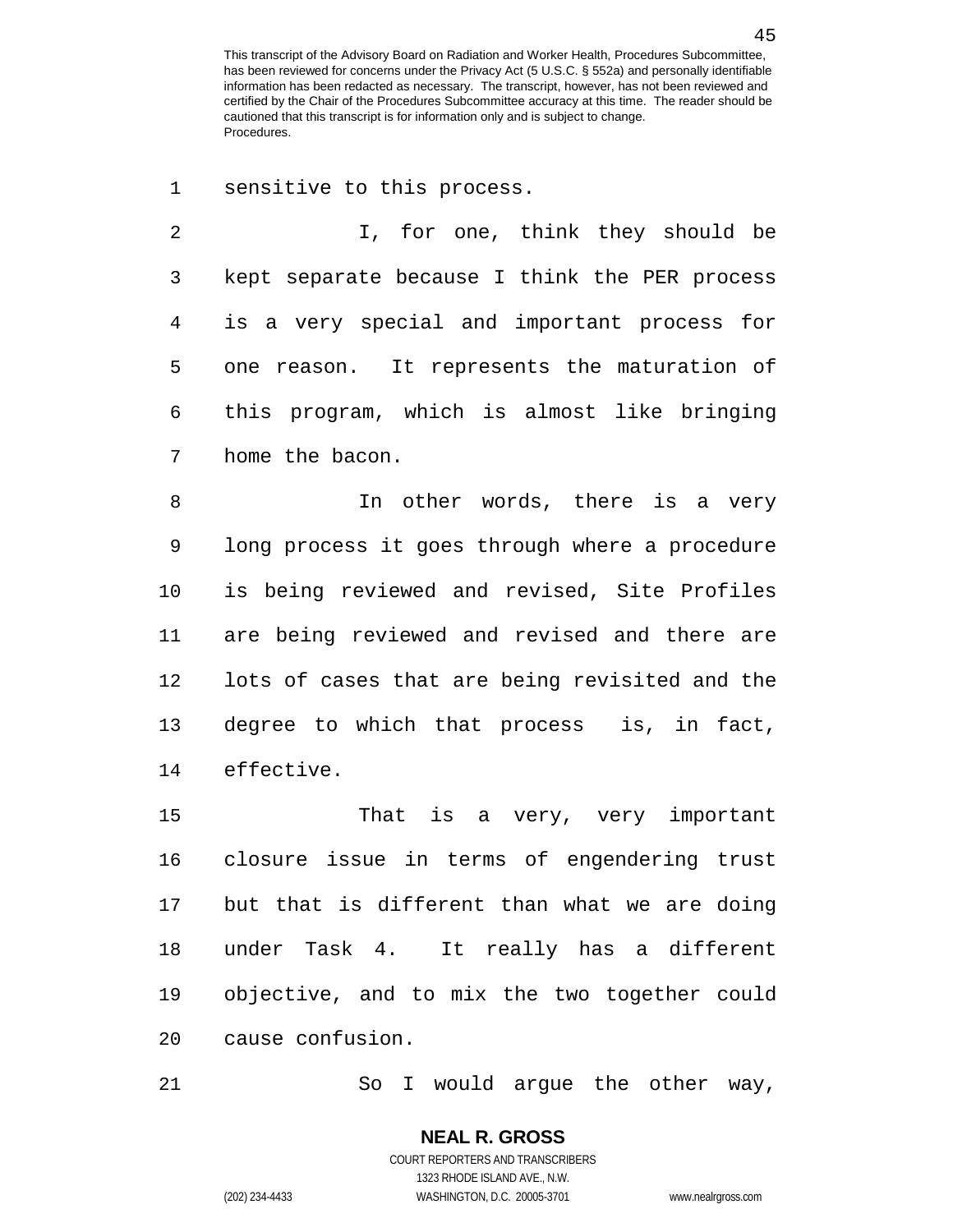but I --

 MR. MARSCHKE: Let me ask a question, John. Now if we did keep them separate, when somebody under sub-task 4 under the PER review were given a dose reconstruction, would they look at the whole dose reconstruction in their review or would they just look at the dose reconstruction portion of it that was done under the PER?

 If it came out under the Dose Reconstruction Subcommittee, they would look at the whole body of work that was done, I would assume, from the initial contact all the way up through any PERs that were done and so on and so forth, right to the end. But if they are done under the PER review, I can see the argument for, well, let's just look at that portion of the dose reconstruction that was done in response to the PER, and let's forget about all the body of work that was done up to that point.

### **NEAL R. GROSS**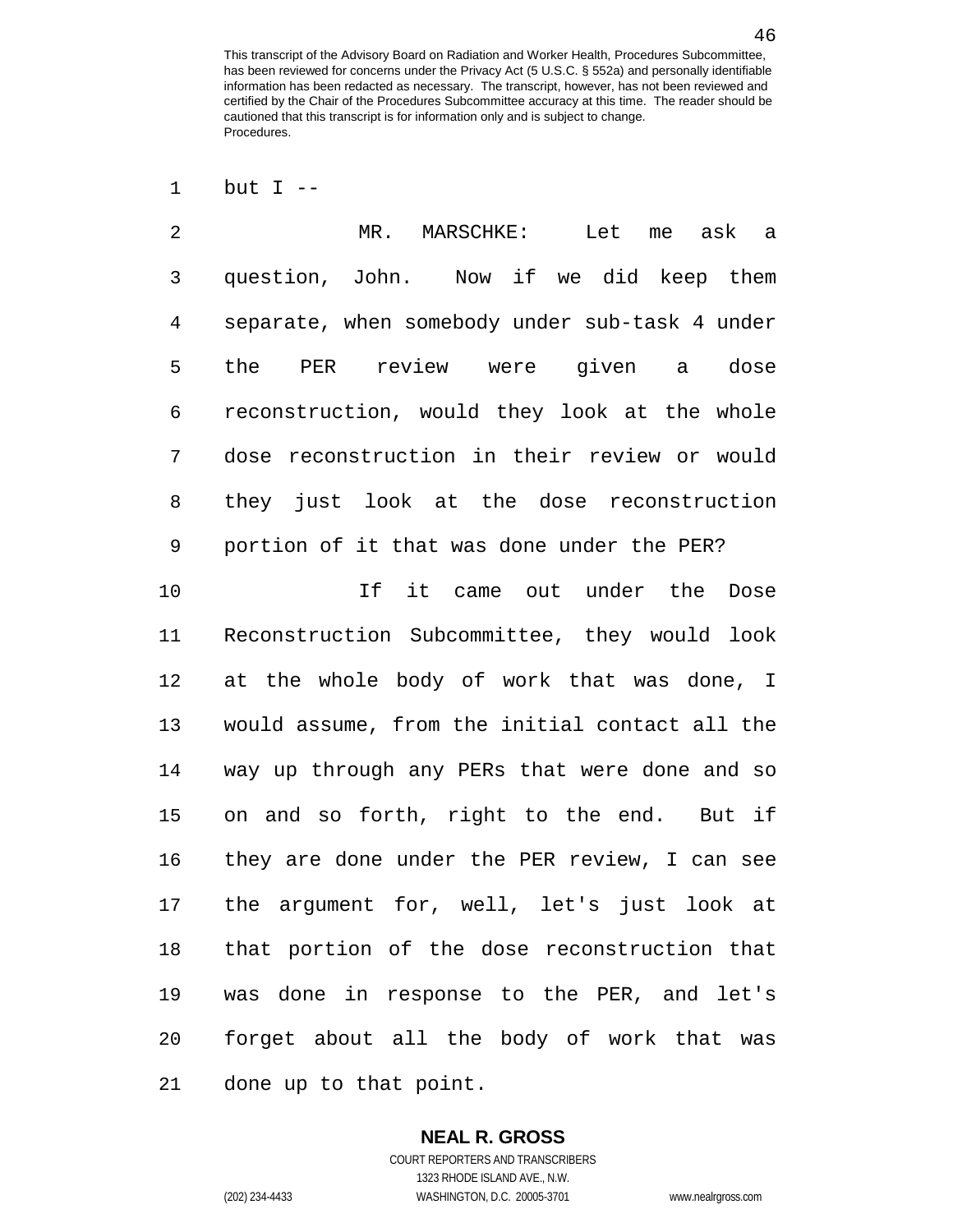| 1              | CHAIR MUNN: Hold just a minute.                |
|----------------|------------------------------------------------|
| $\sqrt{2}$     | Ted wants to say something. Somebody on the    |
| 3              | phone wants to say something, and I would like |
| $\overline{4}$ | to hear from Stu before we get into this too   |
| 5              | deeply. Ted?                                   |
| 6              | MR. KATZ: Well, Hans could go                  |
| 7              | first but the nice thing about what you said,  |
| 8              | Steve, I think, is when the $-$ - I mean, Hans |
| $\mathsf 9$    | said that the CDC Contracts Office spoke to    |
| 10             | this, but it was actually a panel including    |
| 11             | Board members, not CDC Contract Officers who   |
| 12             | had some thoughts about this procedure, one of |
| 13             | which John has already talked about, but they  |
| 14             | also had thoughts about this, about the audit. |
| 15             | concern in that discussion,<br>Α               |
| 16             | which I think Steve sort of addresses nicely   |
| 17             | in a way, was that, if you were going to do it |
| 18             | separately, as John has said is<br>his         |
| 19             | preference, and have these PERs sort of        |
| 20             | reviewed independently of doing DR reviews     |
| 21             | generally, the concern that was raised by the  |

**NEAL R. GROSS**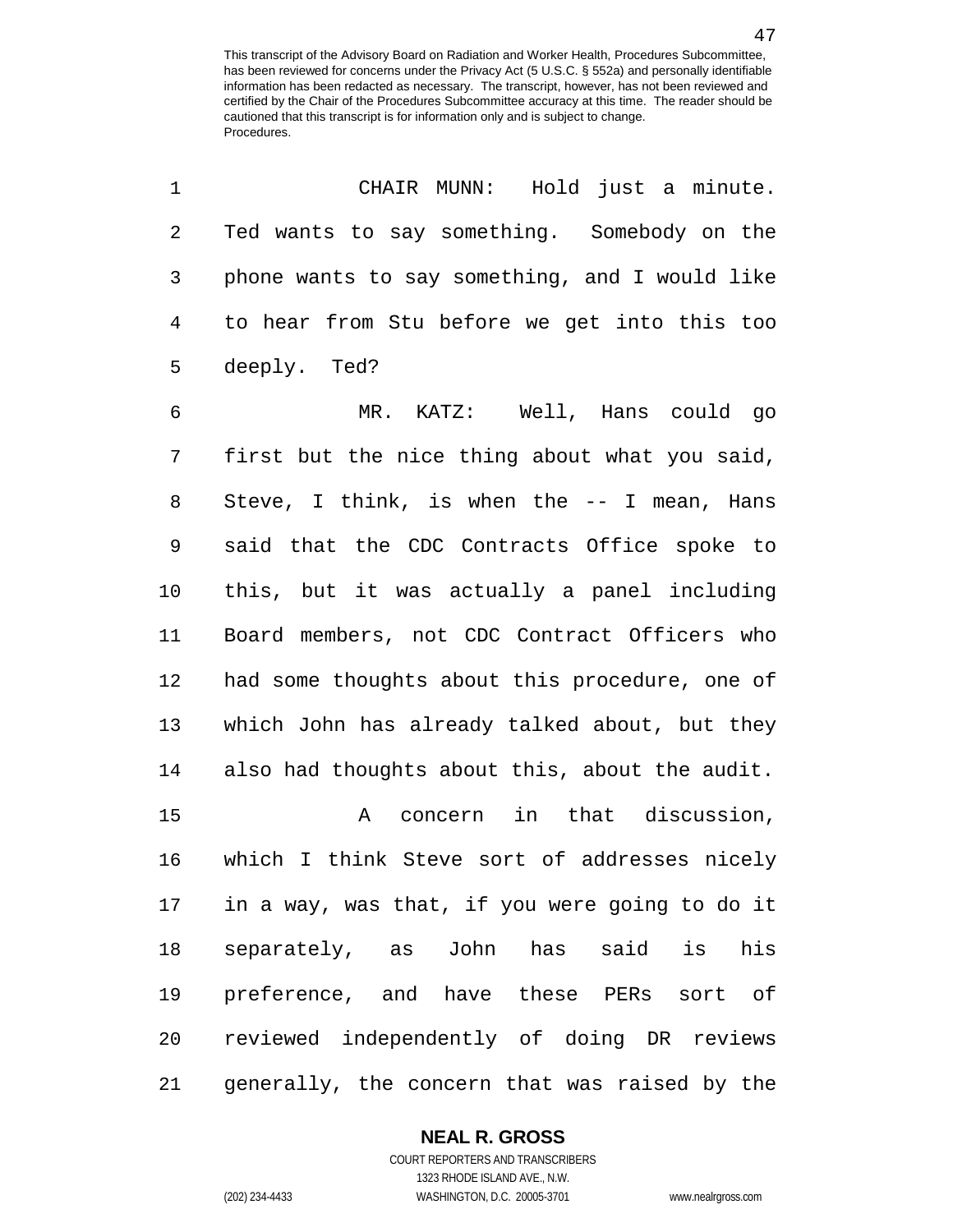panel was, are you going to review the thing

 whole-hog, every aspect of the dose reconstruction or only the aspects related to the PER. The panel's view was it is sort of why are we -- if this is about PER, why would you be reviewing everything else. But related to that, there was a lot of gray area. When you are reviewing a PER, if you are going to be reviewing a dose reconstruction under a PER, it is probably hard to separate whether you look at the other stuff or you just look at what is affected by the PER. 14 14 In that respect, I would just say it is kind of nice to do it under the Dose Reconstruction Subcommittee. You are reviewing the entire thing, not just limiting your view to what the PER -- how the PER affected the dose reconstruction, but the entire dose reconstruction. You don't have to

worry about that gray area.

#### **NEAL R. GROSS**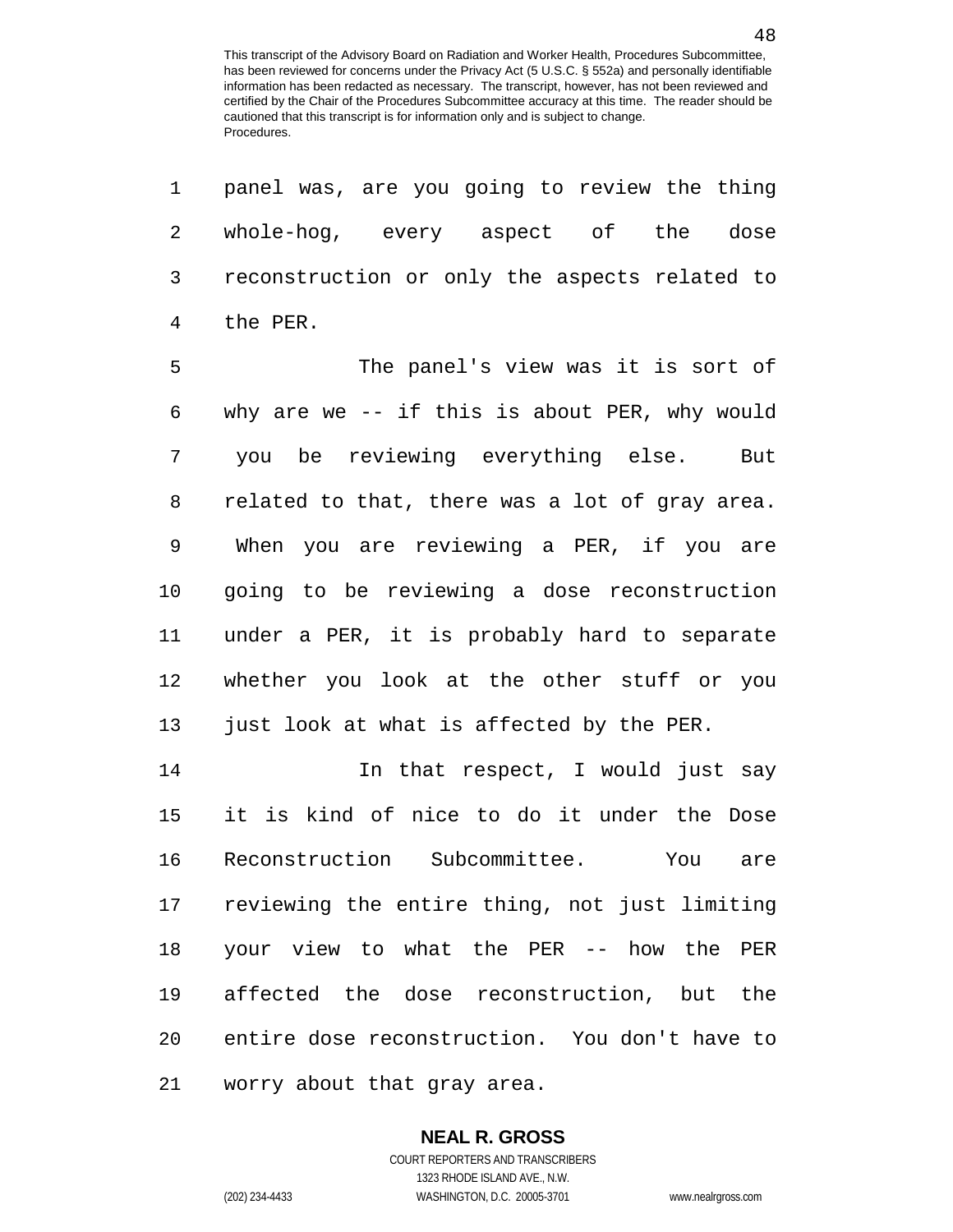| $\mathbf 1$    | I think we<br>DR. BEHLING:<br>are              |
|----------------|------------------------------------------------|
| $\overline{2}$ | discussing something that is clearly stated    |
| 3              | under sub-task 4 under the two bullets. If it  |
| $\overline{4}$ | is still up on the board for people to read,   |
| 5              | those two bullets will identify whether or not |
| 6              | it is a very limited, focused review of the    |
| 7              | PER issue only or in bullet number 2 you may   |
| 8              | have to go through the full gamut, depending   |
| $\mathsf 9$    | whether or not the original dose<br>on         |
| 10             | reconstruction was a maximized dose and, if    |
| 11             | such, if the PER affects it grossly, you would |
| 12             | then have to potentially redo the whole dose   |
| 13             | reconstruction because you no longer want to   |
| 14             | maximize doses that at this point in time you  |
| 15             | will say, well, we are getting close to the    |
| 16             | 50th percentile value and we cannot use a      |
| 17             | maximized dose.                                |
| 18             | So if you look at those<br>two                 |

 bullets, I think the discussion that Steve started and Ted has had a comment on is really resolved by those two bullets, if you are in a

#### **NEAL R. GROSS**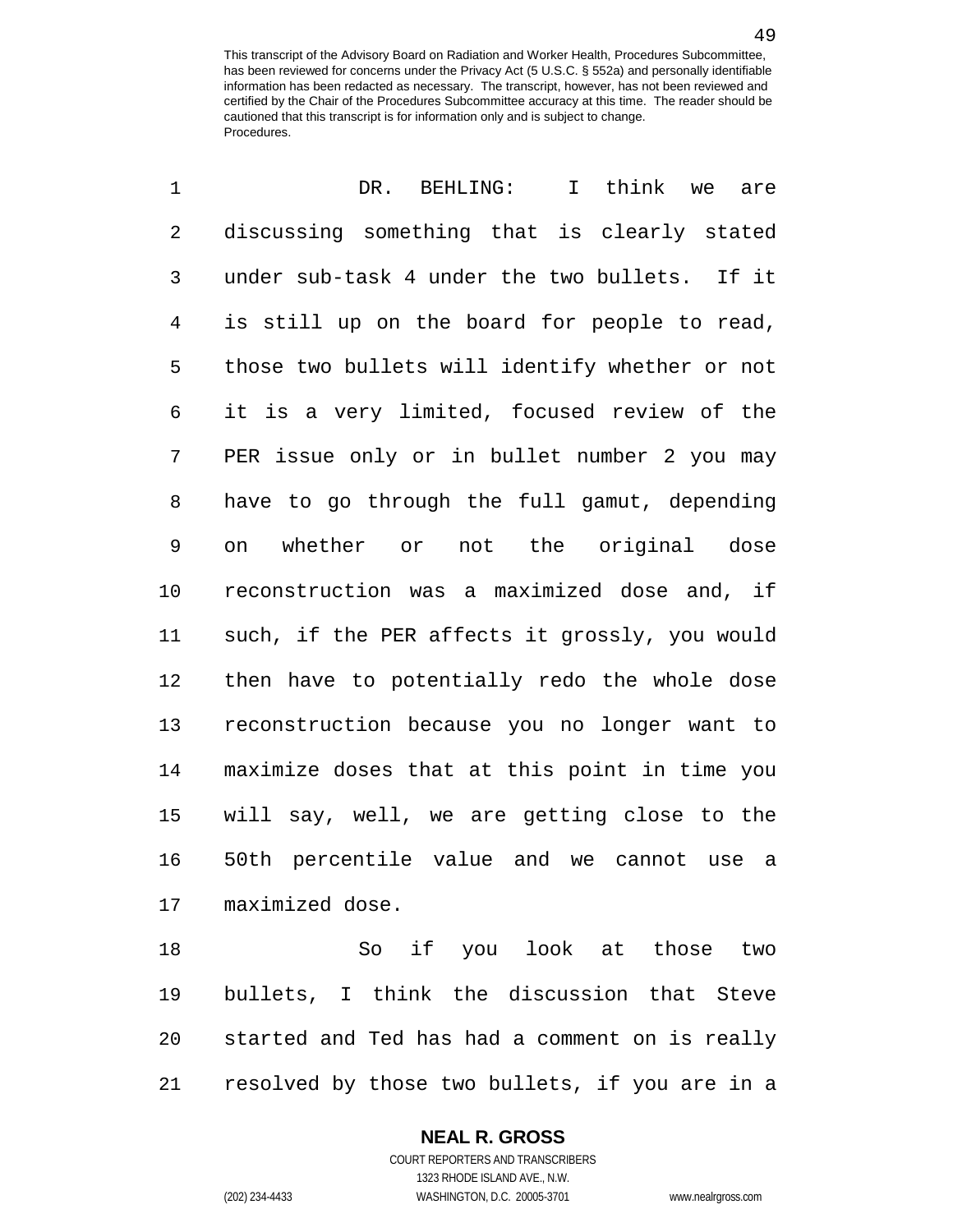position to read that.

| 2  | CHAIR MUNN: We are in a position                 |
|----|--------------------------------------------------|
| 3  | to read it and thank you, Hans.                  |
| 4  | Was there someone else on the                    |
| 5  | phone who was trying to speak because, after     |
| 6  | Stu, I would like to hear from the Chair of      |
| 7  | the DR Subcommittee, who happens to be on the    |
| 8  | line also and must certainly have some opinion   |
| 9  | about this.                                      |
| 10 | MEMBER GIBSON: Wanda, I have a                   |
| 11 | question, too.                                   |
| 12 | CHAIR MUNN: Yes, Mike?                           |
| 13 | MEMBER GIBSON: When NIOSH does a                 |
| 14 | -- when they feel the need for a PER and they    |
|    | 15 establish one, and they go back and relook at |
| 16 | a dose reconstruction, do you just look at the   |
| 17 | areas that the PER would review or do you go     |
| 18 | back and redo the whole dose?                    |
| 19 | MR. HINNEFELD: No, the                           |
| 20 | reconstruction is done in accordance with the    |
| 21 | Technical Guide that is in place at the time     |

## **NEAL R. GROSS**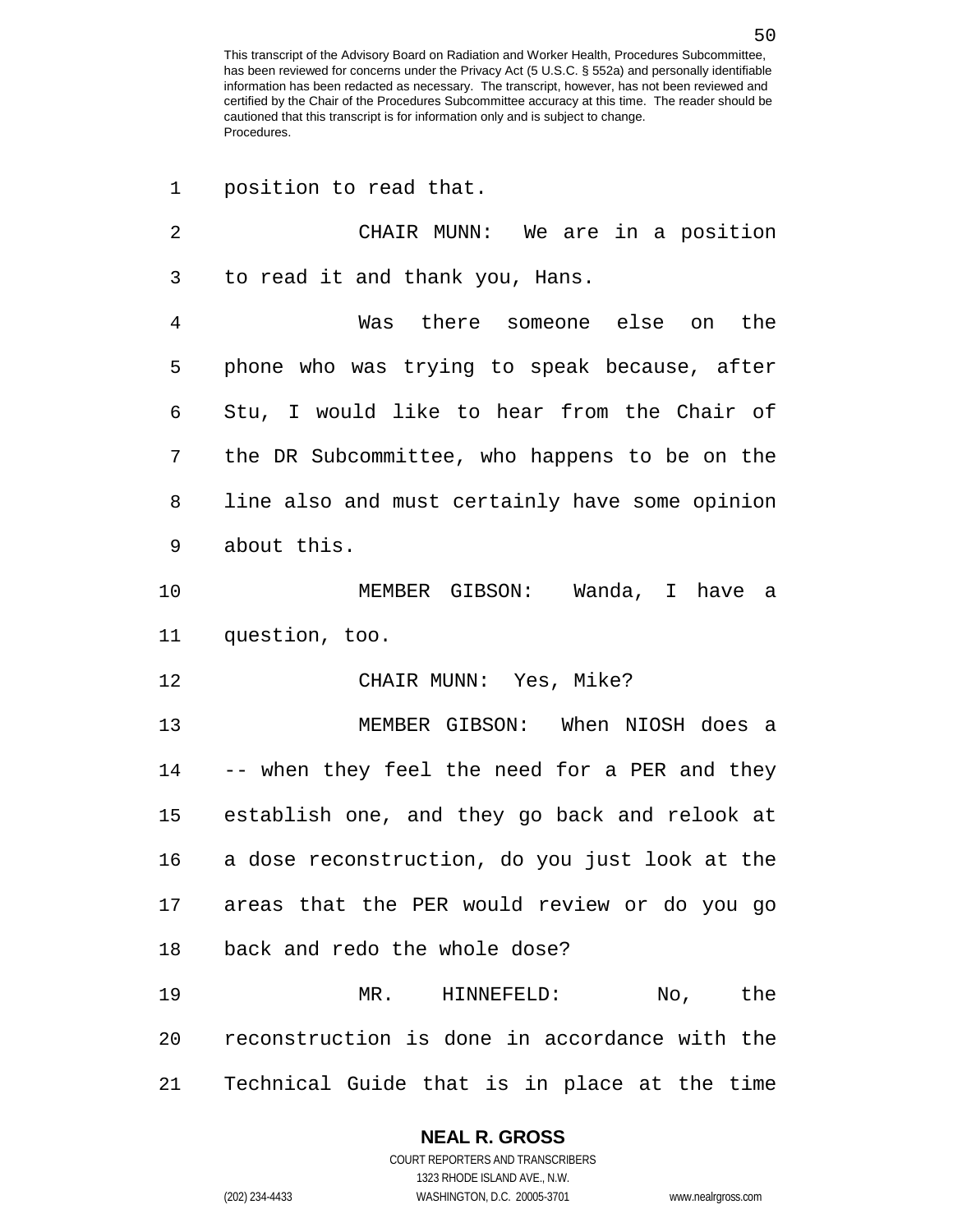| 1              | of the redo. So if, in fact, there have been   |
|----------------|------------------------------------------------|
| $\overline{a}$ | other changes to the technical documents that  |
| 3              | are used -- that will be used for that case,   |
| 4              | the new ones are done. So you don't just do    |
| 5              | the PER part. You rework it, if there are --   |
| 6              | you know, if there haven't been any, then      |
| 7              | generally what you are doing is just working   |
| 8              | the PER change, but if there had been some --  |
| $\mathsf 9$    | MEMBER GIBSON: You go back and                 |
| 10             | look?                                          |
| 11             | MR. HINNEFELD: Yes. And what                   |
| 12             | Hans mentioned is true. If, in fact, the PER   |
| 13             | would put -- if you use the maximizing         |
| 14             | approach the first time around and the PER     |
| 15             | would put the PoC, looks like, above 45        |
| 16             | percent, then you would not use a maximizing   |
| 17             | approach. Something, either not<br>an          |
| 18             | overestimate or some smaller overestimate that |
| 19             | you would take out, some overestimating        |
| 20             | approach that was in the original, if the PER  |
| 21             | was pushed above 45 percent.                   |

### **NEAL R. GROSS** COURT REPORTERS AND TRANSCRIBERS

1323 RHODE ISLAND AVE., N.W. (202) 234-4433 WASHINGTON, D.C. 20005-3701 www.nealrgross.com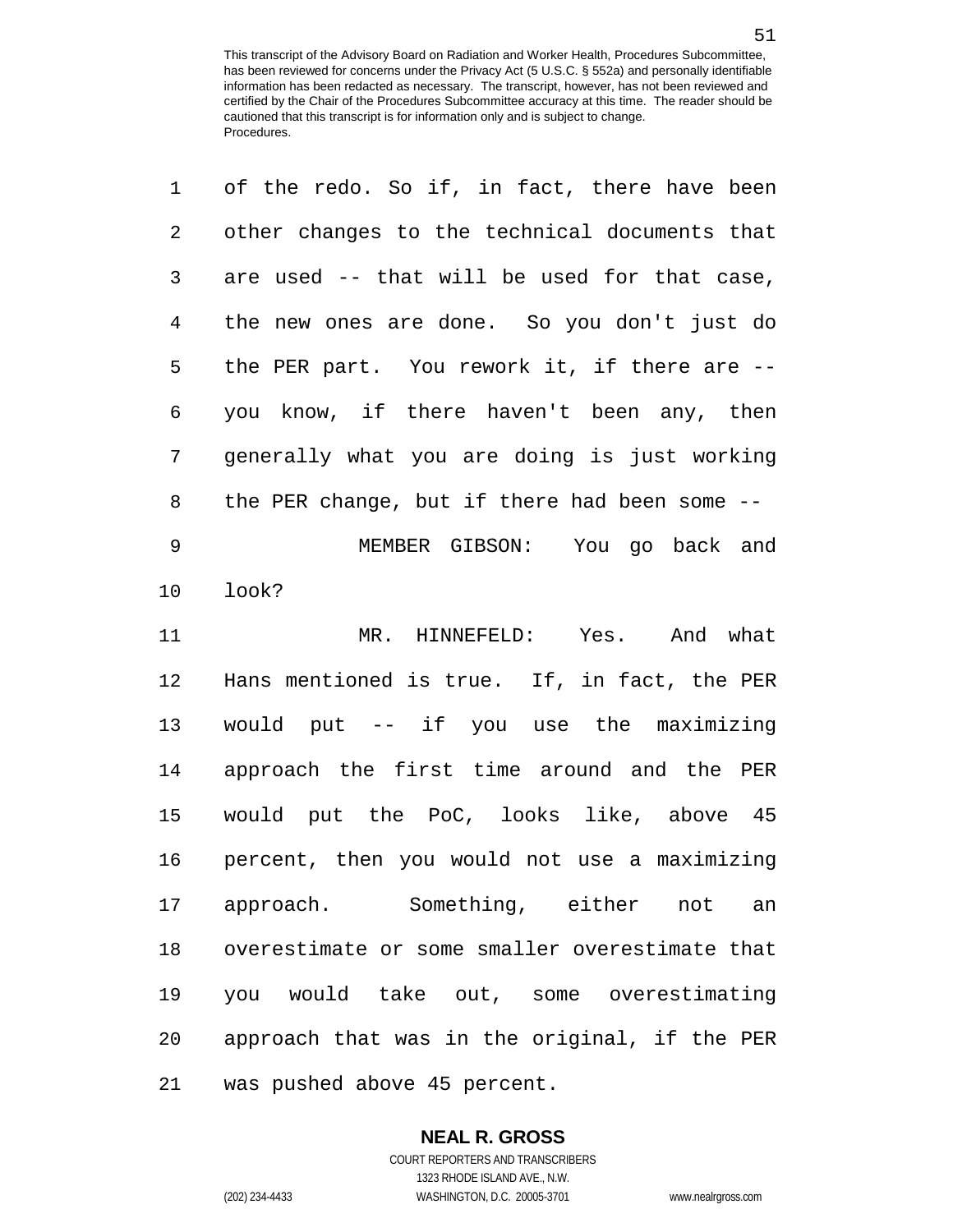| 1              | So, yes, as a general rule, it is              |
|----------------|------------------------------------------------|
| 2              | not just going to be the PER rework. There     |
| 3              | may be other changes as well.                  |
| $\overline{4}$ | DR. ULSH: Especially if you think              |
| 5              | about the work flow in terms of doing a dose   |
| 6              | reconstruction. Whenever we make a change --   |
| 7              | say, we updated a TBD or changed a procedure   |
| 8              | or something like that, we go through and      |
| 9              | modify all of the tools that we use to do dose |
| 10             | reconstruction.                                |
| 11             | if we have a dose<br>So                        |
| 12             | reconstruction where we are picking it up      |
| 13             | again because of a PER particular issue, it    |
| 14             | really would be very difficult for us to go    |
| 15             | back and recreate that dose reconstruction if  |
| 16             | things have changed in the interim, because    |
| 17             | the tools have already been updated and it is  |
| 18             | just easier to redo the dose reconstruction    |
| 19             | essentially from scratch.                      |

 So that way you ensure that the current methods are used in all aspects of the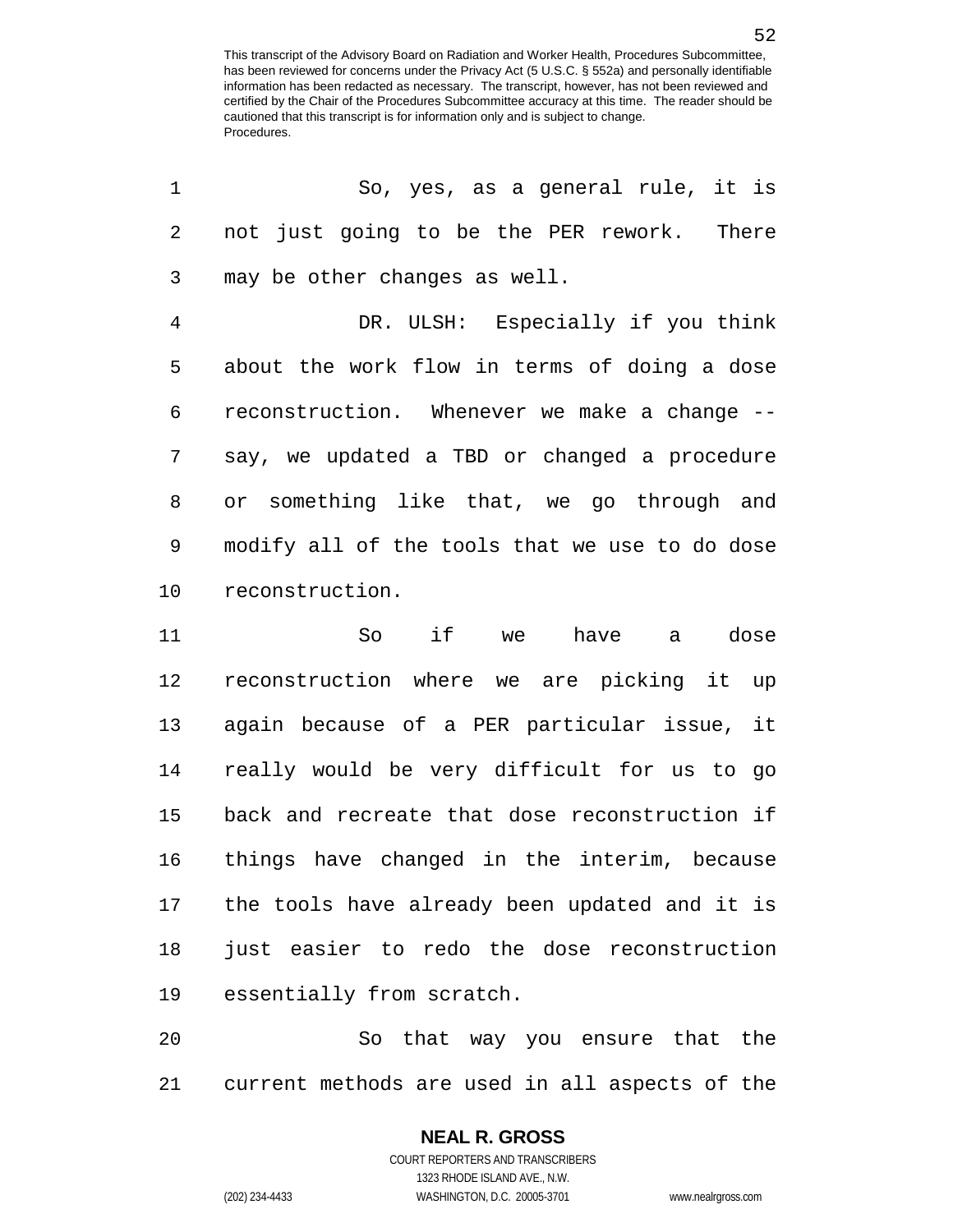dose reconstruction, including the PERs.

 DR. MAURO: By trying to parse it, would tie the hands of the person doing the review to make also some judgments of where one separates the other. So I would say, in my mind, you've got to let the reviewer -- let's say it is Hans -- have the freedom to say, listen, I have to look at this, to the extent that I feel I have to look at it to make sure that I could come out of the back end of the review and say, yes, they redid the dose reconstruction and everything that needs to be factored in to reflect a product that has a PoC that you can rely on. So I would not want to tie the hands of the reviewer. Really, the question becomes -- it is really one of optics in terms of the public seeing a process at work in terms of the process being a continuing reevaluation of performance.

The PER, in my mind, is such an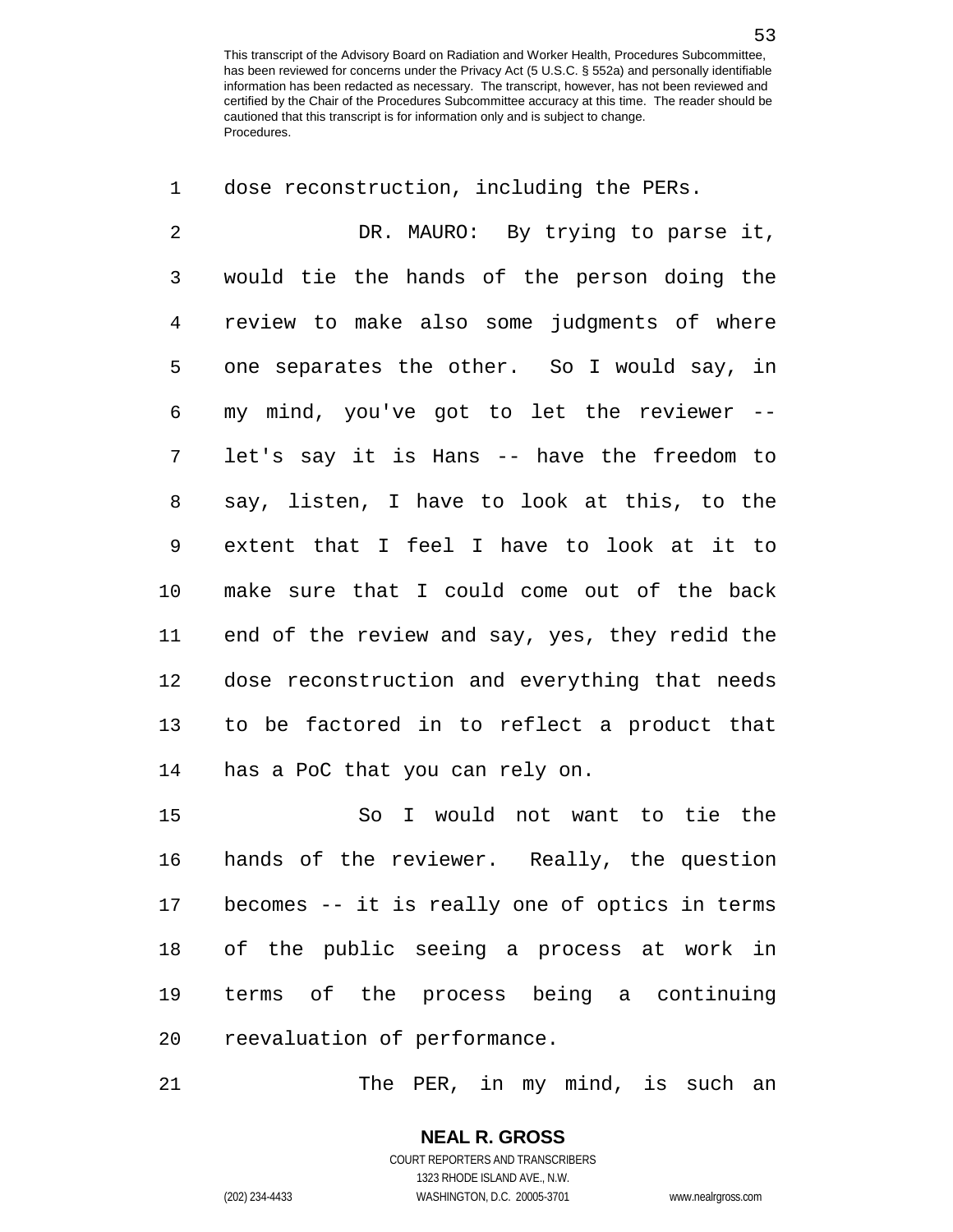|           | 1 important part of this program that I would  |
|-----------|------------------------------------------------|
| $2 \quad$ | not like to see the reviews of cases relevant  |
| $3 \sim$  | to a particular PER subsumed into the world of |
|           | 4 all of these large sets of the PER reviews,  |
|           | 5 which are there for a totally different      |
|           | 6 purpose.                                     |

 I can envision a stand-alone document on PER-12 that said, great job in the selection, OTIB-49 is right on target; all the procedures are laid out, and we went in and we picked seven -- together, picked seven, 10, 12, whatever the number is that, collectively, we judge represent a good cross-section of all the different kinds of situations you could encounter under PER-12 and OTIB-49, and that is the last chapter, and we review them, and everything is fine.

 This is a very important document to have on the record a stand-alone that demonstrates the Board has taken a real serious look at this, and they are comfortable

### **NEAL R. GROSS**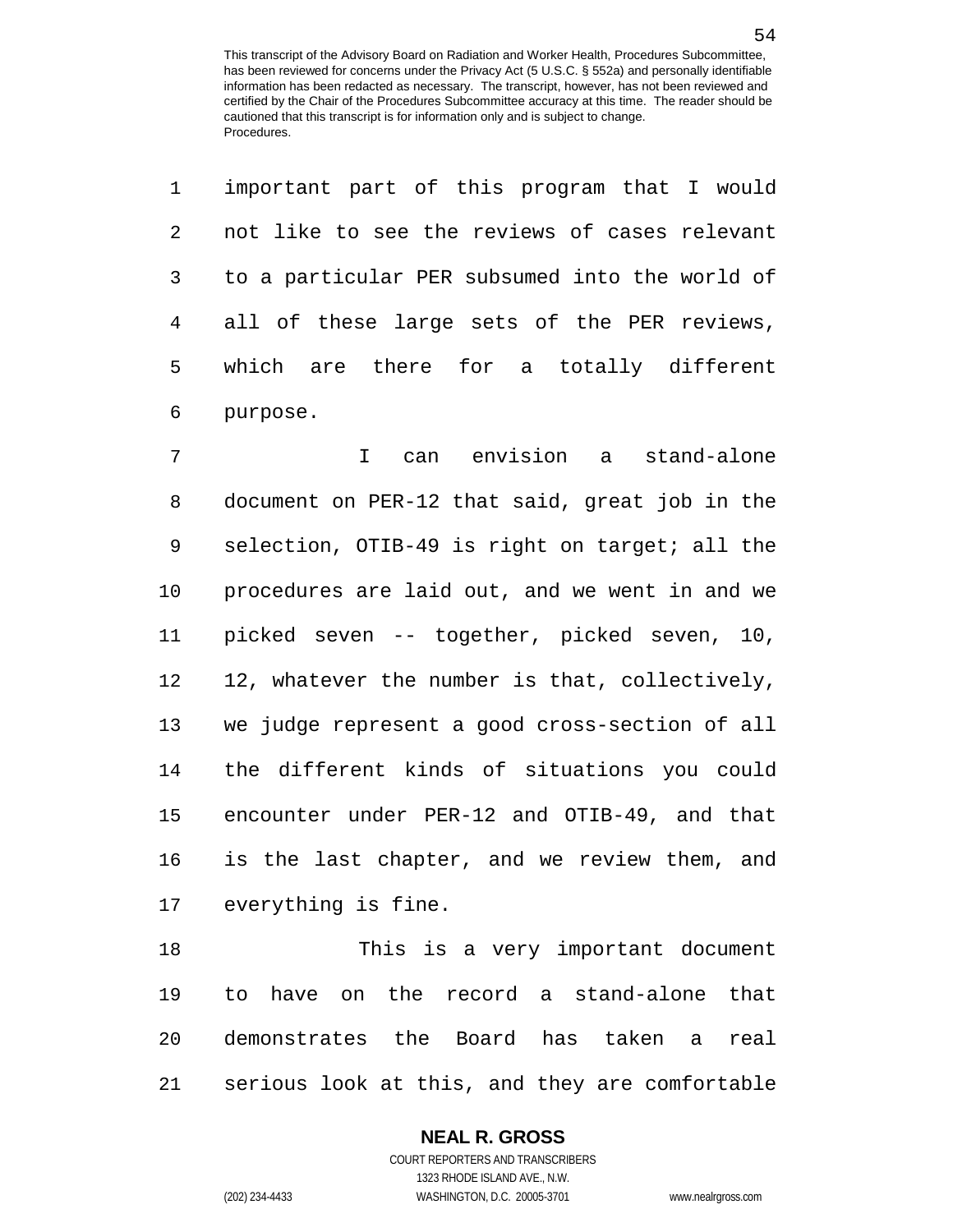To sort of blend it into the other part of the program where we are doing our two and a half percent cross-section for other reasons, broader reasons, I think, would do a disservice to the PER process.

 CHAIR MUNN: I am not going to express my personal opinion on that until we have heard from Mark. Mark, we are doing such a stellar job getting through the dose reconstructions that are necessary in that Subcommittee. What is your view with respect to the best method for approaching this?

 MEMBER GRIFFON: Well, I actually -- I think you guys have hit all the issues that I was thinking of, but I am actually probably convinced, mainly by just what John said, that I think it might make a lot more sense to keep it -- well, number one, I think it should -- I really do think we need to review some figures, because I agree that

### **NEAL R. GROSS**

with it.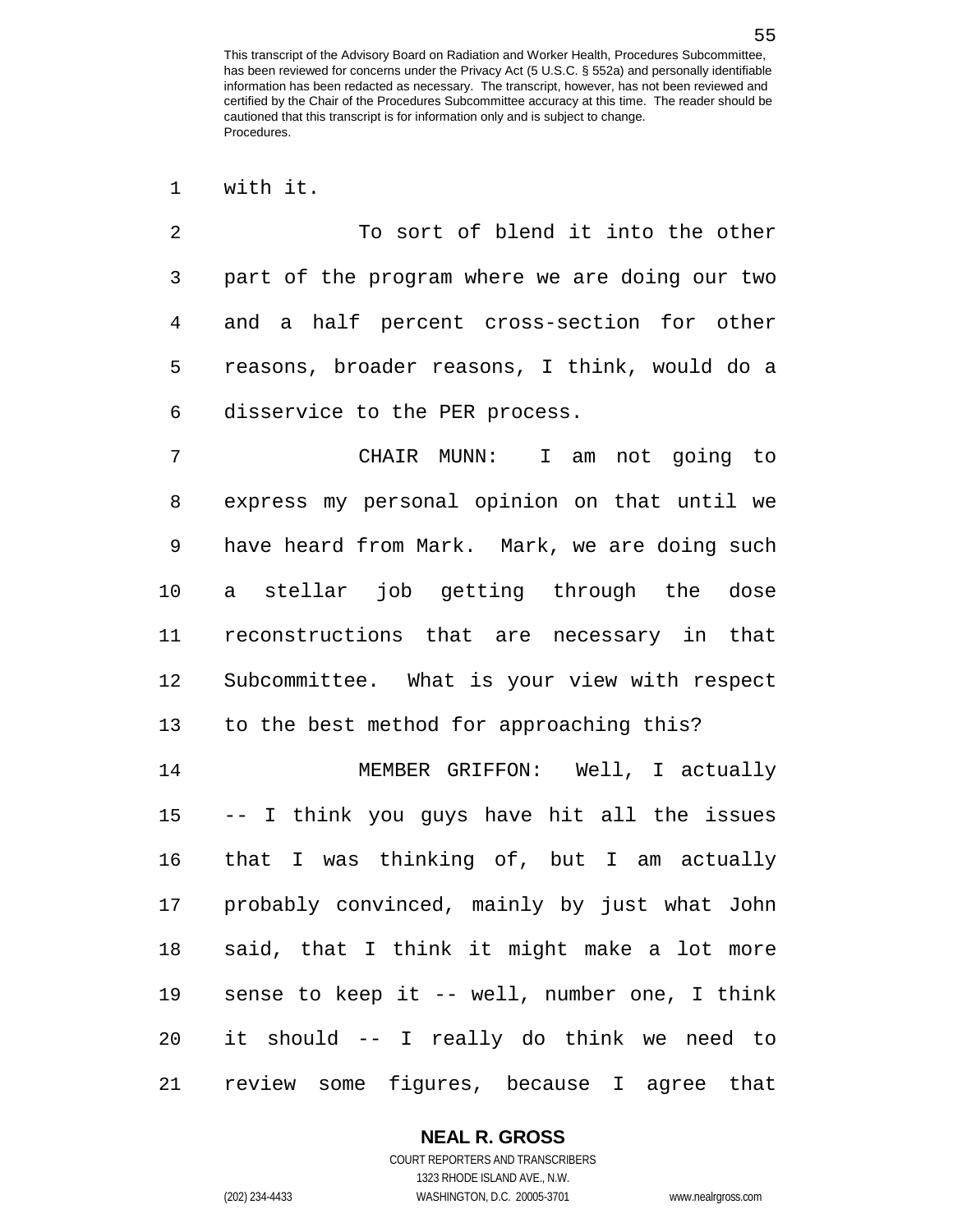there is an important product coming out of the overall Board review.

 Two, I think that I might agree with John now. Originally, I was thinking it made more sense to select the cases and do it in the DR Subcommittee. But for a couple of reasons, I think it might make more sense to keep it separated.

 One was just the mechanics of it, like John was suggesting, that it might be confusing to be transferring back and forth. In most of the cases, even all of the cases, we are doing in our two and a half percent.

 The other is we also have enough crossover on the two Subcommittees. In fact, at one point I think we all went to the Committee. So we've got a lot of crossover on the two, and I think there would be enough -- you know, we would maintain consistency there. So I don't see that as a problem.

So I would prefer, actually, to do

1323 RHODE ISLAND AVE., N.W.

(202) 234-4433 WASHINGTON, D.C. 20005-3701 www.nealrgross.com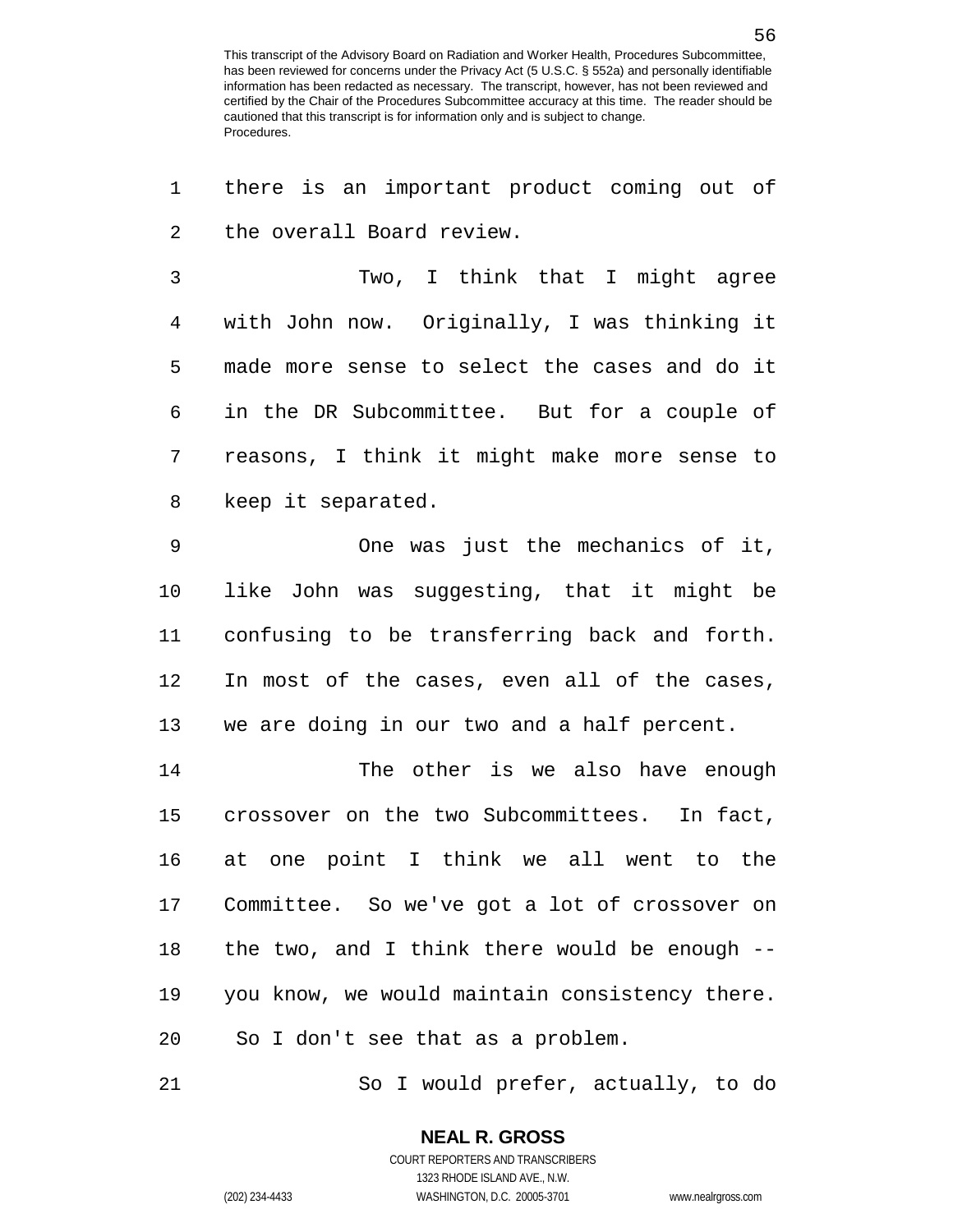| 1              | a -- I mean, I am satisfied with the procedure |
|----------------|------------------------------------------------|
| $\overline{2}$ | the way it was developed, and I think          |
| 3              | selecting the cases and doing the reviews on   |
| $\overline{4}$ | the Procedures Subcommittee might make the     |
| 5              | most sense.                                    |
| 6              | I am -- I think, as we get into                |
| 7              | this, I think we are going to find that there  |
| 8              | is -- selecting the cases might be quite       |
| 9              | difficult, especially -- well, maybe for PER-  |
| 10             | 12 it will be the most difficult, but I know   |
| 11             | that 10 different types of methodologies that  |
| 12             | Hans is referring to -- that is not something  |
| 13             | that NIOSH simply has in the database. I       |
| 14             | think they have to open up case by case to     |
| 15             | find those. So this could be a time-consuming  |
| 16             | activity on the part of NIOSH.                 |
| 17             | Notwithstanding that, I think that             |
| 18             | the whole thing, may be best served to stay in |
| 19             | the Procedures Subcommittee.                   |
| 20             | CHAIR MUNN: I guess I don't quite              |
| 21             | understand your last comment, since as I       |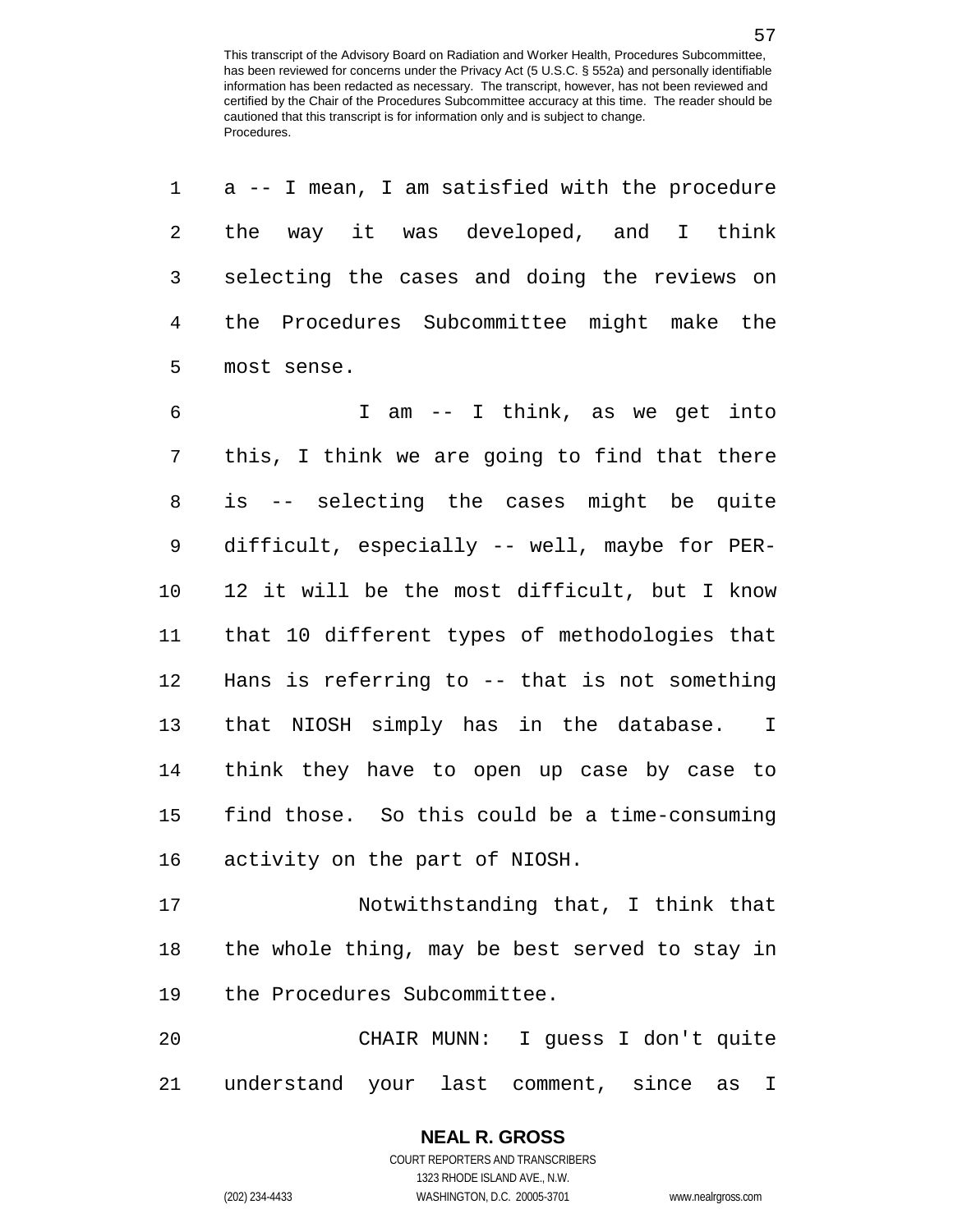understand it, NIOSH will be having to do that under any circumstance. MEMBER GRIFFON: Well, yes. That wouldn't matter, where it is at. I am just pointing that out as a issue. I was thinking, you know, case selection; how difficult could that be. But this example shows how difficult it might be, is all I am pointing out. CHAIR MUNN: Well, and it is going to have to be -- MEMBER GRIFFON: Would happen in either place, yes. CHAIR MUNN: It is going to have to be done, regardless of where any audit takes place. Of course, you realize, Mark, I am just as happy to give your Subcommittee the responsibility as you are to give it to this one. MEMBER GRIFFON: I thought I made a strong argument of keeping it with you. CHAIR MUNN: And I am thinking I

1323 RHODE ISLAND AVE., N.W.

(202) 234-4433 WASHINGTON, D.C. 20005-3701 www.nealrgross.com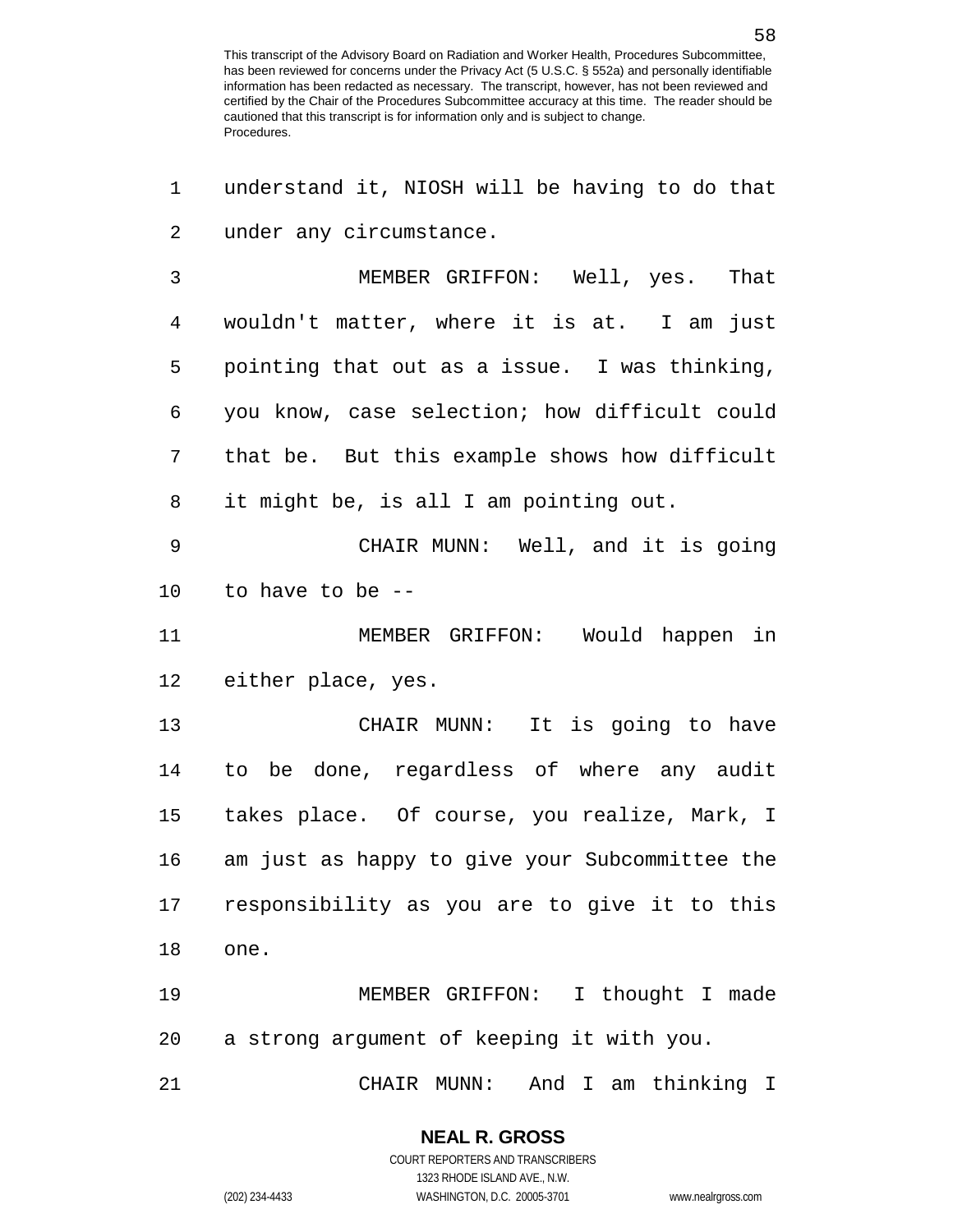have just as solid an argument for giving it to you.

 Paul, do you have a position on this that you would like to express at this time or do you want to think about it a little more?

 MEMBER ZIEMER: Well, I think originally I felt like it should be with the Dose Reconstruction group, in part because it may be that it is being reviewed more comprehensively, not just for some changes, and maybe that remains to be seen yet.

 The Dose Reconstruction Subcommittee, in principle, has been -- they have established sort of selection criteria and approaches to doing these things. Granted, there is a fair amount of overlap between our two groups, but at least initially it seemed to make sense to say, well, basically, it is a review of dose reconstruction, even though in this case it is

### **NEAL R. GROSS**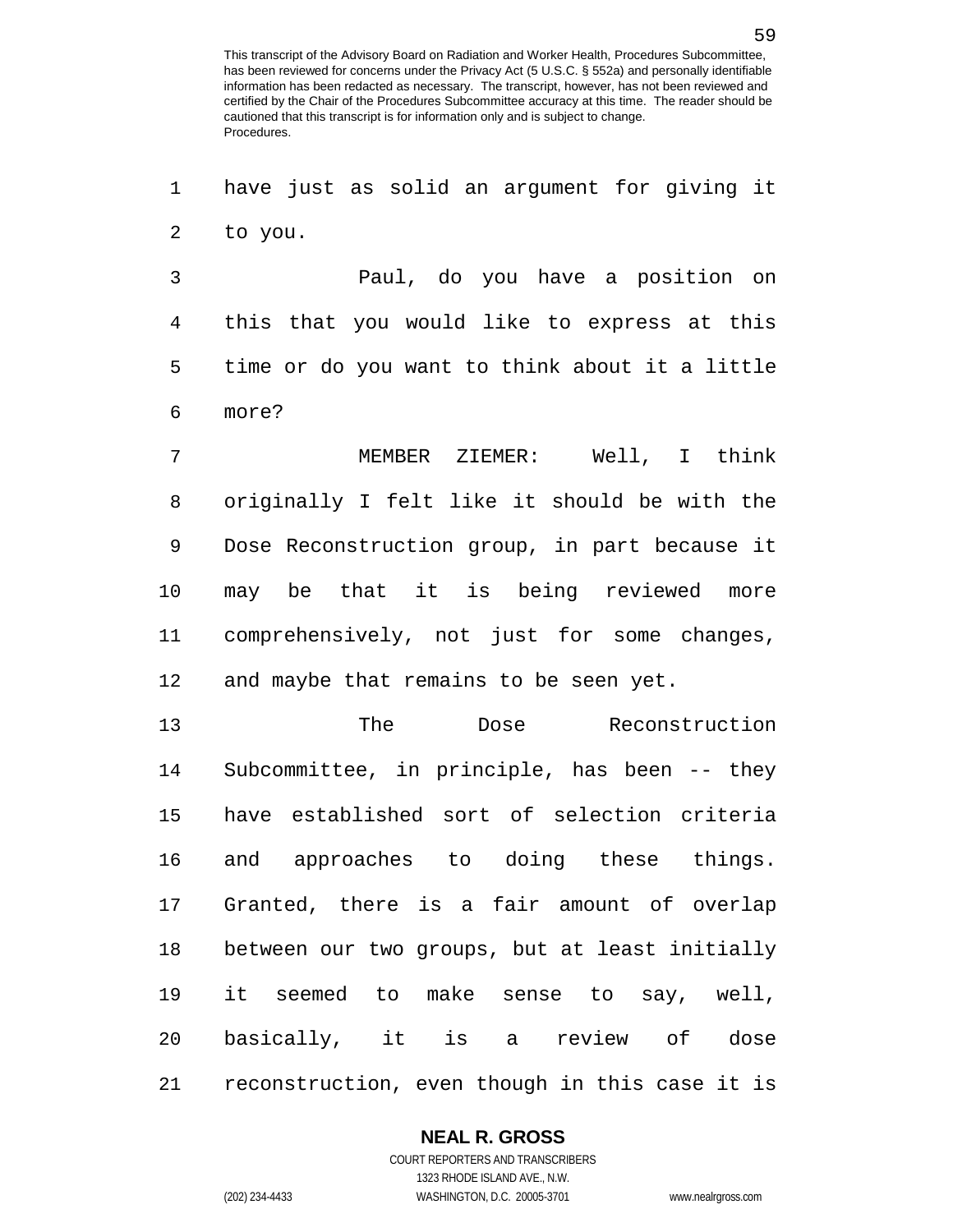| 1            | driven somewhat differently by a particular   |
|--------------|-----------------------------------------------|
| 2            | set of circumstances that you are selecting   |
| $\mathsf{3}$ | from sort of a subgroup of the total pool.    |
| 4            | But that was my initial reaction.             |
| 5            | I don't know, but we might have to            |
| 6            | try it. Maybe initially -- and again, I am    |
| 7            | talking off the top of my head, but maybe     |
| 8            | initially we would have to do something like, |
| 9            | okay, let's -- either Dose Reconstruction or  |
| 10           | Procedures Review select a group of cases,    |
| 11           | examples, and then let the other group take a |
| 12           | look at that and see if they concur.          |
| 13           | Maybe we have to look at this                 |
| 14           | together and kind of get a feel for it. I     |
| 15           | don't know, but to some extent we have to get |
| 16           | an idea of how things work.                   |
| 17           | MEMBER GRIFFON: Paul, this is                 |
| 18           | Mark. I mean, I could see a case for either   |
| 19           | place also. I think, if it does stay in the   |
| 20           | Procedures Subcommittee, I would argue that   |
| 21           | the review methodology should be consistent   |

### **NEAL R. GROSS**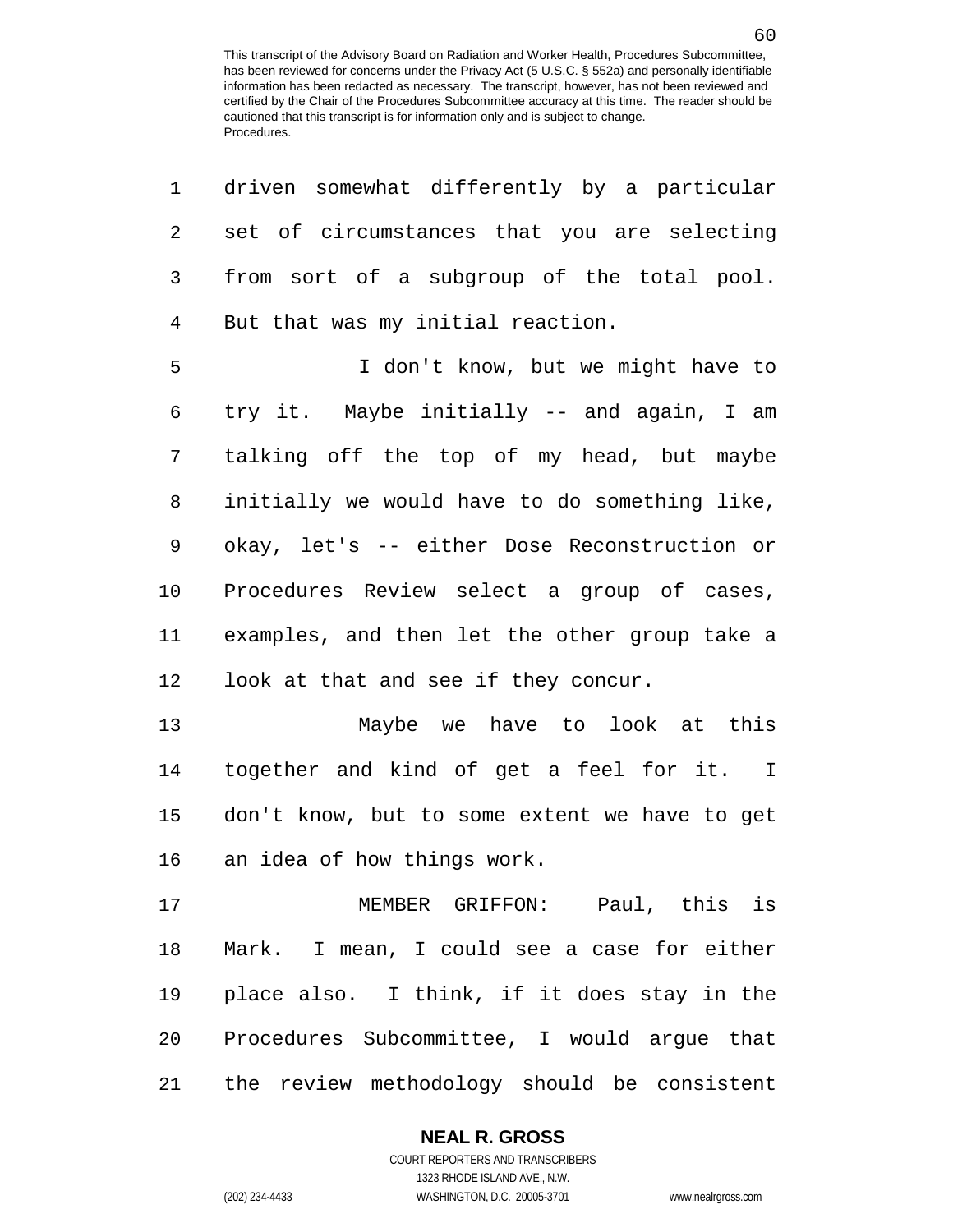| 1  | with what we do in the Dose Reconstruction.   |
|----|-----------------------------------------------|
| 2  | MEMBER ZIEMER: Right.                         |
| 3  | MEMBER GRIFFON: So I don't see                |
| 4  | that as being such a problem, and if we kept  |
| 5  | it in the -- if we switched it to the DR      |
| 6  | Subcommittee, I would certainly treat it as a |
| 7  | separate work product, not mix it in with all |
| 8  | the other --                                  |
| 9  | CHAIR MUNN: Absolutely, yes.                  |
| 10 | MEMBER GRIFFON: You know, I think             |
| 11 | we could handle it either way. I am with you, |
| 12 | Paul. Maybe we need to give it a trial run,   |
| 13 | one way or the other and see how it works.    |
| 14 | Also, I think that goes for the               |
| 15 | procedure, too. We may find that we have to   |
| 16 | revisit the procedure after a few months, the |
|    | 17 SC&A's procedure. We may find that we may  |
| 18 | have some problems in terms of it down the    |
| 19 | line. We can always ask for a modification.   |
| 20 | CHAIR MUNN: It is very clear from             |
| 21 | my perspective that, whenever we have<br>any  |

### **NEAL R. GROSS**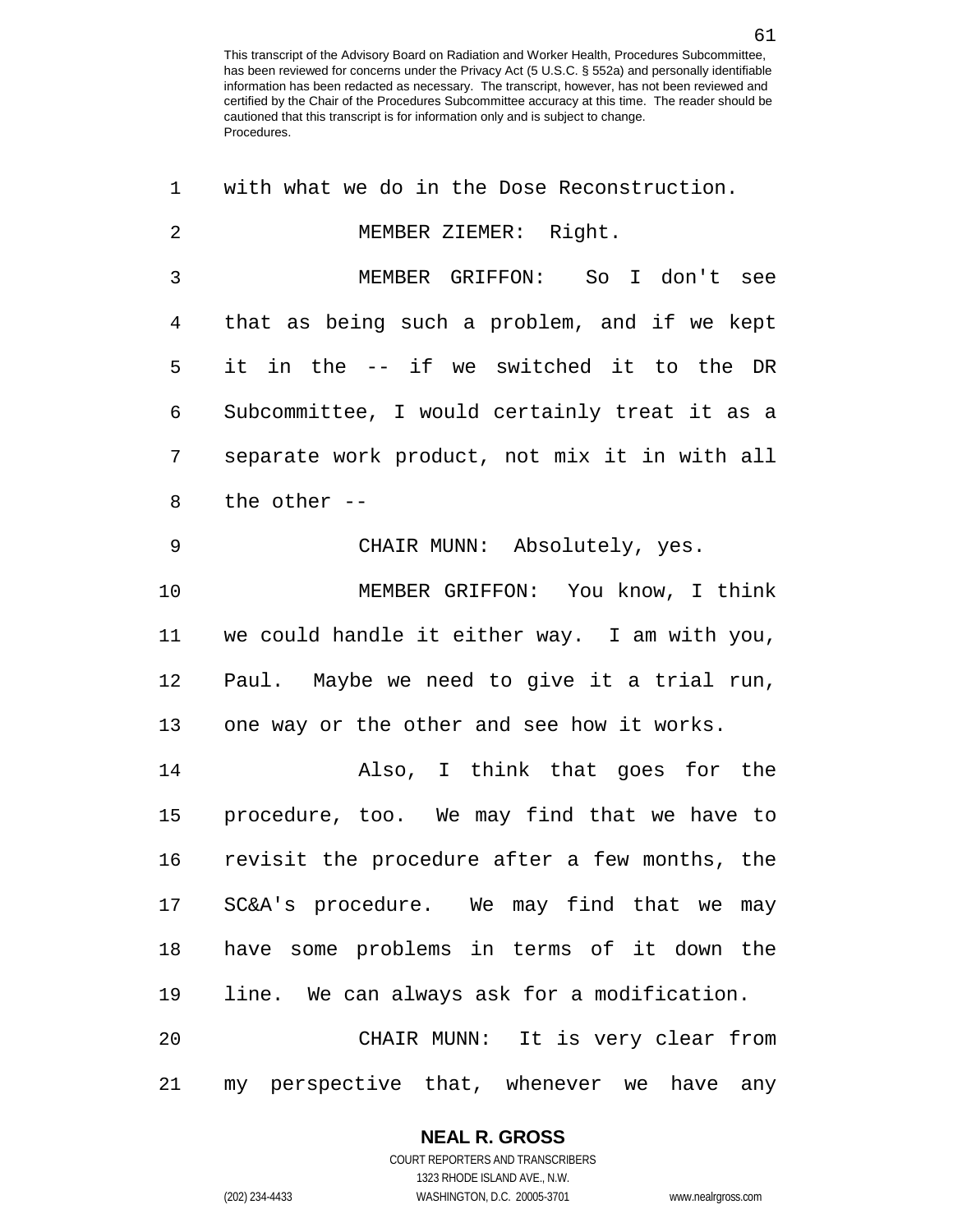review of rework that has been done under a

| 2  | PER, that that review would be done in a group |
|----|------------------------------------------------|
| 3  | of separate cases. They should not be          |
| 4  | included into any routine process that we have |
| 5  | gone through. But I can't see that that would  |
| 6  | be any real problem for the DR Subcommittee.   |
| 7  | We would simply make a selection               |
| 8  | based on slightly different criteria than we   |
| 9  | usually use, and the assessment with respect   |
| 10 | to how many need to be reviewed would be more  |
| 11 | of a thorny problem than actually the review   |
| 12 | itself.                                        |
| 13 | There is no reason why that group              |
| 14 | shouldn't stand alone, as I see it.            |
| 15 | MEMBER ZIEMER: This is Ziemer                  |
| 16 | again. A question I have today is what level   |
| 17 | -- do we need to decide this today or are we   |
| 18 | just discussing it kind of in general terms?   |
| 19 | What is the end point for this particular      |
| 20 | discussion? What are we trying to get to?      |
| 21 | CHAIR MUNN: My hope for the end                |

**NEAL R. GROSS** COURT REPORTERS AND TRANSCRIBERS

1323 RHODE ISLAND AVE., N.W.

(202) 234-4433 WASHINGTON, D.C. 20005-3701 www.nealrgross.com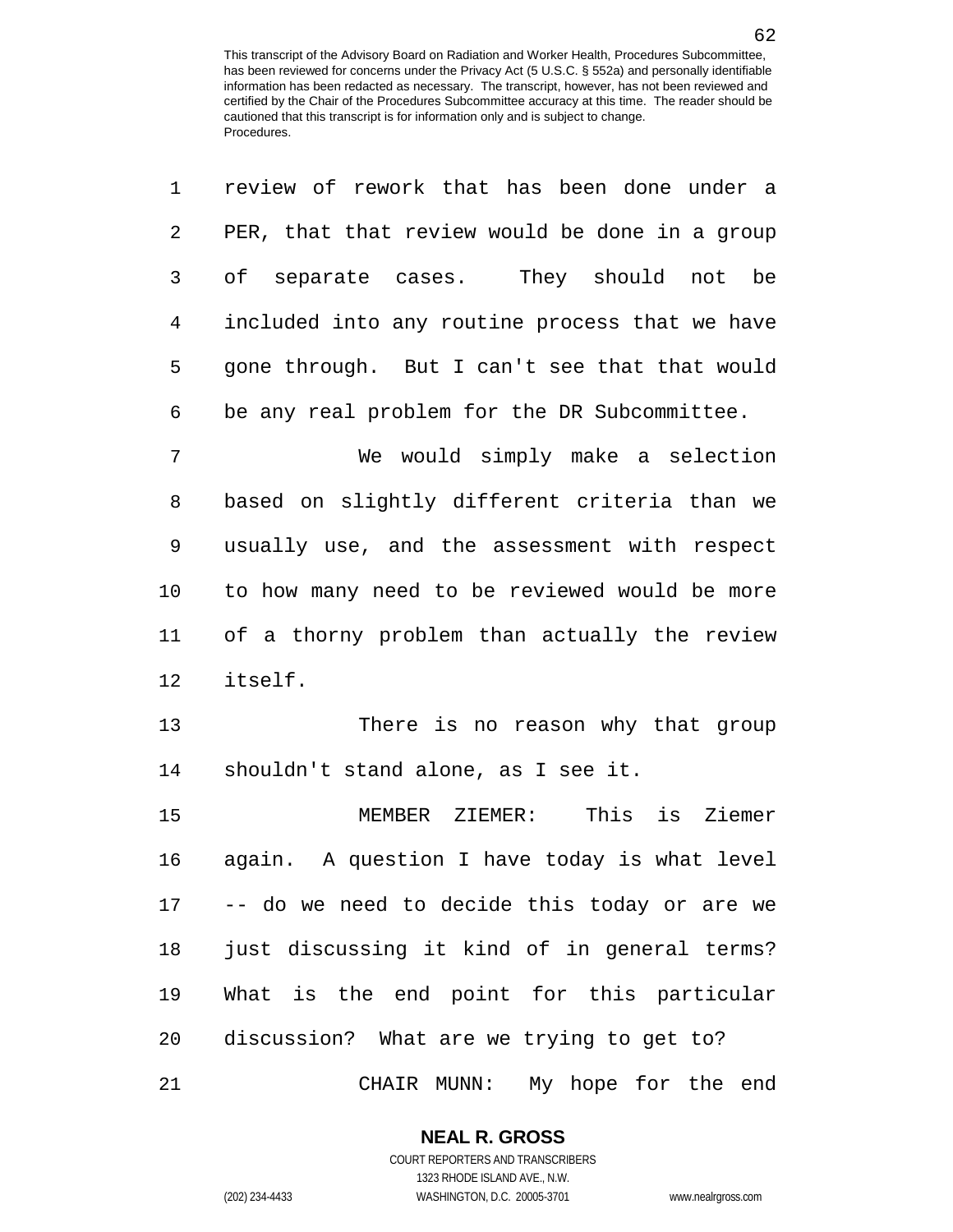| $\mathbf 1$ | point was to have a decision on which          |
|-------------|------------------------------------------------|
| 2           | direction we should recommend the Board take   |
| 3           | at our next teleconference meeting, which is   |
| 4           | coming up here in just a little over a week.   |
| 5           | I had hoped that is what we could do, is get   |
| 6           | the Subcommittee's recommendation as to how to |
| 7           | proceed with the PERs.                         |
| 8           | MEMBER GRIFFON: Wanda, this is                 |
| $\mathsf 9$ | Mark. You can make a recommendation. I will    |
| 10          | support either way right now.                  |
| 11          | CHAIR MUNN: All right. Hold on                 |
| 12          | just a moment. Emily has a question.           |
| 13          | MS. HOWELL: I just wanted to                   |
| 14          | better understand what the Subcommittee and    |
| 15          | SC&A sees as the path forward with the number  |
| 16          | of PER reviews. I mean, from the NIOSH         |
| 17          | perspective, NIOSH is going to continue to     |
| 18          | issue PERs throughout the existence of the     |
| 19          | program as necessary. So I would assume then   |
| 20          | that the need to audit dose reconstructions    |
| 21          | that are covered by a PER would be similarly   |

### **NEAL R. GROSS**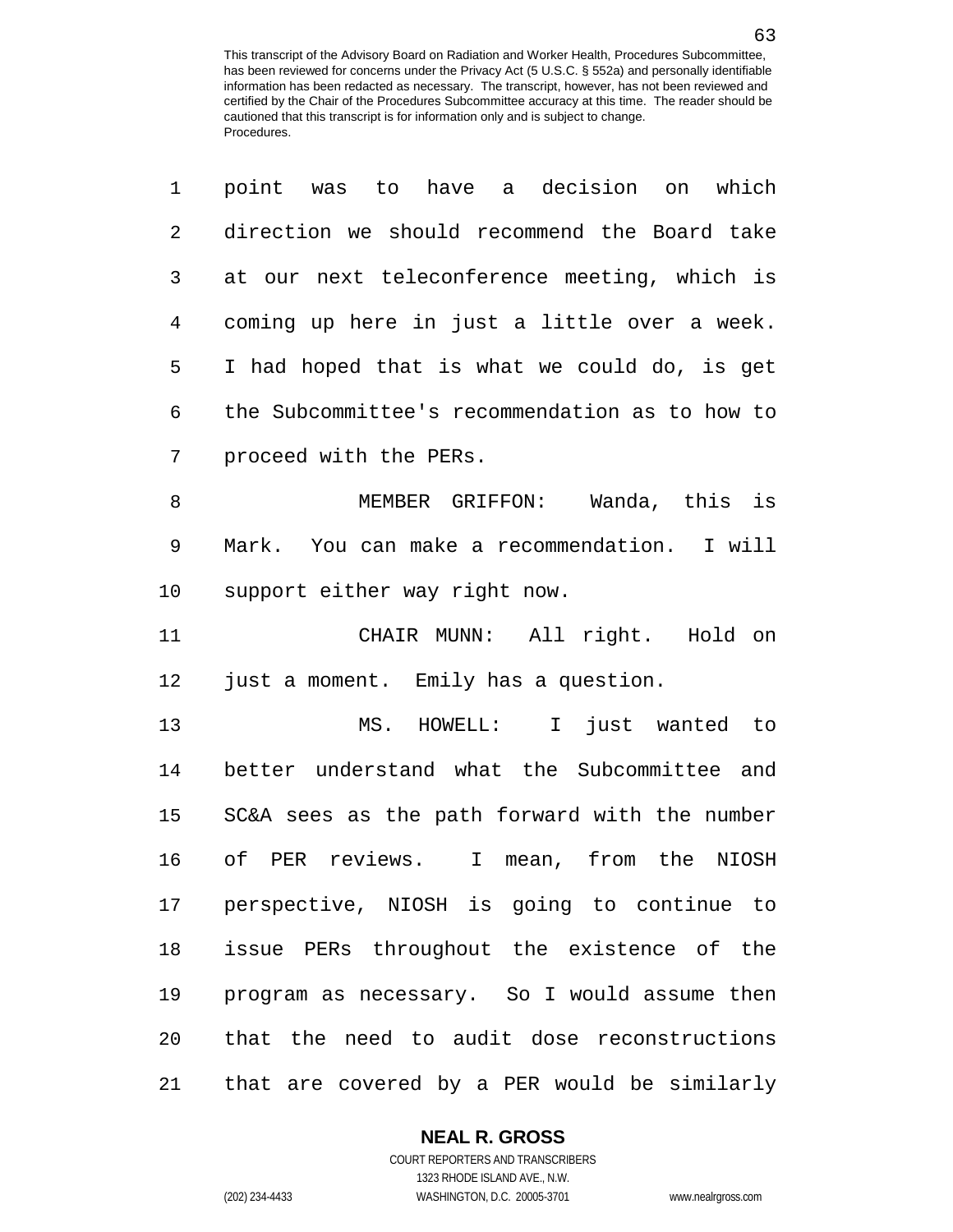of an ongoing nature.

 DR. MAURO: I could help answer that. I see two processes moving forward. One is selection of the cases, the 60 cases per year. That is ongoing, and it is well established, and the criteria for selection of it. What we are introducing now is another process for selecting cases for a very focused purpose. Now so I see them both moving forward. How to script the former, of course, is well established. The latter, right now we are deliberating on how best to be done. By way of efficiency -- and Steve 16 just pointed this out while we were talking -- is, let's say today NIOSH says, okay, here is 10 cases that we think meet the criteria for PER-12 that we would recommend being reviewed because they capture different dimensions of the problem and they are put before us or they

### **NEAL R. GROSS**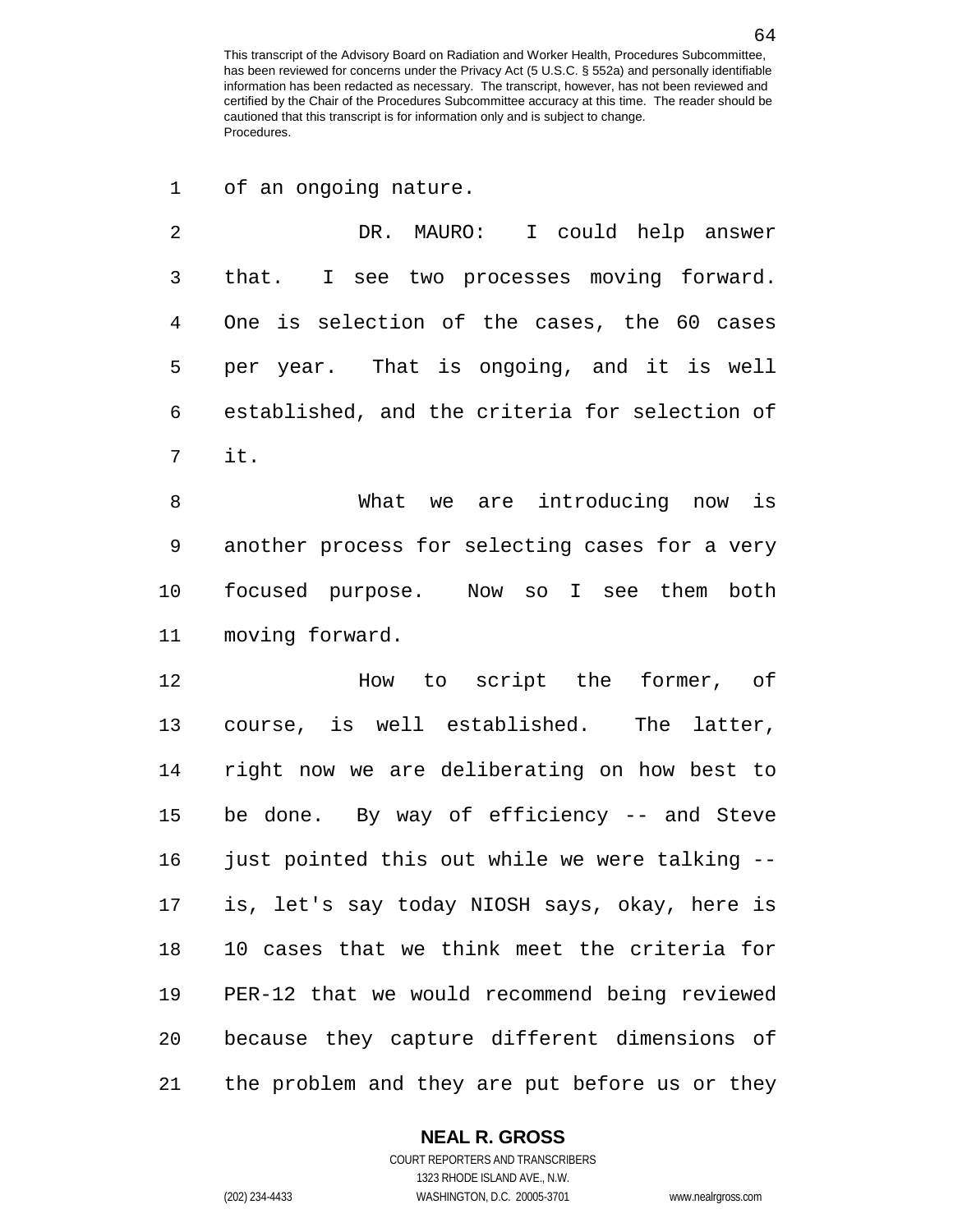| 1              | put it before the Subcommittee or either one   |
|----------------|------------------------------------------------|
| 2              | of the Subcommittees, however that is decided. |
| $\mathfrak{Z}$ | I would like to point out there is             |
| 4              | an efficiency to this. When that is delivered  |
| 5              | to us, one of the first things SC&A should do  |
| 6              | is say, oh, by the way, you see that one right |
| 7              | there, number six, we already reviewed that.   |
| 8              | We are reviewing it right now as part of the   |
| 9              | 47 cases that we currently have in front of    |
| 10             | us.                                            |
| 11             | I would argue that -- and I would              |
| 12             | like, to Hans' reaction -- for all intents and |
| 13             | purposes, we have the ten, but we really only  |
| 14             | have to do nine, because one of them is        |
| 15             | already captured. That one just happened to,   |
| 16             | like, pass all by itself.                      |
| 17             | In other words, you know, you                  |
| 18             | folks went ahead and picked the best ten that  |
| 19             | you think would work. The Work Group could     |
| 20             | approve it. It goes forward, but then the      |
| 21             | onus is on us to make sure we are not doing    |

**NEAL R. GROSS**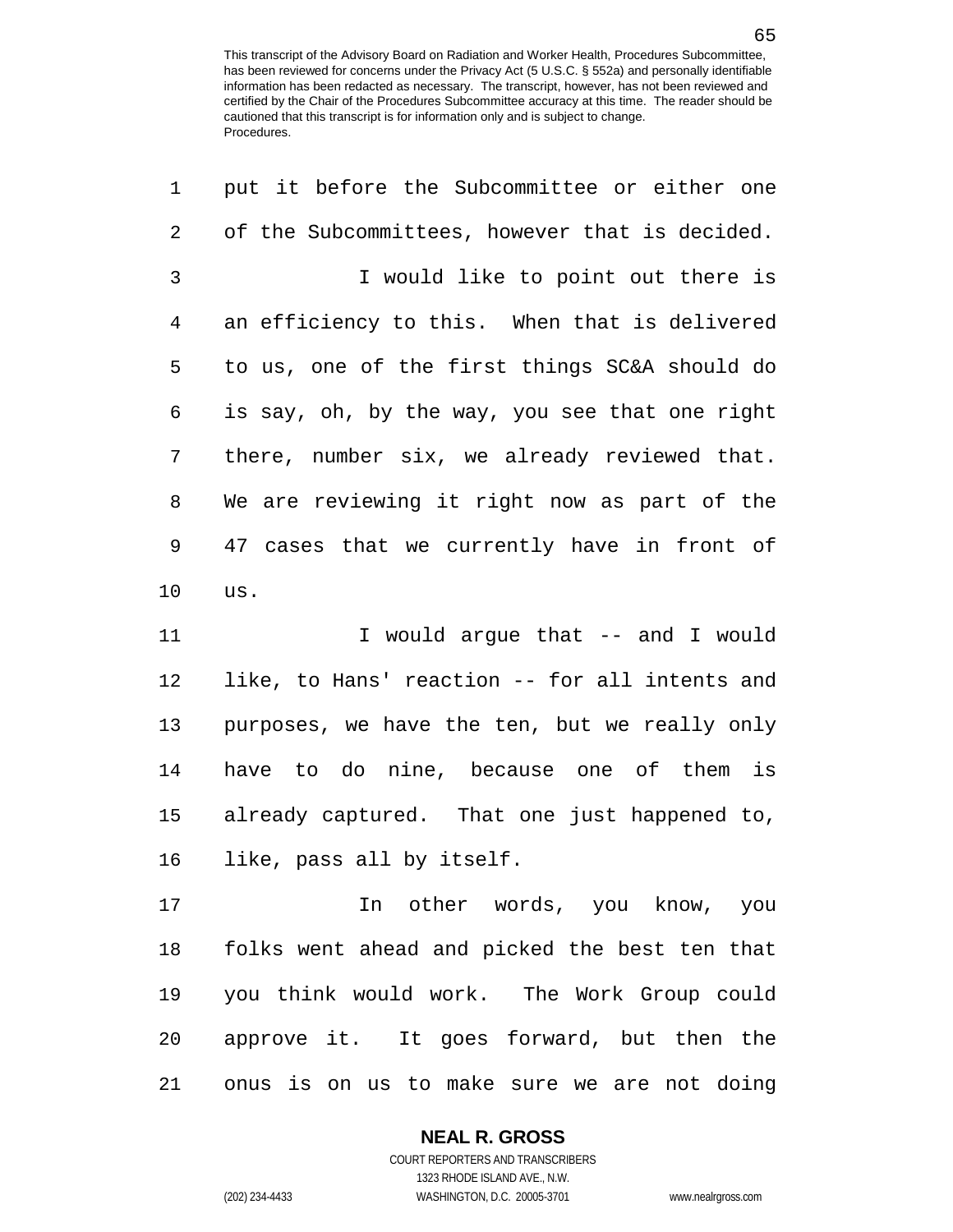one twice.

 In other words, I could see some efficiencies going out because we are doing 47 right now and I could tell you I have noticed from the -- and Hans certainly could weigh in on this. I believe I have seen some high- fired plutonium cases that were revisited and returned as part of the audit of our 47 cases and that could very well be one of the cases that would serve us well also at this part.

 So in a way, there could be some efficiencies built in, but still keep them separate.

 CHAIR MUNN: Let me see if I can respond partially to what I think the question is. It appears that there are actually two selection processes that have to go forward. That has not been well established so far.

 One is what PERs are going to be selected and the other is what cases are selected under that PER.

# **NEAL R. GROSS**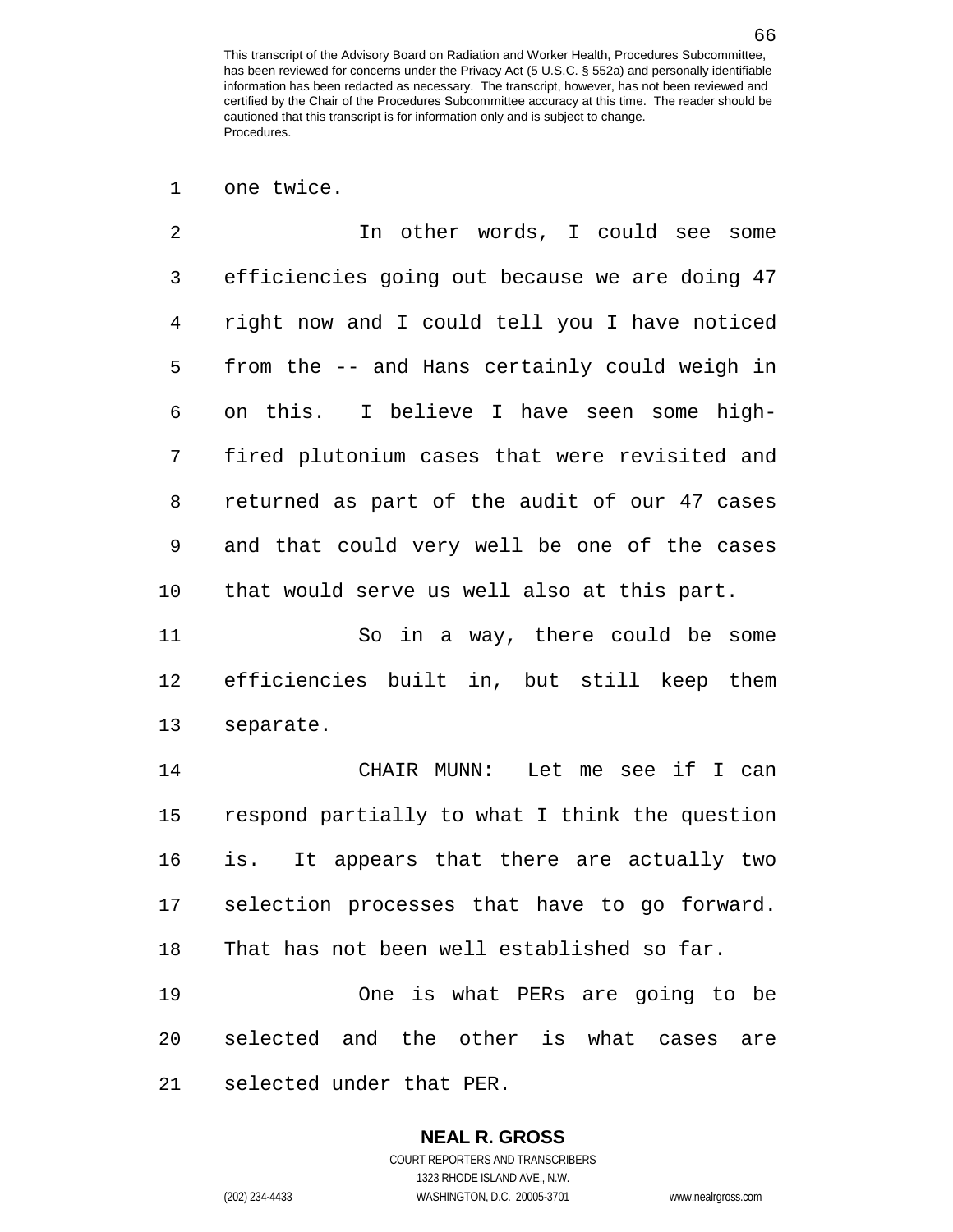| 1  | MS. HOWELL: Right.                             |
|----|------------------------------------------------|
| 2  | CHAIR MUNN: So we have $--$ in                 |
| 3  | terms of what do we do now, one of the         |
| 4  | questions that I had hoped to resolve here is  |
| 5  | how do you choose the PER and with what        |
| 6  | frequency, of what number?                     |
| 7  | We are dealing with a total set of             |
| 8  | unknowns. We have no idea how many PERs we     |
| 9  | are going to have and we have no idea how      |
| 10 | complex they may or may not be. So we are      |
| 11 | starting from ground zero with that selection, |
| 12 | and the same is essentially true with respect  |
| 13 | to the dose reconstructions themselves.        |
| 14 | So I hope that $-$                             |
| 15 | MS. HOWELL: That helps. I guess                |
| 16 | my question is I am just -- it seems like,     |
| 17 | just as with the dose reconstructions, the     |
| 18 | number of dose reconstruction -- PER dose      |
| 19 | reconstruction reviews is just going to be an  |
| 20 | ongoing, rolling, continuing thing as you have |
| 21 | additional PERs that come up and it is not     |

### **NEAL R. GROSS** COURT REPORTERS AND TRANSCRIBERS

1323 RHODE ISLAND AVE., N.W. (202) 234-4433 WASHINGTON, D.C. 20005-3701 www.nealrgross.com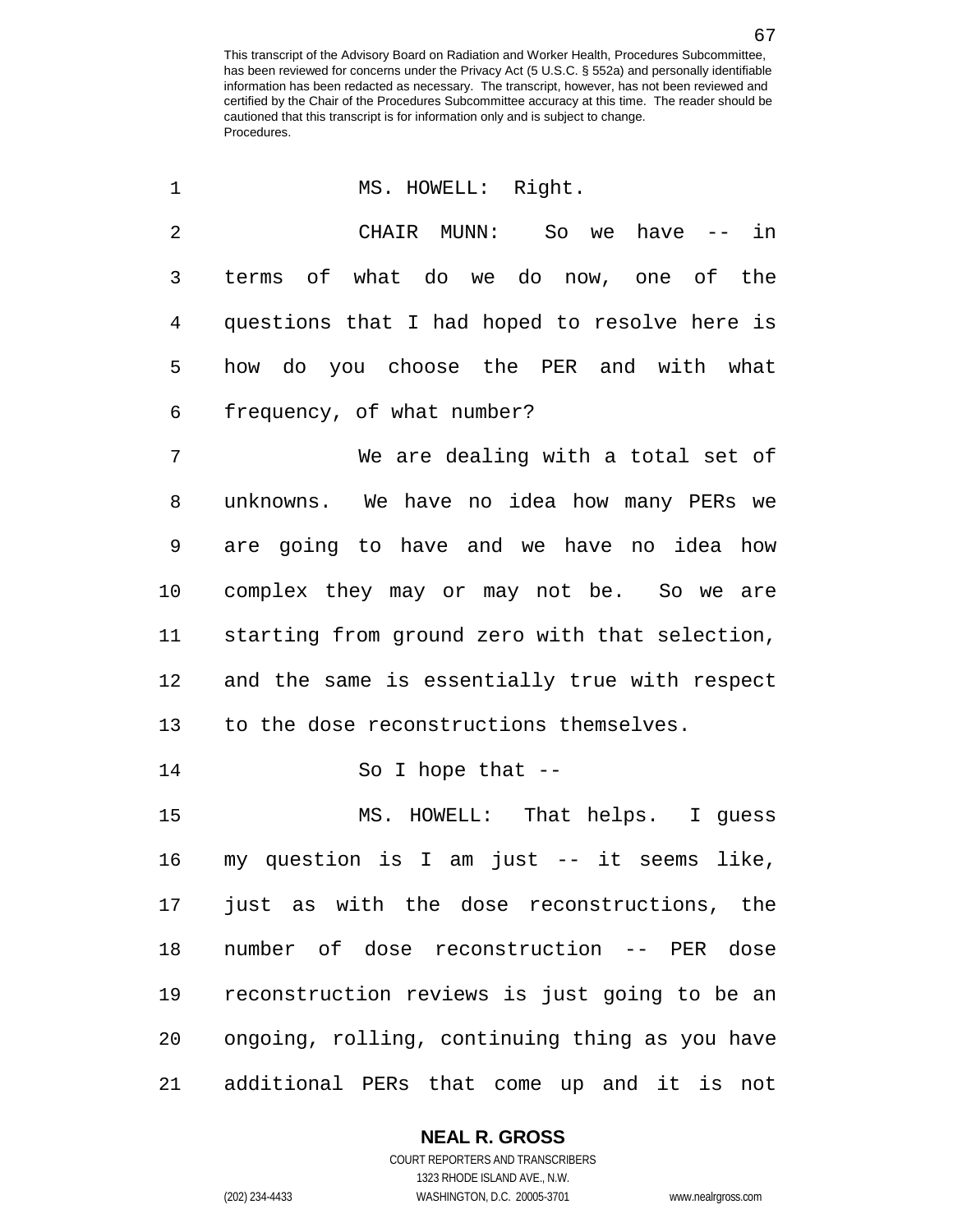| 1              | clear to me $-$ I did read the SC&A document        |
|----------------|-----------------------------------------------------|
| $\overline{2}$ | when it first came out but I don't remember it      |
| 3              | well enough right now to know if it answers         |
| $\overline{4}$ | this question, but would you only be doing PER      |
| 5              | dose reconstruction audit of cases that you         |
| 6              | had done a full PER review of?                      |
| 7              | DR. MAURO: Oh, yes.                                 |
| 8              | MS. HOWELL: So -- and is there                      |
| 9              | any sort of link numerically, if we are             |
| 10             | reviewing this PER, then we want to get two         |
| 11             | percent or whatever of the cases affected by        |
| 12             | that PER or is it just more of a kind of like       |
| 13             | how we look at sites when we are selecting          |
| 14             | individual dose reconstructions where there is      |
| 15             | no numeric requirement. It is just kind of          |
| 16             | like<br>is<br>want to make sure<br>it<br>we         |
| 17             | representative?                                     |
| 18             | MUNN:<br>The<br>latter<br>is<br>CHAIR               |
| 19             | correct.                                            |
| 20             | MS. HOWELL:<br>Okay. So then I<br>am                |
| 21             | trying<br>understand, then,<br>whether<br>the<br>to |

**NEAL R. GROSS** COURT REPORTERS AND TRANSCRIBERS

1323 RHODE ISLAND AVE., N.W.

(202) 234-4433 WASHINGTON, D.C. 20005-3701 www.nealrgross.com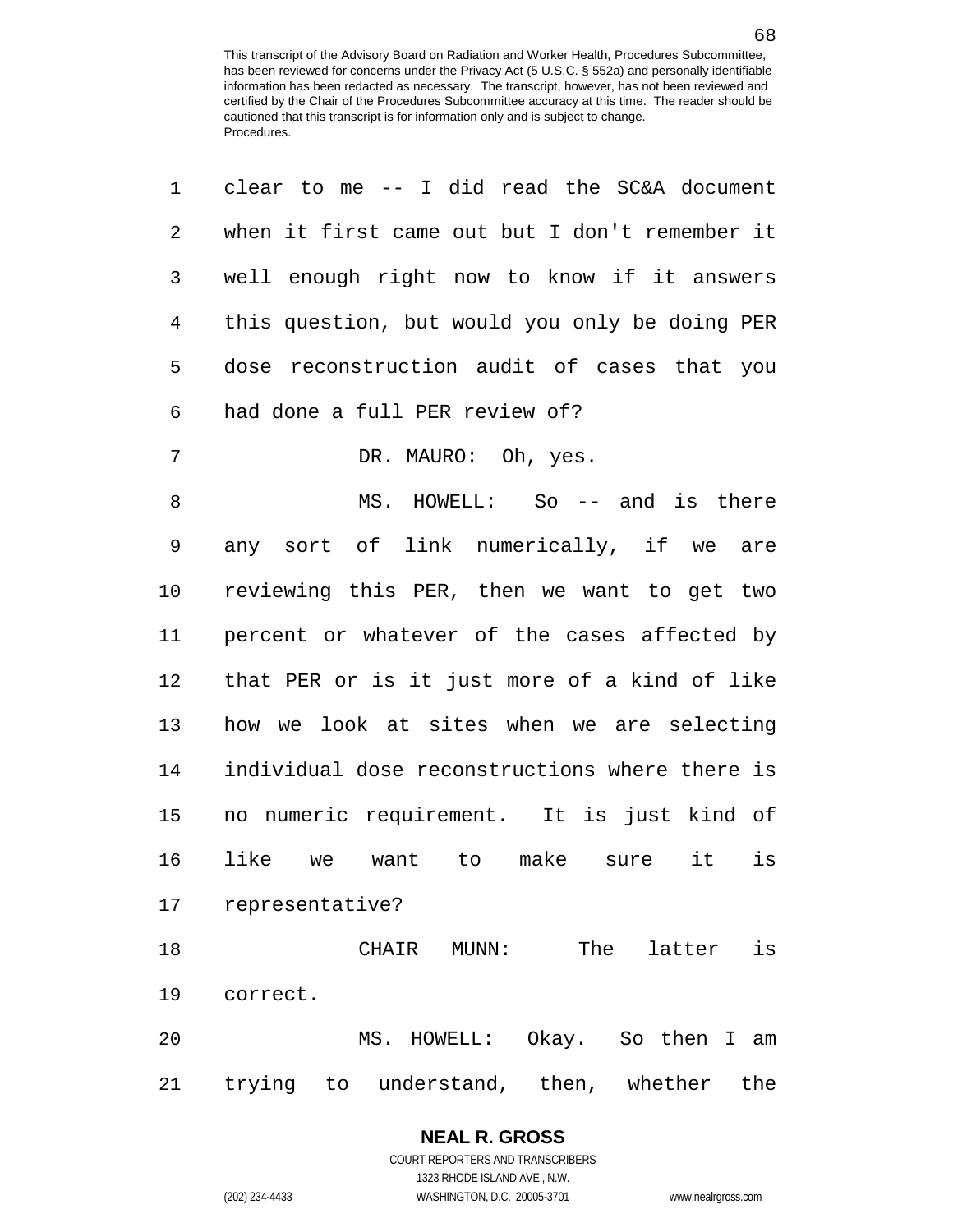| $\mathbf 1$    | ultimate -- I am asking these questions, so    |
|----------------|------------------------------------------------|
| $\overline{2}$ | you understand, because I am trying to make    |
| 3              | where this kind of fits within<br>the<br>sure  |
| 4              | different subcommittees, where it is<br>the    |
| 5              | Board's work and the SC&A work, and I<br>just  |
| 6              | want to make sure I have<br>a clear            |
| 7              | understanding.                                 |
| 8              | is the ultimate goal from<br>So                |
| 9              | reviewing the PER dose reconstructions to      |
| 10             | validate the PER or is it to validate the dose |
| 11             | reconstructions; because it<br>like,<br>seems  |
| 12             | depending on which subcommittee you make the   |
| 13             | selection under, it could be either one,       |
| 14             | because you are saying that you sometimes      |
| 15             | review PER dose reconstructions under the Dose |
| 16             | Reconstruction Subcommittee.                   |
| 17             | DR. MAURO: That would be -- that               |
| 18             | will happen not by design.                     |
| 19             | CHAIR MUNN: Serendipity.                       |
| 20             | DR. MAURO: Serendipity.<br>To                  |
| 21             | answer your question, though, which PERs go to |

# **NEAL R. GROSS**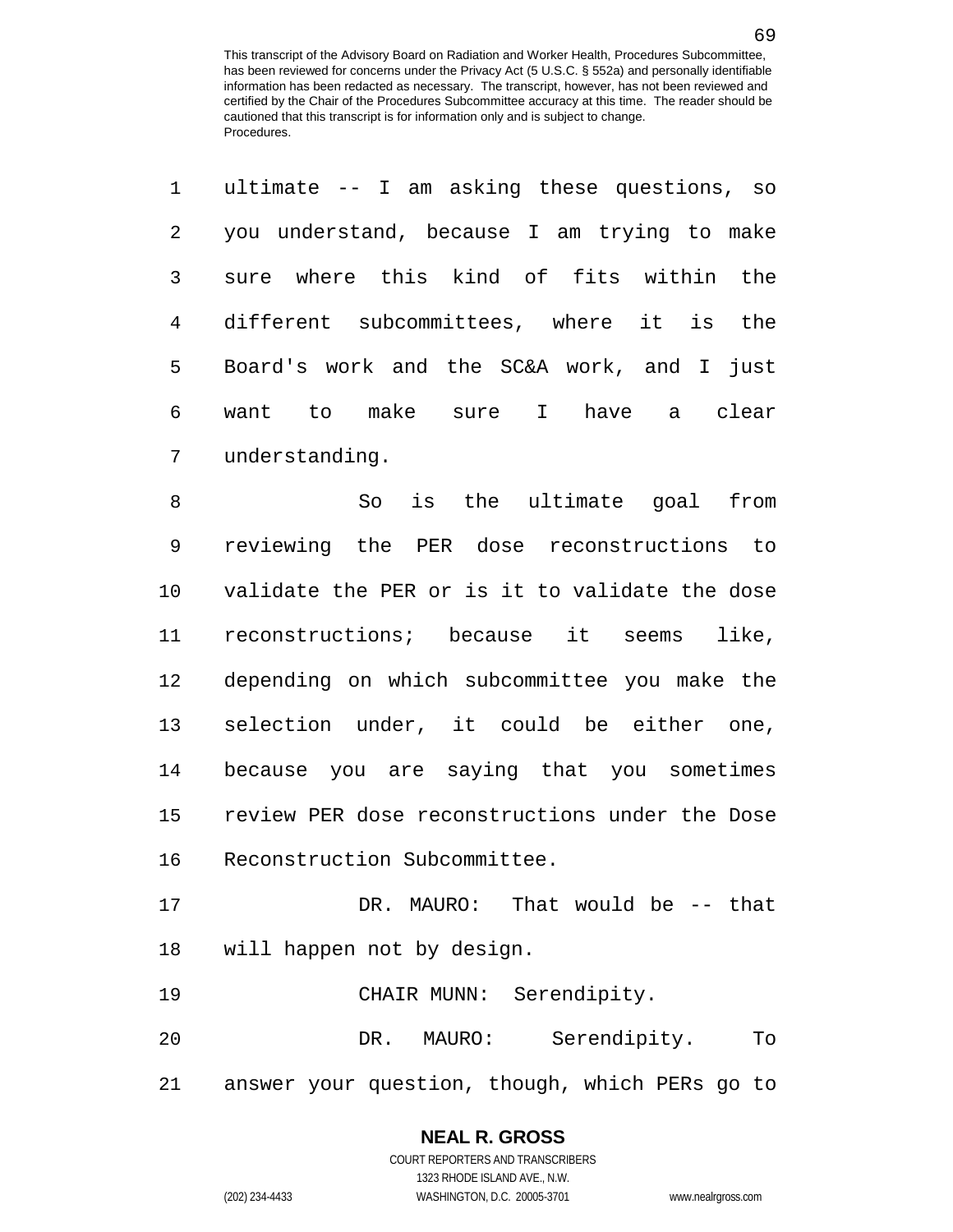| 1       | the Work Group, this is a lot like which Site  |
|---------|------------------------------------------------|
| 2       | Profiles. Usually, the criteria -- and this    |
| 3       | is a judgmental call that is collectively made |
| 4       | by the Board. Usually, it is at full Board     |
| 5       | meeting.                                       |
| 6       | SC&A would provide a list of here              |
| 7       | are all the Site Profiles that currently are   |
| 8       | underway but have not been reviewed by SC&A,   |
| 9       | and right next to them would be the number of  |
| $10 \,$ | cases that are affected by that profile.       |
|         |                                                |
| 11      | What happened at the last meeting              |
| 12      | is the Board looked at it and said, well,      |
| 13      | listen, gee, you know, Kansas City, Pacific    |
| 14      | Northwest -- these are some big ones that have |
| 15      | lots of cases and if we are -- you know, so    |
| 16      | one of the criteria that often is used on why  |
|         | 17 we pick a particular Site Profile -- or the |
| 18      | Board -- is the number of cases.               |
| 19      | Another criteria is if there is an             |

with Brookhaven. We, a while back, were

# **NEAL R. GROSS**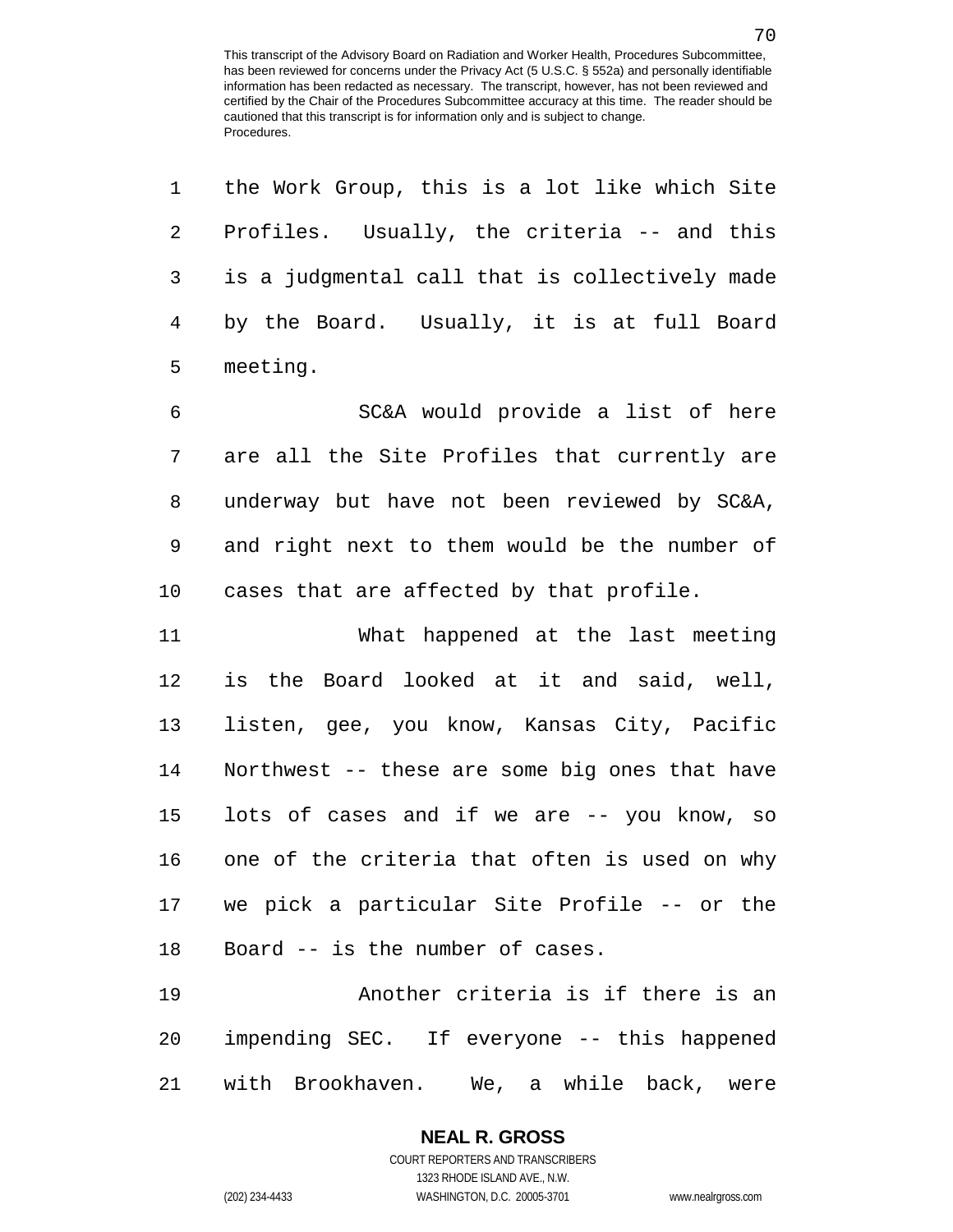authorized to review the Brookhaven Site Profile with an eye toward the fact that a Brookhaven ER was coming out within six months.

5 So in other words, so the Board -- it is really a collective judgment on which ones are important to look at, how much money is left in the pot for the rest of the year. So SC&A doesn't get involved with the selection of which PERs, but there is general agreement that, yes, PERs need to be reviewed. It is very important and part of the overall mandate for the Board to look at them.

**How many and which ones are looked**  at, I believe, is a judgment call that is made by the Board or -- I am not quite sure of the protocol -- or the Work Group. I am not sure at what level those decisions will be made. Maybe, Ted, you have a sense.

 MR. KATZ: Well, I am going to agree with you. It is a judgment call. At

# **NEAL R. GROSS**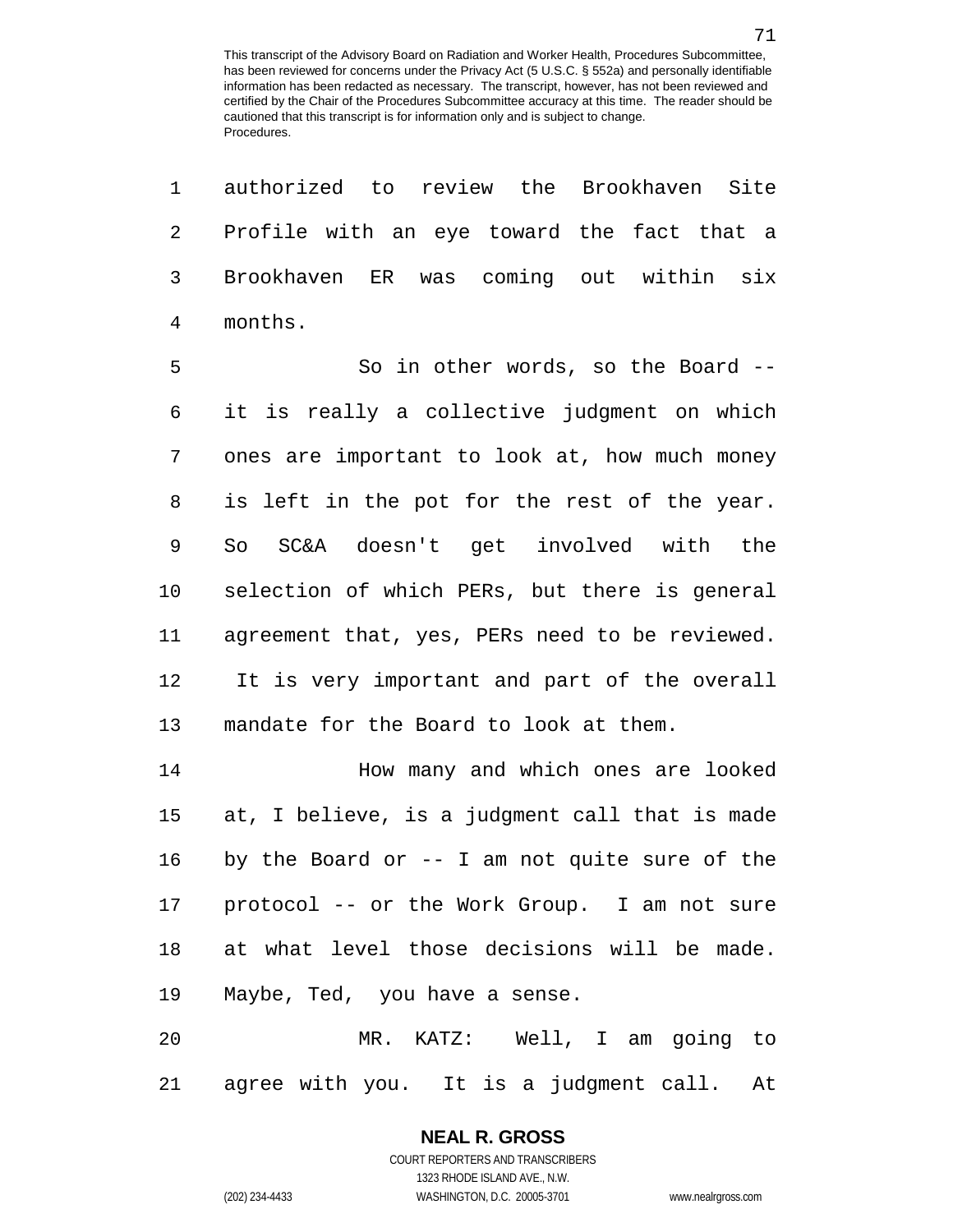least, so far it has been a judgment call by the Board.

 Just to clarify, SC&A is not involved in making that judgment call but SC&A did assist the Board last time by preparing a matrix. It covered certain criteria like number of cases affected but also the complexity of the changes involved and so on and I think that is helpful for the Board.

 Those are valid considerations and this Work Group was going to consider those criteria and consider whether they needed to be added to or subtracted from or whatever, and that was part of what was going to come out of this Work Group as a recommendation to the full Board. Are those criteria the good ones, all the good ones we need, or do they need more or whatever?

 DR. MAURO: But, remember, that is a lot different. There is the selection of the PERs that should be looked at, and we do

### **NEAL R. GROSS**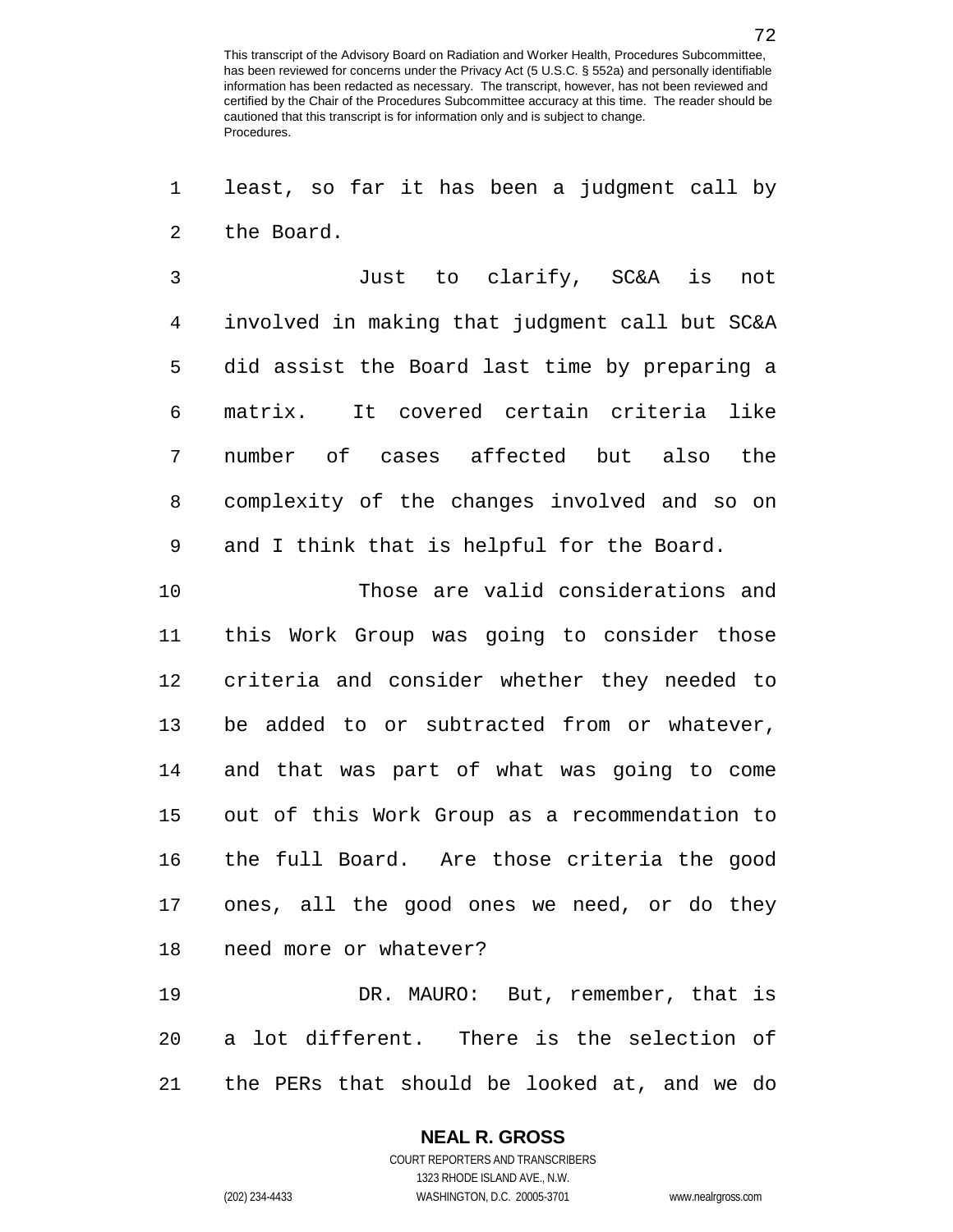| $\mathbf 1$ | the best we can to give you the ammunition you |
|-------------|------------------------------------------------|
| 2           | need to help make the judgments, but the       |
| 3           | selection of the cases --                      |
| 4           | CHAIR MUNN: Well, and Steve has a              |
| 5           | list up right now.                             |
| 6           | MR. MARSCHKE: This is from the                 |
| 7           | protocol that John developed.<br>This is       |
| 8           | Attachment 1, and I guess it was 32 PERs       |
| 9           | total, and it gives a description of it, the   |
| 10          | number of cases, and the level of complexity.  |
| 11          | And it will<br>CHAIR MUNN:                     |
| 12          | definitely be a Board decision to make, but as |
| 13          | long as the Board has the full set of data     |
| 14          | from which to make that judgment, then we      |
| 15          | really don't have to worry about it.           |
| 16          | need to do is make a<br>What we                |
| 17          | recommendation as to how many we should -- and |
| 18          | how frequently we should check the PERs for    |
| 19          | potential review by SC&A.                      |
| 20          | MR. KATZ: And when we discussed                |
| 21          | this at the Board -- just to remind you, too,  |

# **NEAL R. GROSS**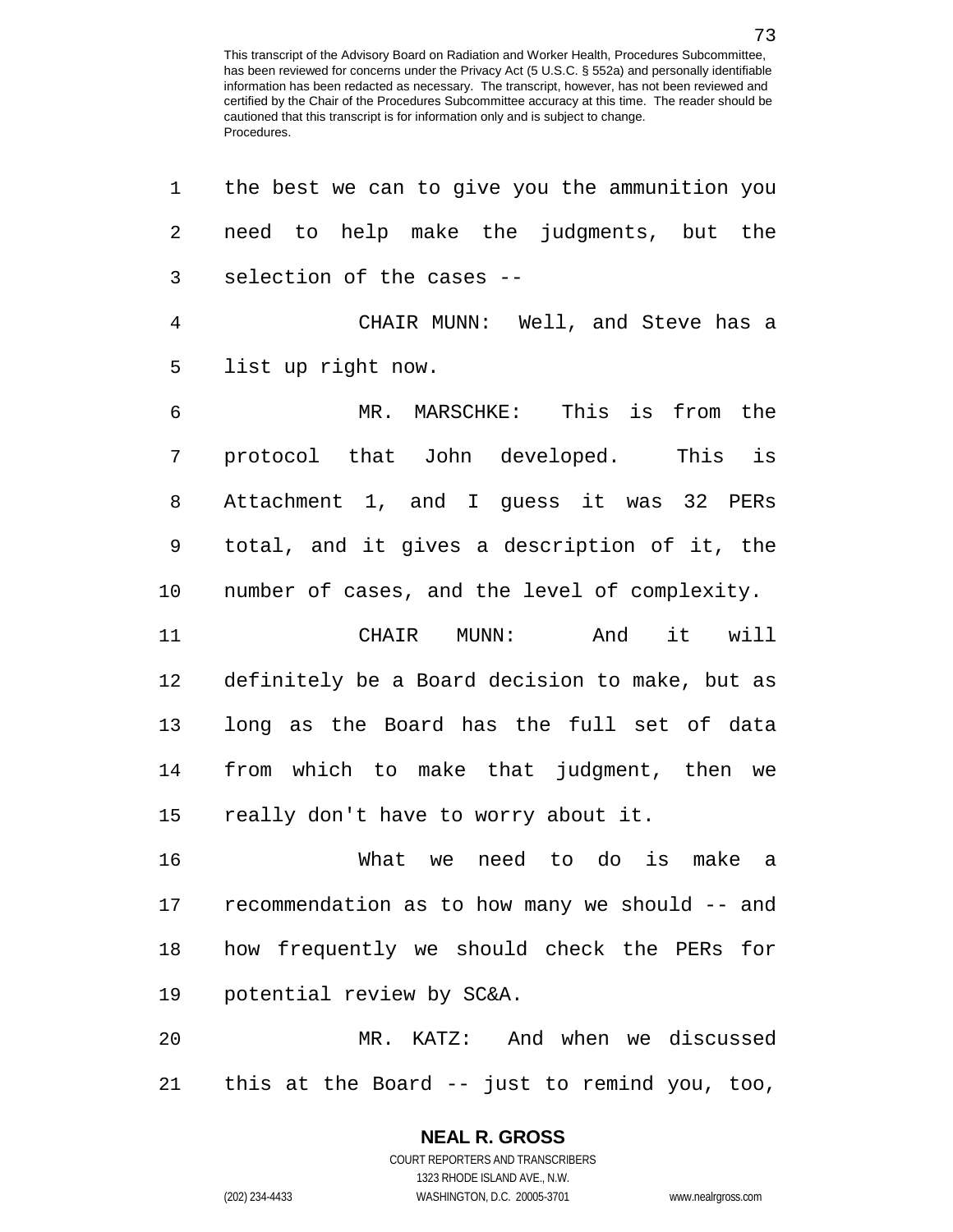about selection of PERs, the other reason I had argued at the Board meeting it should be a Board decision also, because you will have members who have conflicts; and the smaller your subgroup, the more limited you are, then, in making these choices. So it makes sense to use the full Board, and then you will always have an adequate number of people to deal with that consideration.

 DR. MAURO: The only thing that is not up here -- and I try to do this and it is a little risky is give you a price tag. In other words, some of them are more complex, and they may cost a little more, but at least -- you know, one of the things that is important that we have been doing -- it is almost like a new thing for cost control is, when we give you a menu -- so here are all the Site Profiles. Here are all the PERs. Here are all the procedures that have not been reviewed to date, and here is how much --

### **NEAL R. GROSS**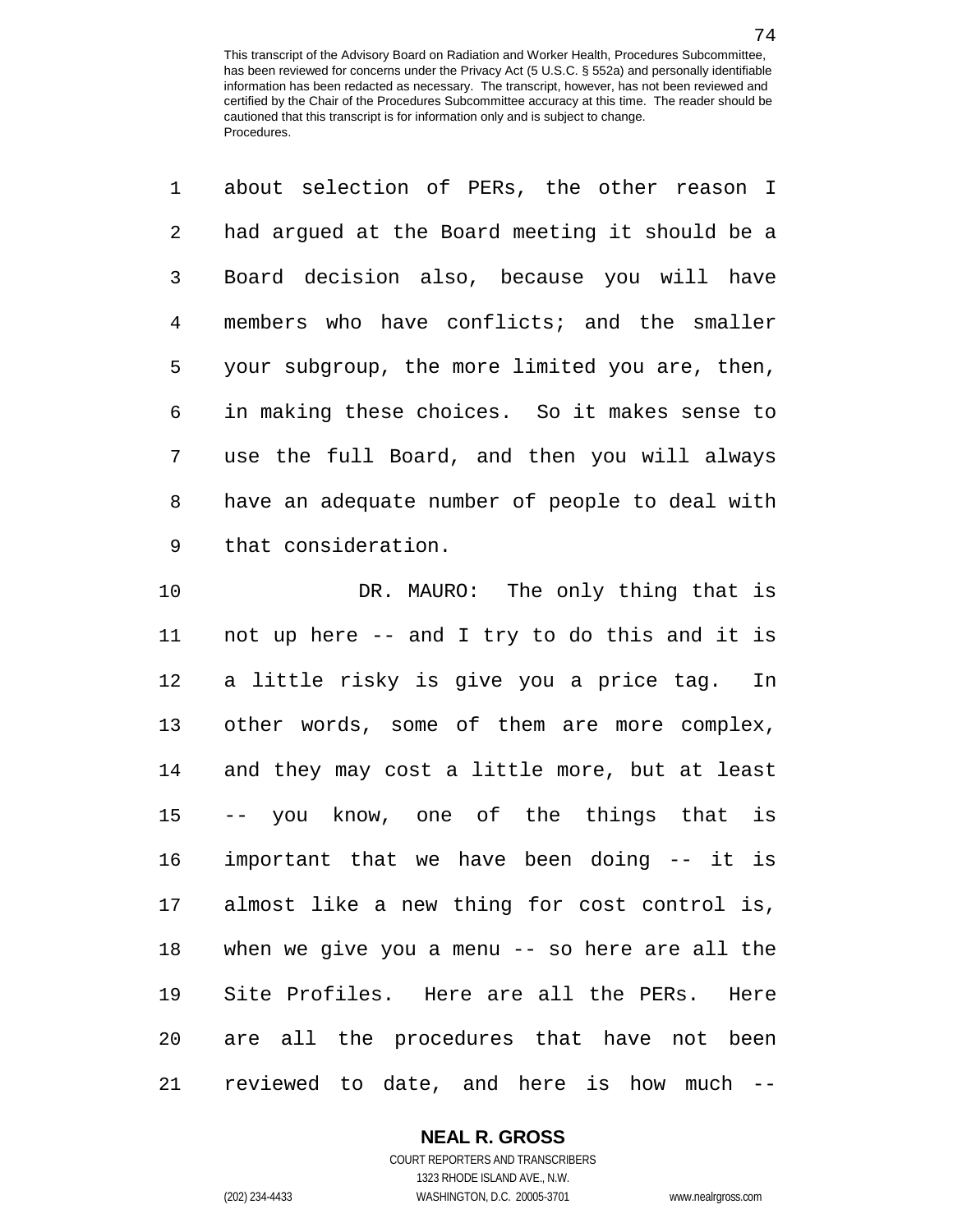right now, we've got \$1.5 million in the bank for this year. So, in effect, you've got limited resources. CHAIR MUNN: Yes. DR. MAURO: And you have to decide how best to invest that money. So I do the best I can to let you know how much is left, because you have committed this much. It turns out there is a certain amount of money that, for all intents and purposes, best we can tell this committee -- we add up. We think we can do all that work, deliver all those products to you, but you still have 1.5 million. Then you say, okay, we've got 1.5 million. What do you want to do with that money? I mean, in theory, you could spend it all on PERs or you could say, no, no, no, I want to save some for some other Site Profile; I want to save some money for SECs that may be coming down the line.

#### **NEAL R. GROSS**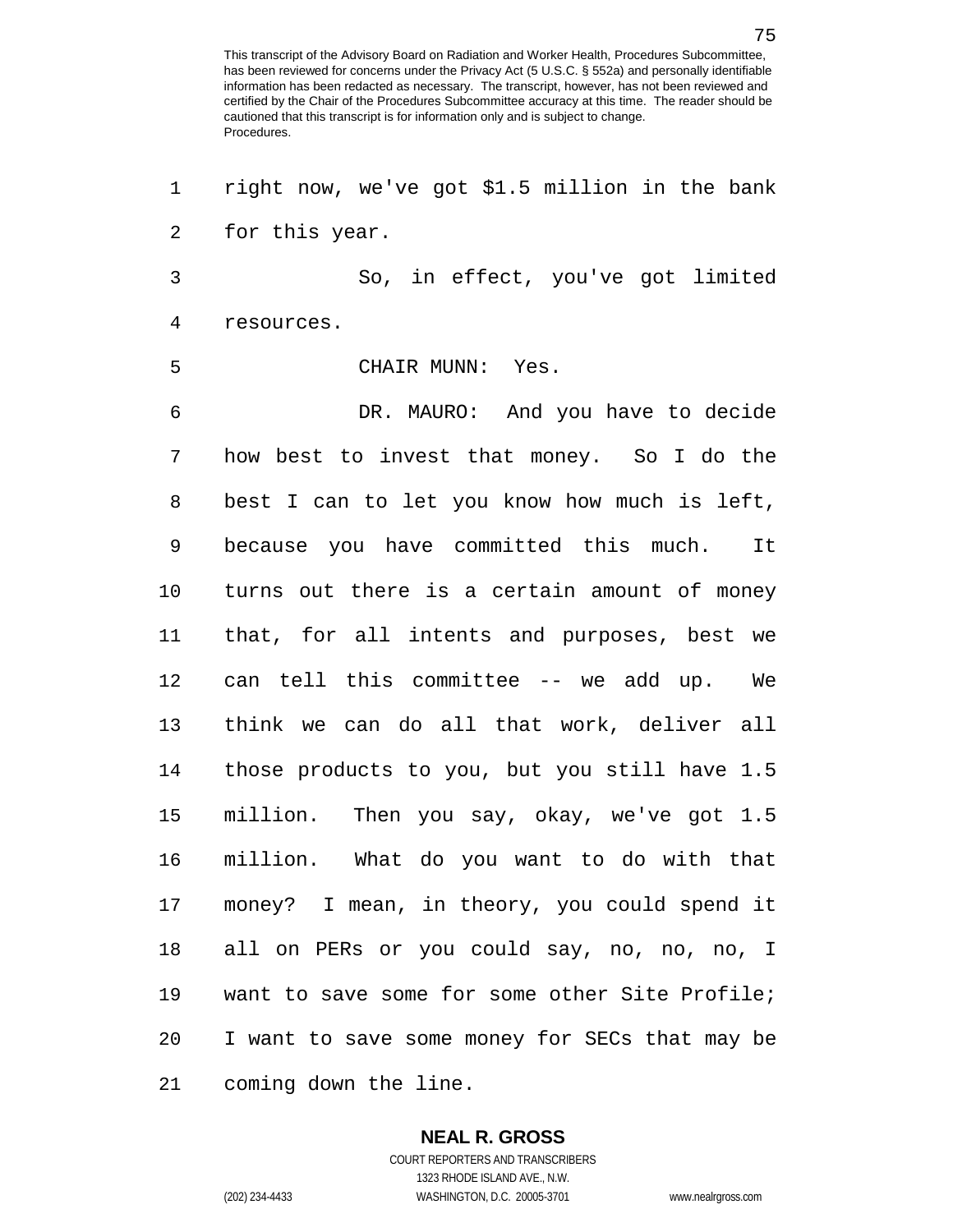| $\mathbf{1}$    | So all we can do is give you as                 |
|-----------------|-------------------------------------------------|
| $2^{\circ}$     | much information as we can regarding the        |
| $\mathbf{3}$    | nature and complexity of the report, some       |
| $4\overline{ }$ | metric like these, what we believe would        |
| 5.              | possibly the cost to do it and then             |
|                 | 6 collectively you decide how you would like to |
| 7               | task SC&A.                                      |

8 Right now, we are talking about something very narrow: just the cases that really represent cases that have to be reviewed in order to complete our review of PER and right now that job is not done. We are not finished.

 We have delivered a report but it is stopped without the cases and without a review of the cases where we come out the back end and said, yes, we reviewed the appropriate representative cases that capture the ten different dimensions of the problems, and every single one of them turned out perfect. That is a very powerful statement, an

## **NEAL R. GROSS**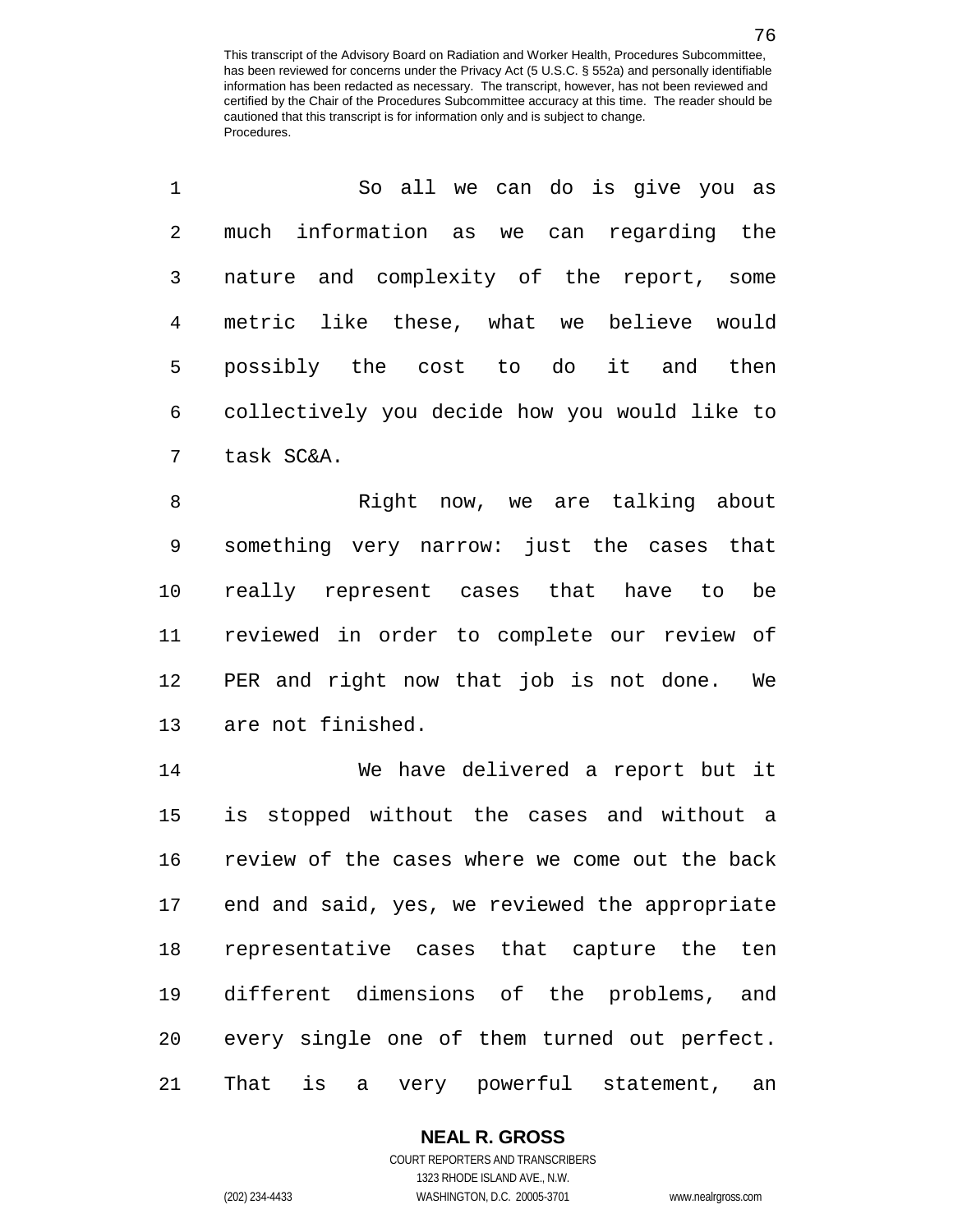endorsement.

 Without having the ability to say that in that PER work product that is sitting on the shelf somewhere or delivered to the public -- and that is why I would like to keep it clean, not somehow confounded with the selection of the cases that we do under task one.

 CHAIR MUNN: No, they would be kept separately. Regardless of where we do it, they need to be kept separately.

 MEMBER ZIEMER: Wanda, this is Ziemer. One additional comment. I think Emily's questions were appropriate, because one thing we haven't done is -- and by we, I am talking, I think, about the Board generally -- and that is make a decision as to whether we are going to look at a certain fraction of the total PER cases, as we have done with the total number of cases: you know, some percentage versus simply each time arbitrarily

#### **NEAL R. GROSS** COURT REPORTERS AND TRANSCRIBERS

1323 RHODE ISLAND AVE., N.W. (202) 234-4433 WASHINGTON, D.C. 20005-3701 www.nealrgross.com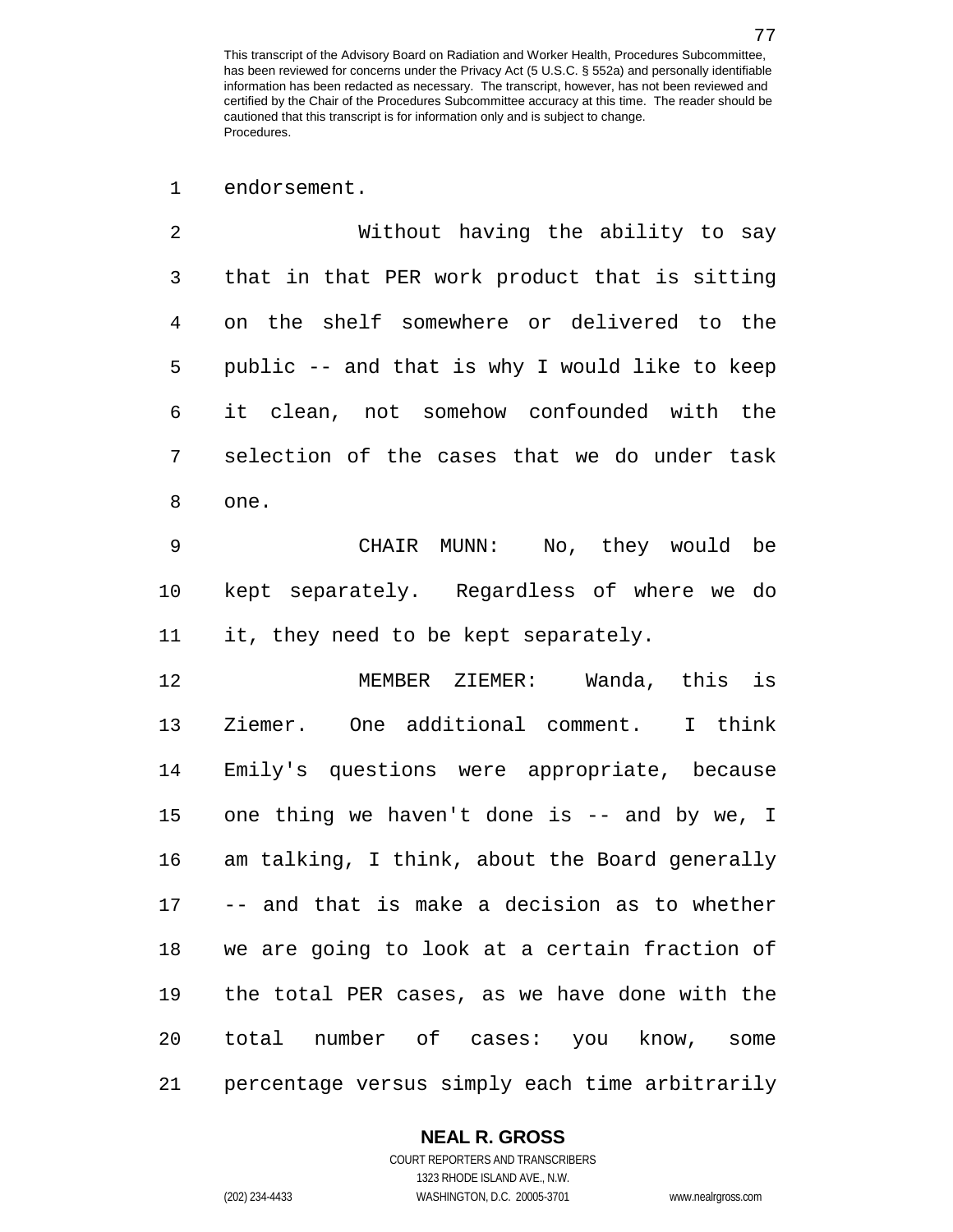| 1  | selecting a certain number of cases that       |
|----|------------------------------------------------|
| 2  | somehow relates to the total available. But I  |
| 3  | don't think we have ever come up with a --     |
| 4  | sort of a set policy on what fraction of the   |
| 5  | total of those kind of cases we would look at. |
| 6  | CHAIR MUNN: No, we have not. We                |
| 7  | haven't even attempted to discuss that, and    |
| 8  | since the number of PERs that are available to |
| 9  | us is likely to change from month to month,    |
| 10 | this is new territory for us.                  |
| 11 | It is time for us to take a break.             |
| 12 | I would like to do that, like for everyone to  |
| 13 | give some thought to what we have just been    |
| 14 | discussing.                                    |
| 15 | I think I am prepared to make a                |
| 16 | suggestion with respect to our recommendation  |
| 17 | to the Board when we get back, but consider    |
| 18 | what we have said and I will talk about        |
| 19 | recommendation and we will have<br>further     |
| 20 | discussion, if necessary, on whether we need   |
| 21 | to clarify points as we go to the Board.       |

## **NEAL R. GROSS**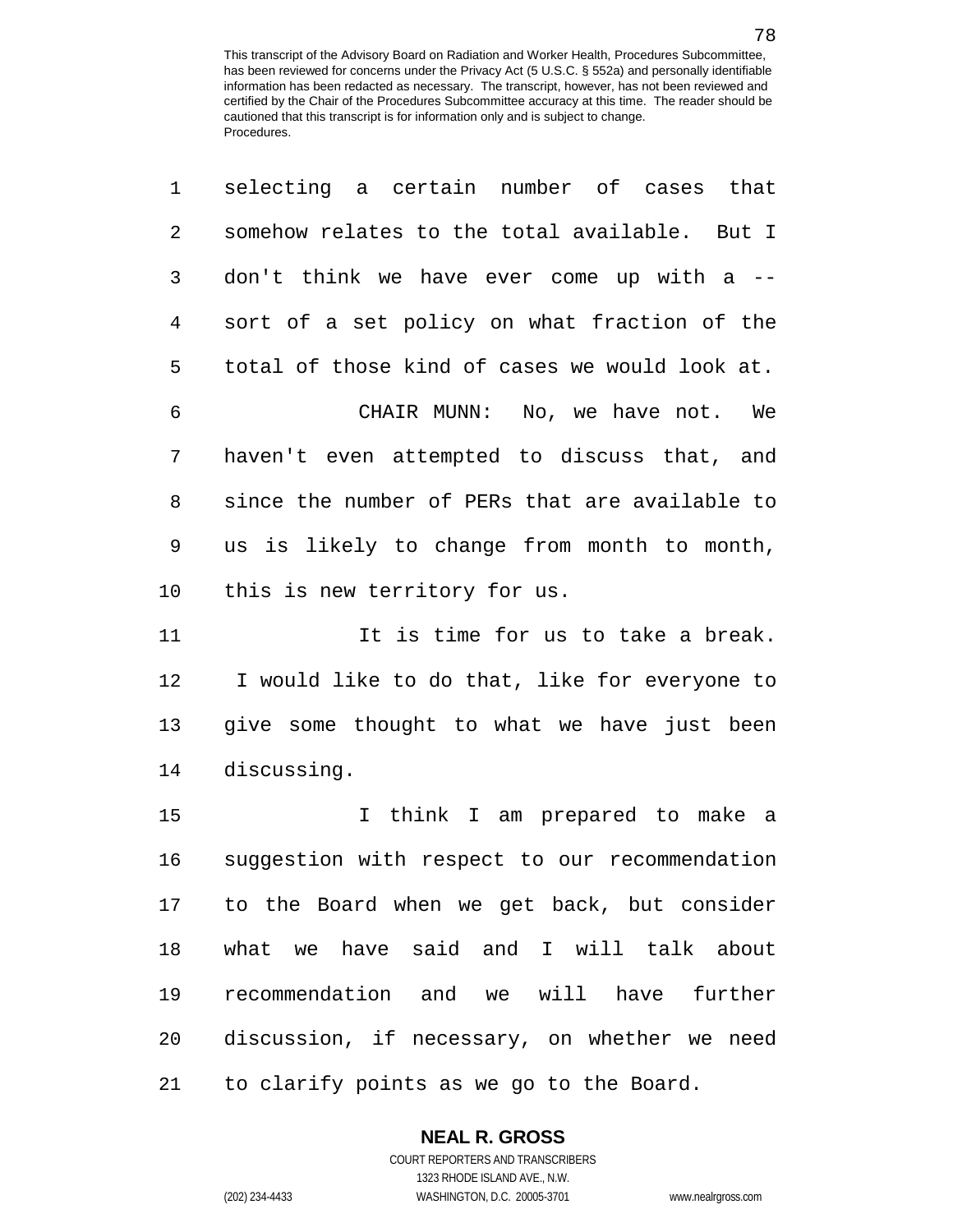| 1  | DR. BEHLING: Wanda, can I make a               |
|----|------------------------------------------------|
| 2  | quick comment before we break?                 |
| 3  | CHAIR MUNN: Certainly. Go ahead,               |
| 4  | Hans.                                          |
| 5  | DR. BEHLING: Yes. There is a                   |
| 6  | small fly in the ointment here in the number   |
| 7  | of dose reconstructions that we would          |
| 8  | potentially identify for recommendation to be  |
| 9  | audited is really something that cannot be     |
| 10 | done until you actually do sub-tasks 1 through |
| 11 | 3 for each PER because it is at that point     |
| 12 | that you identify the complexity of the PER    |
| 13 | and the types of mutations or the number of    |
| 14 | mutations that come into play here.            |
| 15 | In the case of PER-12, if you have             |
| 16 | had a chance to look at it, in Table 2 of PER- |
| 17 | 12 review, I have identified ten potential     |
| 18 | permutations. It isn't until you actually      |
| 19 | review the PER that you come to that wisdom of |
| 20 | identifying the minimum number.                |
| 21 | in response to Emily Howell's<br>So            |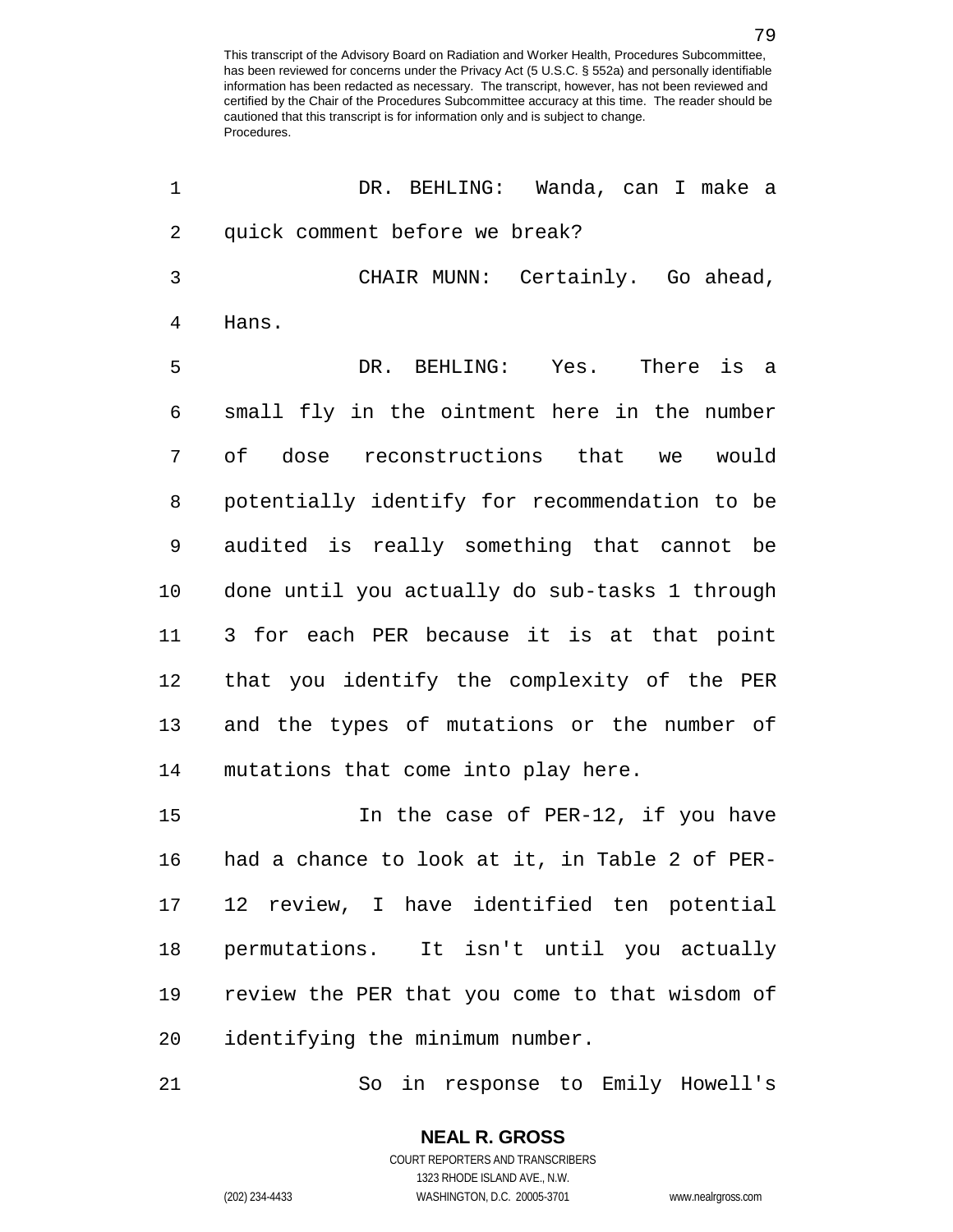comments: is it a percentage, is it a number. Yes, it is probably a minimum number that we can identify, but it is a number that we don't know up front.

 So that in the attachment for the document that you have in front of you, we are not in a position to identify on behalf of each PER that has yet to be reviewed the number of cases that we would potentially recommend for auditing in terms of dose reconstruction audit. That wisdom only comes after you actually do the review and it is part of the first three sub-tasks that allow you to make this decision.

 MR. KATZ: Right. Hans, the critical factor that you just laid out is it doesn't come under the rubric of doing a sample of -- of auditing or reviewing the sample of dose reconstructions. It is guided by the content of the PER.

DR. BEHLING: Yes.

#### **NEAL R. GROSS** COURT REPORTERS AND TRANSCRIBERS

1323 RHODE ISLAND AVE., N.W. (202) 234-4433 WASHINGTON, D.C. 20005-3701 www.nealrgross.com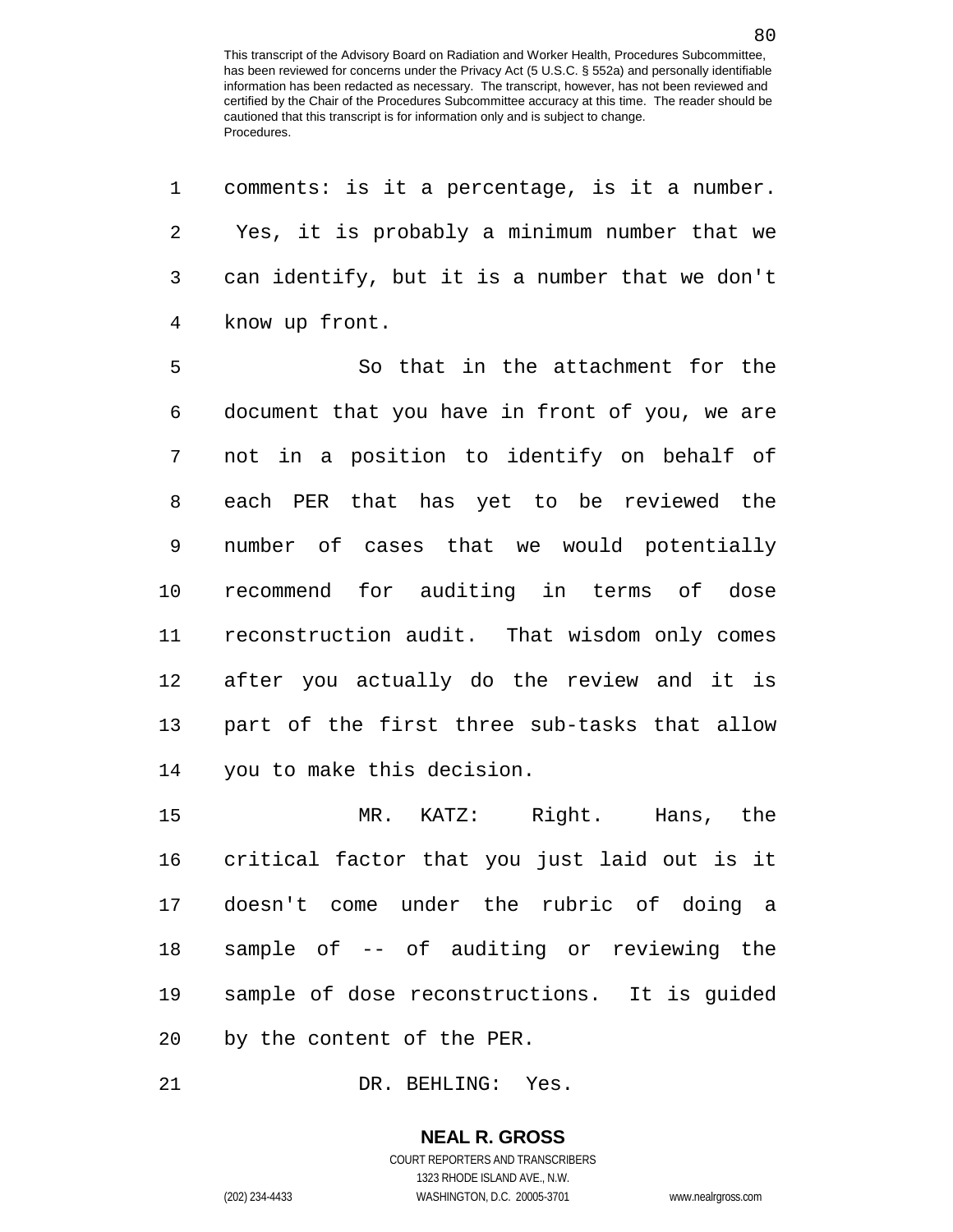| 1              | CHAIR MUNN: All right. We are on               |
|----------------|------------------------------------------------|
| $\overline{2}$ | a 15-minute break. We will be back at 11:05.   |
| 3              | (Whereupon, the above-entitled                 |
| 4              | matter went off the record at 10:47 a.m. and   |
| 5              | resumed at $11:04$ p.m.)                       |
| 6              | CHAIR MUNN: We will go ahead and               |
| 7              | see if we can get started here, even though    |
| 8              | Mark's buy-in on this will probably be a       |
| 9              | necessary thing. So if anyone is aware of a    |
| 10             | click on the line which indicates Mark might   |
| 11             | be joining us, please do stop us and let us    |
| 12             | know.                                          |
| 13             | Having discussed this process and              |
| 14             | given considerable thought to it over the last |
| 15             | few weeks in both the Dose Reconstruction      |
| 16             | Subcommittee and in this one, it is<br>my      |
| 17             | proposal that we recommend as a Subcommittee   |
| 18             | to the Board at our -- I believe it is March   |
| 19             | 31st -- teleconference that we proceed in this |
| 20             | manner:                                        |
| 21             | Annually, SC&A will present to us              |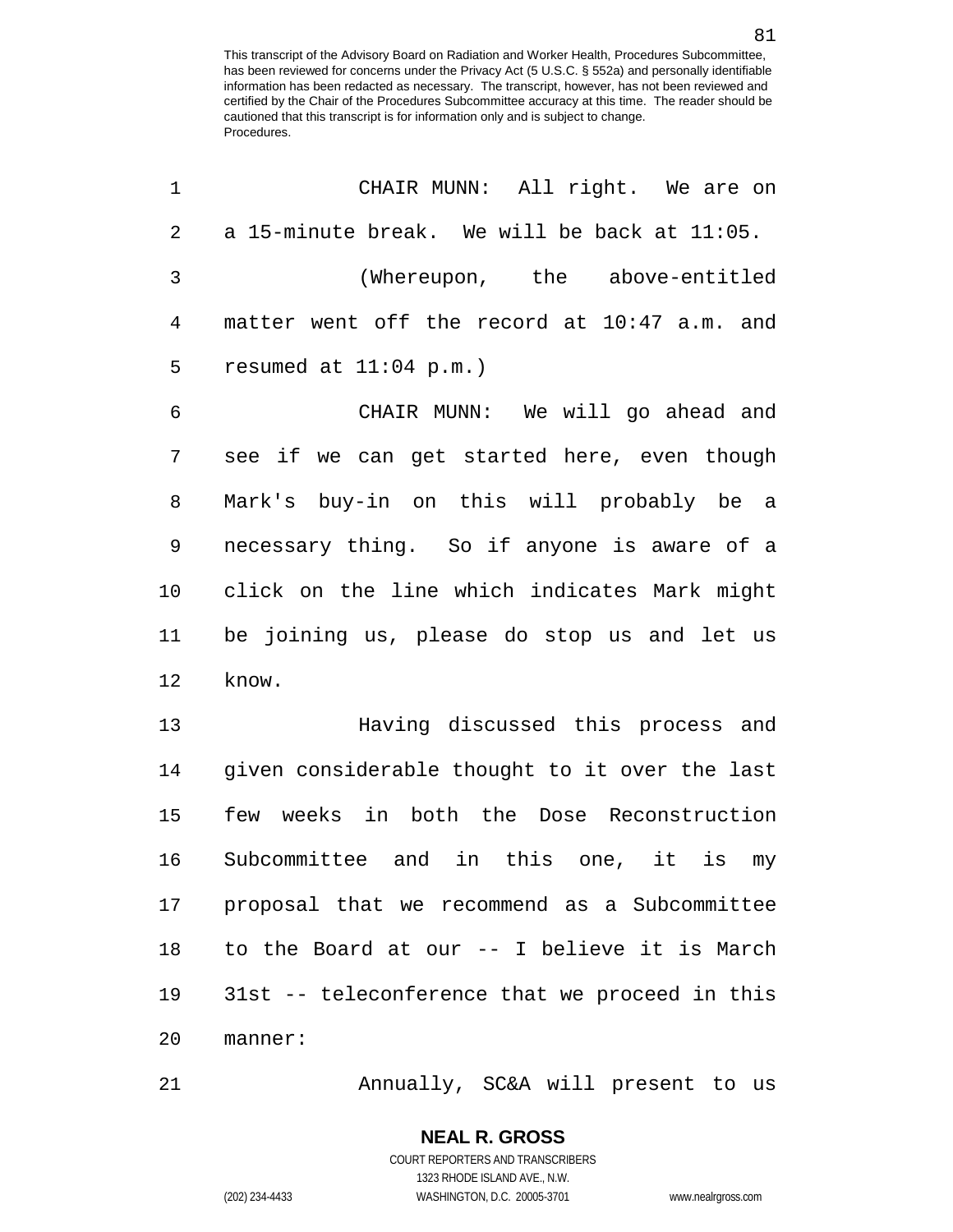the universe of PERs -- that is, to the full Board -- well in advance of an upcoming meeting so that the Board members will have an opportunity to fully understand the PERs that are available for review.

 Then, if the Board members themselves have additions that they would like to make to that recommendation, they will have an adequate opportunity to do so prior to the meeting.

 At the meeting, one of the agenda items then would be for the Board to select whatever number of PERs the Board feels is appropriate for review in the coming year. This, hopefully, will also give SC&A an opportunity to do some budget thinking with regard to what that may cost.

18 DR. MAURO: I would only make one suggestion. We hold our full Board meetings about once every two months. I would say, rather than have it as annual, as the date for

### **NEAL R. GROSS**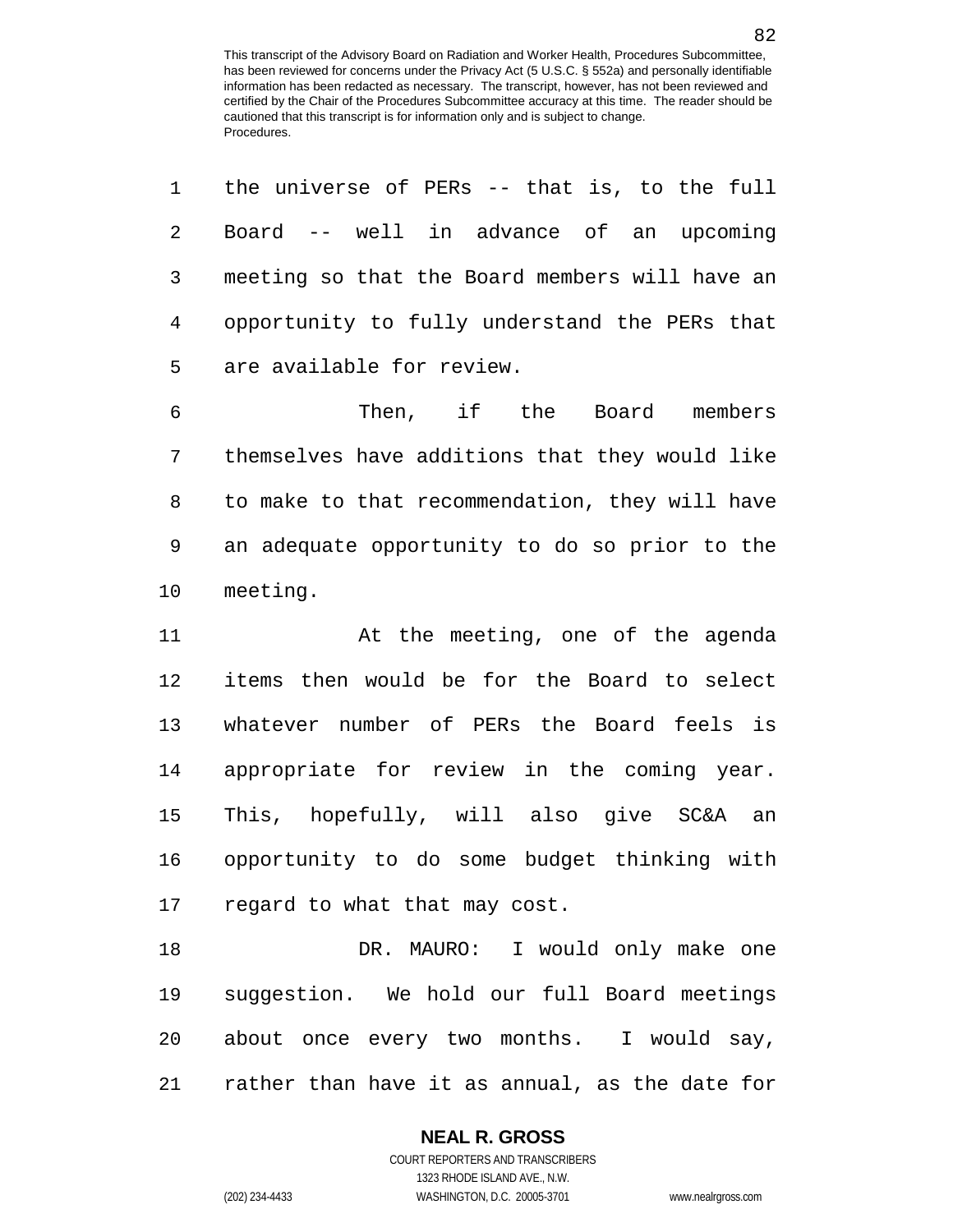the next meeting is coming up, like this one,

| 2              | and the agenda is being developed for that, I  |
|----------------|------------------------------------------------|
| 3              | think it is probably -- it may turn out in the |
| $\overline{4}$ | interim a number of PERs may have been opened  |
| 5              | up, just like there may have been a number of  |
| 6              | Site Profiles.                                 |
| 7              | I think that, to hold ourselves to             |
| 8              | annually, I would assume to say, this is to be |
| 9              | determined by the Board when they want to hear |
| 10             | from SC&A, as opposed to automatically making  |
| 11             | it once a year.                                |
| 12             | CHAIR MUNN: This would not be                  |
| 13             | written in stone. This is my recommendation    |
| 14             | for our initial cut at this. As is always the  |
| 15             | case, when -- I think our experience during    |
| 16             | the last few years has been whenever you have  |
| 17             | brought to our attention the fact that there   |
| 18             | is an outstanding issue that should be         |
| 19             | addressed, we have taken that<br>into          |
|                | 20 consideration and in most cases<br>have     |
| 21             | authorized you to go forward and do so.        |

### **NEAL R. GROSS**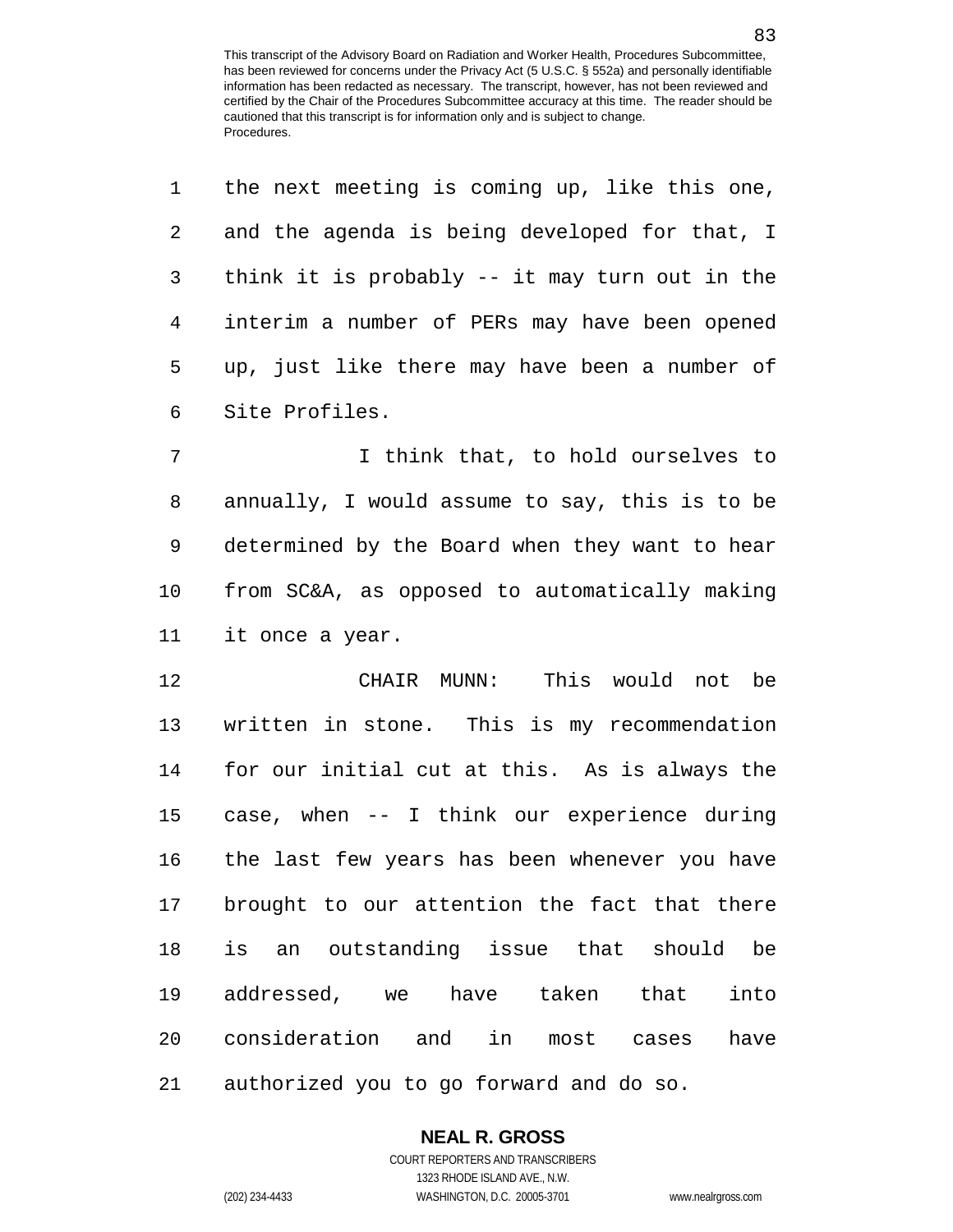| 1              | can't imagine that<br>this<br>I.                |
|----------------|-------------------------------------------------|
| $\overline{2}$ | particular situation would be any different.    |
| 3              | I am simply suggesting that, as a routine item  |
| 4              | annual consideration and one that you<br>for    |
| 5              | could incorporate into your budgeting process,  |
| 6              | this kind of presentation be made to the Board  |
| 7              | so that the Board have an opportunity to make   |
| 8              | any additional recommendations they might have  |
| 9              | and we could all be on the same page at the     |
| 10             | same time.                                      |
| 11             | This<br>kind<br>оf<br>DR.<br>MAURO:             |
| 12             | information is always available to us.<br>It is |
| 13             | just really a matter of when the Board would    |
| 14             | like to hear from us.                           |
| 15             | CHAIR MUNN:<br>Yes. Yes, and that               |
| 16             | is why I am suggesting that we do this at       |
| 17             | least annually.                                 |
| 18             | would then suggest that SC&A<br>T.              |
| 19             | would perform Sections 1 through 3 -- the Sub-  |
| 20             | tasks 1 through 3 as they have done in the      |
|                |                                                 |

past with respect to the procedure itself for

### **NEAL R. GROSS**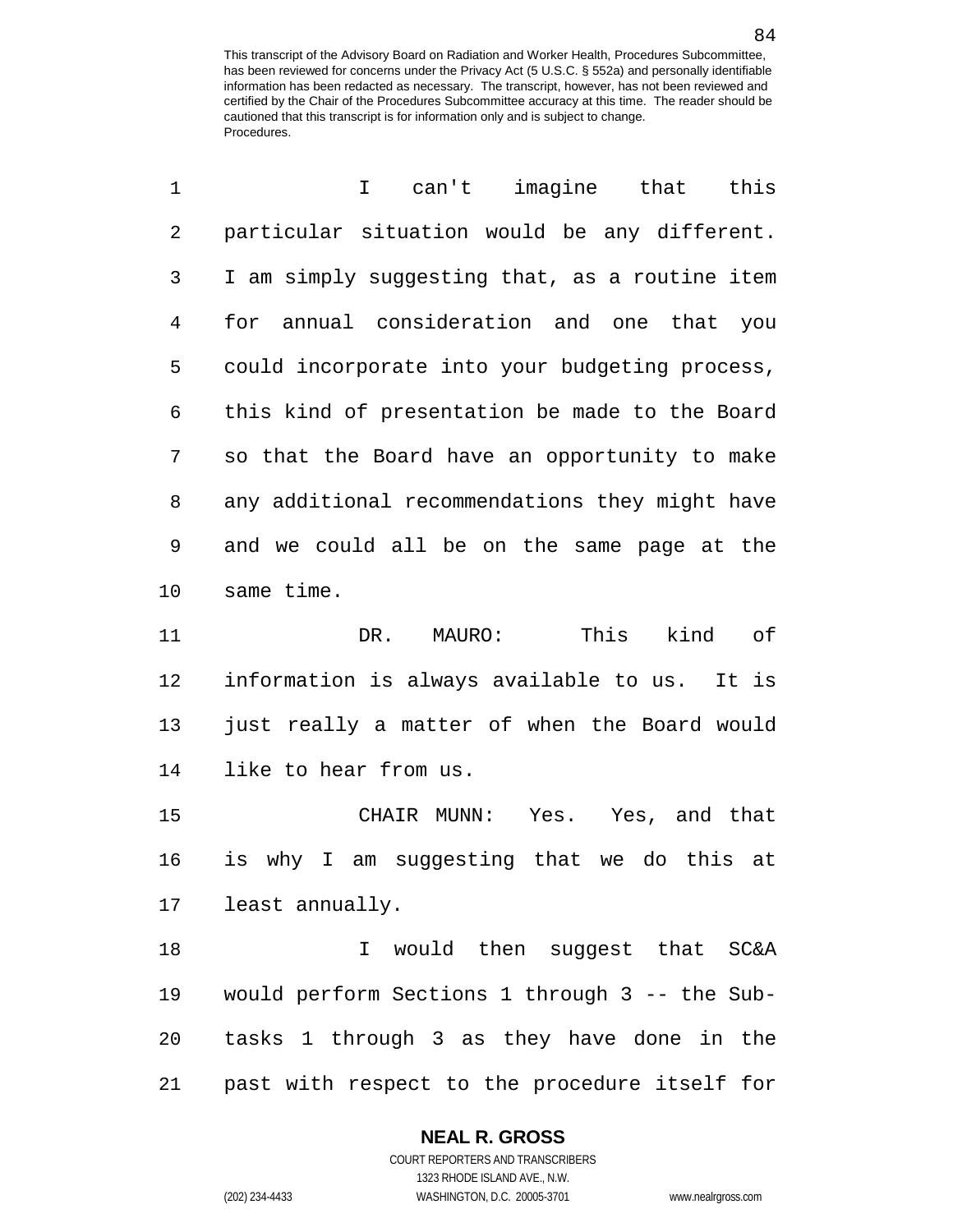| 1              | evaluation, and present to<br>the<br>Dose      |
|----------------|------------------------------------------------|
| $\overline{2}$ | Reconstruction Subcommittee your assessment of |
| $\mathfrak{Z}$ | the number of dose reconstructions which       |
| 4              | should be done in that specific case.          |
| 5              | Since there is no way for us to                |
| 6              | second-guess what that might be, it appears    |
| 7              | logical that your assessment would be the      |
| 8              | basis for any decision that would be made.     |
| 9              | I would suggest that the final                 |
| 10             | decision with respect to the number and the    |
| 11             | criteria to be used then be left in the hands  |
| 12             | of the Dose Reconstruction Subcommittee and    |
| 13             | that those reconstructions, whatever their     |
| 14             | number may be, whether it is five or whether   |
| 15             | it is 25 or whether it is 50, be handled as a  |
| 16             | separate cohort, not to be mixed in any way    |
| 17             | except that some may be duplicated. We, of     |
| 18             | course, would not want to duplicate -- and     |
| 19             | that the end result of those audits then as a  |
| 20             | final step be incorporated into a final report |
| 21             | which would essentially incorporate what you   |

### **NEAL R. GROSS**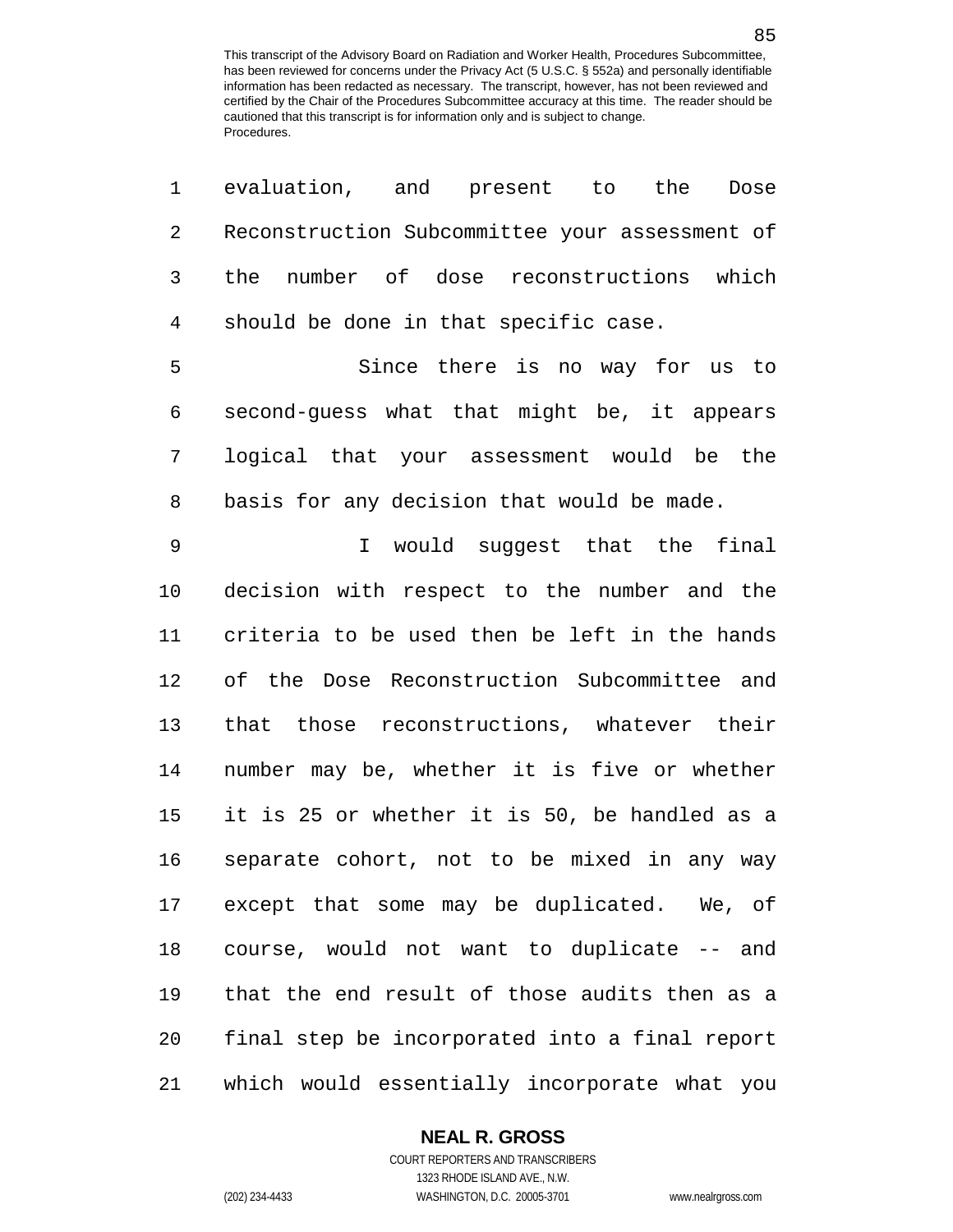| $\mathbf 1$    | have in your current procedure as Sub-task 4. |
|----------------|-----------------------------------------------|
| $\overline{2}$ | That is my expectation of                     |
| 3              | recommendation to the Board. Does anyone have |
| 4              | any contrary suggestions or do you feel that  |
| 5              | we are off-track in any way? I feel certain,  |
| 6              | if the Board doesn't agree with us, we will   |
| 7              | hear from them.                               |
| 8              | MR. KATZ: Well, just, I think you             |
| 9              | need to supplement it. You need to make a     |
| 10             | recommendation about the criteria<br>for      |
| 11             | selecting PERs that the Board is going to     |
| 12             | consider. SC&A has this proposal, this table  |
| 13             | of criteria for how to select PERs, but you   |
| 14             | haven't given your opinion about it.          |
| 15             | CHAIR MUNN:<br>No.                            |
| 16             | MR. KATZ: If that is adequate, if             |
|                | 17 you want more --                           |
| 18             | DR. MAURO: Could I help a little              |
| 19             | with the criteria a bit? The perfect example  |
| 20             | -- the reason we picked a number is --        |
| 21             | MR. KATZ: No, no, no. You are                 |

**NEAL R. GROSS** COURT REPORTERS AND TRANSCRIBERS

1323 RHODE ISLAND AVE., N.W.

(202) 234-4433 WASHINGTON, D.C. 20005-3701 www.nealrgross.com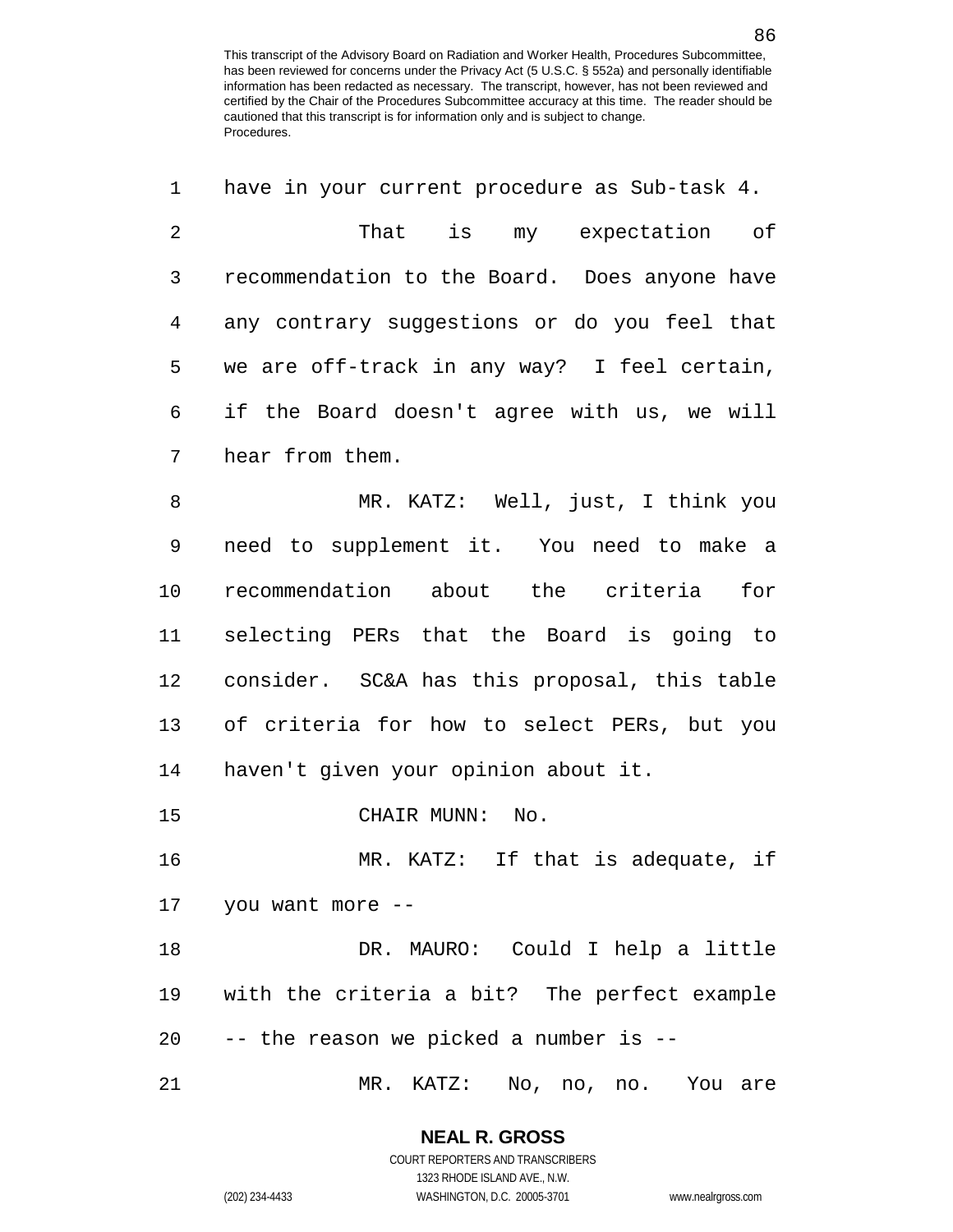| $\mathbf{1}$   | mistaken. I am talking about the selection of  |
|----------------|------------------------------------------------|
| $\overline{2}$ | PERs. SC&A did a nice job of laying out what   |
| $\mathbf{3}$   | it thought were some important factors for the |
| $\overline{4}$ | Board to consider, but the Board wanted to     |
| 5              | hear from the Work Group what its              |
| 6              | recommendations are, because -- and in fact,   |
| 7              | you commented in that Work Group meeting that  |
| 8              | you wanted to consider those factors that SC&A |
| 9              | used to lay out a chart of possible PERs and   |
| 10             | how you might collect them.                    |

CHAIR MUNN: So?

 MS. KATZ: Your Work Group needs to either say we like the criteria that SC&A used as factors to consider or there are other factors we would like to see in these to consider which PERs to select, if there are other factors that come to mind to inform the Work Group.

 CHAIR MUNN: All right. Perhaps we need to try to do that today, if we are going to do that.

## **NEAL R. GROSS**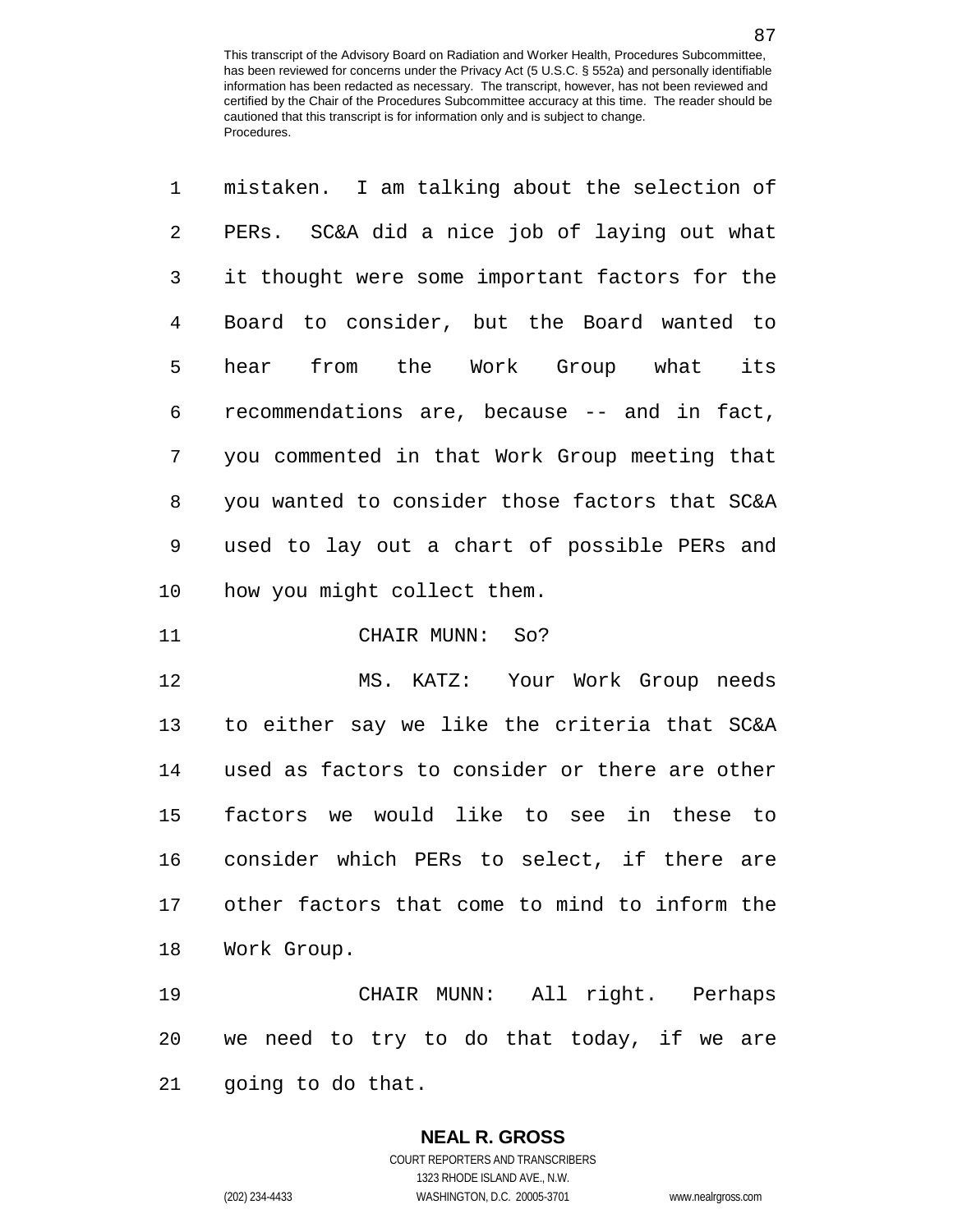| 1              | MR. KATZ: Steve, do you have -- I              |
|----------------|------------------------------------------------|
| $\overline{2}$ | am thinking that there was a table that had at |
| 3              | least one more factor than what was showing    |
| 4              | there that was presented to the Board when you |
| 5              | guys presented PERs for consideration.         |
| 6              | DR. MAURO: But you got to have a               |
| 7              | column with a price tag.                       |
| 8              | MR. KATZ: I don't think that was               |
| 9              | a factor from which to select.                 |
| 10             | DR. MAURO: I don't know.                       |
| 11             | MR. KATZ: It was complexity,                   |
| 12             | number of cases.                               |
| 13             | MR. MARSCHKE: This is all I have.              |
| 14             | MR. KATZ: This isn't the table I               |
| 15             | am thinking of.                                |
| 16             | $MUNN$ :<br>$\mathbf{I}$<br>remember<br>CHAIR  |
| 17             | discussions of complexity. I remember -- of    |
| 18             | course, number of cases is obvious.            |
| 19             | DR. ULSH: Just so I understand,                |
| 20             | John, if I look at it row by row, is this a    |
| 21             | list of all unreviewed PERs or has there been  |

### **NEAL R. GROSS**

COURT REPORTERS AND TRANSCRIBERS 1323 RHODE ISLAND AVE., N.W. (202) 234-4433 WASHINGTON, D.C. 20005-3701 www.nealrgross.com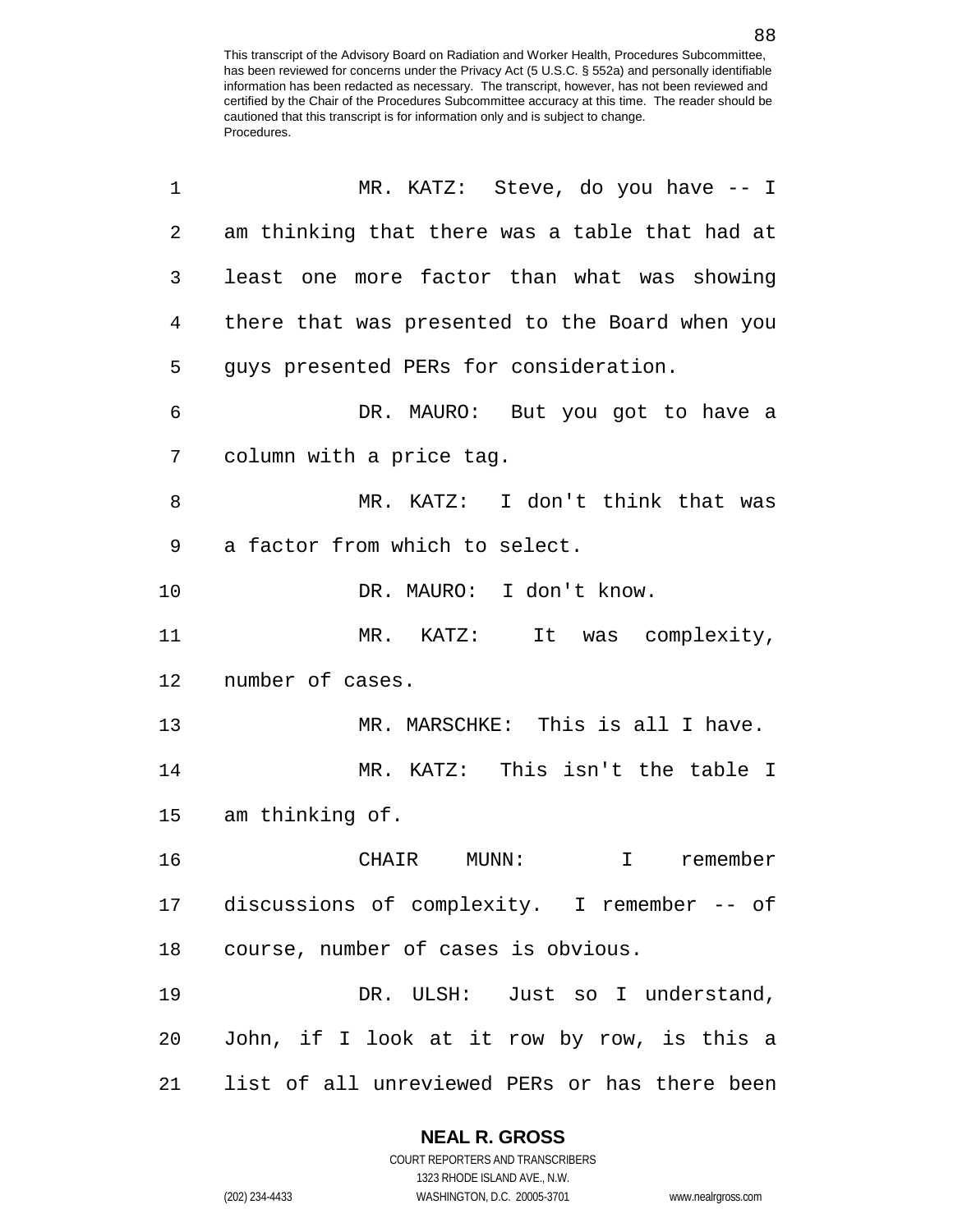some filtering applied? DR. MAURO: No. I think we have a list of everything, every PER, and some of them we have looked at. We have looked at this one. I think PER-9 may be here somewhere. In other words, I think our intent is -- what I try to do is keep a complete list of every PER and make it clear which ones you have already looked at, where it is. For example, on 12 we have looked at it. There are nine here. I know nine, 12 and there was maybe 13. So we looked at that. I think the asterisk says we looked at it. Do you know which ones we have reviewed already?

 CHAIR MUNN: No, you looked at the science. You looked at the complexity. You looked at the number of cases and was there one other criterion. I think probably I was thinking there should be another criterion.

MR. KATZ: Kathy was trying to

**NEAL R. GROSS** COURT REPORTERS AND TRANSCRIBERS

1323 RHODE ISLAND AVE., N.W.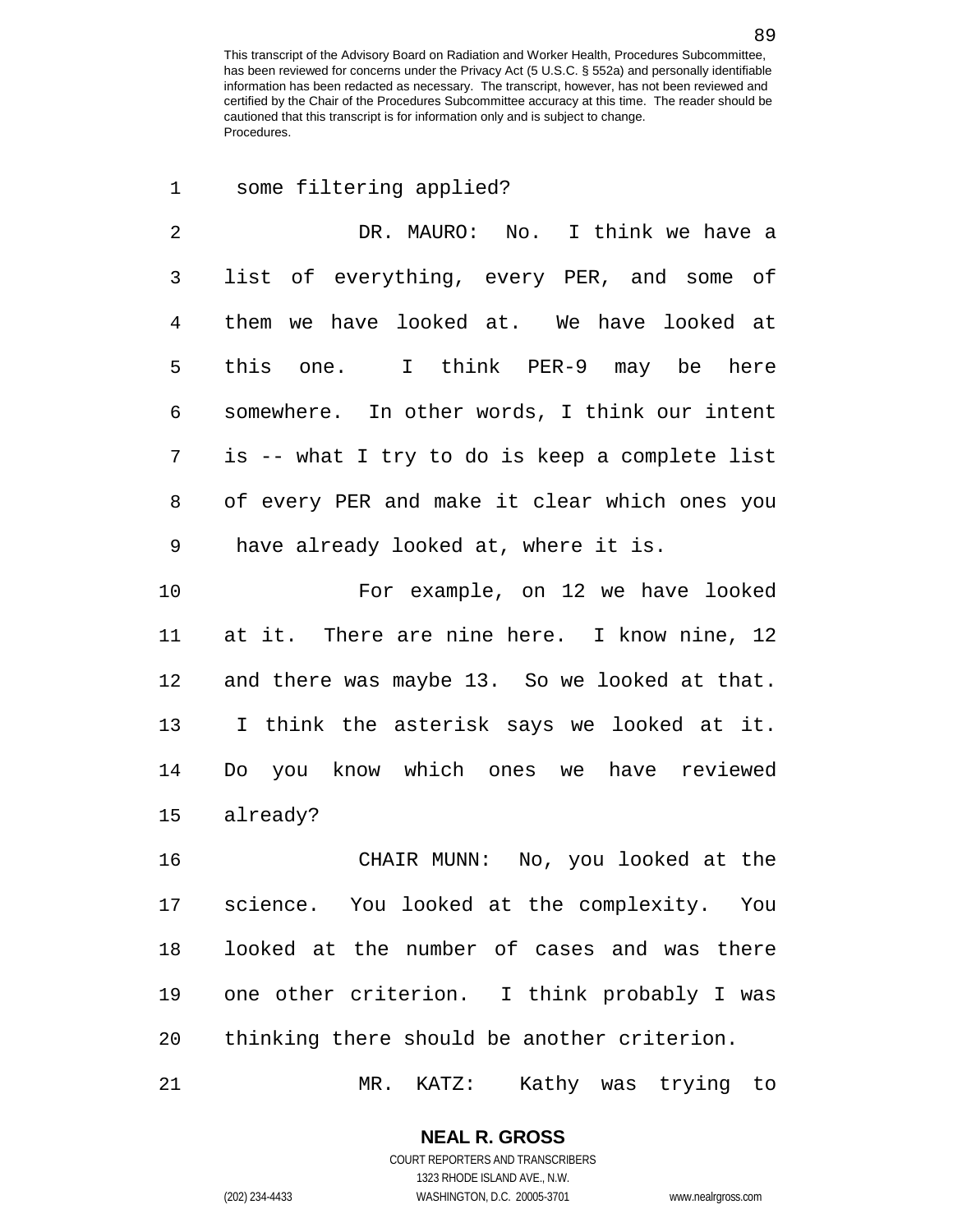speak. Kathy, do you have something? MS. BEHLING: The only thing I was going to say is the Attachment 1 does include all of the PERs we are currently aware of. I believe there are 32. The reason that they are ranked the way they are, they are presented the way they are, is because we did try to put those PERs that we felt the Board might be most interested in looking at at the top of the list. So when I went out and generated this list, I first of all looked at the number of cases that were potentially involved, and also the level of complexity. That is a two-part thing. First of all, how complex was the selection criteria and for PER-12, as Hans has indicated, that was a fairly complex selection process for what cases will be looked at.

 Then thirdly, we looked at the science involved. How complex was the science

## **NEAL R. GROSS**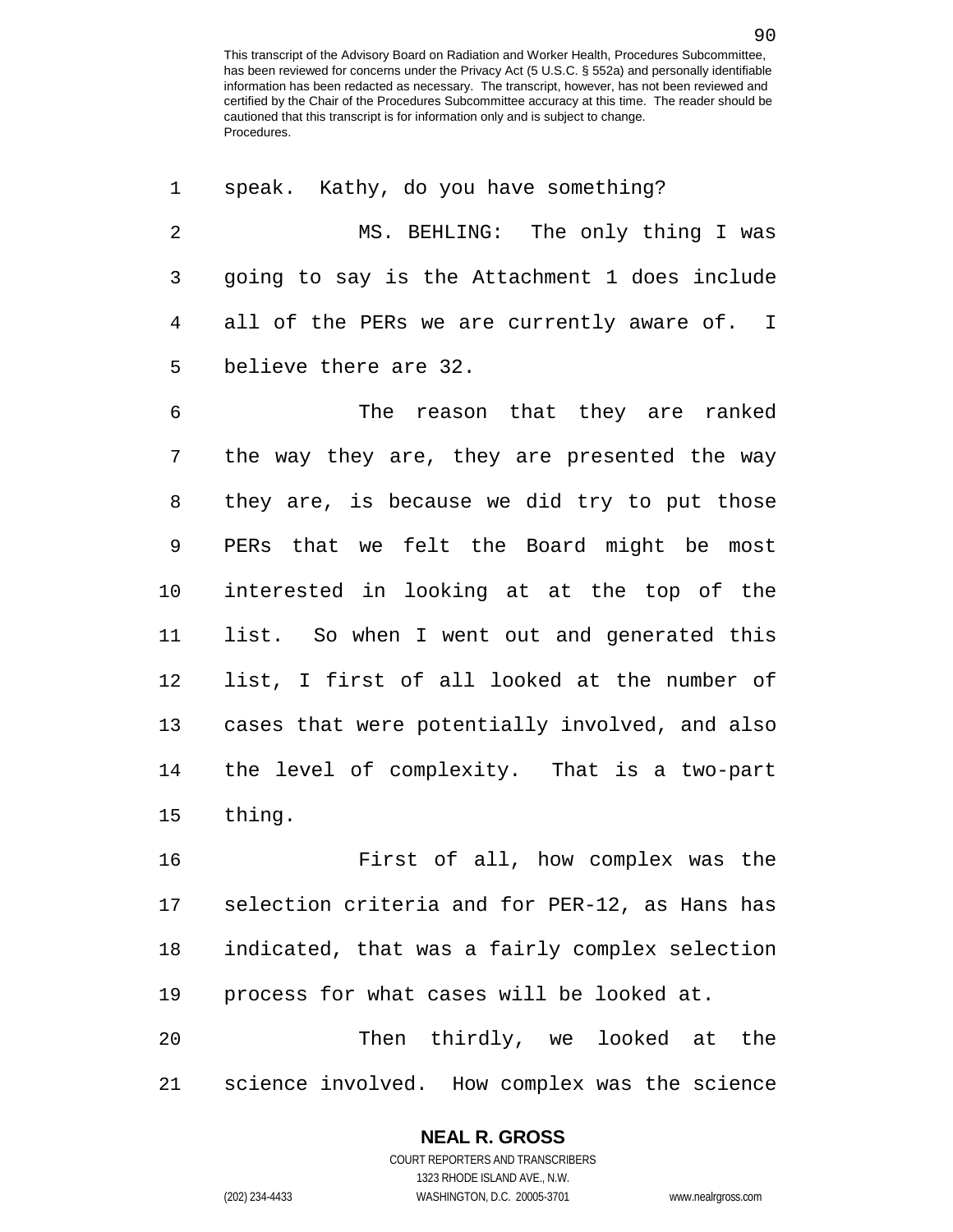| $\mathbf{1}$  | involved and how much rework had to be done to |
|---------------|------------------------------------------------|
| $\mathcal{L}$ | go back to these dose reconstructions?<br>But  |
| 3             | all of the PERs are listed in Attachment 1 of  |
| 4             | our proposed procedure but they are<br>just    |
| 5             | ranked by those that we thought you might be   |
| 6             | most interested in looking at.                 |
|               |                                                |

7 MR. KATZ: Thanks, Kathy. You actually answered my question. I thought there was another element, and it is really that there are two elements in the single column.

12 MS. BEHLING: Right.

 MR. KATZ: You have the selection criteria complexity and you have the science complexity. I recall that there was another and that is the other factor. They are just both in the same column under level of complexity.

 CHAIR MUNN: And as much as I would like to be able to say yes, it would be nice to have John's assessment of cost

# **NEAL R. GROSS**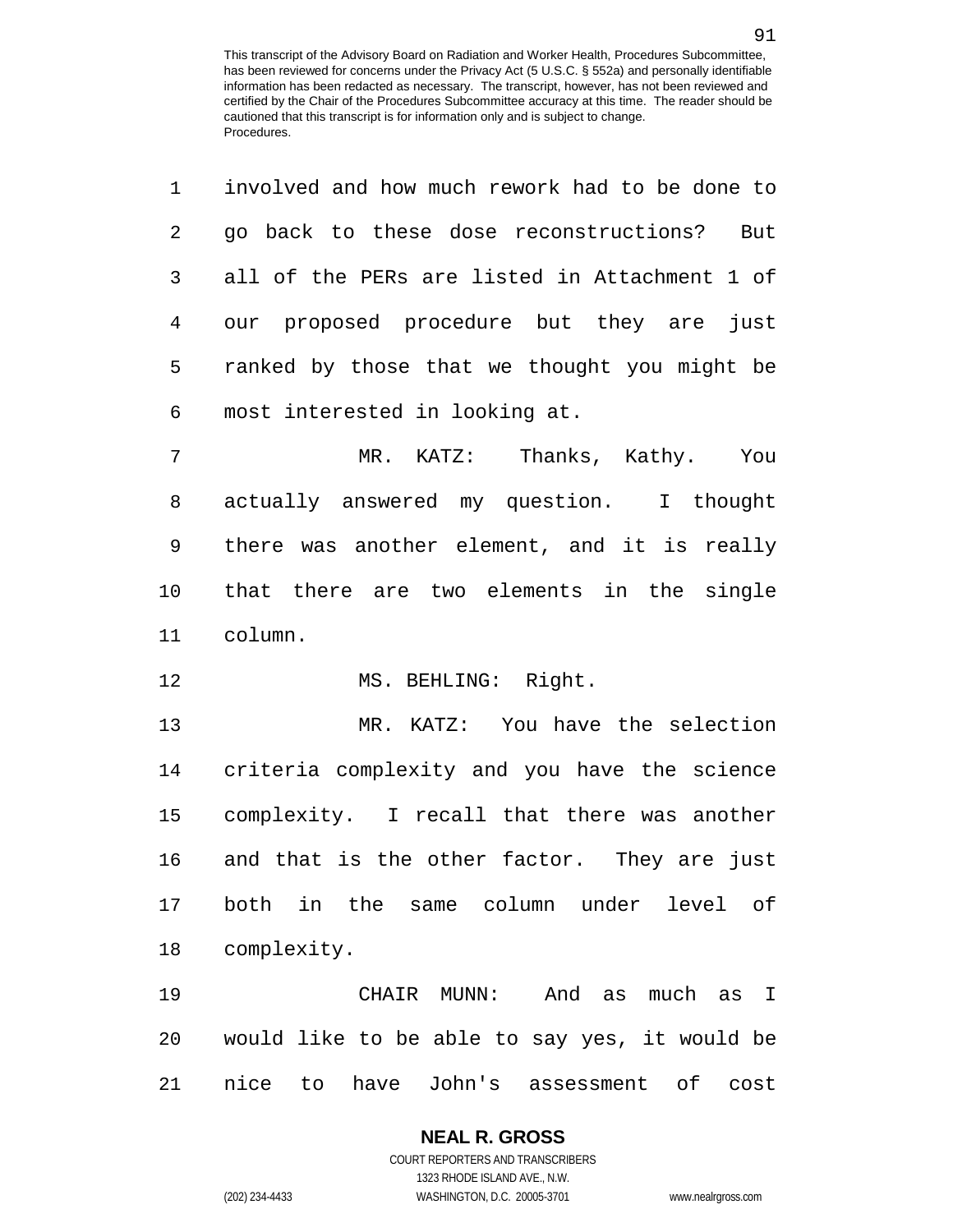| $1 \quad \blacksquare$ | involved -- I think the cost was the other               |
|------------------------|----------------------------------------------------------|
| $\overline{2}$         | element that I was thinking of at the time               |
| 3                      | that we had discussed it earlier -- but it is            |
|                        | 4 very difficult for me to see how such a cost           |
| 5                      | estimate could be made until the Dose                    |
| 6                      | Reconstruction Committee's decision with                 |
| 7                      | respect to the variable number of cases can be           |
| 8                      | seen.                                                    |
| ⌒                      | $MATIDO: Tho+ 1a + x110$ $Mhon$ T<br>תחיים להתוכנית המוד |

 DR. MAURO: That is true. When I originally did the cost, we originally were talking about three and that was a number we just plucked out of the air; we'll do three. But now I am starting to realize, no, sometimes three is not going to be enough.

CHAIR MUNN: Yes.

 DR. MAURO: Now whether or not this PER-12 is the unusual one where you had so many different cases you need to really get the cross-section, I don't know, but you are right.

So when I put a cost up, I do that

COURT REPORTERS AND TRANSCRIBERS 1323 RHODE ISLAND AVE., N.W. (202) 234-4433 WASHINGTON, D.C. 20005-3701 www.nealrgross.com

**NEAL R. GROSS**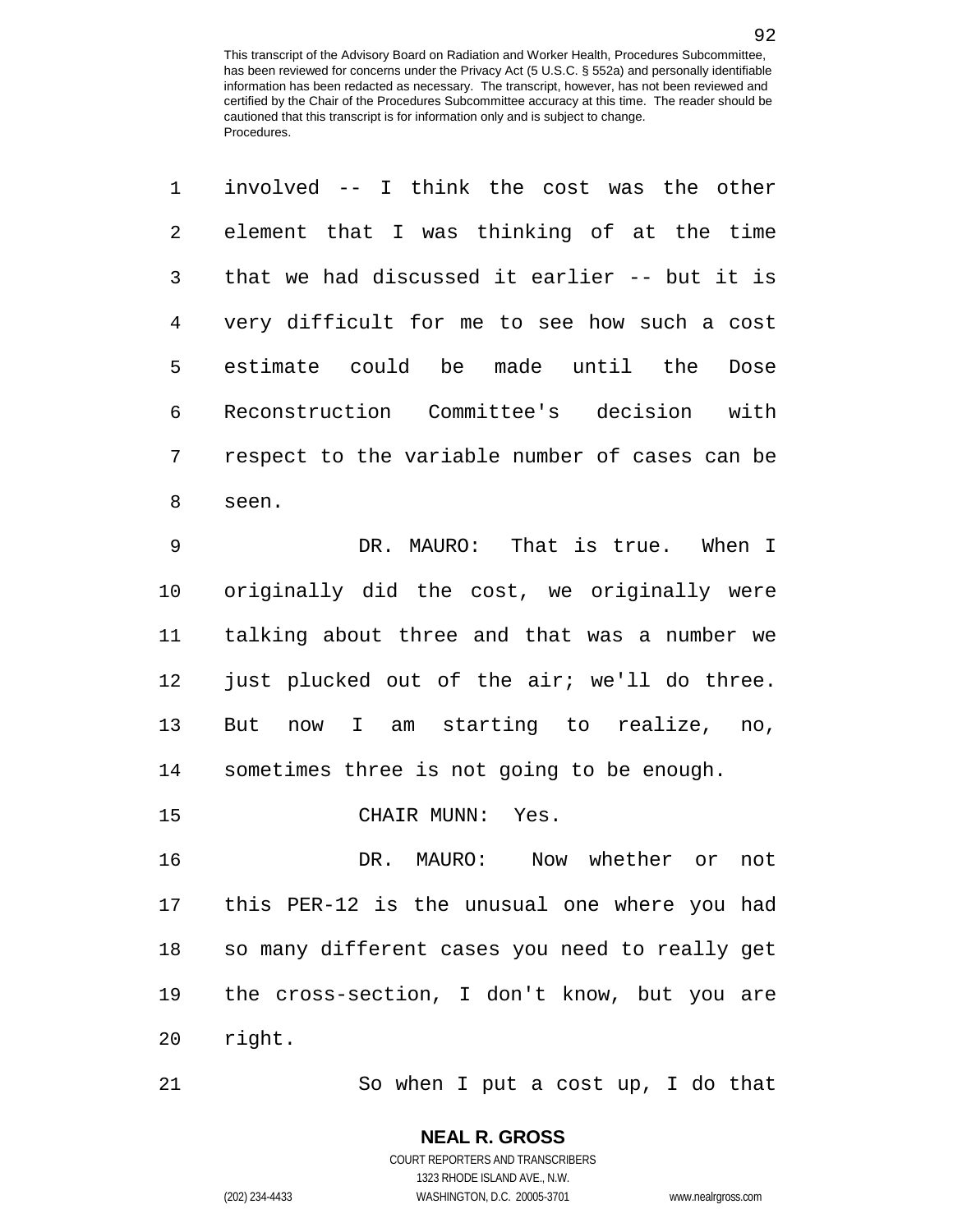because I feel -- I do the best I can to get

| 2  | an idea of where we are headed. They are       |
|----|------------------------------------------------|
| 3  | usually not right on the button, but usually - |
| 4  | - sometimes it turns out some are more and     |
| 5  | some are less, and in the end we will probably |
| 6  | be okay.                                       |
| 7  | CHAIR MUNN: Well, even looking at              |
| 8  | your chart, at PER-17, that would be -- trying |
| 9  | to choose cases out of that number of cases    |
| 10 | and cover the criteria that Hans and Kathy     |
| 11 | would like to see, as we, I think, also would  |
| 12 | like to see, is going to be a touchy business. |
| 13 | Some of them will be easy to do and some of    |
| 14 | them will be difficult to do.                  |
| 15 | DR. MAURO: Yes. And I am going                 |
| 16 | to add another level of complexity that is     |
| 17 | unfortunate, which is, of course, when you     |
| 18 | slow the train down, you've got -- the         |
| 19 | document was completed. We reviewed OTIB-12.   |
| 20 | there was a formal procedure for doing high-   |
| 21 | fired plutonium. It received a positive        |

**NEAL R. GROSS**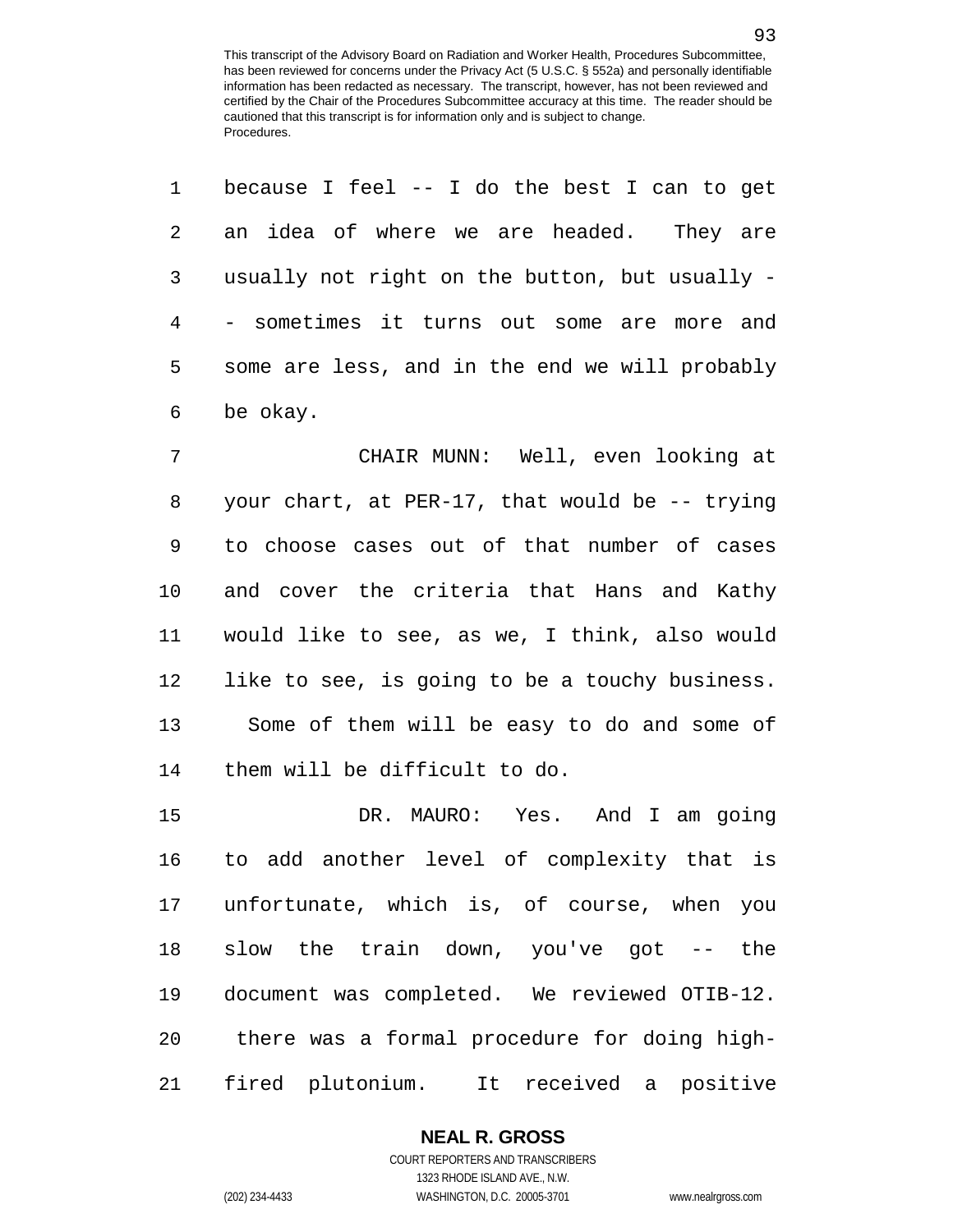Now, unfortunately, at Hanford, we are in the middle right now of a review of the Hanford Evaluation Report. There are a number of issues. Even though Hanford has now expanded its recommended period of coverage for the SEC, there are still a number of issues that Arjun is working with the team that may very well result in some additional changes.

review, which is a lot we can stand on.

 So what happened is PERs are issued when NIOSH realizes -- this is a constant issue of PER, because enough has changed that we better revisit these cases. But some of those sites are still in the process of undergoing some degree of review. Savannah River is a perfect example. Hanford is another one.

 Idaho -- INL, we only had one -- We have a Site Profile review in INL. We had one Work Group meeting where we went over all

## **NEAL R. GROSS**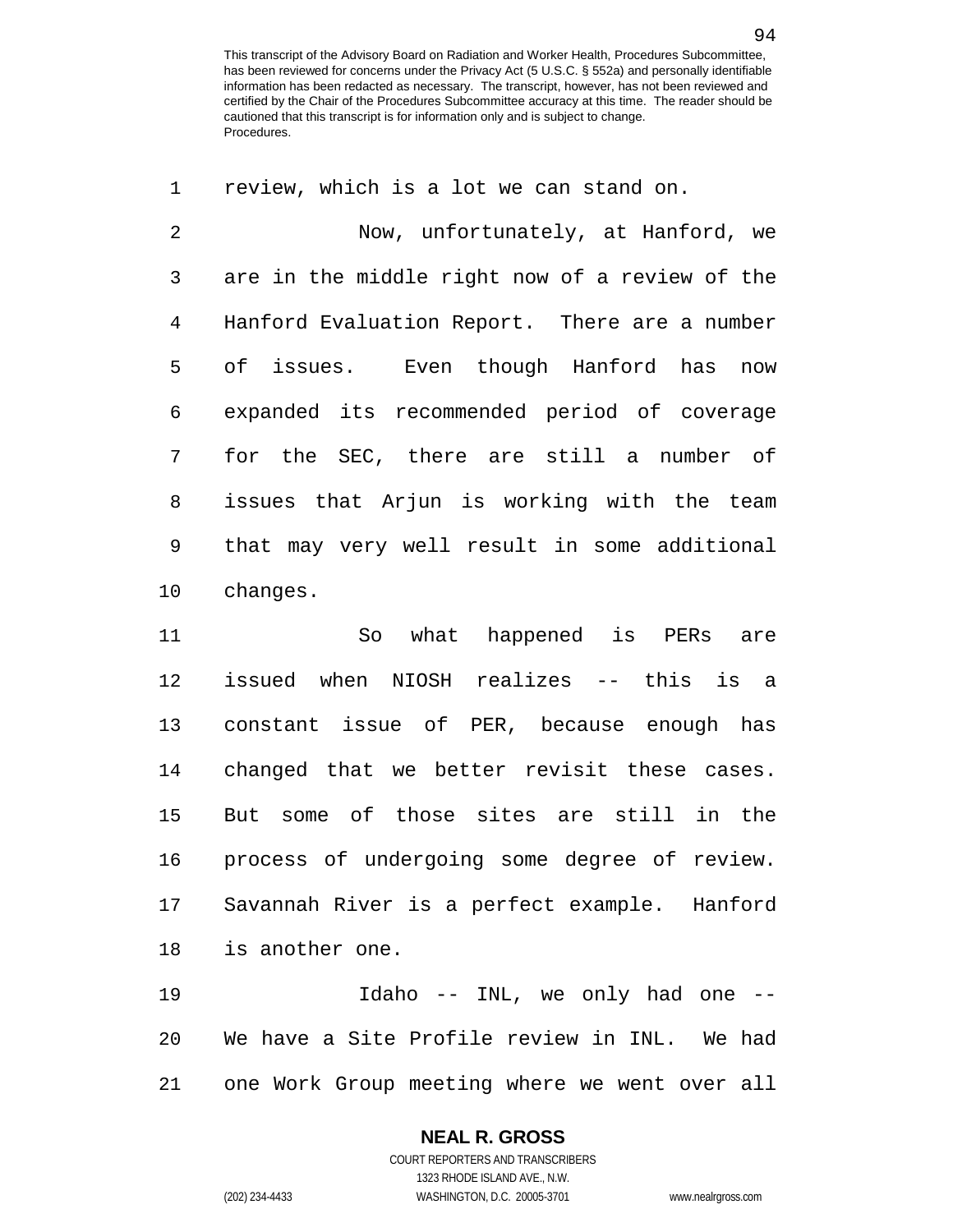| 1            | of our cases, and -- or all of our issues, and |
|--------------|------------------------------------------------|
| 2            | we are just warming up to issues resolution.   |
| $\mathsf{3}$ | So just bear in mind that, in                  |
| 4            | theory, we could do a PER review on INL,       |
| 5            | Idaho, and within the context of that PER      |
| 6            | notwithstanding the fact that things might     |
| 7            | change some more in the future, bear in mind   |
| 8            | that we could do one and say, okay, given this |
| 9            | new set of guidelines as captured in the       |
| 10           | revised version of a -- whether it is a Site   |
| 11           | Profile or an OTIB -- and now this PER is      |
| 12           | issued that is these many cases.               |
| 13           | could put that into the<br>We                  |
| 14           | machinery and do a review but always           |
| 15           | recognize, if that particular site is still in |
| 16           | the middle, things could change again.         |
| 17           | CHAIR MUNN: Board members will                 |
| 18           | have to recognize that at the time that they   |
| 19           | look at your universe and make their           |
| 20           | selection. Yes.                                |
|              |                                                |

MEMBER ZIEMER: Yes. This is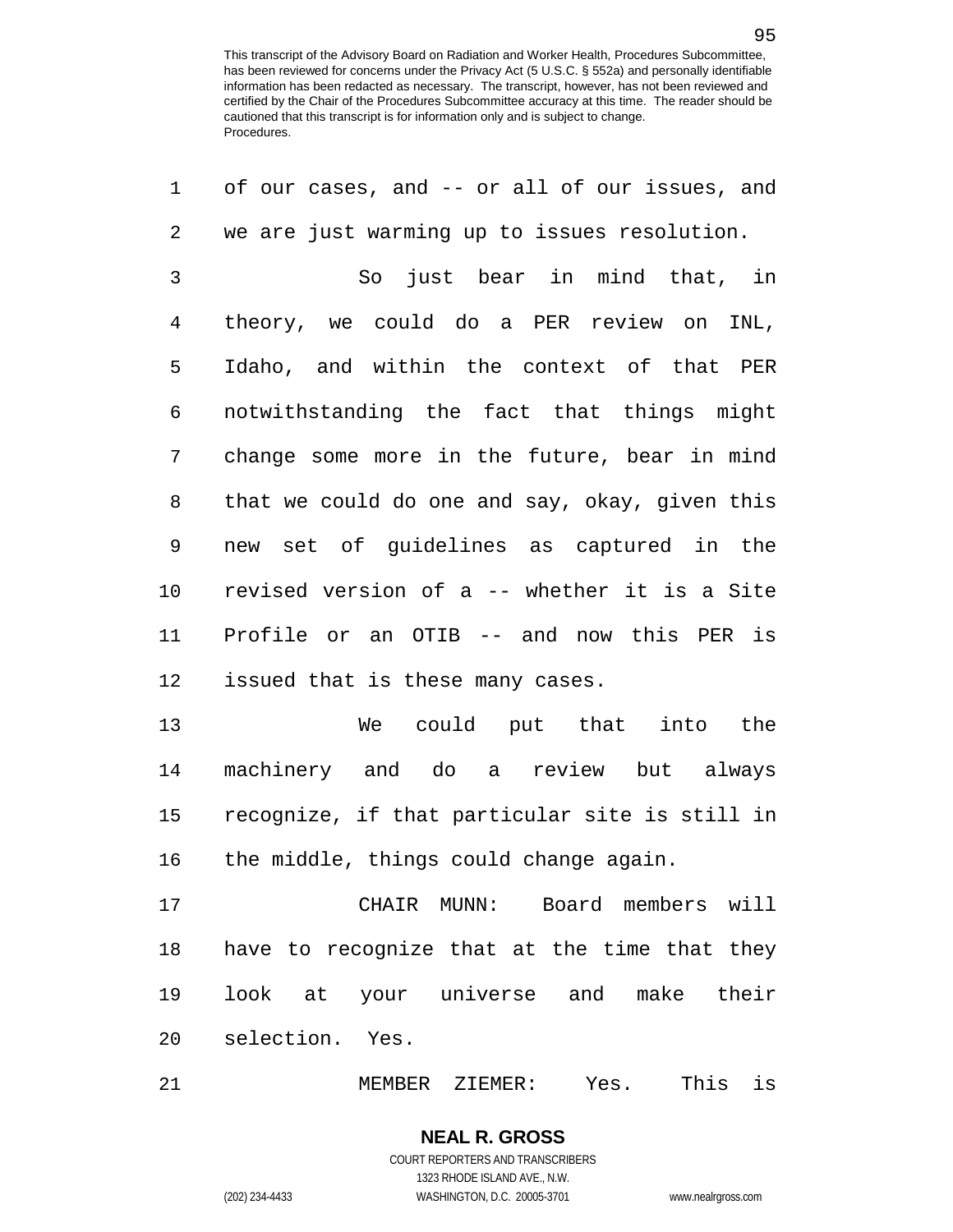| $\mathbf 1$ | Ziemer and I think you always have that        |
|-------------|------------------------------------------------|
| 2           | possibility on any particular site. The door   |
| 3           | is never closed to something being revised or  |
| 4           | changed or a PER coming out. So you have to    |
| 5           | deal with where you are at the moment.         |
| 6           | CHAIR MUNN: True.                              |
| 7           | MEMBER ZIEMER: And go from there.              |
| 8           | CHAIR MUNN: Then hearing no real               |
| 9           | objection to the contrary, I will put this     |
| 10          | recommendation into writing, send it to all    |
| 11          | the members of this Subcommittee and, if you   |
| 12          | have any suggestions with respect to wording   |
| 13          | or with aspects of my recommendation, then     |
| 14          | please get back to me as promptly as possible. |
| 15          | Bear in mind that, between Friday              |
| 16          | morning and the time that we go to our         |
| 17          | teleconference on the 31st, I will be almost   |
| 18          | incommunicado. I will really be hard to reach  |
| 19          | and if you do reach me, I will probably be     |
| 20          | highly medicated. So if we can do this, it     |
| 21          | would be helpful.                              |

1323 RHODE ISLAND AVE., N.W.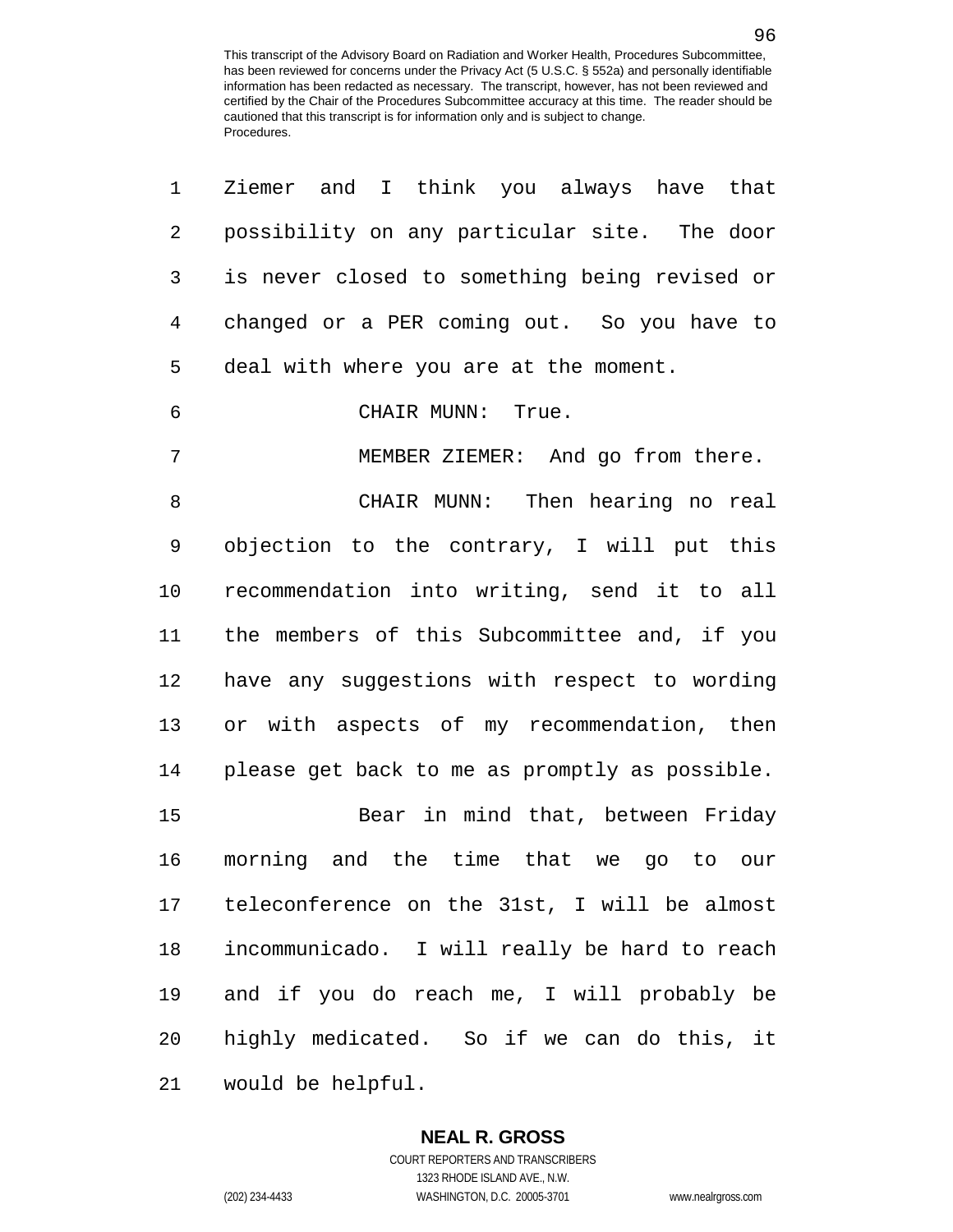| 1              | MEMBER ZIEMER: This is Ziemer                 |
|----------------|-----------------------------------------------|
| $\overline{2}$ | again. Just one other comment. I think the    |
| 3              | chart that SC&A provided us with, as I        |
| $\overline{4}$ | understand it, was sorted by sort of impact,  |
| 5              | number of cases from top to bottom and the    |
| 6              | reason certain facilities were at the top of  |
| 7              | the list were the number of cases' impact.    |
| 8              | CHAIR MUNN: Yes.                              |
| 9              | MEMBER ZIEMER: Is that<br>not                 |
| 10             | correct?                                      |
| 11             | CHAIR MUNN: Kathy had said that -             |
| 12             | - in order of importance, as they saw them.   |
| 13             | MEMBER ZIEMER: Well, I think the              |
| 14             | importance was determined by potential number |
| 15             | of cases to be reevaluated. Isn't that        |
| 16             | correct?                                      |
| 17             | MS. BEHLING: A combination of                 |
| 18             | number of cases, like I said, level of        |
| 19             | complexity for the different criteria. It is  |
| 20             | selection criteria and the science involved,  |
| 21             | as we saw it. It is objective.                |

**NEAL R. GROSS** COURT REPORTERS AND TRANSCRIBERS

1323 RHODE ISLAND AVE., N.W.

(202) 234-4433 WASHINGTON, D.C. 20005-3701 www.nealrgross.com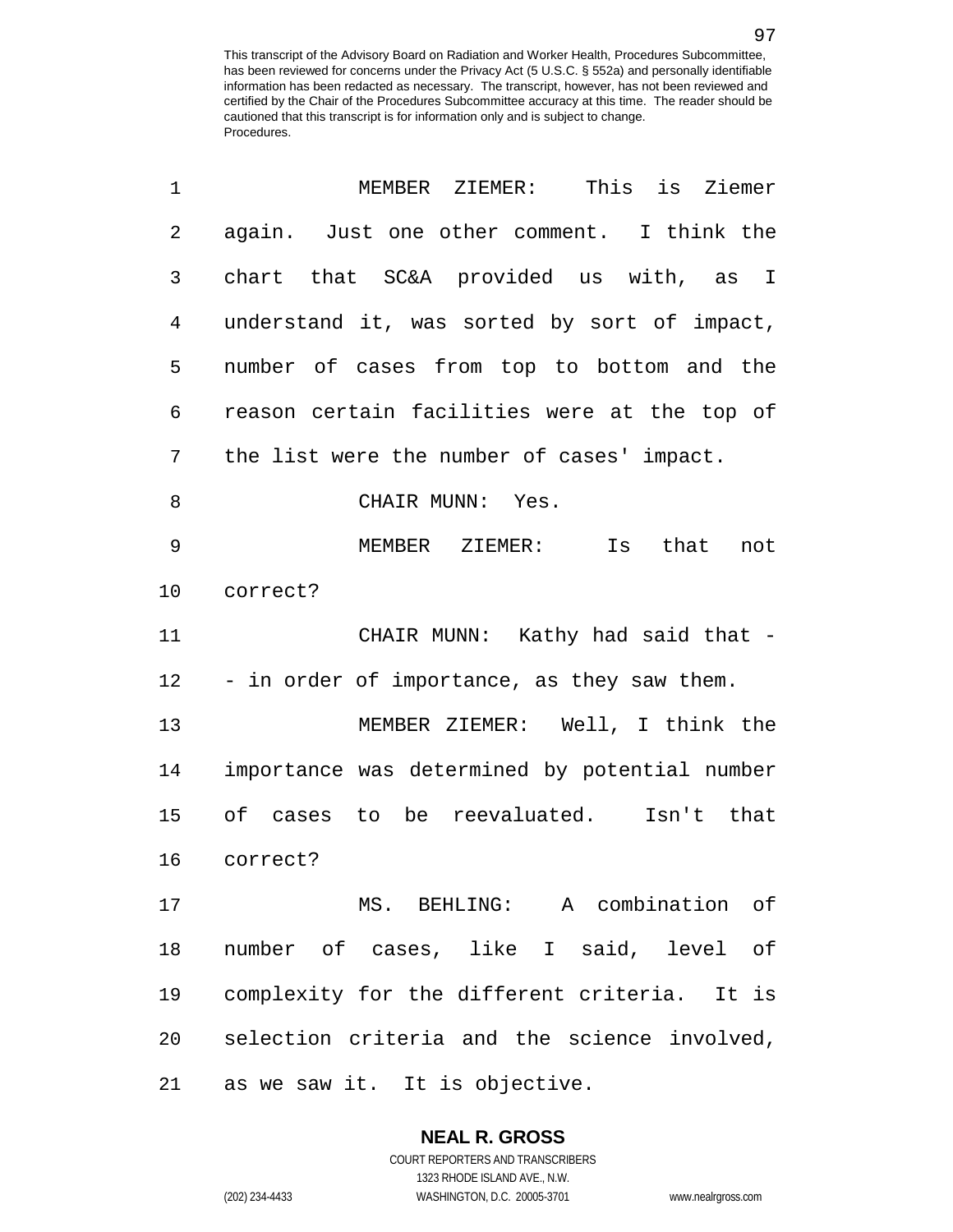| 1              | MEMBER ZIEMER: Okay. As I look                  |
|----------------|-------------------------------------------------|
| 2              | at the numbers in column 3, it is pretty clear  |
| 3              | that they go from -- well.                      |
| $\overline{4}$ | CHAIR MUNN: From high to lower.                 |
| 5              | MEMBER ZIEMER: High to lower,                   |
| 6              | whereas the complexity thing doesn't seem to    |
| 7              | do that.                                        |
| 8              | MR. KATZ: It is not totally                     |
| 9              | consistent in terms of numbers alone.           |
| 10             | CHAIR MUNN: Steve, may I ask that               |
| 11             | you send that particular document, the list of  |
| 12             | PERs?                                           |
| 13             | MR. MARSCHKE: This is attached to               |
| 14             | the new protocol that $-$ - I can send it, yes. |
| 15             | CHAIR MUNN: If you would send it                |
| 16             | separately.                                     |
| 17             | MR. MARSCHKE: It is part of                     |
| 18             | Attachment 1 to the procedure.                  |
| 19             | CHAIR MUNN: We all just have the                |
| 20             | procedures in there.                            |
| 21             | And it is<br>MR. MARSCHKE:<br>just              |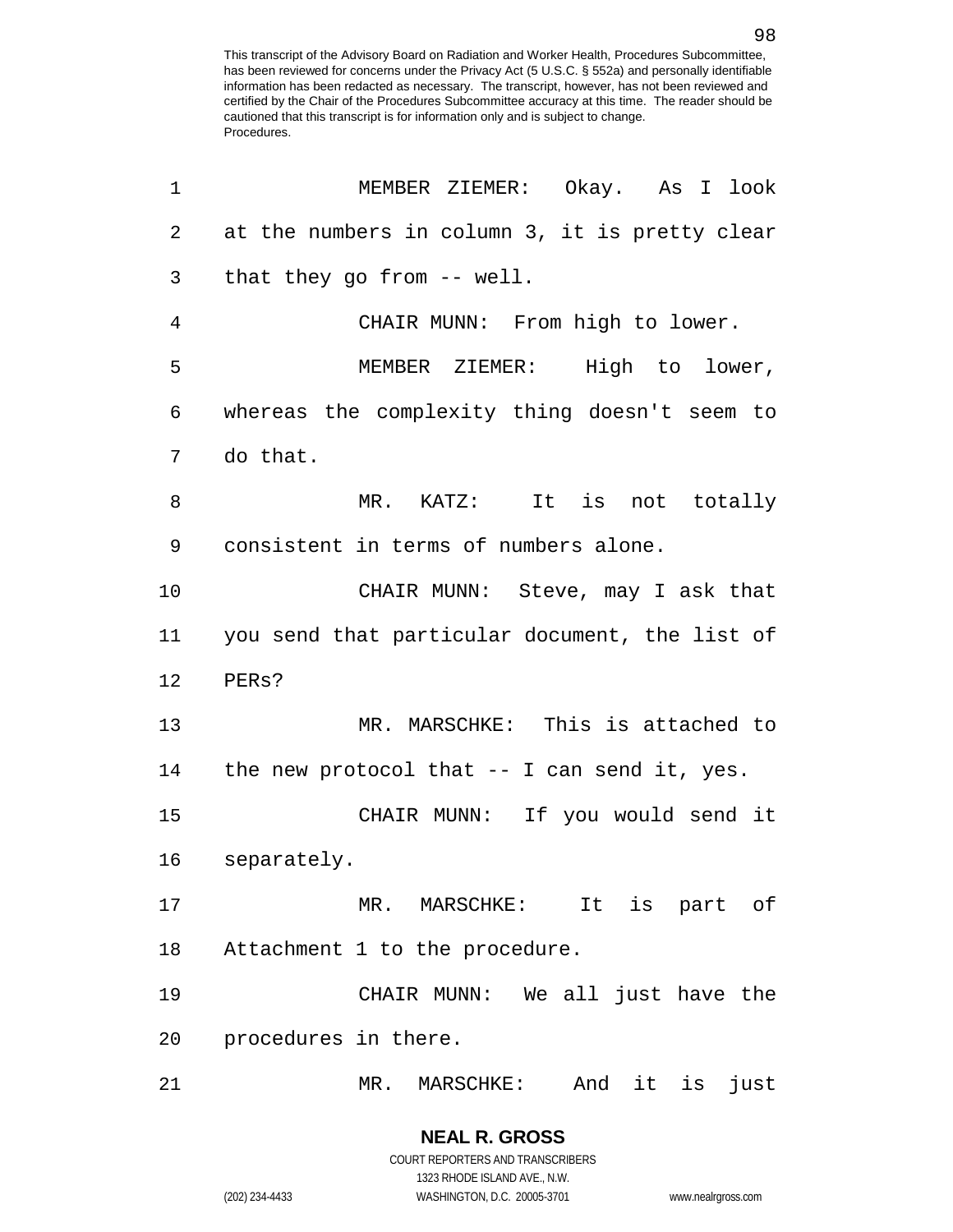Attachment 1 for that procedure.

 CHAIR MUNN: No, that's okay. don't worry about it. Don't worry about it. I was just thinking that it might help the committee members if they had that in hand at the same time they had my recommendation but we all know where to find it. MEMBER LEMEN: Could you just summarize your recommendation for me one more time? CHAIR MUNN: Yes. I will try to do that. What I am going to recommend is that at least annually, SC&A will present to the Board the universe of PERs that exist with any recommendation that they have for review. I am asking that they do that prior to a full Board meeting so that, if anybody has any suggestions other than their suggestions, they can come forward with that at the time that we have it on the agenda at the Board meeting.

**NEAL R. GROSS**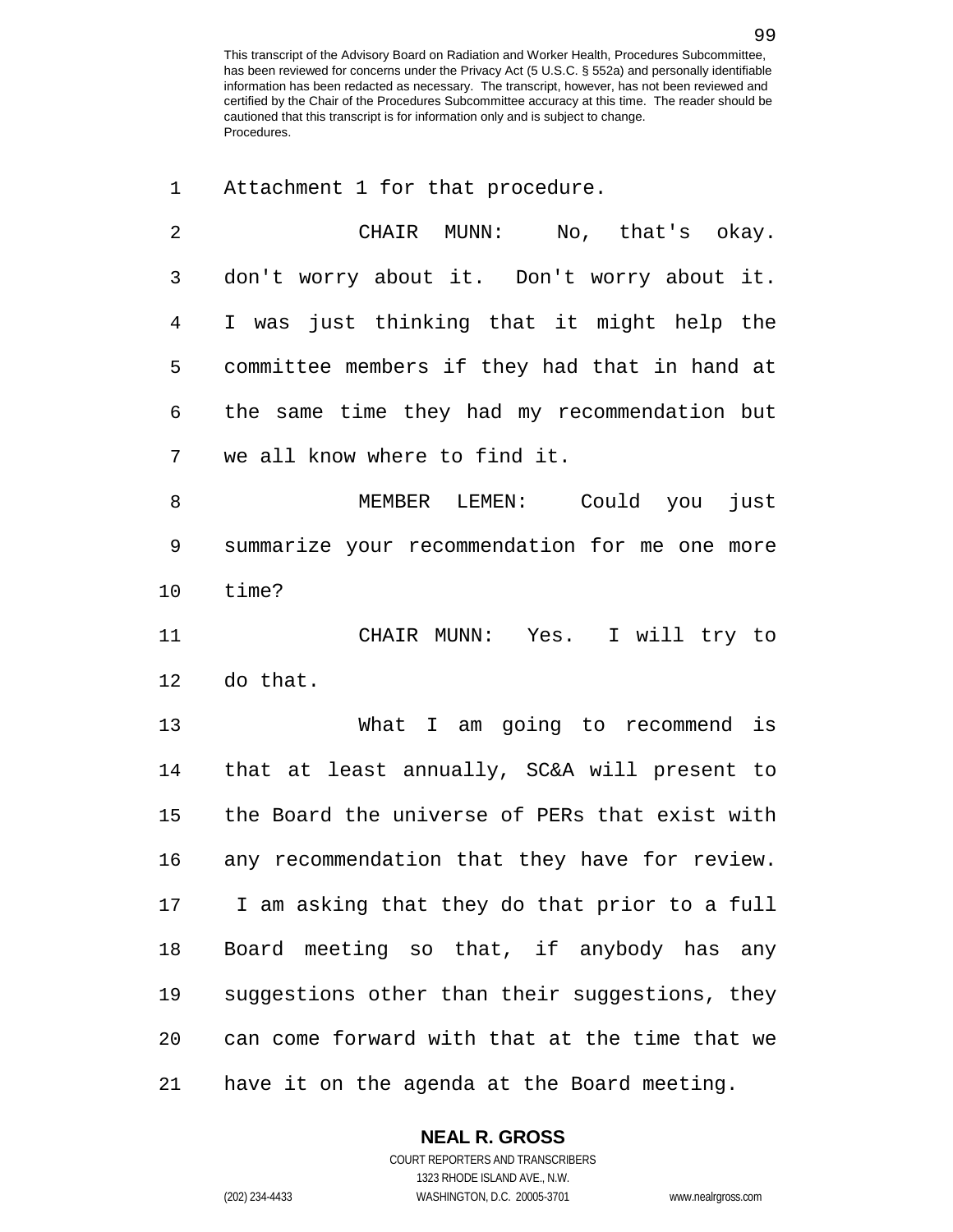| 1              | Then<br>the<br>Board will make the             |
|----------------|------------------------------------------------|
| $\overline{2}$ | selection.                                     |
| 3              | Now what is the<br>MEMBER LEMEN:               |
| 4              | criteria, though, for them to present it to    |
| 5              | us? Like this?                                 |
| 6              | CHAIR MUNN: Like this, yes.                    |
| 7              | MEMBER LEMEN: Just like this that              |
| 8              | is in here?                                    |
| 9              | CHAIR MUNN: Yes, their criteria,               |
| 10             | and we are not including the cost, simply      |
| 11             | because it is difficult to impossible to       |
| 12             | evaluate what the cost, actually, for their    |
| 13             | work will be until they have recommendation    |
| 14             | from the Dose Reconstruction Committee with    |
| 15             | respect to how many dose reconstructions the   |
| 16             | Subcommittee feels should be<br>DR<br>done to  |
| 17             | adequately cover their universe of concerns.   |
| 18             | MEMBER LEMEN: So out of this list              |
| 19             | then the Board will select a fixed number or   |
| 20             | some number, whatever they decide, and then it |
| 21             | will be costed out to see if it is feasible to |

#### **NEAL R. GROSS**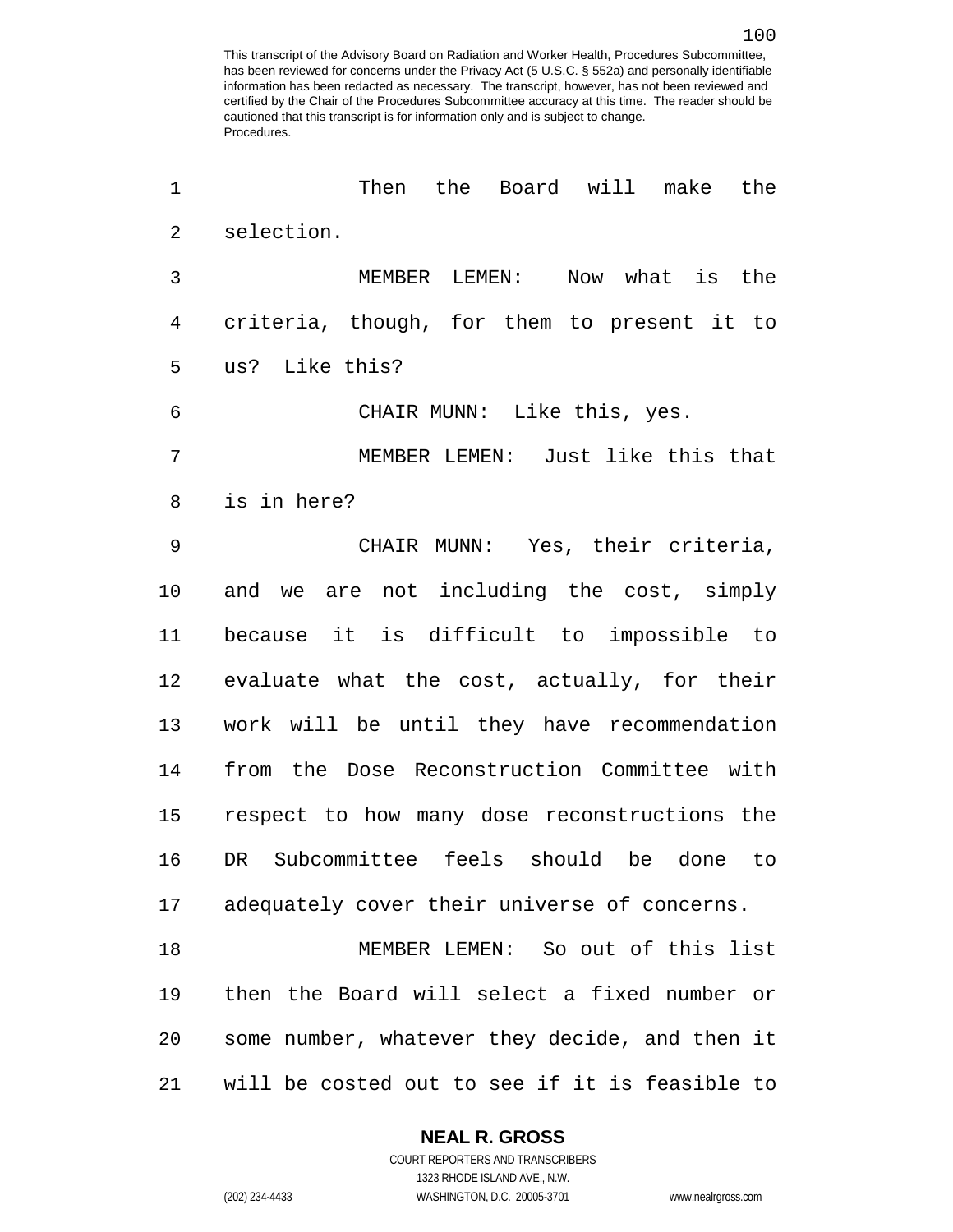| 1  | do, and then SC&A will come back to the Board  |
|----|------------------------------------------------|
| 2  | with the cost figures. So then the Board will  |
| 3  | say, okay, you can do two or you can do three, |
| 4  | based upon the cost figures, or how does that  |
| 5  | work?                                          |
| 6  | CHAIR MUNN: I did not intend to                |
| 7  | get into the cost now.                         |
| 8  | MR. KATZ: I think SC&A can give                |
| 9  | you rough costs. I mean, the only thing that   |
| 10 | is uncertain is how many cases would be        |
| 11 | reviewed -- dose reconstruction cases would be |
| 12 | reviewed. But they can give you rough          |
| 13 | figures, just like they do for Site Profile -- |
| 14 | recently did for the Site Profiles that were   |
| 15 | presented and so on.                           |
| 16 | CHAIR MUNN: In my recommendation,              |
|    | 17 after the Board selects cases that it might |
| 18 | like to see, then the Dose Reconstruction      |
| 19 | Subcommittee will identify what their          |
| 20 | recommendation will be for the number of       |
| 21 | cases. Only then will we be able to ask SC&A   |

### **NEAL R. GROSS**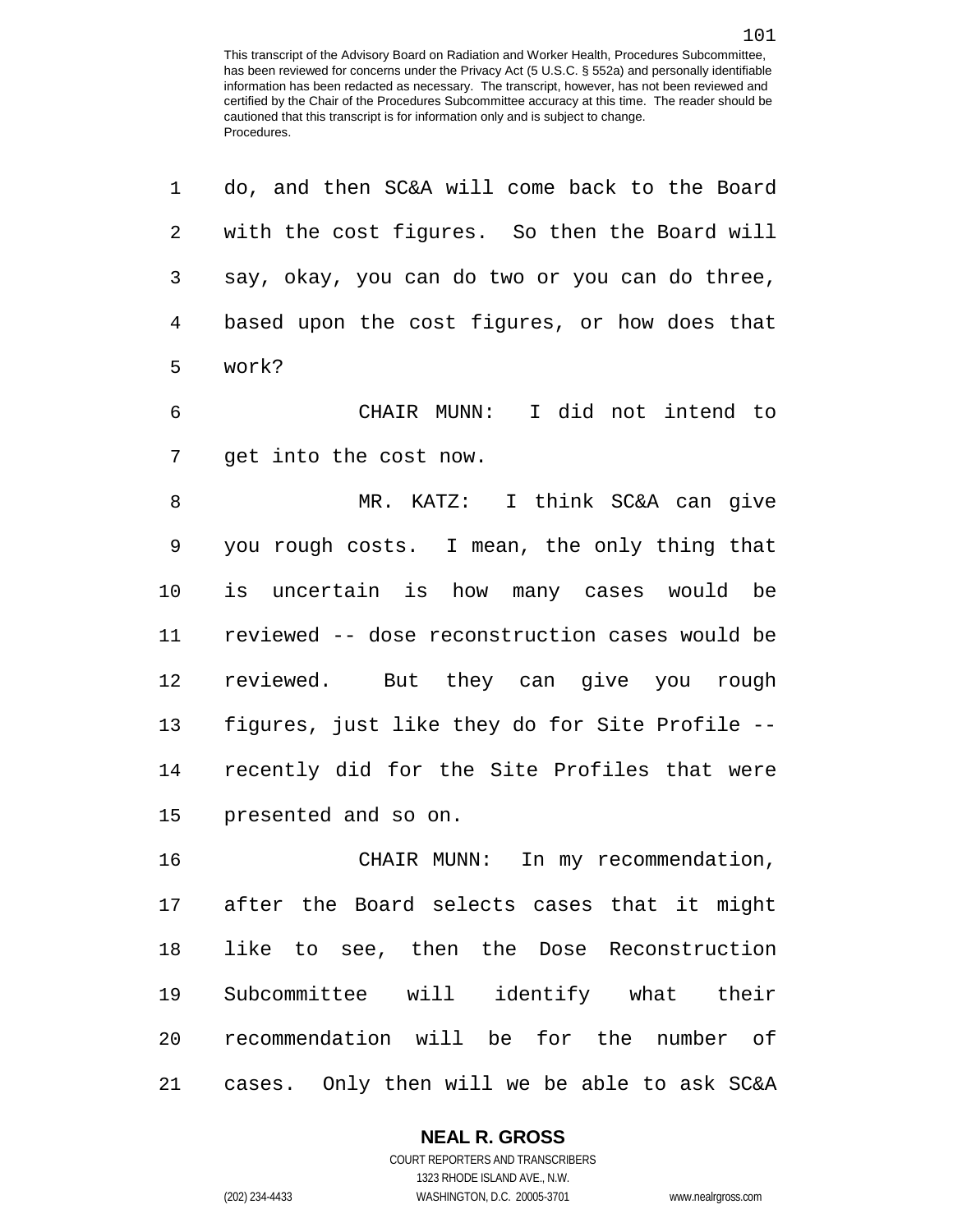for some cost estimate.

 MEMBER LEMEN: For example, if SC&A -- PER-12 seems to be the one that they are pushing, but we may want as a Board to see PER-29, 14 and 17 done. How do we -- if we vote that we need those done and the Dose Reconstruction Committee then does their review, how do we know how many are going to be done? Does SC&A come back and tell us, okay, we got enough money to do these or what? DR. MAURO: I know we would like to be precise, but the reality is -- let's say during any given Board meeting, you pick four. Okay? Now we don't know at the back end of the process, after we go through the first three steps, which ones are going to come up with -- we could assume that there will be a minimum of three. There may be some of them that will demand more. Okay? We don't know. Now does that mean we can't give you some rough sense of what we think the cost

### **NEAL R. GROSS**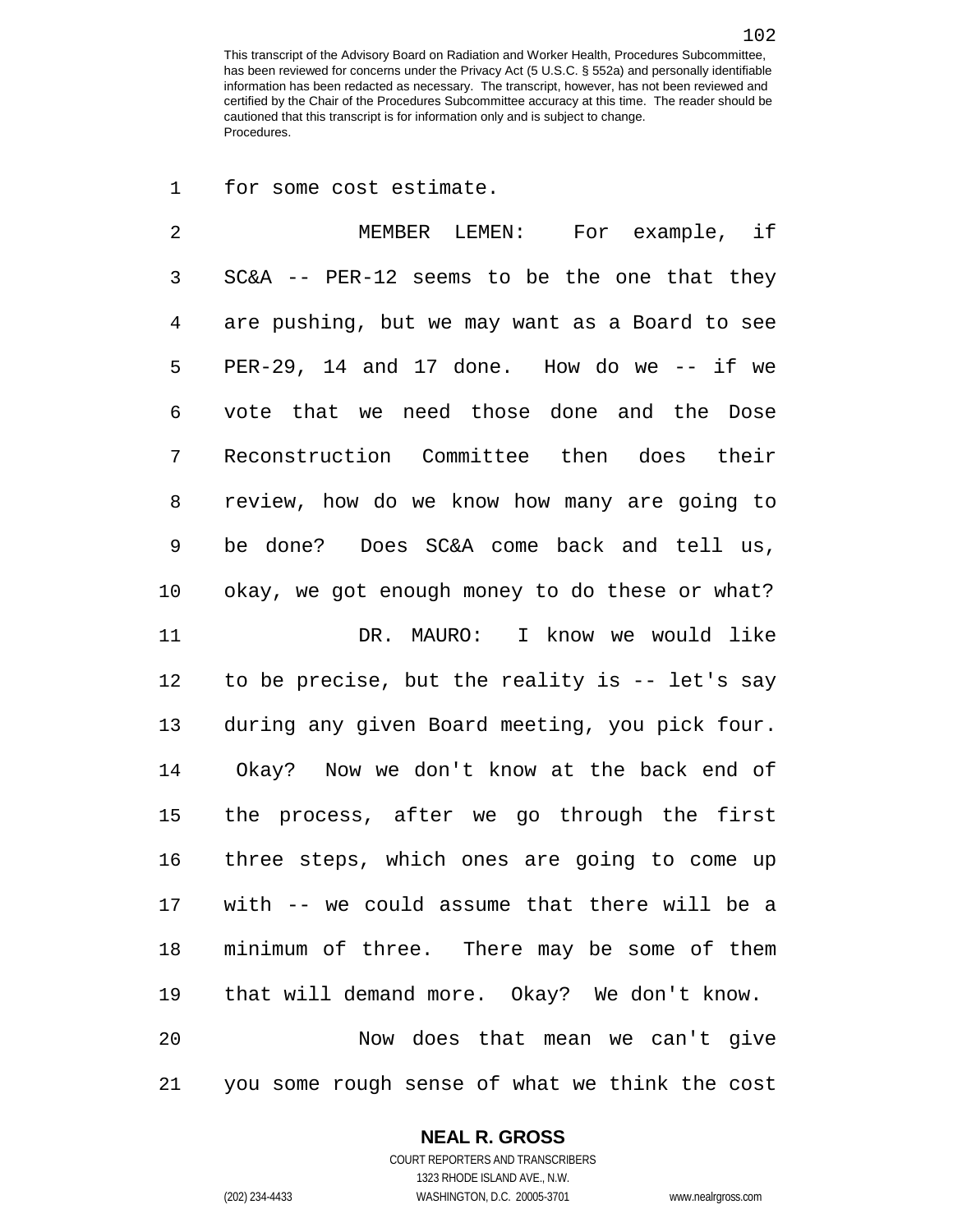| 1              | would be, the average cost per case?           |
|----------------|------------------------------------------------|
| 2              | Actually, we could right up front. Of course,  |
| $\mathsf{3}$   | we -- so, therefore, everyone has a sense,     |
| $\overline{4}$ | because when you start to aggregate and you    |
| 5              | look at our group of four, if there is one     |
| 6              | outlier that ends up being more expensive,     |
| 7              | very often there are others that are less      |
| 8              | expensive.                                     |
| 9              | I am concerned. I need a sense.                |
| 10             | Is this a \$20,000 job or this is a \$200,000  |
| 11             | job -- and a sense of where we are and when we |
| 12             | are knocking on the door that we might be      |
| 13             | exhausting resources. I think we could do      |
| 14             | that up front.                                 |
| 15             | When this slide goes up during a               |
| 16             | full Board meeting, there will be some dollars |
| 17             | next to it. Everyone will recognize the        |
| 18             | dollars are going to have a degree of          |
| 19             | uncertainty. Certainly, what happens then is,  |
| 20             | on the basis of that, you folks make your      |
| 21             | judgments, how many, which ones, and you will  |

### **NEAL R. GROSS**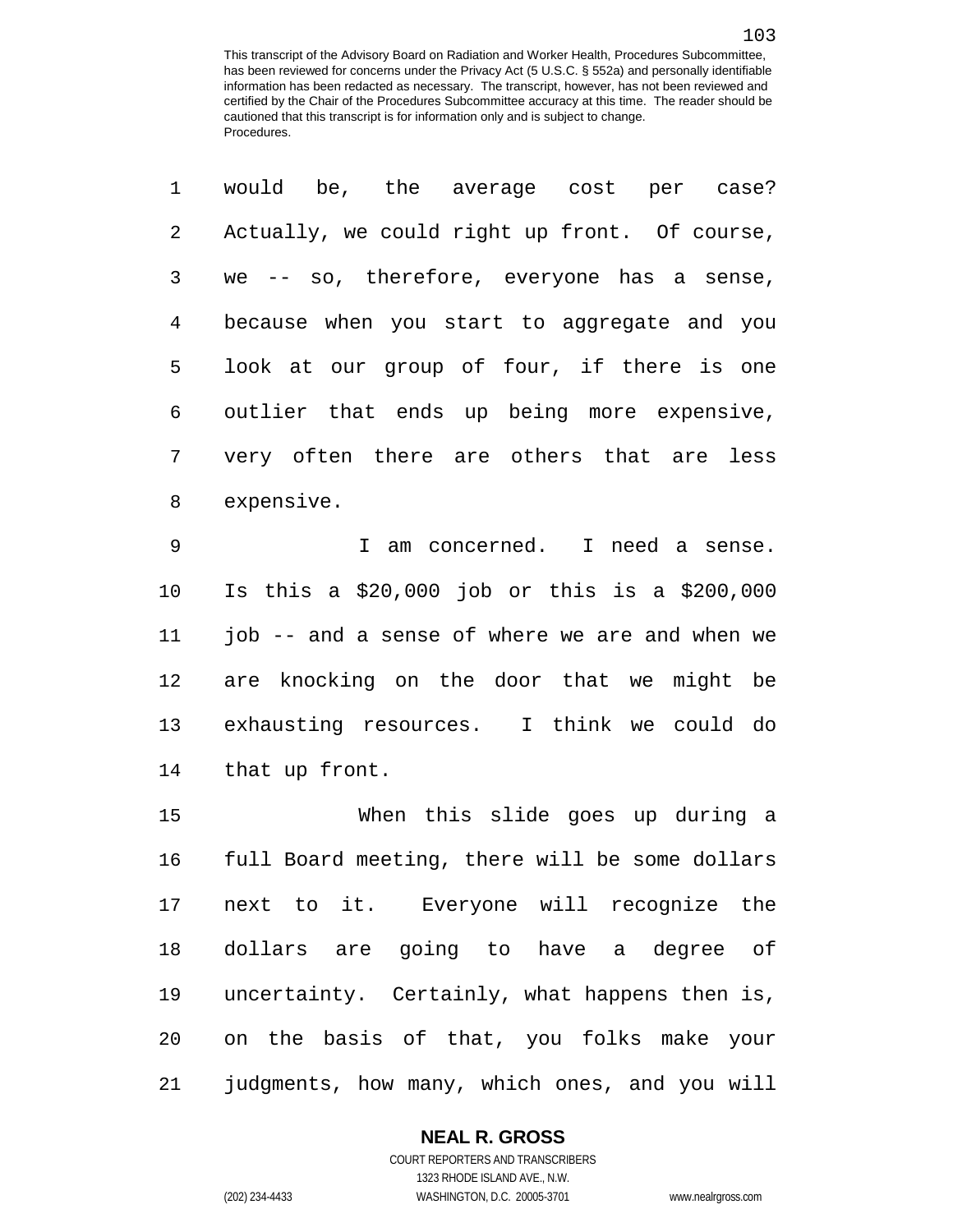have a sense around that a whole deal may end up costing \$100,000. Okay? Now given that, we are given the green and go to work. Okay? The next time we meet, two months from then, I will be prepared to discuss with you, and I will always be prepared to let you know how -- in fact, every progress report that comes out every month -- take a look at it. You will see in every progress report, I make a statement right in the front, the first page, based on all of the work that has been authorized to date by the Board and our best estimate of what we think it is going to cost to deliver those products to you, here is how much money, I believe, that we are committed -- we are obligated to spend and how much do we have left. So you will always know very early on whether or not we are starting to knock on

the door of the 3.44 million that has been

**NEAL R. GROSS** COURT REPORTERS AND TRANSCRIBERS

1323 RHODE ISLAND AVE., N.W.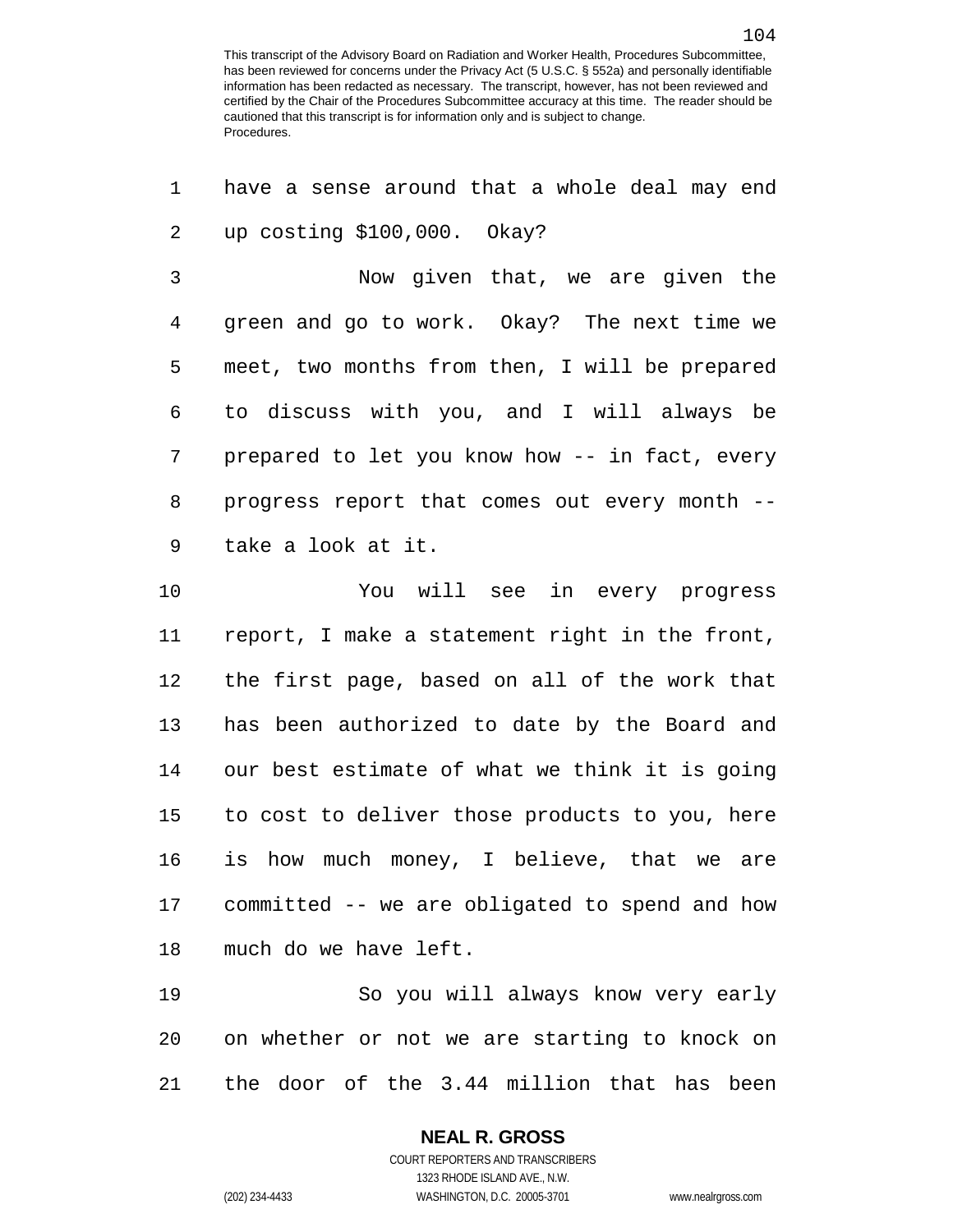| $\mathbf 1$ | allocated this year to support the Board.      |
|-------------|------------------------------------------------|
| 2           | Right now, we still have got 1.5 million in    |
| 3           | the bank. That doesn't mean it won't go away   |
| 4           | quickly in terms of -- not that we've spent    |
| 5           | it. I make a decision, where do we spend and   |
| 6           | what is committed.                             |
| 7           | So again, I think it will serve                |
| 8           | the Board best and the whole program best if I |
| 9           | do the best I can to put a number next to each |
| 10          | one and you folks make your judgments as you   |
| 11          | see fit given that, more or less, those        |
| 12          | numbers are -- in the end, the collection of   |
| 13          | four or five or six cases, I am going to come  |
| 14          | in, more or less, where -- sort of average out |
| 15          | and come in where I say they are.              |
| 16          | If there is a big surprise -- oh,              |
| 17          | my goodness, you know, it is going to be 10    |
| 18          | times more -- I will let you know right away.  |
| 19          | In fact, we just recently had a very big       |
| 20          | surprise which went the other way. We set      |
| 21          | aside about \$100,000 to do a particular piece |

#### **NEAL R. GROSS**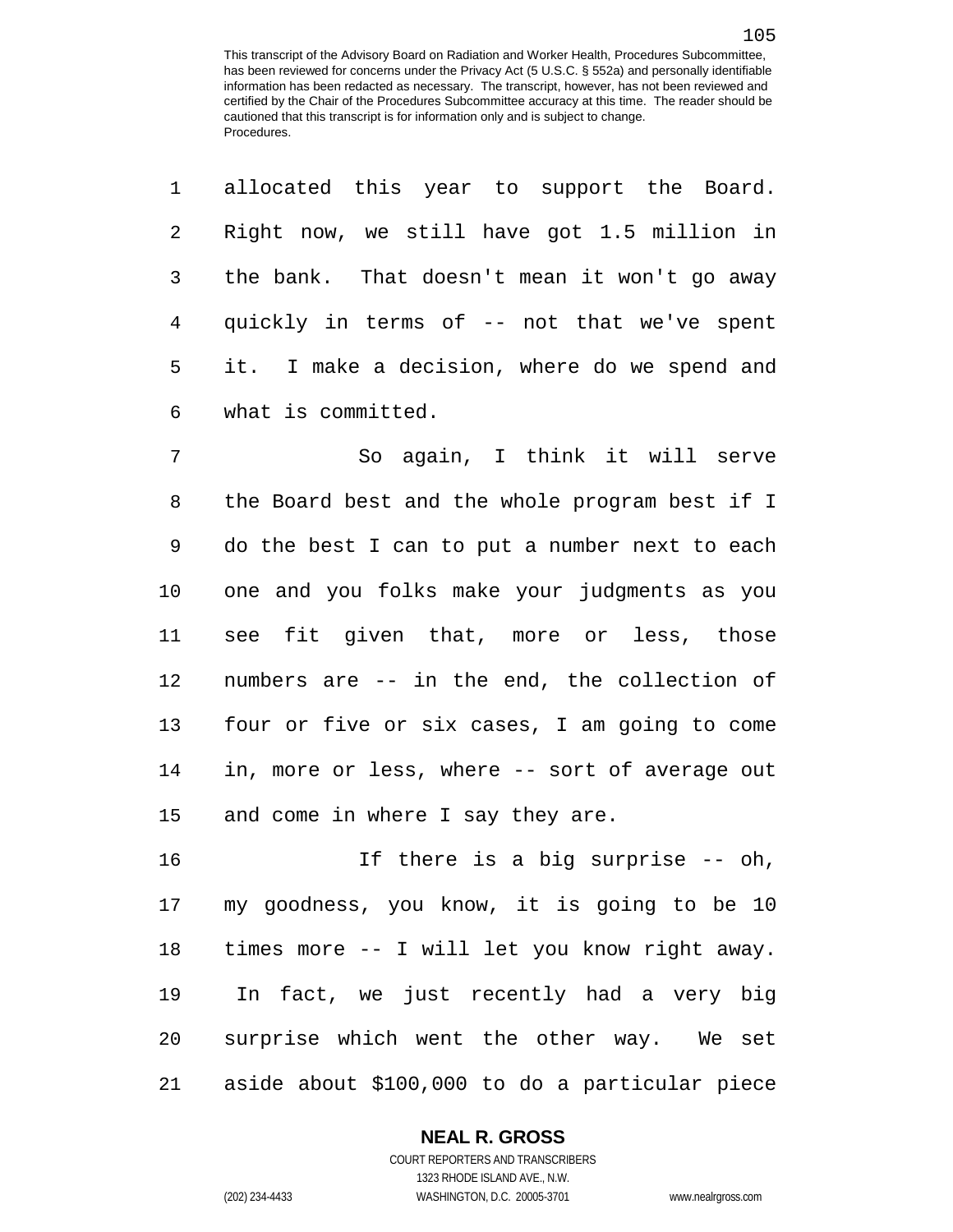| $\mathbf 1$ | of work from the last meeting that, it turns   |
|-------------|------------------------------------------------|
| 2           | out, we didn't have to do. So we just put      |
| 3           | \$100,000 back in the bank. So maybe it can go |
| 4           | either way.                                    |
| 5           | Once we get started and we                     |
| 6           | realize, oh no, this job is not going to be as |
| 7           | difficult -- it happens both ways, and it is a |
| 8           | living process.                                |
| $\mathsf 9$ | MR. MARSCHKE: Isn't there a                    |
| 10          | natural hold point that Sub-task 4 -- I mean,  |
| 11          | we come down. We do Sub-task 1, 2 and 3 and    |
| 12          | then there is a natural hold point at Sub-task |
| 13          | 4 where we've got to wait for the Board or     |
| 14          | somebody to authorize what PERs are going to   |
| 15          | be reviewed.                                   |
| 16          | So at that point, you can $-$                  |
| 17          | DR. MAURO: Revisit.                            |
| 18          | MR. MARSCHKE: I mean, you need to              |
| 19          | revisit the process, and you could do it at    |
| 20          | that point.                                    |
| 21          | DR. MAURO: I think we just got to              |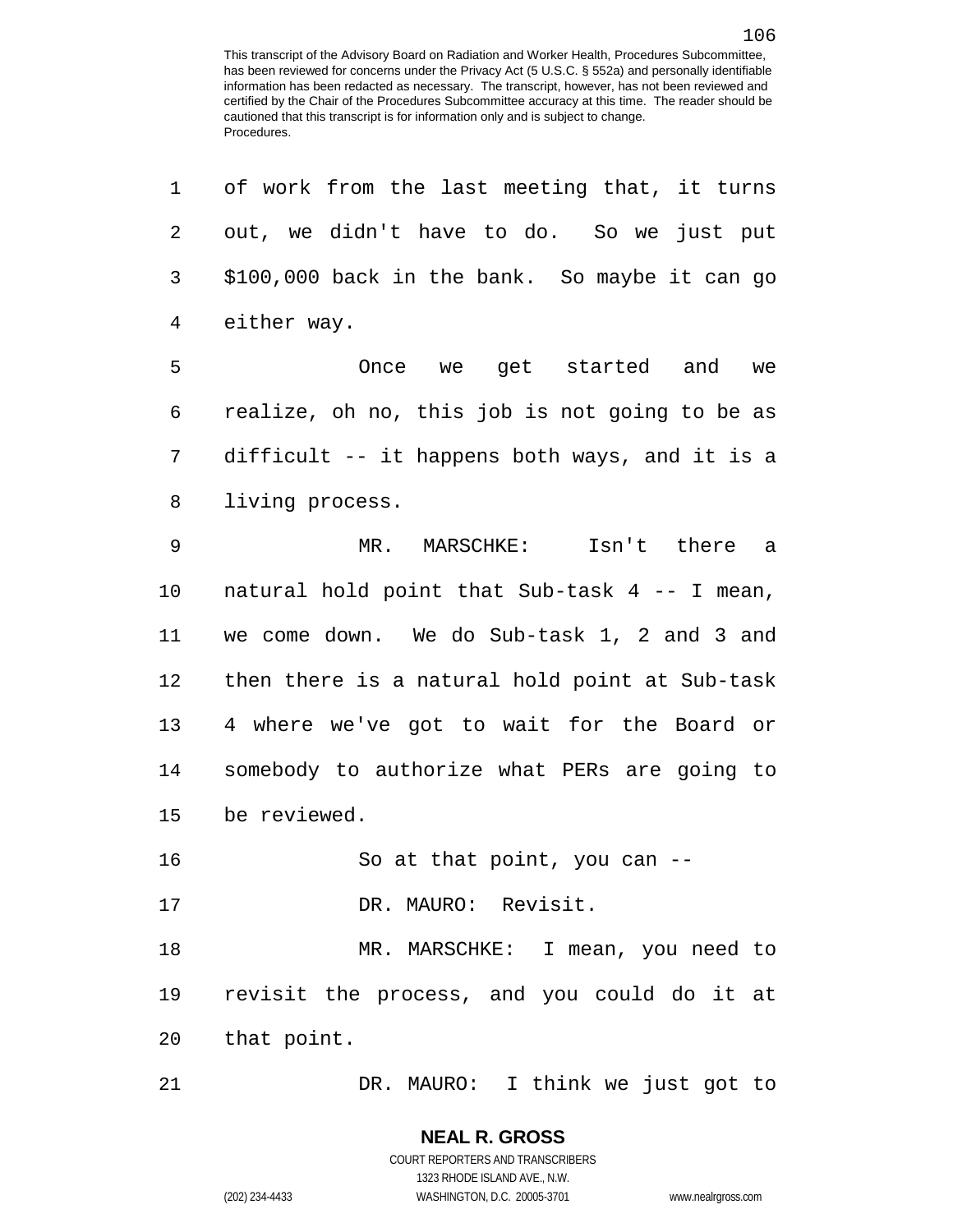|            | 1 keep talking to each other. We realize it is |
|------------|------------------------------------------------|
|            | 2 a living process. We do the best we can as   |
|            | 3 early in the process as we can to let you    |
| $4\degree$ | know, here is what we think needs to be done;  |
| 5          | how many of those do you want that you will    |
| 6          | call. Here is what we think about the prices.  |
| 7          | And as we learn more and think the picture     |
| 8          | changes, we would just let you know real       |
| 9          | early, the picture is changing.                |

 So as manager of the project in terms of making sure the Board knows where the obligations of the money have gone and when we are going to get into trouble, I take that as my primary responsibility to make sure that you are not authorizing us to do work that we are just not going to be able to do within budget.

 MEMBER LEMEN: How many of these did you do last year?

DR. MAURO: Last year? PERs?

MEMBER LEMEN: Yes.

# **NEAL R. GROSS**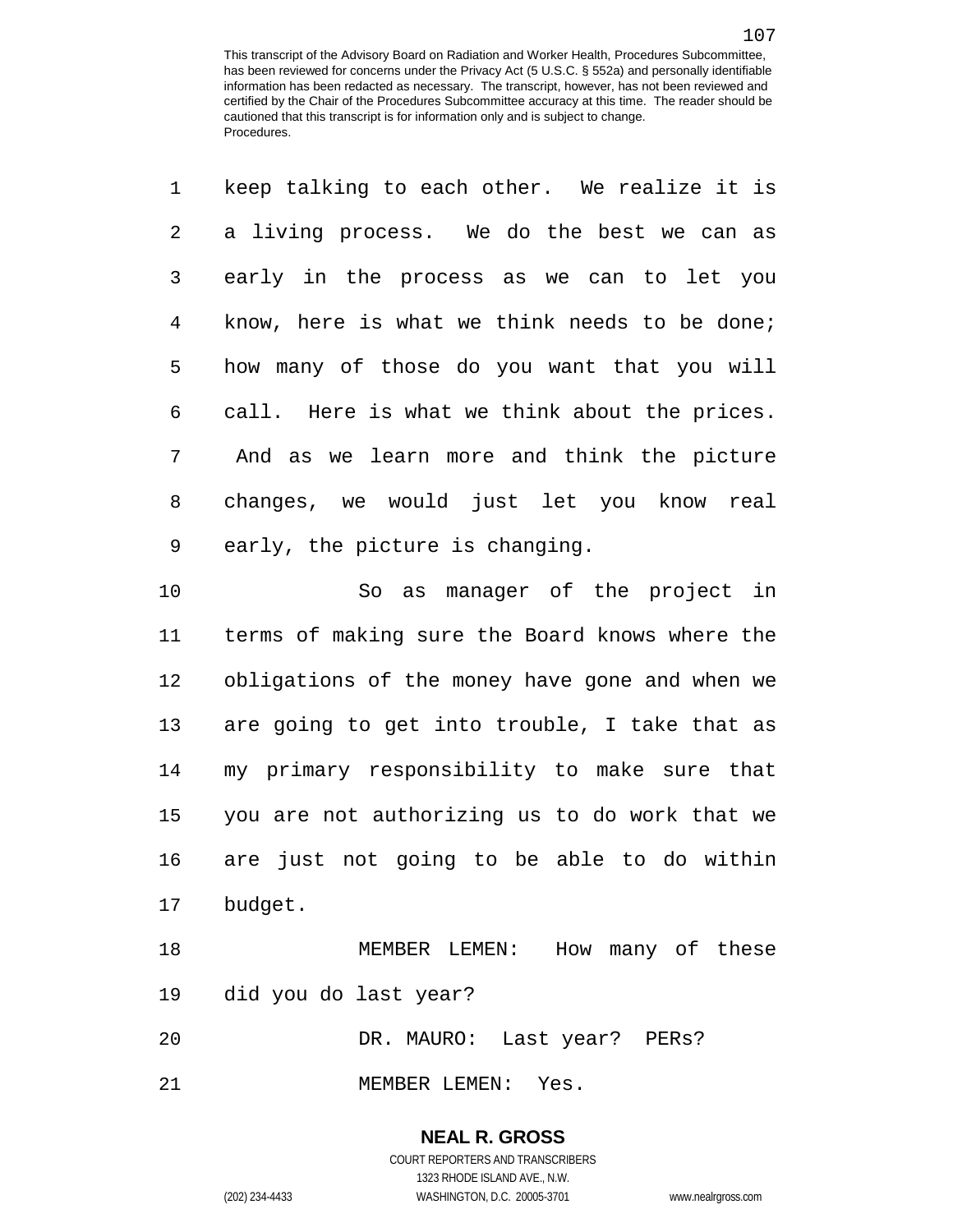| 1              | DR. MAURO: We did 9 and 12. I                 |
|----------------|-----------------------------------------------|
| $\overline{2}$ | don't know --                                 |
| 3              | MEMBER LEMEN: Nine and 12?                    |
| 4              | DR. MAURO: PER-9 and PER-12.                  |
| 5              | MEMBER LEMEN: Okay.                           |
| 6              | DR. MAURO: Hans, help. Do you                 |
| 7              | guys remember any others besides 9 and 12 we  |
| 8              | did last year?                                |
| 9              | MR. MARSCHKE: Up to Sub-task 3.               |
| 10             | DR. MAURO: Well, we didn't finish             |
| 11             | them.                                         |
| 12             | MEMBER LEMEN: Sub-task 3, they                |
|                | 13 didn't do. So how many have had dose       |
|                | 14 reconstructions?                           |
| 15             | DR. MAURO: We didn't -- our                   |
| 16             | contract started -- we are in the second year |
|                | 17 of our new contract and we did --          |
| 18             | MR. MARSCHKE: If you look at the              |
| 19             | Attachment 1, every one that has an asterisk  |
| 20             | next to it, we have done -- not under this    |
| 21             | contract, but either this contract or the     |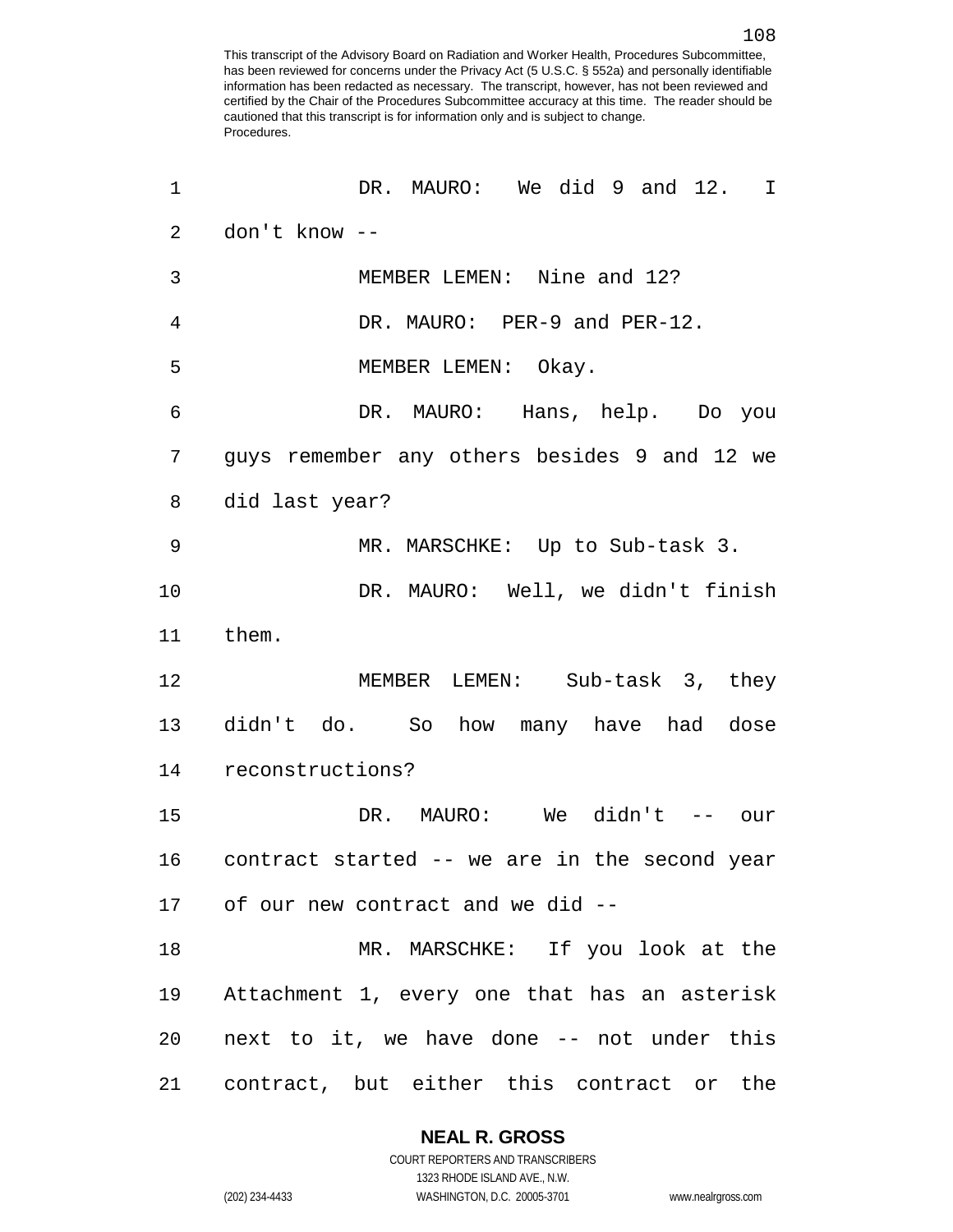preceding contract.

 DR. MAURO: Right. That's why I am having trouble. MR. MARSCHKE: You will see that there is some that have, like, OCAS PER-9 has a single asterisk next to it. That means, I guess, it has currently been assigned. If you look above it, OCAS PER-007 has a double asterisk next to it. That means it has already been included in one of the previous deliverables that we have given to the Subcommittee. PER-20 has a single. If you look at the bottom of the -- basically, the Board has assigned -- a single asterisk means Board has assigned this PER to SC&A. The double asterisk means it is included in the third set. The triple asterisk means it was -- I think that is the January 2005 -- I think that is the first set.

So you can see, but all these

COURT REPORTERS AND TRANSCRIBERS 1323 RHODE ISLAND AVE., N.W. (202) 234-4433 WASHINGTON, D.C. 20005-3701 www.nealrgross.com

**NEAL R. GROSS**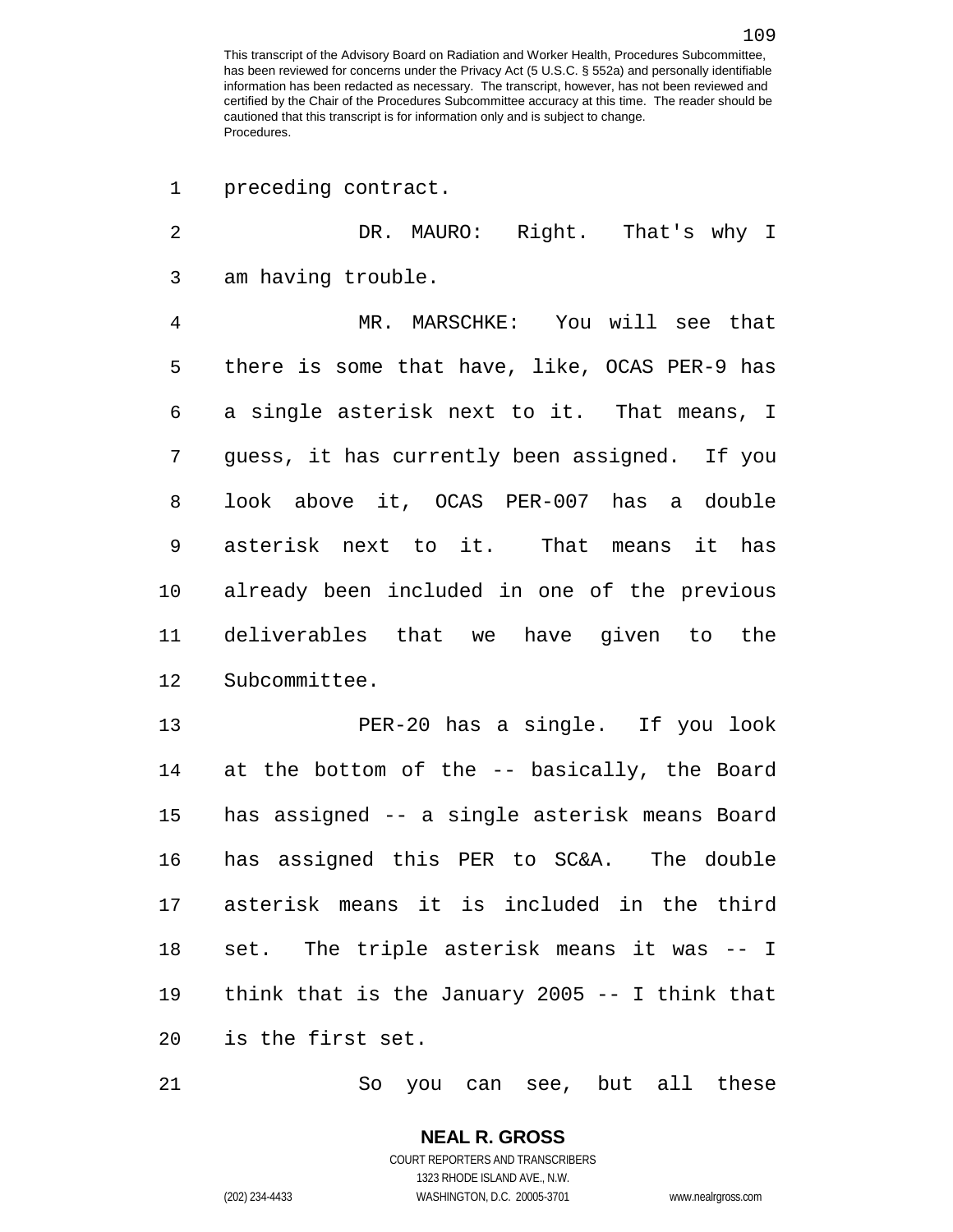| 1  | reviews have been only done through Sub-Task   |
|----|------------------------------------------------|
| 2  | 3. None of them have had any DR done.          |
| 3  | The Board has never<br>CHAIR MUNN:             |
| 4  | directed that that be incorporated into a      |
| 5  | review of a PER before. This is relatively     |
| 6  | new ground for us. That is why we are having   |
| 7  | trouble deciding where the responsibility      |
| 8  | lies.                                          |
| 9  | All the ones that<br>$MR$ .<br>MARSCHKE:       |
| 10 | the double asterisks and the triple<br>have    |
| 11 | asterisks were done under the Procedures       |
| 12 | Review documents. When SC&A conducted their    |
| 13 | review of this PER as being a document, we     |
| 14 | conducted that review under the Procedures     |
| 15 | document. Now we have gotten a little bit      |
| 16 | more sophisticated with this dedicated<br>PER  |
| 17 | review document.                               |
| 18 | MEMBER LEMEN: I presume, and                   |
| 19 | maybe wrongly, that those that have a double   |
| 20 | asterisk or a triple asterisk the Board in the |

**NEAL R. GROSS**

past has received your reviews?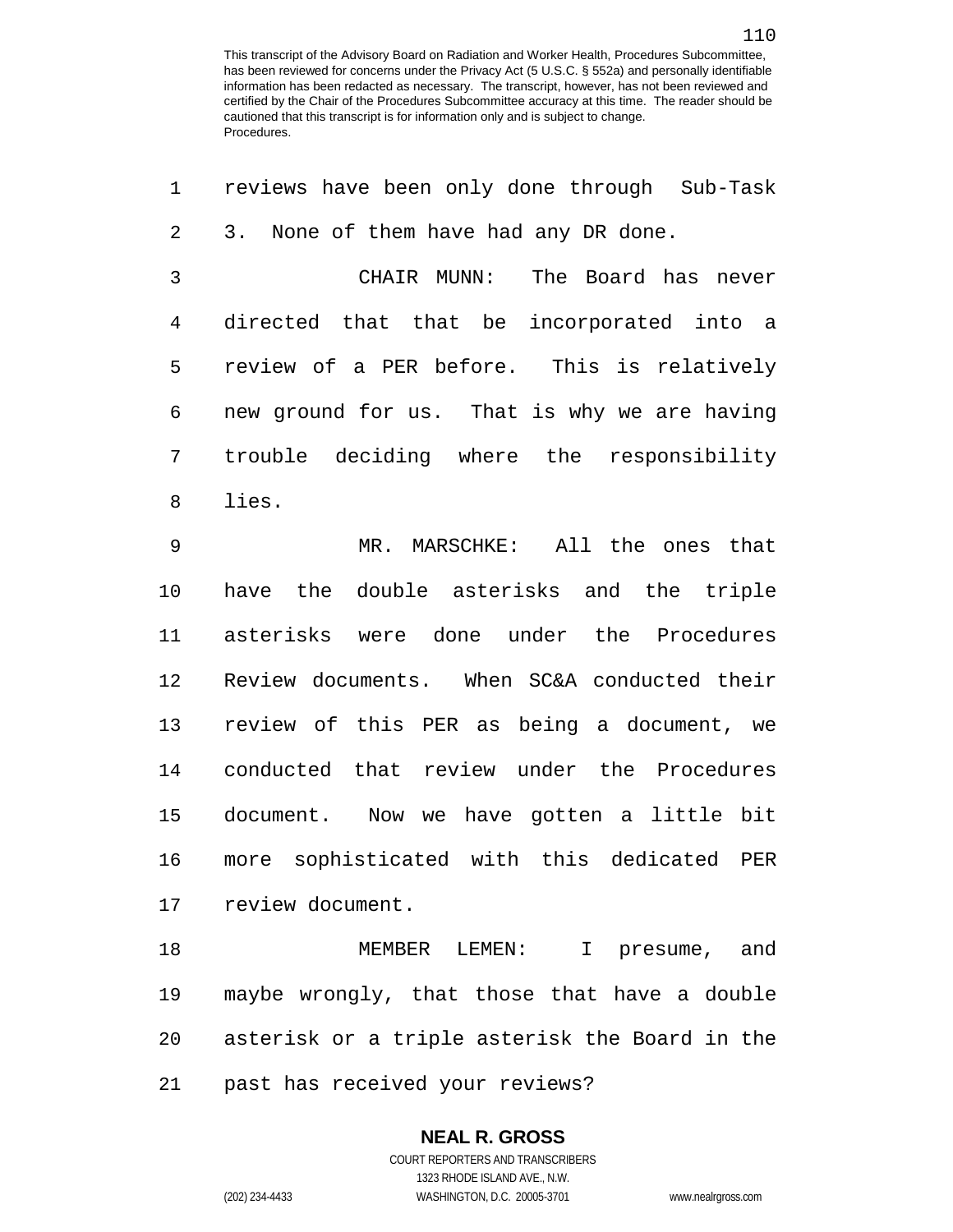CHAIR MUNN: Yes. That is correct. MEMBER LEMEN: And what happens then when they receive your reviews? MR. MARSCHKE: Usually, what happens is we have a number of issues associated with any of the documents that we review, and I am just going to scroll through here and see if we have any PERs that I can pull out -- PER-3. We can look, and we just happen to have -- We did a review of PER-3. We have -- you can see on the summary screen here, we had four -- what happened? MEMBER LEMEN: We track it and then what do we do with that? Do we track it? CHAIR MUNN: It is resolved. 17 DR. MAURO: There are four findings noted in and the status of those findings are tracked. MEMBER LEMEN: And then once it is tracked and resolved by the Subcommittee, what

1323 RHODE ISLAND AVE., N.W. (202) 234-4433 WASHINGTON, D.C. 20005-3701 www.nealrgross.com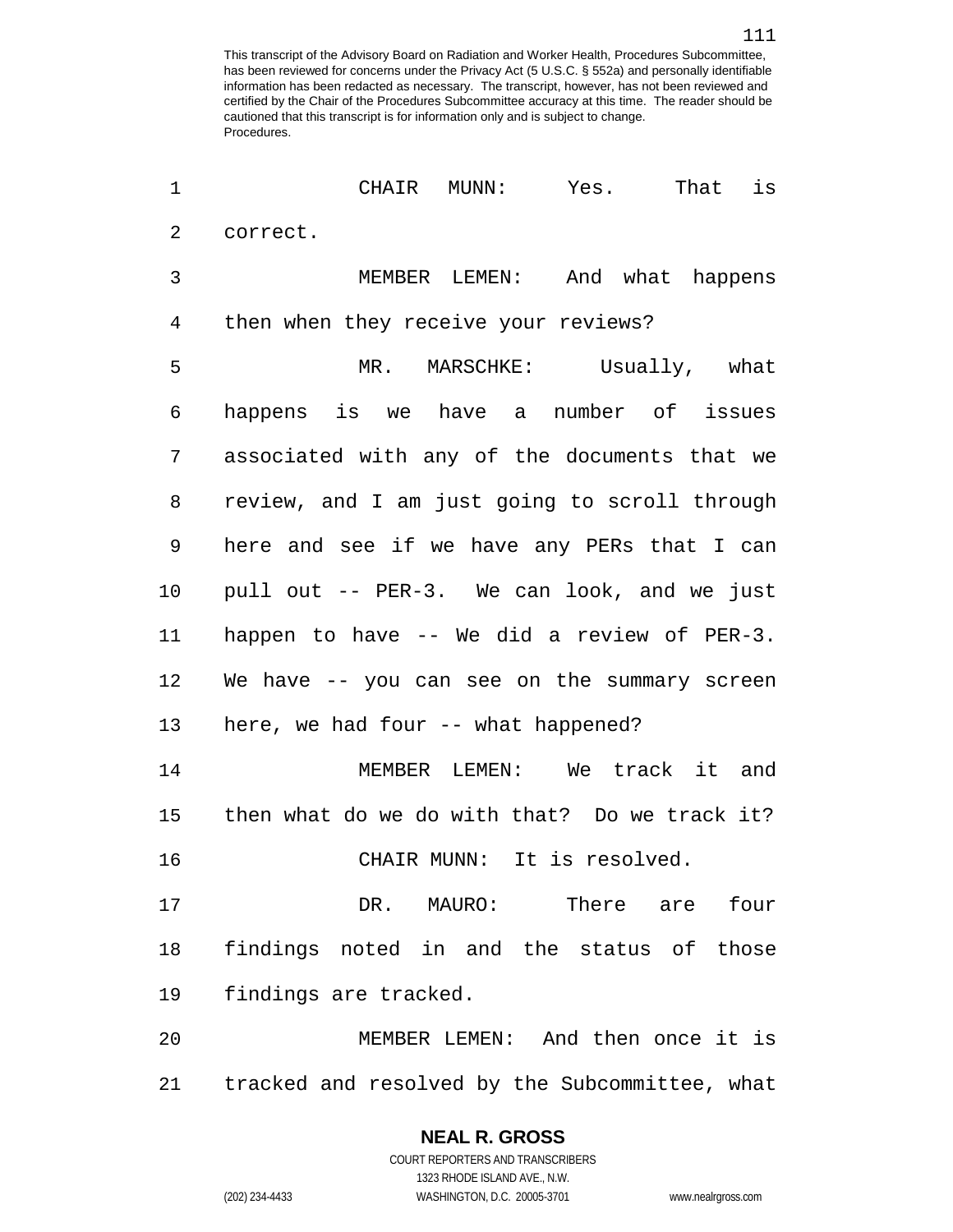| happens? |
|----------|
|----------|

| 2              | DR. MAURO: Can we go back to                   |
|----------------|------------------------------------------------|
| 3              | that? We could see where they are. That is     |
| $\overline{4}$ | why $-$ a little primer here.                  |
| 5              | MR. MARSCHKE: If you look at the               |
| 6              | detail, basically -- if you look at what is up |
| 7              | here, this is the SC&A finding or a summary of |
| 8              | the SC&A finding. There is a report that SC&A  |
| 9              | issues. So this is a summary out of that       |
| 10             | report.                                        |
| 11             | Then what happens $--$ so this is              |
| 12             | our finding out of that report or a summary of |
| 13             | our finding out of that report. NIOSH comes    |
| 14             | back and they respond to that finding and then |
| 15             | basically what we do is we come up with a      |
| 16             | follow-up recommendation to NIOSH's response,  |
| 17             | and $--$                                       |
| 18             | MEMBER LEMEN: At that point then,              |
| 19             | the Board --                                   |
| 20             | MR. MARSCHKE: Then at that point,              |
| 21             | the Work Group --                              |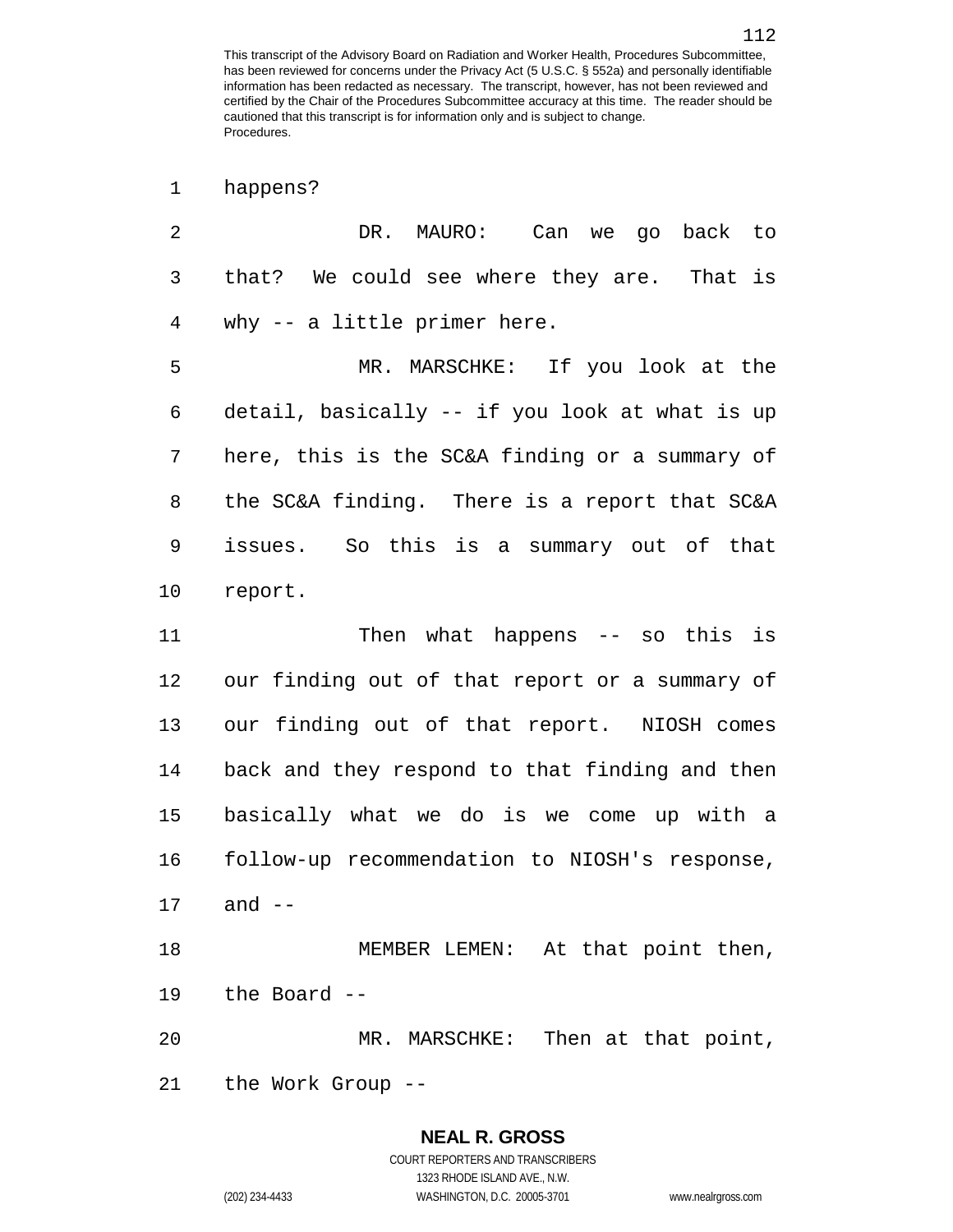| 1              | MEMBER LEMEN:<br>This Work Group               |
|----------------|------------------------------------------------|
| $\overline{2}$ | gets it at this point and then this Work Group |
| $\mathfrak{Z}$ | make a decision to either keep it open or      |
| 4              | close it.                                      |
| 5              | MR. MARSCHKE: Yes. There are --                |
| 6              | MEMBER LEMEN: I understand.                    |
| 7              | DR. MAURO: In essence, there is a              |
| 8              | big report sitting on the shelf somewhere and  |
| 9              | there are findings regarding this particular   |
| 10             | PER. We boil it down to a database.            |
| 11             | MEMBER LEMEN: So is that report                |
| 12             | then made available back to the petitioners?   |
| 13             | MR. KATZ: I can explain it. It                 |
| 14             | not petitioner-specific. So this<br>is         |
| 15             | Subcommittee does its work on a whole host of  |
| 16             | procedures, and periodically this Subcommittee |
|                | 17 then reports to the full Board, and --      |
| 18             | MEMBER LEMEN: I understand that.               |
| 19             | MR. KATZ: -- and covers these are              |
| 20             | the procedures that we have covered, that we   |
| 21             | have closed, and so on. At that opportunity,   |

#### **NEAL R. GROSS**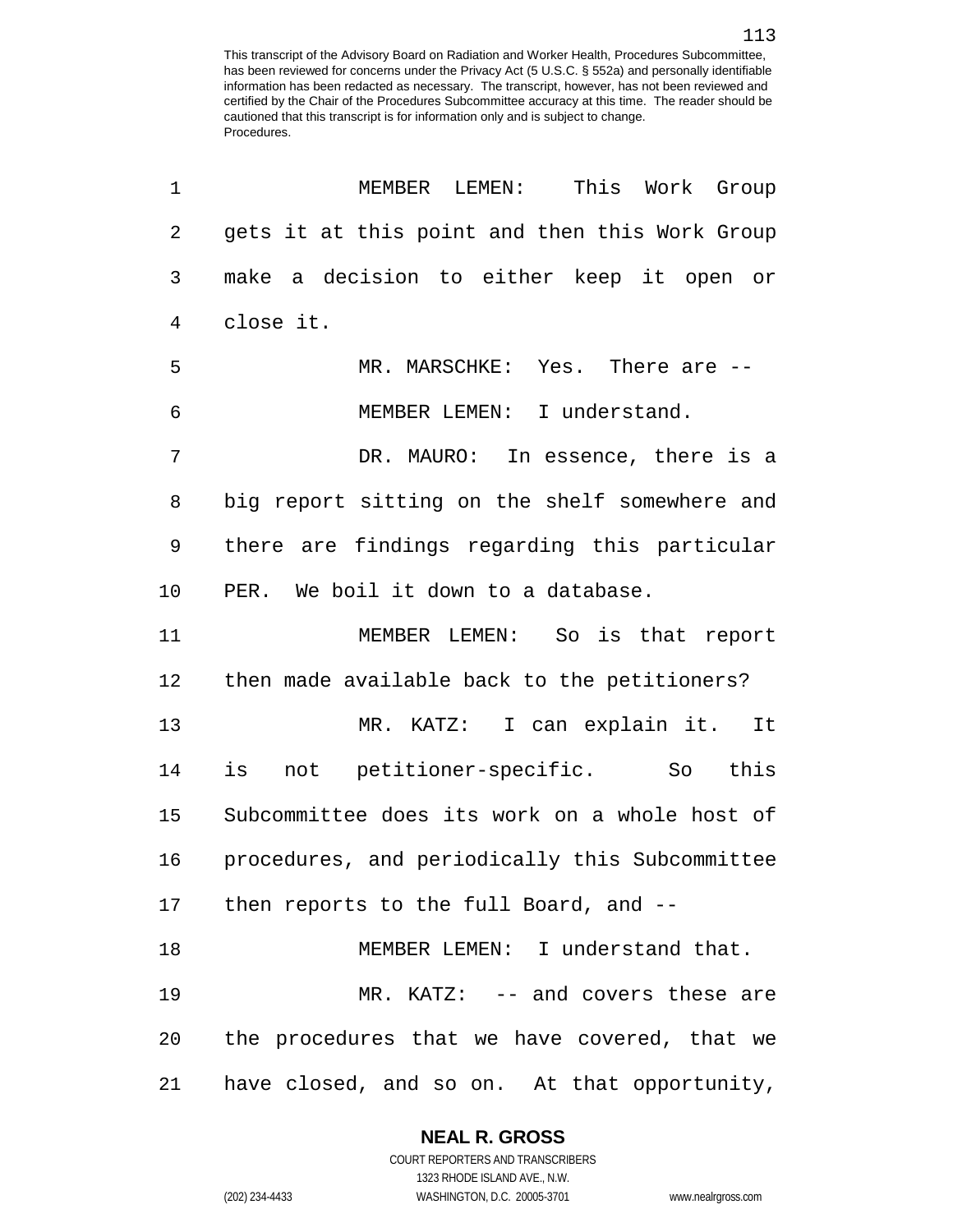| 1  | the Board, of course, could engage -- hasn't    |
|----|-------------------------------------------------|
| 2  | really meatily engaged, but could engage on     |
| 3  | any of the questions.                           |
| 4  | MEMBER LEMEN: I guess my question               |
| 5  | is very simple. It is closed now, and so it     |
| 6  | goes to a shelf, you say. What happens? Is      |
| 7  | it public record at that point in time that     |
| 8  | anybody can pull that report out and read it    |
| 9  | or is it sent to the original petitioners?      |
| 10 | Once something is closed just sitting on a      |
| 11 | shelf doesn't seem to do much for anybody.      |
| 12 | MR. MARSCHKE: Sometimes in order                |
| 13 | to close the issue, it would require a change   |
| 14 | to a procedure. It would require NIOSH to go    |
| 15 | back and do something. Usually, that is --      |
| 16 | Because our comments usually are on a PROC      |
| 17 | document or an OTIB document, sometimes the     |
| 18 | closure of the comment requires that NIOSH      |
| 19 | revise that particular document.                |
| 20 | So that would really be the -- but              |
| 21 | far as the public or the claimants having<br>as |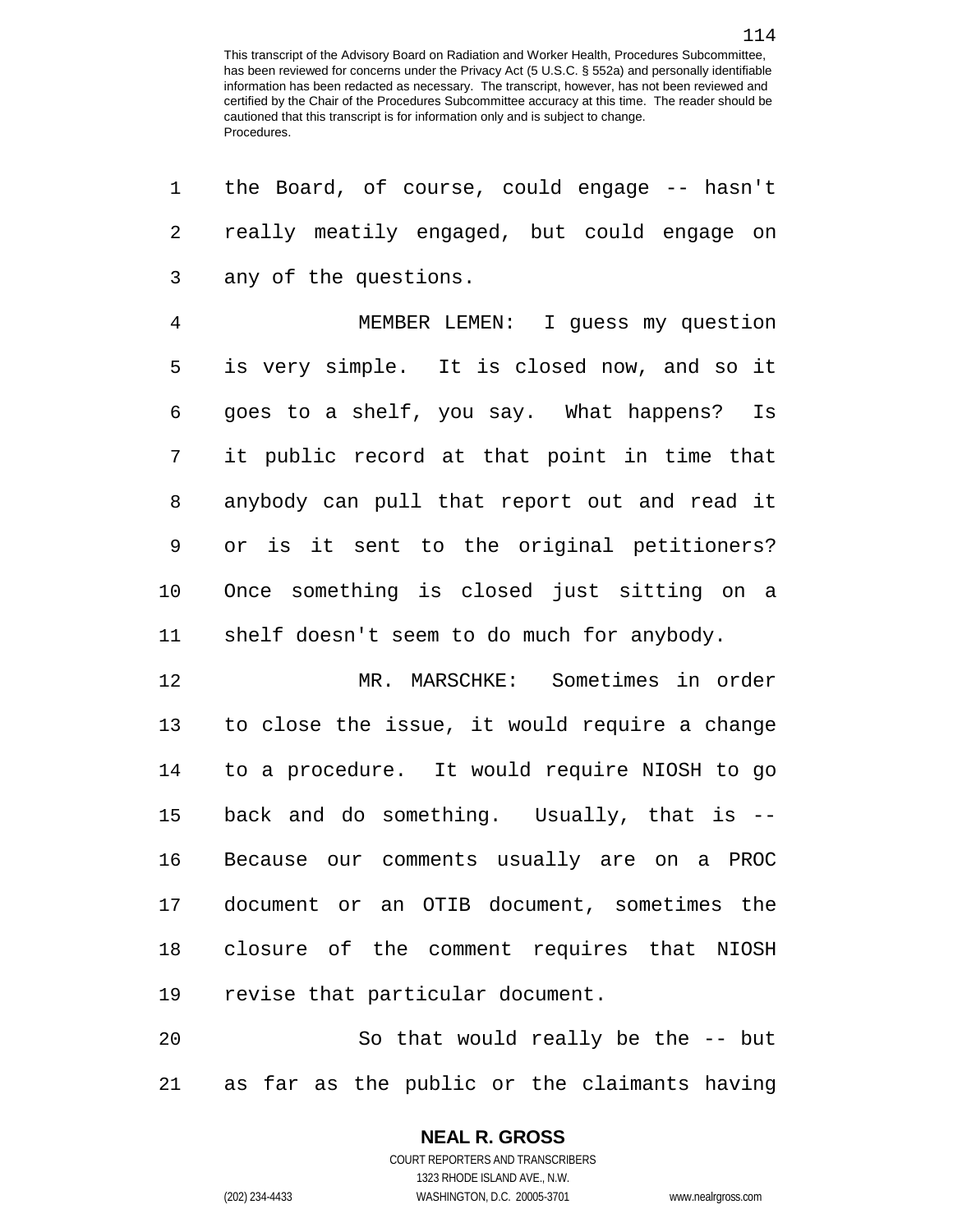| 1              | access to this particular database, they don't   |
|----------------|--------------------------------------------------|
| $\overline{a}$ | have access to this particular database. I       |
| 3              | don't know about the $-$ again, this is $-$ the  |
| $\overline{4}$ | original document that SC&A puts together with   |
| 5              | our comments on it usually comes in the form     |
| 6              | of something like this, which is a letter from   |
| 7              | John to the CDC and with the document attached   |
| 8              | that letter and it includes all the<br>to        |
| 9              | documents that we have reviewed and all the --   |
| 10             | again, if we look through here --                |
| 11             | This document that<br>CHAIR MUNN:                |
| 12             | you are talking about --                         |
| 13             | MEMBER LEMEN:<br>That is a public                |
| 14             | document.                                        |
| 15             | CHAIR MUNN: Yes, that is a public                |
| 16             | document. That is the closed document.           |
| 17             | DR. MAURO: You are bringing up a                 |
| 18             | very important point and I agree with you.<br>We |
| 19             | put up on the Web, on the open Web, all the      |
| 20             | procedures for the world to read.                |
| 21             | We put up on the open Web our                    |

**NEAL R. GROSS** COURT REPORTERS AND TRANSCRIBERS

1323 RHODE ISLAND AVE., N.W.

(202) 234-4433 WASHINGTON, D.C. 20005-3701 www.nealrgross.com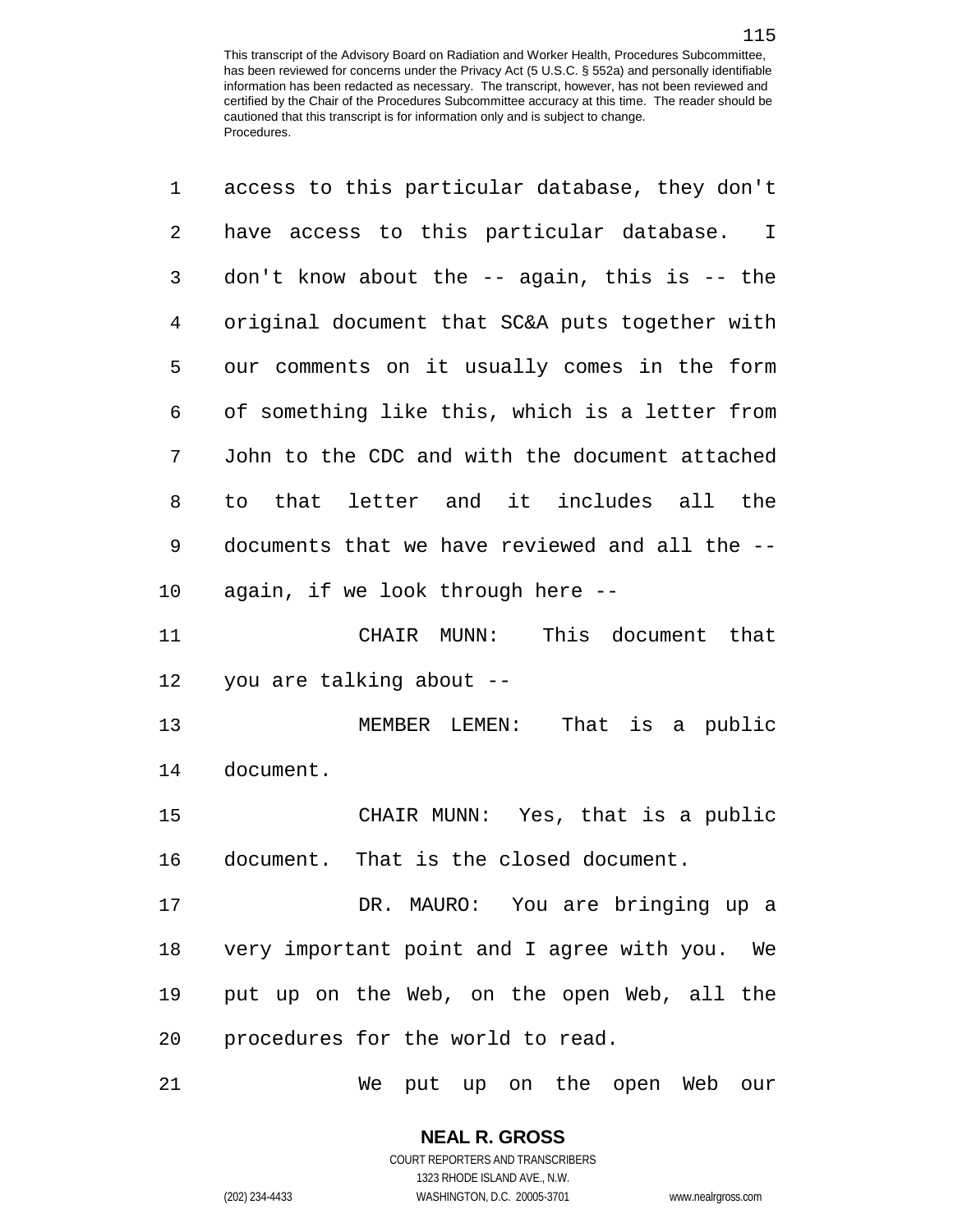| 1  | report to see our comments on it but then we   |
|----|------------------------------------------------|
| 2  | engage in this process, a very complex         |
| 3  | process, because we have over 100 -- we have   |
| 4  | 103 procedures that we review to date. Each    |
| 5  | one has perhaps five to ten comments.          |
| 6  | We systematically march through                |
| 7  | and in the marching through, that is why we    |
| 8  | have this database that you just looked at.    |
| 9  | Every time we have a meeting, we address an    |
| 10 | issue, and we discuss it, and usually the      |
| 11 | discussion goes like this. Well, SC&A -- we    |
| 12 | will say this is our problem and it is in that |
| 13 | database. Here is our problem.                 |
| 14 | NIOSH has an opportunity before                |
| 15 | the meeting to say, well, listen, we think we  |
| 16 | are okay, here is why, and it goes within the  |
| 17 | database and you just saw that window.         |
| 18 | Then the last step in the process              |
| 19 | is we will talk about it, and very often SC&A  |
| 20 | is saying, yes, we saw your answer, and we     |
| 21 | agree with you; we think that you have solved  |

**NEAL R. GROSS**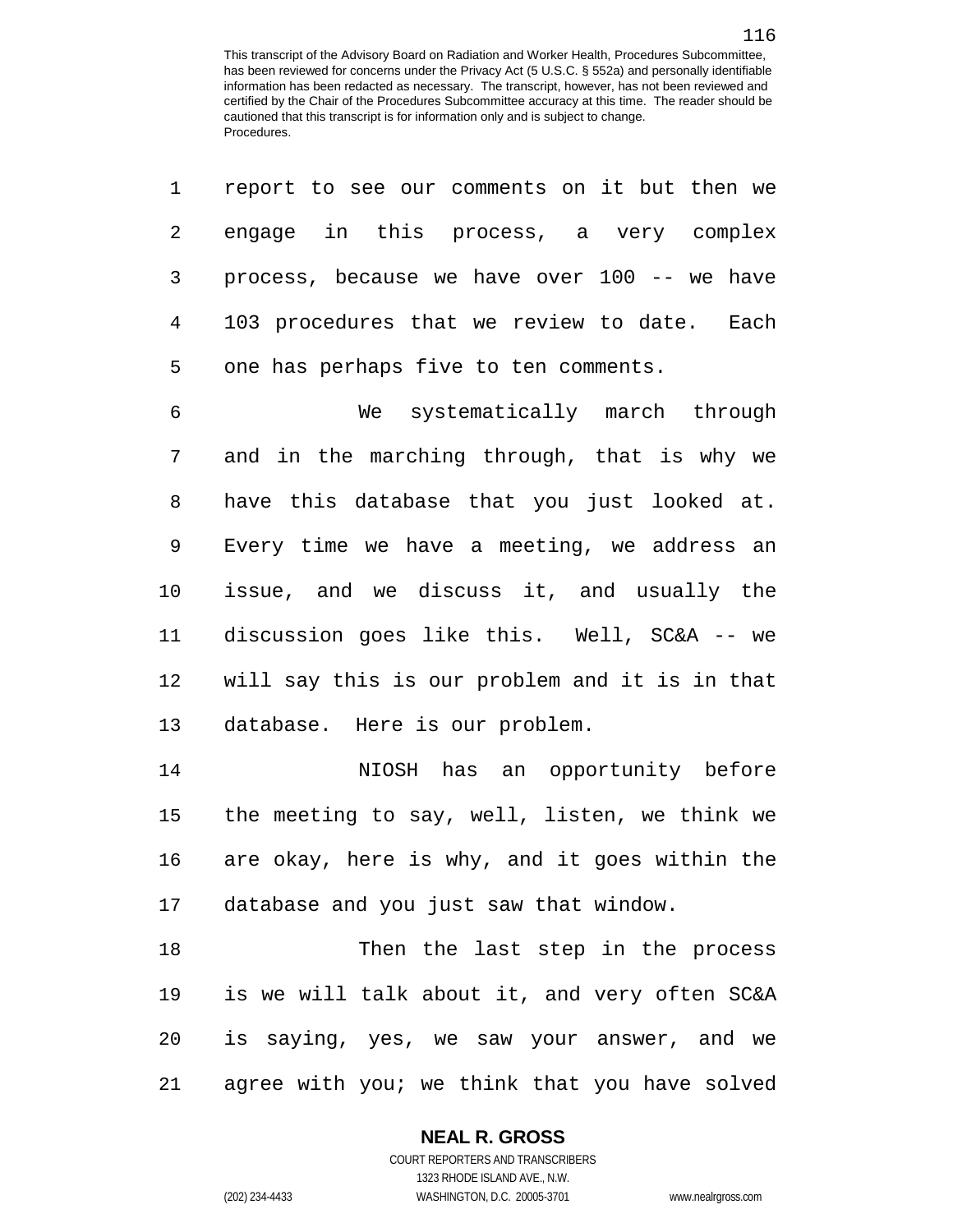| $\mathbf 1$    | the problem, or they will say, no, SC&A, we    |
|----------------|------------------------------------------------|
| 2              | agree with you, that is a problem with our     |
| 3              | procedure and we are going to fix it.          |
| $\overline{4}$ | What happens at that point, the                |
| 5              | Board does one of two things -- a number of    |
| 6              | things. For that particular issue, it          |
| 7              | decides, okay, the procedure has been revised; |
| 8              | it is new, we have issued a new procedure that |
| 9              | solves that issue. It has been out there now.  |
| 10             | We could close it, because --                  |
| 11             | MEMBER LEMEN: When you say the                 |
| 12             | Board, do you mean this Subcommittee?          |
| 13             | DR. MAURO: I'm sorry, this                     |
| 14             | Subcommittee. This Subcommittee is the one     |
| 15             | that has the final say and votes, do we close  |
| 16             | that issue. This particular one that we are    |
| 17             | looking at, it has been closed. Very           |
| 18             | important, though. Sometimes we disagree, and  |
| 19             | we will say, no, no, no, and we disagree, and  |
| 20             | then it is still open.                         |

That means we have not closed it.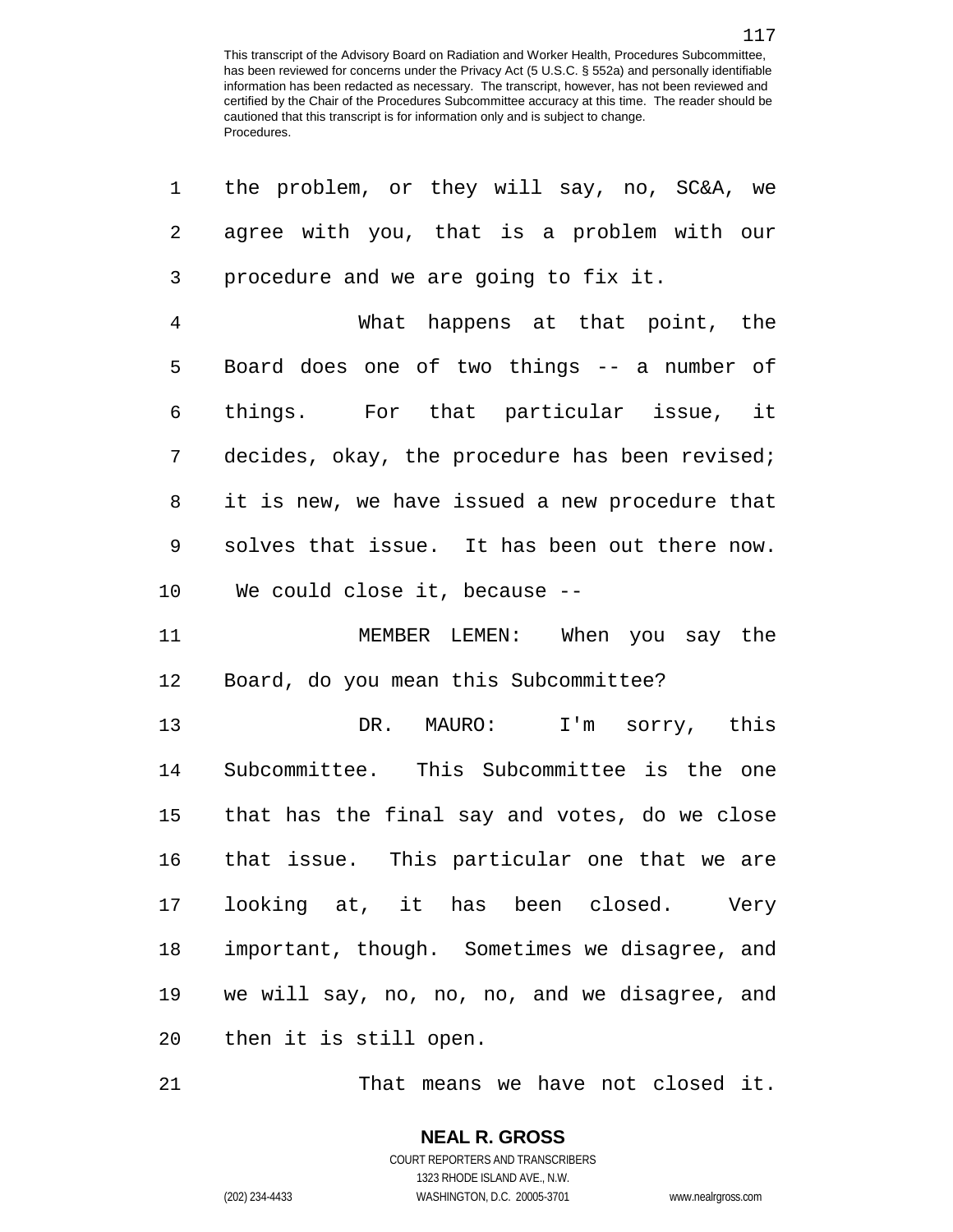| 1  | We have not resolved it. Then there is a       |
|----|------------------------------------------------|
| 2  | gray area where we sit around the table and we |
| 3  | agree in principle on the solution, but that   |
| 4  | change has not yet found its way into the      |
| 5  | procedure as a revision, so it is called in    |
| 6  | abeyance. That means, for all intents and      |
| 7  | purposes, the problem has been solved but we   |
| 8  | are not going to close it yet because, until   |
| 9  | we actually have a new procedure that captures |
| 10 | the sense of the concern and has fixed it, it  |
| 11 | is only then when the Work Group says we will  |
| 12 | close it.                                      |
| 13 | MEMBER LEMEN: When it is closed,               |
| 14 | does that mean that NIOSH has taken the        |
| 15 | actions that are necessary to correct any of   |
| 16 | the disagreements?                             |
| 17 | DR. MAURO: Absolutely.                         |
| 18 | MEMBER LEMEN:<br>And everything is             |
| 19 | copacetic.                                     |
| 20 | DR. MAURO: It's finished, but you              |
|    |                                                |

know what?

## **NEAL R. GROSS**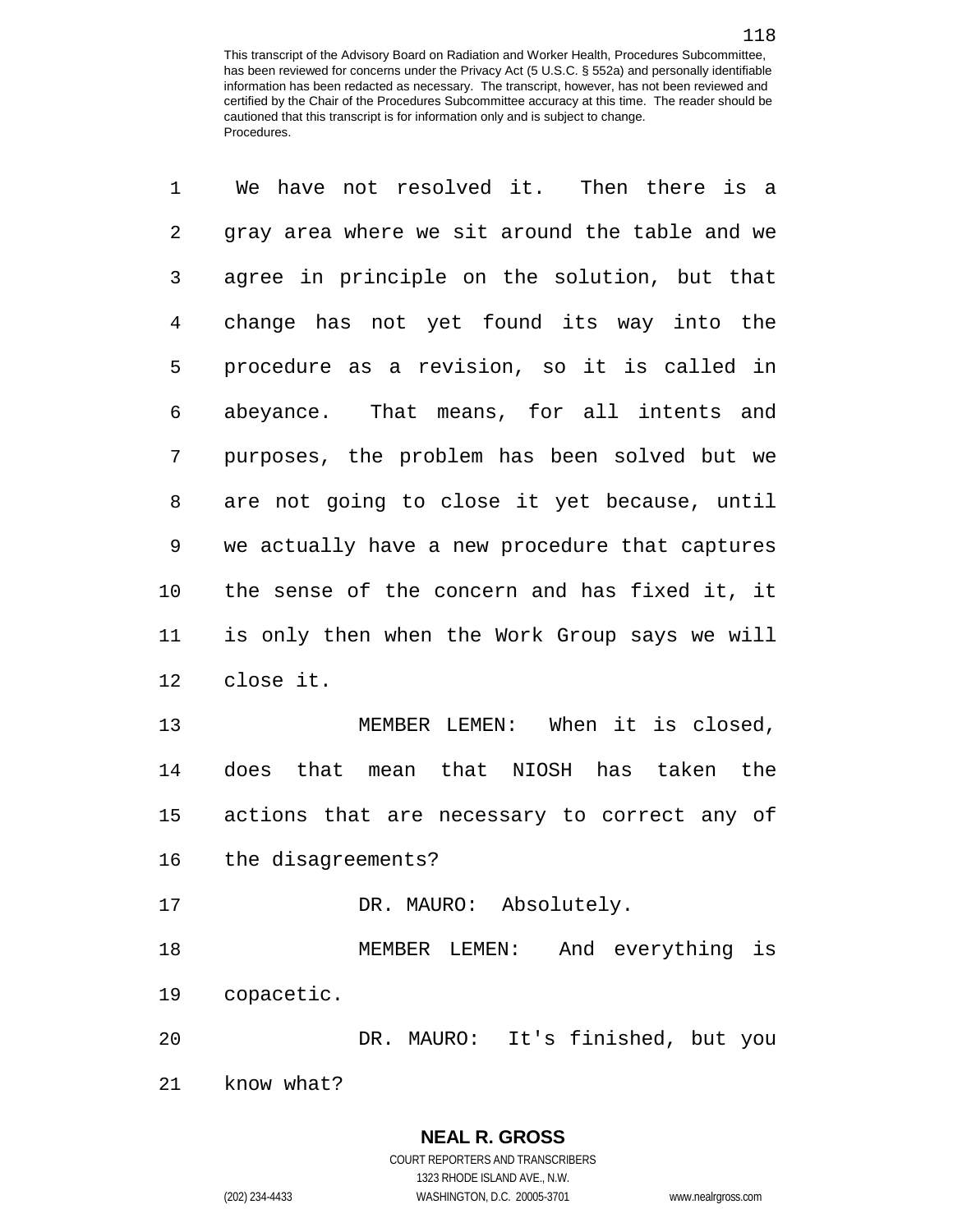| $\mathbf 1$  | MEMBER LEMEN: Why doesn't it go                |
|--------------|------------------------------------------------|
| $\mathbf{2}$ | after that back to the petitioners?            |
| 3            | MR. KATZ: Well, first of all, the              |
| 4            | petitioners -- this is Procedures.             |
| 5            | MEMBER LEMEN: I understand that.               |
| 6            | MR. KATZ: But these aren't                     |
| 7            | petitioners. There are no petitioners. These   |
| 8            | are procedures.                                |
| 9            | MEMBER LEMEN: Why isn't it a                   |
| 10           | public document?                               |
| 11           | MR. KATZ: But you are saying why               |
| 12           | isn't it in the public. This is a morass of    |
| 13           | details. This is really very granular at this  |
| 14           | level.                                         |
| 15           | is<br>It<br>MEMBER LEMEN:<br>like us           |
| 16           | sitting here saying, well, the public wouldn't |
| 17           | understand it.                                 |
| 18           | MR. KATZ: No. No, I mean, the                  |
| 19           | public could -- how would the public find its  |
| 20           | way through this morass of details at any      |
| 21           | given time?                                    |

**NEAL R. GROSS** COURT REPORTERS AND TRANSCRIBERS

1323 RHODE ISLAND AVE., N.W.

(202) 234-4433 WASHINGTON, D.C. 20005-3701 www.nealrgross.com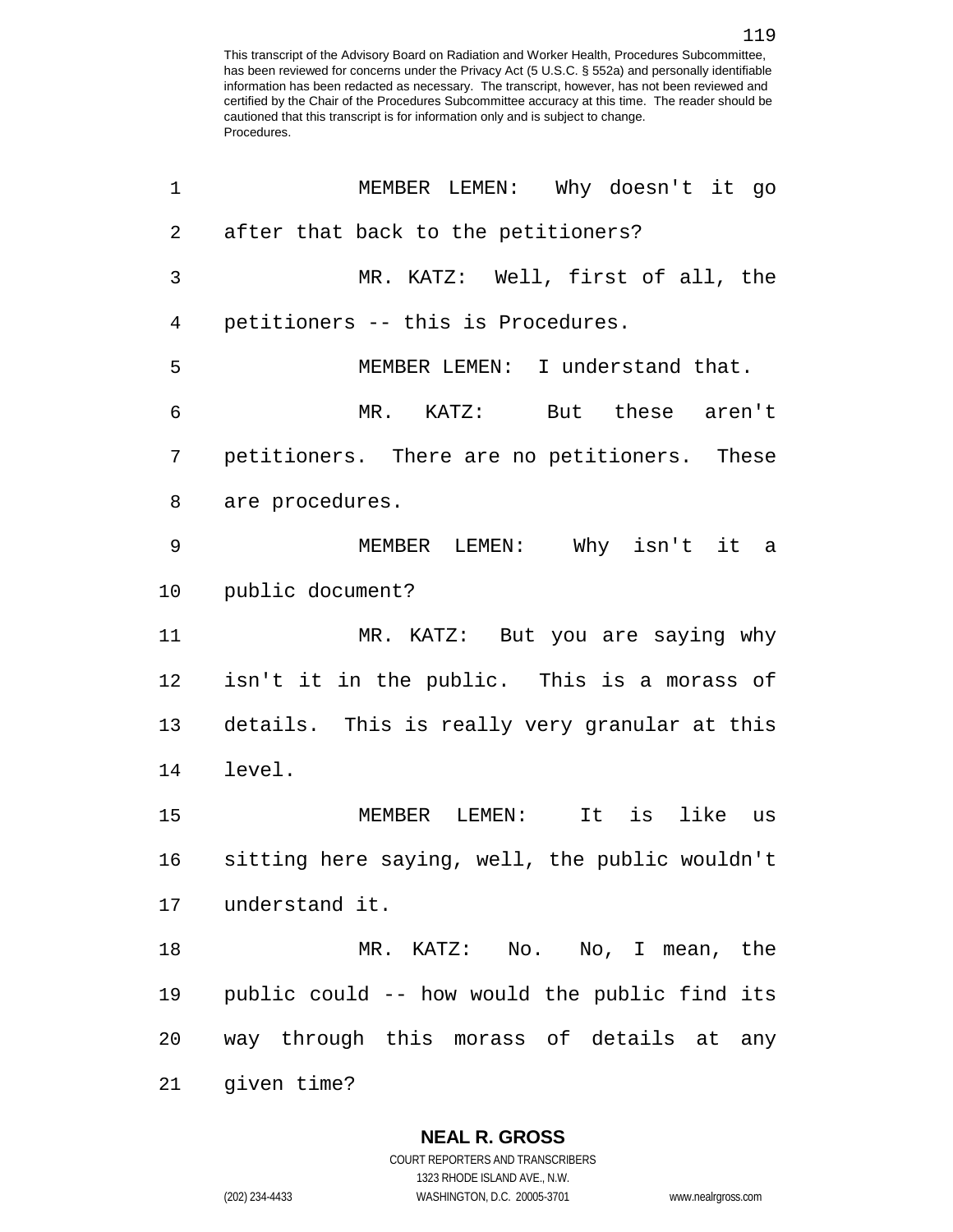MS. HOWELL: Wait, wait. Let me clarify because, if there were requests for these materials, the public could receive them. MR. KATZ: They would make them available. MS. HOWELL: However, basically, in order to be able to put -- this is all pre- decisional document. What you are seeing on the screen right now isn't final, and so to make that available to the public could be potentially misleading. Now once it is closed, there are things that can be made available, but they all have to go through a level of review. Certainly, they could be requested as a Board document or under a FOIA request and the proper reviews would have to take place and then they would be released to the public. So it is not that they would never get to the public. It is that we are not

1323 RHODE ISLAND AVE., N.W. (202) 234-4433 WASHINGTON, D.C. 20005-3701 www.nealrgross.com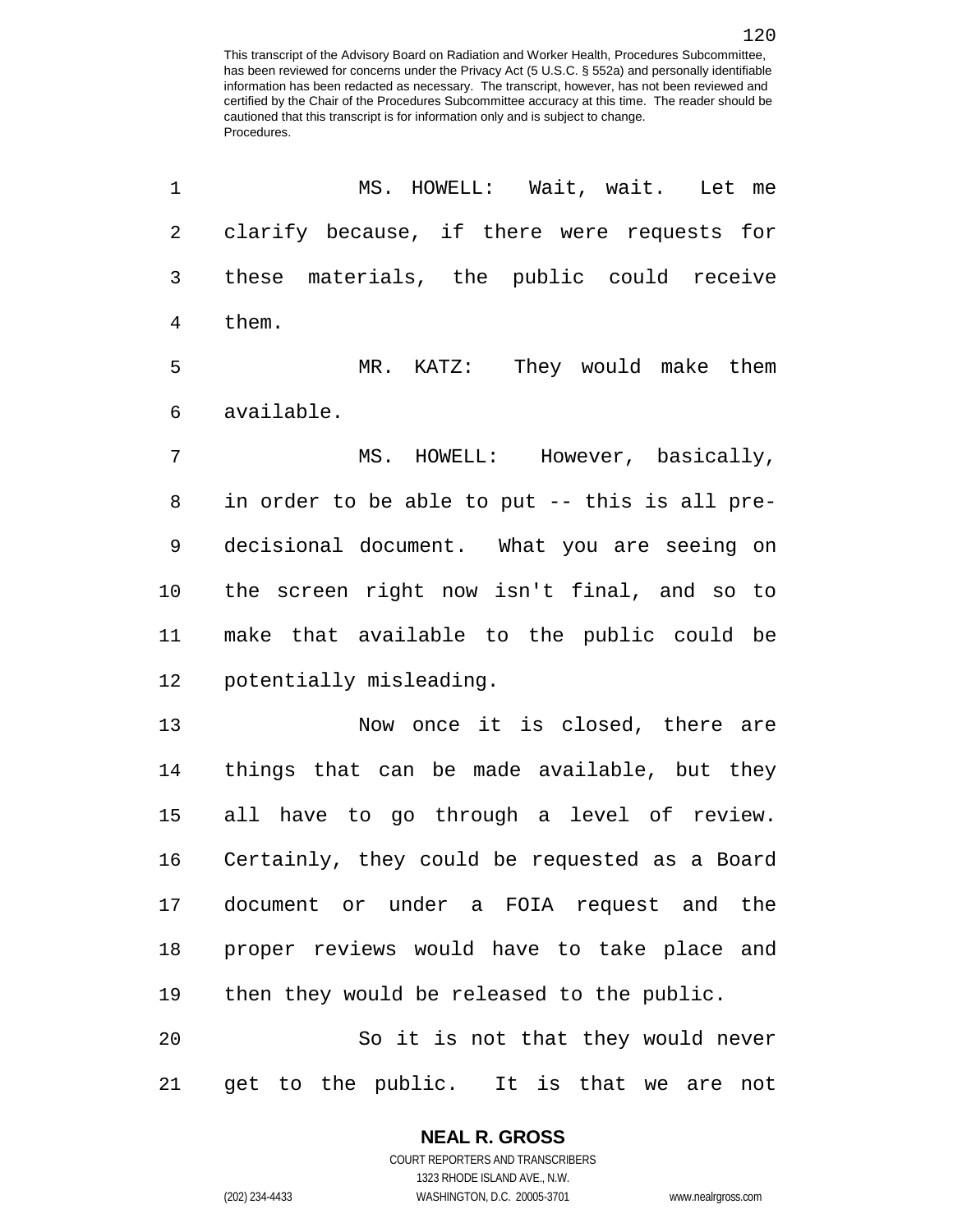| 1              | taking the step of doing those sorts of        |
|----------------|------------------------------------------------|
| $\overline{2}$ | reviews and creating -- I don't even know the  |
| 3              | kind of server capacity we would have to have  |
| 4              | to have all of this stuff posted all the time  |
| 5              | on the website.                                |
| 6              | So it is available. I do want to               |
| 7              | clarify that the material would ultimately be  |
| 8              | made available in some fashion.                |
| 9              | MEMBER LEMEN: Well, what is -- go              |
| 10             | ahead. I have got another question to follow   |
| 11             | up on that.                                    |
| 12             | CHAIR MUNN: These are the                      |
| 13             | internal machinations of the organization that |
| 14             | are necessary in order to work out the         |
| 15             | technical details of how to reach the goal     |
| 16             | that is established for us by the law.         |
| 17             | These internal machinations really             |
| 18             | and truly are detail-specific. They are tiny   |
| 19             | little things. We struggled at the outset.     |
| 20             | We started off with an ordinary matrix like    |
| 21             | everyone has, and discovered very quickly      |

#### **NEAL R. GROSS**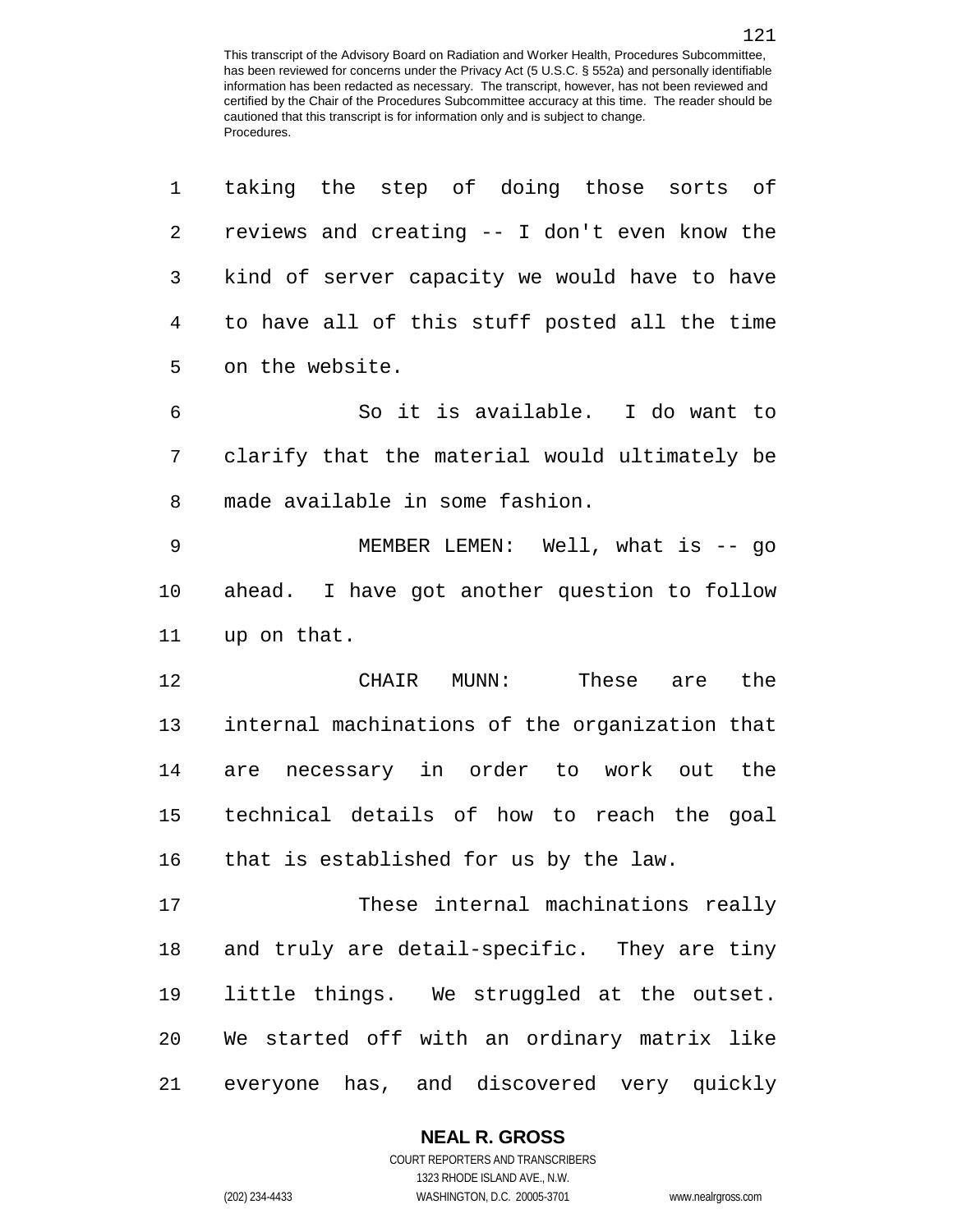| 1  | that, by the time we reached not even our      |
|----|------------------------------------------------|
| 2  | halfway point, we were completely beyond being |
| 3  | able to control a paper matrix.                |
| 4  | So this database was, over a                   |
| 5  | period of about three years, put together and  |
| 6  | formulated as a way for us to internally keep  |
| 7  | track and for the Board internally, to keep    |
| 8  | track of the issues that had been raised by    |
| 9  | our contractor and the resolutions as they     |
| 10 | progress and the resolution for each one of    |
| 11 | these. Sometimes it is simple. Sometimes it    |
| 12 | goes on for years.                             |
| 13 | So we wanted to be able to have,               |
| 14 | when all is said and done, an archive that     |
| 15 | anyone who wanted to could go back into and    |
| 16 | follow through step by step and date by date,  |
|    | 17 this organization or this person says this, |
| 18 | the response was this, the agreement was not   |
| 19 | this, it turned out to be this and what was    |
| 20 | done about it was this.                        |
|    |                                                |

MEMBER LEMEN: But the PER is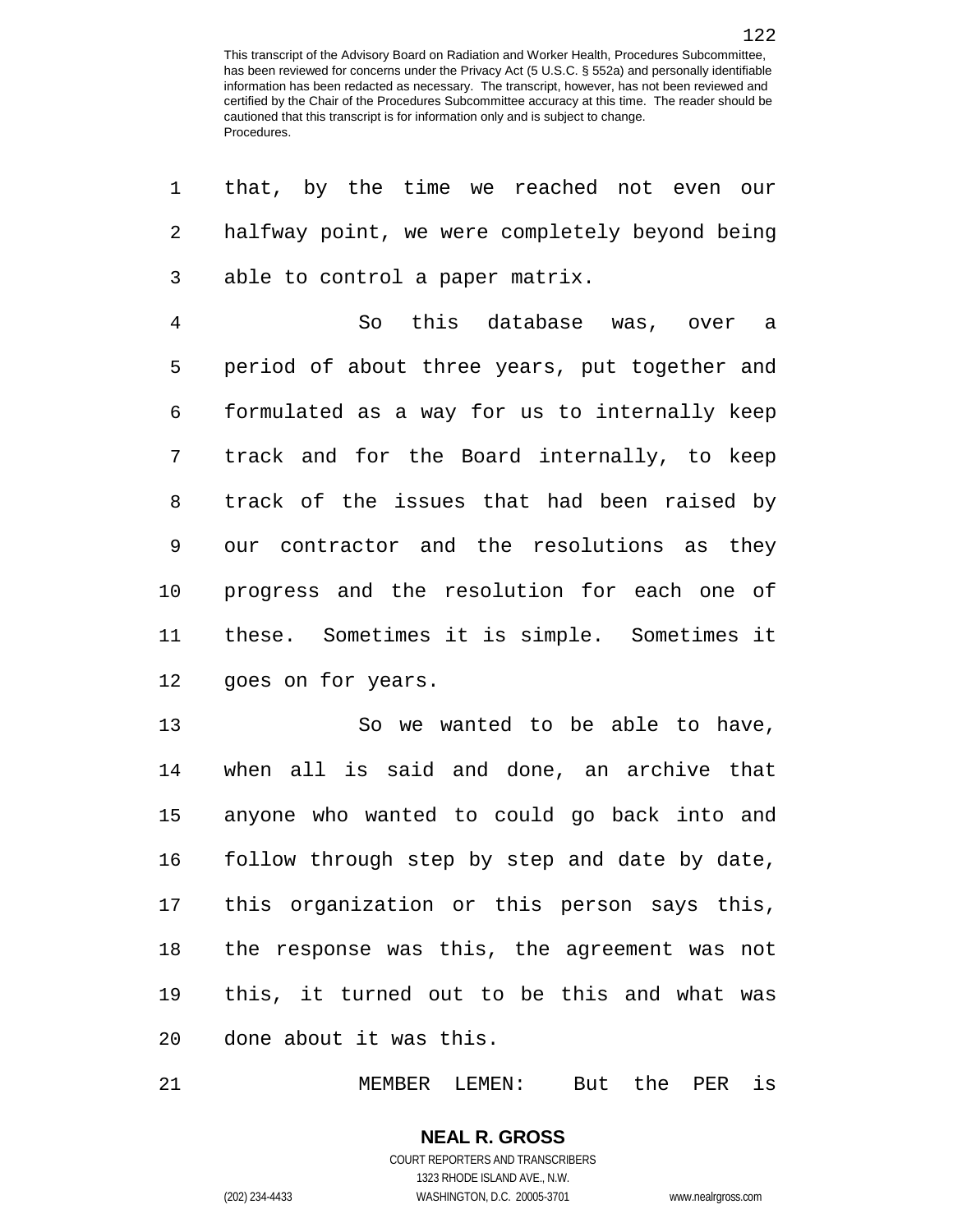specific to a petition. Right? CHAIR MUNN: No. MEMBER LEMEN: Well, these are right here. I mean -- CHAIR MUNN: No. It is to a program. It is a program review, not a petitioner. MEMBER LEMEN: But it is a program review of -- well, let's see if I can get back to the beginning. It is a program review of one particular site, isn't it? MR. KATZ: Yes, sometimes. Some of them are, and sometimes -- MEMBER LEMEN: Some of them are general for all sites? DR. ULSH: Sure, Super S plutonium. That appears at Rocky Flats, but it is also several other sites as well. MEMBER LEMEN: But if it is particular to one site and only one site, that is -- I am wondering why that wouldn't be --

#### **NEAL R. GROSS**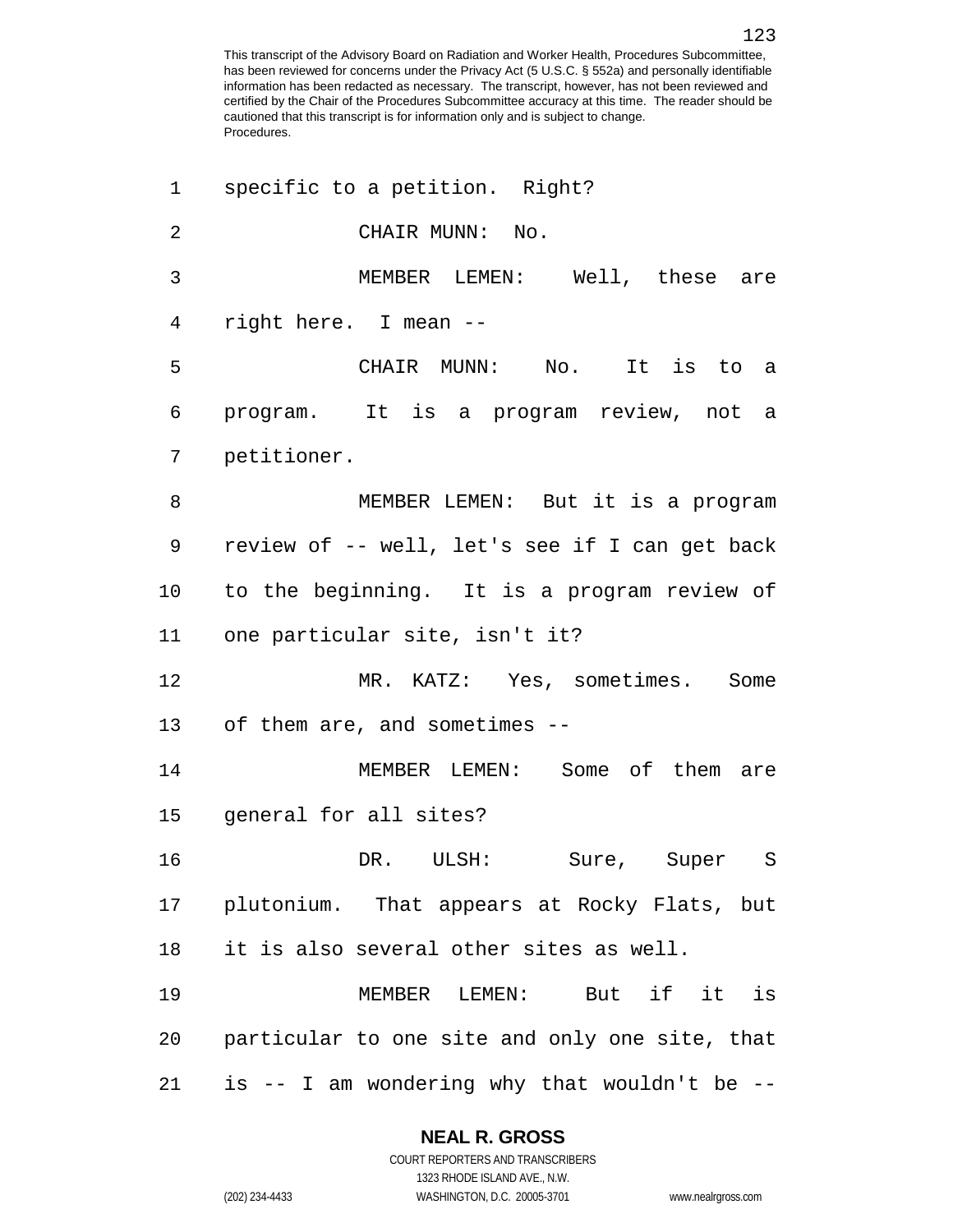that would be available to petitioners only if they did a FOIA. MR. KATZ: Well, there may not even be petitioners for the site. I mean, it depends on the site. MEMBER LEMEN: What if there is -- I understand that. I know there is not petitioners for every site, but -- DR. MAURO: The point is that we agonized early that we have an obligation to archive all the thinking, all the analysis, all the exchange which has been going on now for six years and we were tracking it, actually, in a table by hand. We realized that we are not creating an archive. I think, to have this system so that we could not lose sight of where we are - - this forest is enormous. But even more important, it is important that we operate in the sunshine. So when this was invented many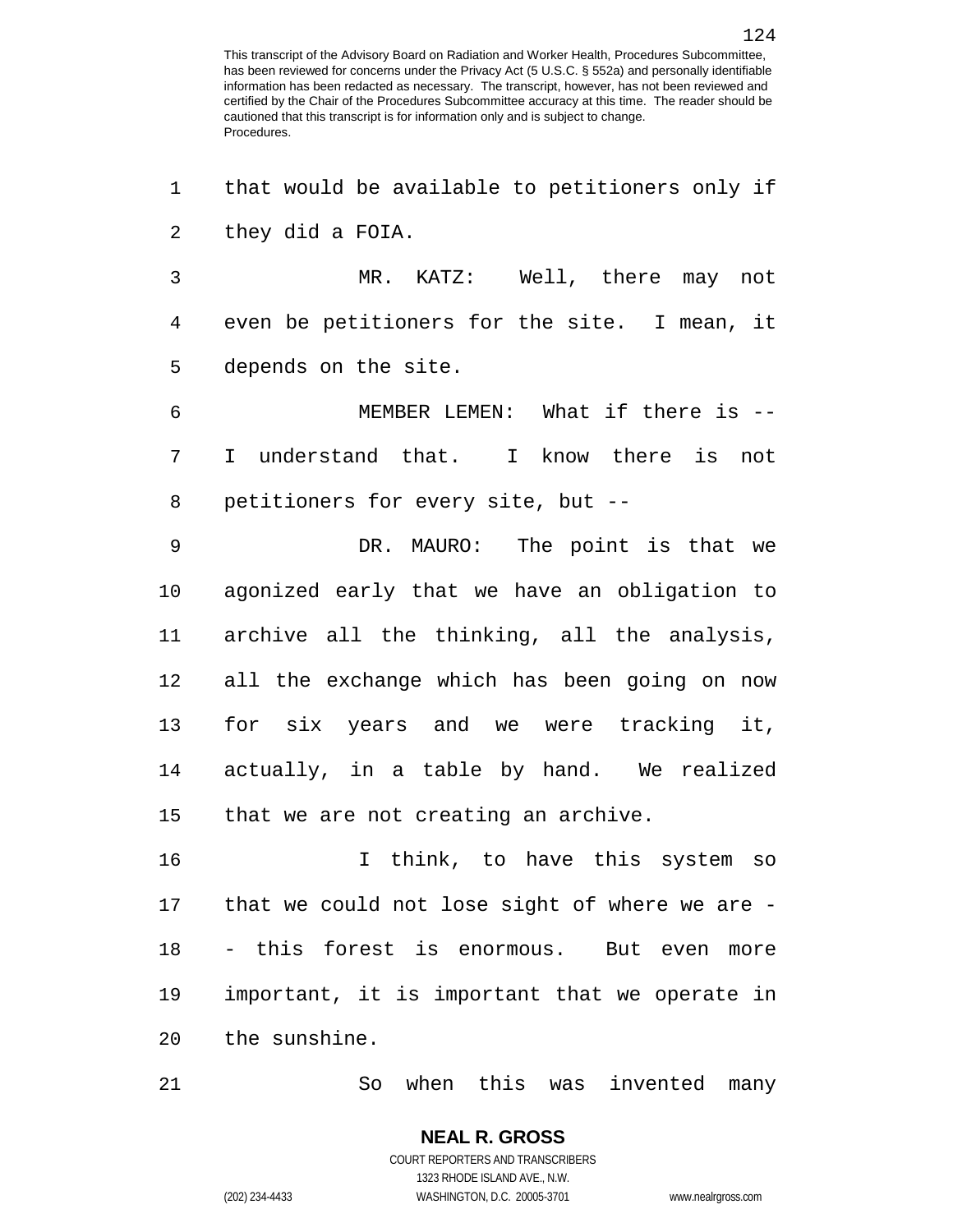| $\mathbf 1$    | years ago, it was as much a reason to have an |
|----------------|-----------------------------------------------|
| $\overline{a}$ | archive where every decision where we went    |
| 3              | from an issue that we raised on some PER or   |
| 4              | some procedure -- we said, listen, we have a  |
| 5              | problem here, and then there is a process we  |
| 6              | went through that ended up closing that, a    |
| $\overline{7}$ | process that could have taken a year and five |
| 8              | or six meetings before we closed it. But it   |
| 9              | is all there and it is in the transcript.     |
| 10             | By the way, one could argue that              |
| 11             | everything is in the transcript. If you       |
| 12             | really want to know how it happened, the      |
| 13             | transcript is here but we also realized that, |
| 14             | who is going to read 10,000 pages of          |

 transcript because every meeting -- this is 300 pages.

17 So we have a better way. We are going to do this. So now -- but you are right. What we have not talked about, and I think it is important, is at what point do we make this available to the public so that, if

#### **NEAL R. GROSS**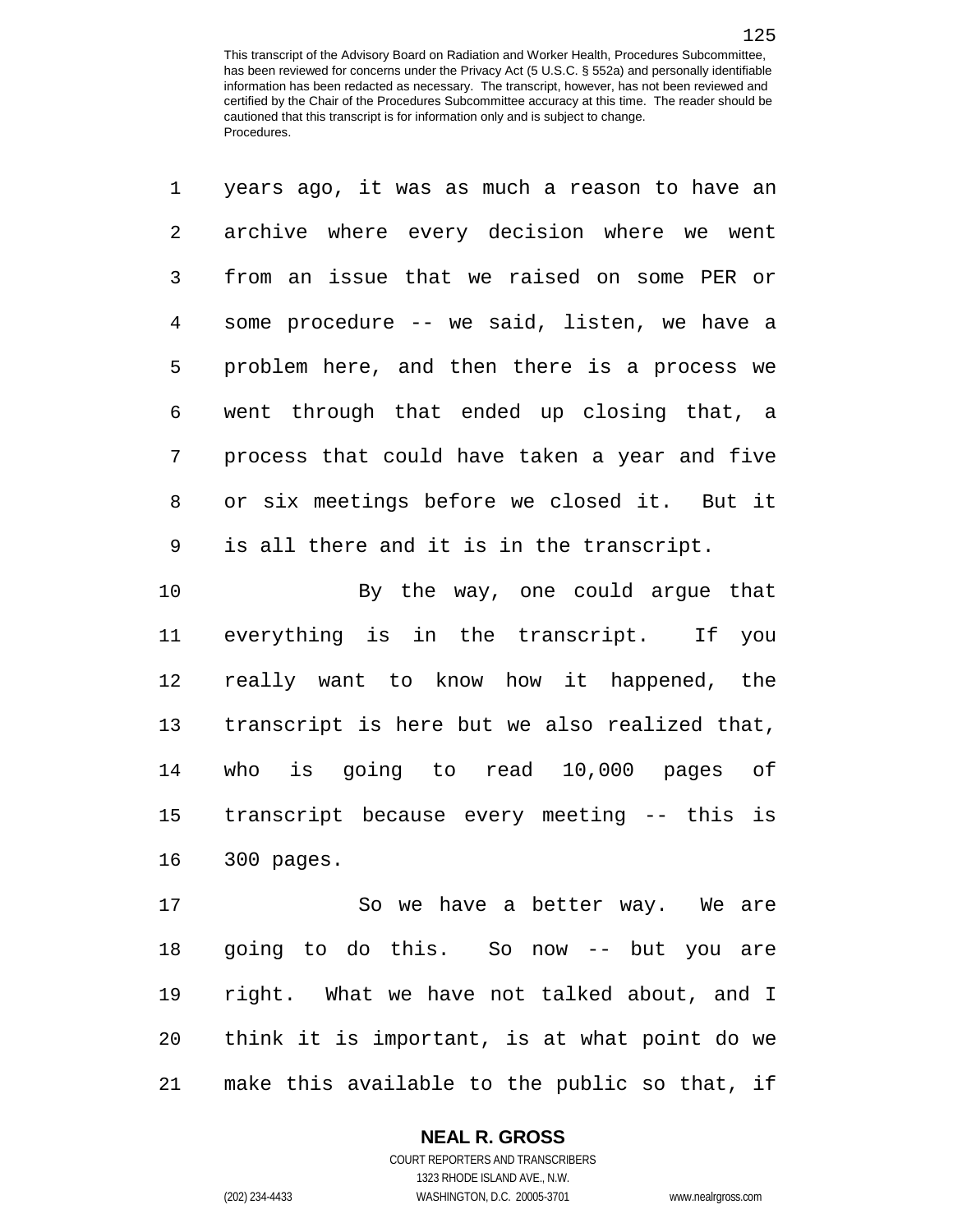| $\mathbf 1$    | anyone is interested and is concerned -- how   |
|----------------|------------------------------------------------|
| 2              | was the high-fired plutonium issue resolved?   |
| 3              | We know that they issued OTIB-0029, but how do |
| $\overline{4}$ | know that, in fact, it was properly<br>we      |
| 5              | implemented and all the workers who are        |
| $\epsilon$     | affected by that new way of modeling internal  |
| 7              | dose were, in fact, given -- you know, it was  |
| 8              | all done correctly?                            |
| 9              | The answer is we go to the PER                 |
| 10             | process. SC&A does its thing. We do the        |
| 11             | cases and it is all archived. So anyone who    |
| 12             | wants to could determine for themselves        |
| 13             | whether or not this all has been done in an    |
| 14             | open way and in a scientifically sound way.    |
| 15             | And this archive<br>MEMBER LEMEN:              |
| 16             | then is kept by NIOSH?                         |
| 17             | MR. HINNEFELD: Yes, it on<br>a                 |
| 18             | computer system.                               |
| 19             | MEMBER LEMEN: But is there a                   |
| 20             | docket office that somebody could walk into    |
| 21             | like in any regulatory agency and just pull    |

#### **NEAL R. GROSS**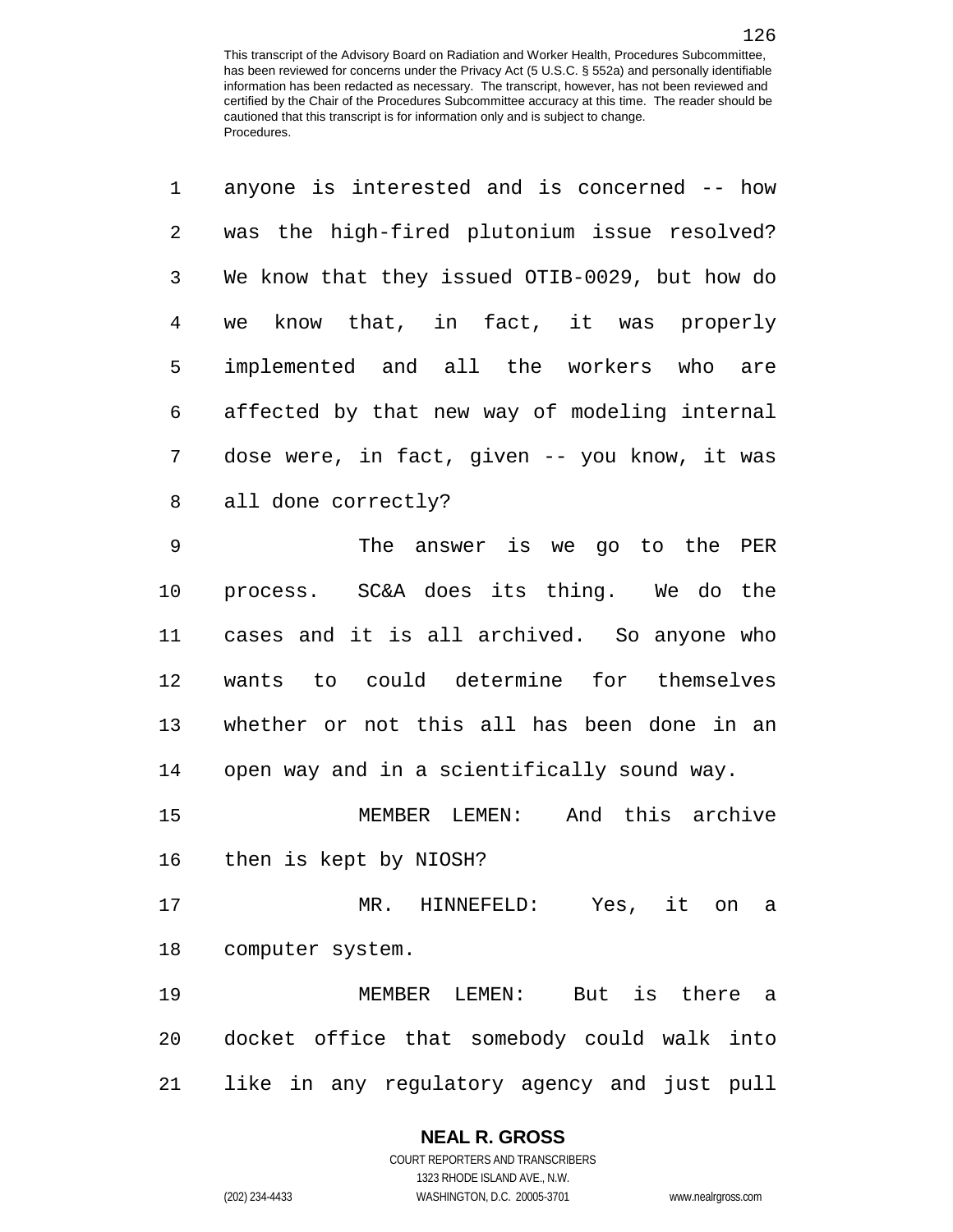out these and review them?

 CHAIR MUNN: Not yet, but there may be. Dick, you are getting a skewed view of what we are doing also, because you are coming in at the program review stage, and these PERs are relatively new and relatively - - they have become increasingly complex as the program has gone along and have increased in number, of course, as the program went along.

 The first few years of the program, there was not enough of a program issue to be reviewed and that is why you have only 32, as a matter of fact. But they have increased in complexity as the programs themselves has expanded, but the PERs, in the view of this Subcommittee, are a very, very small part of what we are looking at.

 We look at all of the procedures that are involved in the internal operations, and all of the other procedures we have come to grips with how we should handle. The PERs

#### **NEAL R. GROSS**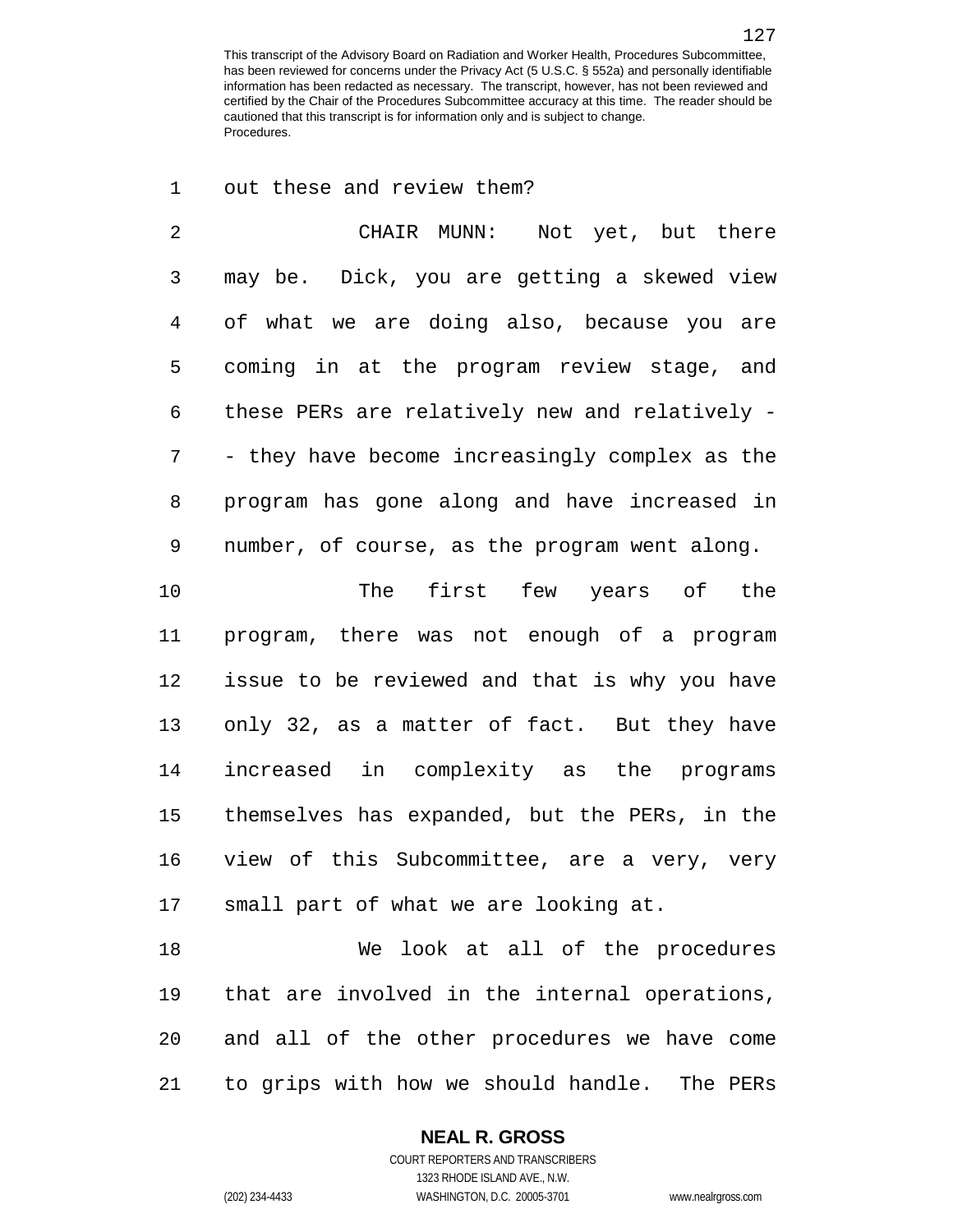| 1  | have now become complex enough and large       |
|----|------------------------------------------------|
| 2  | enough in number that it behooves us to        |
| 3  | include them as a part of our procedure.       |
| 4  | MEMBER LEMEN: Okay. All of the                 |
| 5  | other procedures that you are talking about -- |
| 6  | do you track those?                            |
| 7  | DR. MAURO: That is most of what                |
| 8  | this is.                                       |
| 9  | MEMBER LEMEN: That is PERs and                 |
| 10 | the other stuff combined; right?               |
| 11 | MR. KATZ: Everything.                          |
| 12 | MR. MARSCHKE: See, there's 538                 |
| 13 | issues up there and most of those 538 are on   |
| 14 | TIBs, OTIBs, PROCs and other documents like    |
| 15 | that.                                          |
| 16 | CHAIR MUNN: Yes.                               |
| 17 | DR. MAURO: For example, we could               |
| 18 | open up OTIB-49, which deals with the high-    |
| 19 | fired plutonium, and see how we resolved that  |
| 20 | issue.                                         |
| 21 | That is fine, but<br>MEMBER LEMEN:             |

COURT REPORTERS AND TRANSCRIBERS 1323 RHODE ISLAND AVE., N.W. (202) 234-4433 WASHINGTON, D.C. 20005-3701 www.nealrgross.com

**NEAL R. GROSS**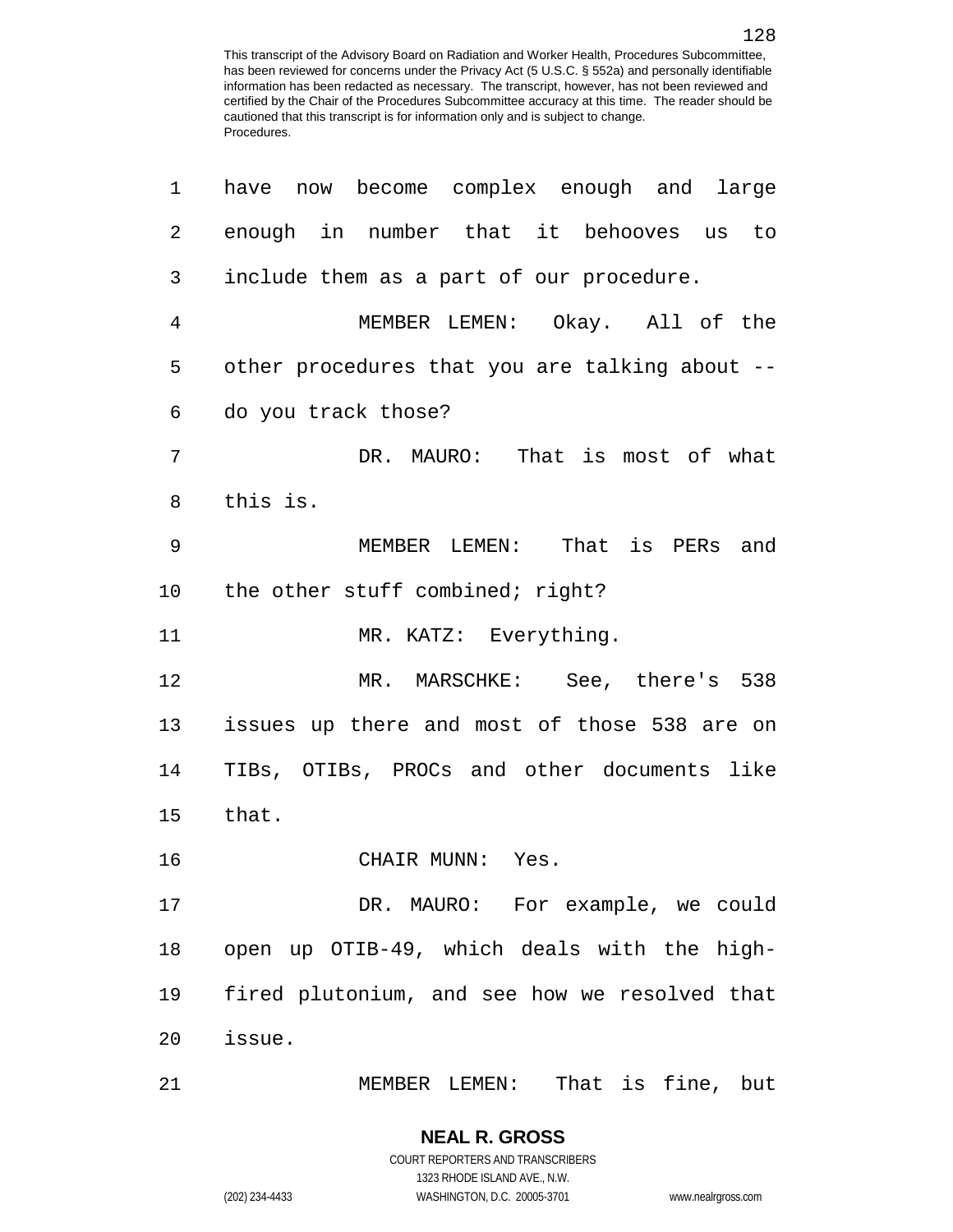on the open issues then, how many of the 500- some are still open? DR. MAURO: We got a nice table for you. CHAIR MUNN: Is this a good time to see the summary? That is the way we usually start our meetings, is by looking at our status, and the status also will be available to you on the O: drive, as it is to all Board members. You want to talk about it, Steve? MR. MARSCHKE: Yes, we can talk about it. This is something that can be generated from the -- it is one of the tables that can be generated. If you go up here to the reports, new reports button, you can press that, and you can generate this file here. I have a hard copy of it. I will re-generate it. Actually, I sent this through

email to everybody. I think it was yesterday

# **NEAL R. GROSS**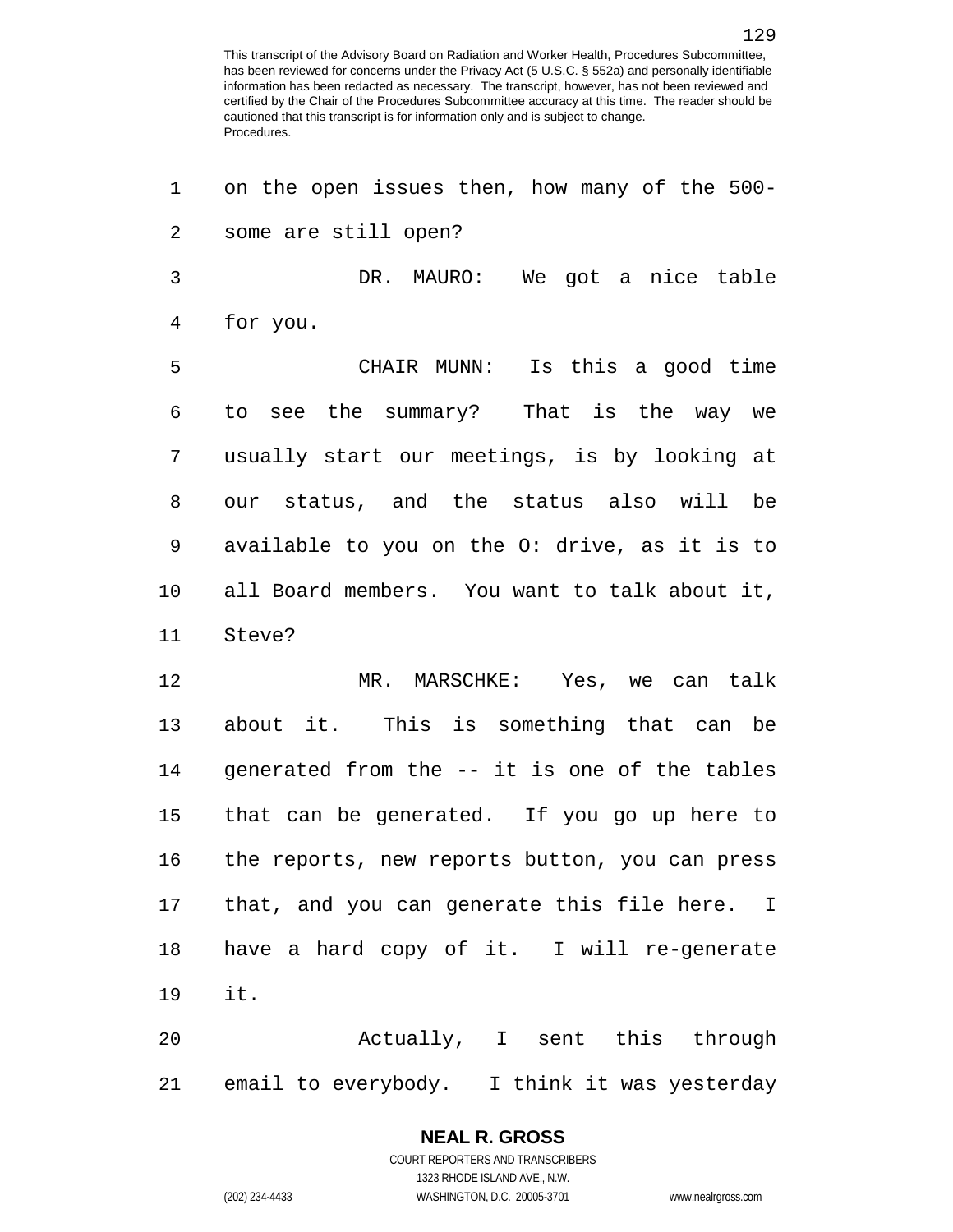| $\mathbf 1$ | -- last night. Our office does -- this is a   |
|-------------|-----------------------------------------------|
| 2           | list of the finding dates. When we issue a    |
| 3           | report, that includes findings on a procedure |
| 4           | or another document included in a PER. This   |
| 5           | is the date that report was issued.           |
| 6           | This is the number of findings                |
| 7           | that were associated with that report. The    |
| 8           | three big ones here are what we call -- these |
| $\mathsf 9$ | are the three combined reports, if you will.  |
| 10          | We looked at multiple procedures in these. We |
| 11          | looked at -- I don't know -- maybe 20         |
| 12          | procedures, 20 or 30 procedures, and so these |
| 13          | are the three big ones.                       |
| 14          | Most of these other ones where you            |
| 15          | just have single digits or maybe a couple of  |
| 16          | dozen comments -- those are individual        |
| 17          | documents, individual procedures that<br>have |
| 18          | been looked at.                               |
| 19          | So<br>these<br>the<br>numbers<br>оf<br>are    |

 findings. These are the ones that are open at this point, and open means -- the definitions

#### **NEAL R. GROSS**

COURT REPORTERS AND TRANSCRIBERS 1323 RHODE ISLAND AVE., N.W. (202) 234-4433 WASHINGTON, D.C. 20005-3701 www.nealrgross.com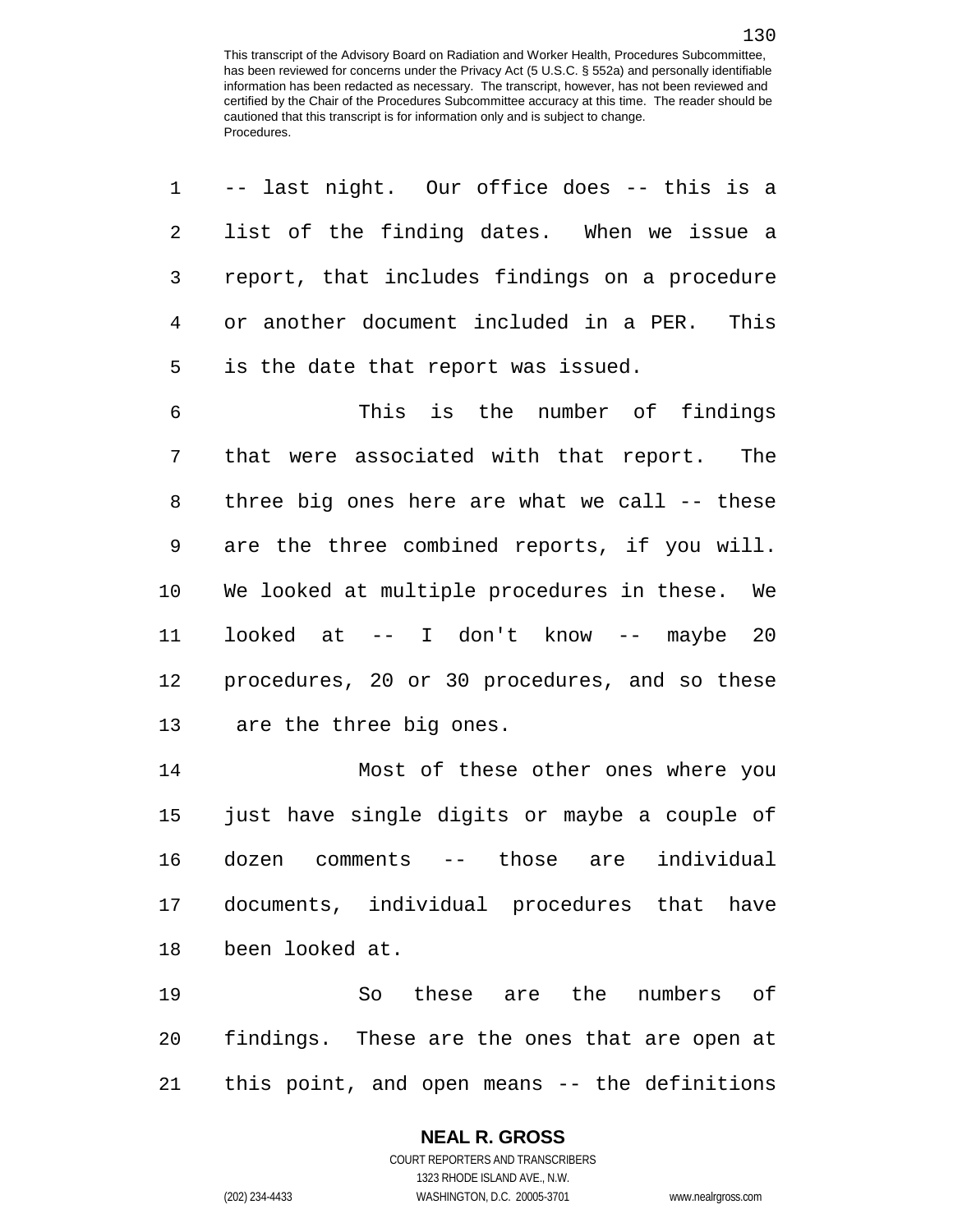of the terms are down here. Open means that SC&A has issued an issue or a finding, has made a finding. NIOSH has not yet responded to that finding, and so there has been really no discussion.

 Out of the 538, there has really been no discussion within this Subcommittee of 101 of those findings. In progress means that NIOSH has come back and responded to -- initially responded to our finding, and they said, well, this is our interpretation and this is our reason why, this is our proposed resolution, or whatever; and we have come back and said, well, we don't quite agree with you, NIOSH. So we are still negotiating, if you will, within the Subcommittee as to what the resolution to those 35 issues are.

 In abeyance, as John talked about before, is NIOSH has come back with their response to our issue and we have discussed it here at the Subcommittee and we come to a

**NEAL R. GROSS**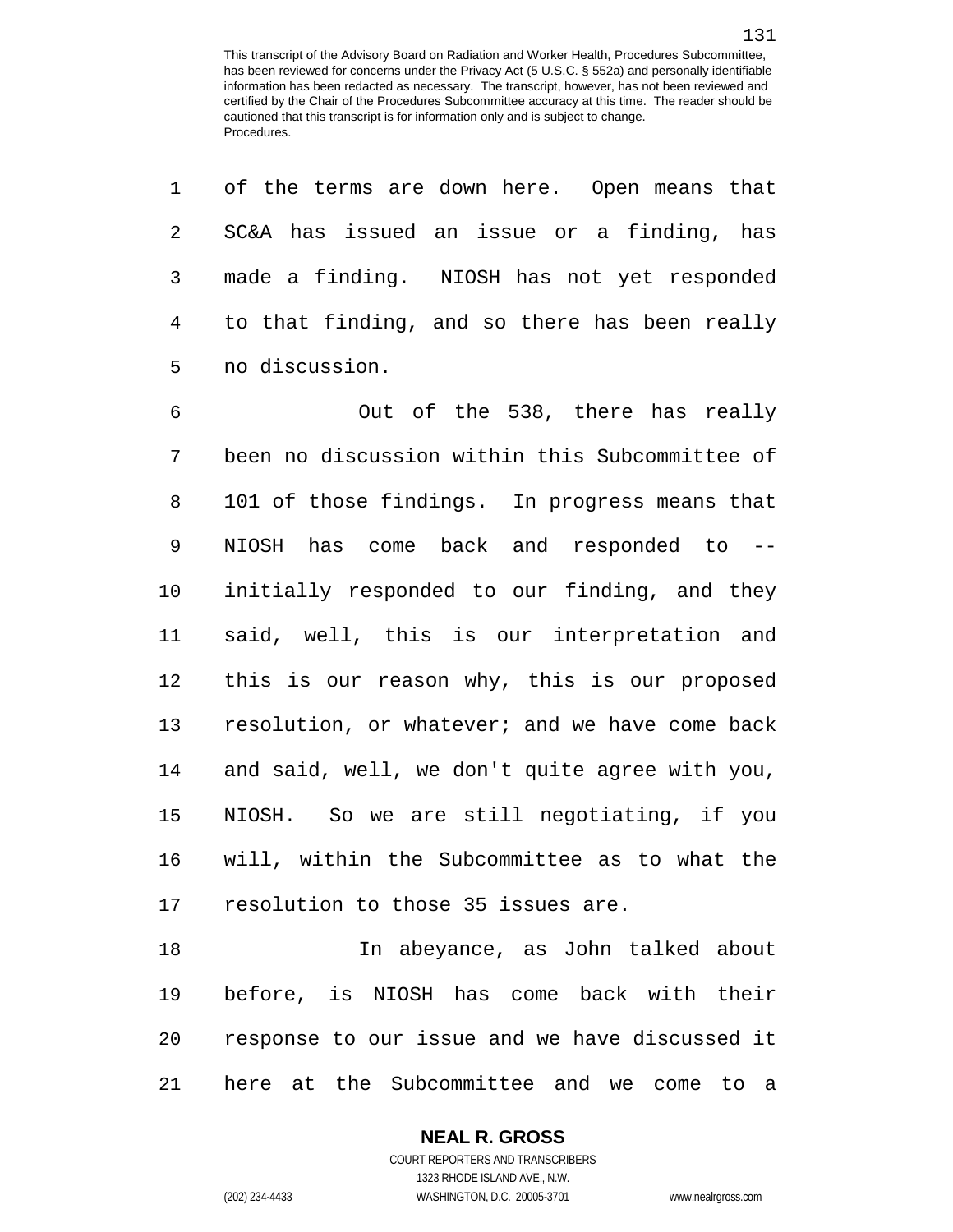| 1  | meeting of minds and said, yes, that is a good |
|----|------------------------------------------------|
| 2  | resolution, but they need to change -- in      |
| 3  | order to implement that resolution, they have  |
| 4  | to change the document.                        |
| 5  | That means we are in agreement in              |
| 6  | principle, but there still has to be the       |
| 7  | mechanics carried through. So there is 86 of   |
| 8  | those that are in that bucket.                 |
| 9  | Addressed in finding, that means               |
| 10 | that, you know, we made a finding but it is    |
| 11 | similar to another finding that we made maybe  |
| 12 | on another procedure, so we direct you to that |
| 13 | other procedure and there have been 15 of      |
| 14 | those.                                         |
| 15 | Transferred means it is better                 |
| 16 | that this particular issue be handled in a     |
| 17 | different subcommittee or be handled as a      |
| 18 | general generic issue, something along those   |
| 19 | lines, and we got 41 of them in that class.    |
| 20 | Closed is exactly what you would               |
| 21 | expect it to mean. We have come to a meeting   |

#### **NEAL R. GROSS**

COURT REPORTERS AND TRANSCRIBERS 1323 RHODE ISLAND AVE., N.W. (202) 234-4433 WASHINGTON, D.C. 20005-3701 www.nealrgross.com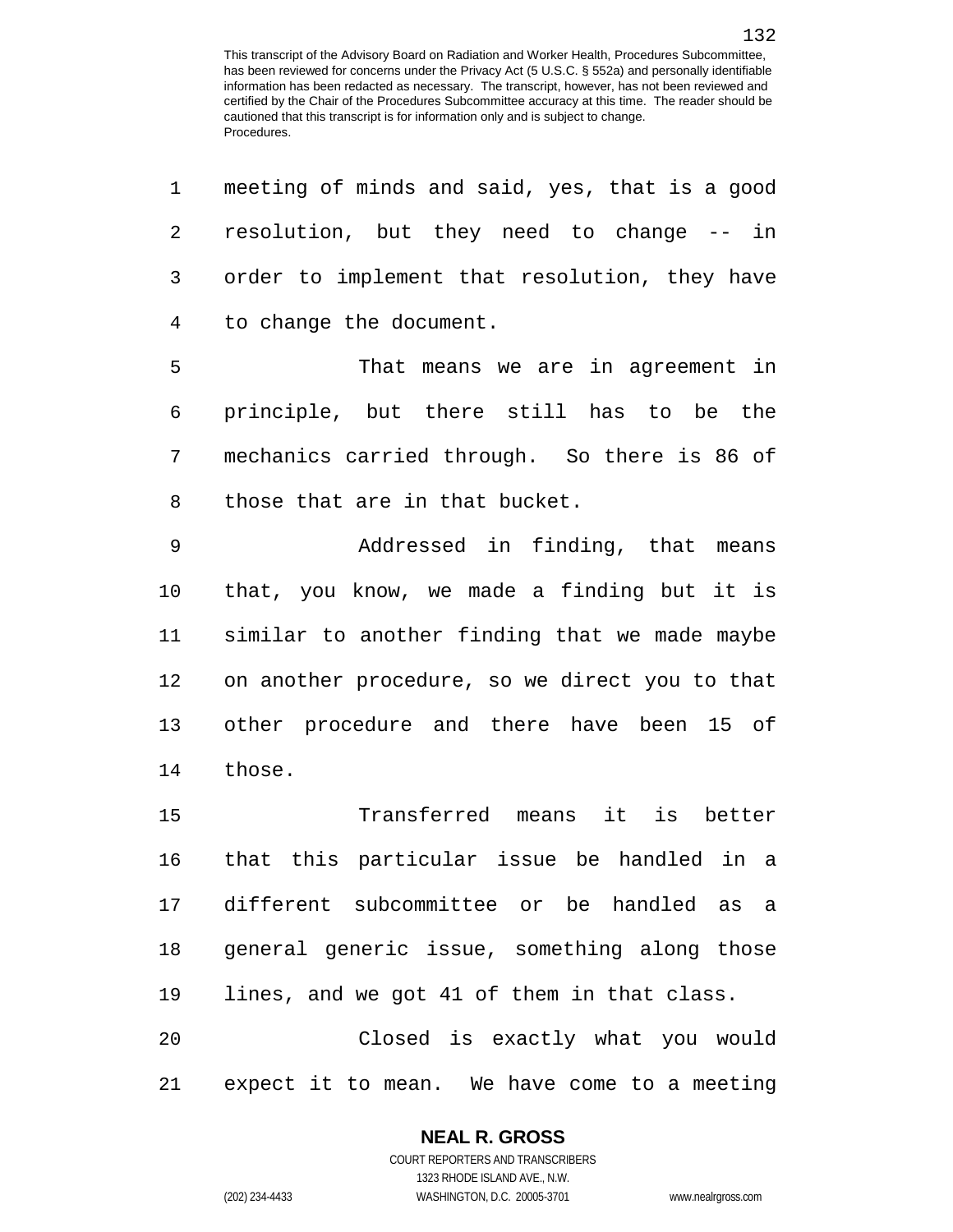of minds. There is no more changes required to any of the documents. So this issue is put to bed, and we've got about 250 issues in that category. MEMBER LEMEN: Is there any process for the closed, if new information might alter the decision that was made? MR. MARSCHKE: No, I don't think so. Once it is closed, unless NIOSH goes back and changes the document and causes us to re- review that document, there is really no -- that is put to bed, and that issue goes away, as far as I -- DR. MAURO: But that triggers a PER. In other words, let's say NIOSH agrees that, yes, we have to change this procedure. MEMBER LEMEN: Then you go back to the process and start a PER and go back through it again? That is all I was asking. That is all I was asking.

MR. HINNEFELD: New information.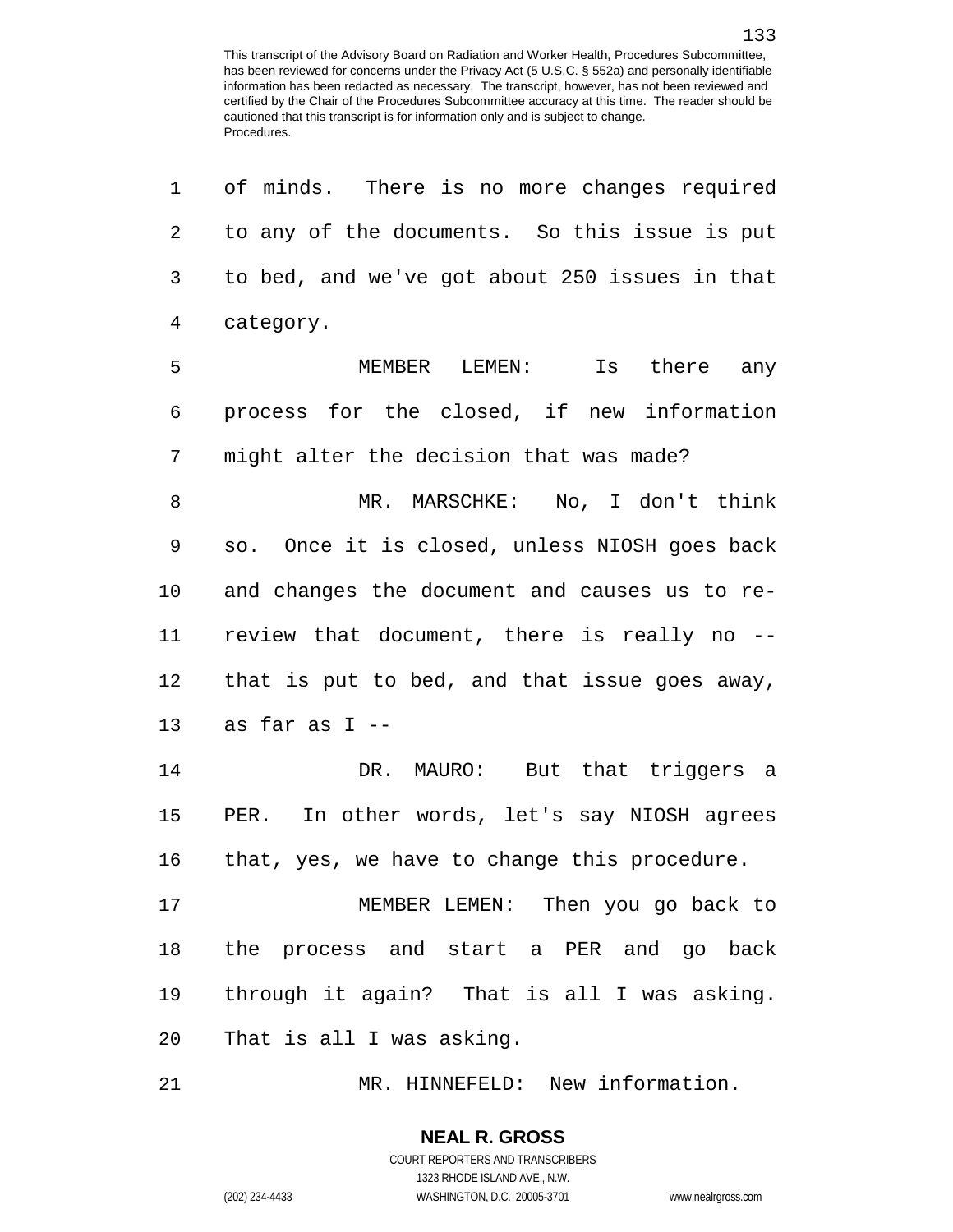MEMBER LEMEN: That is all I am asking.

 DR. MAURO: And you could see the maturation. We start off looking at technical procedures, and then we end up getting to a place where, yes, NIOSH says, you know, I think we better fix this procedure. But wait a minute, when you fix a procedure, does that not mean that it might affect some dose reconstructions? Yes. So all of a sudden -- I don't know how many years ago we merged -- you folks implemented the PER program where there is a whole process where they go back and they review. And that is what this whole discussion started because now we are in a mode where we are doing less procedure reviews and we are moving into a mode where PER reviews are becoming the coin of the realm, so to speak, because that is where, you know, you bring closure. Yes, they in fact have implemented changes, and everything is looking

#### **NEAL R. GROSS**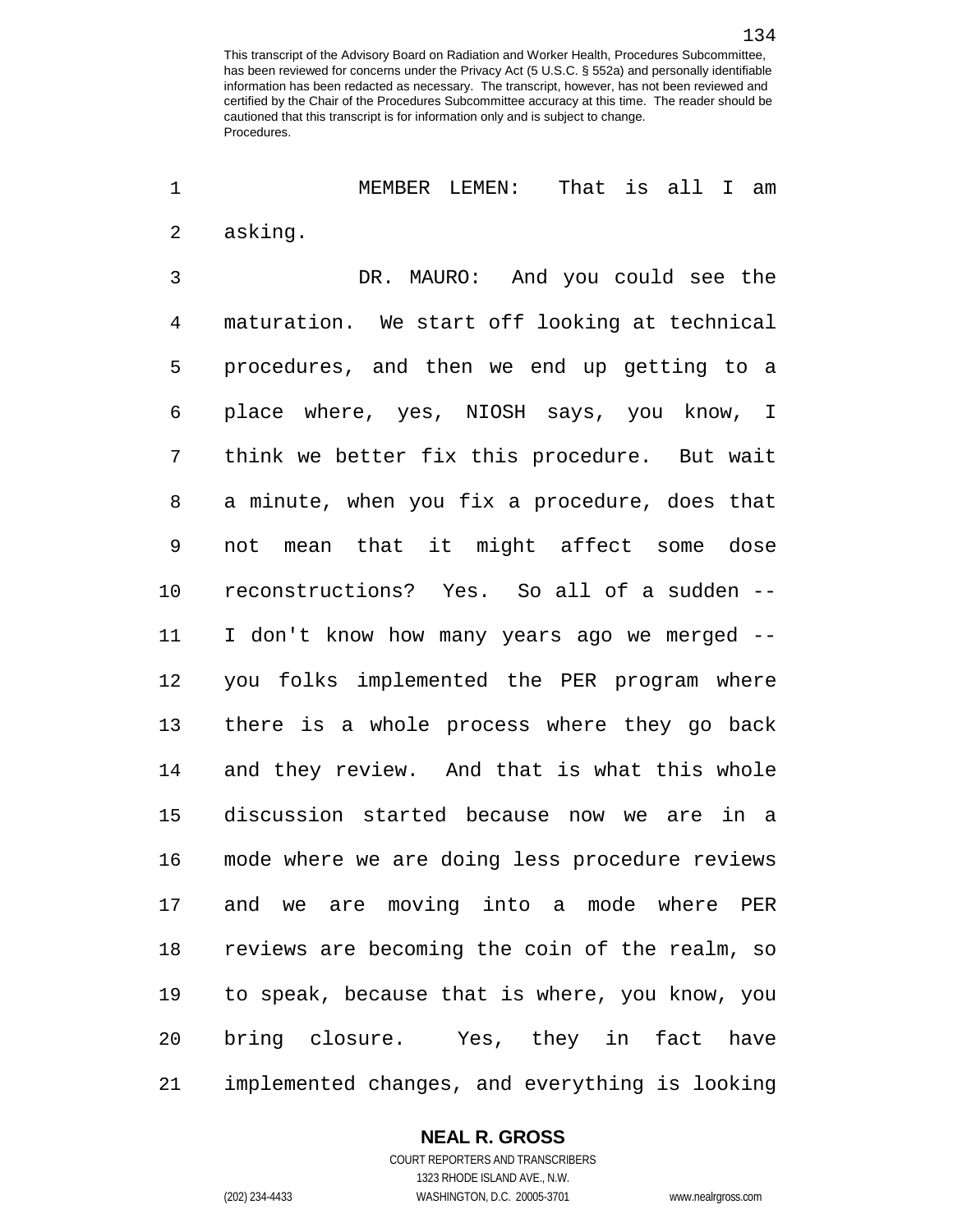fine or not.

 MEMBER LEMEN: Well, now you see the problem with putting a new person on the Board, having to come back and explain things to them. CHAIR MUNN: And this is a very complex process to be explained. MEMBER LEMEN: Thank you for your indulgence. MR. HINNEFELD: I don't necessarily want to extend the conversation, but from our standpoint there is a fair amount of benefit in having a closure document available to the public on these findings, because from our standpoint, the reports are all public. You know, they are all on our website, and they said, boy, there is all these problems with the procedures.

 Then there is nothing else there. So from our standpoint, it would be worthwhile to have some sort of closure thing

#### **NEAL R. GROSS**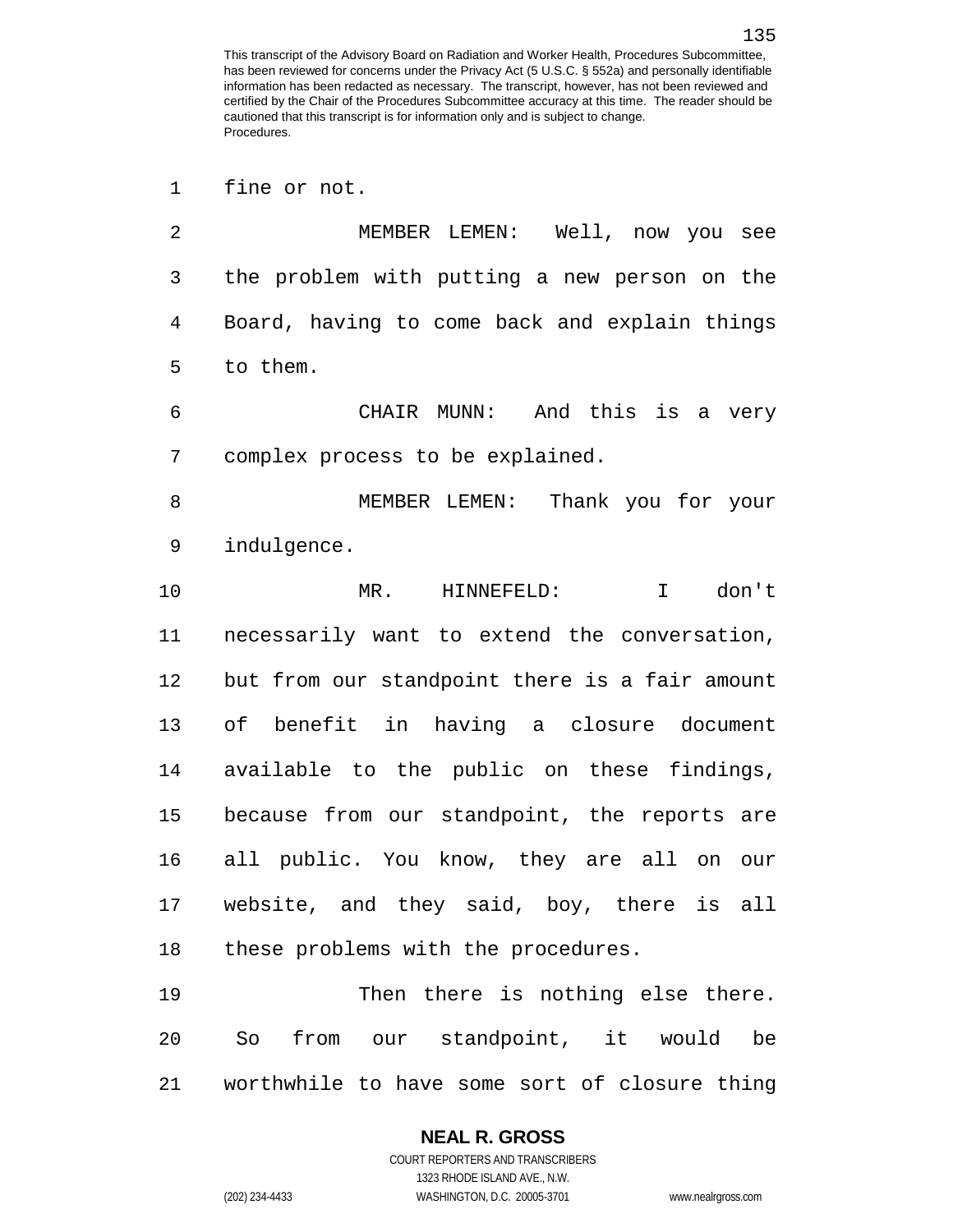saying that this finding from this document was closed in this fashion. MR. MARSCHKE: The only thing I can think of in that line is, periodically the Board does send to the Secretary a summary letter saying that so many have been closed, so many are still open, and so on and so forth. It is very general, very generic, and very upper-level, but -- and I don't know how available that is to the general public. MR. HINNEFELD: They are there. MR. KATZ: That is available. The only thing I was thinking when Dick was raising this, other than -- I think the PER is the nicest closure, because it really brings it to the very end where dose reconstructions are redone according to a new procedure, but of course, not everything ends up in a PER either because some of issues, findings, are closed and no change is needed and so on.

**NEAL R. GROSS**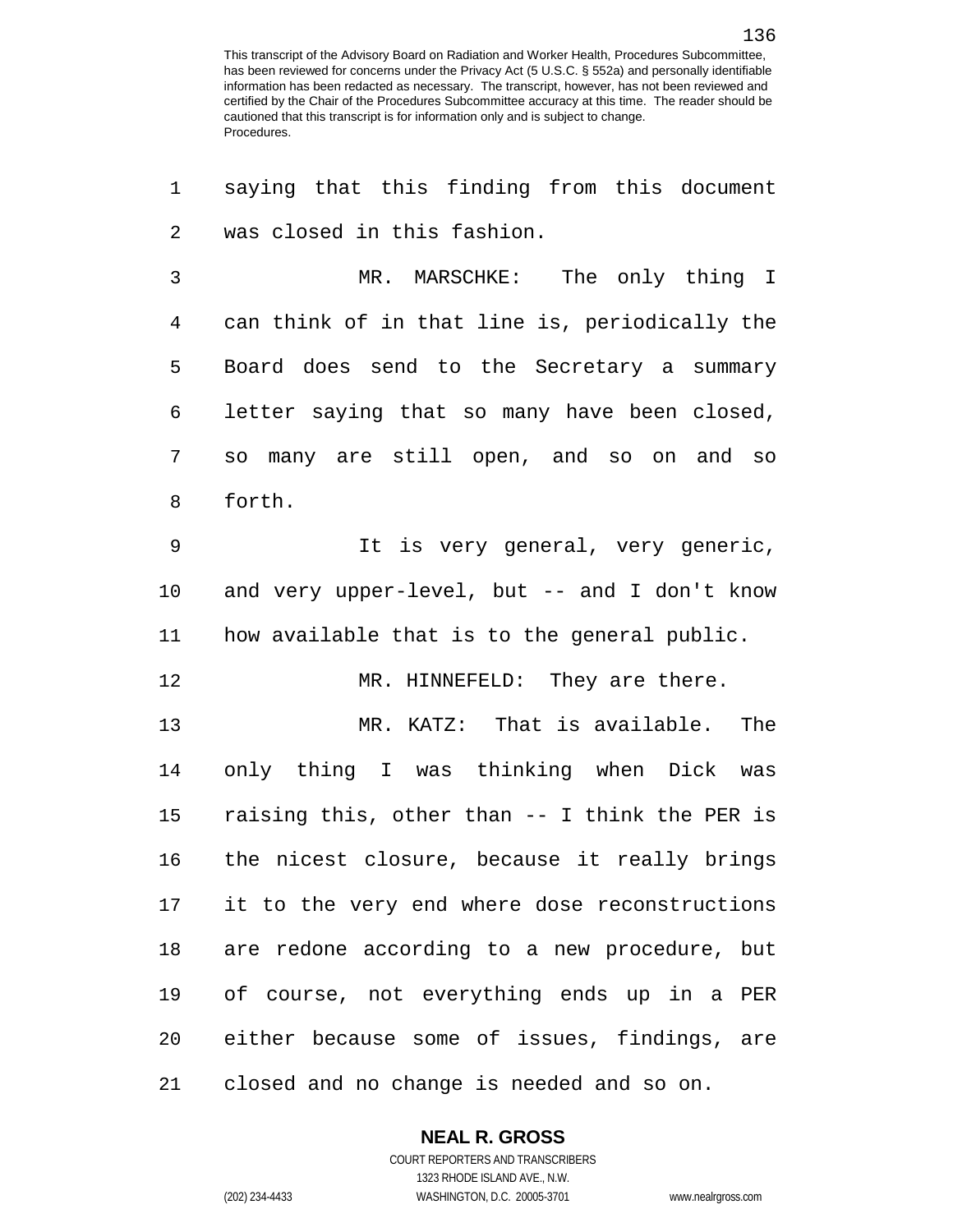| 1  | The only thing that could be done              |
|----|------------------------------------------------|
| 2  | -- but it would require, I think, a separate   |
| 3  | database in a sense, would be to take the      |
| 4  | closed ones and put those in the database that |
| 5  | is publicly available.                         |
| 6  | MR. HINNEFELD: Or you print them               |
| 7  | out in a report.                               |
| 8  | MR. KATZ: Or print them out in a               |
| 9  | report, the closed ones; and if people want to |
| 10 | see those details, they could see how those    |
| 11 | issues were closed.                            |
| 12 | MEMBER LEMEN: Could the summary                |
| 13 | document serve as -- or does the summary       |
| 14 | document sent to the Secretary summarize the   |
| 15 | closed documents?                              |
| 16 | CHAIR MUNN:<br>No. We try to keep              |
| 17 | the communication with the Secretary as clear  |
| 18 | and as upper-level as possible.                |
| 19 | MEMBER LEMEN: Is it possible that              |
| 20 | the closed documents, as Stu was saying, would |
| 21 | be beneficial to them, maybe a short summary   |

COURT REPORTERS AND TRANSCRIBERS 1323 RHODE ISLAND AVE., N.W. (202) 234-4433 WASHINGTON, D.C. 20005-3701 www.nealrgross.com

**NEAL R. GROSS**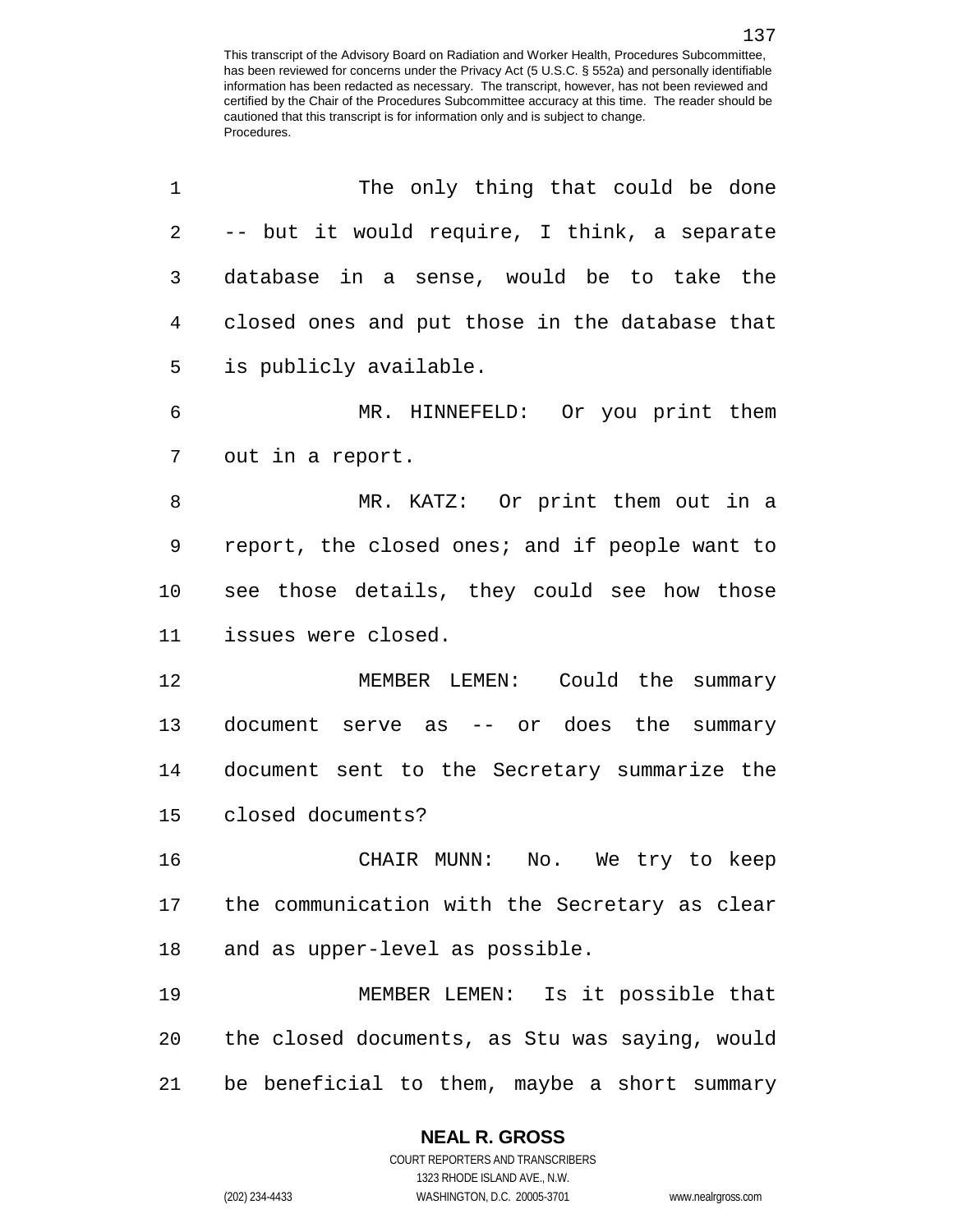| $\mathbf 1$ | to put it in layman's terms what the meaning   |
|-------------|------------------------------------------------|
| 2           | out of the closed document means could be made |
| 3           | available to the general public?               |
| 4           | MR. KATZ: That would take a lot                |
| 5           | translation. To translate these into<br>οf     |
| 6           | layperson's terms for each item that is        |
| 7           | closed, someone would have to sit down with    |
| 8           | that and write something de novo. That sounds  |
| 9           | like a lot of work.                            |
| 10          | MEMBER GIBSON: It is a<br>qood                 |
| 11          | issue. I mean, that is one point we get        |
| 12          | constantly on the whole program, is we can't   |
| 13          | break it down into layman's terms that people  |
| 14          | will understand.                               |
| 15          | MEMBER LEMEN: Well, I think we                 |
| 16          | have to address that issue, because when I     |
| 17          | came in, that is one of the things I got hit   |
| 18          | with the most, was people don't know what is   |
| 19          | going on and what decisions are being made and |
| 20          | it is being made, not in a vacuum, but it is   |

not being translated.

#### **NEAL R. GROSS**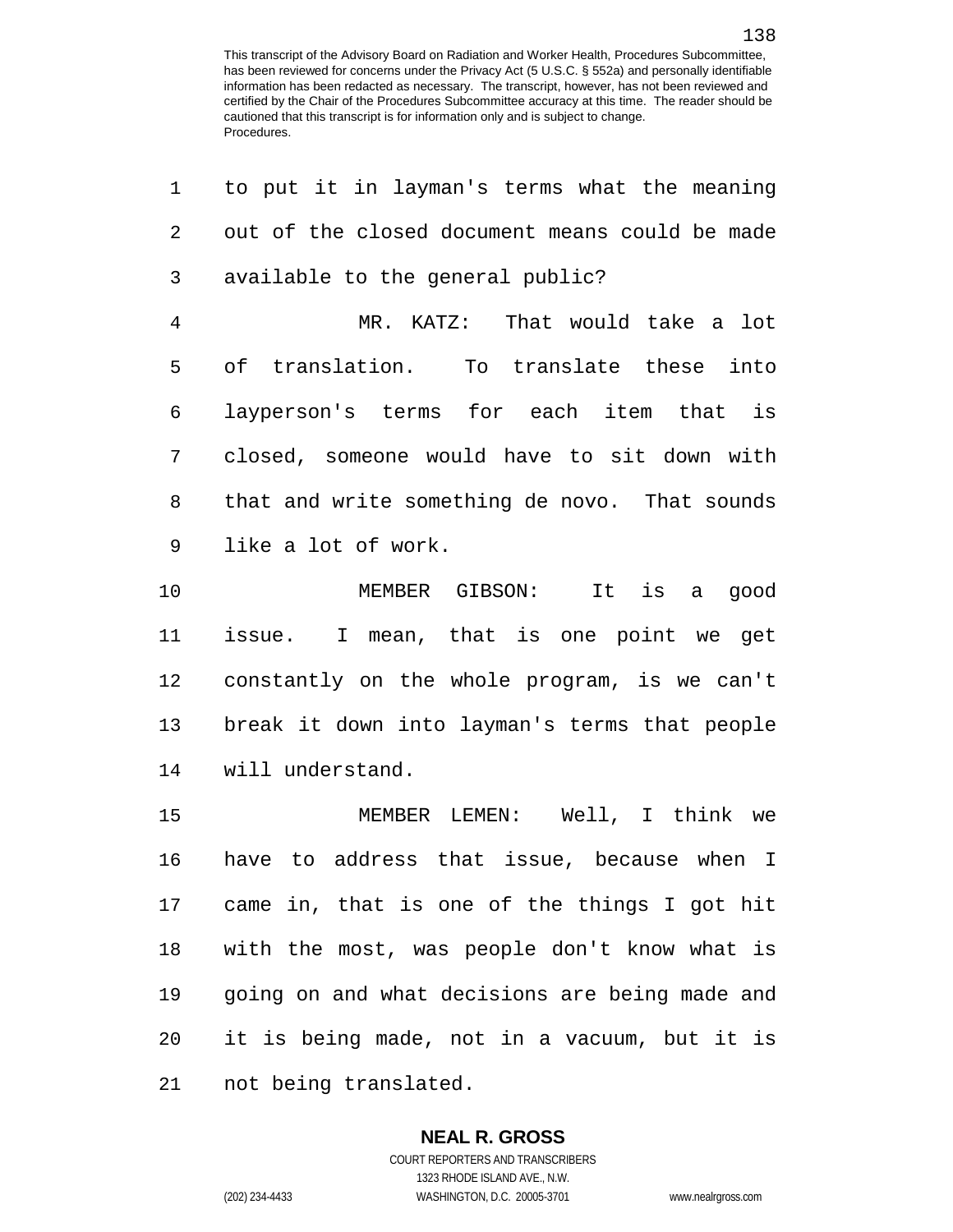| 1              | I think we need to, at some point                |
|----------------|--------------------------------------------------|
| 2              | in time, maybe make it an agenda for a future    |
| 3              | meeting or a full Board meeting to translate     |
| $\overline{4}$ | how we get this information out.                 |
| 5              | I hear you, Paul. You want to say                |
| 6              | something.                                       |
| 7              | MEMBER ZIEMER: Well, yes. This                   |
| 8              | is Ziemer again. I just wanted to point out      |
| 9              | that, in the two reports to the Secretary,       |
| 10             | although we don't deal individually with each    |
| 11             | of the closed items, there are statements        |
| 12             | where we have indicated what the impact of       |
| 13             | these different items are on the whole system.   |
| 14             | In other words, the question --                  |
|                | 15 the real bottom-line question is, okay, there |
| 16             | have been some issues in terms of the            |
| 17             | procedures. There are some findings that have    |
| 18             | been identified and corrections have<br>been     |
| 19             | made. What is the impact on this?                |
| 20             | There is a couple of them. One of                |
| 21             | them<br>is that some procedures have been        |

## **NEAL R. GROSS**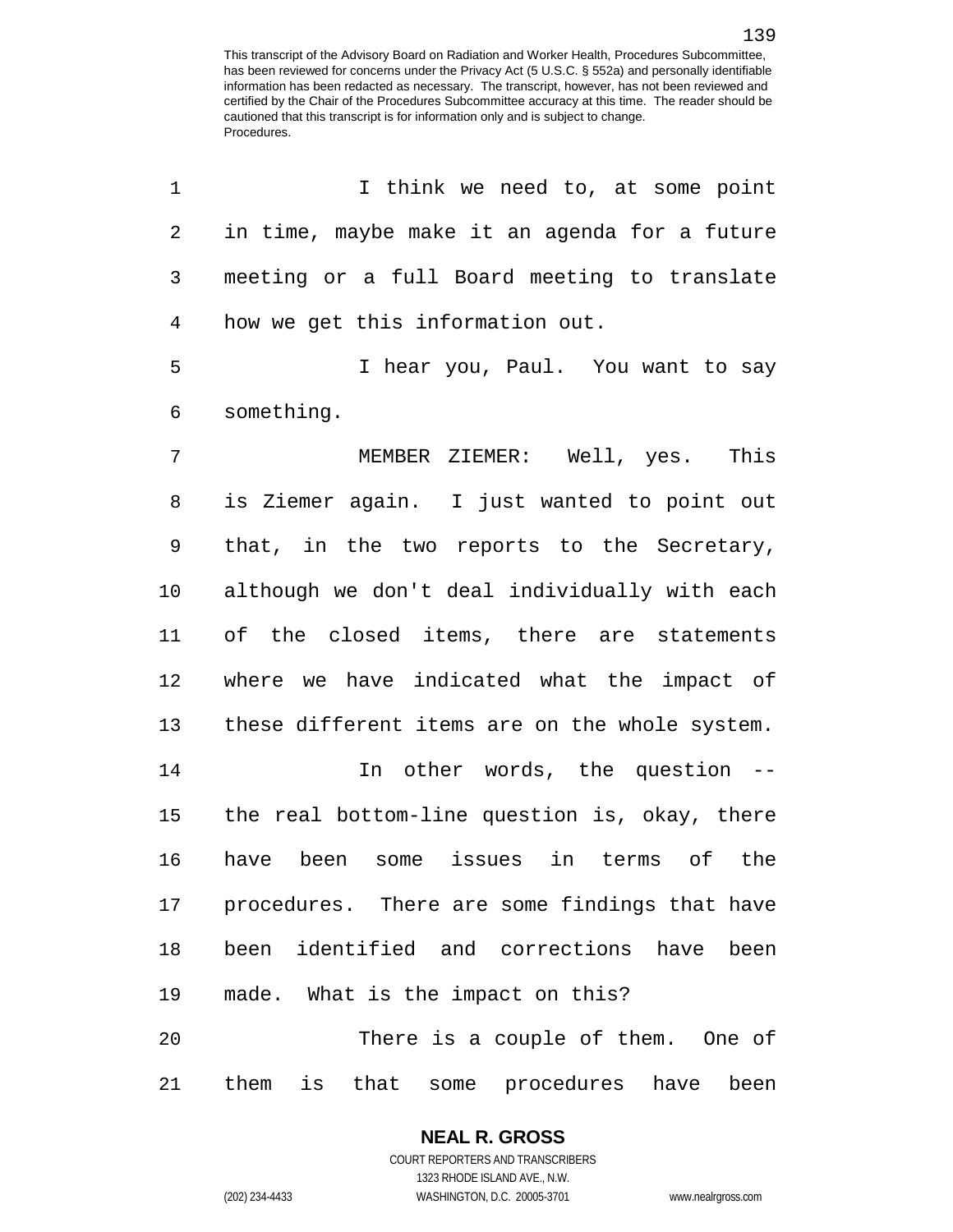| 1  | changed. So there are some summary statements  |
|----|------------------------------------------------|
| 2  | in the reports to the Secretary that kind of   |
| 3  | give that bottom line. I think that is sort    |
| 4  | of what the public wants to know also. Are     |
| 5  | the findings such that the system is broken or |
| 6  | are these procedures that are and have been    |
| 7  | fixed, and that kind of thing?                 |
| 8  | That is what we have tried to                  |
| 9  | convey to the Secretary. Are we able to say    |
| 10 | that, with these procedures, either as being   |
| 11 | used or as being revised, is the bottom line a |
| 12 | scientifically sound approach to dose          |
| 13 | reconstruction?                                |
| 14 | CHAIR MUNN: I believe the letters              |
|    | 15 to the Secretary are on the --              |
| 16 | MEMBER ZIEMER: Oh, they are on                 |
|    | 17 the website. Those are all public. Yes.     |
| 18 | So, easily<br>CHAIR MUNN:                      |
| 19 | identifiable.                                  |
| 20 | MEMBER ZIEMER: Yes.                            |
| 21 | MEMBER GIBSON: I think I see                   |

(202) 234-4433 WASHINGTON, D.C. 20005-3701 www.nealrgross.com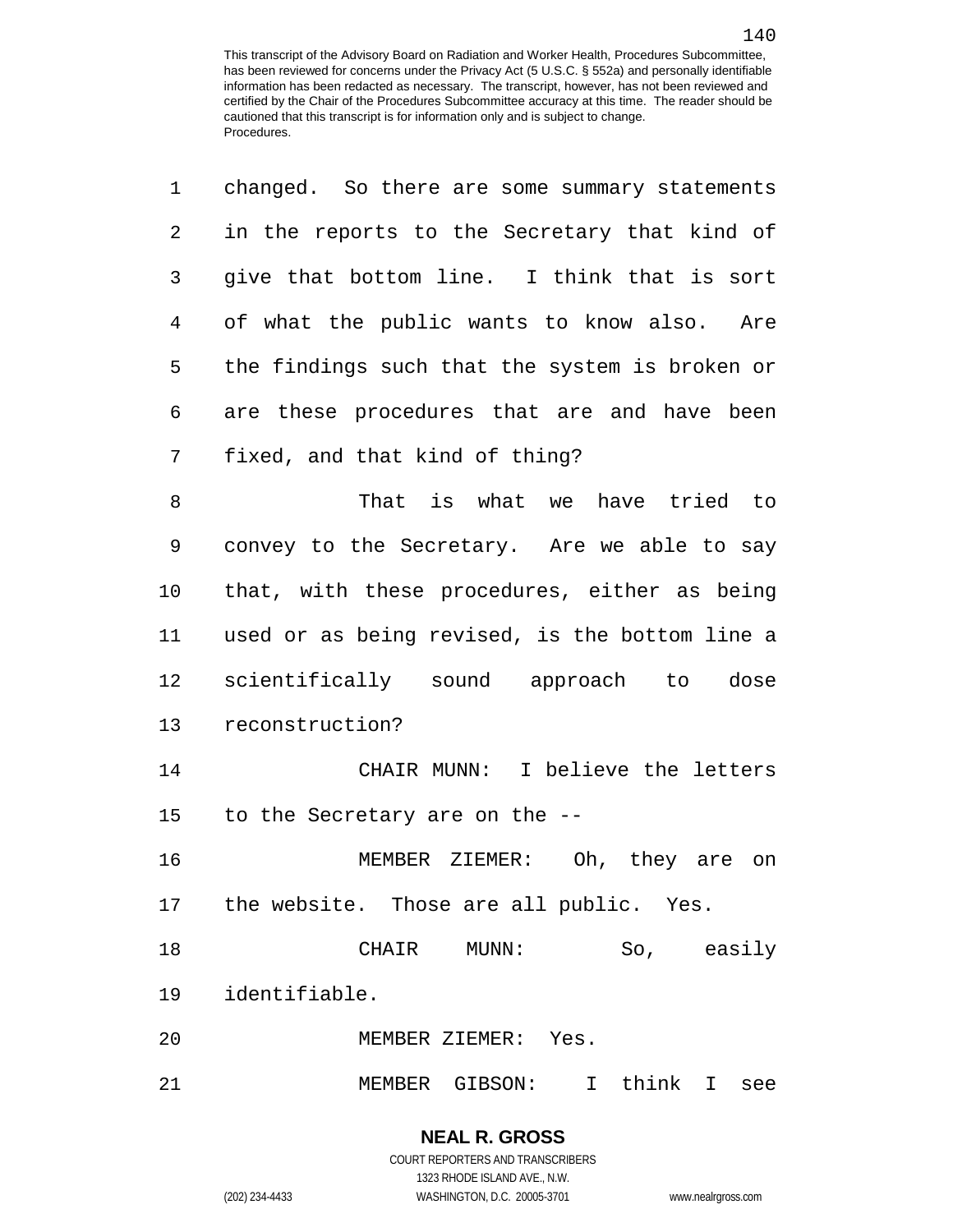| $\mathbf 1$    | Richard's comment as a little different than   |
|----------------|------------------------------------------------|
| $\overline{2}$ | that, than just the public saying, yes,        |
| 3              | scientifically been decided or met properly    |
| 4              | and stuff. They want to more understand the    |
| 5              | program.                                       |
| $\epsilon$     | MEMBER LEMEN: Exactly.                         |
| 7              | MEMBER GIBSON: I mean, we have an              |
| 8              | Worker Outreach Work Group and we have         |
| 9              | certainly talked about committees. We would    |
| 10             | love to have you, because that is something we |
| 11             | are struggling with with that group with how   |
| 12             | to make things more clear to the claimants and |
| 13             | the public, dose reconstructions and the       |
| 14             | documents.                                     |
| 15             | CHAIR MUNN: We have put in a                   |
| 16             | great number of hours in various of our Work   |
| 17             | Groups and Subcommittees attempting to provide |
| 18             | information in a variety of ways and in as     |
| 19             | clear a manner as possible. To the best of my  |
| 20             | knowledge, it has made little impact on the    |
|                |                                                |

complaint that what is being done is difficult

## **NEAL R. GROSS**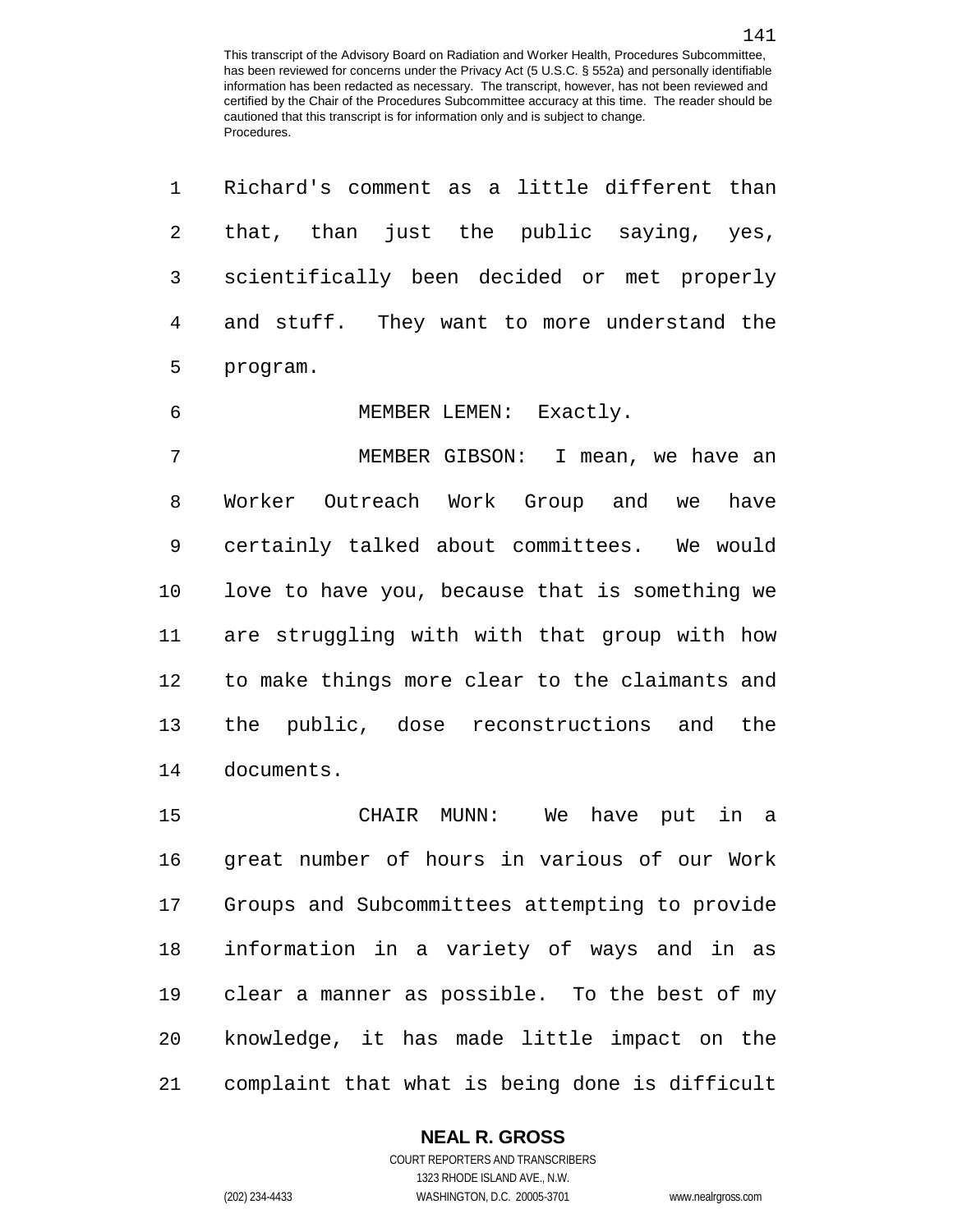to understand.

 How one can find the ideal translator for that is a mystery, but we do the best we can and we keep trying to keep our communication lines open as much as possible, and even in all of our discussions we always have the opportunity for anyone who is interested in what we are doing to be on the phone line, but it gets pretty dull just listening to this.

 MEMBER LEMEN: Well, one thing that I see after what you said was that, you know, you can throw this issue to the Outreach Subcommittee, but the Outreach Subcommittee really doesn't have the understanding of having sat through Procedures Committee meetings to really understand this issue. So how can the Outreach Committee really even begin to translate this?

 CHAIR MUNN: Well, the argument that I have heard personally from -- and the

> **NEAL R. GROSS** COURT REPORTERS AND TRANSCRIBERS 1323 RHODE ISLAND AVE., N.W.

(202) 234-4433 WASHINGTON, D.C. 20005-3701 www.nealrgross.com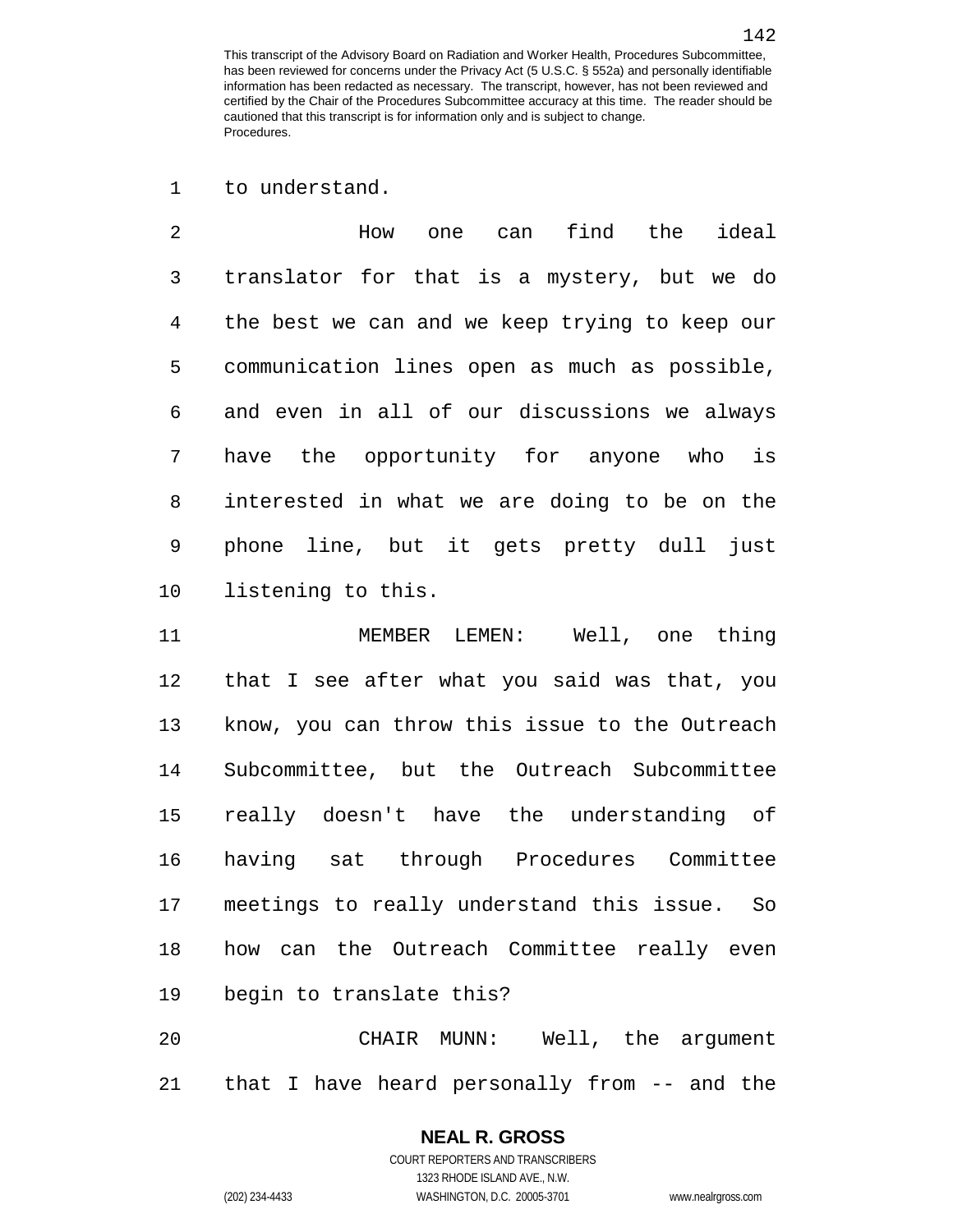requests that I hear from the public don't

| 2              | have anything to do, really, with what we do  |
|----------------|-----------------------------------------------|
| 3              | here. The question is really, why is this     |
| $\overline{4}$ | decision made the way it is, and explaining   |
| 5              | why the decision is made the way it is varies |
| 6              | from one claimant to the other, from one case |
| 7              | that is being reviewed to the other.          |
| 8              | It is difficult to see how there              |
| 9              | is any simple way to show in any kind of      |
| 10             | meaningful way how what we are doing applies  |
| 11             | to the concern that most claimants seem to    |
| 12             | have.                                         |
| 13             | MEMBER LEMEN: Well, it seems to               |
| 14             | me that, if you are going to go to the        |
| 15             | Outreach Subcommittee with this, this         |
| 16             | committee at least has the responsibility of  |
| 17             | getting the closed document and saying, here, |
| 18             | Outreach, this is what we decided. Someone    |
| 19             | has to translate this.                        |
| 20             | MR. KATZ: Again, it just would be             |
| 21             | resource -- you could have resources.<br>You  |

**NEAL R. GROSS** COURT REPORTERS AND TRANSCRIBERS 1323 RHODE ISLAND AVE., N.W.

(202) 234-4433 WASHINGTON, D.C. 20005-3701 www.nealrgross.com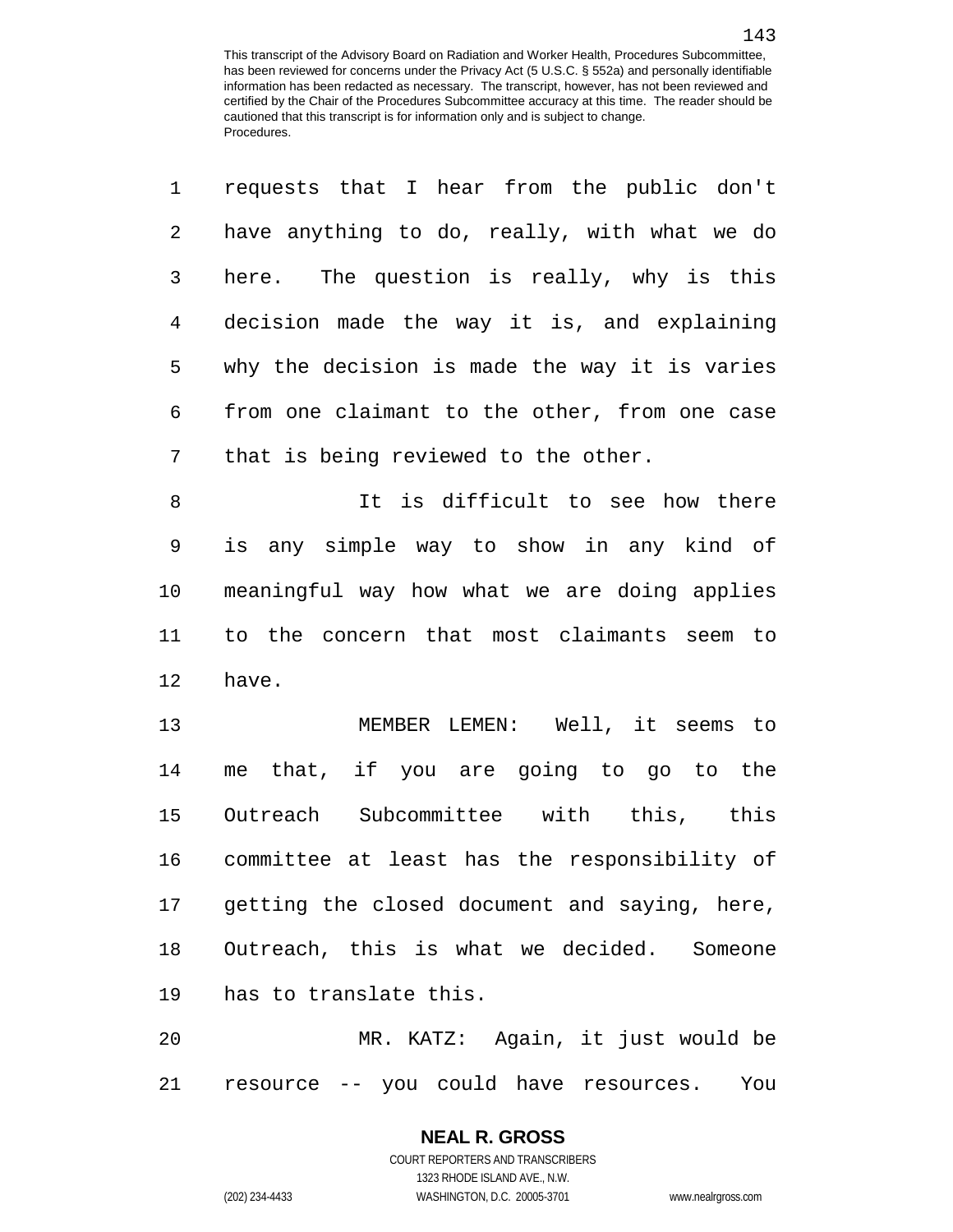| 1  | could have a person or persons assigned to            |
|----|-------------------------------------------------------|
| 2  | taking each closed item and writing up a              |
| 3  | little summary of, this was the issue, this is        |
| 4  | how it was closed, and this is what its               |
| 5  | relevance is for dose reconstructions and --          |
| 6  | MEMBER LEMEN: Well, that doesn't                      |
| 7  | seem hard to me to do.                                |
| 8  | MR. KATZ: Well, except there are                      |
| 9  | hundreds. So it is not a small volume --              |
| 10 | MEMBER LEMEN: You would have to                       |
| 11 | catch up. I understand.                               |
| 12 | MR. KATZ: So, it could be done.                       |
| 13 | It is just a question of --                           |
| 14 | MEMBER LEMEN: So once you catch                       |
|    | 15 up, it is not a big problem.                       |
| 16 | MR. KATZ: It is just a question                       |
|    | 17 of resources.                                      |
| 18 | Interestingly enough,<br>DR. MAURO:                   |
| 19 | the Outreach Work Group -- the genesis of the         |
| 20 | Outreach Work Group had to do with lots of            |
| 21 | for a<br>that<br>went<br>while that<br>on<br>concerns |

**NEAL R. GROSS**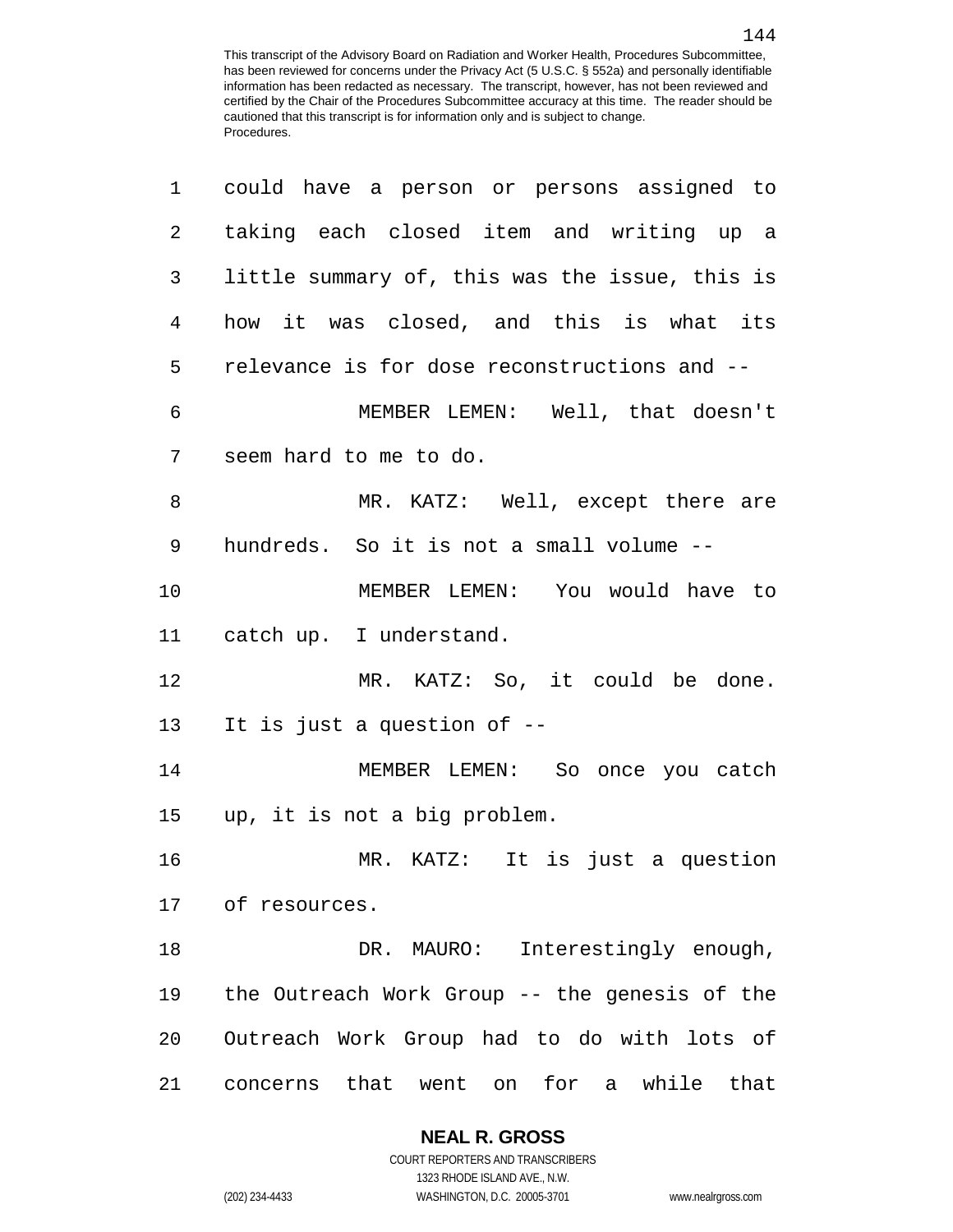workers, petitioners, would bring information

| 2              | to NIOSH and they felt that they weren't       |
|----------------|------------------------------------------------|
| 3              | always heard. Therefore, the information that  |
| $\overline{4}$ | is being transmitted is not making its way     |
| 5              | into the work products and into the decision-  |
| 6              | making.                                        |
| 7              | most of the Outreach -- I'm<br>So              |
| 8              | speaking from -- I was involved in the genesis |
| 9              | of this, too. Most of the Outreach was         |
| 10             | concern -- or is concerned with, listen, we    |
| 11             | think it is very important that, when          |
| 12             | information comes in from workers during       |
| 13             | interviews, during data-capture efforts or     |
| 14             | whatever vehicle it is, that that information  |
| 15             | is recorded and recorded completely and        |
| 16             | accurately and then seriously considered when  |
| 17             | a work product like a Site Profile is produced |
| 18             | and decisions are made regarding, you know,    |
| 19             | judgments regarding whether an SEC petition    |
| 20             | should be granted or not.                      |

Now you are bringing a new

(202) 234-4433 WASHINGTON, D.C. 20005-3701 www.nealrgross.com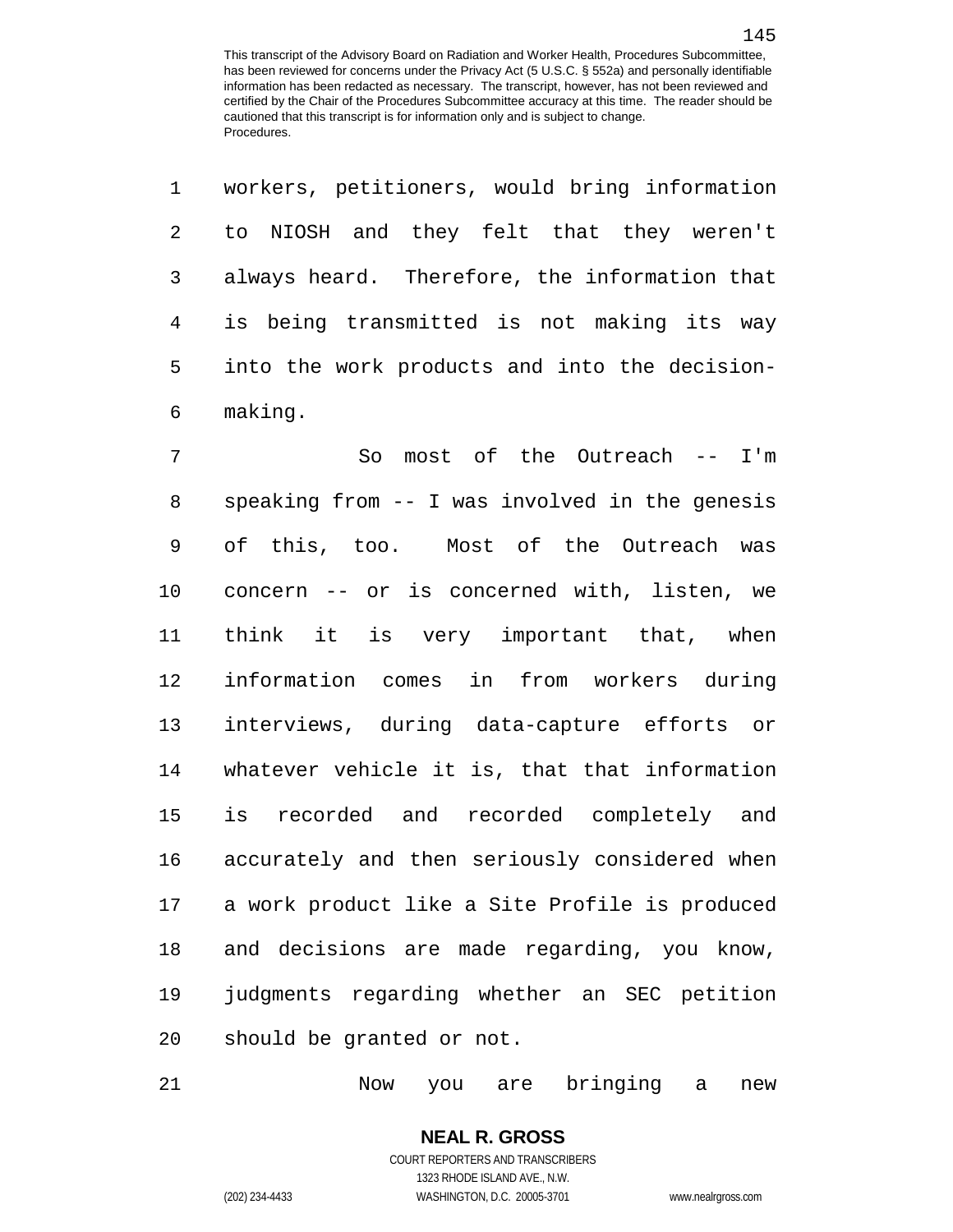dimension by way of enriching the process even further, that being that folks out there who are concerned about this program probably are not aware of this and this is, in my opinion, extremely impressive. The agony and the amount and granularity -- we haven't even gotten -- we haven't started knocking heads yet, but it is all here and, quite frankly, I am thinking that -- and I don't know the degree to which NIOSH does this, but the degree to which, when NIOSH goes out, and whether it is a data-gathering effort or it is an effort to communicate about what is going on, I don't know the extent to which NIOSH includes some discussion of, by the way, listen, when we hear you and when we get your information and when we revise our procedures and our Site Profiles in light of that information, it doesn't stop there. It goes to PERs. We went back and redid 10,000, 1,000 -- I don't know how many cases in light of all

**NEAL R. GROSS**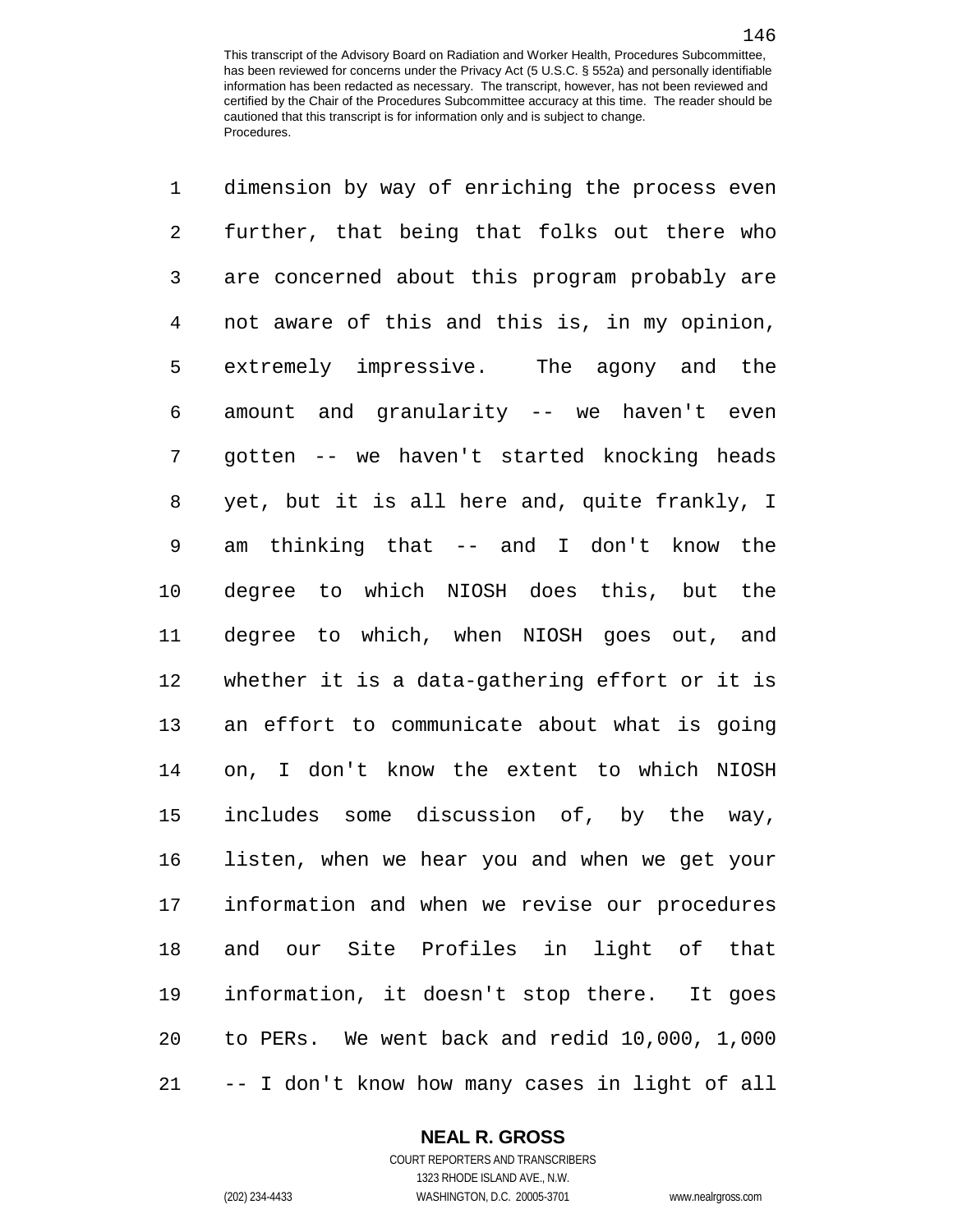this information.

 In a funny sort of way, this PER closes the loop and I don't know if petitioners and members of the public realize that this is -- when all is said and done, beside the SEC process, this closes the circle and makes sure that everybody is being treated correctly.

 MEMBER LEMEN: Oh, I hear a lot of complaints of people saying exactly that. We are spending a lot of money. We are spending a lot of sweat and input from a lot of people and we have a lot of contractor support to do that, but what are we getting for that money and why can't these closed reports help answer those questions?

 I think it would be good PR for the whole program if you could show that the circle has been closed, because right now the circle is left open, and there is a gap between this end of the circle and the

## **NEAL R. GROSS**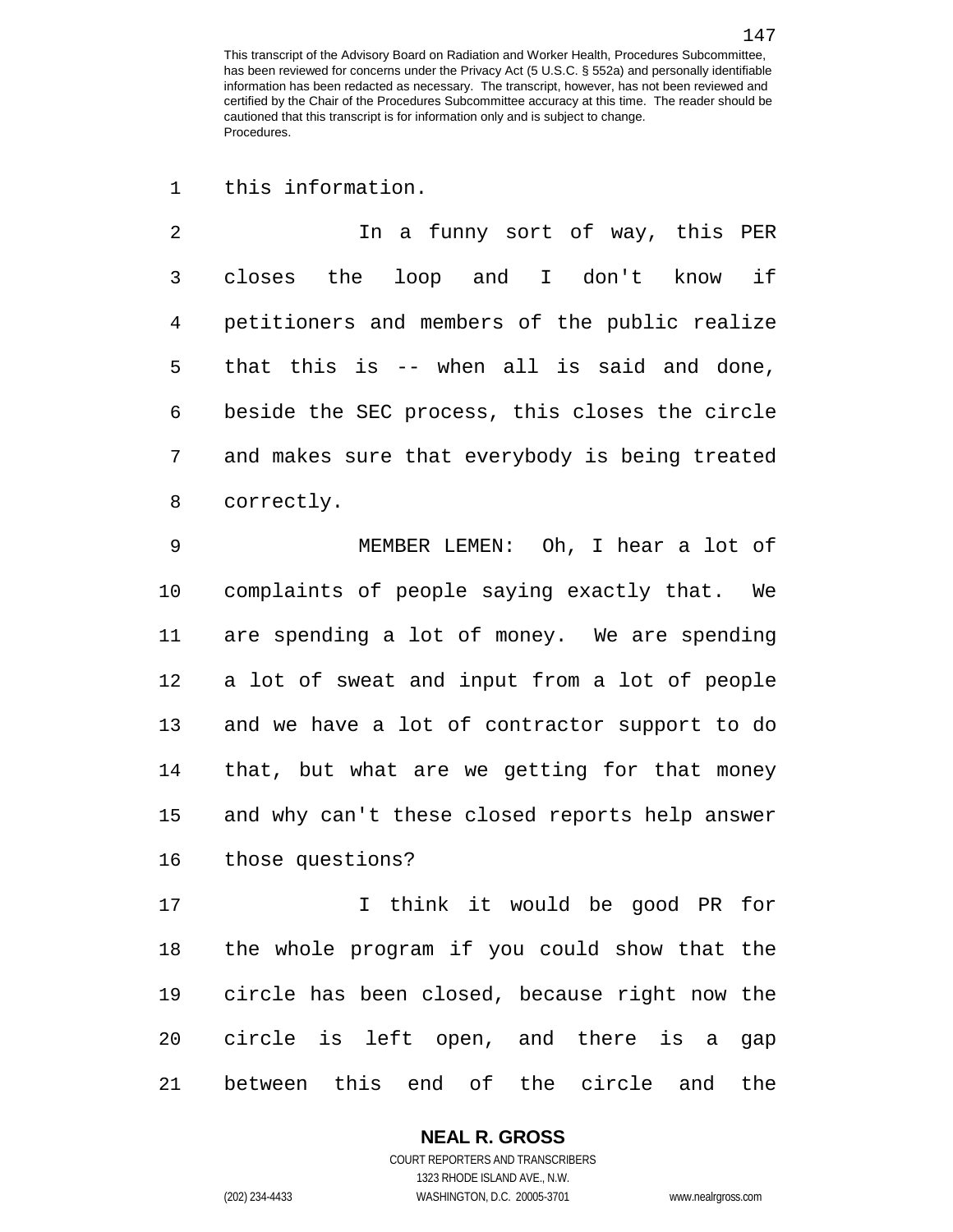beginning of the circle that has not been closed.

 DR. MAURO: I could say I am aware, at least for the thoracic lymphoma and the high-fired, there were a lot of reversals which, you know, in one respect you could say, oh my goodness -- it is good. You put in place a process that we found -- we learned something and we fixed it and we had these many reversals.

 MEMBER LEMEN: I think that is good news.

13 DR. MAURO: Yes.

 MEMBER LEMEN: That good news ought to get out there.

 DR. MAURO: I agree and I don't think that information is getting out. I don't know. Is it? I mean, when you folks go to your Outreach, do you talk about that? MEMBER ZIEMER: This is Ziemer. I think what could be done would be something

#### **NEAL R. GROSS**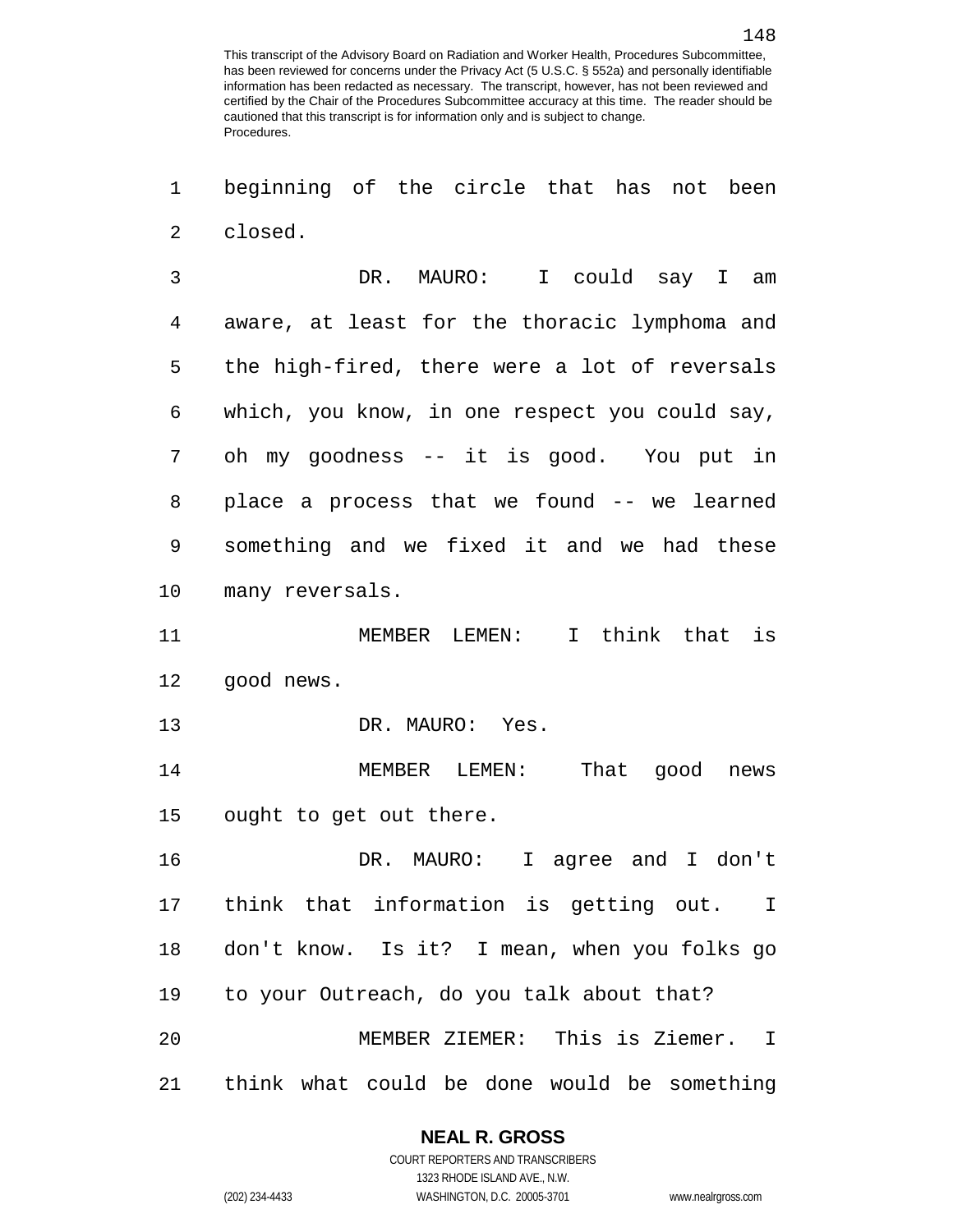| $\mathbf{1}$    | like that, that is somewhat generic. If we     |
|-----------------|------------------------------------------------|
| $\overline{2}$  | took it item by item, I think we would have a  |
| 3               | problem, because -- and Dr. Lemen, I will just |
| 4               | mention, for example, I just pulled up at      |
| 5               | random here a finding. But here is an SC&A     |
| 6               | finding: the fitting of the data to a log-     |
| 7               | normal distribution was statistically          |
| 8               | acceptable, but many times did not represent   |
| 9               | well the data at the highest end of the        |
| 10 <sub>1</sub> | results.                                       |

 Well, all right. I don't think that particular finding is worth spending a lot of effort to try to explain to the public what that has meant. What we need to do is look at the issues that impact, like high- fired plutonium or maybe categorize broadly a number of findings of the type just mentioned, that there were a number of findings that have to do with how the data are reviewed or how the data are utilized or something like that and then indicate what has been done.

## **NEAL R. GROSS**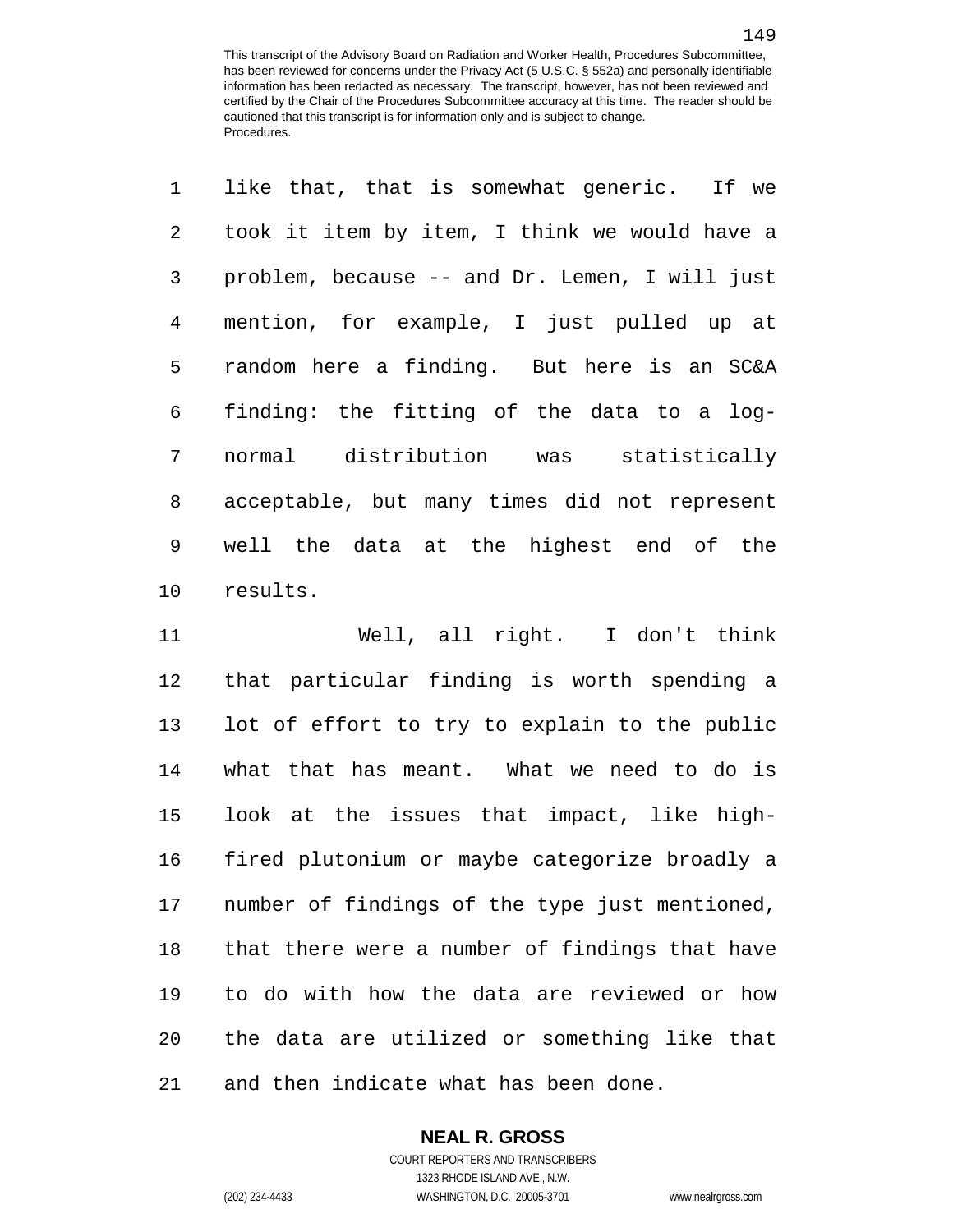| 1  | To do each finding in the level of             |
|----|------------------------------------------------|
| 2  | detail that we deal with, I don't think, would |
| 3  | serve the public very well, because it         |
| 4  | wouldn't add to the overall understanding of   |
| 5  | what really is going on unless simply knowing  |
| 6  | that we are doing with that level of detail,   |
| 7  | if that helps.                                 |
| 8  | I mean, so many of these findings              |
| 9  | are -- taken individually by themselves, are   |
| 10 | really a great amount of detail in how things  |
| 11 | are done.                                      |
| 12 | CHAIR MUNN: This has been a good               |
| 13 | discussion and one that, I hope, is helpful    |
| 14 | for our new member as well as giving us some   |
| 15 | material for thought for the rest of us.       |
| 16 | I don't know about the rest of                 |
| 17 | you, but your Chair is ready for lunch, and we |
| 18 | have, I believe, come to some decision with    |
| 19 | respect to at least what you are going to be   |
| 20 | seeing in the next day or so from me and what  |
| 21 | I propose for what we will, I hope, as a       |

**NEAL R. GROSS**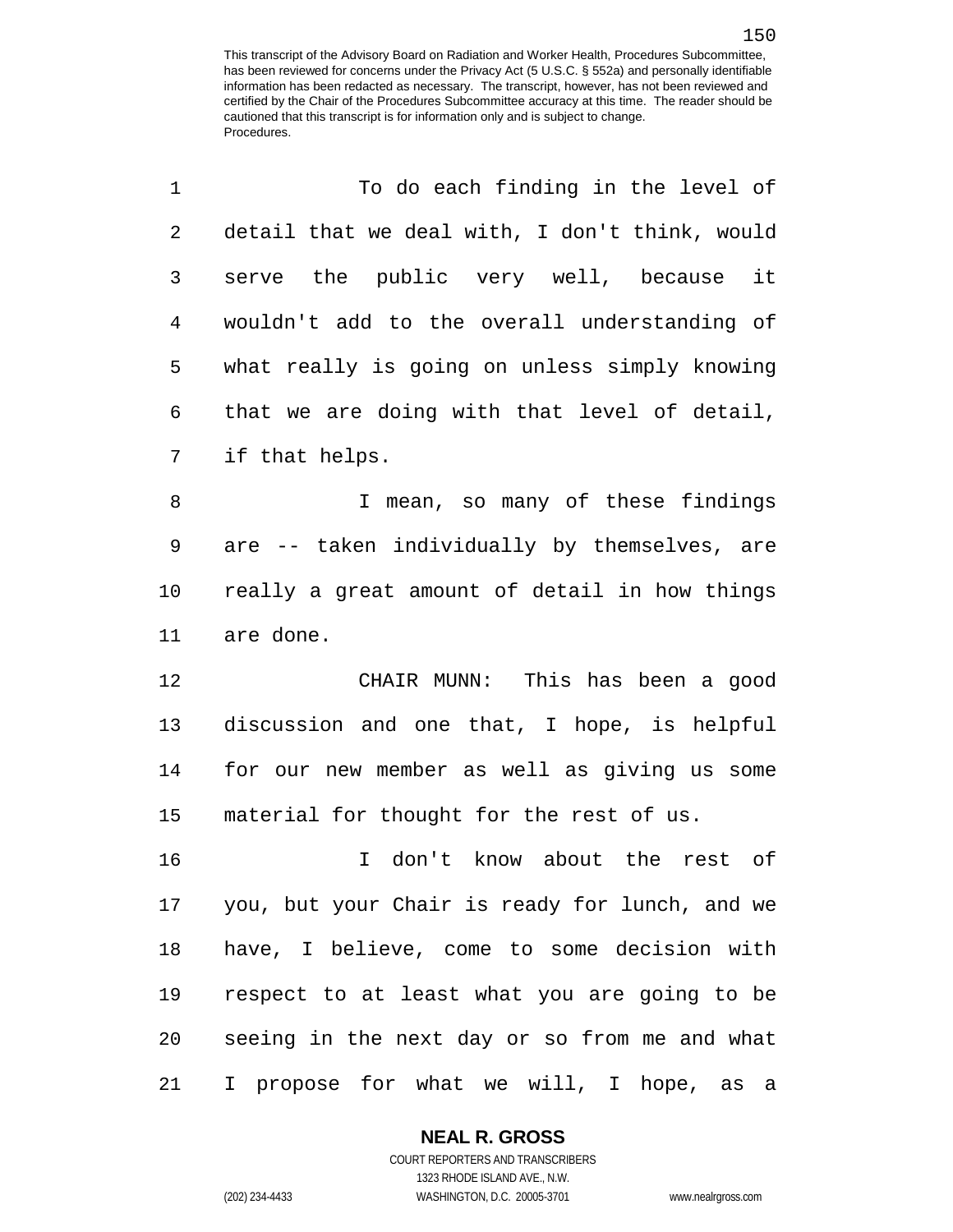Subcommittee propose to the Board.

 When we return from lunch, I hope we can leave this on the table and revisit it again after we have all had an opportunity to address some of the other issues, other than our PER setup here, and we will try to take up where we left off which would have been about the eleven o'clock item on our Action Items. Lunch -- return at 1:30, if that is amenable with all. MS. BEHLING: Wanda, this is Kathy Behling. I just wondered on the PER issue if I could make one additional comment. The question was initially asked, how many PERs did we do last year and the answer is three and it is PER-20 and PER-12

 which is the high-fired plutonium and the lymphoma -- PER-9, the lymphoma issue.

 One of the things I just wanted to make mention of; we have never discussed the PER-20, the Blockson TBD revision, under your

#### **NEAL R. GROSS**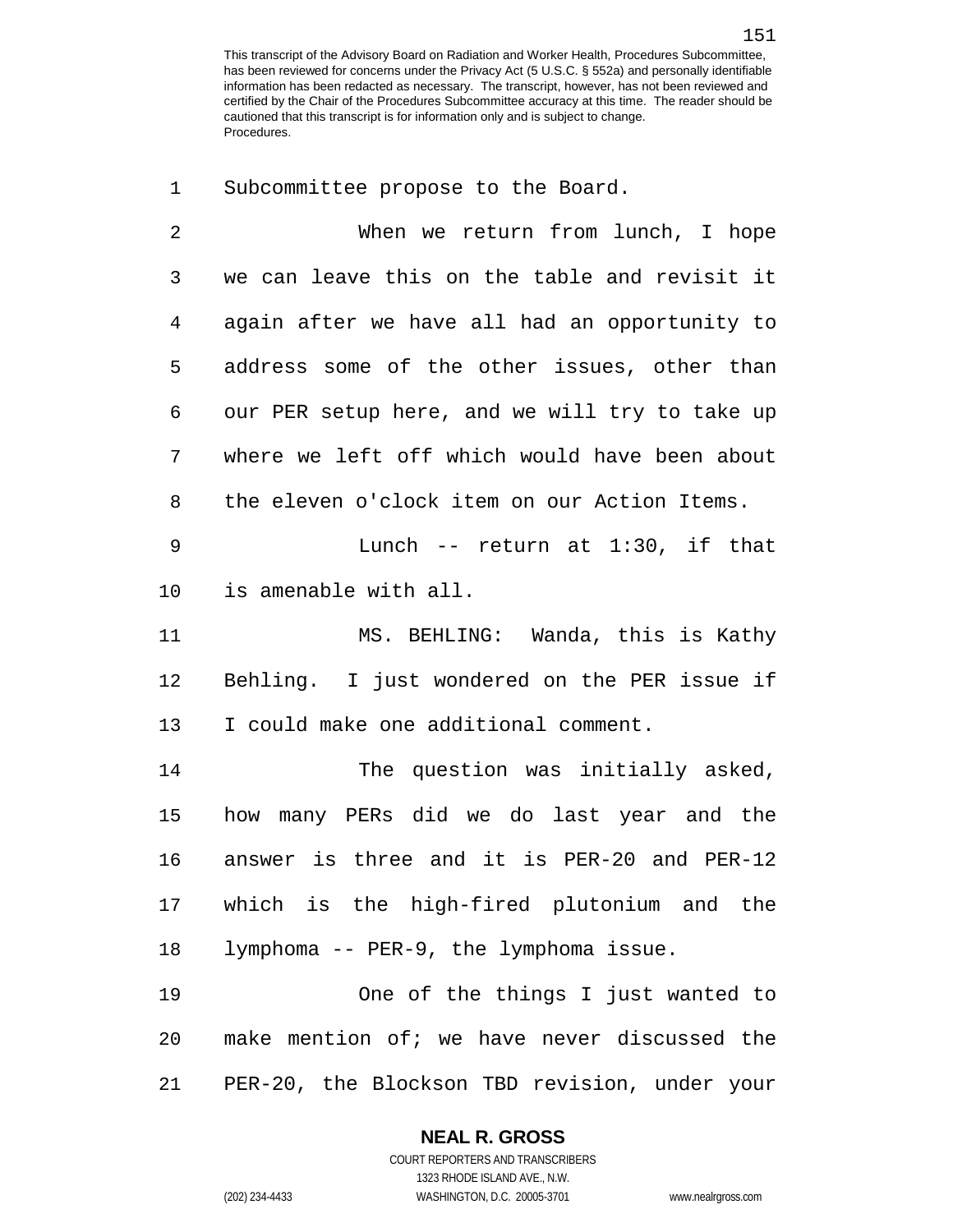Subcommittee. So perhaps that is something we could put on an agenda at some point in time. CHAIR MUNN: If that is one of those that we have been directed to do. I am not sure. MS. BEHLING: SC&A was directed to do PER-20, PER-12, and PER-9 under the protocol that we have been using as protocol. Those are the three PERs that we have done under that protocol but we have never discussed the PER-20 issue with your committee. CHAIR MUNN: Do we have it on our board yet? Okay. Thank you, Kathy, for calling that to our attention. We appreciate it. 18 MEMBER ZIEMER: At 1:30, then? CHAIR MUNN: One-thirty, yes. MEMBER ZIEMER: Thank you. MR. KATZ: Thank you, everyone on

> **NEAL R. GROSS** COURT REPORTERS AND TRANSCRIBERS

1323 RHODE ISLAND AVE., N.W. (202) 234-4433 WASHINGTON, D.C. 20005-3701 www.nealrgross.com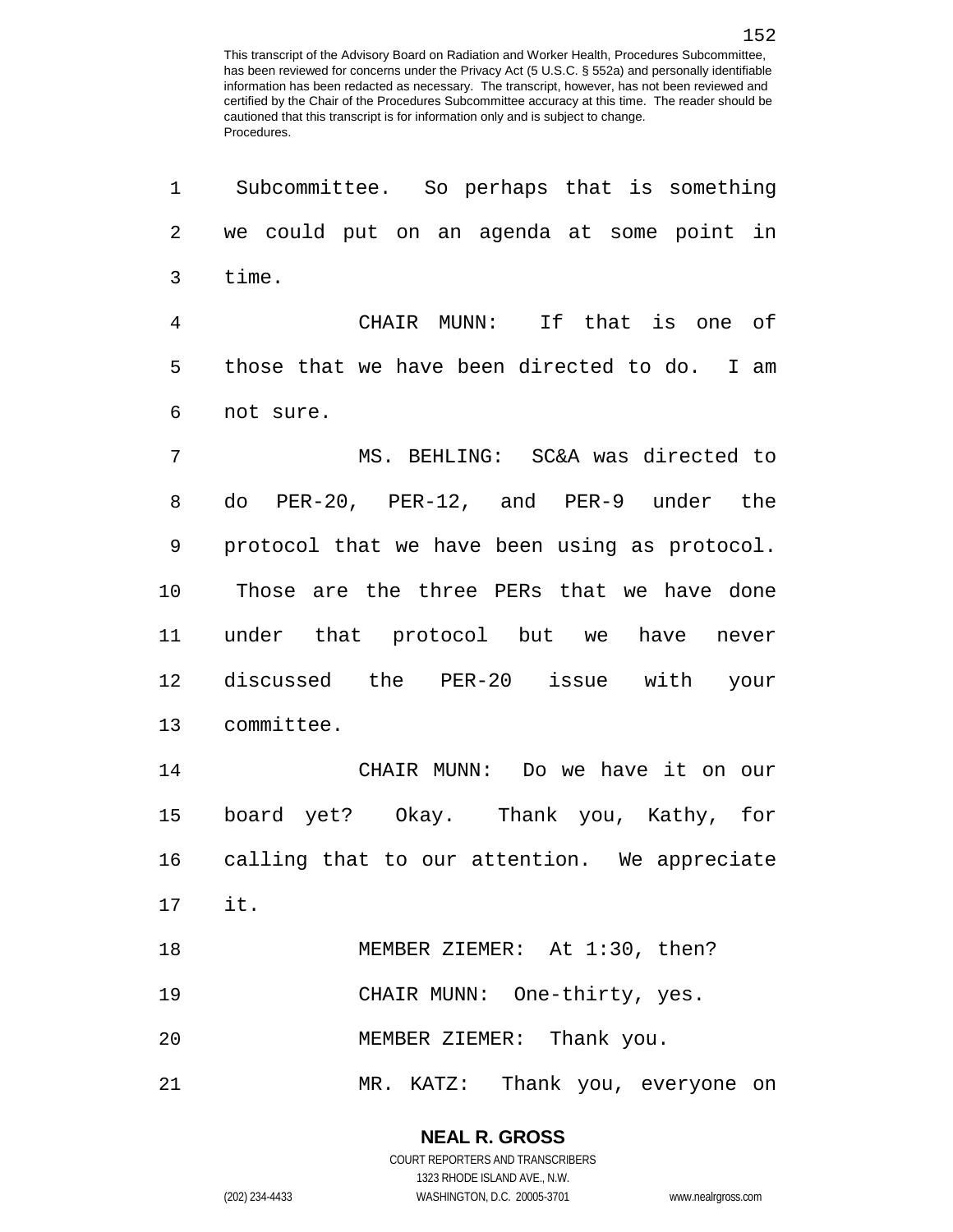| $\mathbf 1$    | the line.                                    |  |  |                                |  |
|----------------|----------------------------------------------|--|--|--------------------------------|--|
| $\sqrt{2}$     |                                              |  |  | (Whereupon, the above-entitled |  |
| $\mathsf{3}$   | matter went off the record at 12:13 p.m. and |  |  |                                |  |
| $\overline{4}$ | resumed at 1:30 p.m.)                        |  |  |                                |  |
| $\mathsf S$    |                                              |  |  |                                |  |
| $\epsilon$     |                                              |  |  |                                |  |
| $\sqrt{ }$     |                                              |  |  |                                |  |
| $\, 8$         |                                              |  |  |                                |  |
| $\mathsf 9$    |                                              |  |  |                                |  |
| $10$           |                                              |  |  |                                |  |
| $11\,$         |                                              |  |  |                                |  |
| $12\,$         |                                              |  |  |                                |  |
| $13$           |                                              |  |  |                                |  |
| $14\,$         |                                              |  |  |                                |  |
| 15             |                                              |  |  |                                |  |
| 16             |                                              |  |  |                                |  |
| $17\,$         |                                              |  |  |                                |  |
| 18             |                                              |  |  |                                |  |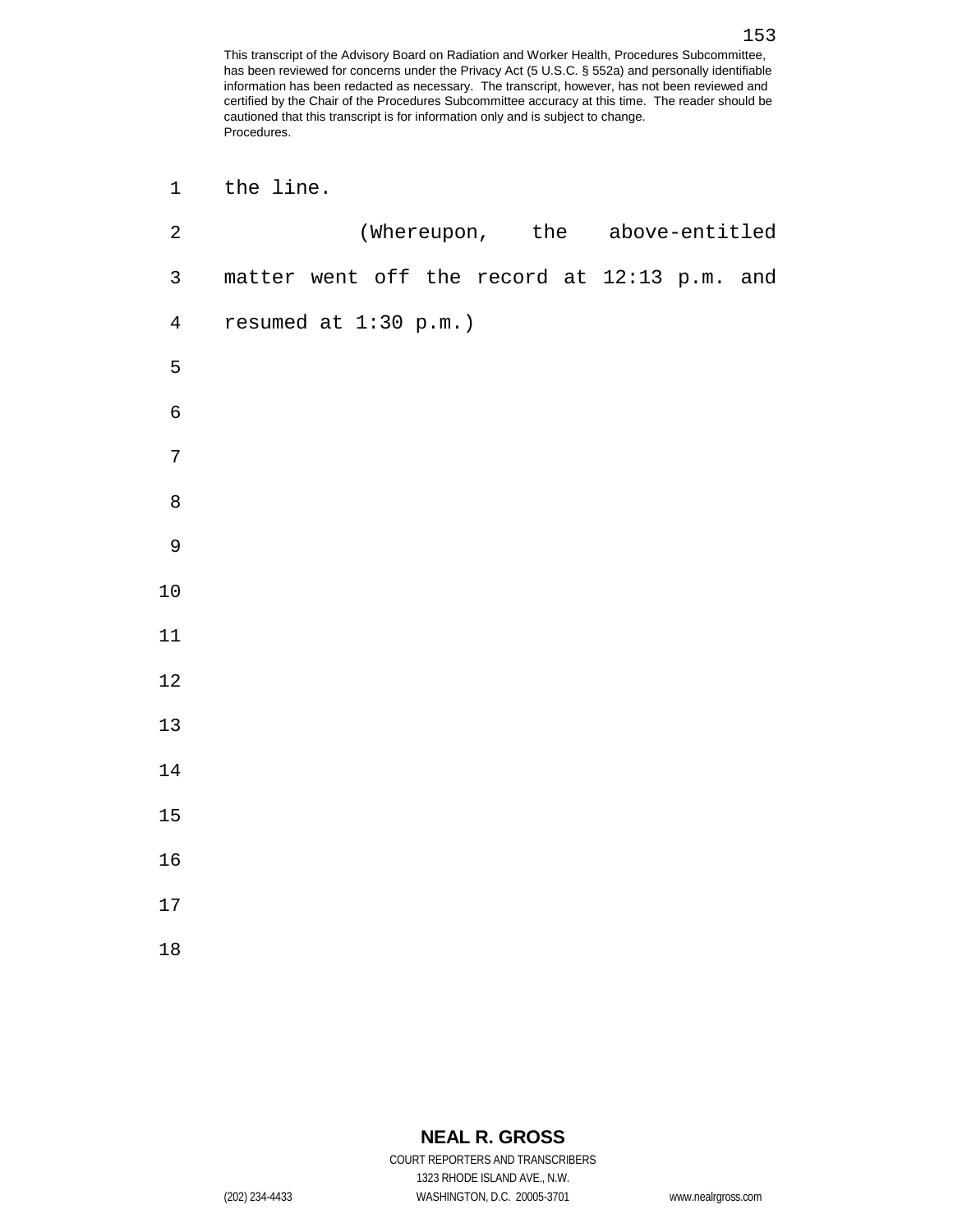| 1              | A-F-T-E-R-N-O-O-N S-E-S-S-I-O-N                |
|----------------|------------------------------------------------|
| $\overline{2}$ | (1:30 p.m.)                                    |
| 3              | MR. KATZ: This is the Procedures               |
| 4              | Subcommittee and we are reconvening post-      |
| 5              | lunch.                                         |
| 6              | Wanda, can I just bring up my                  |
| 7              | point for closure?                             |
| 8              | CHAIR MUNN: Please do.                         |
| 9              | MR. KATZ: Just following up, Paul              |
| 10             | and Mark, from the discussion we had<br>just   |
| 11             | before lunch about, sort of, closure with      |
| 12             | procedures.                                    |
| 13             | We chatted off-line a bit about an             |
| 14             | idea, which is to have SC&A run through the    |
| 15             | procedures database, and then for those        |
| 16             | procedures, complete procedures for which      |
| 17             | everything is closed or perhaps closed and in  |
| 18             | abeyance, they could produce just like a two-  |
| 19             | pager that summarizes what were the major      |
| 20             | findings and how those were resolved, and then |
| 21             | by that means just give substantive closure to |

**NEAL R. GROSS**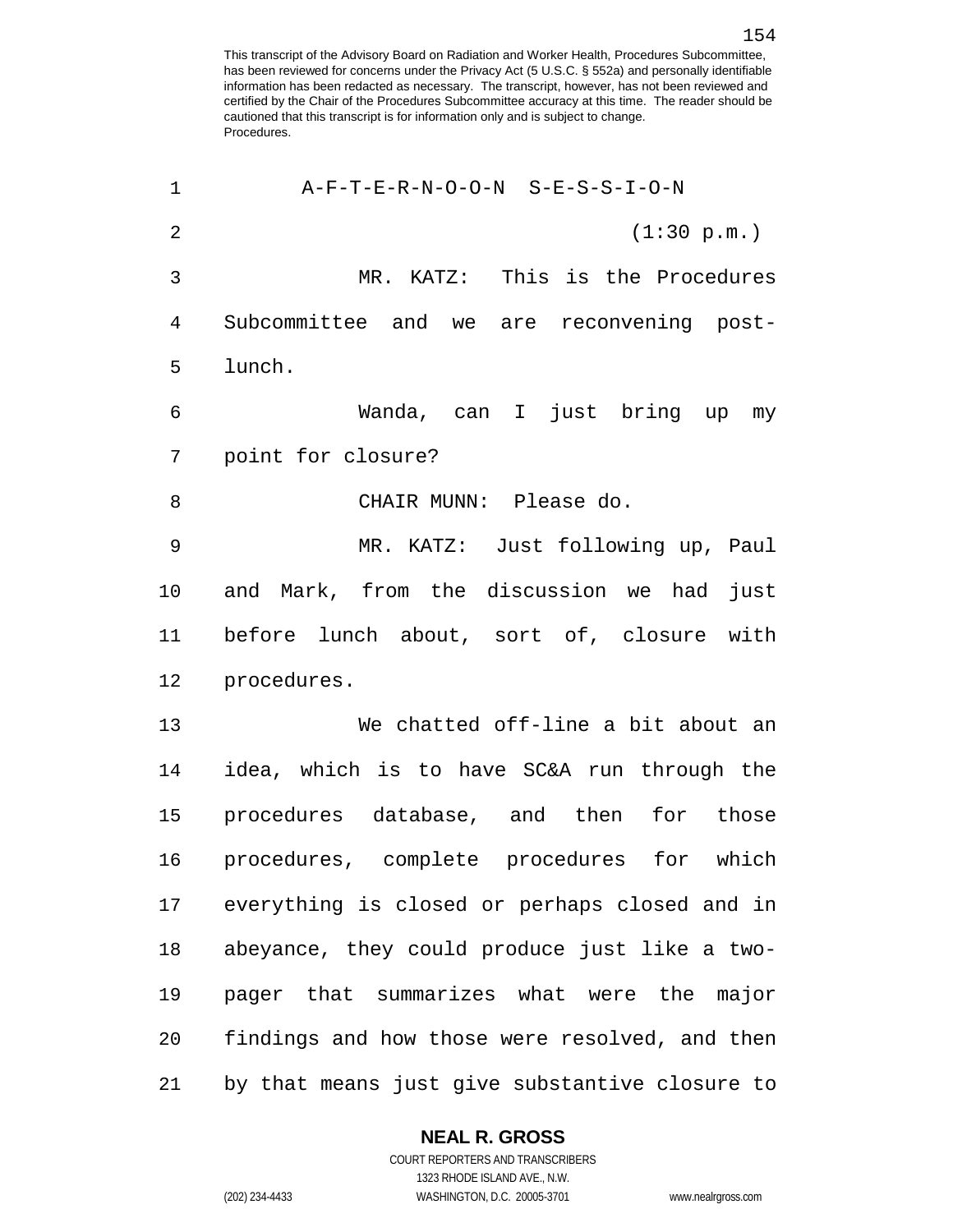that whole procedure review.

 So, Paul and Mark in particular, I don't know what you think about that. I would like to task SC&A with doing that, if that sounds like a good idea to the Subcommittee. MEMBER ZIEMER: Do you have a feel for the extent to which we have a number of them that are in that category? Is it just one or two? CHAIR MUNN: We don't know yet. They are going to have to check and see. MR. KATZ: Steve did just sort of a very quick look at the database and it seems like some of the earlier procedures are going to fall in that category, and we don't have to do, you know, vast numbers at a time, even if there were a lot of them. We can do this incrementally, but it would be a nice way to just have a final record of disposition for procedures that have been reviewed.

**NEAL R. GROSS**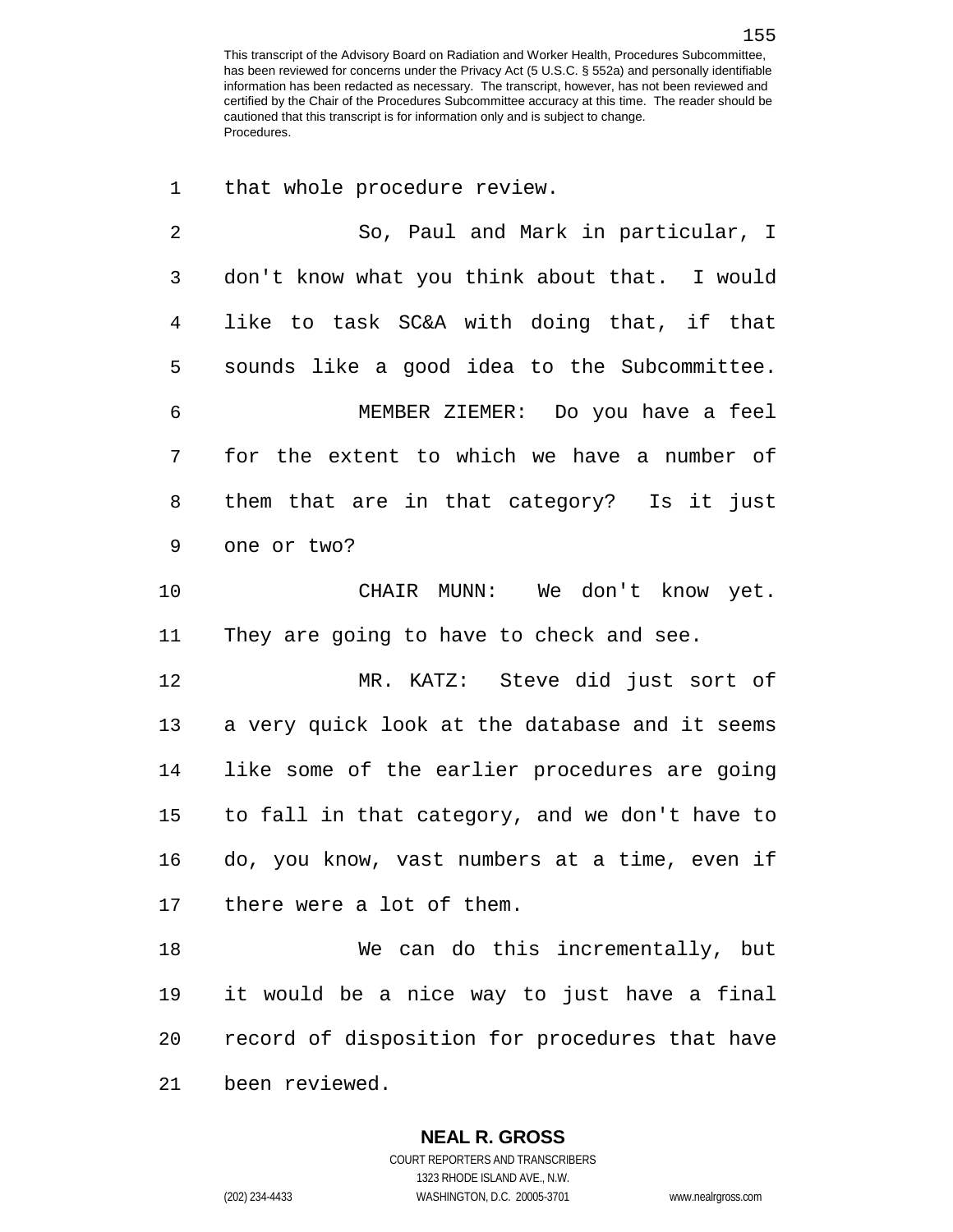| 1  | MEMBER ZIEMER: Seems like a good               |
|----|------------------------------------------------|
| 2  | plan, at least worth trying and see what the   |
| 3  | product looks like. I think, as I understood   |
| 4  | what Mr. Gibson and Dr. Lemen were saying,     |
| 5  | that it ought to be something that could be    |
| 6  | conveyed to, certainly, the worker population  |
| 7  | to give them a feel for what we did and what   |
| 8  | the outcomes were.                             |
| 9  | MR. KATZ: Yes. I also think it                 |
| 10 | would be nice for the Board itself to have     |
| 11 | this kind of closure on a substantive basis on |
| 12 | procedures versus the Secretary's report,      |
| 13 | which doesn't get into details at all.         |
| 14 | MEMBER ZIEMER: Right.                          |
| 15 | MR. KATZ: Does the rest of the                 |
| 16 | Subcommittee feel like this is -- Mark?        |
| 17 | MEMBER GRIFFON: Yes, this is                   |
| 18 | Mark. That sounds fine to me, Ted.             |
| 19 | CHAIR MUNN: We will just see what              |
| 20 | shows up, and we will see what we actually     |
| 21 | have. We don't know yet what we actually       |

## **NEAL R. GROSS**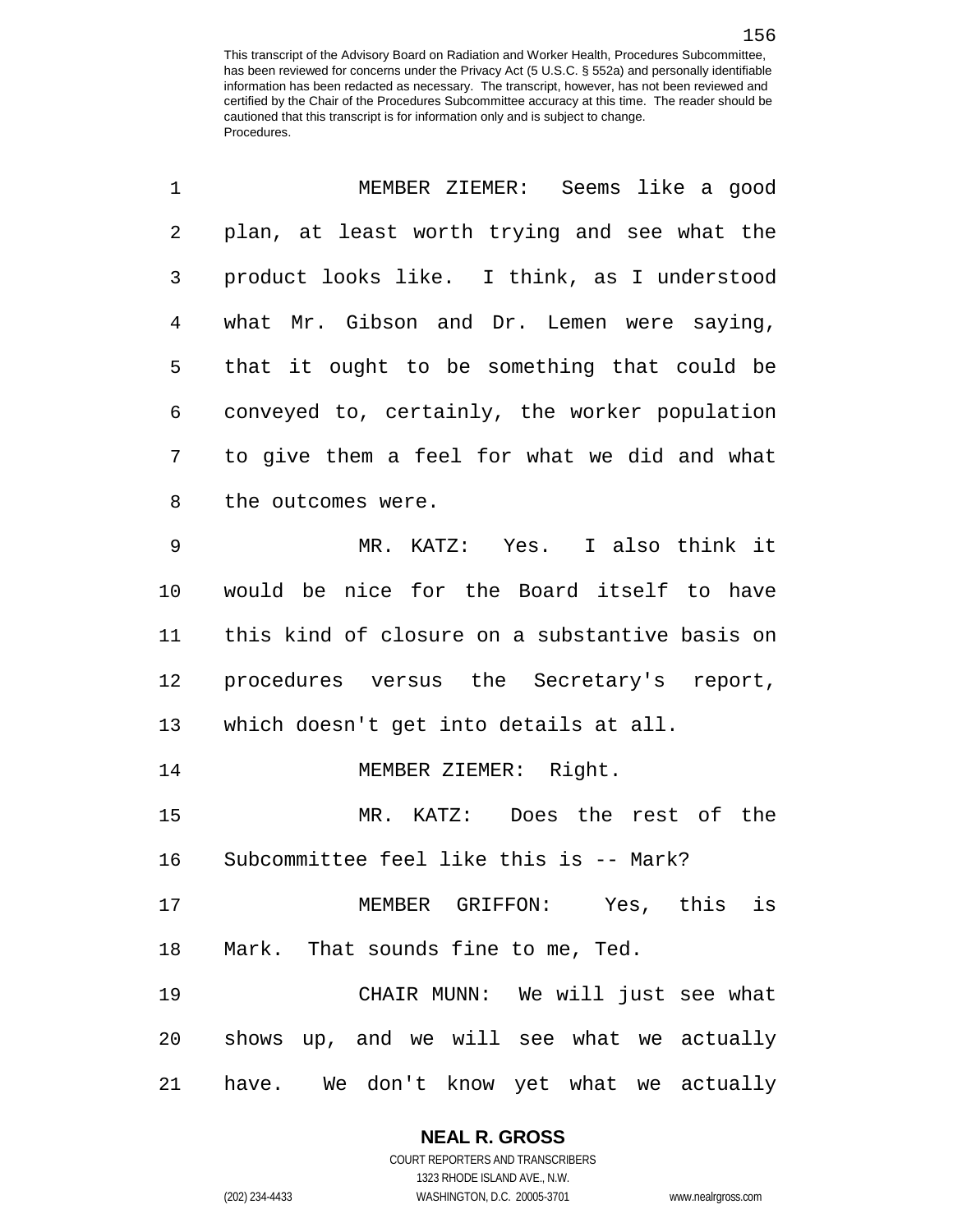| 1  | have. We will make that judgment when we need  |
|----|------------------------------------------------|
| 2  | to meet next, and we will make that decision.  |
| 3  | DR. MAURO: By the way, what I                  |
| 4  | could do is to make -- we will go through the  |
| 5  | list and see how many fall into that category  |
| 6  | and we will do one.                            |
| 7  | CHAIR MUNN: Yes.                               |
| 8  | DR. MAURO: We will do one, send                |
| 9  | it out to you. What do you think? Is this      |
| 10 | what you had in mind?                          |
| 11 | MR. KATZ: I think that would be                |
| 12 | great. Thank you, John.                        |
| 13 | CHAIR MUNN: We are going to take               |
| 14 | up our action items list. Under the first      |
| 15 | item, originally scheduled for eleven o'clock, |
| 16 | status of new tracking methods for changes to  |
| 17 | SC&A procedures that are being used to review  |
| 18 | NIOSH procedures. SC&A is going to have to     |
| 19 | show us where we are with the database before  |
| 20 | we start using it. Steve?                      |
| 21 | MR. MARSCHKE: We don't really                  |

COURT REPORTERS AND TRANSCRIBERS 1323 RHODE ISLAND AVE., N.W. (202) 234-4433 WASHINGTON, D.C. 20005-3701 www.nealrgross.com

**NEAL R. GROSS**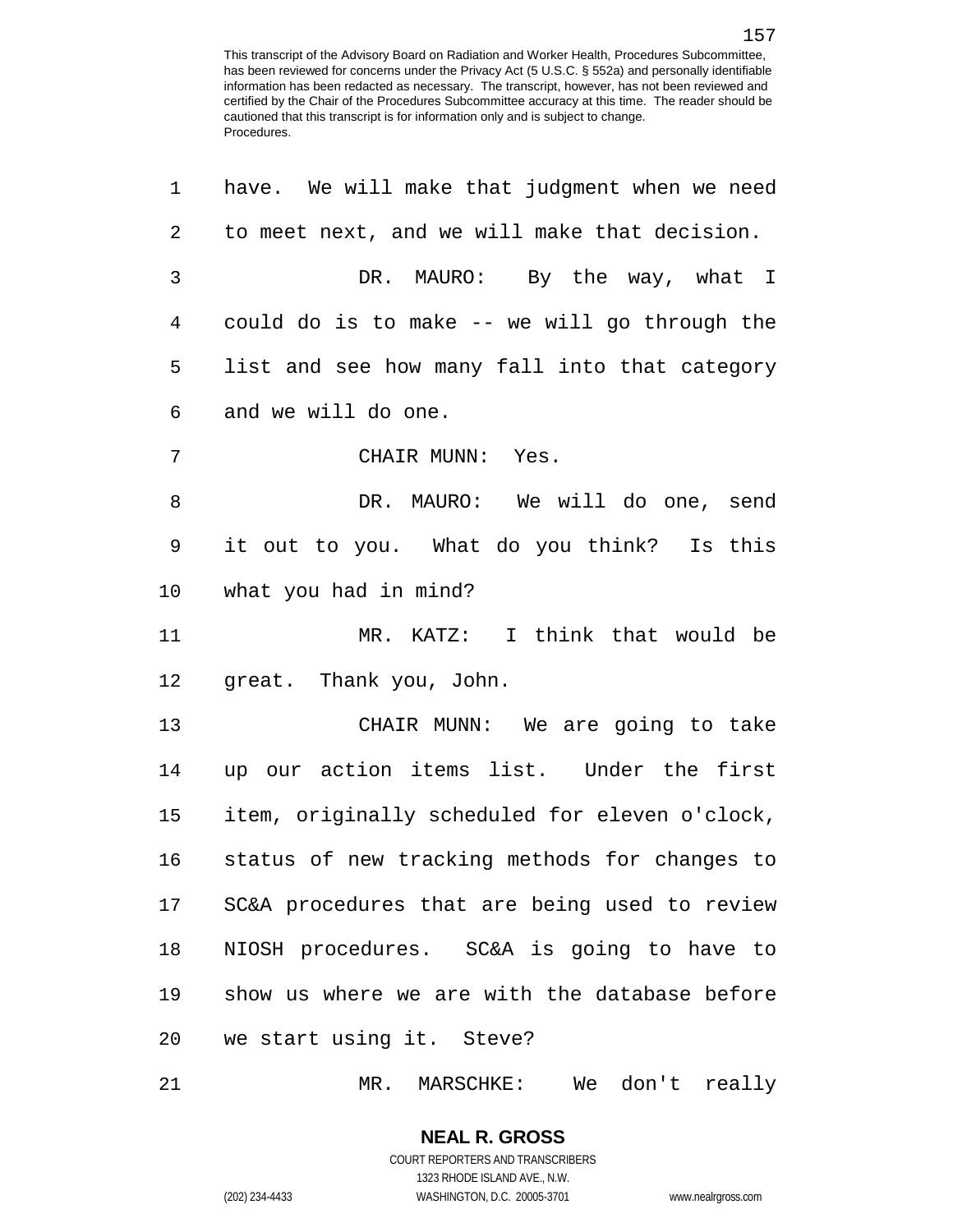| $\mathbf{1}$ | track changes to SC&A procedures per se. We    |
|--------------|------------------------------------------------|
| 2            | do keep a file of every procedure that was     |
| 3            | issued and so I think this came out -- we were |
| 4            | revising the SC&A procedure that we use to     |
| 5            | review the NIOSH procedures, and we don't --   |
| 6            | like I say, we don't really keep track of      |
| 7            | those changes in any kind of a systematic      |
| 8            | tracking system or anything like that.         |
| 9            | What we do do is we keep a                     |
| 10           | permanent record of all the procedures that    |
| 11           | have been issued. So we have Version 0, and    |
| 12           | then, when Version 1 comes on, we put that     |
| 13           | into the permanent file as well.               |

 So if you wanted to see the changes between Version 0 and Version 1, what you would have to do is you would have to go to our -- Judy, who basically maintains that file, and she would call up both versions of the document, and you would have to sit there and compare them page by page.

CHAIR MUNN: As I recall the

COURT REPORTERS AND TRANSCRIBERS 1323 RHODE ISLAND AVE., N.W. (202) 234-4433 WASHINGTON, D.C. 20005-3701 www.nealrgross.com

**NEAL R. GROSS**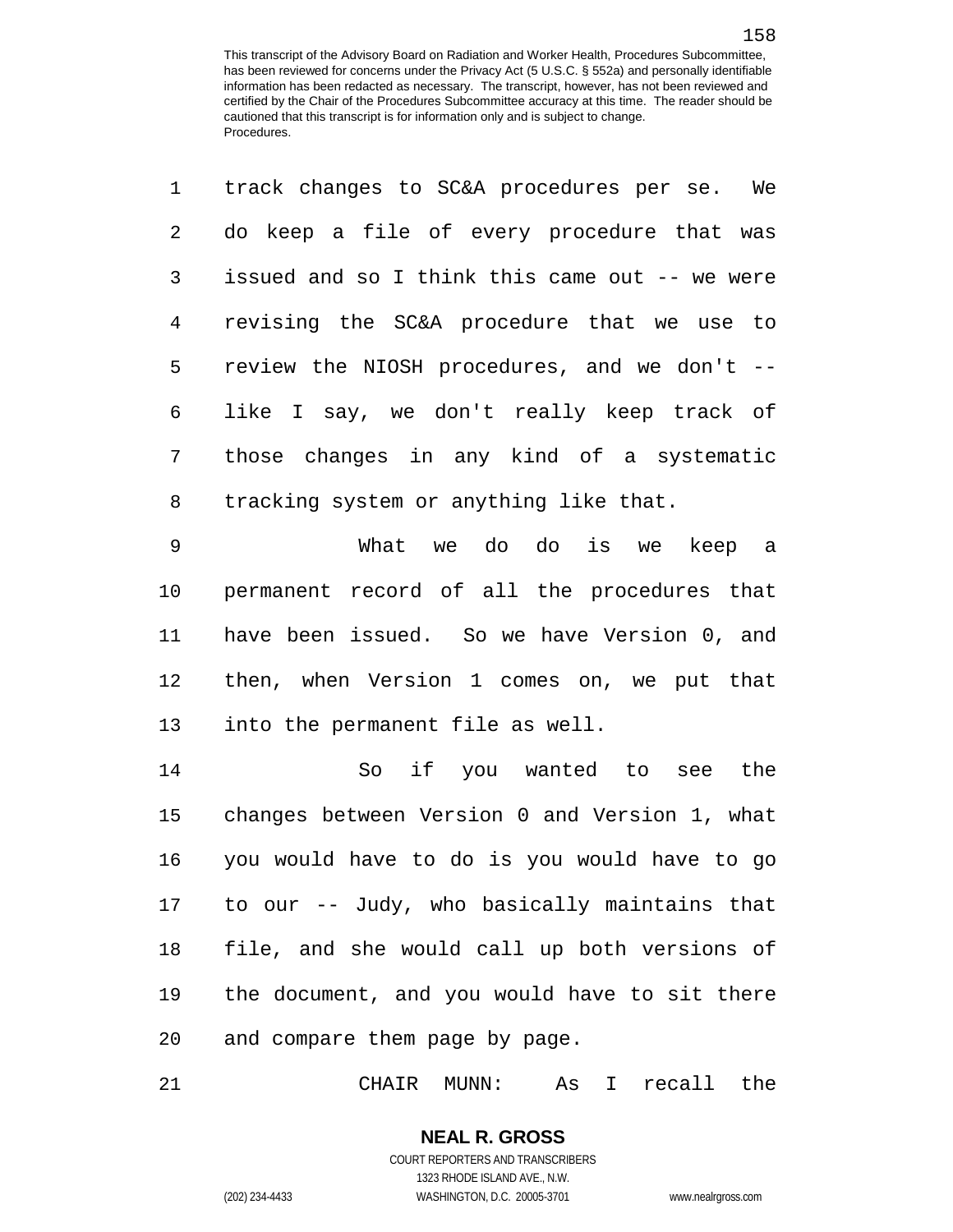| $1 -$ | discussion that we had when we were talking    |
|-------|------------------------------------------------|
| 2     | about this before, we were urging SC&A to      |
| 3     | adopt the practice that is used by NIOSH and   |
| 4     | by other organizations whereby a tracking page |
| 5     | is inserted into the procedure itself, so that |
| 6     | if changes are made, there is an indication of |
| 7     | who made the procedure change, what that       |
| 8     | change was or at least where it can be found   |
| 9     | in the new procedure and the date.             |
| 10    | MR. MARSCHKE Okay. We did not                  |
| 11    | pick up on that and we will do that and revise |
|       |                                                |

 the future revisions. Future revisions of SC&A procedures will then include a tracking page.

 DR. MAURO: Yes, just like -- yes, I think it is a great idea and we should do that.

18 CHAIR MUNN: Yes.

 DR. MAURO: So just like you folks have one like the date, the revision date and a brief summary of what the changes are. I

# **NEAL R. GROSS**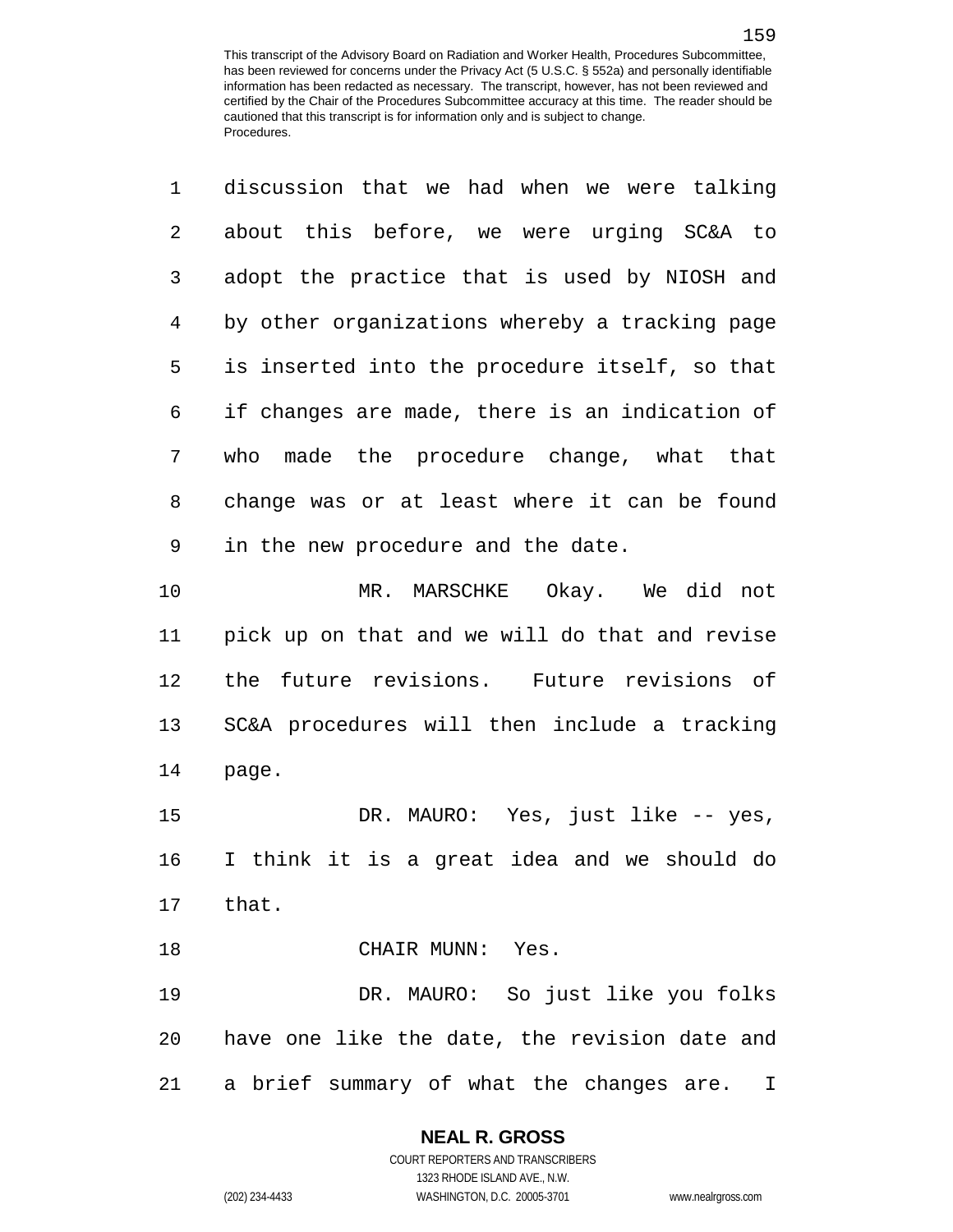| 1           | know I find it useful when I look at your     |
|-------------|-----------------------------------------------|
| 2           | material. We should be doing the same thing.  |
| 3           | Yes.                                          |
| 4           | CHAIR MUNN: That is good. All                 |
| 5           | right. Then we will have this same item show  |
| 6           | up next time so that we can identify any new  |
| 7           | additions to your process. Okay?              |
| 8           | MR. MARSCHKE: Okay.                           |
| $\mathsf 9$ | CHAIR MUNN: The next item: OTIB-              |
| 10          | 0047-01 and -02. We are going to review the   |
| 11          | cleanup of issue status and show the database |
| 12          | link to clarification responses.              |
| 13          | MR. MARSCHKE: What we have done               |
| 14          | is Brant sent us NIOSH responses a week or so |
| 15          | ago, 0047-01 I believe it was, and we have    |
| 16          | looked over these responses.                  |
| 17          | Basically, what it was is NIOSH               |
| 18          | agreed with some small comments that we made  |
| 19          | on the previous go-round. Back in November,   |
| 20          | NIOSH had given us a response where they did  |
| 21          | an analysis of measured dose rates.           |

### **NEAL R. GROSS**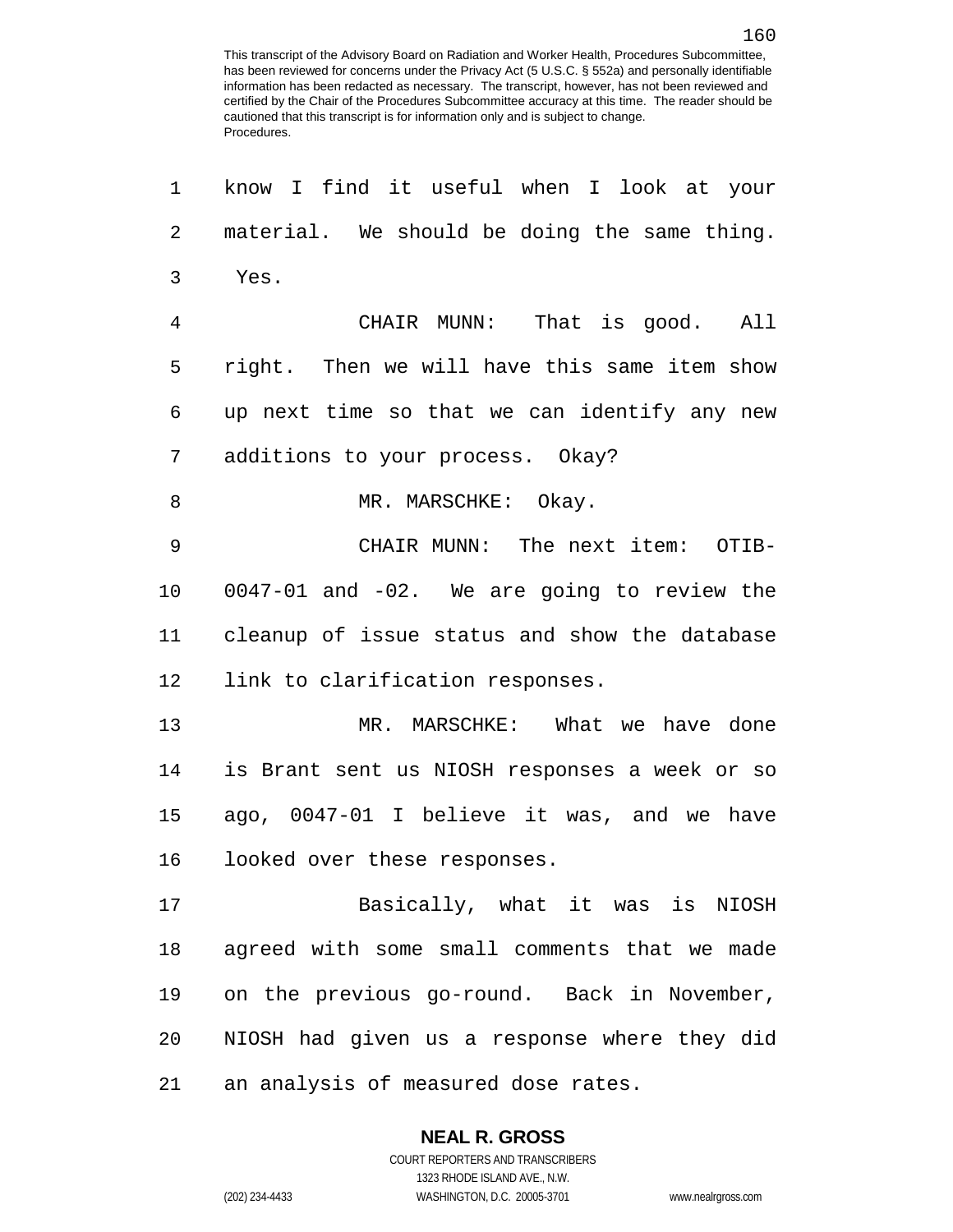| 1  | There was<br>units-conversion<br>$\mathsf{a}$  |
|----|------------------------------------------------|
| 2  | problem where they assumed they were weekly    |
| 3  | responses, and in fact, they were quarterly    |
| 4  | responses or vice versa -- I am<br>not sure    |
| 5  | which. We picked up on that.                   |
| 6  | We happened to pick up on that,                |
| 7  | and conveyed that at the November meeting and  |
| 8  | NIOSH has gone back and looked at, you know,   |
| 9  | where we said that they agreed that they did   |
| 10 | make that units conversion, and in what Brant  |
| 11 | sent out last week or so ago -- was basically  |
| 12 | saying, yes, we did do a unit conversion and   |
| 13 | we will have redone the analysis. Is that      |
| 14 | correct?                                       |
| 15 | DR. ULSH: I think pretty much.                 |
| 16 | Elyse, do you want to add anything, or anybody |
|    | 17 else?                                       |
| 18 | MS. THOMAS: Right. I don't think               |
| 19 | I want to add anything, but I think George     |
| 20 | Kerr may be on the line, and he may want to    |
| 21 | add something.                                 |

#### **NEAL R. GROSS**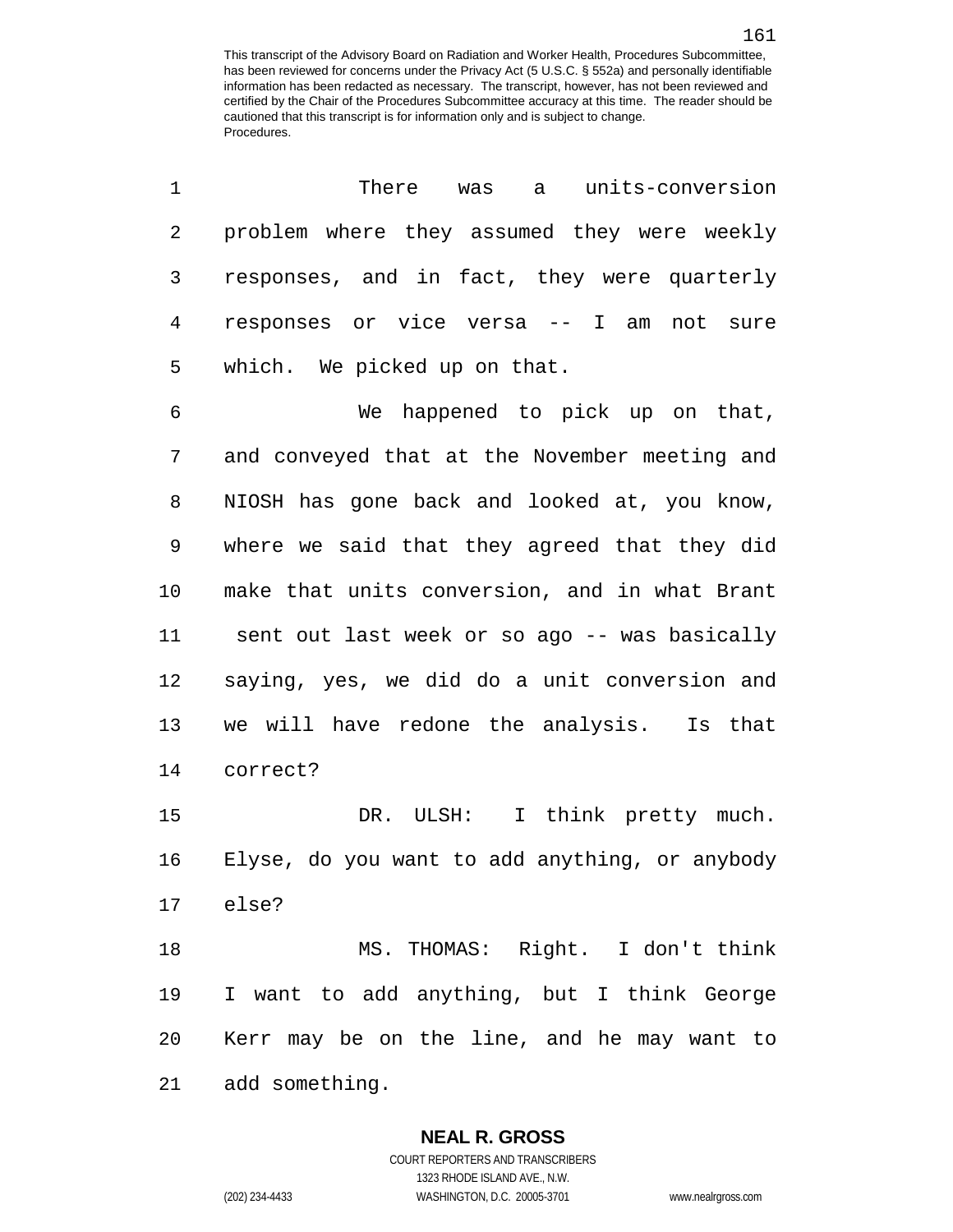| 1  | CHAIR MUNN: So where are we? Are               |
|----|------------------------------------------------|
| 2  | we still in progress?                          |
| 3  | MR. MARSCHKE: I would say --                   |
| 4  | recommend we change to in abeyance, because we |
| 5  | basically are -- you know, NIOSH and SC&A are  |
| 6  | in agreement on this one. So I would --        |
| 7  | SC&A's recommendation would be to change the   |
| 8  | status from in progress to in abeyance.        |
| 9  | CHAIR MUNN: Because we are really              |
| 10 | just waiting for what: wrap-up?                |
| 11 | MR. MARSCHKE: We are just waiting              |
| 12 | for wrap-up.                                   |
| 13 | Now the second portion about the               |
| 14 | database link to the clarification responses,  |
| 15 | you can see right here is the related link and |
| 16 | when you click on it, that portion of the      |
| 17 | database is not working since we have made the |
| 18 | migration from the ORAU machine to the OCAS    |
| 19 | machine.                                       |
| 20 | CHAIR MUNN:<br>Are we going to be              |
| 21 | able to make it work?                          |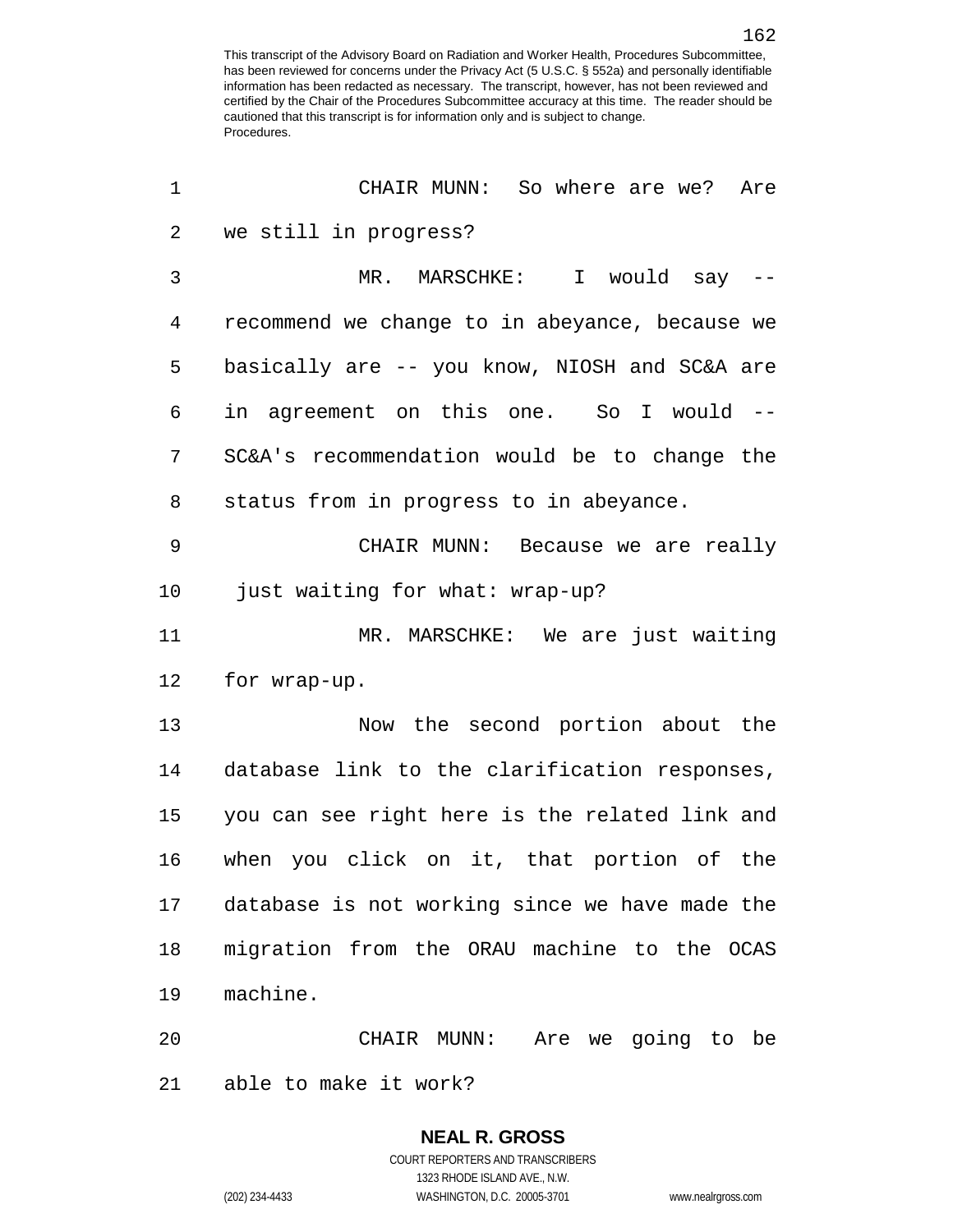| 1              | MR. HINNEFELD: Yes. I thought we               |
|----------------|------------------------------------------------|
| $\overline{2}$ | had that in place but I guess I am wrong.      |
| 3              | CHAIR MUNN: I thought we had. So               |
| $\overline{4}$ | is that your action, NIOSH, to get the hotline |
| 5              | done?                                          |
| 6              | MR. HINNEFELD: Yes. Okay.                      |
| 7              | CHAIR MUNN: Okay. Do we have                   |
| 8              | anything else to say about that? Is there      |
| 9              | anyone who disagrees that this is now in       |
| 10             | abeyance? Steve is updating the database as    |
| 11             | we sit here, getting the date and we are       |
| 12             | changing it.                                   |
| 13             | MEMBER LEMEN: And we can pull                  |
| 14             | these up?                                      |
| 15             | CHAIR MUNN: Yes, you can.                      |
| 16             | MEMBER<br>LEMEN:<br>From the<br><b>CDC</b>     |
|                | 17 website?                                    |
| 18             | CHAIR MUNN: Yes, anywhere.                     |
| 19             | MR. HINNEFELD: When you log on to              |
| 20             | our system, not from our public website, but   |
| 21             | when you log on to our system.                 |

# **NEAL R. GROSS**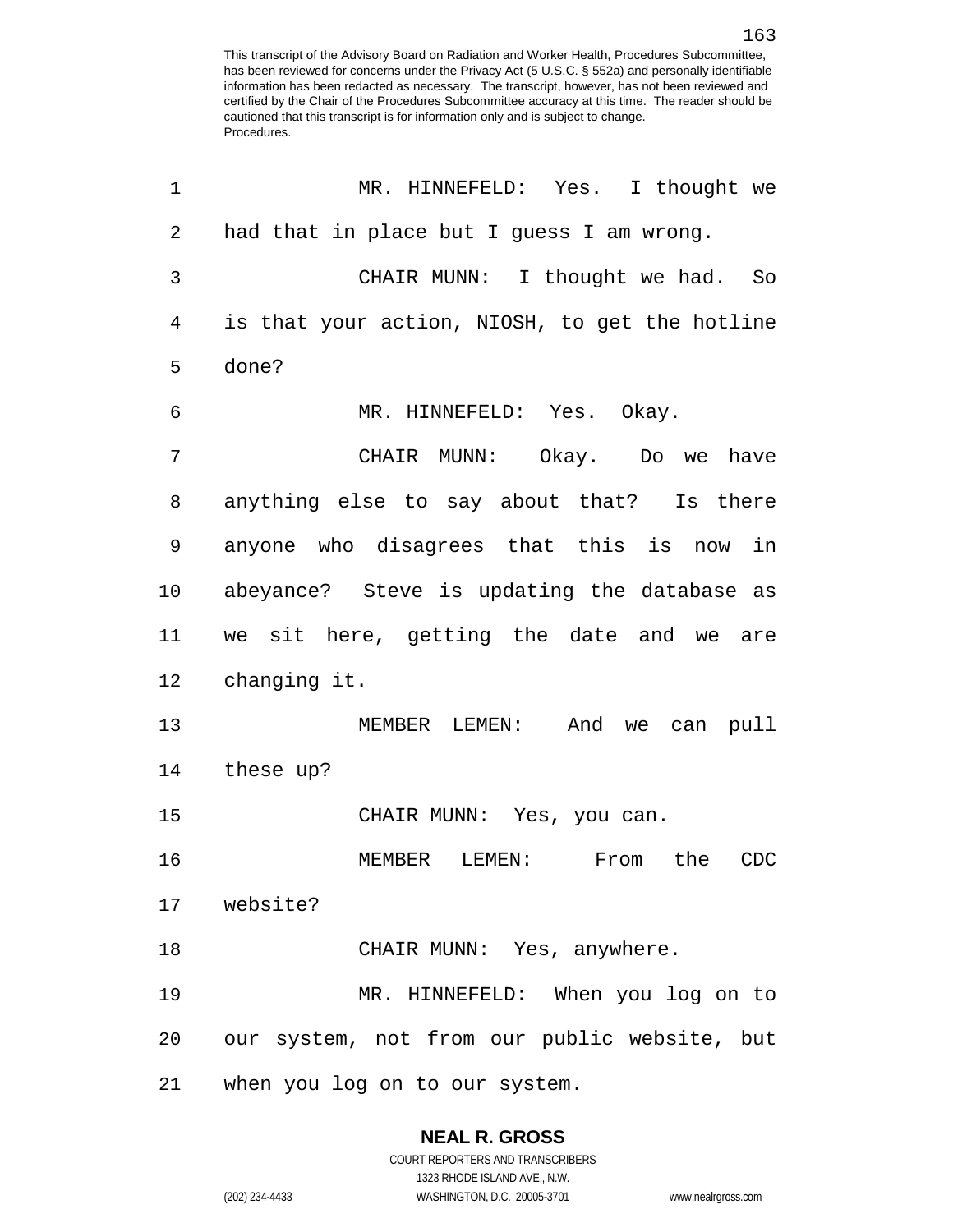| 1              | MEMBER LEMEN: If it ever works, I              |
|----------------|------------------------------------------------|
| 2              | will do that.                                  |
| 3              | CHAIR MUNN: And then it is                     |
| $\overline{4}$ | accessible to you. All right.                  |
| 5              | The next item, as I indicated,                 |
| 6              | first thing supposedly after lunch: OTIB-      |
| 7              | 0029-01 and -02 that were recently distributed |
| 8              | to us. Responses to selected findings from     |
| 9              | third set. We have -- and who was the sender?  |
| 10             | Who is going to talk about this? It was just   |
| 11             | sent.                                          |
| 12             | DR. ULSH: Probably us. Is that                 |
| 13             | the one I sent Friday?                         |
| 14             | MR. MARSCHKE: No, I think 0029 --              |
| 15             | What happened was we --                        |
| 16             | MEMBER GRIFFON: This is Mark.                  |
| 17             | There was a NIOSH email on 3/19, I believe, I  |
| 18             | think from Brant.                              |
| 19             | MR. MARSCHKE: What happened was                |
| 20             | there was a -- Ron Buchanan had responded to,  |
| 21             | I think it was, OTIB-0057, and at the last go- |

### **NEAL R. GROSS**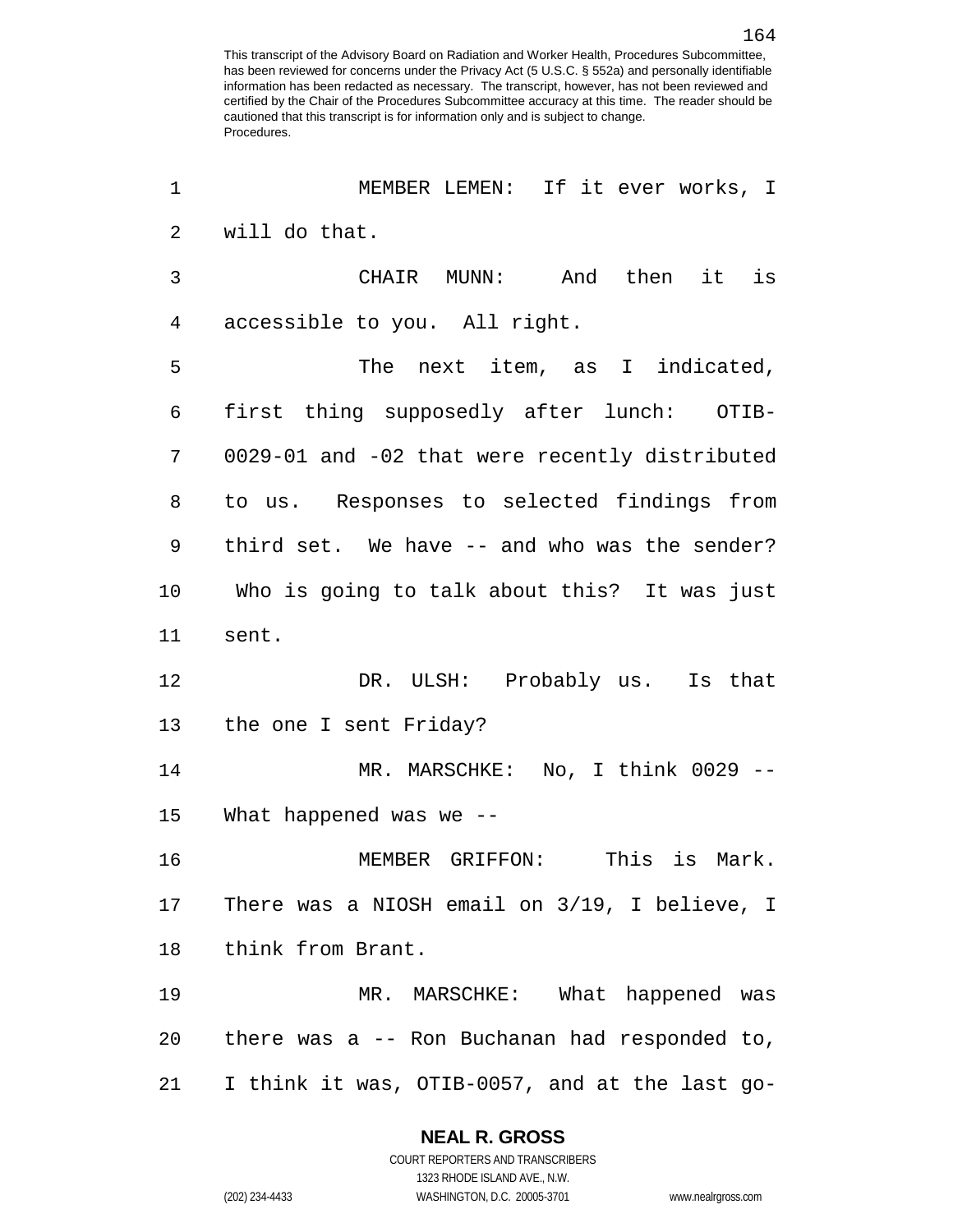round in November, I had promised to forward those responses to the Subcommittee. In that response that Ron made on OTIB-0059-07, he included also responses to OTIB-0029 and, I believe, OTIB-0051. So when I sent out the response -- to fulfill my promise to the Subcommittee to send out Ron's responses to OTIB-0057, you also received his response to OTIB-0029, and I believe that is maybe why Wanda added that to the agenda. CHAIR MUNN: Yes, I did add it to the agenda because it was new to me and it was sent as a different set than OTIB-0021 and OTIB-0057. MEMBER GRIFFON: Just for clarification -- this is Mark again -- that Ron response -- I thought that had 21, 51 and 57 in it. CHAIR MUNN: That is correct. It did. 21 MEMBER GRIFFON: Not 29.

### **NEAL R. GROSS**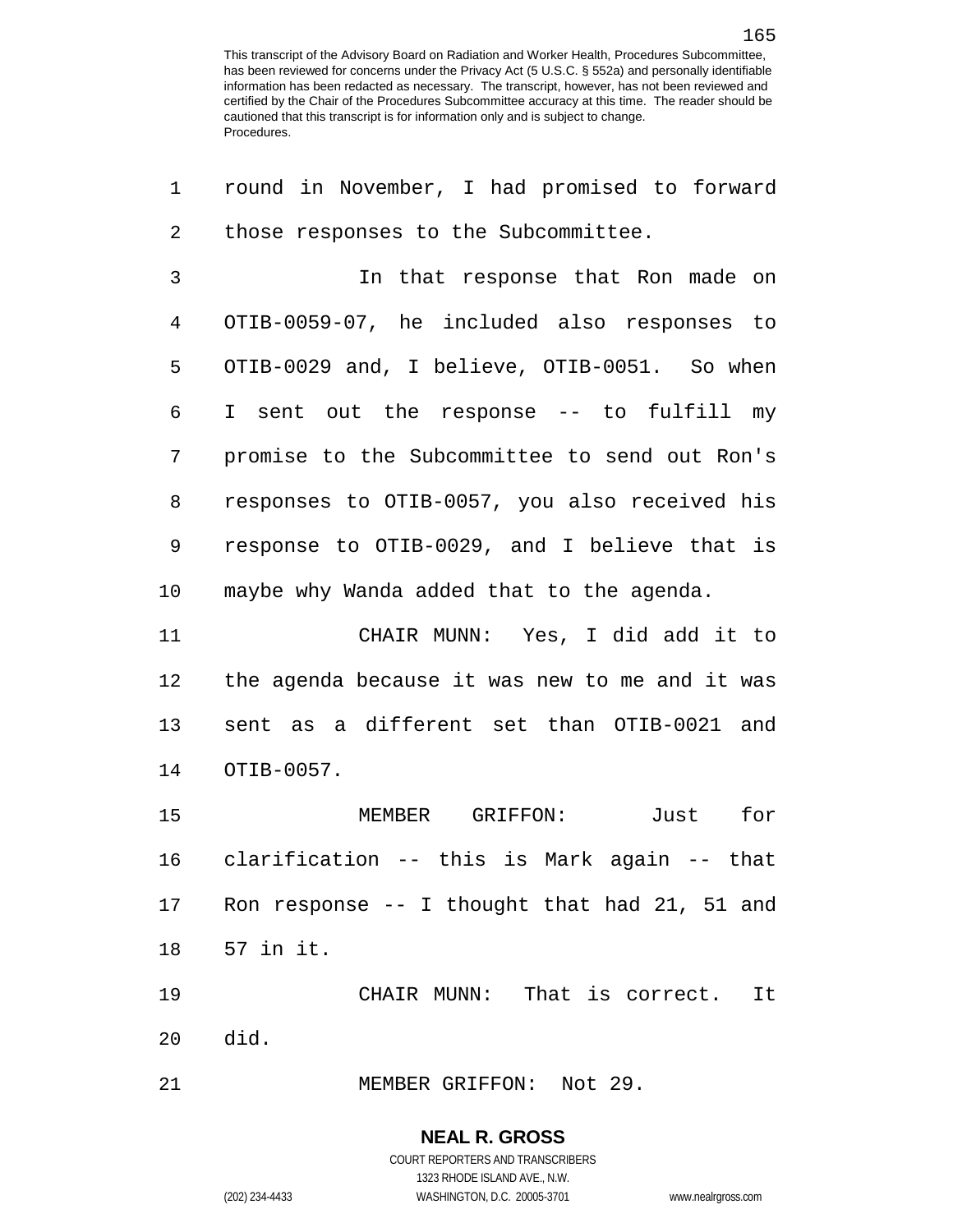| $\mathbf 1$    | CHAIR MUNN: No.                               |
|----------------|-----------------------------------------------|
| $\overline{2}$ | MR. MARSCHKE: Okay, I am sorry.               |
| 3              | Shooting from the hip again. I should know    |
| $\overline{4}$ | not to do that.                               |
| 5              | CHAIR MUNN: And those that just               |
| 6              | came -- so let me see where it came from.     |
| 7              | DR. ULSH: I see that I sent out               |
| 8              | something, as Mark indicated, on 3/19, which  |
| 9              | would have been last Friday. Is Liz Brackett  |
| 10             | on the line?                                  |
| 11             | MS. BRACKETT: Yes, I am here.                 |
| 12             | DR. ULSH: Okay. This response                 |
|                | 13 was written by you. Do you want to perhaps |
|                | 14 walk through?                              |
| 15             | MS. BRACKETT: Well, I was just                |
| 16             | frantically emailing people saying what is    |
| 17             | going on. I am trying to find these           |
| 18             | responses. I didn't know this was on the      |
| 19             | agenda and I don't know what issues we<br>are |
| 20             | addressing.                                   |
| 21             | DR. ULSH: The one I see that we               |

**NEAL R. GROSS** COURT REPORTERS AND TRANSCRIBERS 1323 RHODE ISLAND AVE., N.W.

(202) 234-4433 WASHINGTON, D.C. 20005-3701 www.nealrgross.com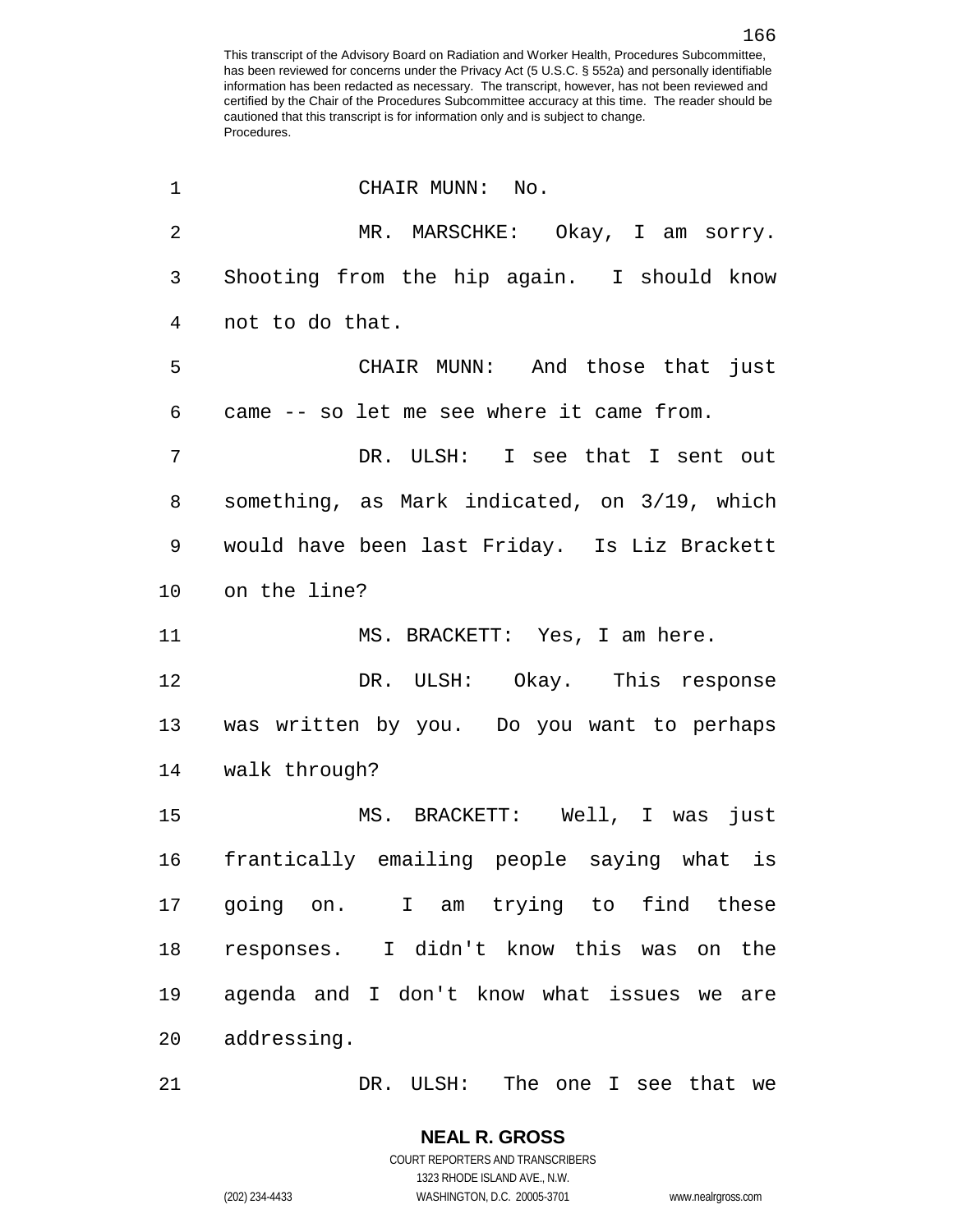have a more recent response that you wrote on

| 2           | January 14th is OTIB-0029-02. The initial          |
|-------------|----------------------------------------------------|
| 3           | SC&A finding was that the ORISE CER database       |
| 4           | of uranium urinalysis records for the Y-12         |
| 5           | site for 1950 through 88 was used without          |
| 6           | questioning the accuracy of these records.         |
| 7           | The records were used despite the problem          |
| 8           | pointed out by ORAU OTIB-0029.                     |
| $\mathsf 9$ | CHAIR MUNN: And had an<br>initial                  |
| 10          | NIOSH response in July of last year and an         |
| 11          | SC&A recommendation from 12/17.                    |
| 12          | DR. ULSH: Right.                                   |
| 13          | CHAIR MUNN: Whether either of                      |
| 14          | these changes anything or has been added to        |
| 15          | the database, I don't know. We have SC&A           |
| 16          | recommendations for 0029-01 that is dated last     |
| 17          | December, and again, since these things have       |
| 18          | occurred since our meeting in November, I          |
| 19          | guess the real question is whether these items     |
| 20          | are currently on our database. Do they need        |
| 21          | be incorporated?<br>them<br>have<br>to<br>Do<br>we |

COURT REPORTERS AND TRANSCRIBERS 1323 RHODE ISLAND AVE., N.W.

**NEAL R. GROSS**

(202) 234-4433 WASHINGTON, D.C. 20005-3701 www.nealrgross.com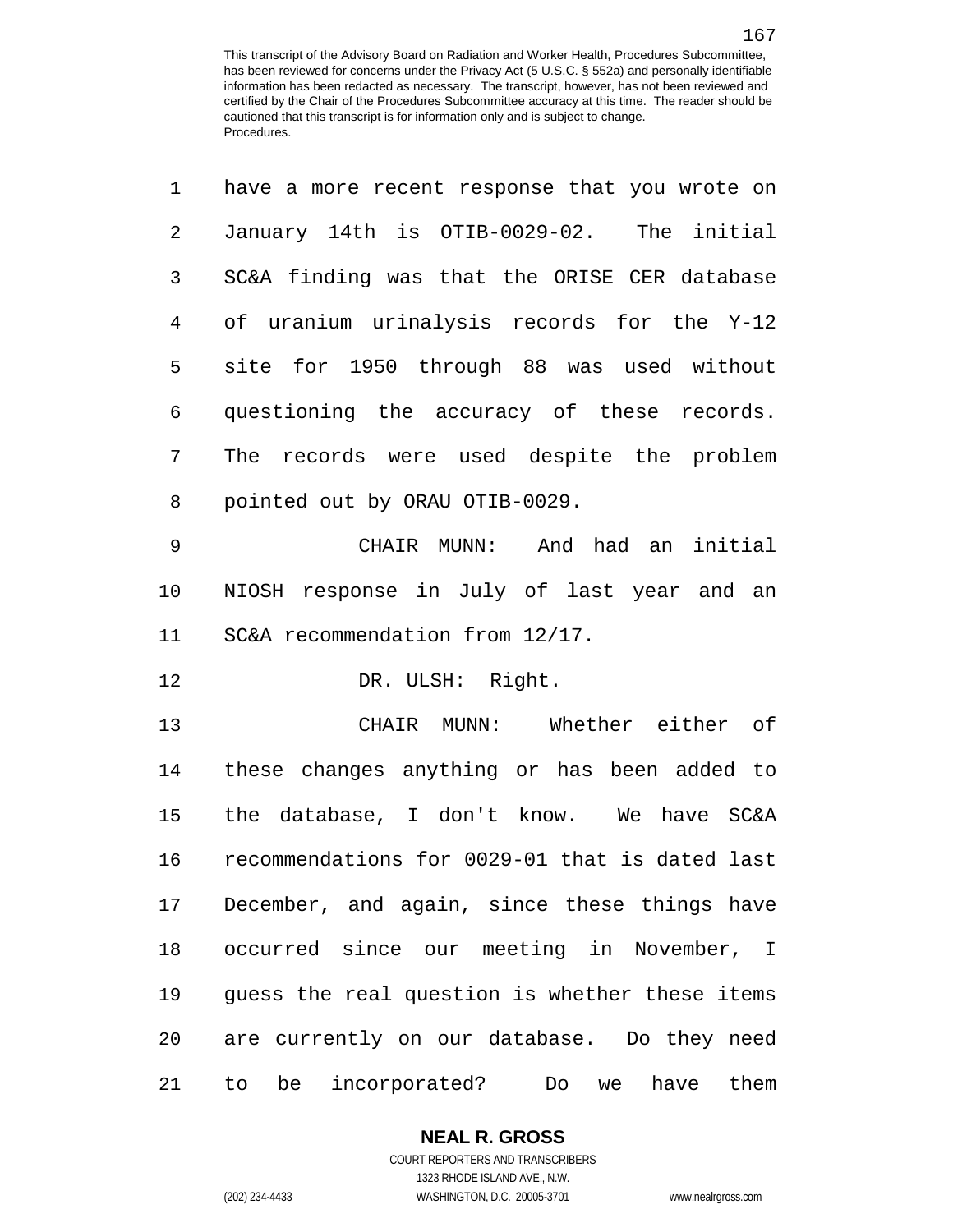| $\mathbf{1}$   | correctly? That is the real bottom line.       |
|----------------|------------------------------------------------|
| $\overline{c}$ | DR. ULSH: Well, I will chime in                |
| 3              | here and, Steve, correct me if I go off the    |
| $\overline{4}$ | rails. But I think the answer to your          |
| 5              | question, Wanda, about whether or not it is in |
| 6              | the database is probably not, because this is  |
| 7              | in that interim period when the database was   |
| 8              | going to be migrated over to the NIOSH server. |
| $\mathsf 9$    | So I don't think the database is               |
| 10             | up to date. Am I right, Steve?                 |
| 11             | MR. MARSCHKE: I don't think so.                |
| 12             | I think you are right, yes. I don't think it   |
| 13             | has been updated. I don't believe this has     |
| 14             | been added to the database, but the database   |
| 15             | is up to date. It has been migrated over and   |
| 16             | it was caught up on our side. It was up to     |
|                | 17 date on our side.                           |
| 18             | DR. ULSH: Oh, okay.                            |
| 19             | MR. MARSCHKE: And any changes                  |
| 20             | made since that time have to be made on our    |
| 21             | side. So now there may be information out      |

**NEAL R. GROSS**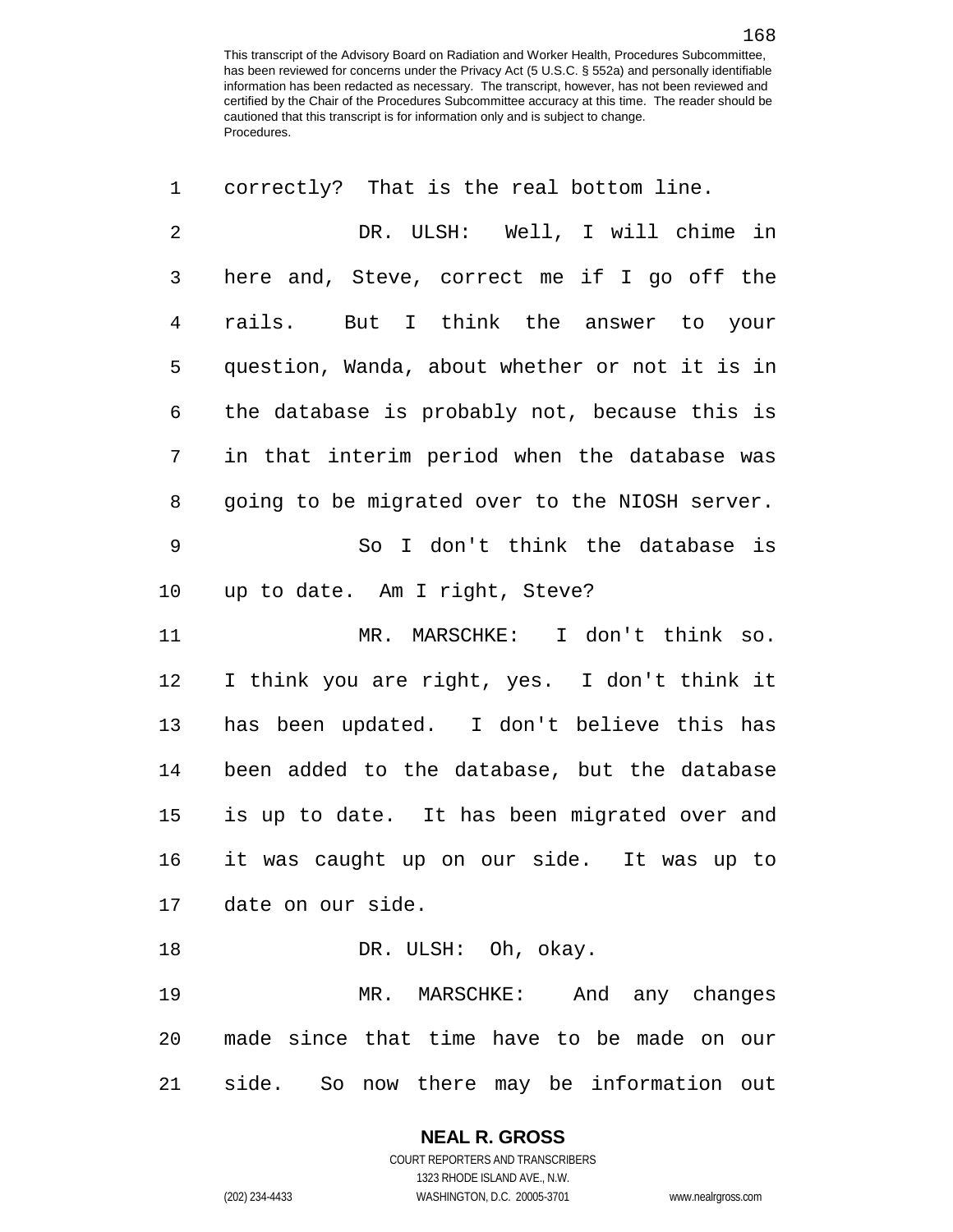| 1  | there that has not been added, but it is up    |
|----|------------------------------------------------|
| 2  | and running, and it is up to date on our side, |
| 3  | other than things that have been exchanged     |
| 4  | through email and have not been put in it.     |
| 5  | DR. ULSH: Okay. All right, I was               |
| 6  | wrong. Liz, have you come up with it yet?      |
| 7  | MS. BRACKETT: I just got emailed               |
| 8  | two copies of it.                              |
| 9  | DR. ULSH: Page six of six.                     |
| 10 | MS. BRACKETT: I don't have -- oh,              |
| 11 | okay, this is the addition of the information. |
| 12 | CHAIR MUNN: Yes, I think so.                   |
| 13 | Theoretically, the earlier information is      |
| 14 | already on the database, theoretically.        |
| 15 | MS. BRACKETT: I believe that what              |
| 16 | happened at the last meeting was the question  |
| 17 | about -- you know, the OTIB said that there    |
| 18 | were these outstanding questions, but in fact, |
| 19 | that was my mistake, that the office of the    |
| 20 | TBD had found this information<br>and          |
| 21 | incorporated it into the TBD, but I did not    |

### **NEAL R. GROSS**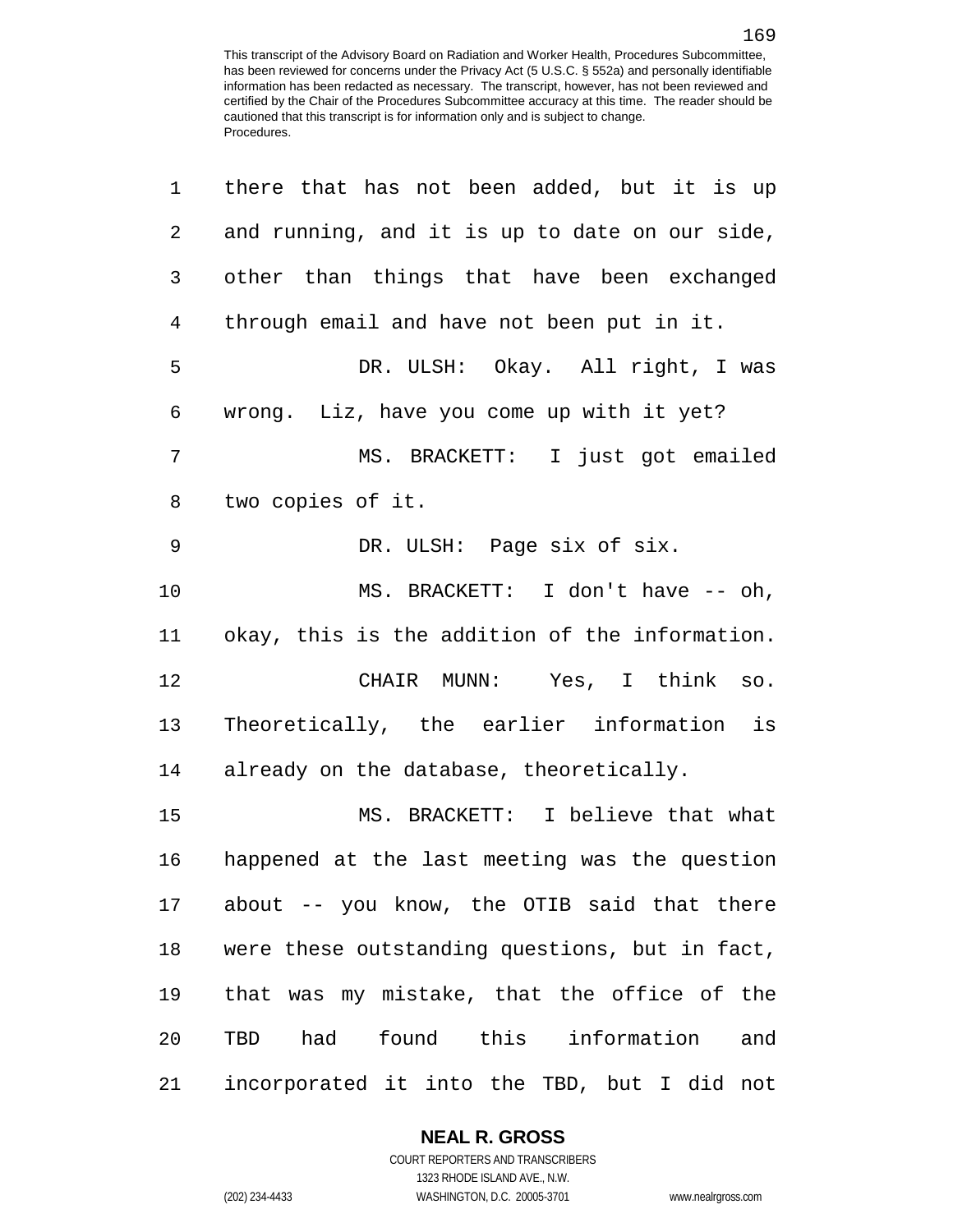reference that. I didn't realize that this information had been put in there.

 So this response was now pulling that information out of the TBD and showing that it was available. I have had correspondence with one of the TBD authors since this was written where he said he found additional information on -- there is a factor of eight that is in that equation that isn't explained other than to say it is a constant incorporating various parameters and he found the documentation specifically on what that factor was. But I just got that at the end of February.

 MR. HINNEFELD: This was discussed in the --

 MEMBER GRIFFON: I am sorry to break in and this is Mark. That is the bottom line. I am in favor of including all of these if we can just figure out that factor of eight and put that to bed.

#### **NEAL R. GROSS** COURT REPORTERS AND TRANSCRIBERS

1323 RHODE ISLAND AVE., N.W.

(202) 234-4433 WASHINGTON, D.C. 20005-3701 www.nealrgross.com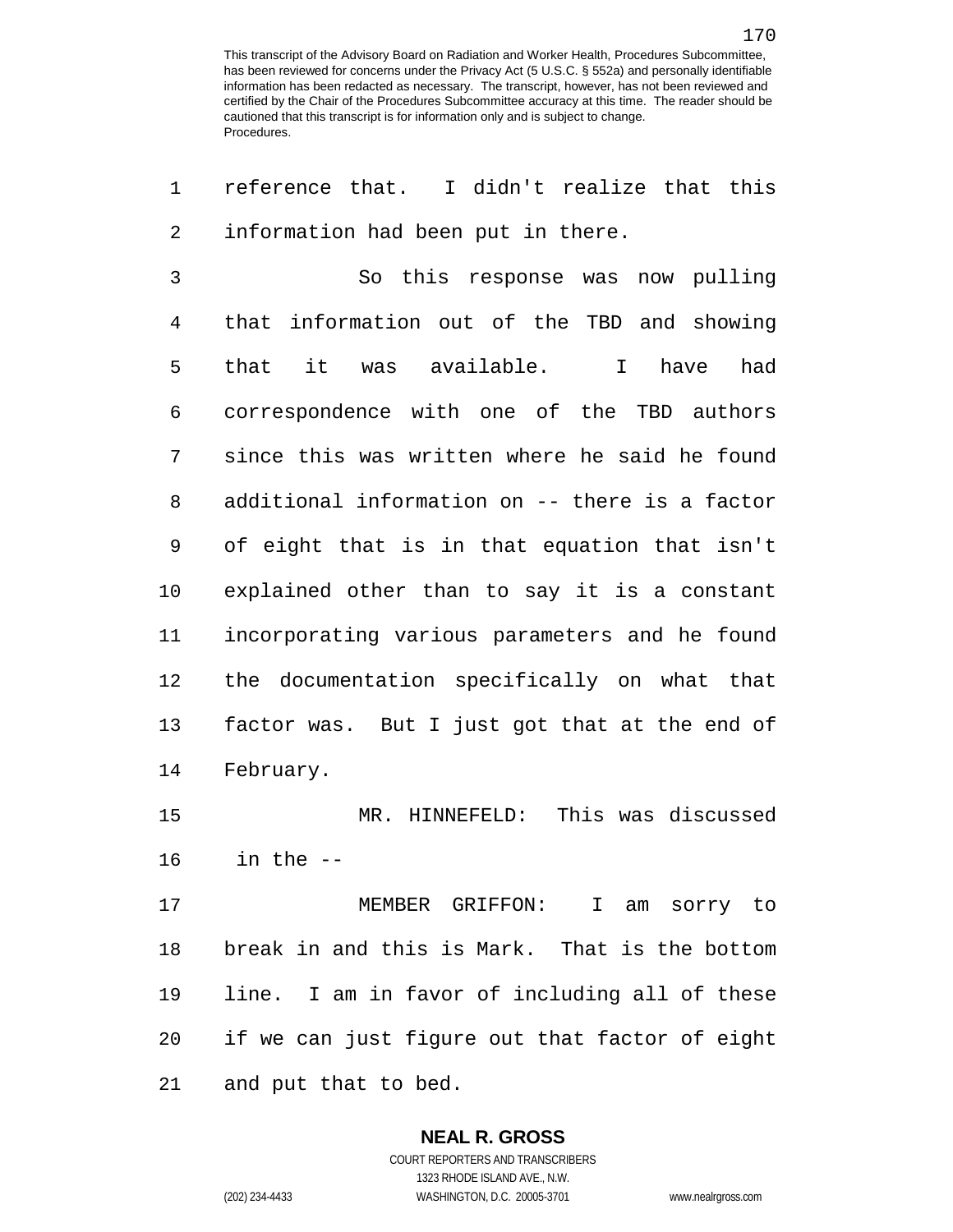| 1              | MS. BRACKETT: Okay. I do have                  |
|----------------|------------------------------------------------|
| $\overline{2}$ | information on that now.                       |
| 3              | MEMBER GRIFFON: All right. If we               |
| 4              | can more clearly explain that, at least from   |
| 5              | my standpoint, speaking for myself.            |
| 6              | MS. BRACKETT: Okay. Do you want                |
| 7              | to do that now or -- I assume that you want it |
| 8              | in writing.                                    |
| 9              | MEMBER GRIFFON: Well, Wanda, I                 |
| 10             | guess you should probably submit it in writing |
| 11             | like we usually would, right? So, yes.         |
| 12             | CHAIR MUNN: But at least we can -              |
| 13             | - we don't have it in writing anywhere, then;  |
| 14             | right?                                         |
| 15             | MS. BRACKETT:<br>I sent a note to              |
| 16             | Elyse at the end of February. So<br>I am       |
|                | 17 guessing that none of this has gone -- I    |
| 18             | didn't formally write it out, but I sent her a |
| 19             | note saying that I had been provided this      |
| 20             | information from the TBD Office.               |

CHAIR MUNN: Steve, are we looking

1323 RHODE ISLAND AVE., N.W.

(202) 234-4433 WASHINGTON, D.C. 20005-3701 www.nealrgross.com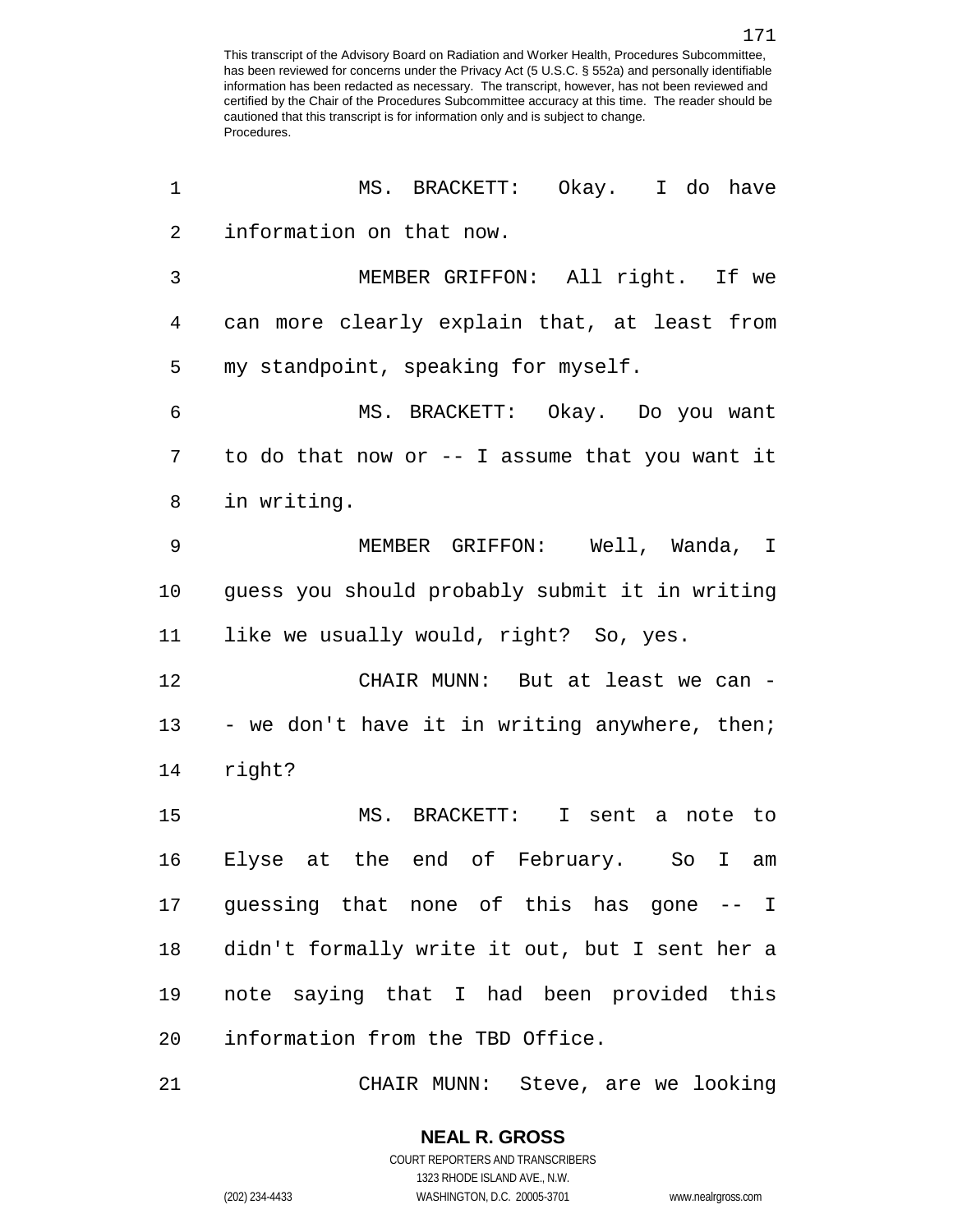at the correct communication?

 MR. MARSCHKE: I don't know. This is what we received the other day from the email there and then it does talk about an equation that has a factor of eight in it and it defines -- underneath factor of eight is equal to a constant incorporating time, count and volume constants, including the 20 milliliter electroplating volume. MS. BRACKETT: But then there is nothing after that, is there? MEMBER GRIFFON: Yes. Then it says there is no information on UCC on what the constant includes or what the daily excretion was. So I think that is what you are saying you found more information on. Right, Liz? MS. BRACKETT: Yes, I have one now. It says see below after that, and there is -- it is actually -- it looks like a copy

of an old document like a picture from a typed

## **NEAL R. GROSS**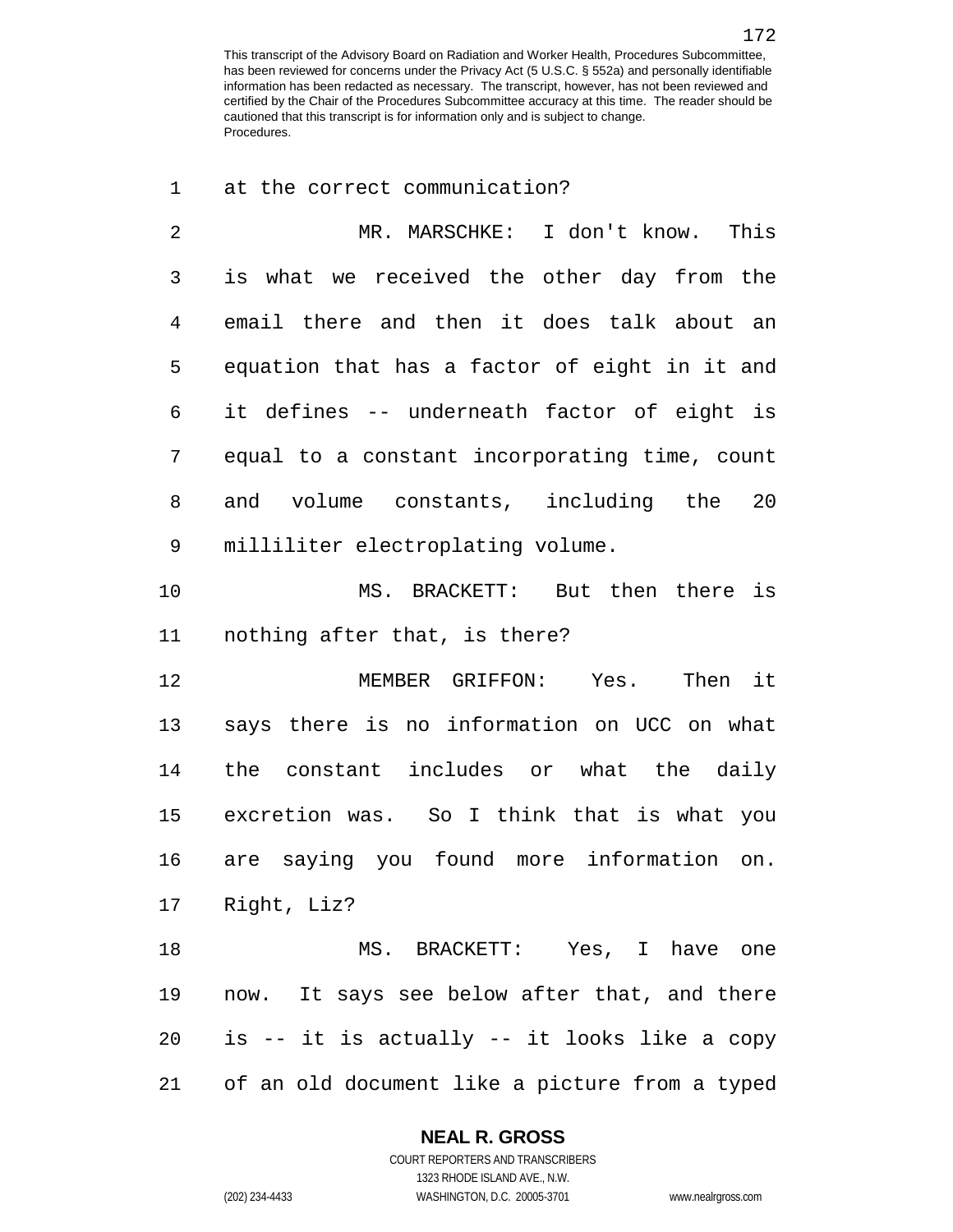document explaining -- well, it gives some more equations. MEMBER GRIFFON: Oh, great. So that might resolve all this, I think, in my mind. MS. THOMAS: This is Elyse. Liz, we got that information after this response had been submitted to NIOSH, but before NIOSH submitted it to the Subcommittee. So we probably just need to collect it all in one place again to do that. That is what happened. 13 MS. BRACKETT: Right. DR. ULSH: So is it correct to say then that we will issue a revised response document to the Subcommittee for your review, and it will address specifically -- it will include what we've got here, what we sent out this past Friday, but then also some additional information on that factor of eight

in the equation. Right?

# **NEAL R. GROSS**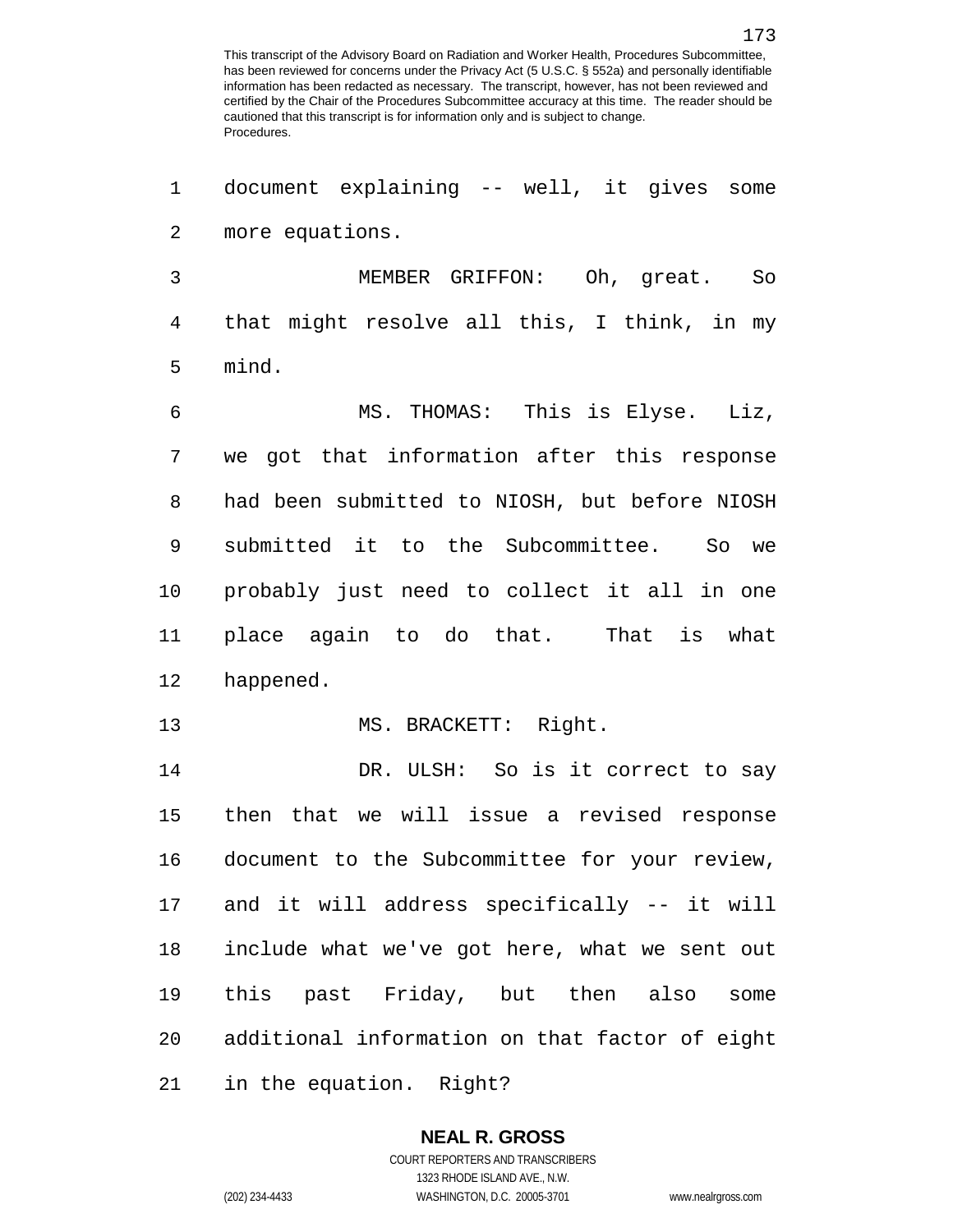| 1              | CHAIR MUNN: Is that right? Yes.                |
|----------------|------------------------------------------------|
| $\overline{2}$ | DR. ULSH: Elyse? Liz?                          |
| 3              | MS. TAYLOR: Yes, that sounds                   |
| 4              | right.                                         |
| 5              | CHAIR MUNN: All right. So it is                |
| 6              | NIOSH action. Is there anything in -01<br>a a  |
| 7              | that we need to address other than just seeing |
| 8              | that it is incorporated -- that your most      |
| 9              | recent comments are incorporated into the      |
| 10             | database?                                      |
| 11             | MR. MARSCHKE: Again, looking at                |
| 12             | what was sent out at the top of page 5 and     |
| 13             | what was sent out on Friday, the SC&A          |
| 14             | recommendation was to propose this. I think    |
| 15             | the date on that should be 11/17/2009.         |
| 16             | Yes, I think it<br>CHAIR<br>MUNN:              |
| 17             | probably should be.<br>$MR$ .<br>MARSCHKE:     |
| 18             | That is when we had our meeting.               |
| 19             | That was our meeting<br>CHAIR MUNN:            |
| 20             | date.                                          |
| 21             | Based<br>what<br>MR.<br>MARSCHKE:<br>upon      |

COURT REPORTERS AND TRANSCRIBERS 1323 RHODE ISLAND AVE., N.W. (202) 234-4433 WASHINGTON, D.C. 20005-3701 www.nealrgross.com

**NEAL R. GROSS**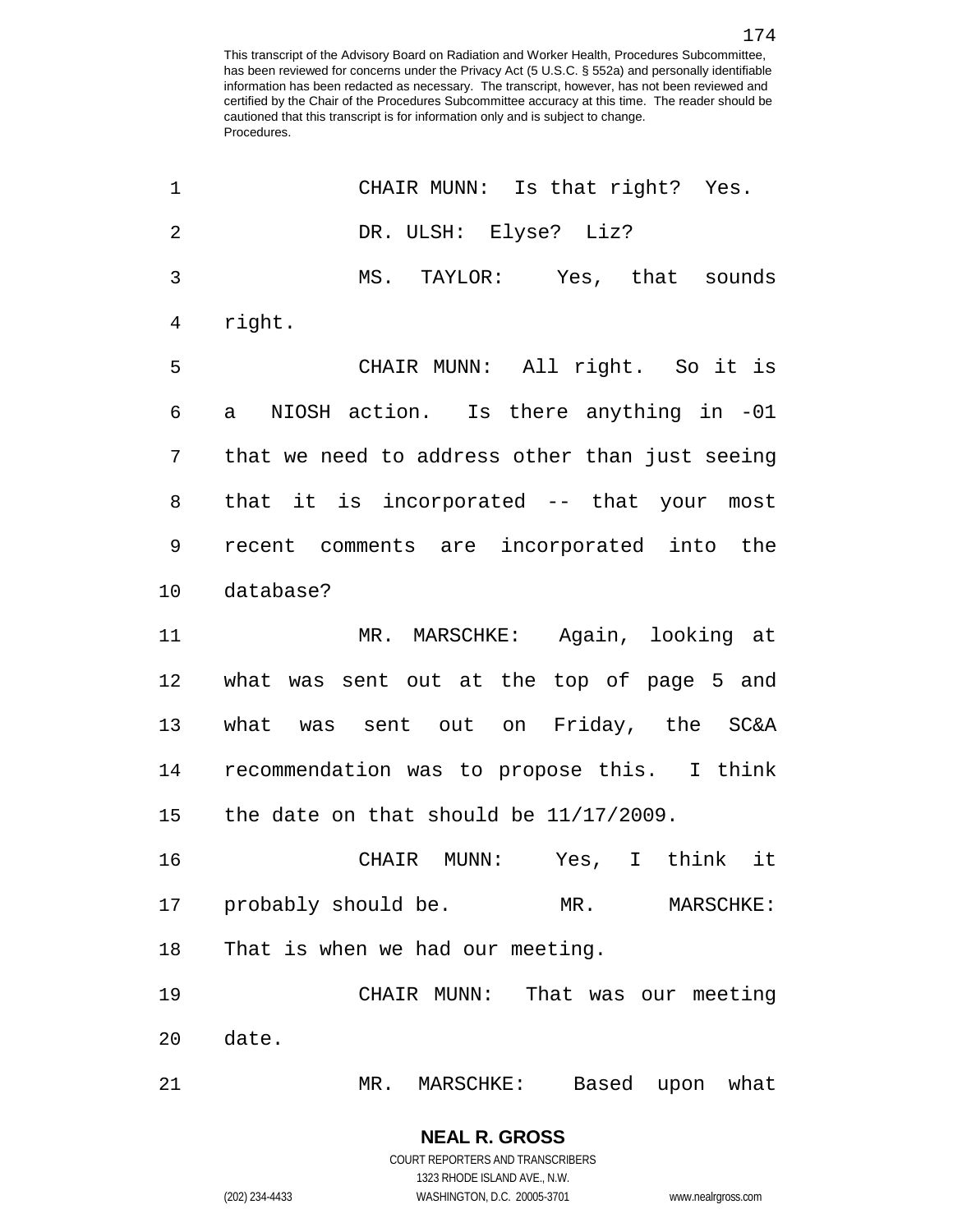happened at the meeting last time, we were satisfied.

 CHAIR MUNN: So can we, on our database -- is there any objection to closing -01 on OTIB-0029?

 MEMBER GRIFFON: I think this might have been held up for me, and I since have had a chance to review it, and I am satisfied with the NIOSH response to this one. CHAIR MUNN: One is okay. We will get response for -02 next time. So we are going to close -01. Steve is doing it right now.

 DR. MAURO: I got a question. The material that we are talking about that was exchanged recently and the additional material that will be coming in which provides more elaboration on exactly the date, are those White Papers something that will be hooked into this, that becomes ultimately the technical basis for why they are closing it?

### **NEAL R. GROSS**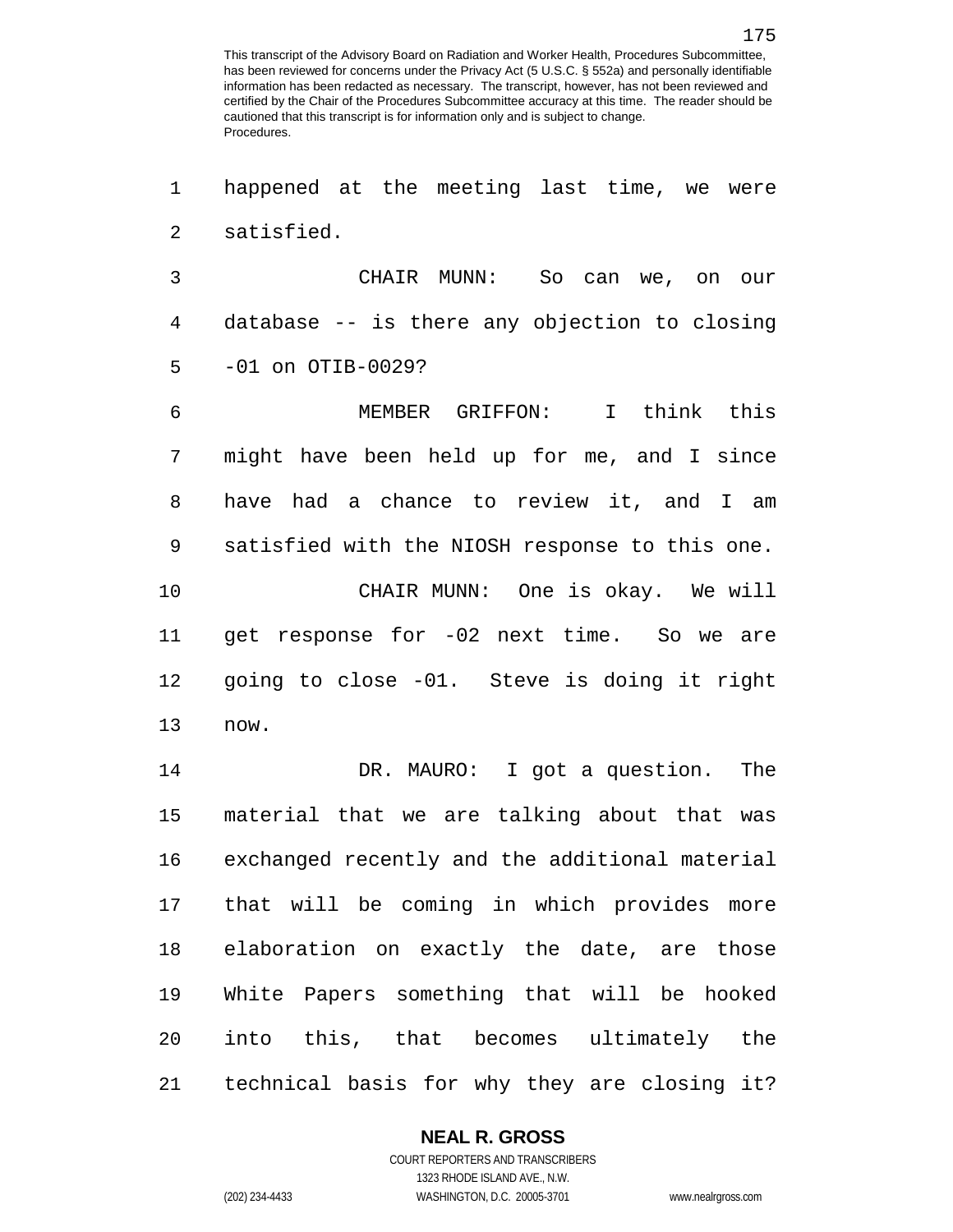It answered our question.

 The question becomes, how is that captured in the database. I understand there is some difficulty incorporating PDF files and White Papers into the system because we do need that material on the record.

 MR. HINNEFELD: There really shouldn't be that problem with that. It should just be a matter of getting the TST team to put the whatever folder -- I suspect that that folder with those other documents was not as apparent as the other folders that had to move over, and so the issue here is that, you know, when your application looks for a file, there is a certain presumption of where you are telling it to look. If you don't specify, it is going to look in the folder where it is, and that folder was not put over in the right place when it came over. I think it is a simple fix. It is just a matter of our TST folks have to be able

### **NEAL R. GROSS**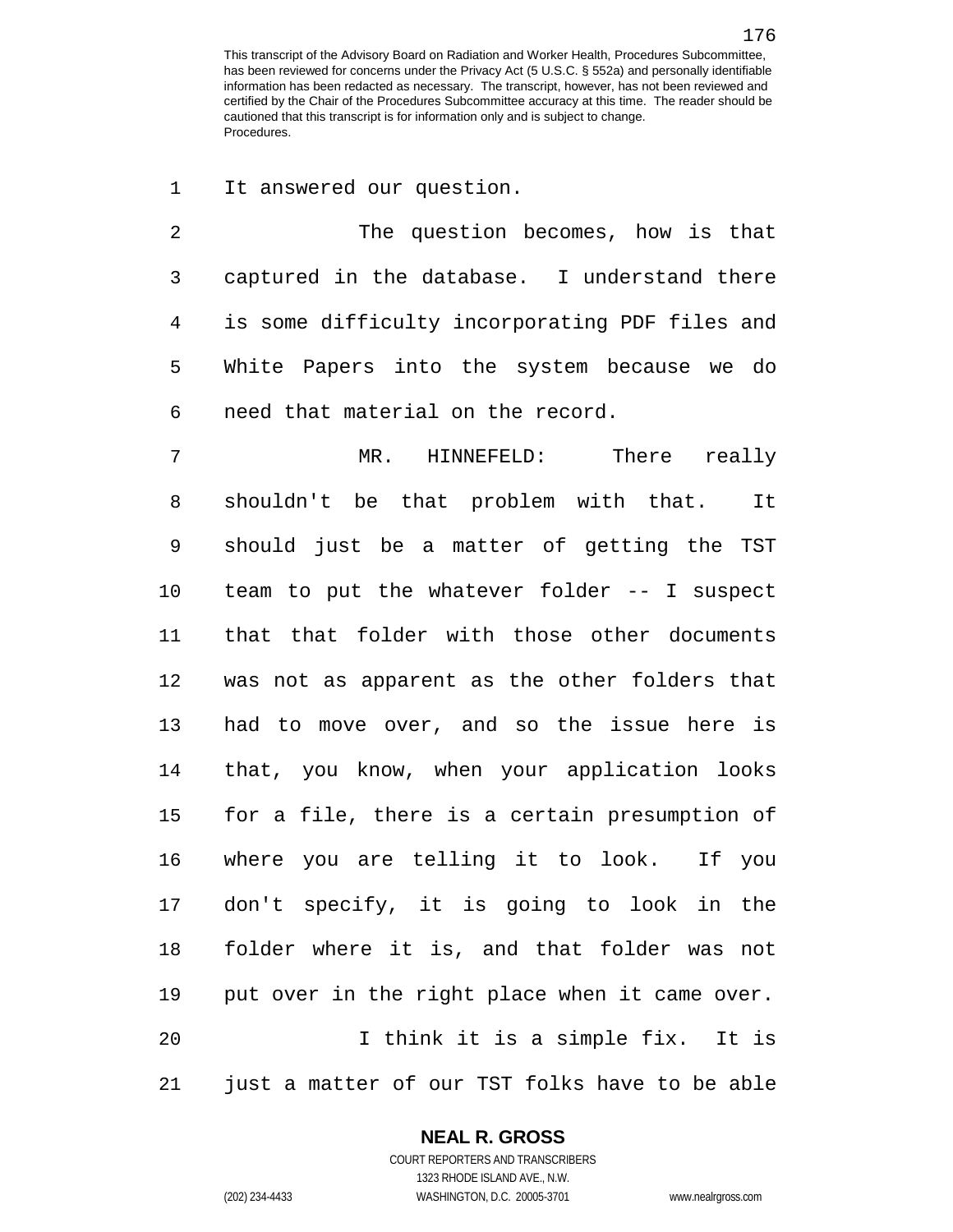| 1  | to identify the folder as it existed on the    |
|----|------------------------------------------------|
| 2  | ORAU side and put it in where it belongs on    |
| 3  | I think that is a pretty simple<br>our side.   |
| 4  | fix.                                           |
| 5  | So I think we will be able to use              |
| 6  | it and whether this is a White Paper or not, I |
| 7  | don't want to say. It sounds like, if we have  |
| 8  | essentially an image of another document, that |
| 9  | is something that will probably have to be put |
| 10 | in as a link. But this response isn't so long  |
| 11 | that we couldn't just cut it and paste it.     |
| 12 | CHAIR MUNN: No.<br>I thought the               |
| 13 | response was just going to go into the         |
| 14 | database.                                      |
| 15 | MR. MARSCHKE: The problem with                 |
| 16 | putting the response in the database -- there  |
|    | 17 are two things. One, Stu is right. If you   |
| 18 | look, there is no -- actually, there is no     |
| 19 | subfolder to these. Usually, there is a        |
| 20 | subfolder underneath here where all the PDF    |
| 21 | files are stored. There is no subfolder.       |

### **NEAL R. GROSS** COURT REPORTERS AND TRANSCRIBERS

1323 RHODE ISLAND AVE., N.W. (202) 234-4433 WASHINGTON, D.C. 20005-3701 www.nealrgross.com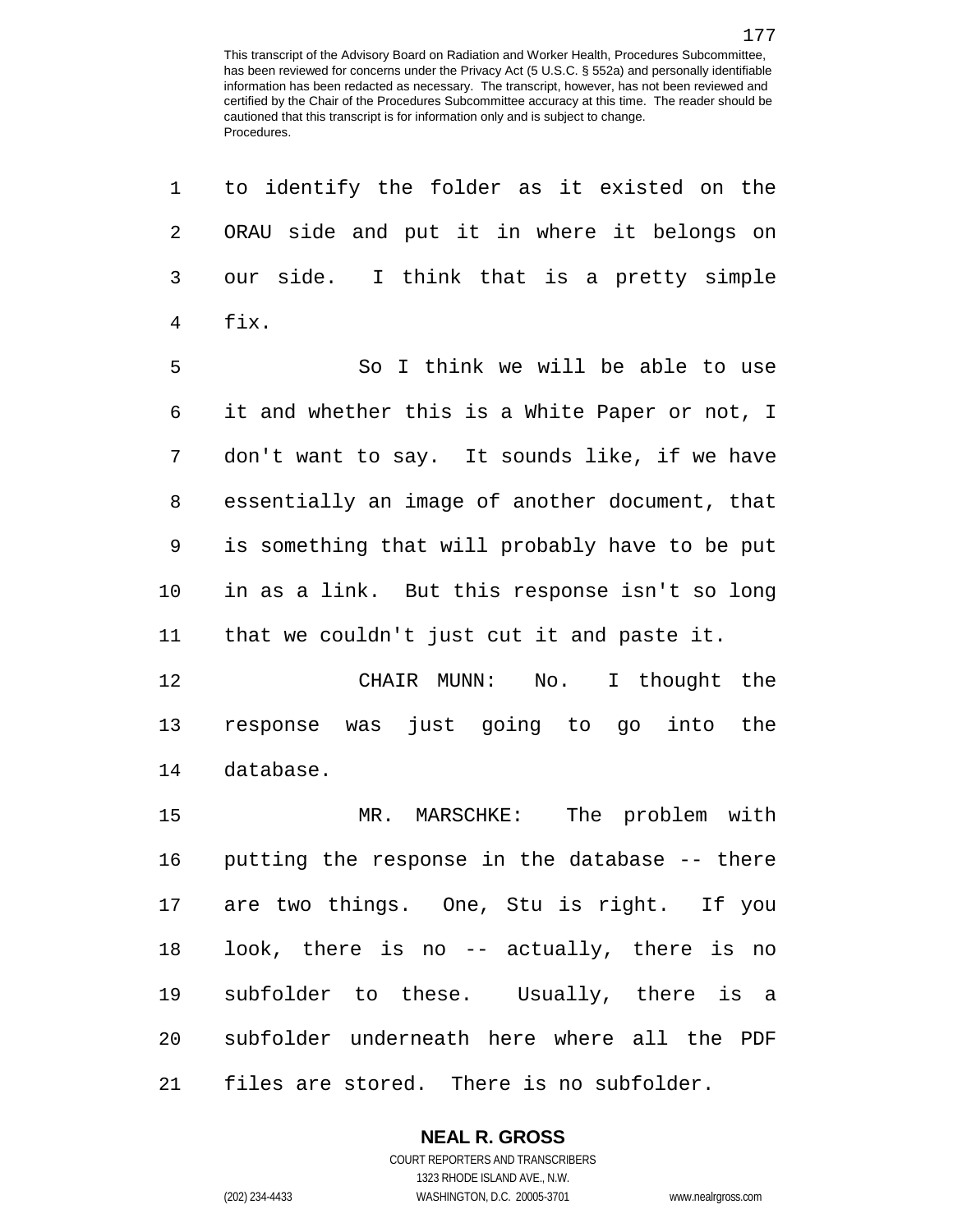| 1              | The problem with cutting and                    |
|----------------|-------------------------------------------------|
| 2              | pasting the thing in is that these fields,      |
| 3              | these ASCII -- these access fields are limited  |
| $\overline{4}$ | to only ASCII characters. You cannot put in a   |
| 5              | figure. You cannot put in a table.<br>You       |
| 6              | cannot bold. You cannot underline.<br>You       |
| 7              | cannot superscript. You cannot subscript.       |
| 8              | So, basically, you are limited to               |
| 9              | ASCII, and a lot of the responses, a lot of     |
| 10             | the people who write these responses, you       |
| 11             | know, use Word and get very fancy with all      |
| 12             | their stuff, and all that is lost when you      |
| 13             | block copy paste into these access fields.      |
| 14             | So in theory, we could take all                 |
| 15             | these responses and put them in as links, but   |
| 16             | the other problem with that is you are only     |
|                | 17 allowed one link per issue. Now we can       |
|                | 18 combine multiple documents into one PDF file |
|                | 19 and overcome it that way, but there are      |
|                | 20 certain things that have to be --            |

MR. HINNEFELD: I mean, just

**NEAL R. GROSS** COURT REPORTERS AND TRANSCRIBERS

1323 RHODE ISLAND AVE., N.W.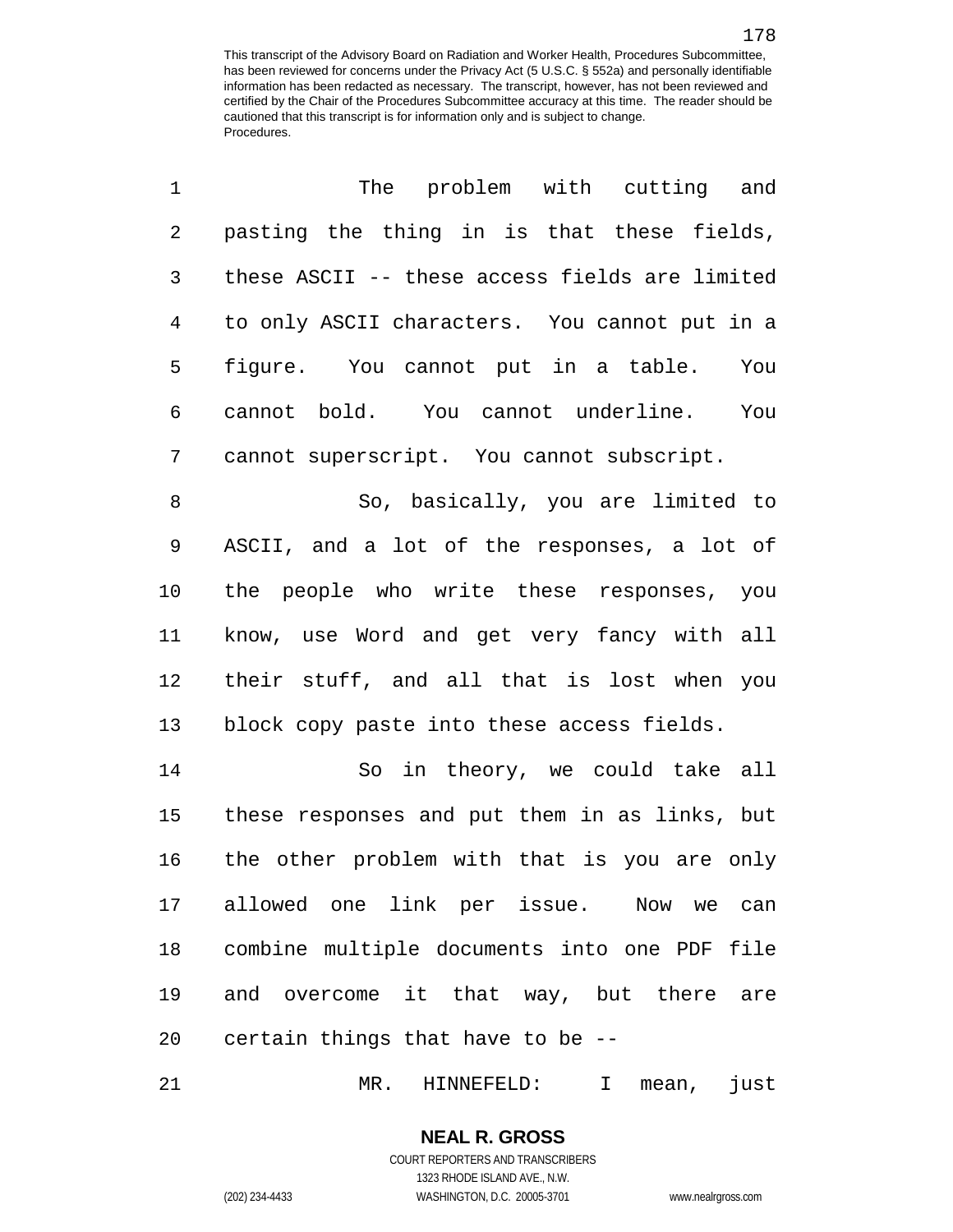reading this response, it looks like it is

| $\overline{2}$ | pretty much ASCII. This, we could clip and     |
|----------------|------------------------------------------------|
| 3              | put in the database. Then, if the additional   |
| 4              | information requires this image, if we already |
| 5              | have a link, we could use it for that and, if  |
| 6              | not, we would have to combine it with          |
| 7              | something.                                     |
| 8              | DR. MAURO: Did I understand                    |
| 9              | correctly that you said that, like, you could  |
| 10             | only have one link to each file here that you  |
| 11             | have on the screen, and the way to deal with   |
| 12             | that is to create a single folder that may     |
| 13             | have lots of different files.                  |
| 14             | In other words, let's say it turns             |
| 15             | out there are two or three pieces of           |
| 16             | information that going to go into a folder,    |
| 17             | each dealing with a different aspect of the    |
| 18             | problem. Can we put them in the same place?    |

Is that what you are saying?

 Let's say there are three or four subjects being addressed.

### **NEAL R. GROSS** COURT REPORTERS AND TRANSCRIBERS

1323 RHODE ISLAND AVE., N.W. (202) 234-4433 WASHINGTON, D.C. 20005-3701 www.nealrgross.com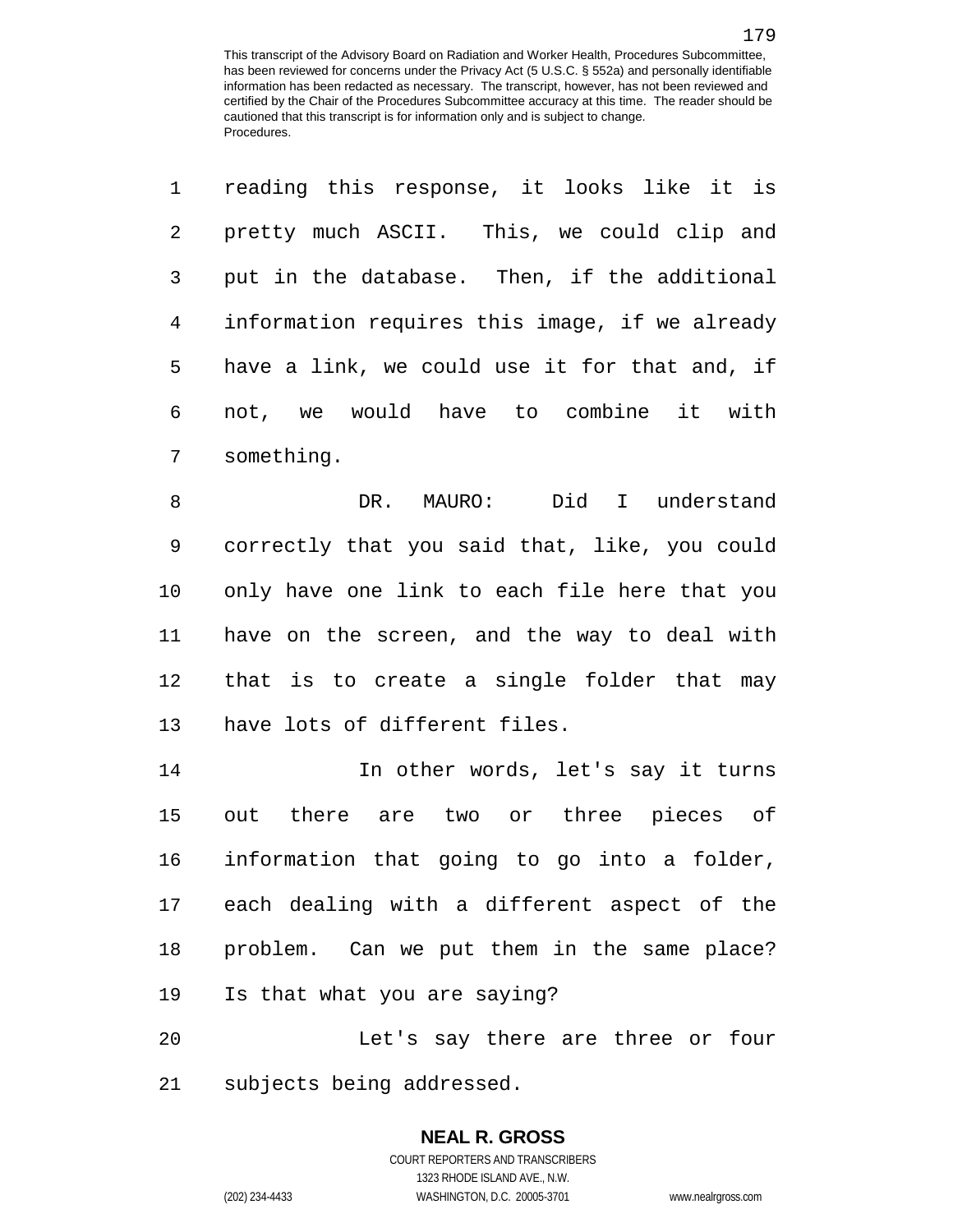| 1               | MR. HINNEFELD: What he said was                |
|-----------------|------------------------------------------------|
| $\overline{2}$  | you would append them into one file.           |
| 3               | DR. MAURO: And they are appended               |
| 4               | into one file. So they will all be there, I    |
| 5               | would hope, in separate files.                 |
| 6               | MR. HINNEFELD: Whenever you hit                |
| 7               | that link, you get them all.                   |
| 8               | DR. MAURO: You get them all.                   |
| 9               | Well, that is okay.                            |
| 10              | MR. MARSCHKE: Everything that is               |
| 11              | associated with this particular issue would    |
| 12              | come up. So again, this is one of those that   |
| 13              | doesn't have a link. Let's go back, just       |
| 14              | temporarily go back to 47, since it did have a |
| 15              | link in 47.                                    |
| 16              | The only place you can put the                 |
| 17 <sub>2</sub> | link is in this related link file, and you are |
| 18              | only allowed to put one link in there.<br>So   |
| 19              | whatever you put in there, you have to be all  |
| 20              | appended into the PDF file.                    |
| 21              | So if NIOSH has a response and it              |

COURT REPORTERS AND TRANSCRIBERS 1323 RHODE ISLAND AVE., N.W. (202) 234-4433 WASHINGTON, D.C. 20005-3701 www.nealrgross.com

**NEAL R. GROSS**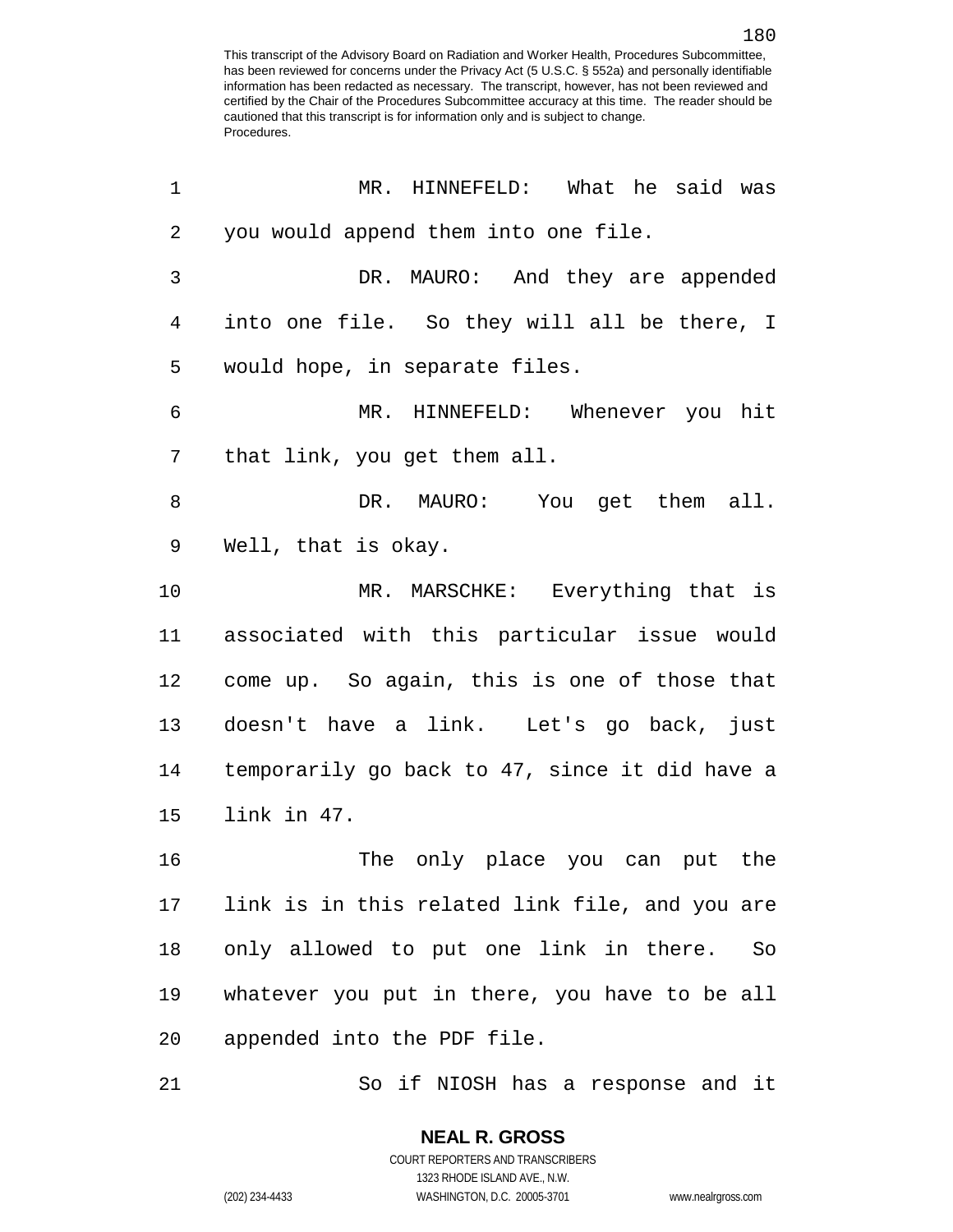| 1  | has figures and tables in it, and they put it  |
|----|------------------------------------------------|
| 2  | in the PDF file, and then SC&A comes back, and |
| 3  | we have figures and tables, we have to append  |
| 4  | our figures and tables into that. Otherwise,   |
| 5  | when you try to stuff it into the $-$ - the    |
| 6  | tables get collapsed, and the figures just     |
| 7  | disappear.                                     |
| 8  | DR. MAURO: So this one folder,                 |
| 9  | when you can link to it, that one folder --    |
| 10 | file will<br>MR. MARSCHKE: One                 |
| 11 | include --                                     |
| 12 | DR. MAURO:<br>include<br>many<br>$- \_$        |
| 13 | others.                                        |
| 14 | MR. MARSCHKE: It may include more              |
| 15 | than one document. It may actually end up      |
| 16 | looking something similar to what was sent out |
| 17 | on Friday where you have, you know, an initial |
| 18 | response, an SC&A recommendation, additional   |
| 19 | response, and then, you know -- so you would   |
| 20 | have several levels of detail in one file.     |
| 21 | DR. MAURO: Well, my main concern               |

**NEAL R. GROSS** COURT REPORTERS AND TRANSCRIBERS

1323 RHODE ISLAND AVE., N.W.

(202) 234-4433 WASHINGTON, D.C. 20005-3701 www.nealrgross.com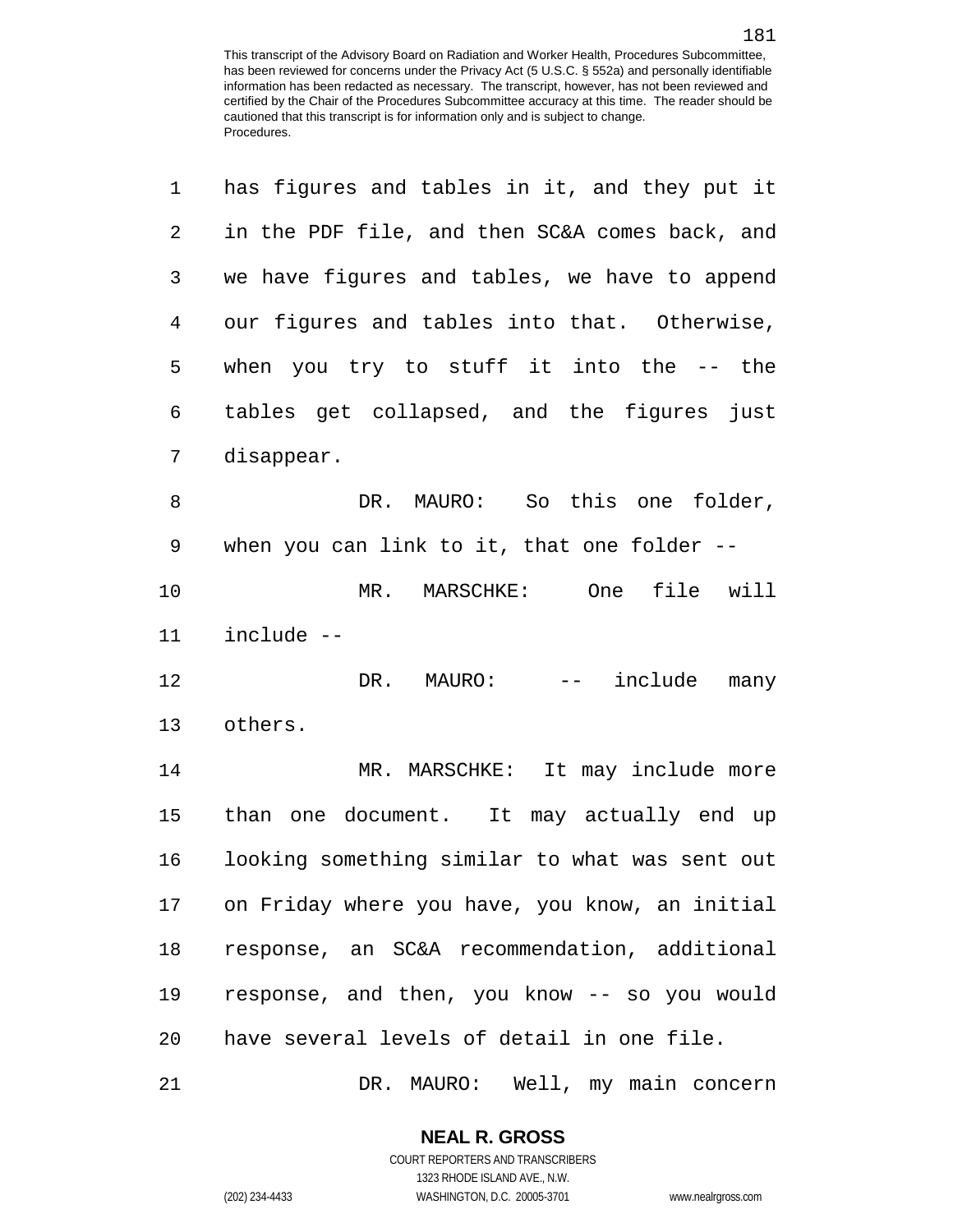is that five years from now, when someone

| 2              | comes back and wants to see how a particular     |
|----------------|--------------------------------------------------|
| 3              | matter was resolved, and they go into this       |
| $\overline{4}$ | archive, that they can navigate their way        |
| 5              | through without pulling their hair out of        |
| 6              | their head.                                      |
| 7              | CHAIR MUNN: We should be able to                 |
| 8              | refer to the reference file, and in the          |
| 9              | reference file we should be able to include      |
| 10             | virtually any number of documents that were      |
| 11             | necessary for the closure of that particular     |
| 12             | item. Surely, there is no limit to the number    |
| 13             | of reference documents we could put into a       |
| 14             | reference file, is there?                        |
| 15             | MR. MARSCHKE:<br>No.<br>It is just               |
| 16             | work for the people who have to do it, because   |
|                | 17 you have to create this PDF file every time,  |
|                | 18 and you have to make sure that you don't      |
|                | 19 overwrite. If I come up and I have a PDF file |
|                | 20 which is my response, and I go in and         |

basically replace what NIOSH has put in there,

#### **NEAL R. GROSS**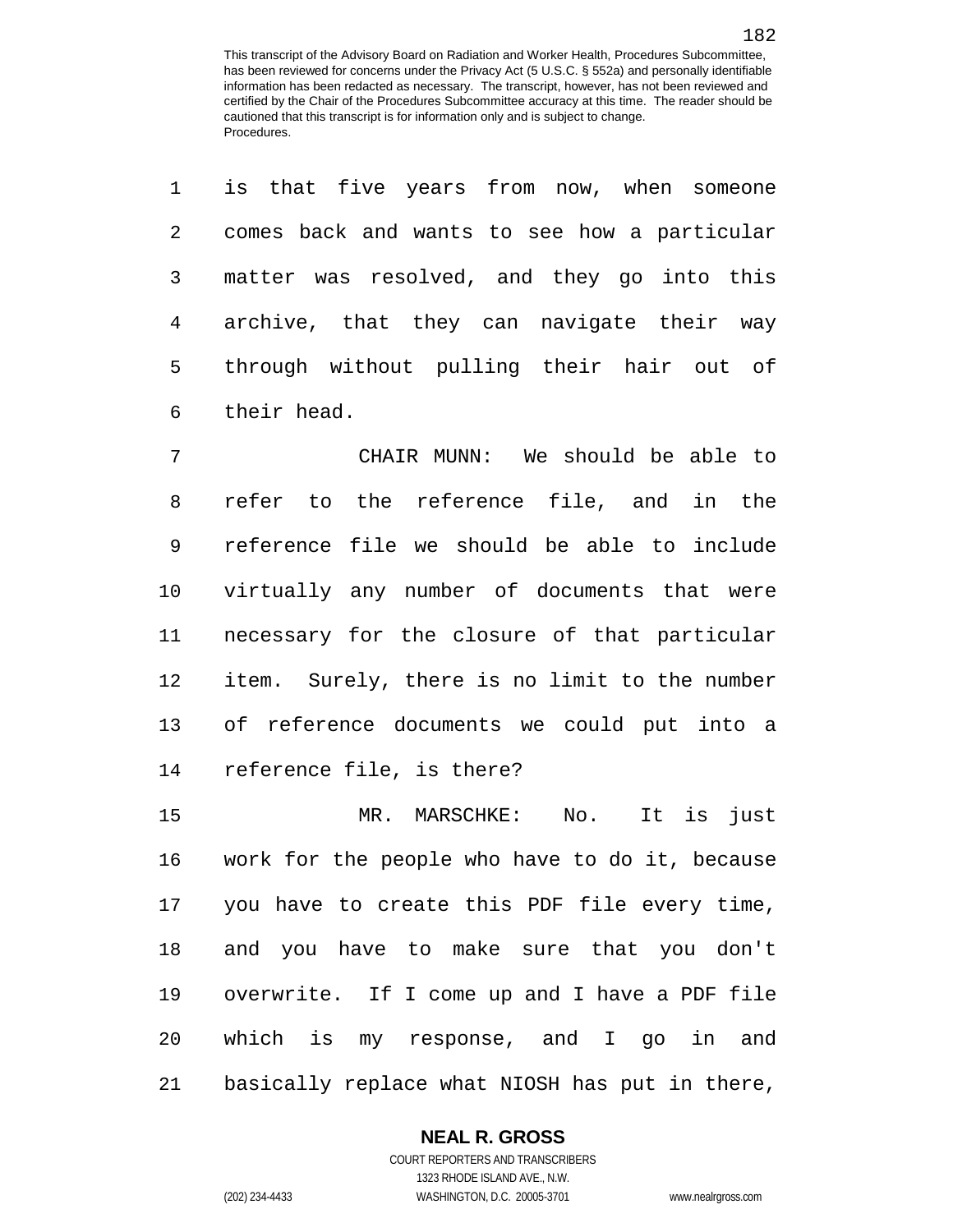that is a no-no.

 I have to make sure that, when I do it, I start with what was in there initially, like if I wanted to augment this particular issue and I had something which had figures and tables on it, I would have to go and pull this PDF file out and append to that PDF file additional information, and then restore it.

 CHAIR MUNN: And that is more complicated than what I was envisioning. You may be telling me that what I am envisioning is not technically possible. But I had envisioned a reference folder, a hotlink to a reference folder. I don't know where the reference folder would be, but in that folder one would be able to place virtually any number of documents, PDF files or whatever came to hand.

 Does it have to be a PDF folder? MR. MARSCHKE: The way the program

## **NEAL R. GROSS** COURT REPORTERS AND TRANSCRIBERS 1323 RHODE ISLAND AVE., N.W.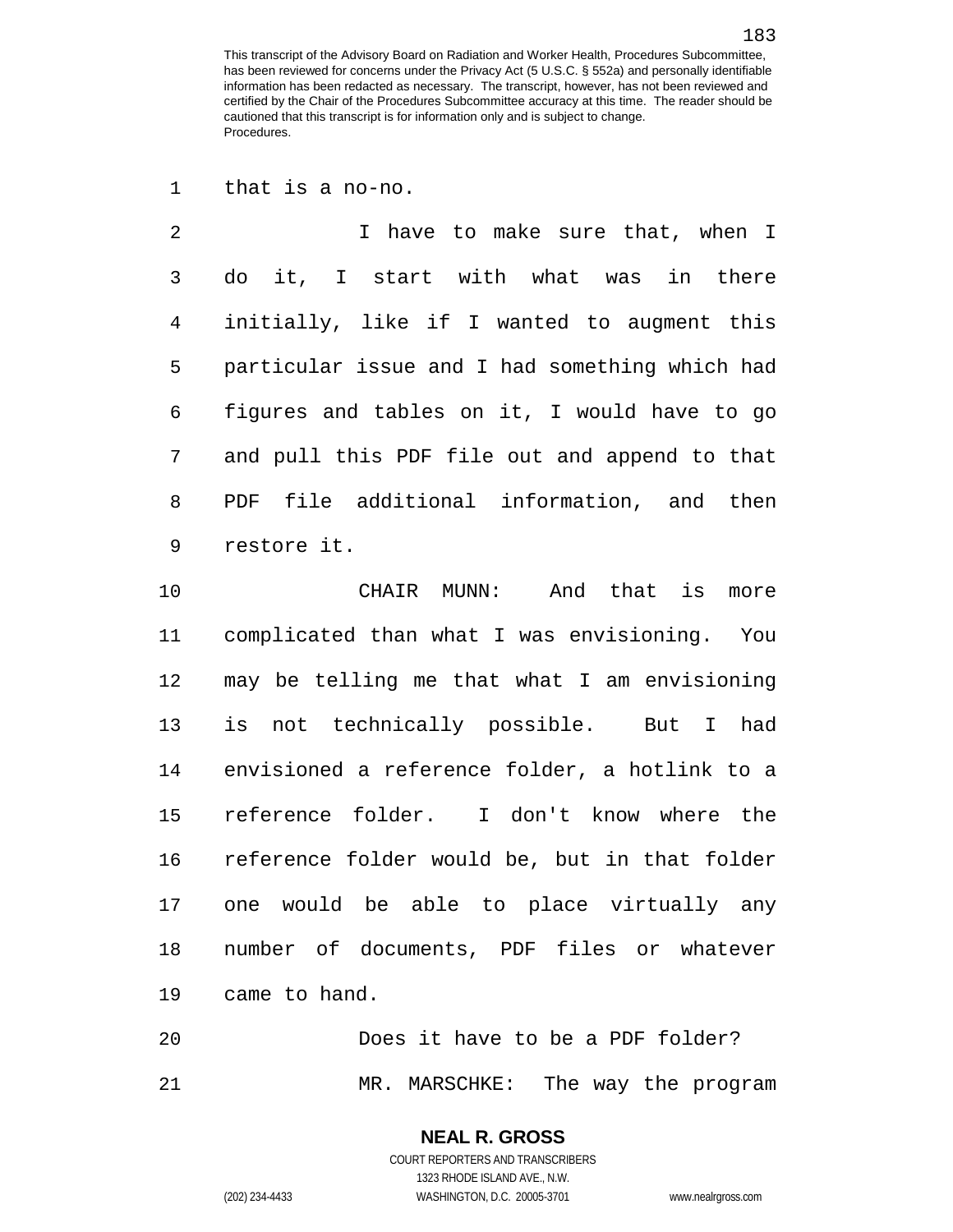is written now -- I mean, technically you are

| 2              | absolutely correct, Wanda. You can write a     |
|----------------|------------------------------------------------|
| $\mathfrak{Z}$ | program that will allow you to do that. The    |
| $\overline{4}$ | way this system has been written is we only    |
| 5              | allow one link to that reference.              |
| 6              | You see, basically, your data up               |
| 7              | here -- this is your folder, reference         |
| 8              | document. This is the folder. You can have     |
| 9              | any number of PDF files in this reference      |
| 10             | document's folder, and the folder doesn't know |
| 11             | where they are coming from. But in this        |
| 12             | detailed area, you have to put a<br>link       |
| 13             | someplace.                                     |
| 14             | Right now, the way the program has             |
| 15             | been structured, the only place you can put    |
| 16             | that link is right in this field here.<br>You  |
|                | 17 don't have additional fields. So you only   |
| 18             | have one link that gets you into the reference |
| 19             | documents folder per issue.                    |
| 20             | CHAIR MUNN: So what you have to                |

do essentially is convert anything that you

## **NEAL R. GROSS** COURT REPORTERS AND TRANSCRIBERS

1323 RHODE ISLAND AVE., N.W.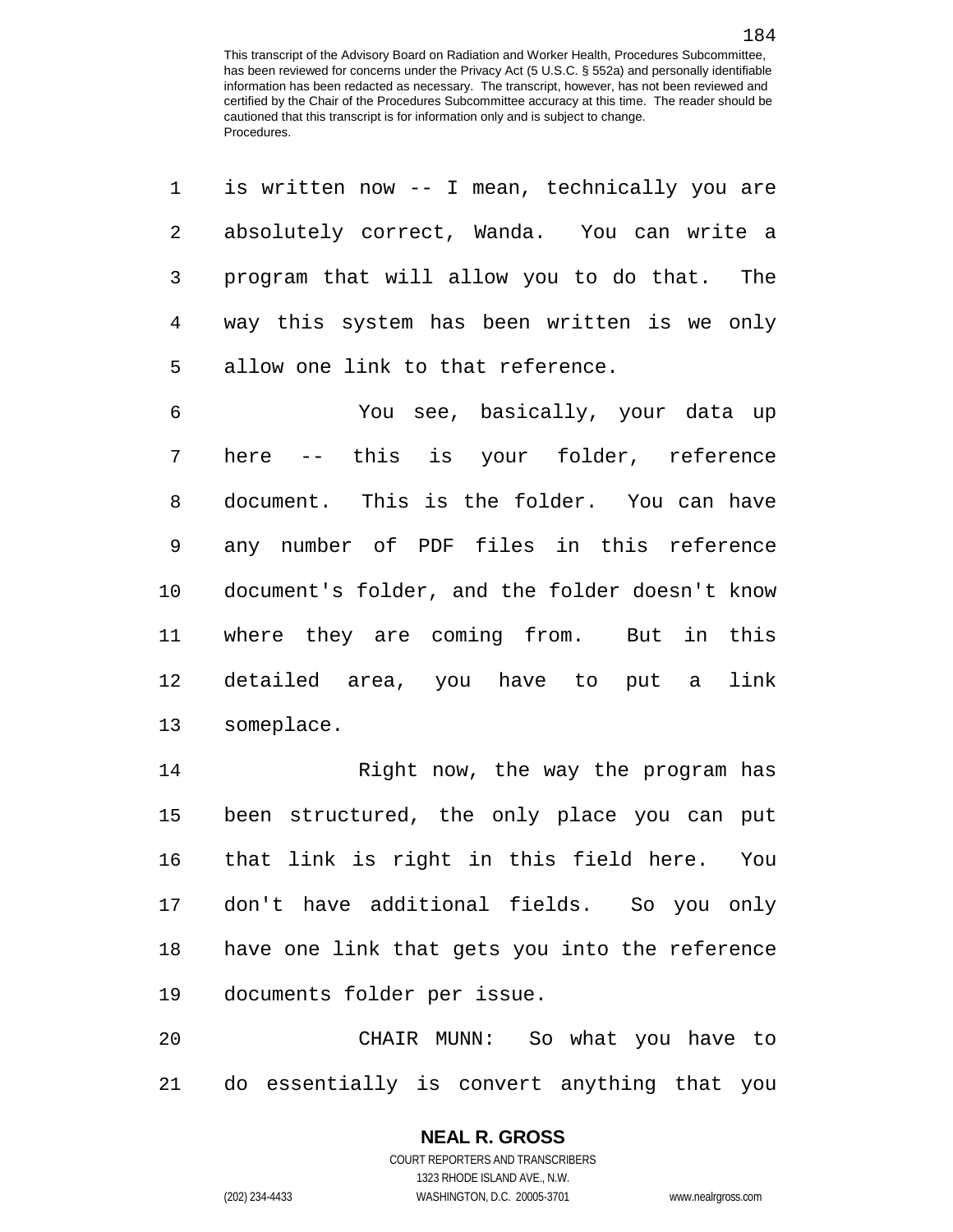| 1  | are going to put in there to a PDF file?         |
|----|--------------------------------------------------|
| 2  | And<br>that is<br>the<br>MR. MARSCHKE:           |
| 3  | other thing. The way this is written now is      |
| 4  | that it goes out and looks for a PDF file. It    |
| 5  | pulls this into a viewer, which is a PDF         |
| 6  | viewer.                                          |
| 7  | CHAIR MUNN: Is this a shortcoming                |
| 8  | that we have overlooked in setting up the --     |
| 9  | MR. MARSCHKE:<br>It makes life                   |
| 10 | perhaps a little bit more difficult. I don't     |
| 11 | know whether you would call it a shortcoming,    |
| 12 | but it should be something that you should be    |
| 13 | aware of when you are manipulating the data      |
| 14 | file or the database.                            |
| 15 | CHAIR<br>MUNN:<br>And<br>how<br>much             |
| 16 | bloodletting would have to occur to change       |
|    | 17 that to the type of file more easily added to |
| 18 | what I had envisioned earlier?                   |
| 19 | MR. MARSCHKE: That, I don't know.                |
| 20 | You know, where you have basically an            |
| 21 | unlimited number of links per issue; I don't     |

## **NEAL R. GROSS**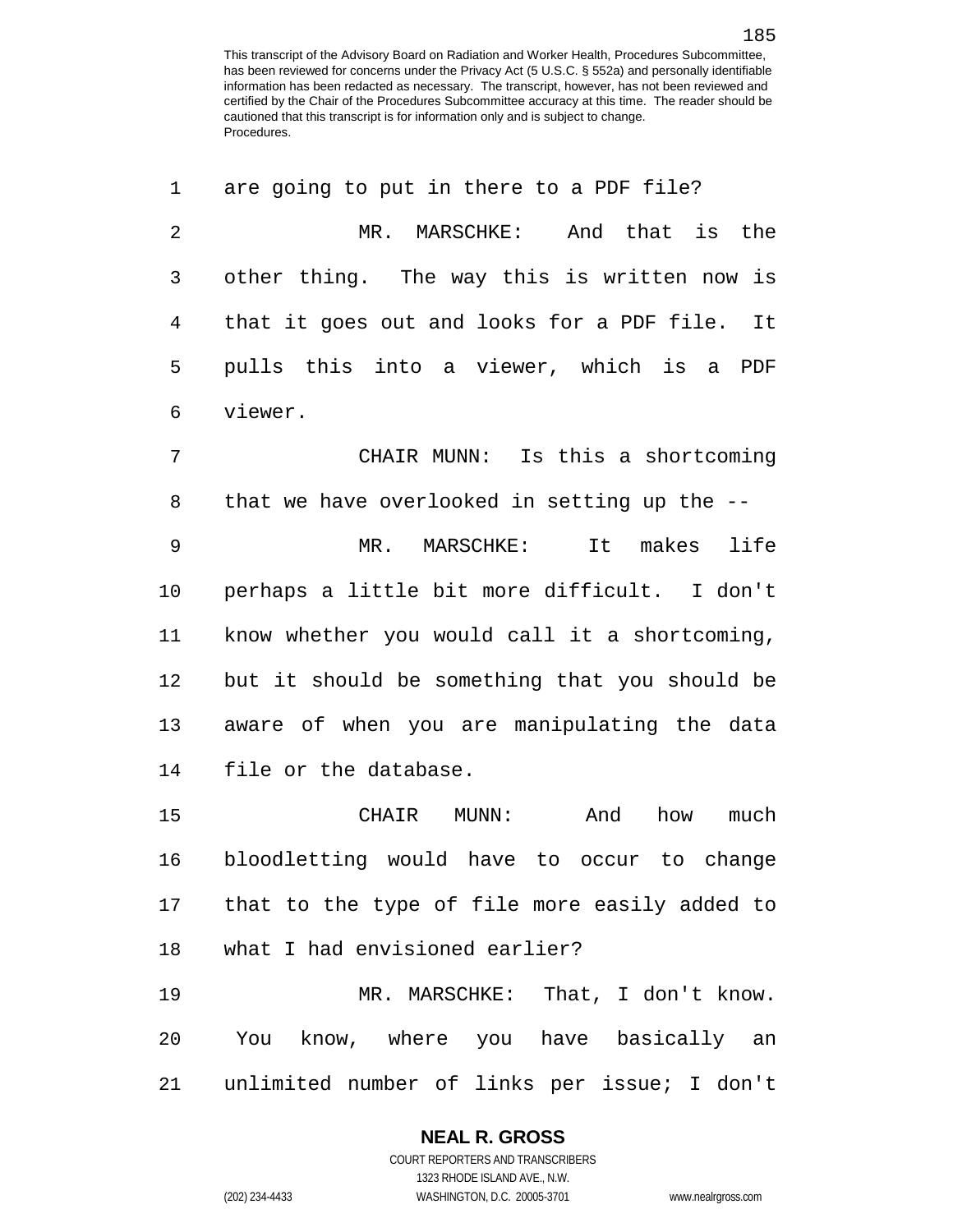know how much that would take.

| 2            | CHAIR MUNN: I wouldn't consider                |
|--------------|------------------------------------------------|
| $\mathsf{3}$ | them to be unlimited, but it wouldn't surprise |
| 4            | to find that in some circumstances, we<br>me   |
| 5            | perhaps might need a folder as large enough as |
| 6            | 12 documents, not necessarily large documents  |
| 7            | but, you know, a dozen documents.              |
| 8            | MR. MARSCHKE: It is not merely                 |
| $\mathsf 9$  | the size of the folder on it. It is where you  |
| 10           | have a field that specifies a link.            |
| 11           | CHAIR MUNN: Right.                             |
| 12           | MR. MARSCHKE: So how many fields               |
| 13           | you want to specify a link to that folder, and |
| 14           | whether or not -- there may be other ways to   |
| 15           | do this. I haven't talked to my IT people to   |
| 16           | find out. Again, right now we are not making   |
| 17           | any -- we have made the decision not to make   |
|              |                                                |
| 18           | any merely programming changes to this         |

 MR. HINNEFELD: Don't forget there is supposedly effort going on on our side on

## **NEAL R. GROSS**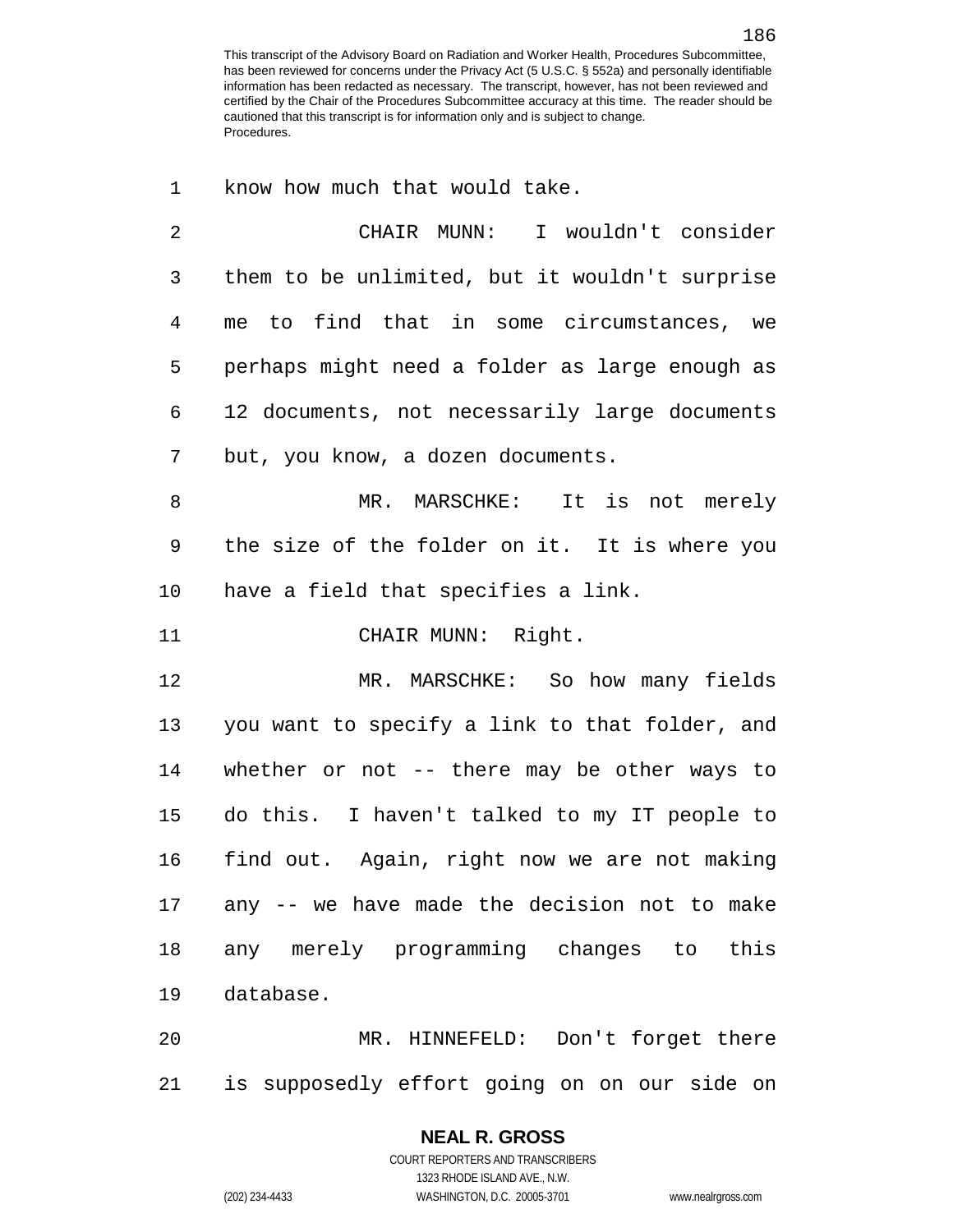document tracking. I am not up to date on where that is.

 CHAIR MUNN: It would be really helpful for the two to get together and to try to identify how we can do this business of referencing multiple documents because, clearly, we can't put it all on this archive. If we can reference multiple documents into a folder somewhere that is electronically connected to this and, therefore, accessible for those who want to go from there.

 MR. HINNEFELD: I haven't heard anything from the developers for a while, and I know they were -- I was identifying priorities and rights for various players and not only for the Subcommittee but just different groups.

 CHAIR MUNN: Am I off in left field thinking that this is the best of all possible worlds if we can get --

MR. HINNEFELD: I just have to get

# **NEAL R. GROSS**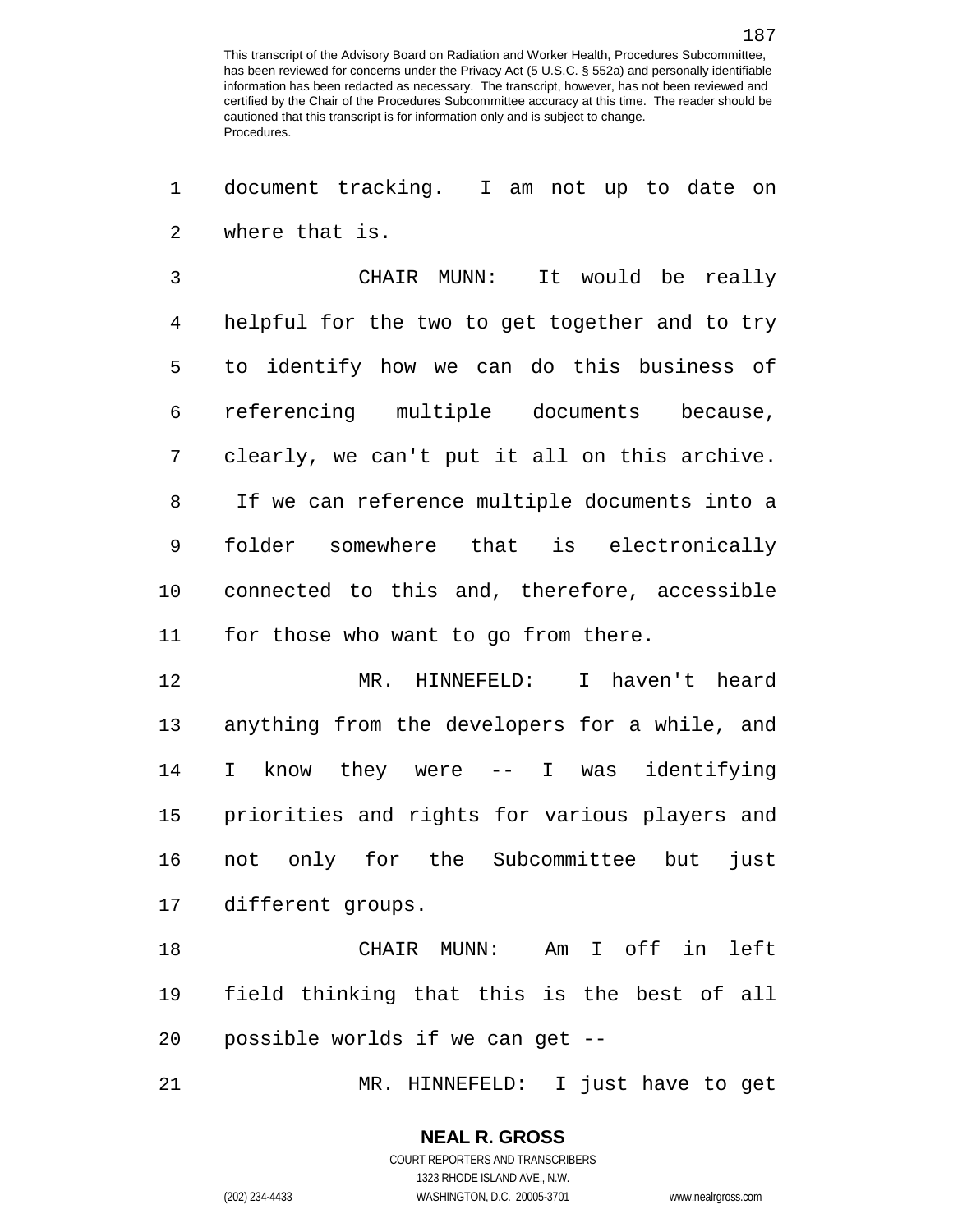| 1              | with them and see where they're at $-$ - I     |
|----------------|------------------------------------------------|
| 2              | suspect they have been distracted on other     |
| 3              | things, and I haven't been bothered about it.  |
| $\overline{4}$ | CHAIR MUNN: So can we ask that                 |
| 5              | you give us information on that next time,     |
| 6              | because that is $--$ I guess I had some        |
| 7              | confusion in my mind with respect to what we   |
| 8              | were going to be capable of doing. I think     |
| $\mathsf 9$    | that is what I was aiming for in earlier       |
| 10             | issues when I asked for --                     |
| 11             | MR. HINNEFELD: Well, now we                    |
| 12             | haven't really hit a real bad problem with     |
| 13             | this database yet, because there is no link on |
| 14             | the one we were talking about where we might   |
| 15             | be able to put in a link. There is no link on  |
| 16             | that finding, so we haven't really run into a  |
| 17             | bad problem on the use of this database yet.   |
| 18             | CHAIR MUNN: No, not yet.                       |
| 19             | I understand we<br>MR. HINNEFELD:              |
| 20             | could.                                         |
| 21             | CHAIR MUNN: I see that coming.                 |

**NEAL R. GROSS**

COURT REPORTERS AND TRANSCRIBERS

1323 RHODE ISLAND AVE., N.W. (202) 234-4433 WASHINGTON, D.C. 20005-3701 www.nealrgross.com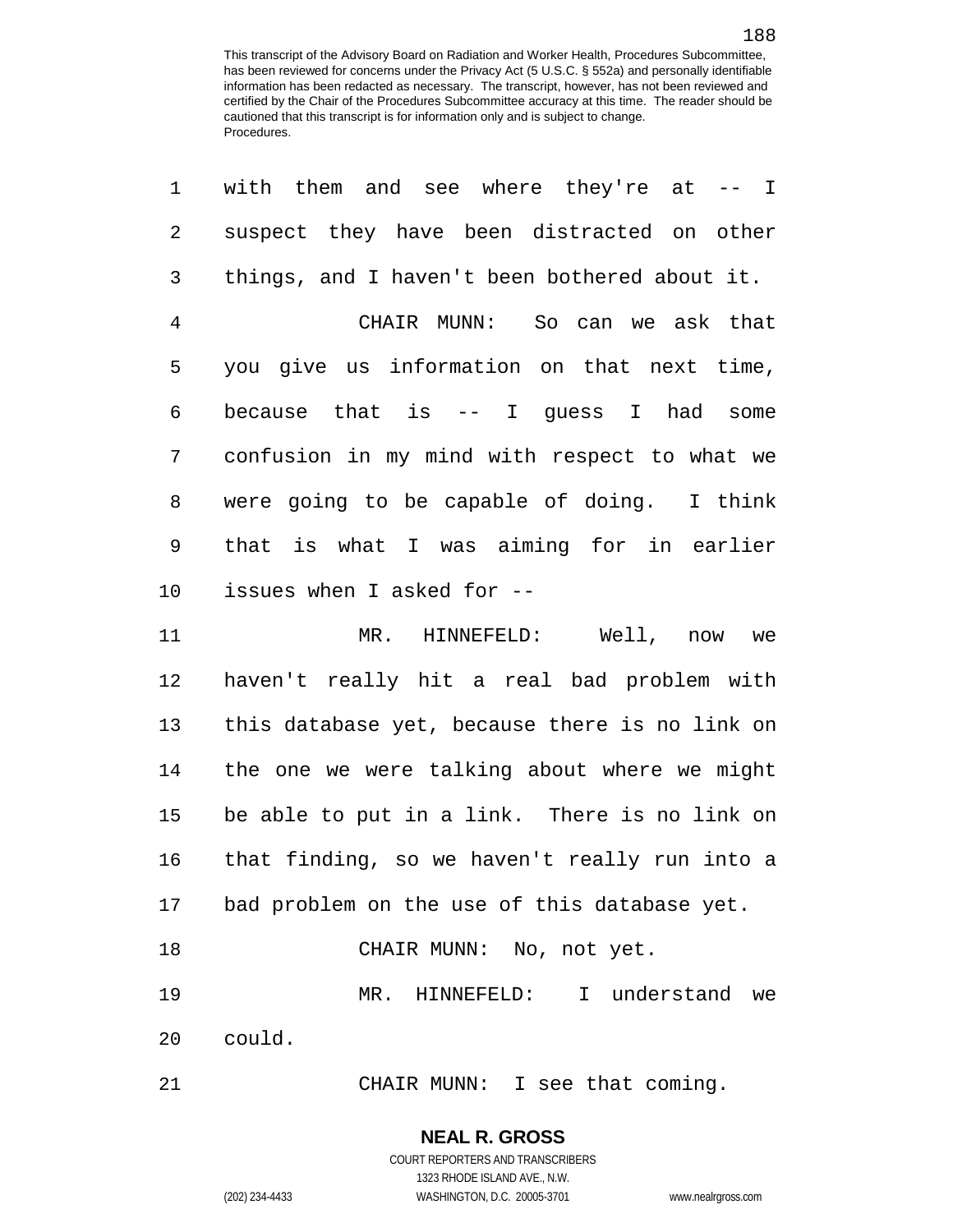| 1              | DR. MAURO: Then the problem would              |
|----------------|------------------------------------------------|
| $\overline{2}$ | be -- the downside is that if, for some        |
| 3              | reason, the one we were just looking at does   |
| 4              | have a link, if someone was working that and   |
| 5              | wanted to add more material, they could put a  |
| 6              | link in. So that we would lose that one. You   |
| 7              | wouldn't even know that happened. All of a     |
| 8              | sudden, that would disappear and a new one     |
| 9              | would be in there, the other one would be lost |
| 10             | forever to the archive.                        |
| 11             | MR. HINNEFELD: Well, the person                |
| 12             | who put it in there would have to know that    |
| 13             | they are renaming -- that they are naming      |
| 14             | their file exactly the name that is already    |
| 15             | there.                                         |
| 16             | DR. MAURO: Mechanically, the                   |
| 17             | person would open that up and drop in the      |
| 18             | material.                                      |
| 19             | MR. HINNEFELD: I think -- I'm not              |
| 20             | even exactly sure how it works, mechanically.  |
| 21             | MAURO:<br>DR.<br>My only concern is            |

(202) 234-4433 WASHINGTON, D.C. 20005-3701 www.nealrgross.com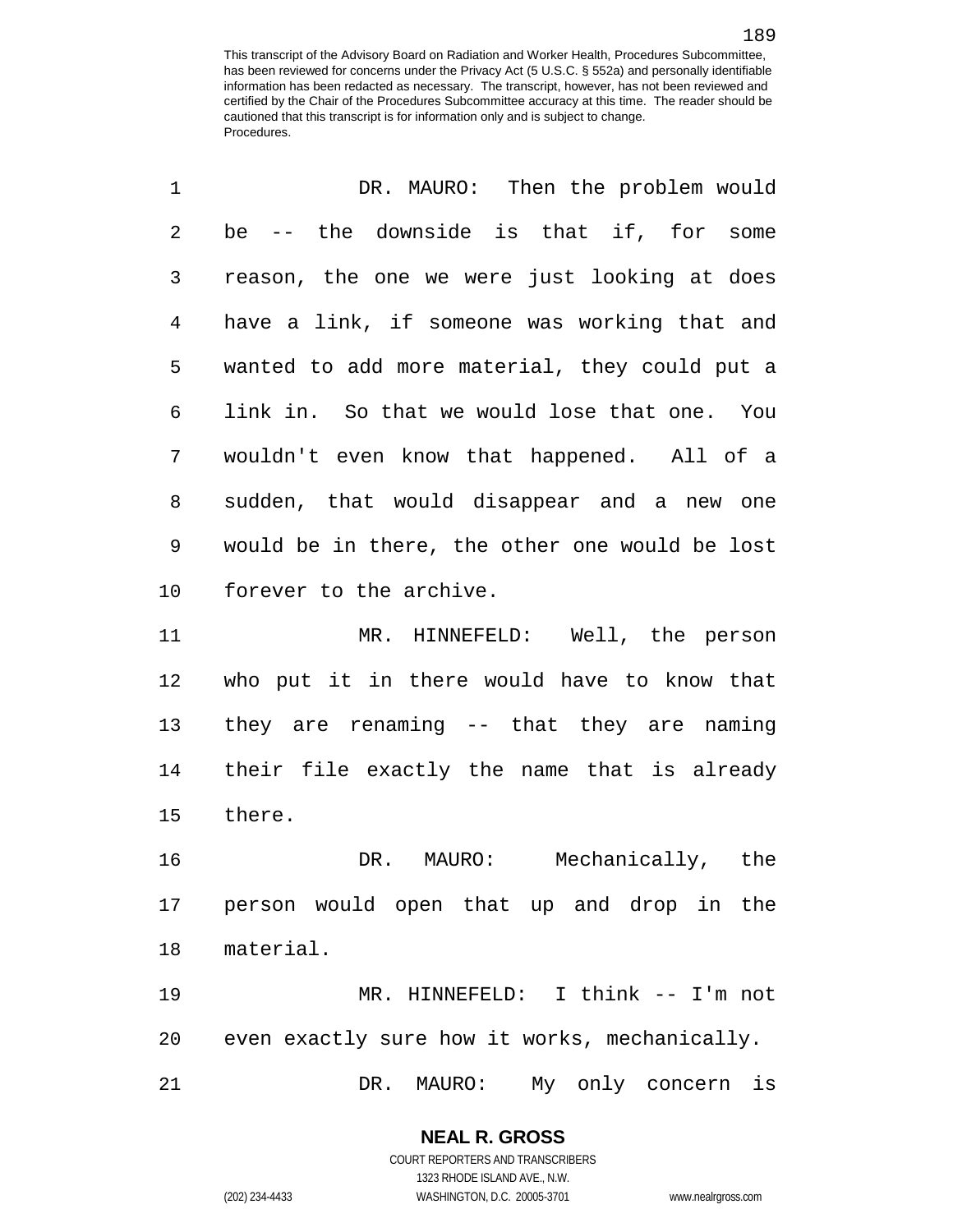| 1  | that, without realizing it, we may corrupt the    |
|----|---------------------------------------------------|
| 2  | archive and lose information that we didn't       |
| 3  | want to lose.                                     |
| 4  | CHAIR MUNN: Yes, and we don't                     |
| 5  | want to do that. We really don't want to do       |
| 6  | that.                                             |
| 7  | MR. HINNEFELD: I don't think that                 |
| 8  | will happen inadvertently.                        |
| 9  | MR. MARSCHKE: To take you back a                  |
| 10 | little bit, we have run into the problem. The     |
| 11 | problem has arisen, and if you go back to 47,     |
| 12 | OTIB-0047, you can see we already have a          |
| 13 | related link in there in OTIB-0047, and then      |
| 14 | if you go back and look at the SC&A response      |
| 15 | of $8/11/2009$ , we have a -- actually, this is a |
| 16 | Board file that had tables associated with it,    |
| 17 | and when the table got imported into this         |
| 18 | little box here, basically all the table          |
| 19 | structure got removed.                            |
| 20 | So all that you have here now is a                |
| 21 | whole bunch of numbers which really don't come    |

1323 RHODE ISLAND AVE., N.W.

(202) 234-4433 WASHINGTON, D.C. 20005-3701 www.nealrgross.com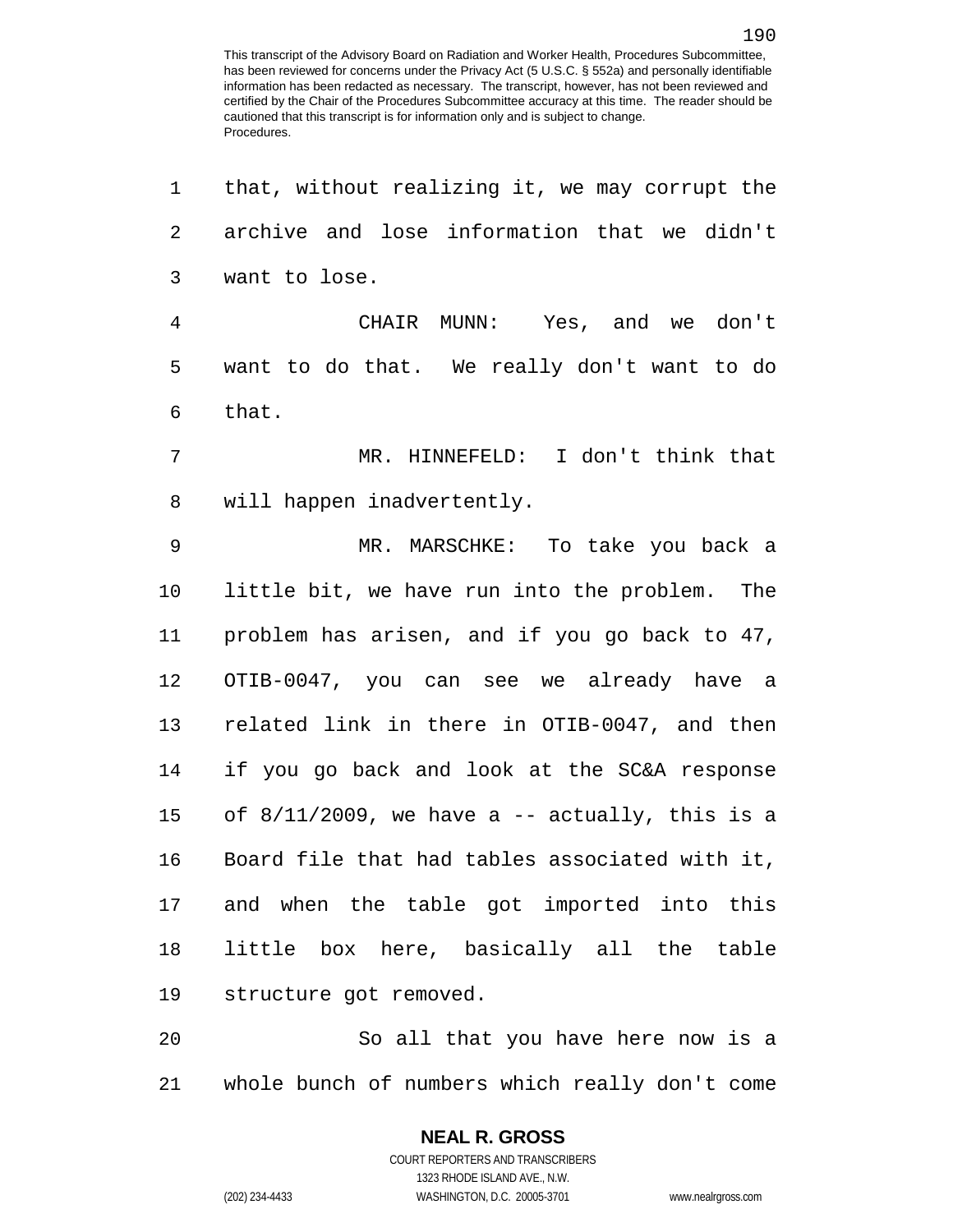| 1              | up. Now, if we had brought this into it as a  |
|----------------|-----------------------------------------------|
| $\overline{2}$ | linked document, we could have changed the    |
| 3              | Word file into a PDF file and put it in as a  |
| 4              | link. The table would be there, and the       |
| 5              | structure would have been maintained.         |
| 6              | So it is not purely an academic --            |
| 7              | MR. HINNEFELD: Is that 0047-01?               |
| 8              | MR. MARSCHKE: That is 0047-01.                |
| 9              | CHAIR MUNN: A perfect example of              |
| 10             | what we need to circumvent, one way or        |
| 11             | another. We are going to trust the program    |
| 12             | wizards have a way to do this. All right. We  |
| 13             | will ask for NIOSH to pursue that for next    |
| 14             | time.                                         |
| 15             | For this current moment, I am                 |
| 16             | gathering that -- did I understand you        |
|                | 17 correctly, Steve? We can or cannot get our |
| 18             | new information that we have here?            |
| 19             | MR. MARSCHKE: We should be able               |
| 20             | to -- well, two things. One, we don't have a  |
| 21             | link already. We don't have a link that       |

## **NEAL R. GROSS**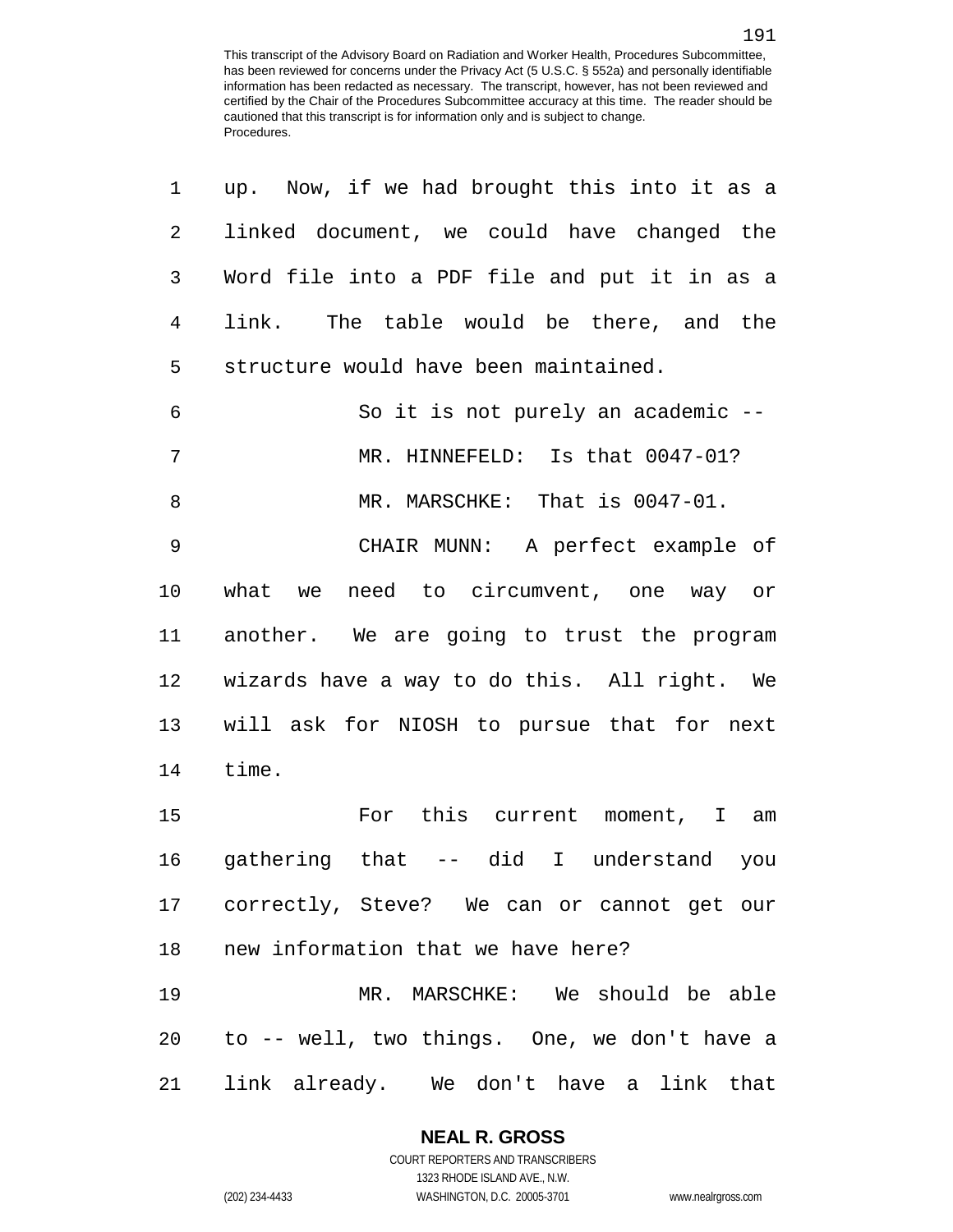already exists in 29-01 or 29-02, I don't believe.

 The other part is that, with the way NIOSH has written the response, it is appearing in an ASCII file. So it can be brought in.

CHAIR MUNN: So we can do it.

 MR. MARSCHKE: Yes, into the access field without losing any formatting.

 CHAIR MUNN: Let's request that you do that, not necessarily here right now. So I will put that as an SC&A action, to get that incorporated.

 MR. MARSCHKE: Well, NIOSH is going to update that response, and when the updated response comes, we will incorporate it.

 CHAIR MUNN: All right. I am trying to do three things all in one lump. Any other questions on 29, OTIB-0029? If not, we will go on to OTIB-0049-01, response to

## **NEAL R. GROSS**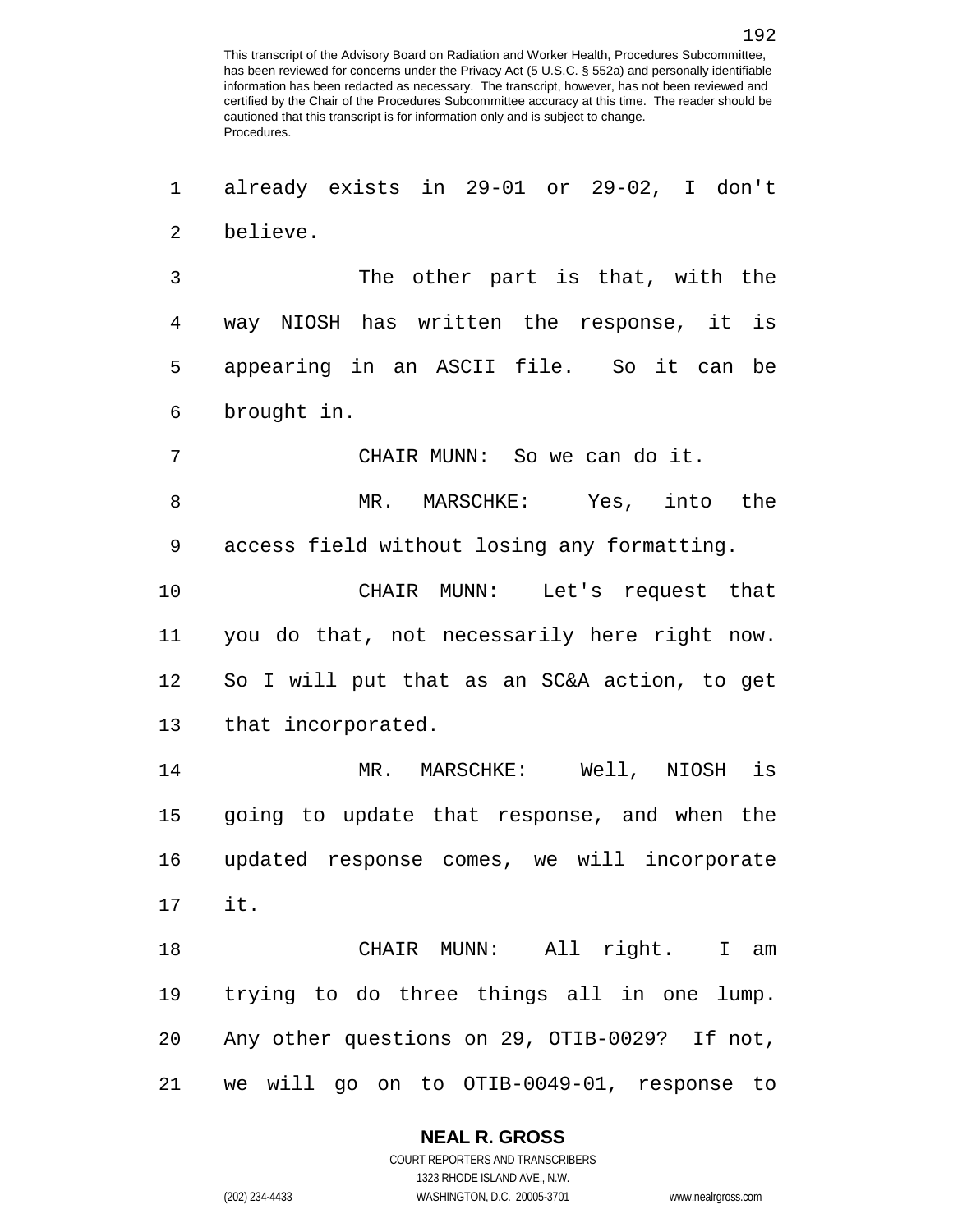| 1              | contact with SC&A regarding the estimated           |
|----------------|-----------------------------------------------------|
| 2              | doses for plutonium strongly retained in the        |
| 3              | lung. NIOSH?                                        |
| $\overline{4}$ | DR. ULSH: I think we sent out --                    |
| 5              | let me make sure I have the right one here --       |
| 6              | a response on this, 0049-1. Okay, I think           |
| 7              | this is one where it was Super S and there          |
| 8              | were iterations back and forth and we had some      |
| 9              | concerns that the dose reconstruction wouldn't      |
| 10             | really be conducted in the way that SC&A            |
| 11             | thought that it would. But we have not yet          |
| 12             | received a written response to that effect.         |
| 13             | Elyse, is that the one? Am I                        |
| 14             | thinking of the right one?                          |
| 15             | MS. THOMAS: Yes, it is the one I                    |
| 16             | sent you the long email string, and was             |
| 17             | whether or not to have a technical call or to       |
| 18             | call a technical call.                              |
| 19             | DR. ULSH: Right. I think at the                     |
| 20             | last meeting of this Subcommittee we<br>had         |
| 21             | discussed whether<br>be<br>or<br>not<br>would<br>it |

**NEAL R. GROSS** COURT REPORTERS AND TRANSCRIBERS

1323 RHODE ISLAND AVE., N.W. (202) 234-4433 WASHINGTON, D.C. 20005-3701 www.nealrgross.com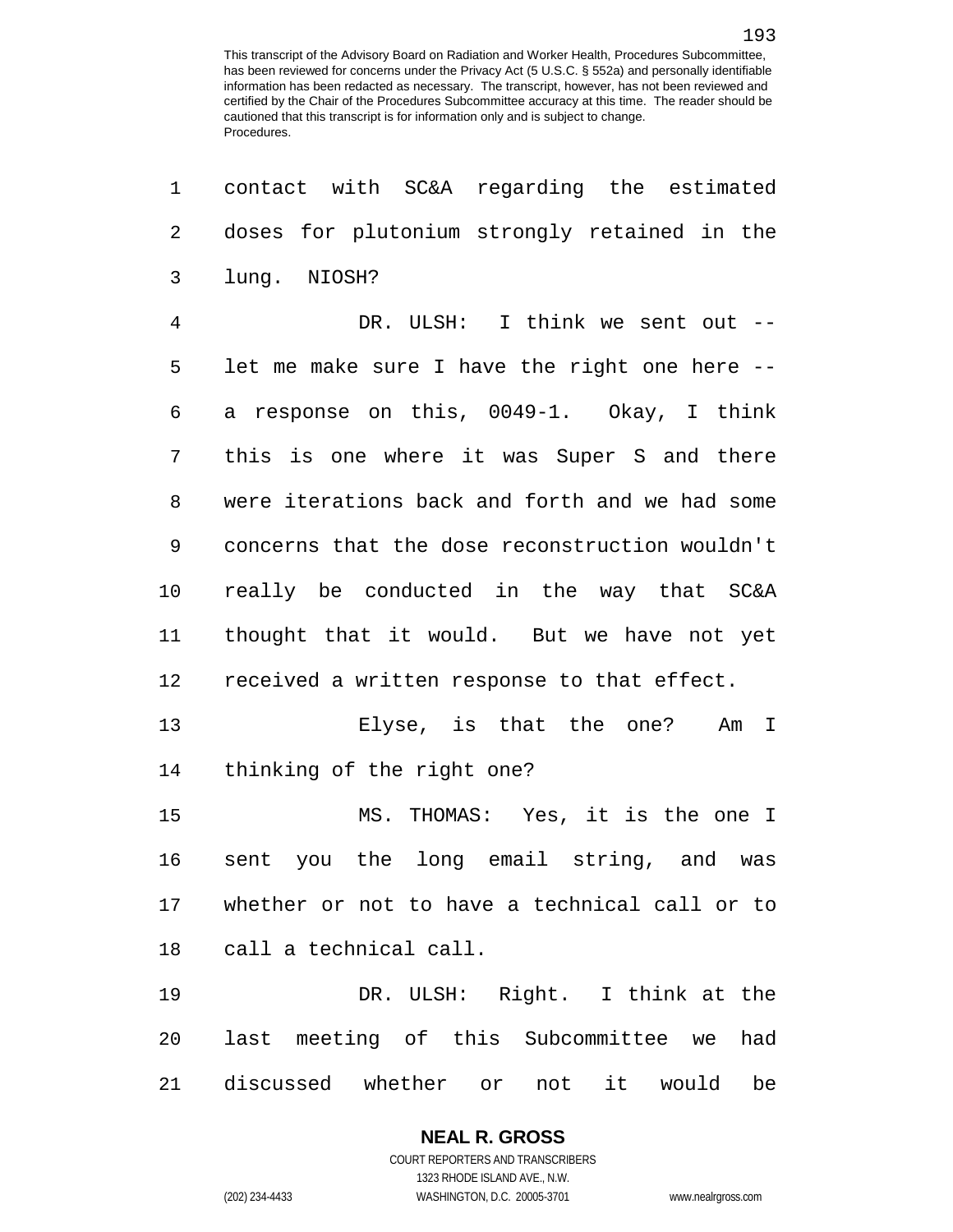| 1              | productive for SC&A and NIOSH to have a        |
|----------------|------------------------------------------------|
| $\overline{2}$ | technical call to discuss this issue. That     |
| 3              | didn't come to pass and we didn't do it and I  |
| 4              | think we decided instead to task ORAU with     |
| 5              | writing a written response that we would       |
| 6              | present to SC&A. That has not yet been done.   |
| 7              | This is Ziemer.<br>MEMBER ZIEMER:              |
| 8              | The note I have was that NIOSH was going to    |
| 9              | provide a written response first and then      |
| 10             | determine whether a technical call was needed. |
| 11             | DR. ULSH: So that has not been                 |
| 12             | done yet, Wanda.                               |
| 13             | CHAIR MUNN: Okay.                              |
| 14             | DR. ULSH: I would say that that                |
| 15             | would be on the next meeting agenda.           |
| 16             | CHAIR MUNN: That is a carryover.               |
|                | 17 So we are expecting a written response from |
| 18             | NIOSH. Right?                                  |
| 19             | DR. ULSH: Right.                               |
| 20             | CHAIR MUNN: The next item is                   |
| 21             | OTIB-0057, review current material to be sent  |

## **NEAL R. GROSS**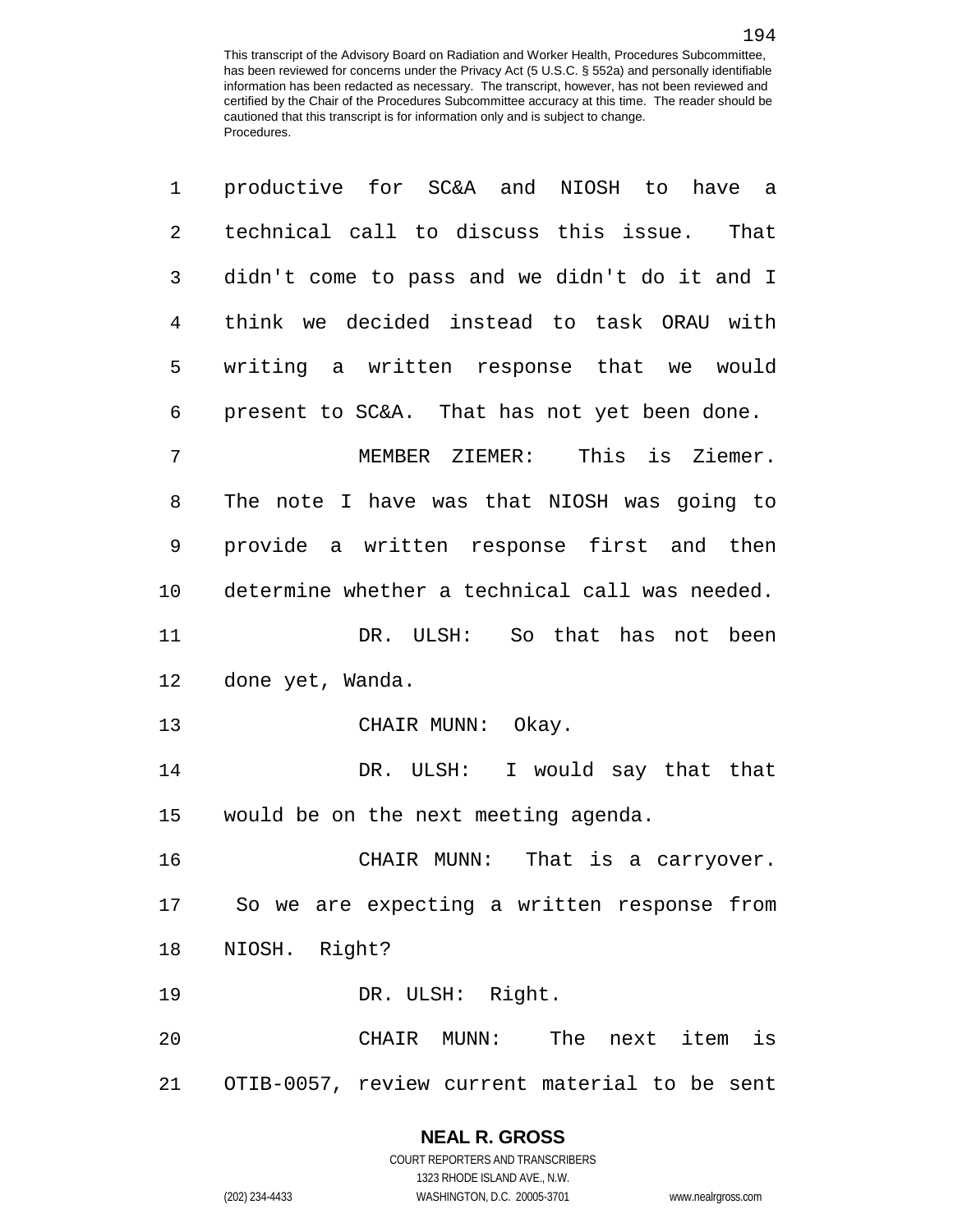| 1              | to the Committee and provide the hotlink for   |
|----------------|------------------------------------------------|
| 2              | the supporting data. SC&A.                     |
| $\mathbf{3}$   | MEMBER ZIEMER: Was that 67 or 57?              |
| $\overline{4}$ | MR. KATZ: Fifty-seven, Paul.                   |
| 5              | CHAIR MUNN: Fifty-seven, five-                 |
| 6              | seven.                                         |
| 7              | MEMBER ZIEMER: Five-seven, yes.                |
| 8              | Okay.                                          |
| 9              | MR. MARSCHKE: Is this one of the               |
| 10             | ones that I was talking about before?          |
| 11             | CHAIR MUNN: I can't pull it up on              |
| 12             | my screen, so I don't know. We are relying on  |
| 13             | you, Steve.                                    |
| 14             | MR. MARSCHKE: This is what we                  |
| 15             | have in the -- in Ron Buchanan's responses to  |
|                | 16 OTIB-0057, I did incorporate those into the |
|                | 17 database. Now it says that these are        |
| 18             | okay.                                          |
| 19             | The first one was $-$ - I think the            |
| 20             | story here was this is the file that Ron --    |
| 21             | which I spoke about previously when I got      |

## **NEAL R. GROSS**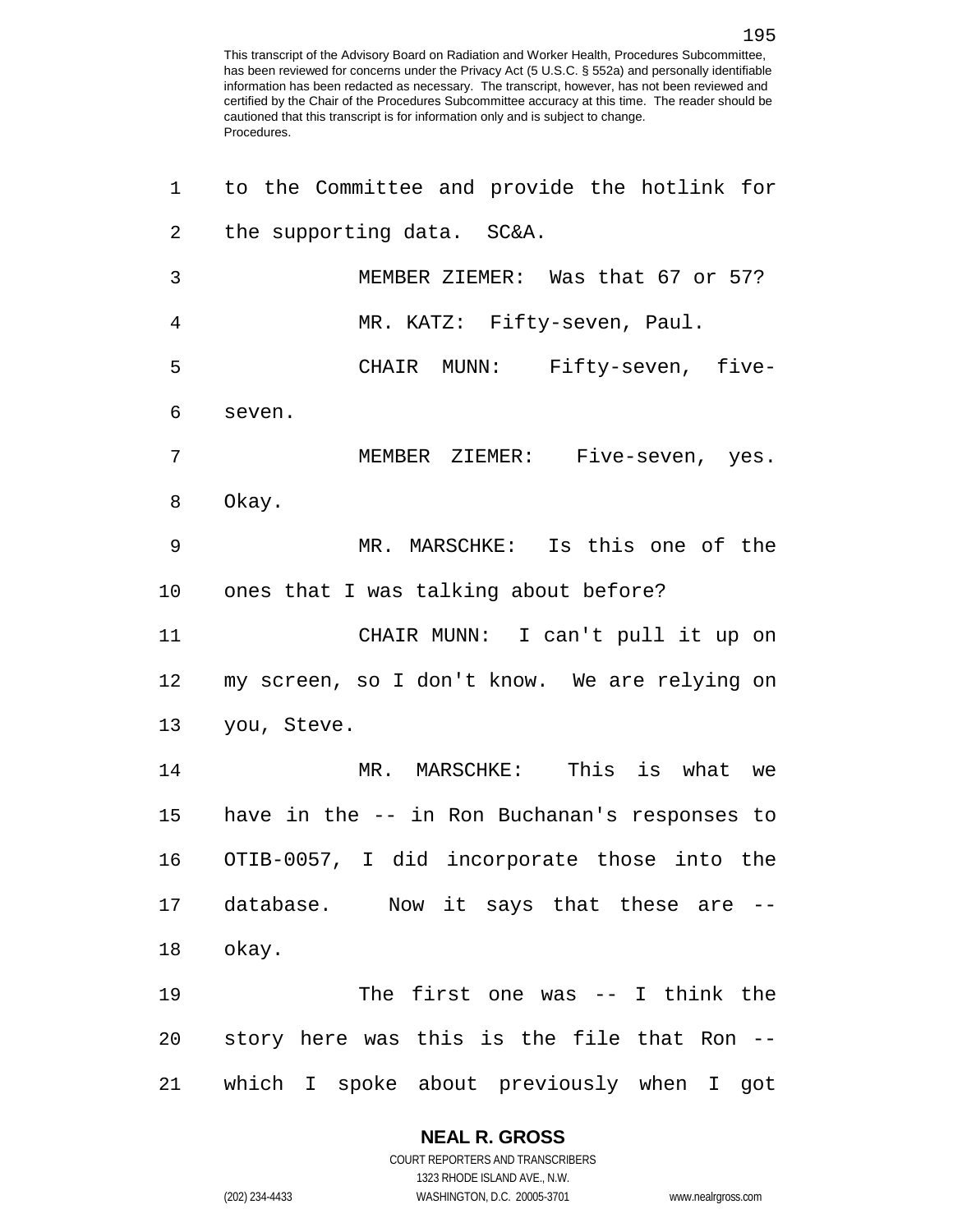|              | 1 confused. This is the file that Ron had given |
|--------------|-------------------------------------------------|
| $\mathbf{2}$ | responses to and I was reading at the last      |
| 3            | meeting or maybe it was the October meeting --  |
| 4            | I was reading from Ron's responses, and no      |
| 5            | one, even on the Subcommittee, had those        |
| 6            | responses or NIOSH didn't<br>have those         |
| 7            | responses.                                      |

 What I have done is I have uploaded Ron's responses into this database, and I have also sent an email with Ron's responses to the Subcommittee and to anybody that Wanda had put a reply-on line as agenda. So you should have Ron's file that has these responses in it.

 If you go back to the October 15, 2009 transcript, you will see that the Subcommittee basically agreed on 0057-01 to propose this item, and it is on page 201 of the transcript. You can see where that is written or that was talked about, and right now in the box called, SC&A follow-up, that

## **NEAL R. GROSS**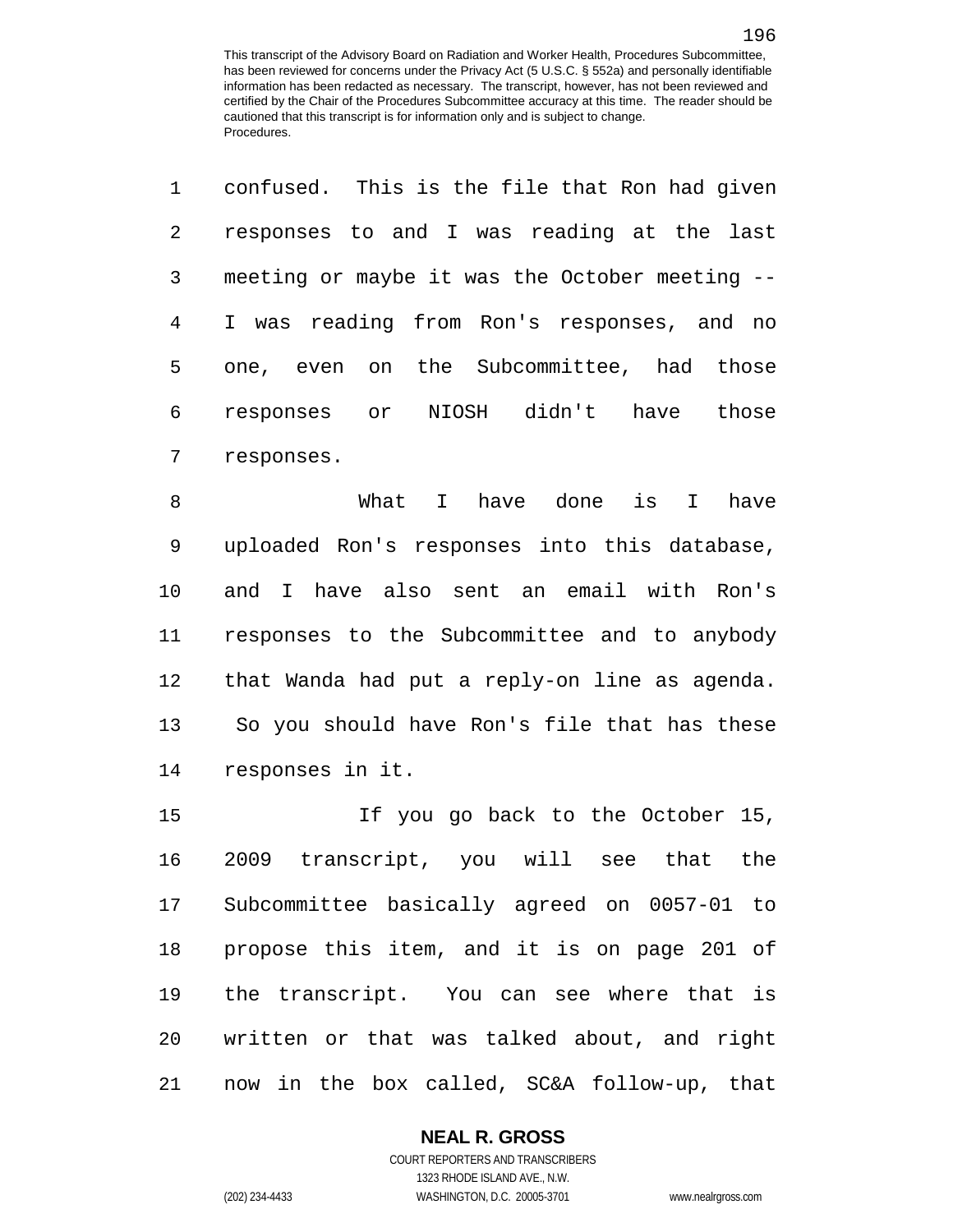includes Ron's -- or SC&A evaluation of the NIOSH response. CHAIR MUNN: So we don't need a hotlink to support it? MR. MARSCHKE: Don't need a hotlink. CHAIR MUNN: We have got it in here. Okay. MR. MARSCHKE: Now the same type of -- the same story is true on --57-02, and basically, the response from Ron here is he wanted to change this to in progress, and you see SC&A's response in 0057-03 as the reason why. Again, so I have updated the database to reflect that. MEMBER GIBSON: Can we go back to 0057-01 for a minute? 18 MR. MARSCHKE: Yes, we can. MEMBER GIBSON: In the attachment to the email that came out, it shows as of October 2009 that Ron said in abeyance.

## **NEAL R. GROSS**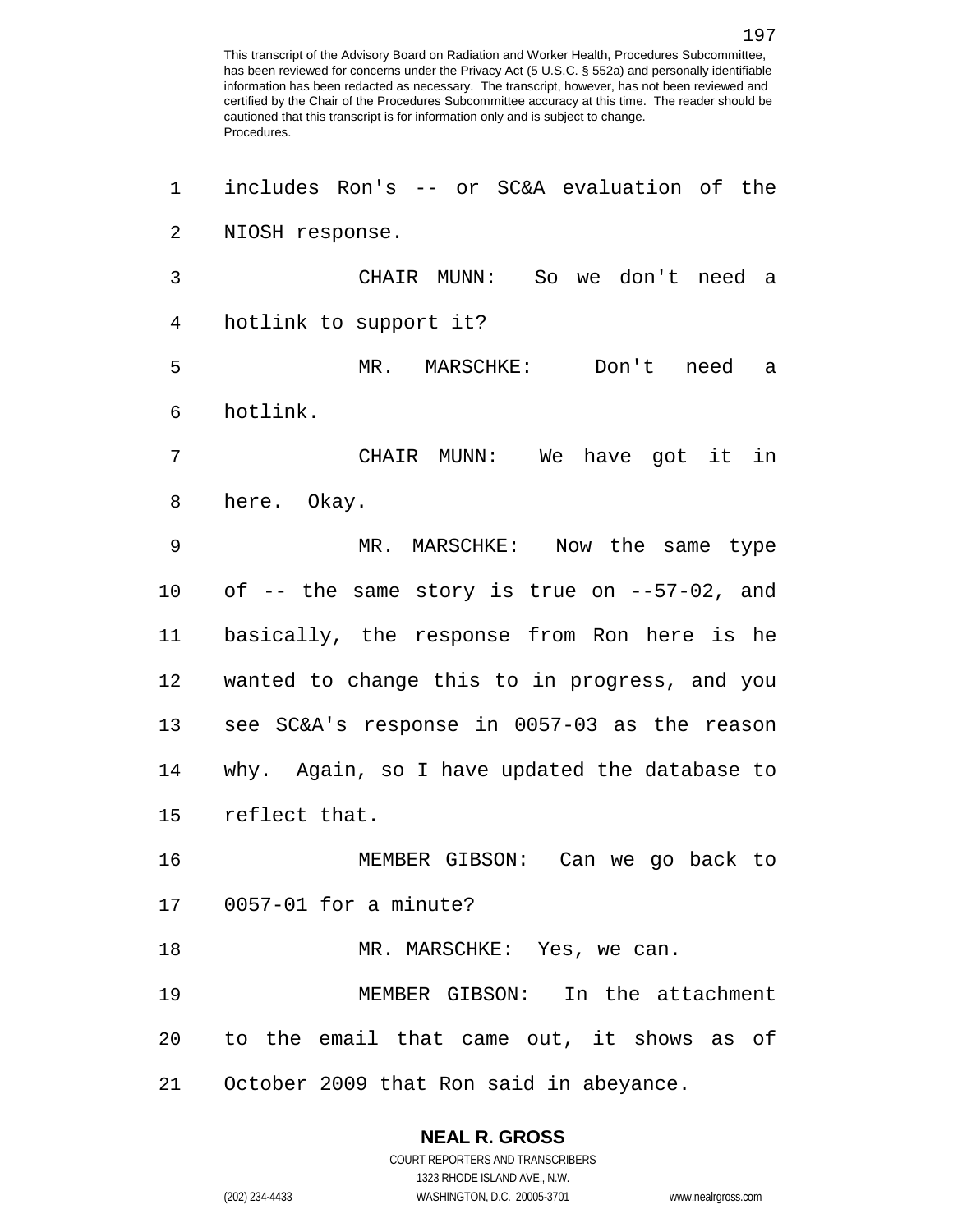| 1              | MR. MARSCHKE: Ron?                             |
|----------------|------------------------------------------------|
| $\overline{2}$ | MEMBER GIBSON: Is there something              |
| 3              | since then?                                    |
| $\overline{4}$ | CHAIR MUNN: Yes, we did, in                    |
| 5              | November at our meeting we talked about the    |
| 6              | material that he sent.                         |
| 7              | MEMBER GIBSON: So this wasn't the              |
| 8              | latest version that came out in email the      |
| 9              | other day?                                     |
| 10             | MR. MARSCHKE: SC&A recommended                 |
| 11             | that it be in abeyance in Ron's                |
| 12             | recommendation. The Subcommittee determined    |
| 13             | that they wanted to close it.                  |
| 14             | MEMBER GIBSON: All right.                      |
| 15             | MR. MARSCHKE: You don't have to -              |
| 16             | - I mean, the Subcommittee, obviously, did not |
| 17             | have to follow the SC&A recommendations.       |
| 18             | Now talking about the hotlink,                 |
| 19             | this is the one where you might be needed.     |
| 20             | 0057-03 -- you can see there is a link in      |
| 21             | 0057-03. There is also a very big, bit --      |

## **NEAL R. GROSS**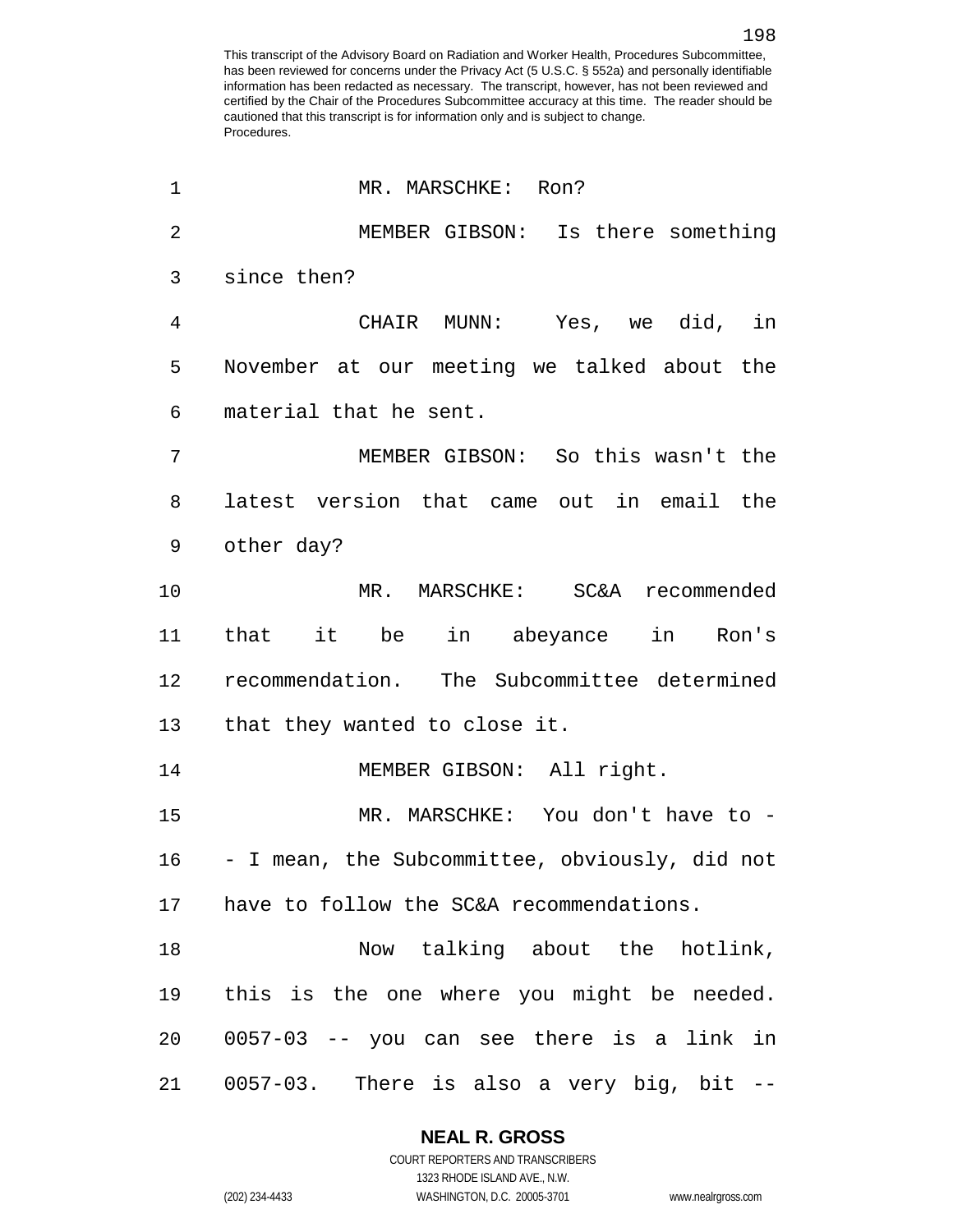quite a detailed response.

 Again, there is a table in here which got collapsed and so on and so forth. So I don't know how readable the SC&A follow- up on the database would be. Now you can expand this -- I mean, right now a field is only two lines high. It is very difficult to read, but if you do the printout version of it, you get a bigger field so that you can print it out. You can see the whole thing. DR. MAURO: That can't be done on the screen, though. MR. MARSCHKE: It cannot be done on the screen. DR. MAURO: Is that another limitation? MR. MARSCHKE: No, it is not a -- it is a limitation, again, of the way that this system has been designed. You know, you can program the thing to do anything.

**NEAL R. GROSS**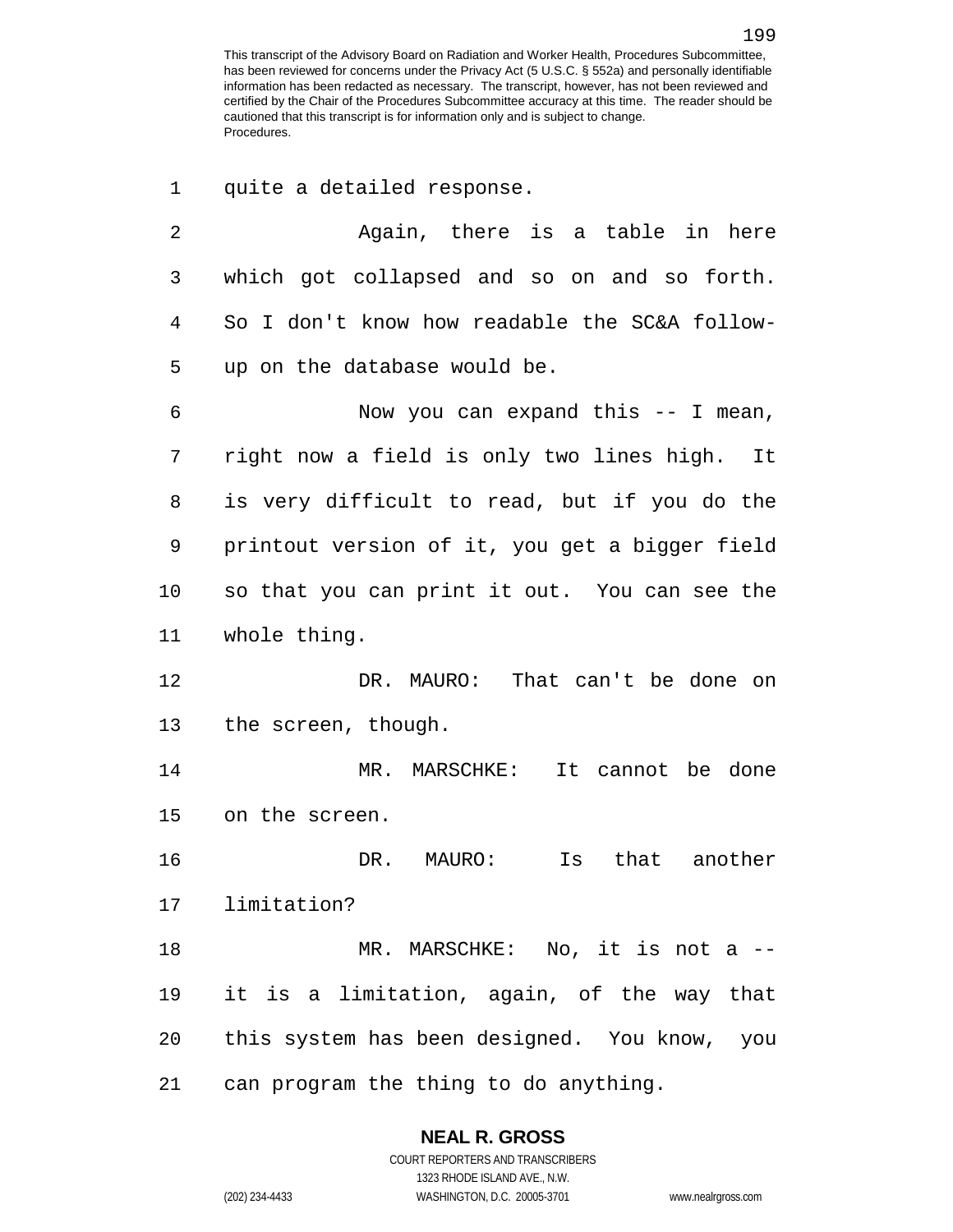| 1              | CHAIR MUNN: But you can scroll                |
|----------------|-----------------------------------------------|
| $\overline{a}$ | through it.                                   |
| 3              | MR. MARSCHKE: We can scroll                   |
| $\overline{4}$ | through it.                                   |
| 5              | CHAIR MUNN: You can read it.                  |
| 6              | MR. MARSCHKE: Two lines at a                  |
| 7              | time.                                         |
| 8              | CHAIR MUNN: Correct.                          |
| 9              | DR. MAURO: I mean, if one of the              |
| $10 \,$        | areas -- if I wanted to read Ron's report, I  |
| 11             | have to print it out and that is fine. But    |
| 12             | right now sitting around the table if you     |
| 13             | wanted to read it on the screen, you can't do |
| 14             | that.                                         |
| 15             | CHAIR MUNN: No. It would take us              |
| 16             | a while.                                      |
| 17             | MR. MARSCHKE: And the other                   |
| 18             | thing, you would lose -- if you print it out  |
| 19             | from the way it is set up here now, you would |
| 20             | lose all the structure of the table. What you |
| 21             | should have done when we installed this --    |

#### **NEAL R. GROSS**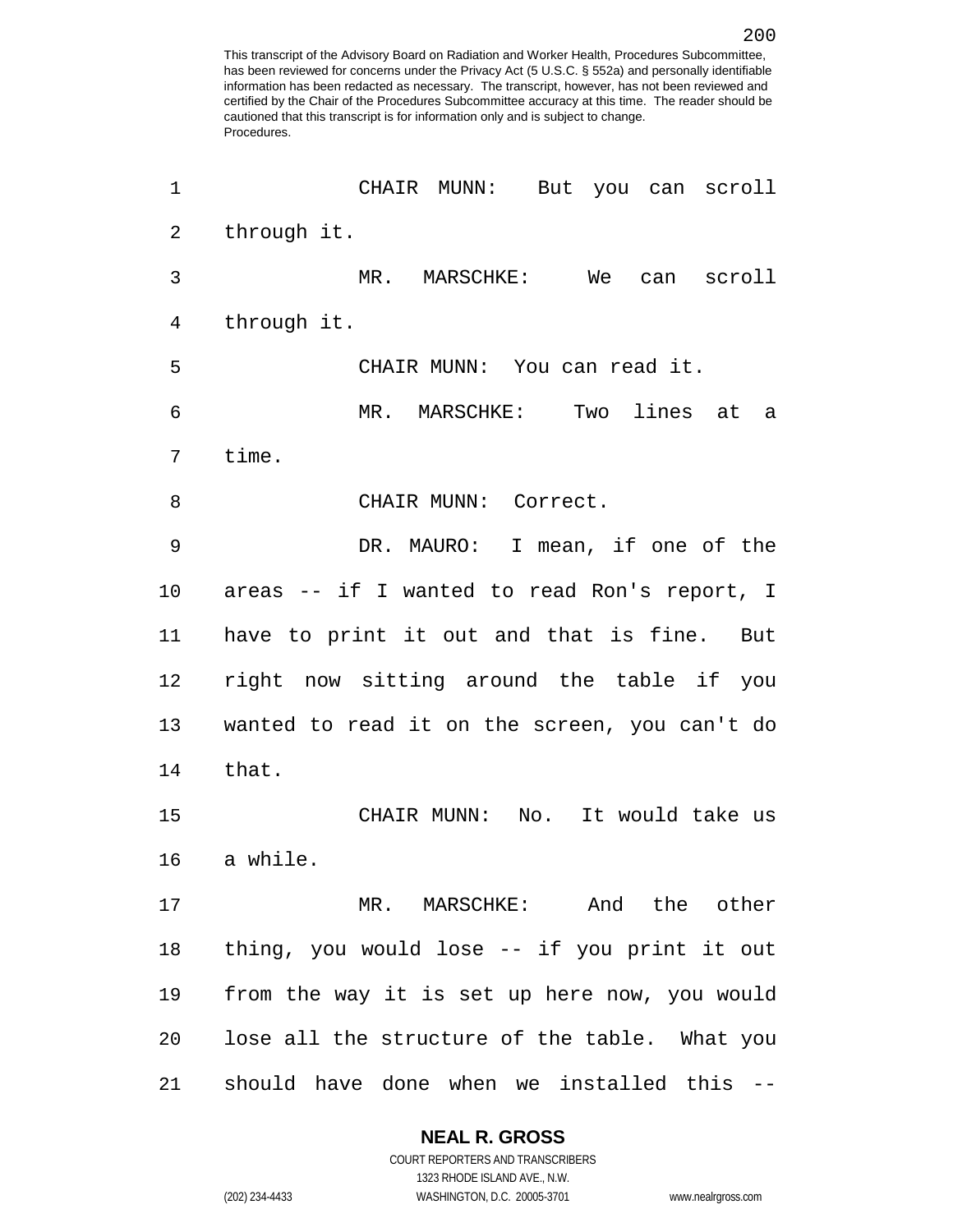|             | 1 what we usually do -- what I try to do when I  |
|-------------|--------------------------------------------------|
| $2^{\circ}$ | install it is I try and take the ASCII version   |
|             | 3 of the response and put it into the field, the |
| 4           | Access field, and then put the Word version of   |
| $5 -$       | the response -- convert it to a PDF file, and    |
|             | 6 attach that so that you can see the formatted  |
|             | 7 version.                                       |

8 So I think what you will look at, if you go back up here and you look at what is the NIOSH initial response and then you look at the related link, which is the NIOSH response as well, I think you are going to get a duplicate. One is a duplicate of the other, only the -- again, the NIOSH response, if I recall correctly, it had some figures in it or something in it, maybe some tables, which -- you know, additional graphs and tables, full response in the related link. CHAIR MUNN: In any case, we have

 two clear examples of why we need a little more tender loving care from the IT wizards.

## **NEAL R. GROSS**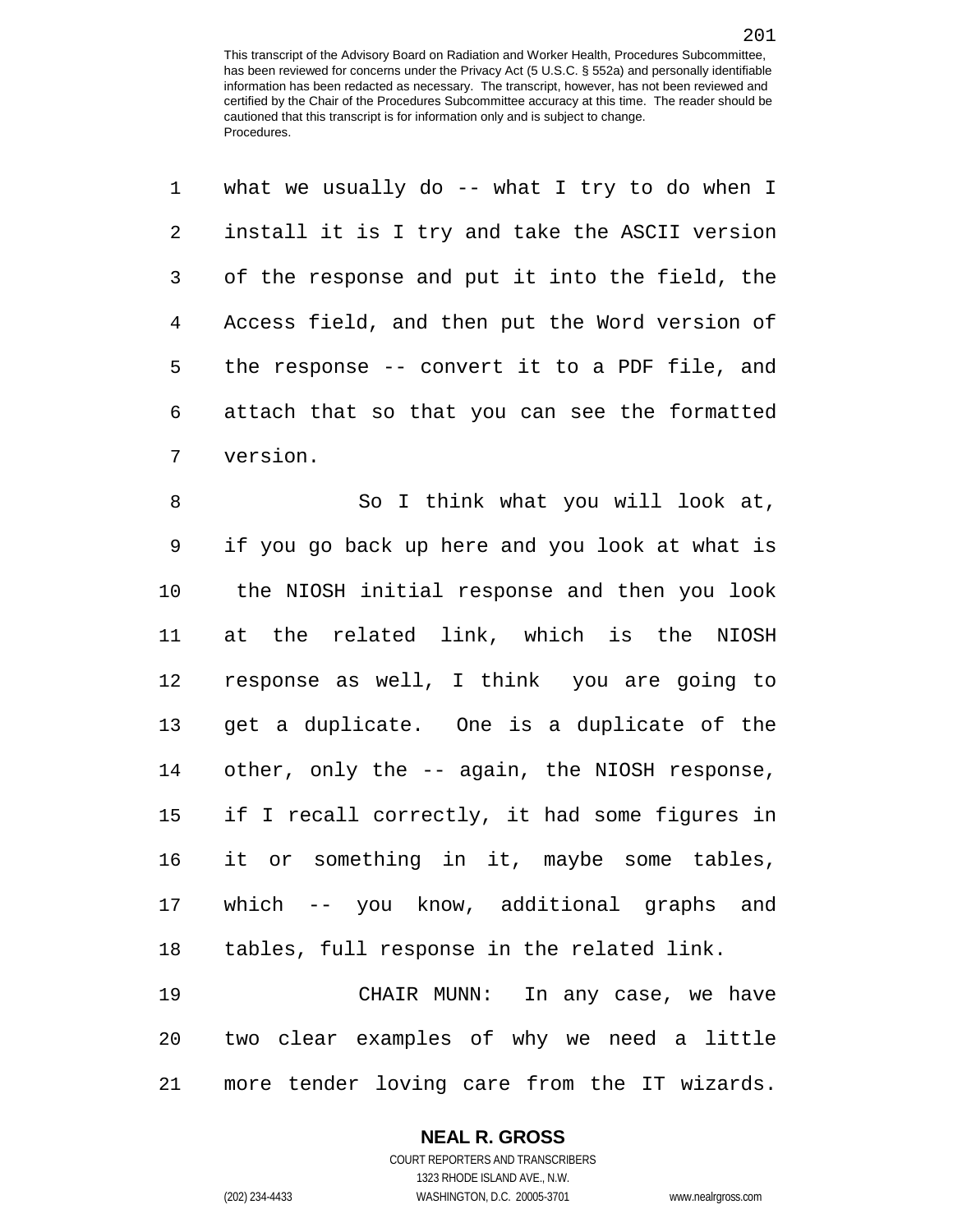| 1              | Hopefully, we will have that by the time we      |
|----------------|--------------------------------------------------|
| 2              | meet next, and at least some feel for what is    |
| 3              | possible. If we are asking for                   |
| $\overline{4}$ | impossibilities, then we will have to fall       |
| 5              | back and regroup, I guess.                       |
| 6              | DR. MAURO: You know, I would like                |
| 7              | to hear -- I mean, I understand we are talking   |
| 8              | about the mechanics of managing the database,    |
| 9              | but I would like to hear a little bit more.      |
| 10             | Apparently, there is a disagreement.             |
| 11             | In other words, you folks have                   |
| 12             | come up with an answer, but our people feel      |
| 13             | the issue is still in progress. I would like     |
| 14             | to hear some of the technical substance of       |
| 15             | what is at play here. What is the problem?       |
| 16             | Obviously, we are<br>in<br>not                   |
|                | 17 agreement. Now we can't really tell what that |
| 18             | is. Is there anyone who knows the story?         |
| 19             | MR. MARSCHKE: Not at this go-                    |
| 20             | round.                                           |

21 DR. MAURO: Okay.

## **NEAL R. GROSS**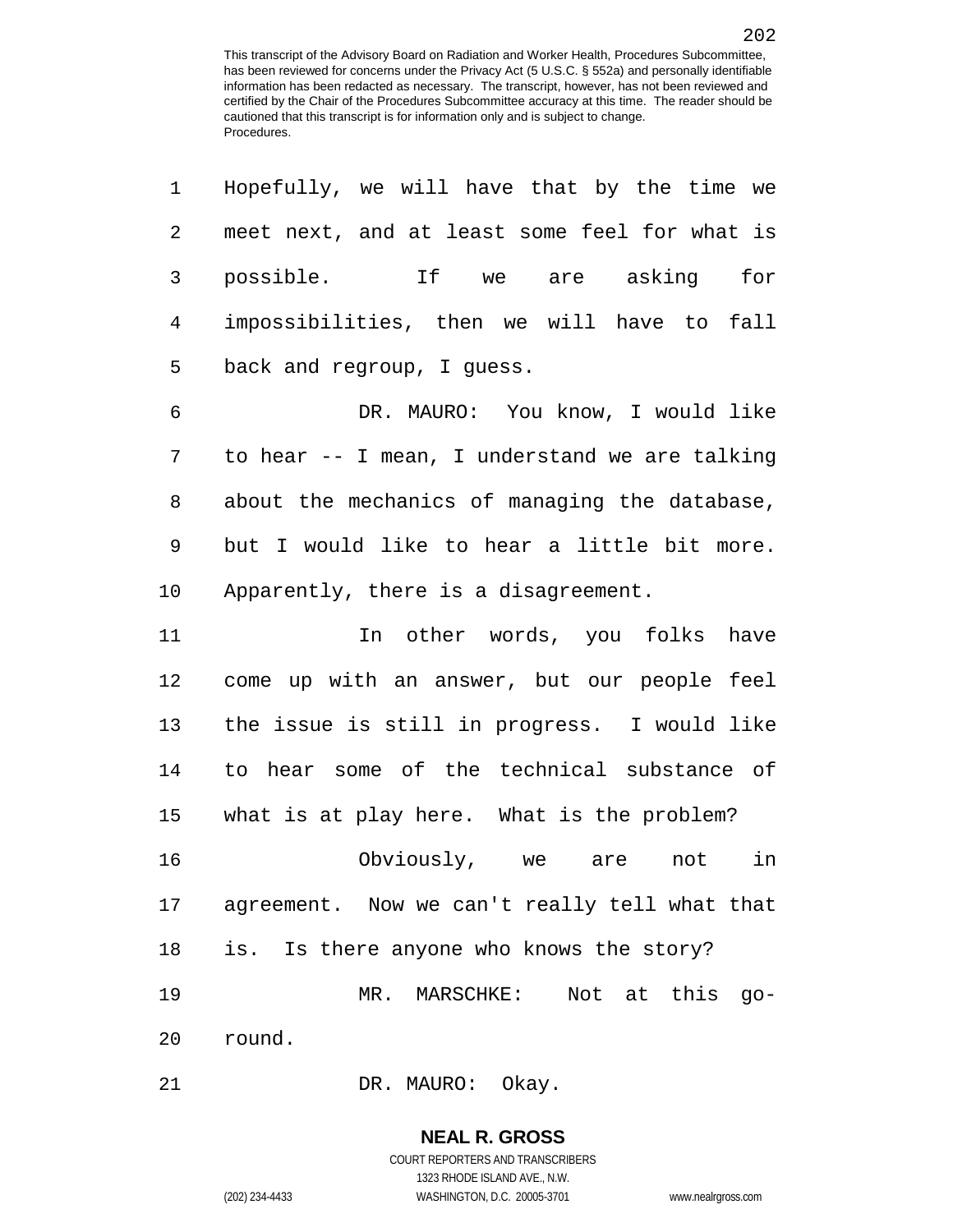MR. MARSCHKE: Not from SC&A's point of view. DR. MAURO: So Ron isn't available to us on the phone to tell the story? 5 MR. MARSCHKE: No. DR. MAURO: Should we get him on the phone or do you want to move on? MEMBER GRIFFON: Well, John, I am with you, actually. If I am reading through that correctly, maybe it could move the ball along for the next meeting. It looks like the disagreement is the uncertainty that NIOSH is assuming for the doses, and they are saying it is 25 percent uncertainty based on the numbers derived from the accident, the criticality accident, and Ron is suggesting that a higher uncertainty is probably a more valid value. I think he is recommending 50 percent or something like that. Then I think, at the bottom of his rebuttal, he asks where the basis for NIOSH's 25-percent derivation

## **NEAL R. GROSS**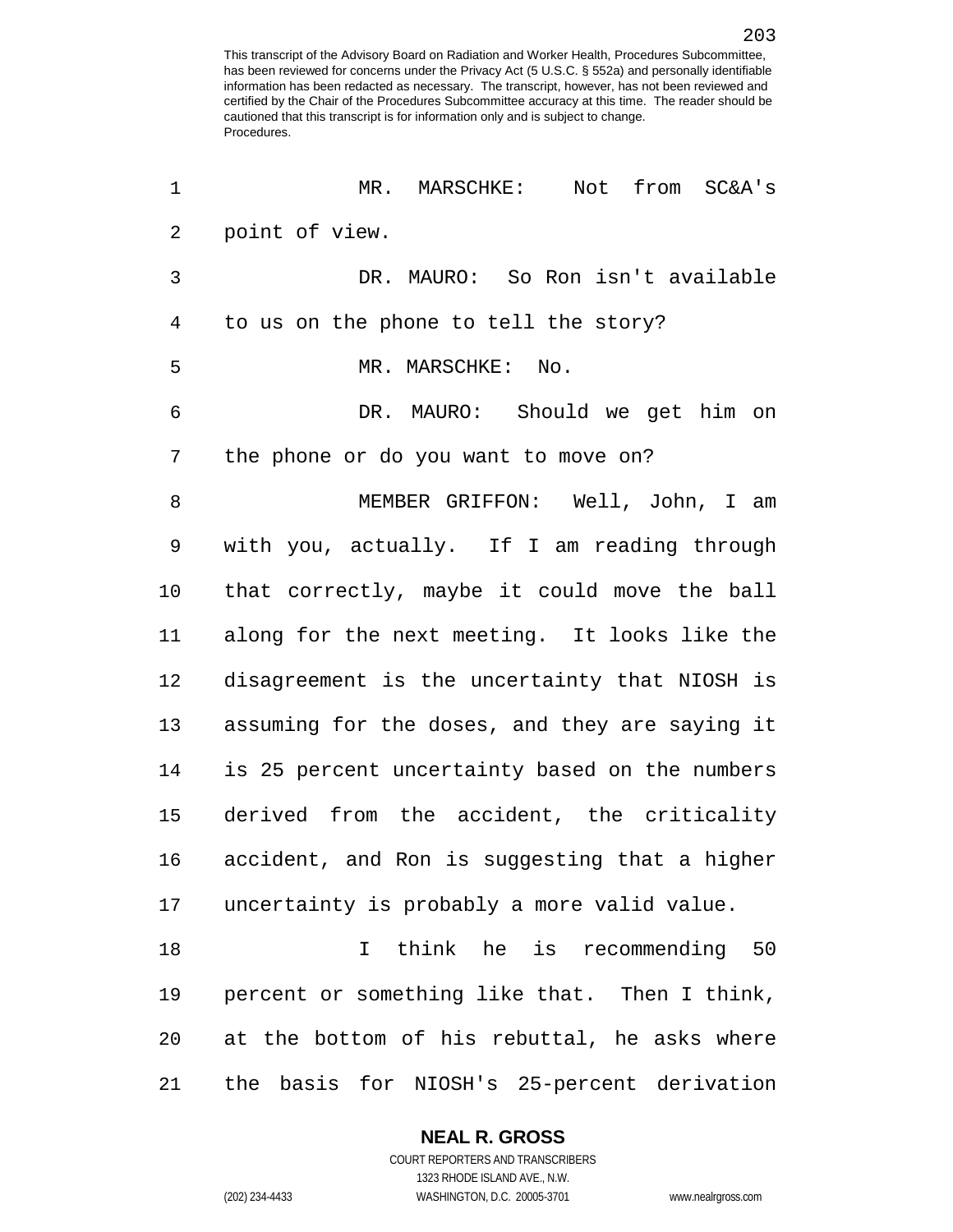| $\mathbf 1$     | came from. So maybe that might be a starting    |
|-----------------|-------------------------------------------------|
| 2               | point for NIOSH when they look back at this,    |
| 3               | is to answer that question; how did you come    |
| 4               | up with this number, and then we can continue   |
| 5               | this discussion at the next meeting.            |
| 6               | MR. HINNEFELD: Well, I have a                   |
| 7               | question about Ron. Are we talking about the    |
| 8               | SC&A response on October 2009? Is that the      |
| 9               | latest thing, the reason why it shouldn't be    |
| 10              | closed or is there something later?             |
| 11              | DR. MAURO: Well, I got the sense                |
| 12              | that Ron is recommending -- just looking at     |
| 13              | it.                                             |
| 14              | MR. HINNEFELD: Yes, he<br>is                    |
| 15 <sub>1</sub> | recommending -- he is saying --                 |
| 16              | DR. MAURO: He has a problem.                    |
| 17              | MR. HINNEFELD: Well, just reading               |
| 18              | -- that is apparently the last thing here is    |
| 19              | the October 2009. He has the table of doses.    |
|                 | 20 Before the table of doses -- and this is the |
| 21              | issue, the evacuation following<br>the          |

**NEAL R. GROSS** COURT REPORTERS AND TRANSCRIBERS

1323 RHODE ISLAND AVE., N.W. (202) 234-4433 WASHINGTON, D.C. 20005-3701 www.nealrgross.com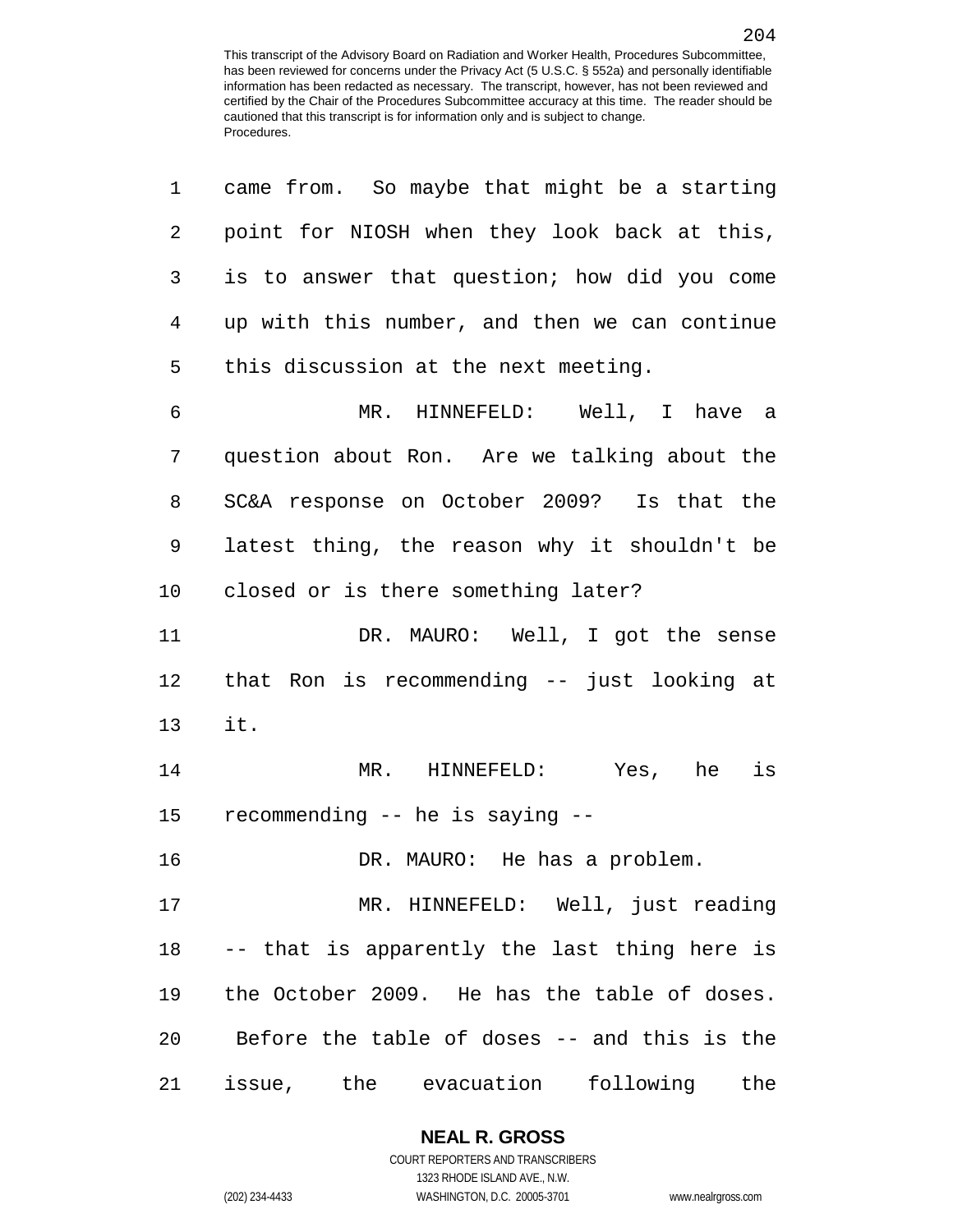| $\mathbf 1$    | criticality, and there were some six or seven  |
|----------------|------------------------------------------------|
| $\overline{2}$ | employees who were quite close to<br>the       |
| 3              | criticality event, and their dose is           |
| $\overline{4}$ | determined by sodium activation in the blood.  |
| 5              | Okay?                                          |
| 6              | There is also a predicted dose, if             |
| 7              | you only use the one over r-squared from the   |
| 8              | number of fission -- because one over r-       |
| 9              | squared was used for everybody else. You       |
| 10             | know, the people who were in the building but  |
| 11             | farther away did not get sodium blood          |
| 12             | analysis. They just assigned it based on one   |
| 13             | over r-squared.                                |
| 14             | Ron makes the statement<br>in<br>his           |
| 15             | response that all five workers, B, C, D and H  |
| 16             | -- that is five of the seven who were close -- |
| 17             | determined by the blood analysis was less than |
| 18             | the predicted by one over r-squared, but he    |
| 19             | presents the table right below. Unless         |
| 20             | something is mislabeled, it is exactly the     |
| 21             | opposite.                                      |

## **NEAL R. GROSS**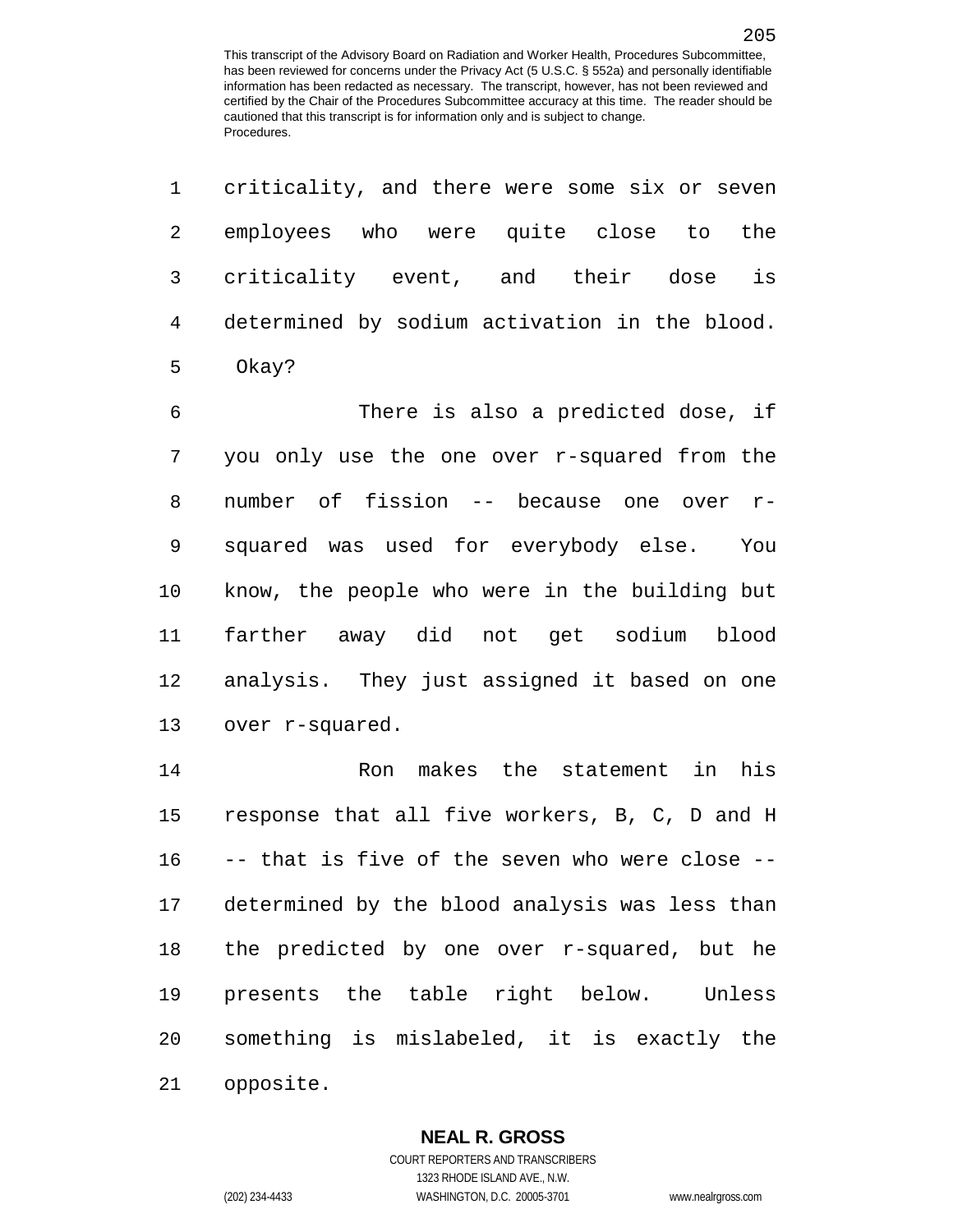| 1              | For all of those five workers, the             |
|----------------|------------------------------------------------|
| $\overline{2}$ | dose by sodium activation is -- or by blood    |
| 3              | analysis is higher than the one over r-squared |
| $\overline{4}$ | and it is in the table right where he made     |
| 5              | that statement. So there is either something   |
| 6              | mislabeled or something going on there.        |
| 7              | The data in this table<br>is                   |
| 8              | consistent with the explanation that was       |
| $\mathsf 9$    | provided by ORAU during the last meeting,      |
| 10             | which was the employees who were quite close   |
| 11             | to the event, first four on the table, didn't  |
| 12             | know where the criticality occurred and they   |
| 13             | didn't evacuate away from the criticality      |
| 14             | unnecessarily. In fact, one of them even had   |
| 15             | a particularly bad route in terms of going     |
| 16             | past -- I think, from one side past the        |
| 17             | criticality, the drum where it occurred, to    |
| 18             | another exit.                                  |
|                |                                                |

 So there are people here who have significantly higher blood activation doses, according to this table, than you would

## **NEAL R. GROSS**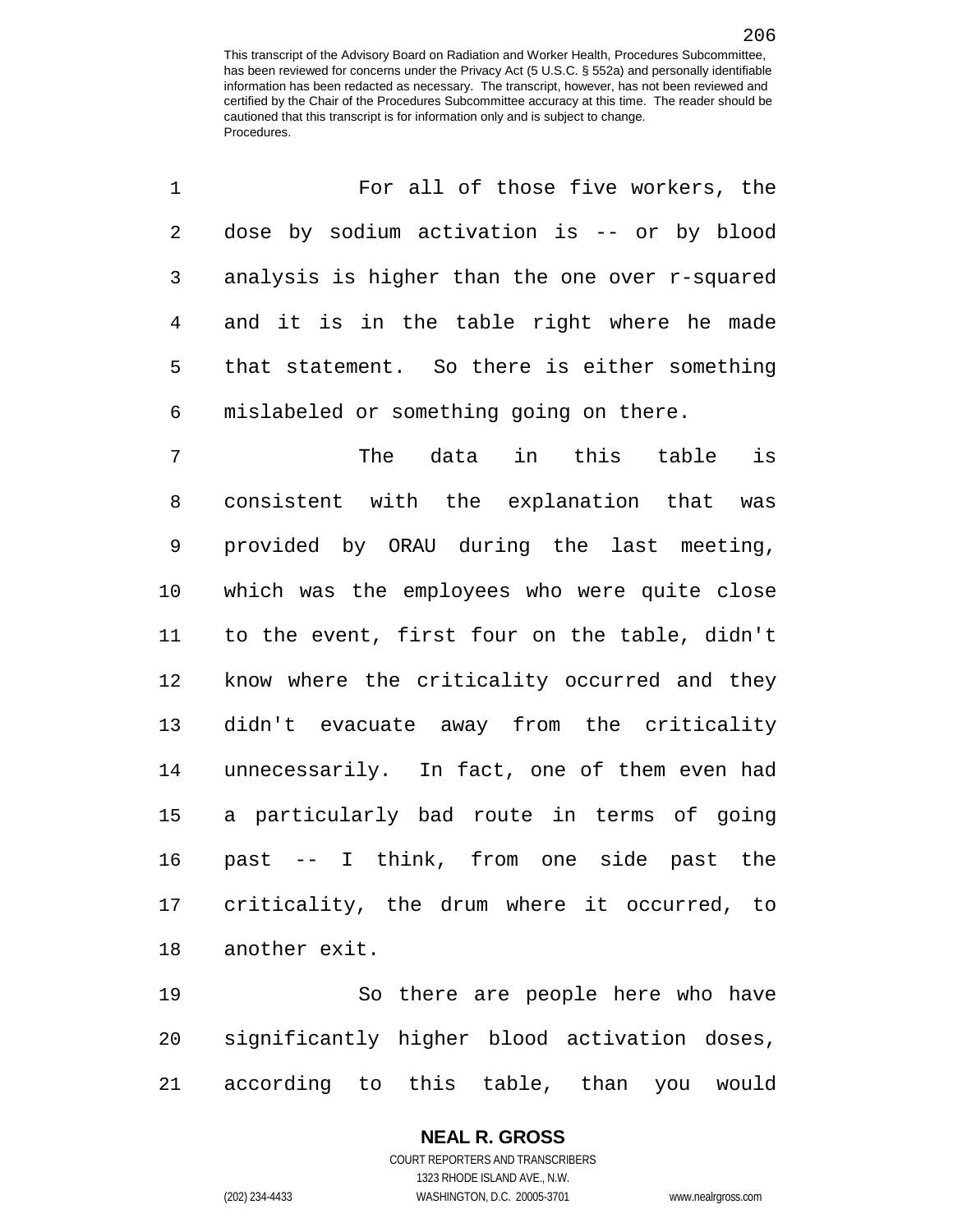|                | 1 calculate by one over r-squared because they |
|----------------|------------------------------------------------|
| 2              | weren't at the one over r-squared. They went   |
| 3 <sup>7</sup> | past the drum after the criticality when there |
| 4              | were still some delayed neutrons coming off    |
|                | 5 the criticality.                             |

 So other people who were far enough away did not really approach the drum in any meaningful fashion anyway on their way out of the building. So one over r-squared is appropriate.

 Now two of the seven close people are considered the benchmark people and their blood activation -- apparently, it was reconstructed that they took a direct route out, quickly out. They were not the real close ones. Their blood activation was 20 rads and they are considered the benchmark for one over r-squared.

 So all the one over r-squared doses are calculated as if, if you were that far away, your dose was 20 rads. Okay. So

## **NEAL R. GROSS**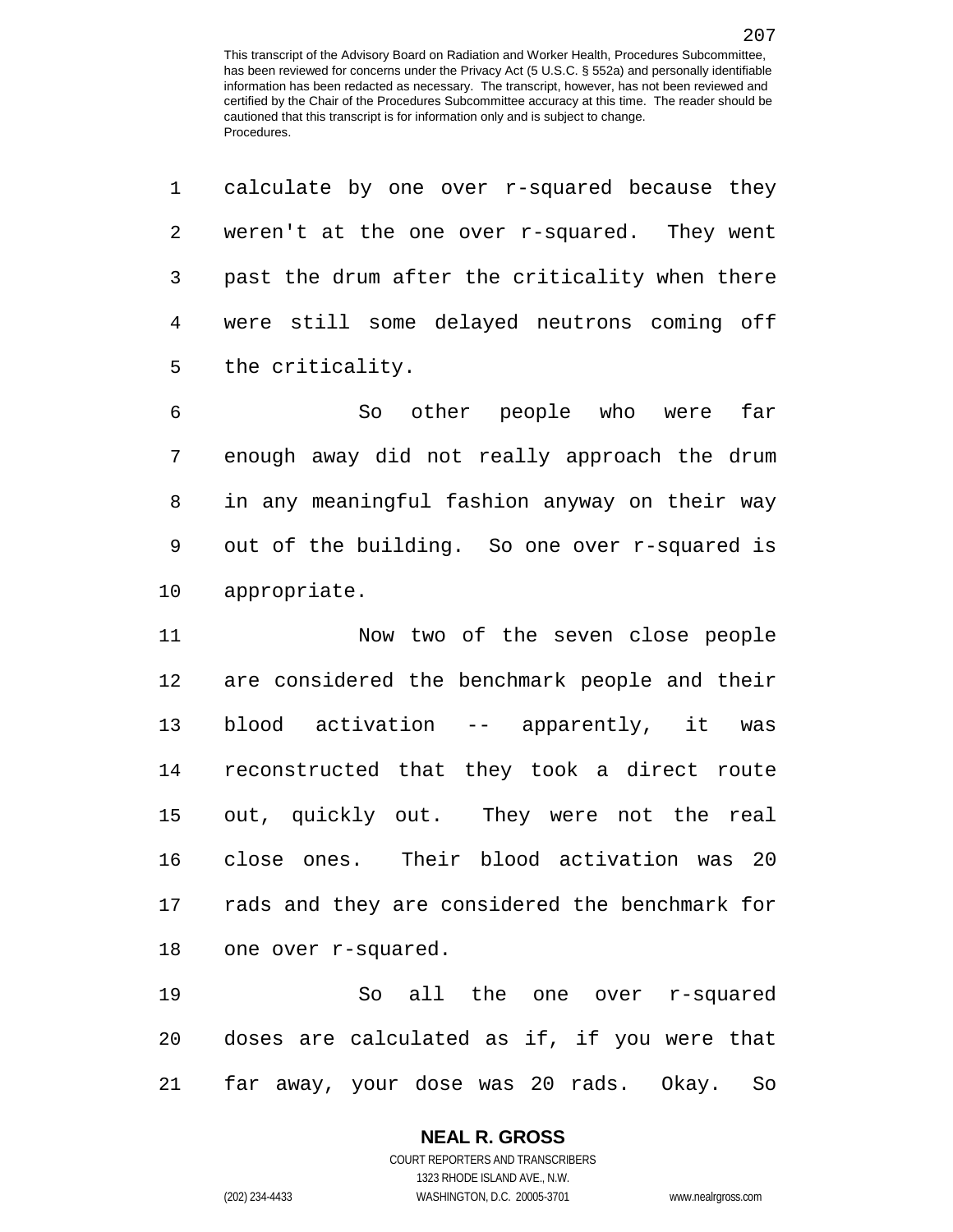unless there is something mislabeled in the table, Ron's discussion doesn't line up with the data in the table. So the discussion that George Kerr provided at the last meeting, that the reason that they used those two people is because they went out directly and it was a good way to use one over r-squared, and for all the other people in the building who would not approach the drum in any meaningful way on their way out of the building, one over r- squared is a good approximation. But for these people who are close and didn't evacuate directly, one over r-squared isn't really the correct approximation. So you would use blood activation.

 That was George's discussion last time, and that is where this is. As Ron has written this, or as the table is presented, it doesn't say anything about the argument that George made last time.

## **NEAL R. GROSS**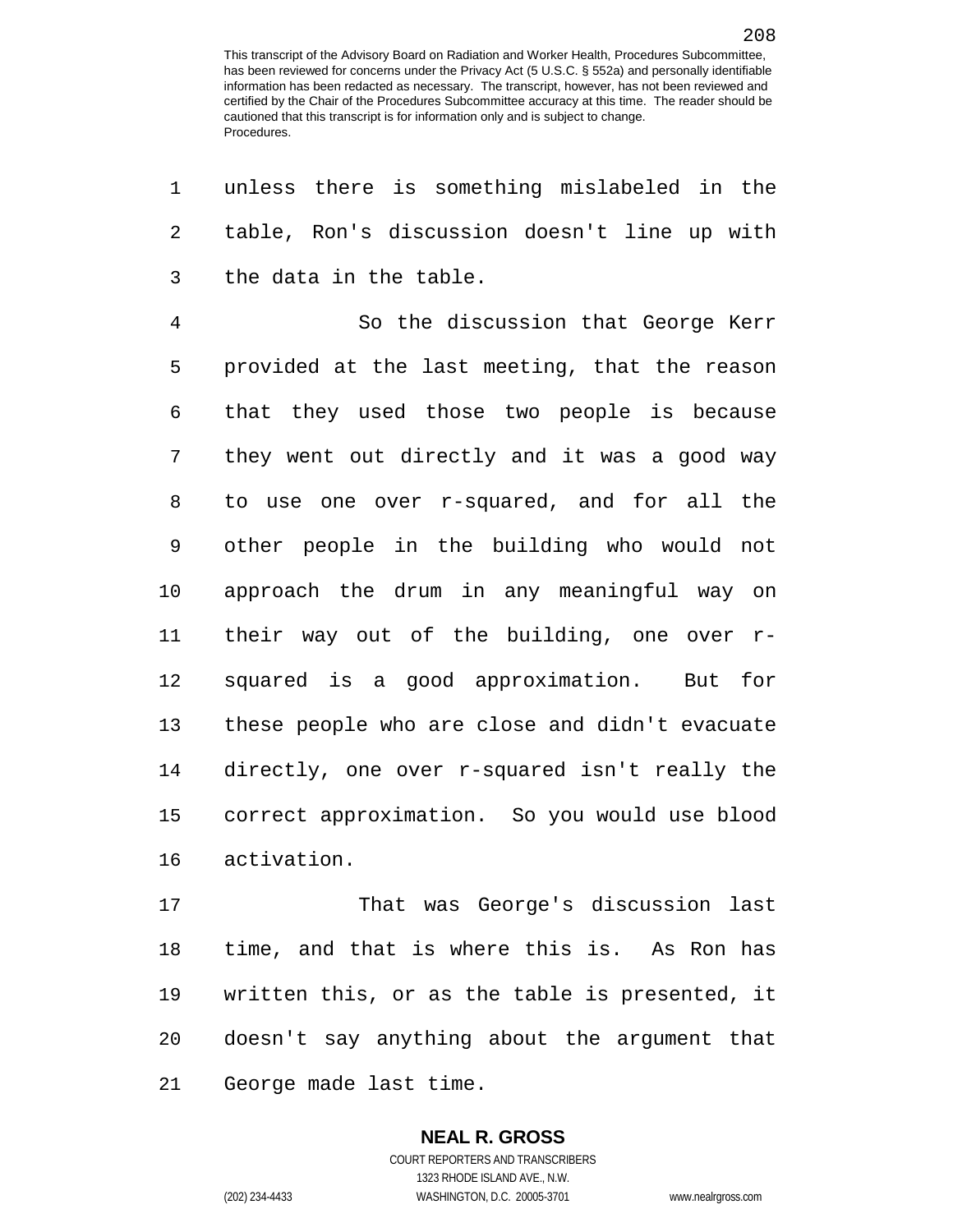| $\mathbf 1$    | MEMBER GRIFFON: I agree with you.                |
|----------------|--------------------------------------------------|
| $\overline{2}$ | That is backwards from what Ron was saying in    |
| 3              | the paragraph. That is mislabeled or             |
| 4              | something, yes.                                  |
| 5              | MR. HINNEFELD: Unless the table                  |
| 6              | is mislabeled or something, it is backwards      |
| 7              | from what Ron wrote.                             |
| 8              | MEMBER GRIFFON: That confused me                 |
| 9              | as well, yes.                                    |
| 10             | CHAIR MUNN: And we<br>have<br>not                |
| 11             | captured any of that discussion on the           |
| 12             | database.                                        |
| 13             | MR. HINNEFELD: Did we not give                   |
| 14             | you a written?                                   |
| 15             | MR. MARSCHKE: I<br>think the                     |
| 16             | discussion was -- the last time when we had      |
|                | 17 this -- at the last meeting, we weren't using |
| 18             | the database.                                    |
| 19             | That's right. We<br>CHAIR MUNN:                  |
| 20             | were dead in the water.                          |
| 21             | MR. MARSCHKE: Yes. It was                        |

(202) 234-4433 WASHINGTON, D.C. 20005-3701 www.nealrgross.com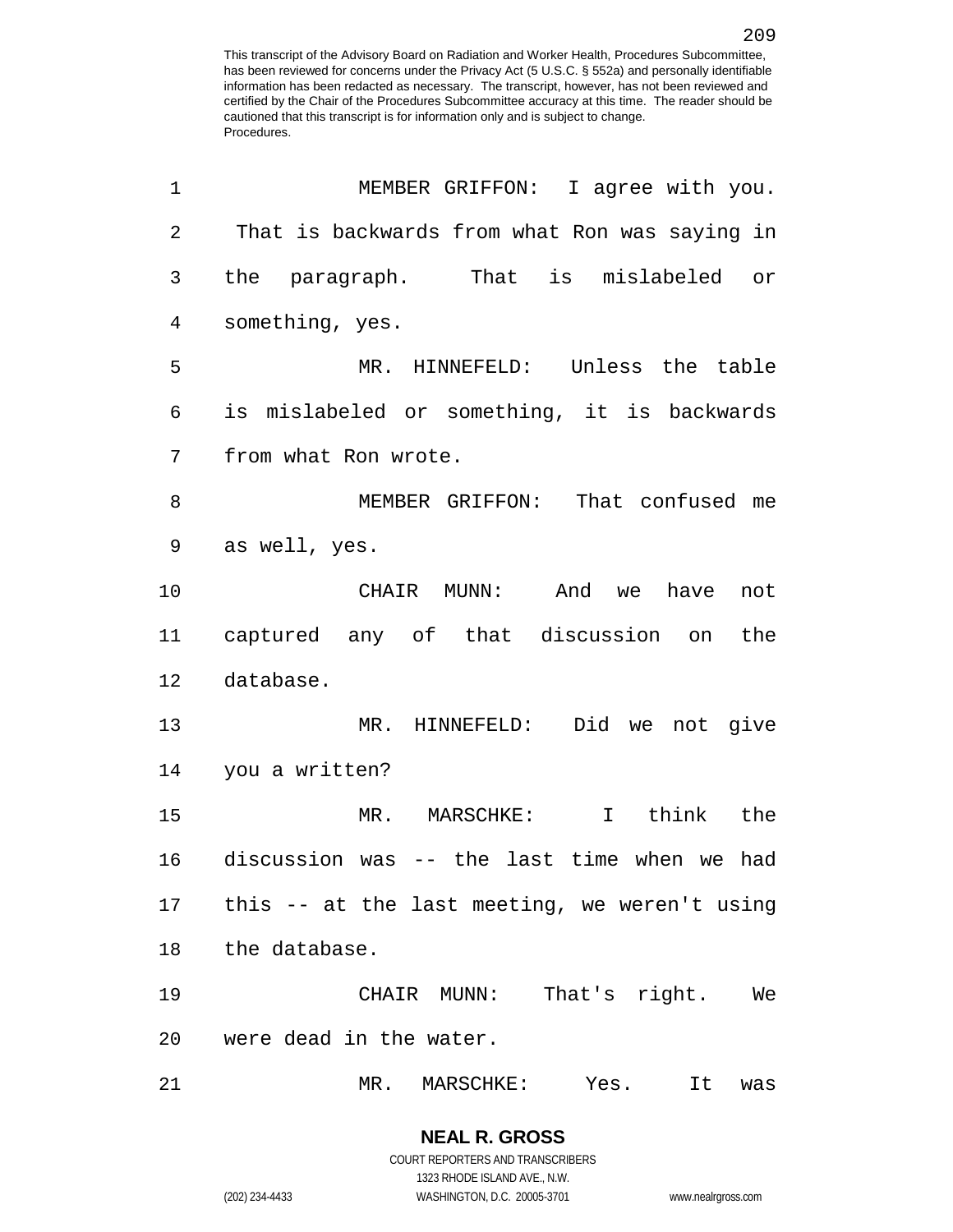| $\mathbf 1$    | problems with the database, and we decided not |
|----------------|------------------------------------------------|
| $\overline{2}$ | to utilize it. So the discussion that George,  |
| 3              | you gave, there is nothing in here. I guess    |
| 4              | we can go back to the transcript and try and   |
| 5              | pull something out of the transcript or I      |
| 6              | could just put in here a reference to see --   |
| 7              | to the person to go see the description or the |
| 8              | discussion that is contained within the        |
| 9              | transcript.                                    |
| 10             | MR. KERR: Excuse me. This is                   |
| 11             | George Kerr. Isn't the discussion in the Part  |
| 12             | 2, OTIB-0047-02? Well, I can't see your        |
|                |                                                |

database. I'm sorry, I've got an email here.

 MR. HINNEFELD: I think we are mainly on 0057-03, George.

 MR. KERR: Yes. Well, the discussion was on 0057-02.

 MR. HINNEFELD: Yes. It starts in 0057-02, yes. I believe we provided -- it is not put in the database, but we did provide the written discussion, and that was what

## **NEAL R. GROSS**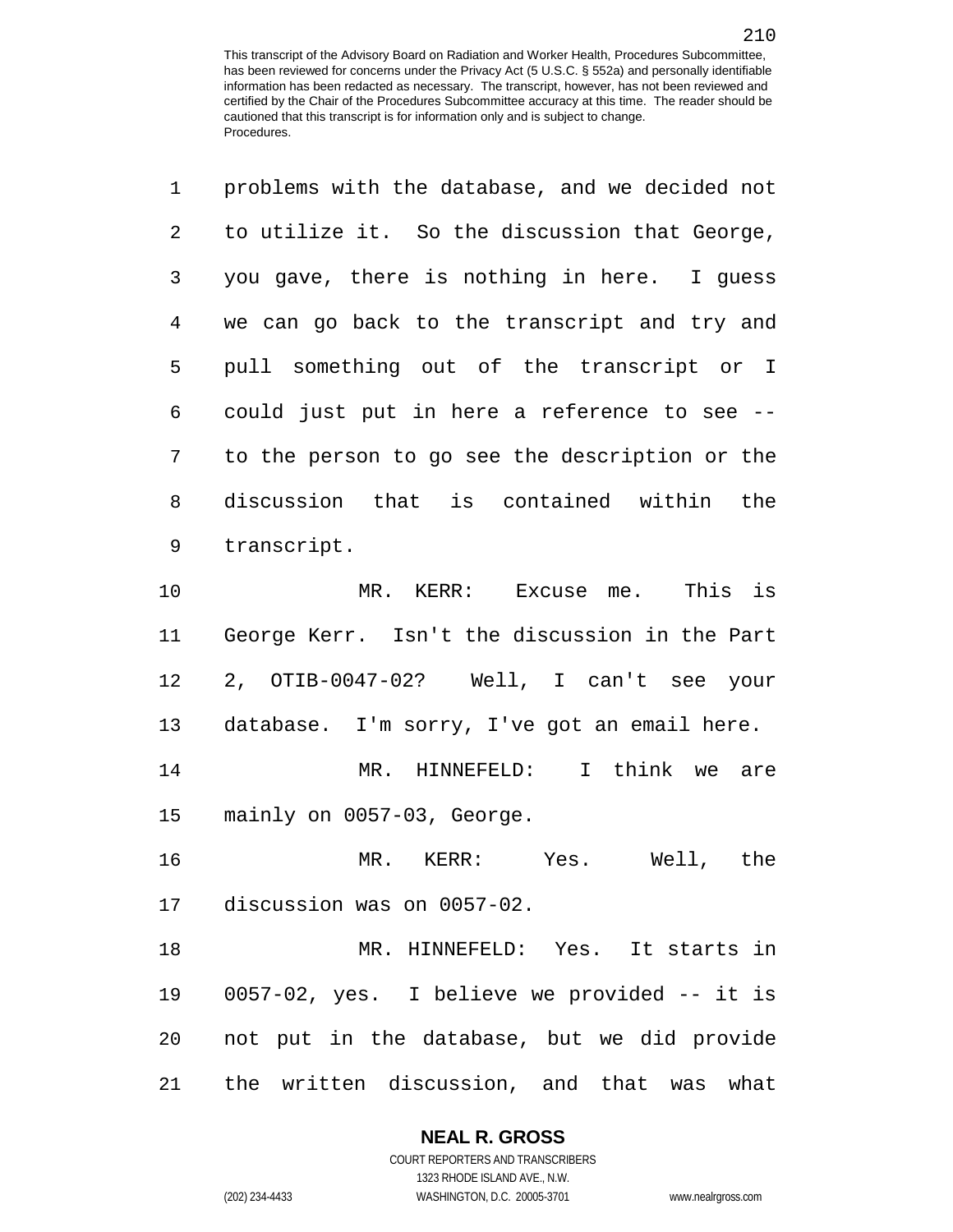| 1  | George is speaking from.                      |
|----|-----------------------------------------------|
| 2  | George, if I had known you were on            |
| 3  | the phone, I would let you have the argument. |
| 4  | MR. KERR: No, that is fine.                   |
| 5  | CHAIR MUNN: So it is in writing               |
| 6  | somewhere. We just don't have it captured     |
| 7  | yet?                                          |
| 8  | MR. HINNEFELD: It is not on the               |
| 9  | database yet.                                 |
| 10 | MEMBER GRIFFON: That is correct.              |
| 11 | It is in 0057-02.                             |
| 12 | MR. HINNEFELD: Yes, right.                    |
| 13 | CHAIR MUNN: That discussion is in             |
| 14 | $0057 - 02?$                                  |
| 15 | MR. HINNEFELD: It is not in the               |
| 16 | database, but it is on the additional -- the  |
| 17 | document that was sent by email.              |
| 18 | DR. MAURO: And we have that. So               |
| 19 | it sounds to me, we have to ask Ron what is   |
| 20 | proper.                                       |
| 21 | This<br>MR.<br>HINNEFELD: Yes.                |

COURT REPORTERS AND TRANSCRIBERS 1323 RHODE ISLAND AVE., N.W. (202) 234-4433 WASHINGTON, D.C. 20005-3701 www.nealrgross.com

**NEAL R. GROSS**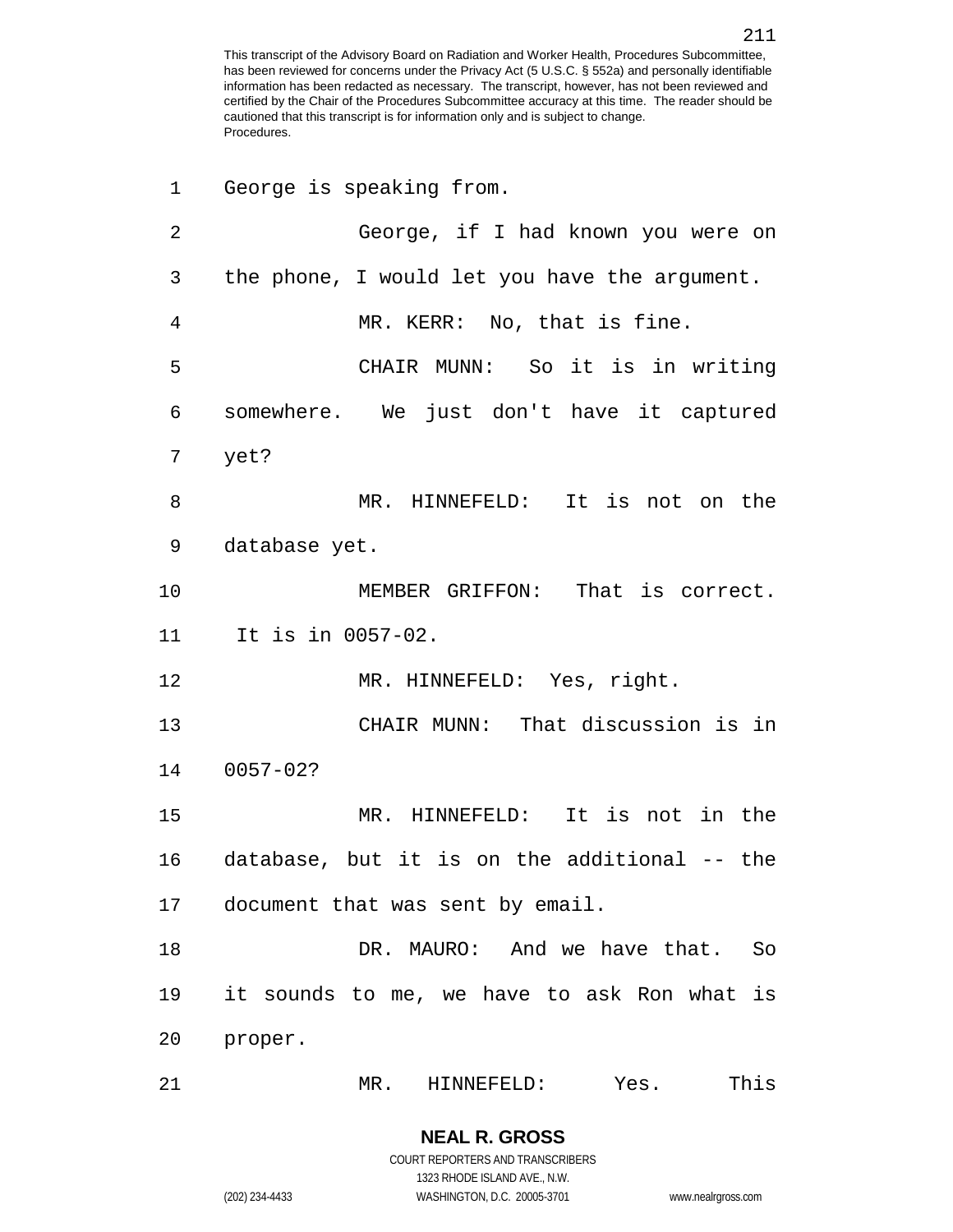sentence doesn't mesh with the table. DR. MAURO: Right, got it. So we will take that. CHAIR MUNN: Okay. Fifty-seven, two is where the discussion is going to take place? MR. HINNEFELD: It addresses both -02 and -03, I believe. I believe it will address both. CHAIR MUNN: All right. So SC&A has an action and so does NIOSH with respect to the problem. MEMBER LEMEN: So does that mean it is going to come up at the Subcommittee next time? CHAIR MUNN: Yes, it will. It will be on our action item listing. The next action item on the list is OTIB-0051-01, link to the White Paper and closing on the database. The link to the White Paper in that?

## **NEAL R. GROSS**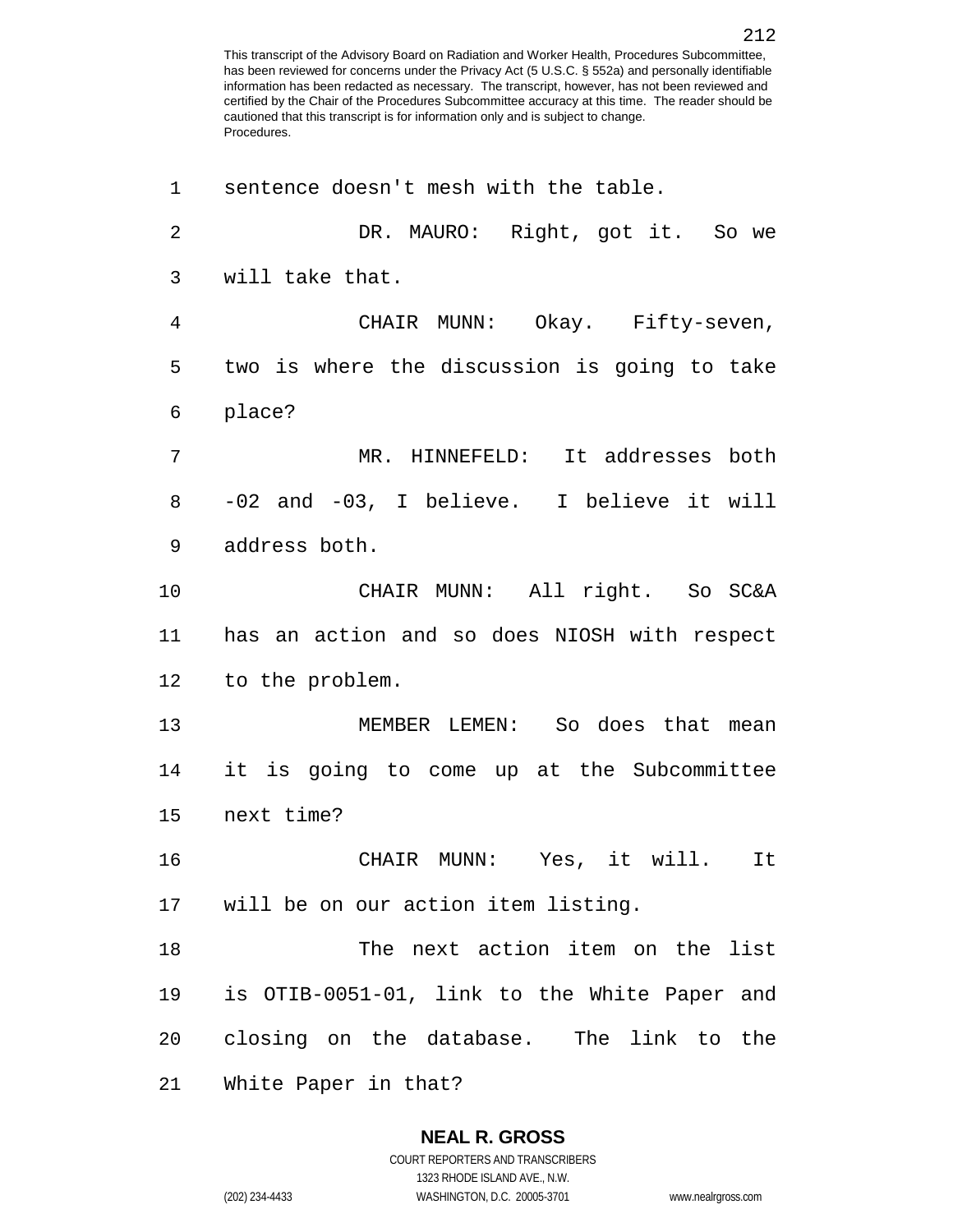| 1              | MR. MARSCHKE: No, we didn't get                |
|----------------|------------------------------------------------|
| 2              | any links to the White Paper because we can't  |
| 3              | link.                                          |
| $\overline{4}$ | DR. MAURO: Notwithstanding the --              |
| 5              | What I am looking at is, as of the last        |
| 6              | meeting, the last exchange, we had accepted    |
| 7              | that. Is that correct?                         |
| 8              | MR. MARSCHKE: Recommended<br>in                |
| 9              | abeyance. NIOSH has complied and update at     |
| 10             | the next Subcommittee meeting. That was back   |
| 11             | in June. Obviously, if you look at the         |
| 12             | status, the Subcommittee didn't agree with our |
| 13             | recommendation and they kept it in progress.   |
| 14             | CHAIR MUNN: And my note said we                |
| 15             | were going to close it on the database, that   |
| 16             | it was a NIOSH action -- the link to the White |
| 17             | Paper and close on the database.<br>Am<br>I    |
| 18             | incorrect?                                     |
| 19             | The date of<br>MR. MARSCHKE:<br>our            |
| 20             | last meeting?                                  |
| 21             | November 17th.<br>CHAIR MUNN:                  |

(202) 234-4433 WASHINGTON, D.C. 20005-3701 www.nealrgross.com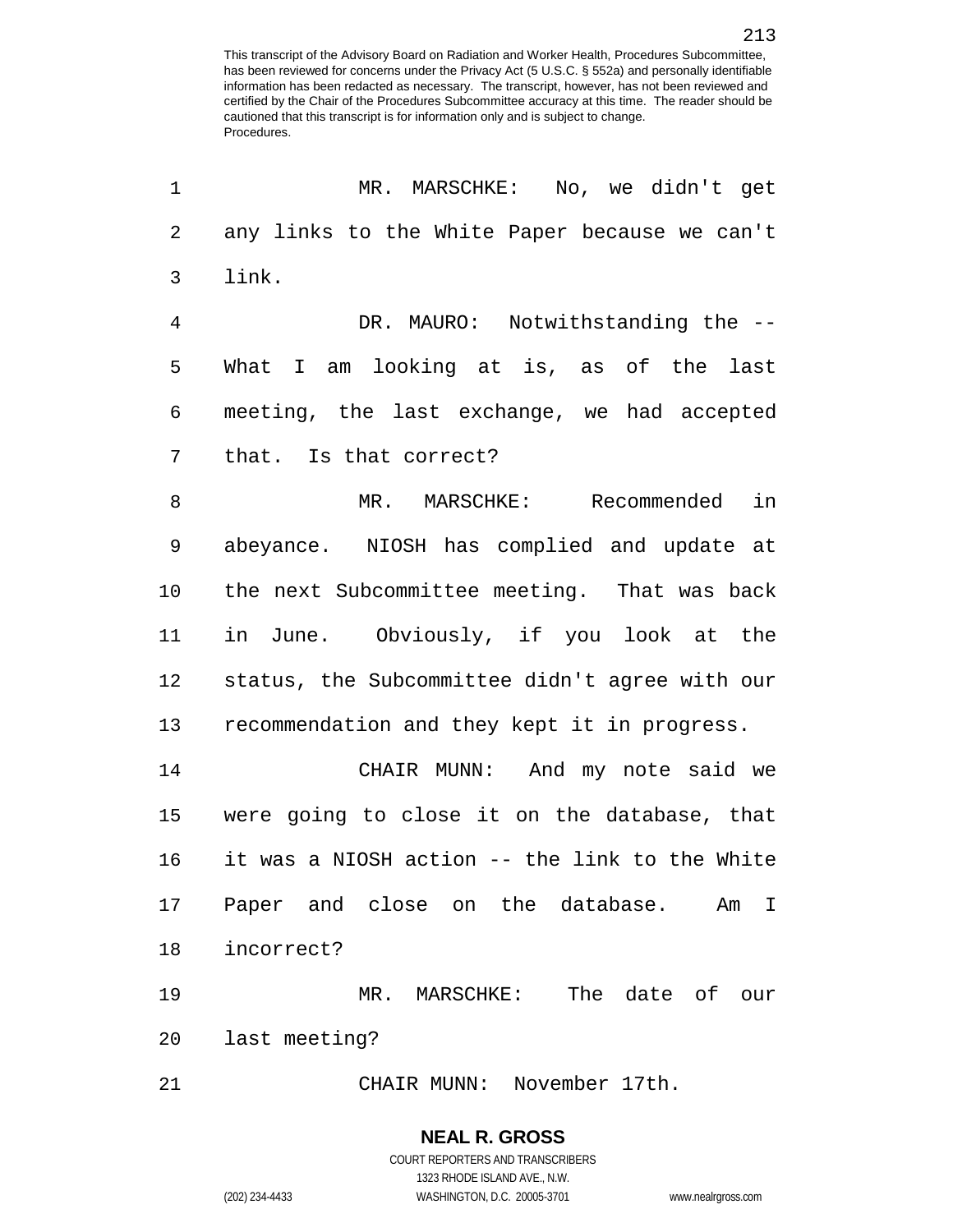| 1  | MEMBER ZIEMER:<br>This is Ziemer.             |
|----|-----------------------------------------------|
| 2  | In the October meeting we got the NIOSH       |
| 3  | response on 0051-01, and then in the November |
| 4  | meeting -- let's see, 0051-01. Whatever was   |
| 5  | supposed to happen -- I guess just linking it |
| 6  | had not occurred. That is why we carried it,  |
| 7  | I guess.                                      |
| 8  | CHAIR MUNN: The link, and close               |
| 9  | the database.                                 |
| 10 | MEMBER ZIEMER: Right. But we                  |
| 11 | have the information. Right?                  |
| 12 | CHAIR MUNN: That was my                       |
| 13 | understanding, that the White Paper resulted  |
| 14 | in everybody's agreeing, yes, that does it.   |
| 15 | But without some kind of link in there, there |
| 16 | is no way to close it. Do we need to carry    |
|    | 17 that one over?                             |
| 18 | MR. MARSCHKE: Yes.                            |
| 19 | CHAIR MUNN: Until we can make                 |
| 20 | sure we know what we are doing, we will carry |
| 21 | it. Steve is saying wait a minute.            |

## **NEAL R. GROSS** COURT REPORTERS AND TRANSCRIBERS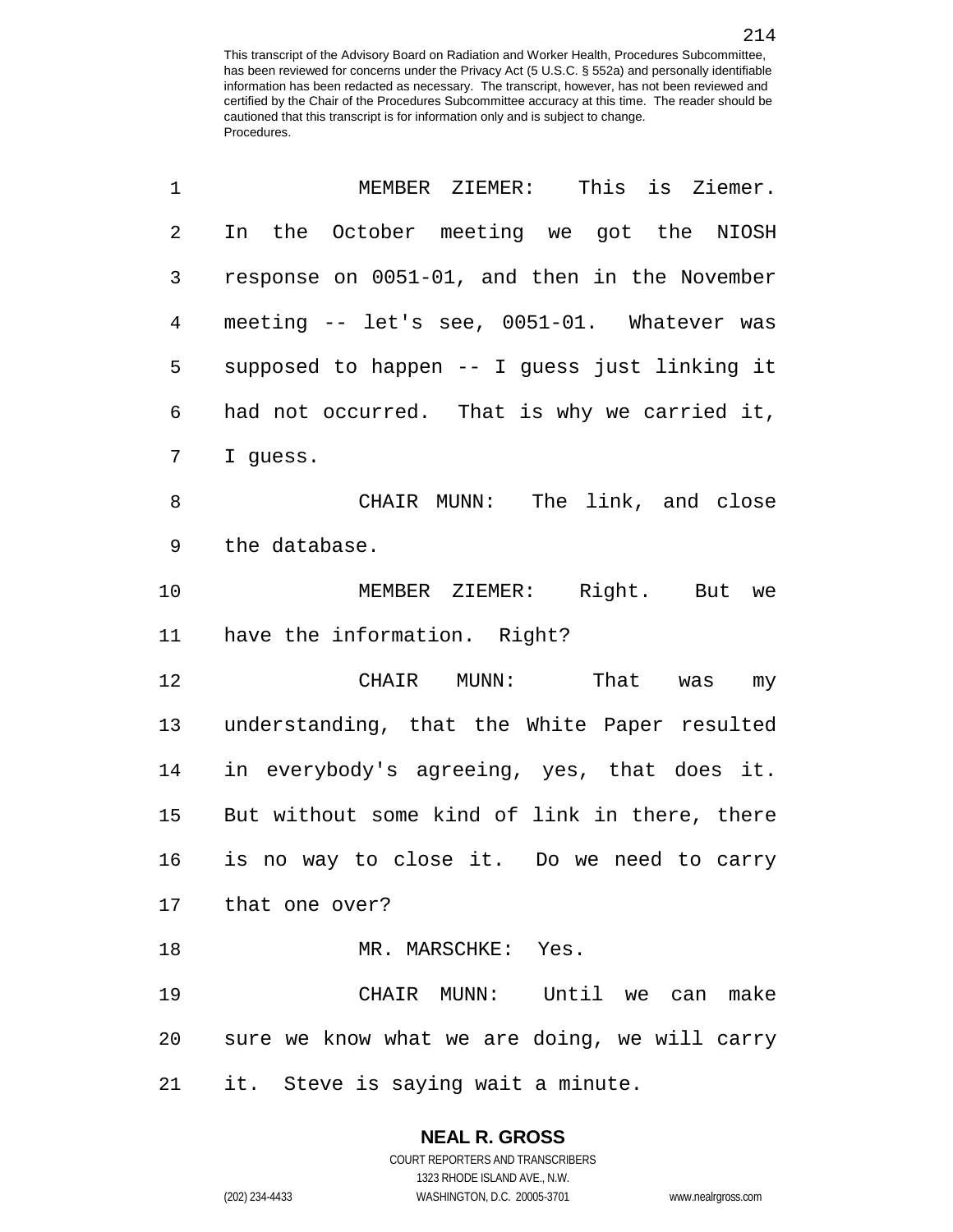| 1              | MR. MARSCHKE: Well, 0057-01 we                     |
|----------------|----------------------------------------------------|
| $\overline{a}$ | have $--$ 0057-02, we seem to have $--$ we do have |
| 3              | 0057-03, I should say. It has been closed and      |
| $\overline{4}$ | it does have a link to NIOSH's additional          |
| 5              | responses. This is 0057-03.                        |
| 6              | MEMBER ZIEMER: Three was closed.                   |
| 7              | MR. MARSCHKE: Three was closed.                    |
| 8              | MEMBER GRIFFON: I thought we were                  |
| 9              | on 0051-03.                                        |
| 10             | CHAIR MUNN: We are on OTIB-0051,                   |
| 11             | finding one.                                       |
| 12             | MR. MARSCHKE: Fifty-one -- I'm                     |
| 13             | sorry. Did I say 0057? Fifty-one, three.           |
| 14             | I'm sorry. Thank you.                              |
| 15             | DR. ULSH: Fifty-one, three is                      |
|                | 16 closed. Is that what you said?                  |
| 17             | MR. MARSCHKE: Fifty-one, three is                  |
| 18             | closed, and it has a link. I had that in my        |
| 19             | notes from the October meeting.                    |
| 20             | DR. MAURO: So do I understand                      |
| 21             | this correctly? 0051-01, there has been            |

# **NEAL R. GROSS**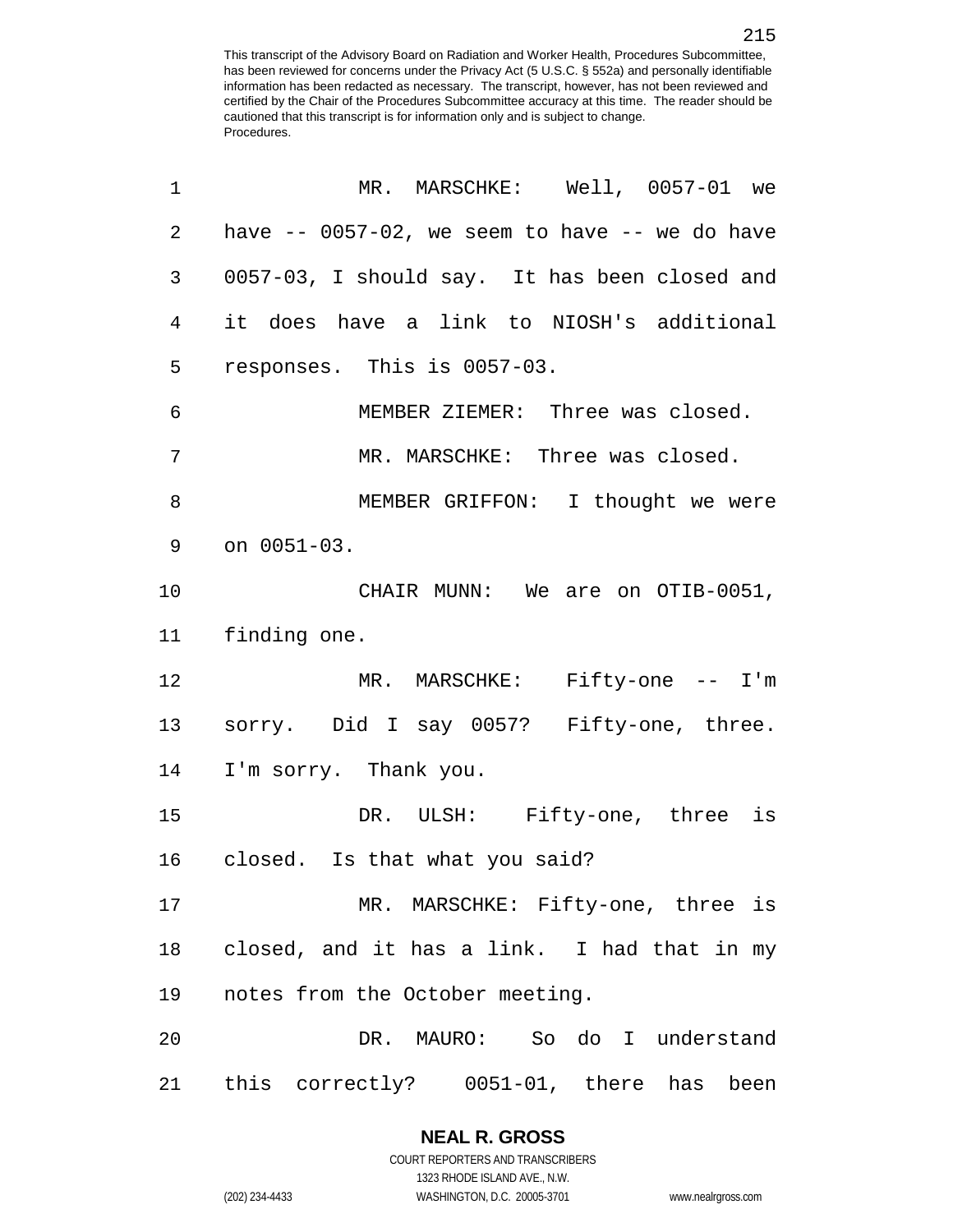| exchange of the material where, for all       |
|-----------------------------------------------|
| intents and purposes, SC&A and NIOSH are in   |
| agreement in principle, but it hasn't         |
| physically made it mechanically into the      |
| system. So for that reason, we are not making |
| it closed. We are going to leave it open      |
| until we mechanically incorporate the         |
| material? I guess I am a little lost here.    |
| CHAIR MUNN: Yes.                              |
| DR. ULSH: Wait, wait. I thought               |
| it was just a matter of updating the database |
| and putting the correct link in.              |
| DR. MAURO: That is what I meant,              |
| and that is the reason we are leaving it in   |
| progress even though we all agree, really, it |
| is closed. We are going to leave it in        |
| progress because we mechanically couldn't     |
| really capture the information yet. It is     |
| sort of like a reminder.                      |
| CHAIR MUNN: That is correct.                  |
|                                               |

DR. MAURO: I just want to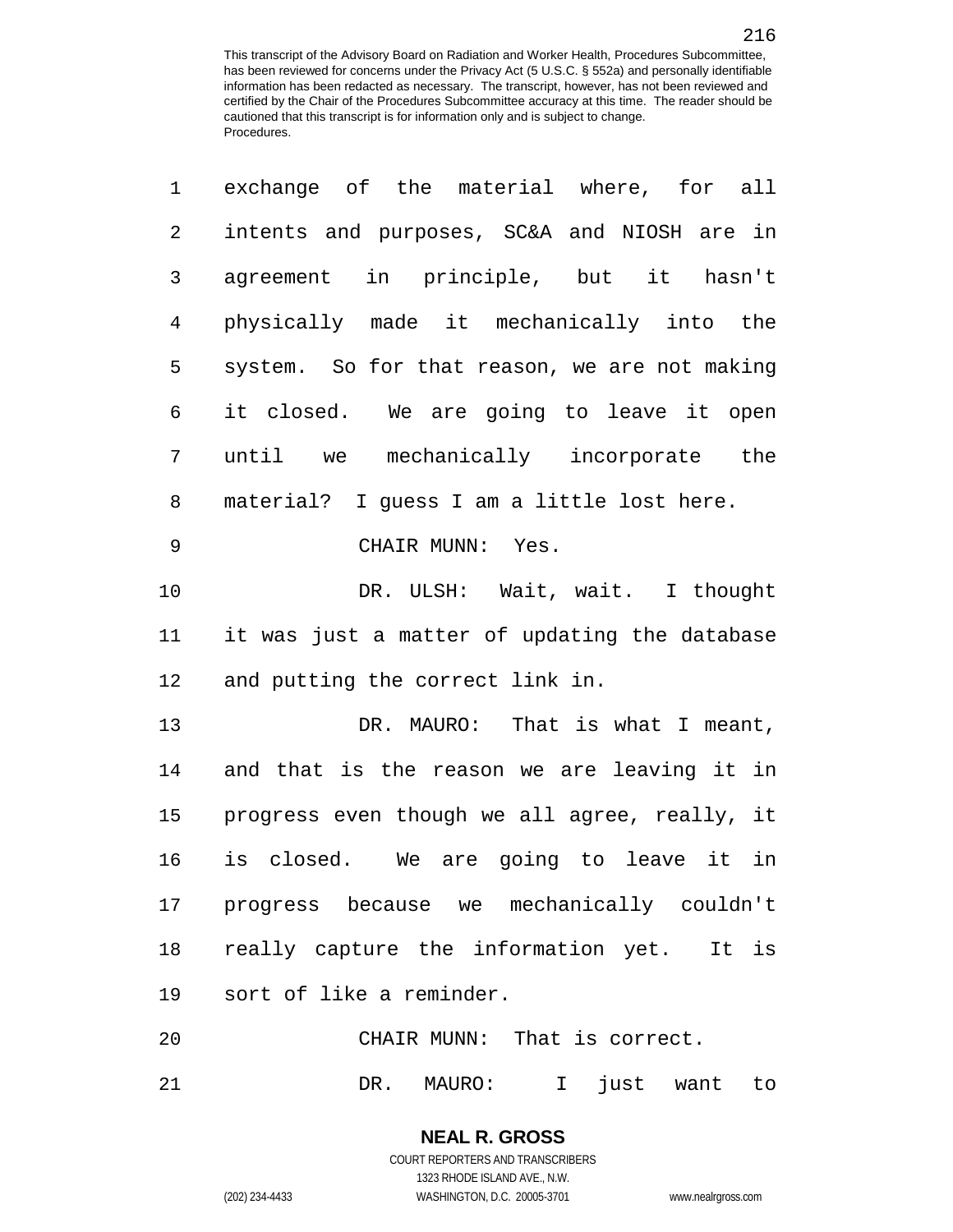understand.

| 2  | CHAIR MUNN: Correct. We are all               |
|----|-----------------------------------------------|
| 3  | on the same page somewhere.                   |
| 4  | DR. MAURO: Somebody fix this, so              |
| 5  | we can close it.                              |
| 6  | CHAIR MUNN: I have it as a NIOSH              |
| 7  | action.                                       |
| 8  | The next thing I have is OTIB-                |
| 9  | 0021, both -01 and -02. That was one of the   |
| 10 | things that we received by email just last    |
| 11 | week. We just got an email transmitting about |
| 12 | five pages with SC&A responses on it to some  |
| 13 | of the NIOSH responses.                       |
| 14 | SC&A was -- their responses are               |
| 15 | shown in green and it was a broad printout of |
| 16 | findings 1, 2 and 4 from OTIB-0021.           |
| 17 | MEMBER ZIEMER: Right.                         |
| 18 | CHAIR MUNN: And there are two                 |
| 19 | pages of that that are OTIB-0021. I am unable |
| 20 | to verify whether any of that has been        |
| 21 | captured on our database.                     |

1323 RHODE ISLAND AVE., N.W.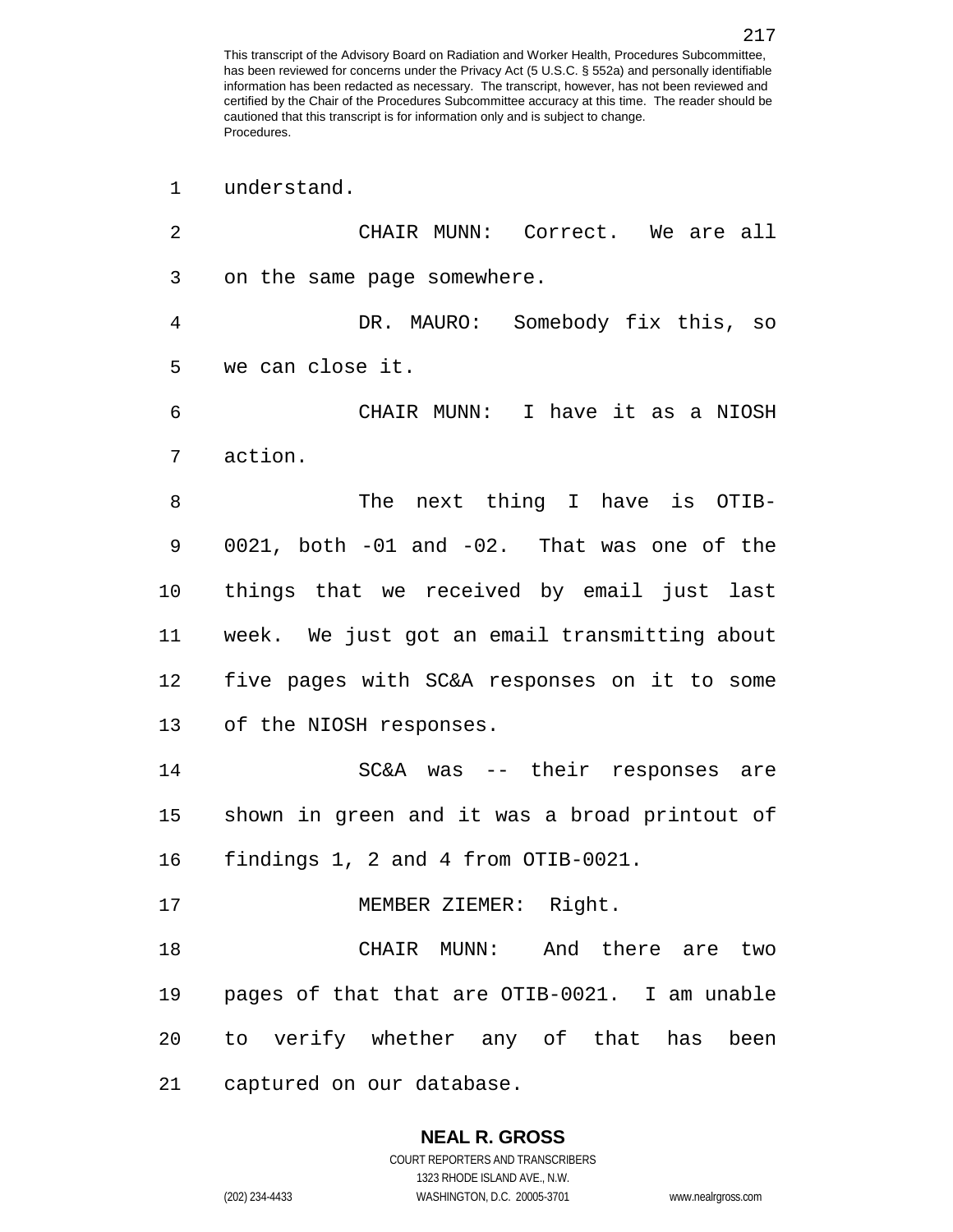| 1              | MR. MARSCHKE: It<br>is<br>the<br>in            |
|----------------|------------------------------------------------|
| $\overline{2}$ | database.                                      |
| 3              | CHAIR MUNN: Okay.                              |
| 4              | MR. MARSCHKE: This one actually -              |
| 5              | - these were responses that NIOSH provided     |
| 6              | back, I think, in August. Ron Buchanan's       |
| 7              | responses were provided back in --             |
| 8              | MEMBER ZIEMER: October.                        |
| 9              | MR. MARSCHKE: October, and we                  |
| 10             | just have not -- as a Subcommittee have not    |
| 11             | discussed it, I don't think, and Ron recommend |
| 12             | for 0021-01 is that he agrees with the NIOSH   |
| 13             | response. SC&A and NIOSH agree, and the        |
| 14             | procedure needs to be revised accordingly, and |
| 15             | we recommend that the issue 0021-01 be changed |
| 16             | to in abeyance.                                |
| 17             | CHAIR MUNN: And it is an action                |
| 18             | item for NIOSH to do the procedure. Right?     |
| 19             | MR. MARSCHKE: And the revision.                |
| 20             | CHAIR MUNN: The revision with the              |
| 21             | procedure, sections and items having already   |

**NEAL R. GROSS** COURT REPORTERS AND TRANSCRIBERS

1323 RHODE ISLAND AVE., N.W.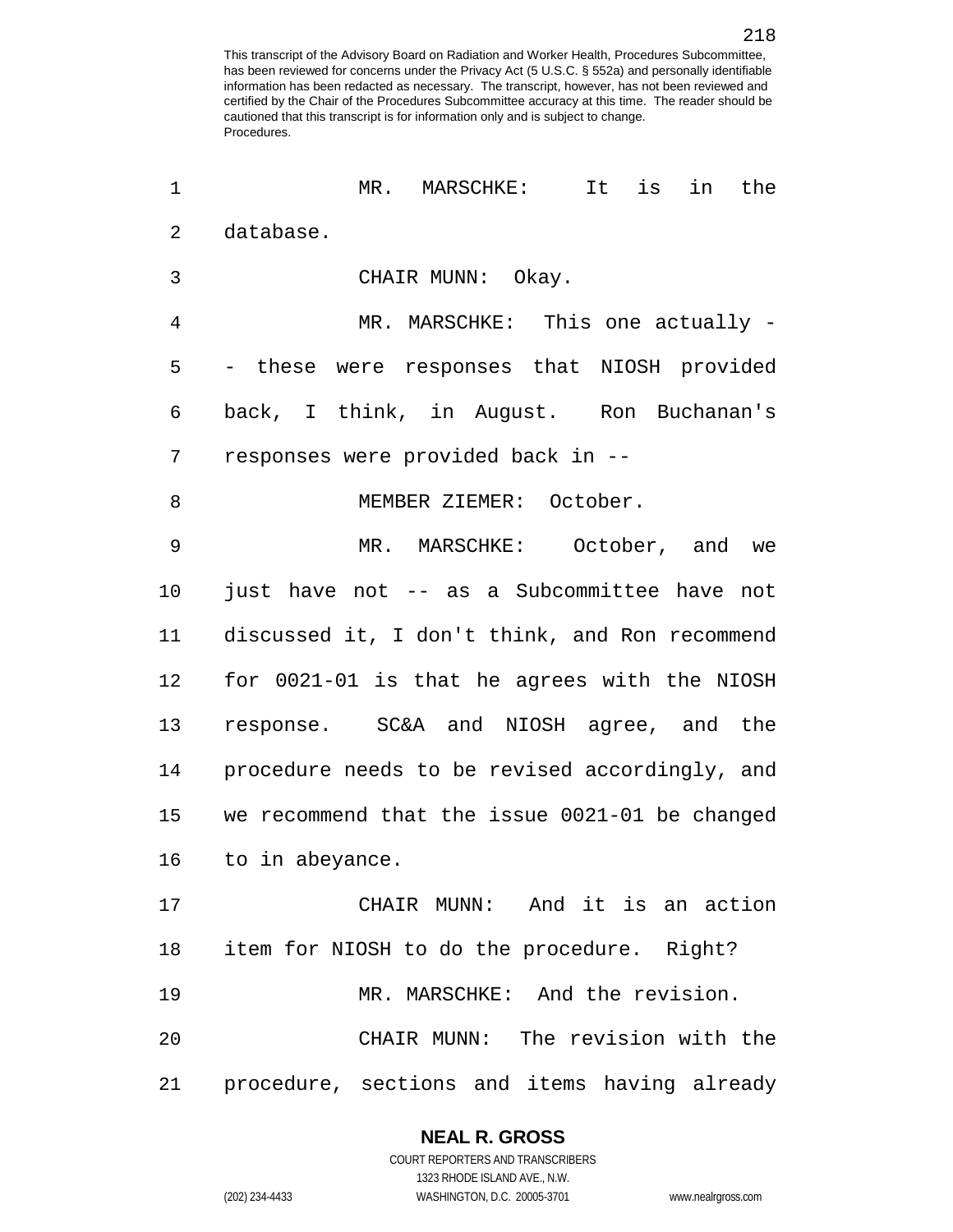| 1              | been identified. And Item Number 2?            |
|----------------|------------------------------------------------|
| $\overline{2}$ | is<br>it in<br>MR. MARSCHKE:<br>So             |
| 3              | abeyance?                                      |
| 4              | CHAIR MUNN: Is there any question              |
| 5              | to that? It is a NIOSH item, and we are in     |
| 6              | abeyance.                                      |
| 7              | MEMBER LEMEN: And both 1 and 2?                |
| 8              | MR. MARSCHKE: Number one.                      |
| 9              | CHAIR MUNN: No, just one. We                   |
| 10             | take them one at a time.                       |
| 11             | Then finding number 2. October,                |
| 12             | Ron says SC&A would like to see calculations   |
| 13             | showing how NIOSH revised the gamma on 99      |
| 14             | percent values in Table 3, page 11 of OTIB-    |
| 15             | 0021 for the years 1950, 53, and 55. He gives  |
| 16             | the rems for each of those. SC&A could not     |
| 17             | arrive at those values using the data in Table |
| 18             | 2 and the procedures stated in Section 7, page |
| 19             | 9, step 3 of OTIB-21.                          |
| 20             | Any discussion necessary on that?              |
|                |                                                |

DR. MAURO: Except I guess this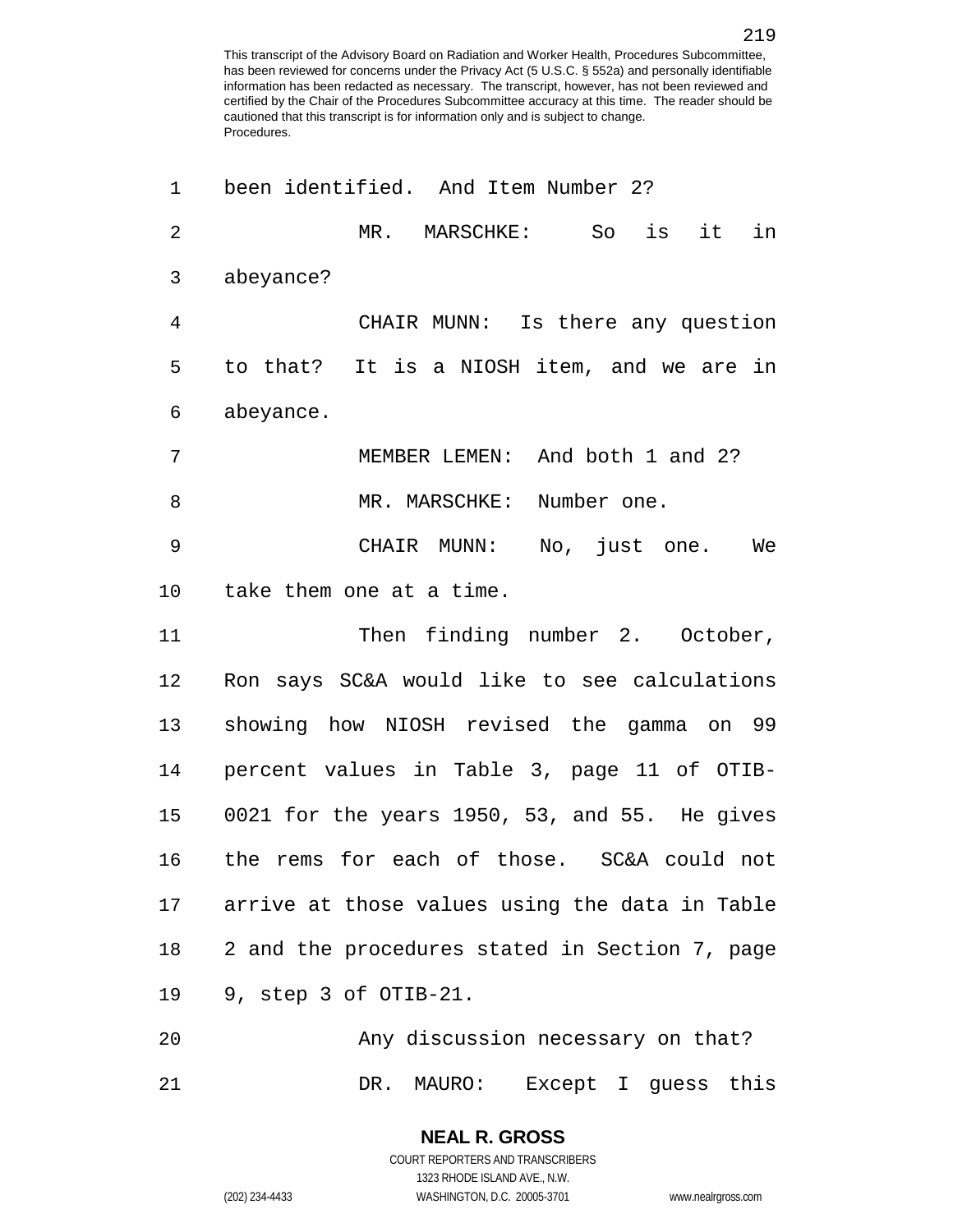| 1              | should be called in progress now, now that we |
|----------------|-----------------------------------------------|
| $\overline{a}$ | have acted on it.                             |
| 3              | CHAIR MUNN: Yes, that is what Ron             |
| 4              | is recommending. It should be in progress.    |
| 5              | Any discussion here about that? Does NIOSH    |
| 6              | agree that needs to be done?                  |
| 7              | MR. HINNEFELD: Well, we will do               |
| 8              | it.                                           |
| 9              | MEMBER LEMEN: That wasn't real                |
| 10             | enthusiastic.                                 |
| 11             | CHAIR MUNN: Okay. Action item,                |
| 12             | NIOSH.                                        |
| 13             | MR. MARSCHKE: So the Subcommittee             |
| 14             | agrees that that is in progress.              |
| 15             | CHAIR MUNN: Any disagreement with             |
|                | 16 that?                                      |
| 17             | MEMBER ZIEMER: Well, was this                 |
| 18             | just an issue of SC&A couldn't reach the same |
| 19             | values? They weren't sure where the numbers   |
|                | 20 came from, or what was --                  |
| 21             | CHAIR MUNN: That is what it looks             |

**NEAL R. GROSS** COURT REPORTERS AND TRANSCRIBERS 1323 RHODE ISLAND AVE., N.W.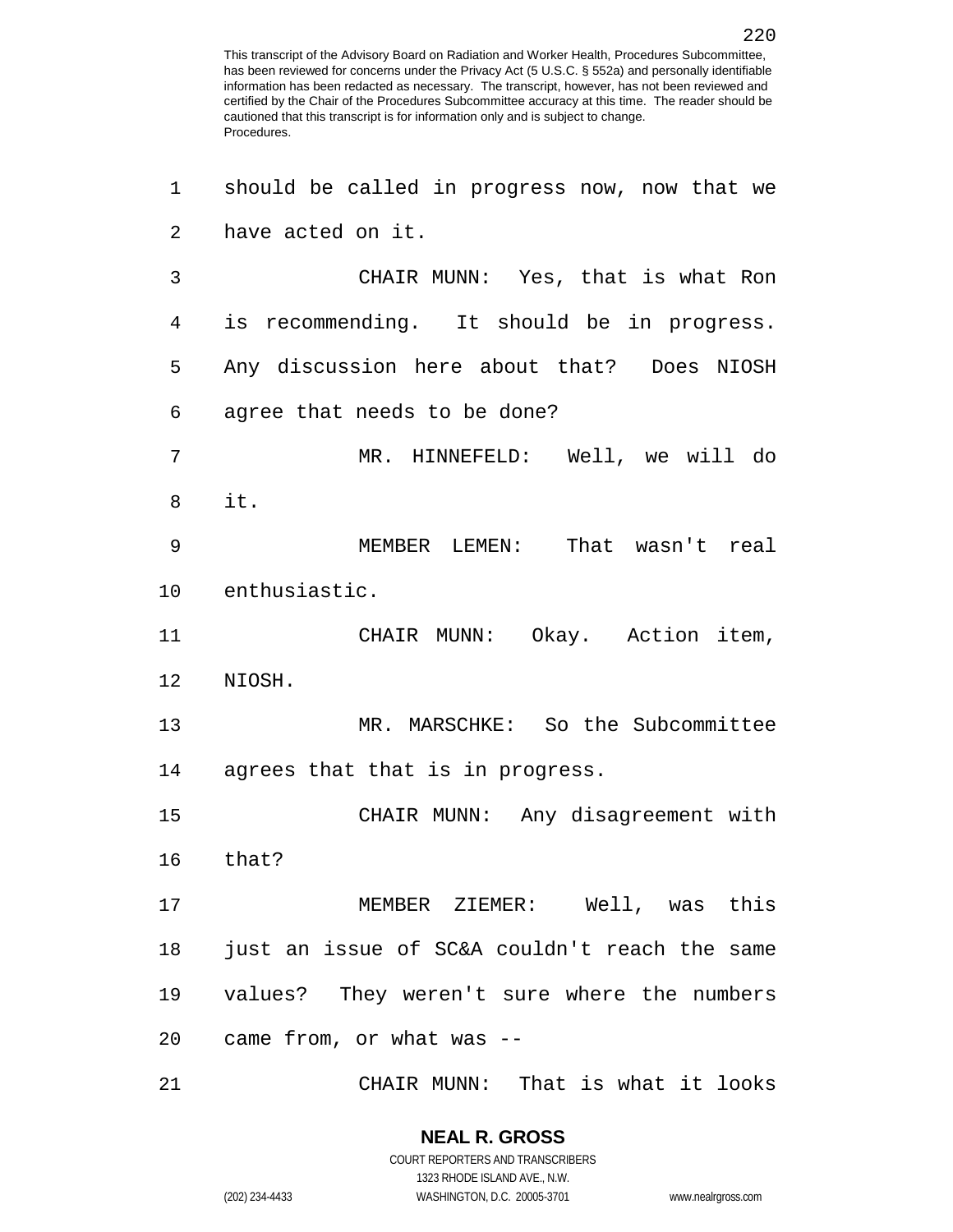like. MR. HINNEFELD: That is what it looks like. CHAIR MUNN: It looks like they don't follow the math. MEMBER ZIEMER: So all they are asking NIOSH to do is show them where the calculations came from? CHAIR MUNN: Correct. Yes. See the difference. MR. MARSCHKE: Again, that is all we are asking. MEMBER ZIEMER: Not to do a new set of calculations, but just show where they came from? 16 MR. MARSCHKE: Exactly. 17 MEMBER ZIEMER: Okay. CHAIR MUNN: And then the next item is finding number 4. In the October NIOSH response from Ron was that this was in progress. Section 7 Step 1 describes how the

> **NEAL R. GROSS** COURT REPORTERS AND TRANSCRIBERS

> > 1323 RHODE ISLAND AVE., N.W.

(202) 234-4433 WASHINGTON, D.C. 20005-3701 www.nealrgross.com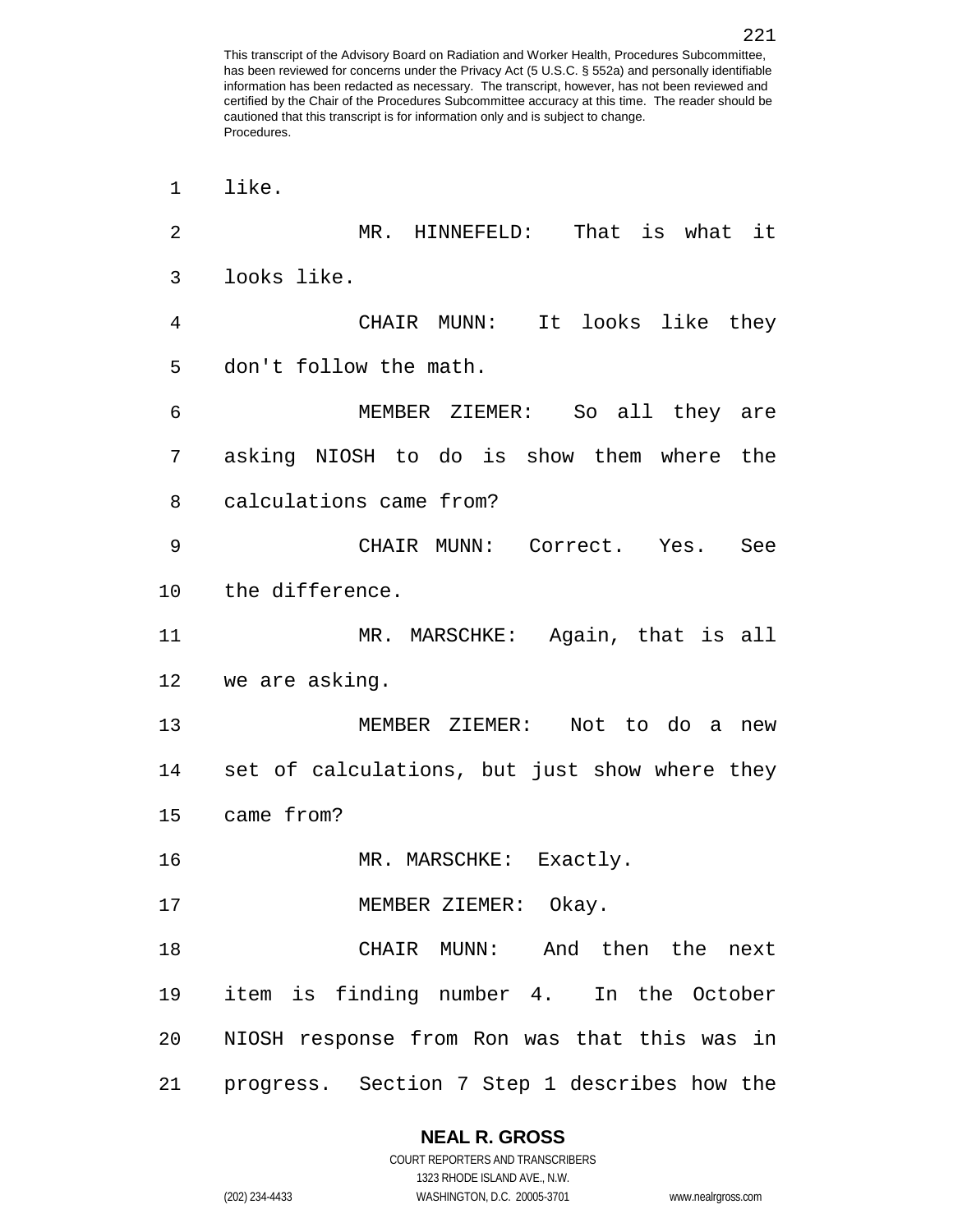|                        | 1 1961 and later data was adjusted for less than |
|------------------------|--------------------------------------------------|
|                        | 2 a full year of dose results. However, the      |
| $3 \quad \blacksquare$ | last sentence of that paragraph states that      |
|                        | 4 the data prior to 1961 was not adjusted, since |
|                        | 5 it was apparently represented doses received   |
|                        | 6 during the entire year.                        |

 Note that SC&A does not suggest that the data prior to 1961 was quarterly data, but instead it was the sum of all badging periods for a year for an individual. However, this sum may be only for the partial year of badging caused by starting employment, ending employment, change in jobs, et cetera. It does not appear reasonable to assume that those data prior to 1961 are for full years, but the dose data for 1961 and after are for partial years and, therefore, were adjusted as described in Section 7 Step 1.

 Does NIOSH have any documentation that the seeder data compiled for the epi studies are included or was adjusted for dose

# **NEAL R. GROSS**

COURT REPORTERS AND TRANSCRIBERS 1323 RHODE ISLAND AVE., N.W. (202) 234-4433 WASHINGTON, D.C. 20005-3701 www.nealrgross.com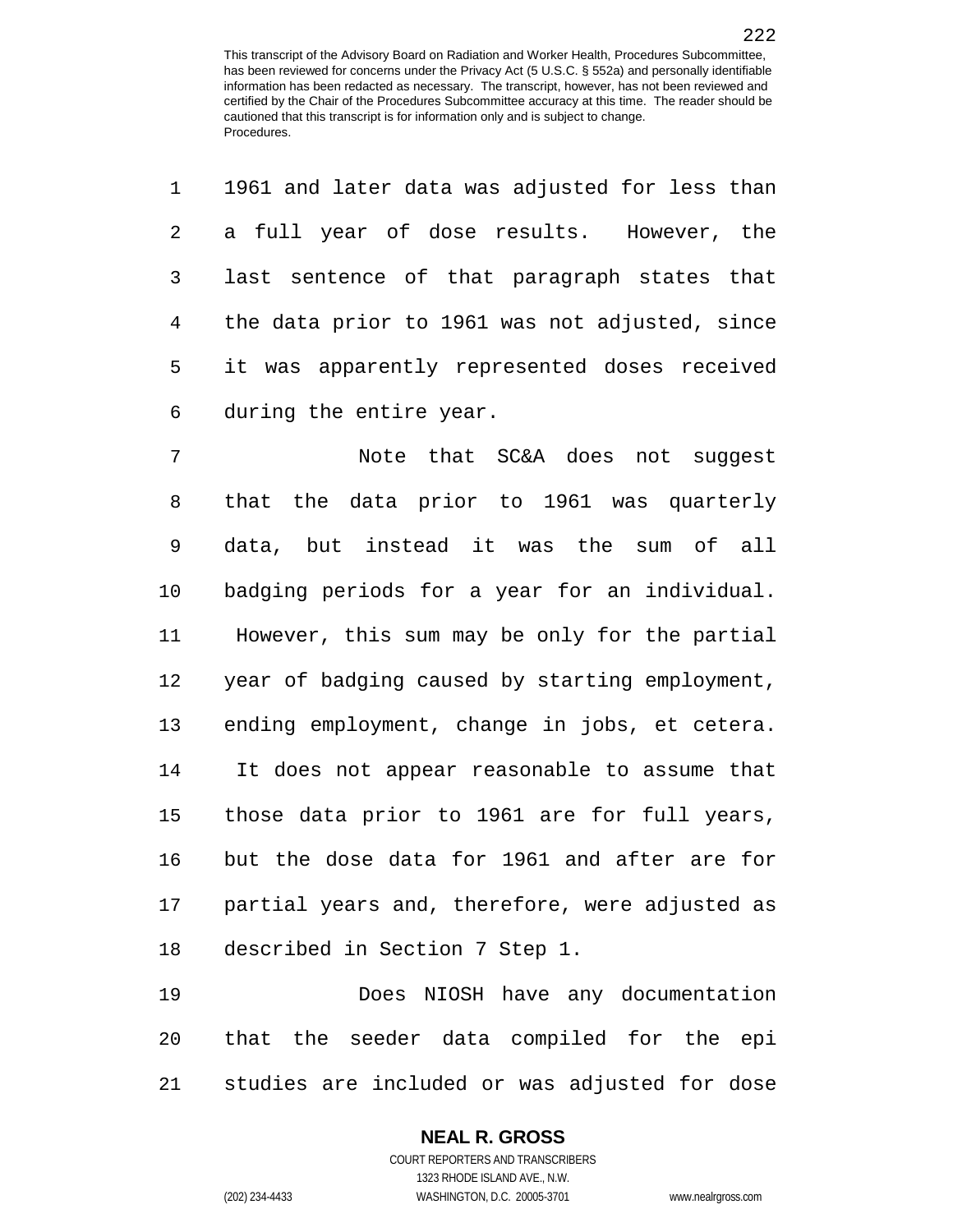| 1              | data for a 12-month period?                |
|----------------|--------------------------------------------|
| $\overline{2}$ | So there is a question.                    |
| 3              | MR. HINNEFELD: We will see what            |
| 4              | we can find out.                           |
| 5              | CHAIR MUNN: Action, NIOSH. Do we           |
| 6              | agree that the status is in progress?      |
| 7              | MEMBER GRIFFON: Yes.                       |
| 8              | CHAIR MUNN: Hearing no one to the          |
| 9              | contrary, the action will be changed to in |
| 10             | progress.                                  |
| 11             | The next page is $OTIB-0051-01.3$ .        |
| 12             | DR. ULSH: Didn't we already cover          |
| 13             | that?                                      |
| 14             | CHAIR MUNN: I think we<br>have             |
| 15             | beaten that one to death.                  |
| 16             | DR. ULSH: We did cover that.               |
| 17             | CHAIR MUNN: I wanted to make sure          |
| 18             | here. We did change it to in abeyance.     |
| 19             | MEMBER LEMEN: We said for -01 we           |
| 20             | might carry it over.                       |
| 21             | That<br>$-01$ ,<br>CHAIR<br>MUNN:<br>was   |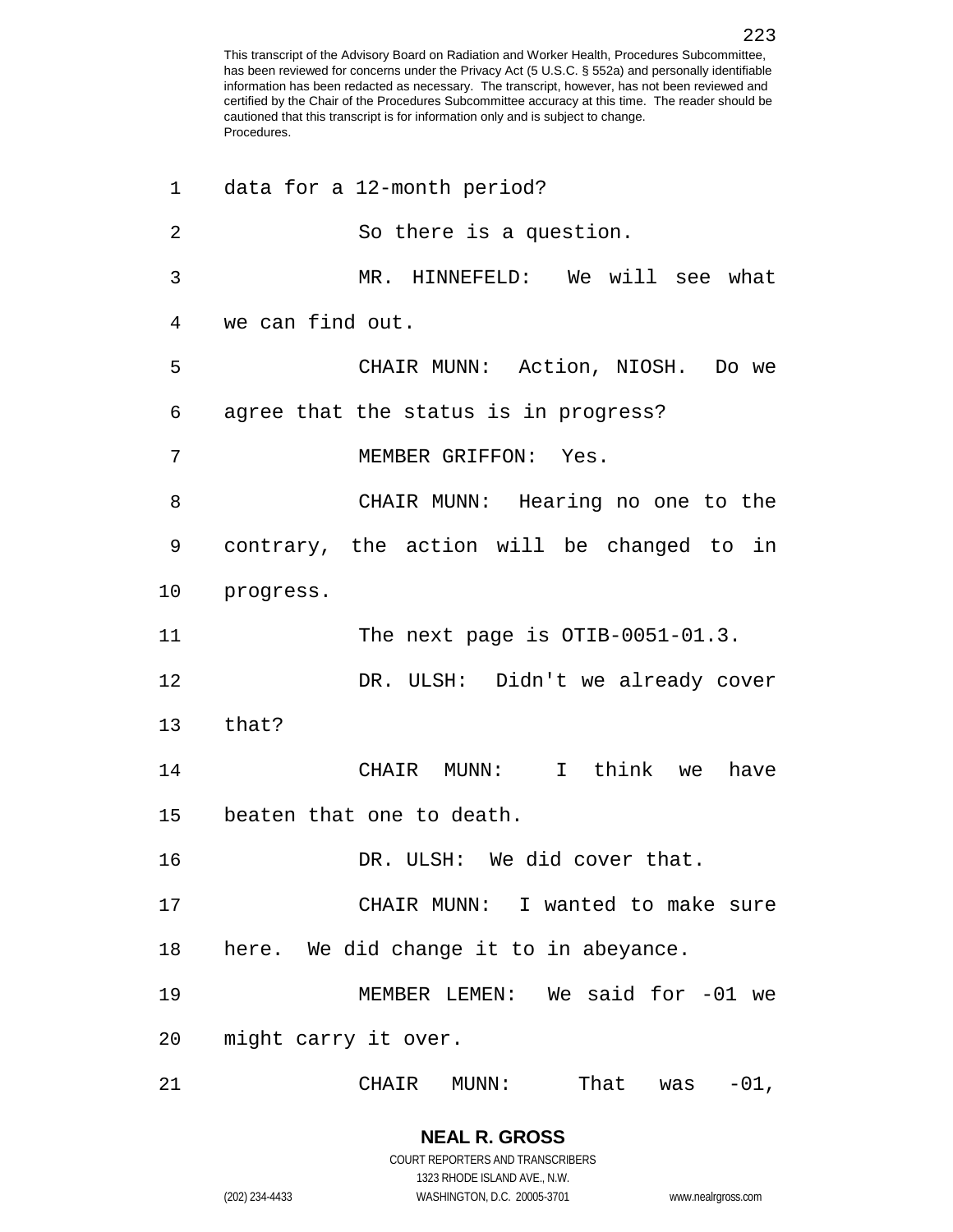| 1              | carrying over. Yes.                            |
|----------------|------------------------------------------------|
| $\overline{2}$ | MEMBER ZIEMER: Well, $-02$ and $-03$ ,         |
| 3              | we said SC&A was going to follow up on.        |
| 4              | CHAIR MUNN: Right. Correct.                    |
| 5              | MEMBER LEMEN: That was for 0057,               |
| 6              | though.                                        |
| 7              | CHAIR MUNN: OTIB-0057. Correct.                |
| 8              | Now that brings us to where I have suggested   |
| 9              | we break. Are we ready for a 10-minute quick   |
| 10             | break or do we want to -- before we do that,   |
| 11             | let's do the one thing that Steve had asked us |
| 12             | with respect to discussing the OCAS and ORAU   |
| 13             | documents for review, additional ones.         |
| 14             | Let's do that before we have the               |
| 15             | break because I am afraid we are going to lose |
| 16             | Dr. Lemen here very quickly and I would like   |
| 17             | for us to at least take a look at that and     |
| 18             | hear what Steve has to say. What are you       |
| 19             | folks looking at with respect to new documents |
| 20             | for SC&A review that you are concerned with    |
| 21             | right now?                                     |

**NEAL R. GROSS** COURT REPORTERS AND TRANSCRIBERS

1323 RHODE ISLAND AVE., N.W. (202) 234-4433 WASHINGTON, D.C. 20005-3701 www.nealrgross.com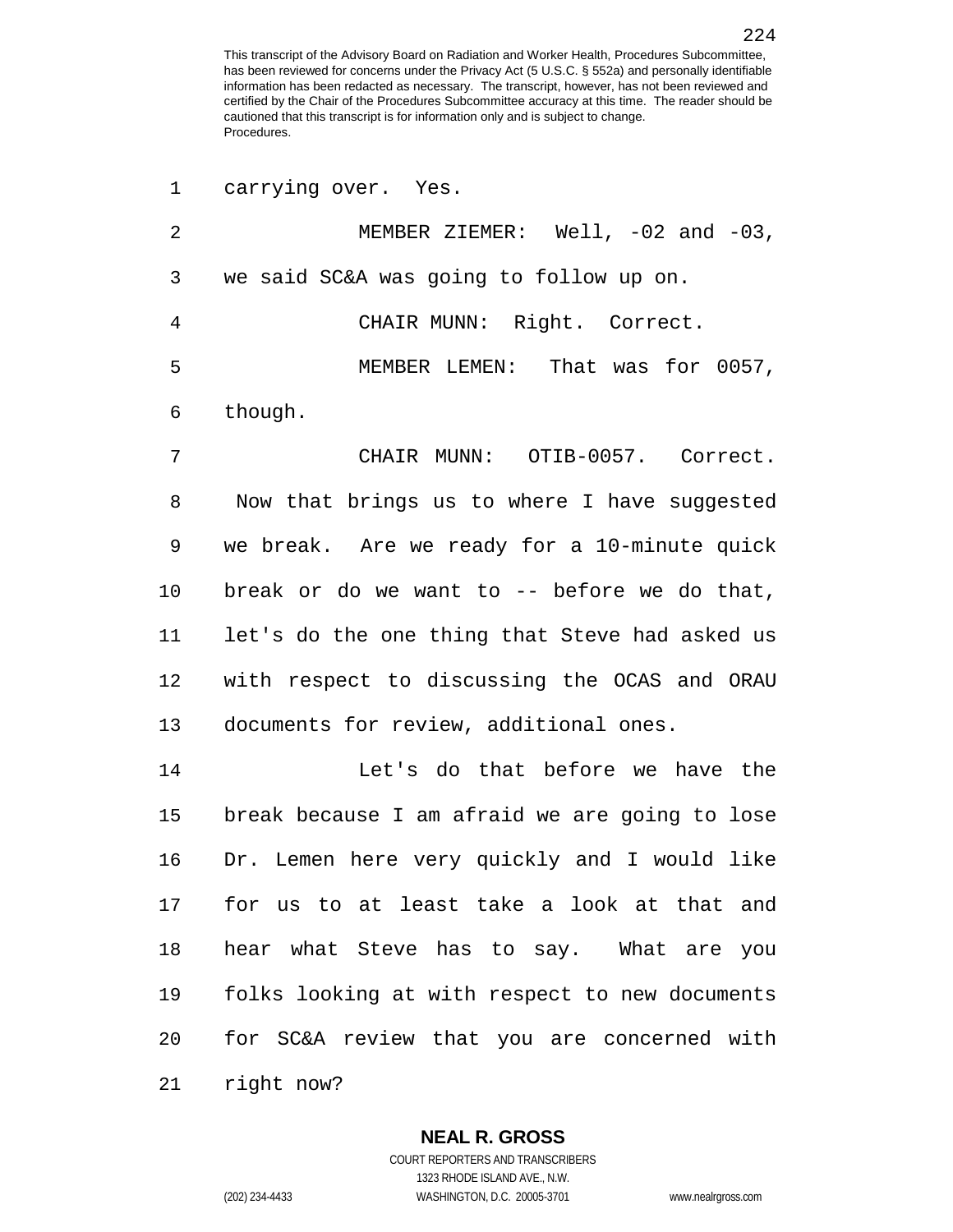| 1              | MR. MARSCHKE: In the response to               |
|----------------|------------------------------------------------|
| $\overline{2}$ | one of the -- and I forget which -- ones with  |
| 3              | a PROC. In the response to one of the PROCs,   |
| 4              | NIOSH had indicated that it was -- it referred |
| 5              | us to report, RPRT document Number 44, and     |
| 6              | that led us to think, well, are there other of |
| 7              | these RPRT documents out there which are       |
| 8              | technical in basis that maybe would benefit    |
| 9              | from an SC&A review.                           |
|                |                                                |
| 10             | So I went onto the O: drive, and I             |
| 11             | got a list of -- this is a list that is        |
| 12             | available. I think the date stamp on this was  |
| 13             | January of 2009 and there is a list here of -- |
| 14             | well, I don't know -- of all the RPRT          |
| 15             | documents that were issued as of that date,    |
| 16             | plus, I think, -- RPRT 44 wasn't on that list, |
| 17             | but I added it.                                |

 Many of these report documents are purely administrative from NIOSH's point of view and, clearly, are outside of the realm of SC&A performing any kind of review on and I

#### **NEAL R. GROSS** COURT REPORTERS AND TRANSCRIBERS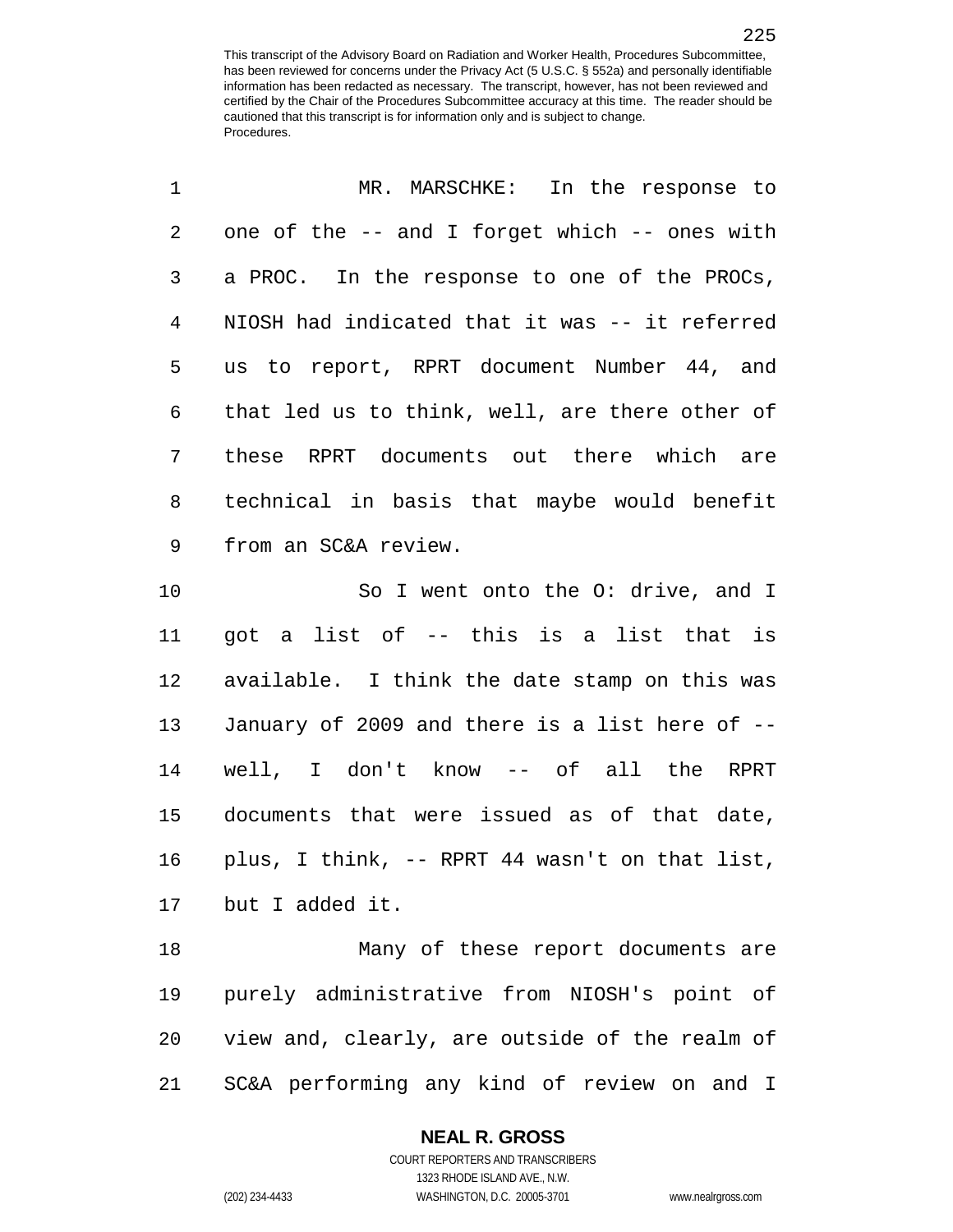| 1  | have indicated that in the right-hand column   |
|----|------------------------------------------------|
| 2  | with an N, which are not applicable for SC&A   |
| 3  | review.                                        |
| 4  | There are some of them which,                  |
| 5  | again -- and this is almost purely by a review |
| 6  | of the title of the RPRT document -- which I   |
| 7  | think these have a potential for an SC&A       |
| 8  | review, and these have been indicated with a P |
| 9  | in the SC&A -- in the right-hand column.       |
| 10 | MEMBER ZIEMER: What document are               |
| 11 | you referring to, Steve?                       |
| 12 | MR. MARSCHKE: This is -- did I                 |
| 13 | send this to everyone? I forget.               |
| 14 | CHAIR MUNN: Yes. Steve sent an                 |
| 15 | email on the 23rd.                             |
| 16 | MEMBER ZIEMER: What is the                     |
|    | 17 document called?                            |
| 18 | CHAIR MUNN: I mean, on the 18th.               |
| 19 | It is just an email -- a note to me saying at  |
| 20 | next Tuesday's meeting SC&A would like to      |
| 21 | review, et cetera. It is from Steve.<br>The    |

**NEAL R. GROSS** COURT REPORTERS AND TRANSCRIBERS

1323 RHODE ISLAND AVE., N.W. (202) 234-4433 WASHINGTON, D.C. 20005-3701 www.nealrgross.com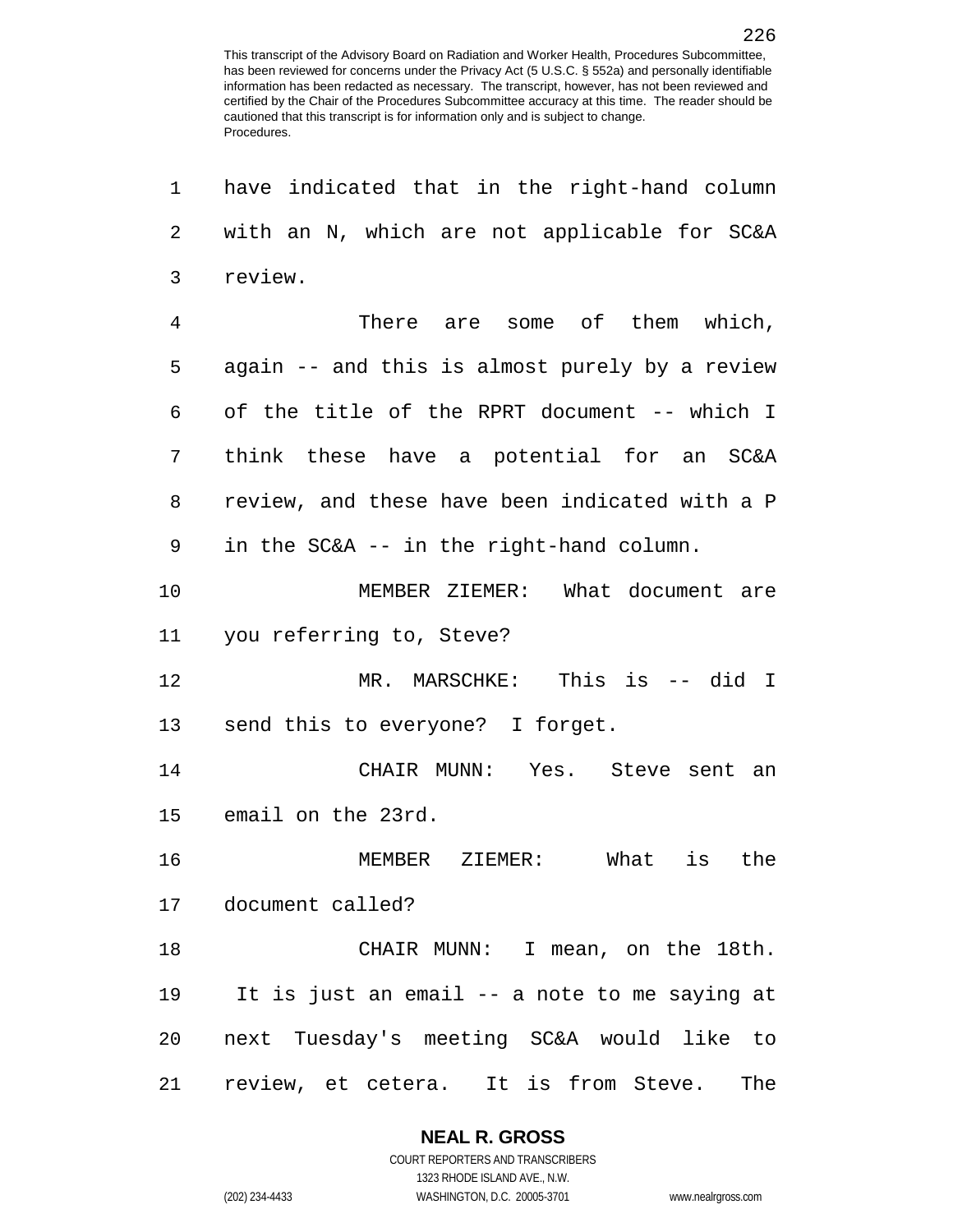| 1              | subject is, re: Procedures Committee Action   |
|----------------|-----------------------------------------------|
| $\overline{2}$ | Items for 3/23/10, email March 18.            |
| 3              | MR. MARSCHKE: And what I am                   |
| 4              | looking at, Paul, is an attachment to that    |
| 5              | which was a Word document that had this table |
| 6              | in it.                                        |
| 7              | MEMBER ZIEMER: Okay.                          |
| 8              | CHAIR MUNN: And I didn't get the              |
| 9              | attachment, frankly, Steve.                   |
| 10             | MEMBER GRIFFON: Would it be ORAU              |
| 11             | RPRT? That's the name of it.                  |
| 12             | CHAIR MUNN: That is the name of               |
| 13             | it, 0044. I didn't get the attachment. Just   |
| 14             | have your message.                            |
| 15             | MR. MARSCHKE: That is the gist of             |
| 16             | it. I can read some of the titles of the      |
| 17             | documents that we think may be potential for  |
| 18             | SC&A review.                                  |
| 19             | CHAIR MUNN: Does NIOSH have any               |
| 20             | specific feeling, one way or the other, about |
| 21             | having these items in SC&A's purview for      |

# **NEAL R. GROSS**

COURT REPORTERS AND TRANSCRIBERS 1323 RHODE ISLAND AVE., N.W. (202) 234-4433 WASHINGTON, D.C. 20005-3701 www.nealrgross.com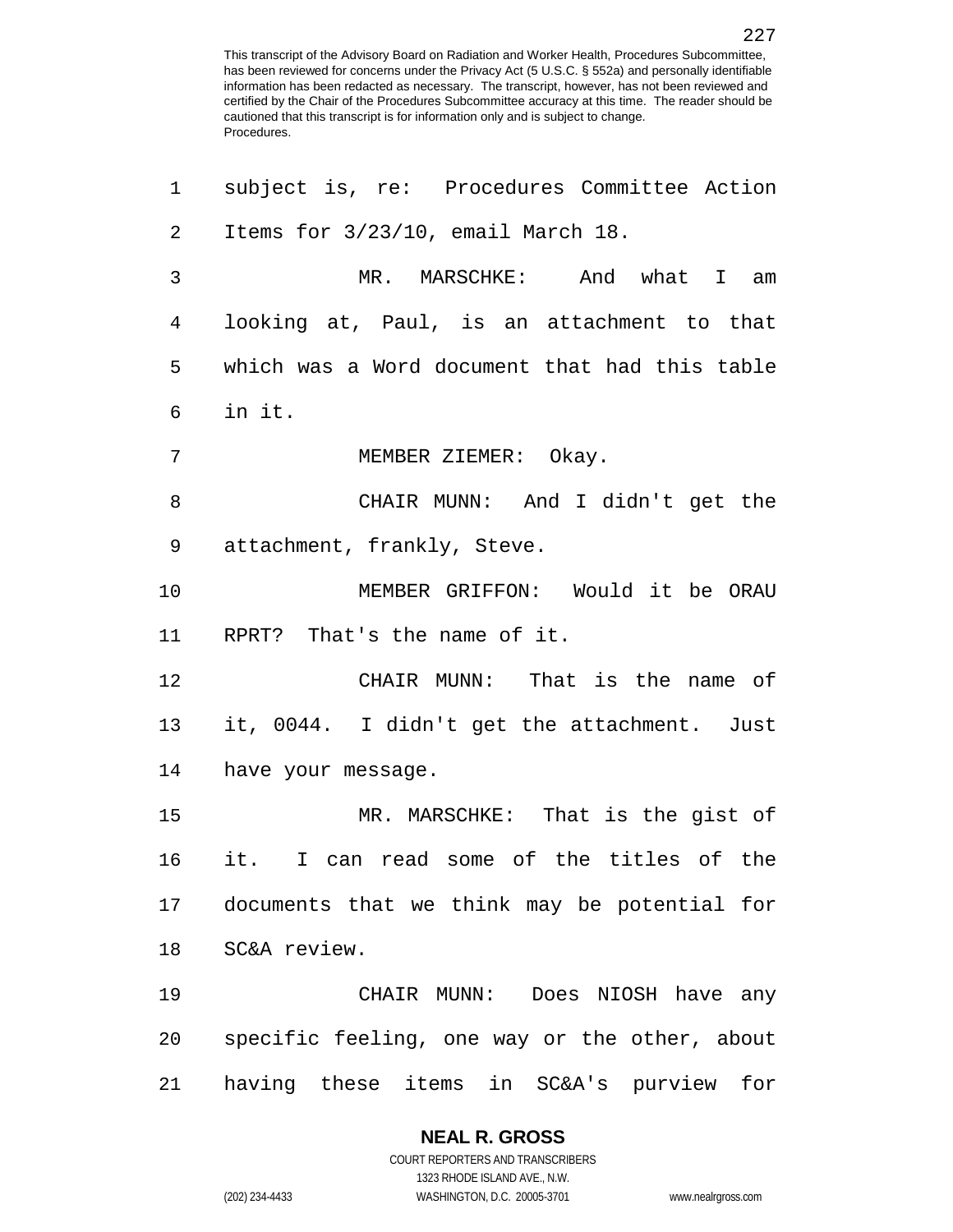review and, if so, we would sure like to hear it.

 MR. HINNEFELD: There were a couple that, I think, are formalizations of White Papers that were presented during the Y- 12 Evaluation Report discussion. So there has been a fair amount of review on those already in the Y-12 Work Group.

 So you pick out the ones that are Y-12, have Y-12 in the title. I think those are the ones that came -- They were generated out of that effort.

 So I mean, I think they have been vetted and essentially accepted in that venue, although SC&A could check against that menu to see whether there was review and so on and essentially agreement on those.

 That is the only thing I would say, is I think those, I think, have been reviewed. Let's see if I can read these now. CHAIR MUNN: There seemed to be

> **NEAL R. GROSS** COURT REPORTERS AND TRANSCRIBERS 1323 RHODE ISLAND AVE., N.W. (202) 234-4433 WASHINGTON, D.C. 20005-3701 www.nealrgross.com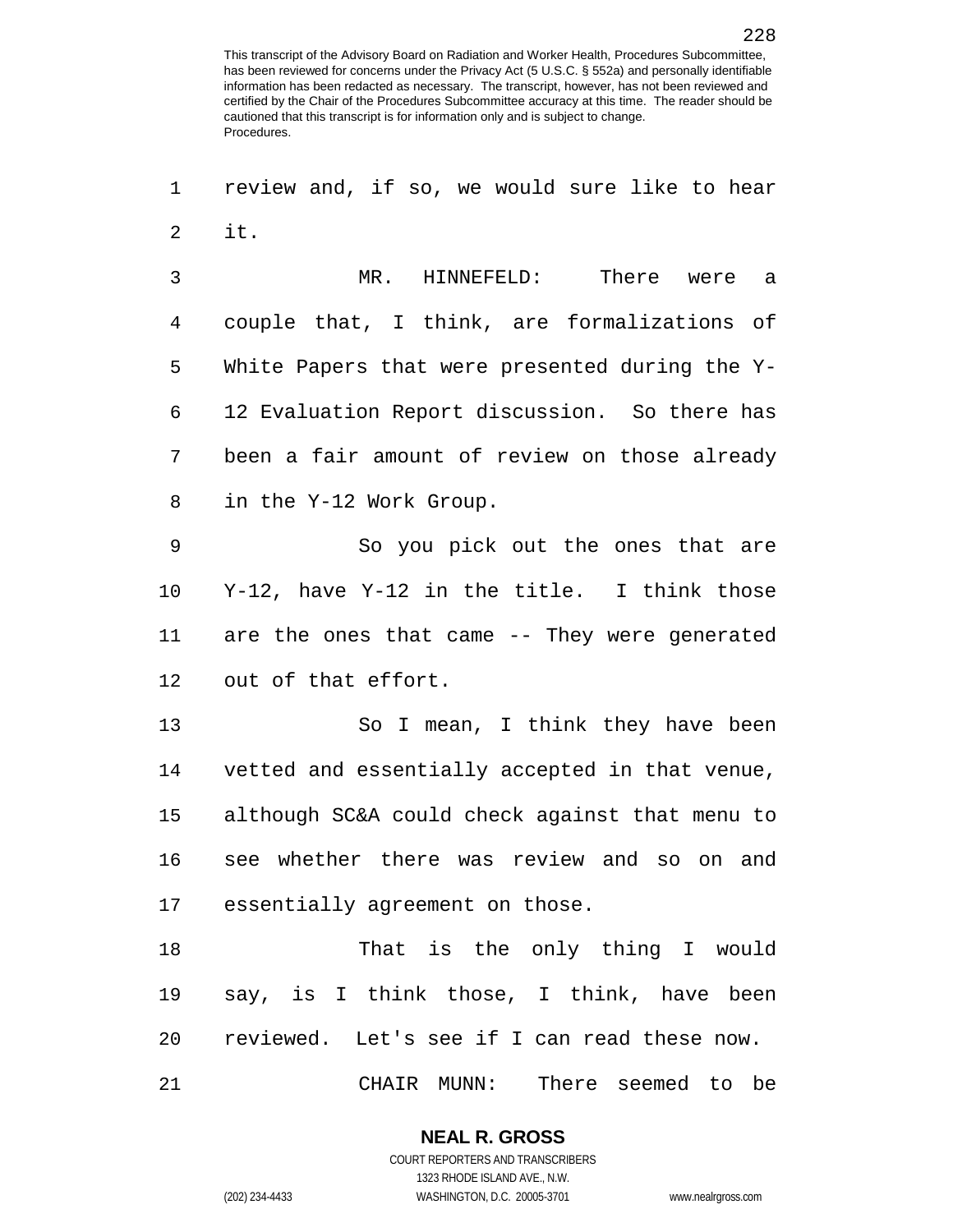special interest in 0044. MR. MARSCHKE: Forty-four was brought up there, because that was really what turned us on to this. It was in response of - - MEMBER GRIFFON: Yes. I think 0044 is an appropriate one. I think I agree with Stu on the Y-12 ones, that we have looked at those during the SEC Evaluation and, if we need to further look at those, I would argue that it should be to finish out the Site Profile Review of Y-12, not in the context of the Procedure Review. CHAIR MUNN: And 0044 is in the category, because it is purely a technical document? MEMBER GRIFFON: Yes, and it doesn't seem to be site-specific. It is a technical document, an overarching document, I believe. DR. MAURO: In fact, before this

COURT REPORTERS AND TRANSCRIBERS 1323 RHODE ISLAND AVE., N.W. (202) 234-4433 WASHINGTON, D.C. 20005-3701 www.nealrgross.com

**NEAL R. GROSS**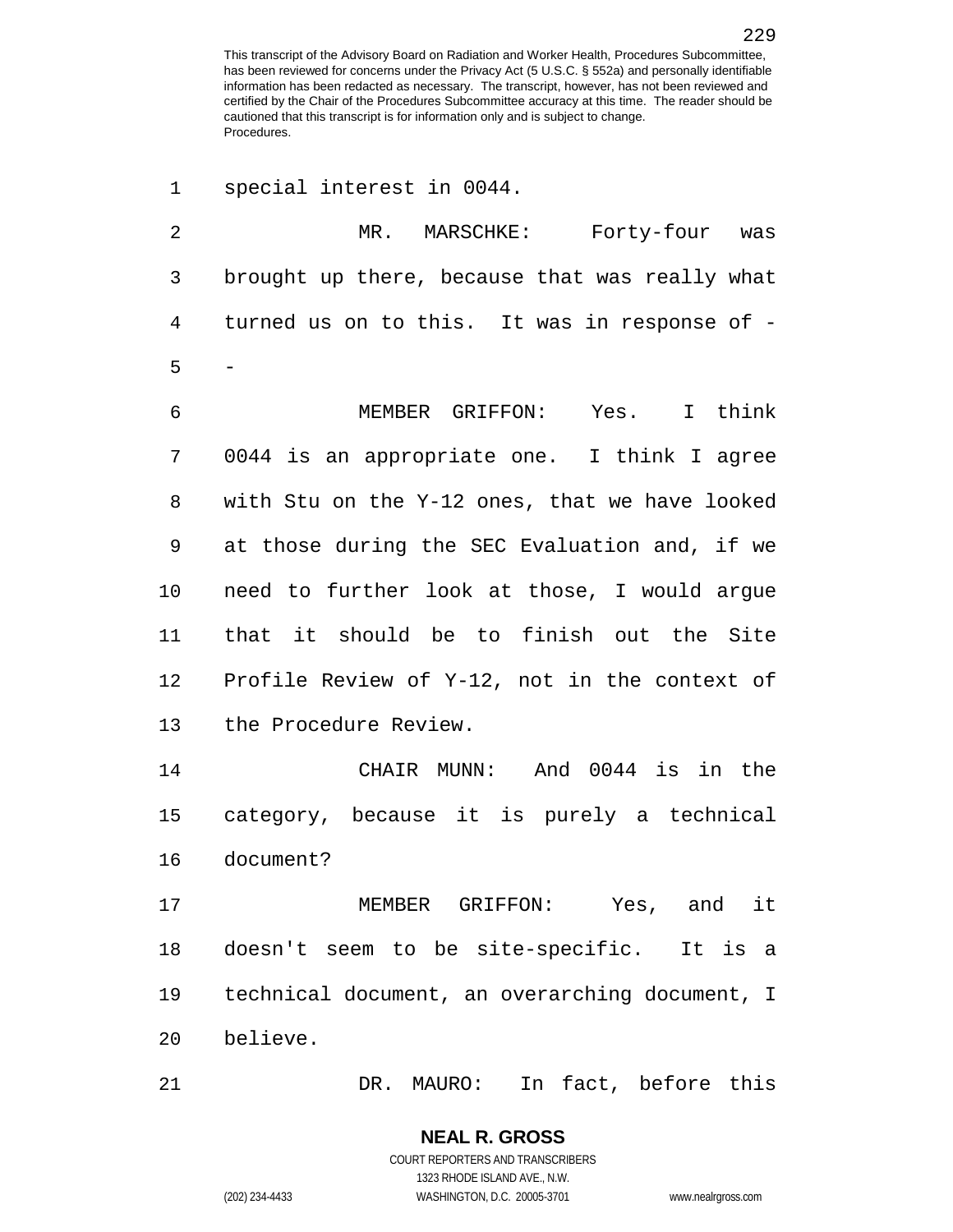| 1  | meeting because I sent it off to Joyce        |
|----|-----------------------------------------------|
| 2  | Lipsztein, our internal dosimetry specialist, |
| 3  | and I said, Joyce, will you take a quick look |
| 4  | at this; is this something new and something  |
| 5  | important. Her response to<br>me<br>was,      |
| 6  | absolutely, this is new, and it is very       |
| 7  | important.                                    |
| 8  | So of all the list there, that is             |
| 9  | the only one where we took a pretty close at  |
| 10 | it to see are we dealing with something here  |
| 11 | that is of some importance overall to the     |
| 12 | program.                                      |
| 13 | The other items have been very                |
| 14 | correct. They turn out to be mainly site-     |
| 15 | specific. Looks like a lot of them are Y-12,  |
| 16 | and may turn out that there really is nothing |
| 17 | there for us to do.                           |
| 18 | CHAIR MUNN: So for the purposes               |
| 19 | of this discussion, can we<br>just limit      |
| 20 | ourselves to 0044?                            |
| 21 | DR. MAURO: That is certainly fine             |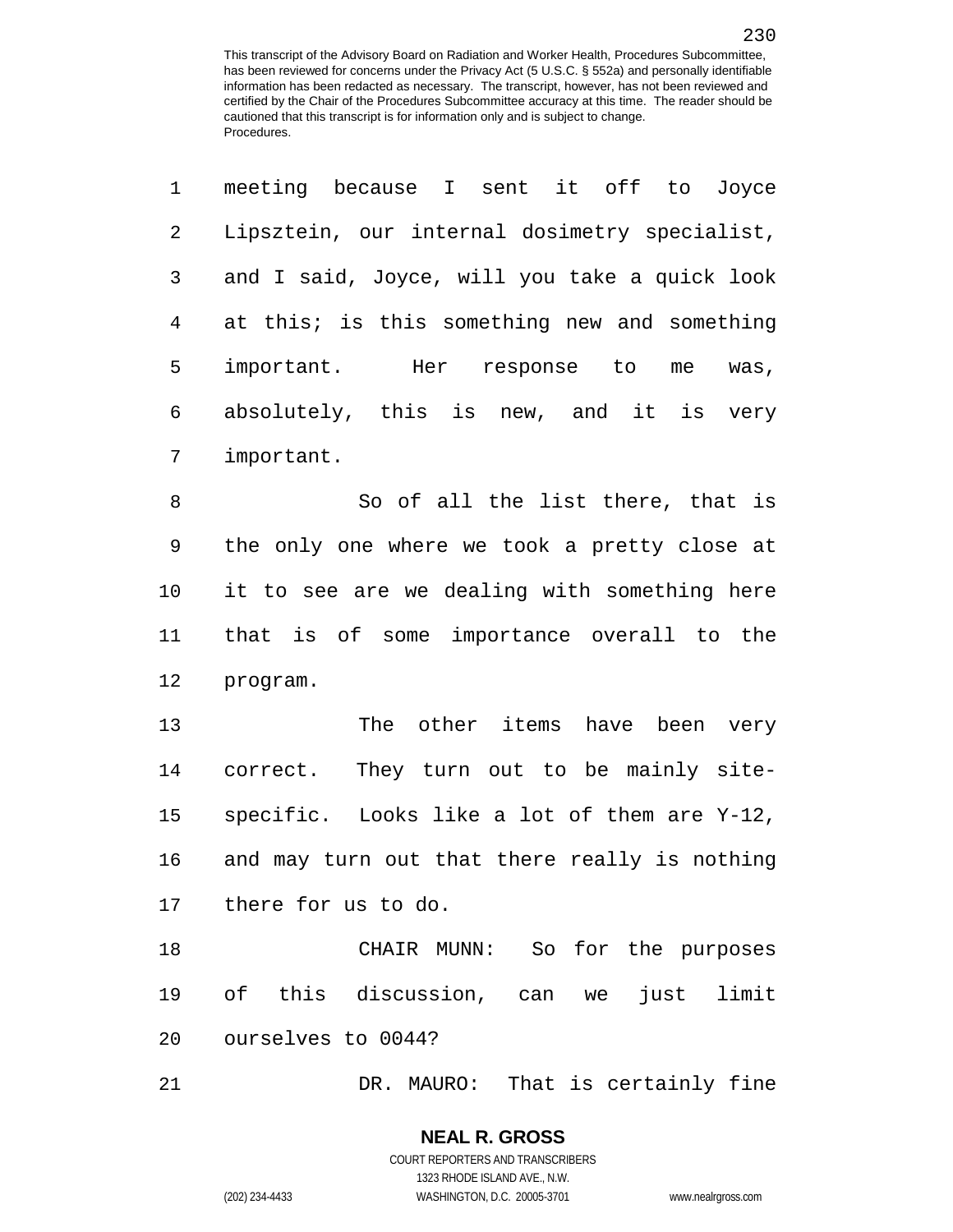MEMBER GIBSON: Well, what about 37 and 42? Are they site-specific? MR. MARSCHKE: I don't think they are site-specific, but they are more -- Forty- two is like a software quality assurance, a validation and verification. So it is a little bit of a different animal than what we are kind of -- all the QA/QC type of thing. Thirty-seven, again, is errors tracking and reporting, and again it kind of falls in the range of quality assurance. So it is not so much of a technical point of view from a dose reconstruction or health physics or that type of thing, but it is -- I thought it was error tracking and quality assurance, which I know sometimes we used to get involved in at some point. So that is why I put the potential for those two. So those two are a little less

technical than 0044. Really, those are the

# **NEAL R. GROSS** COURT REPORTERS AND TRANSCRIBERS

1323 RHODE ISLAND AVE., N.W.

with me.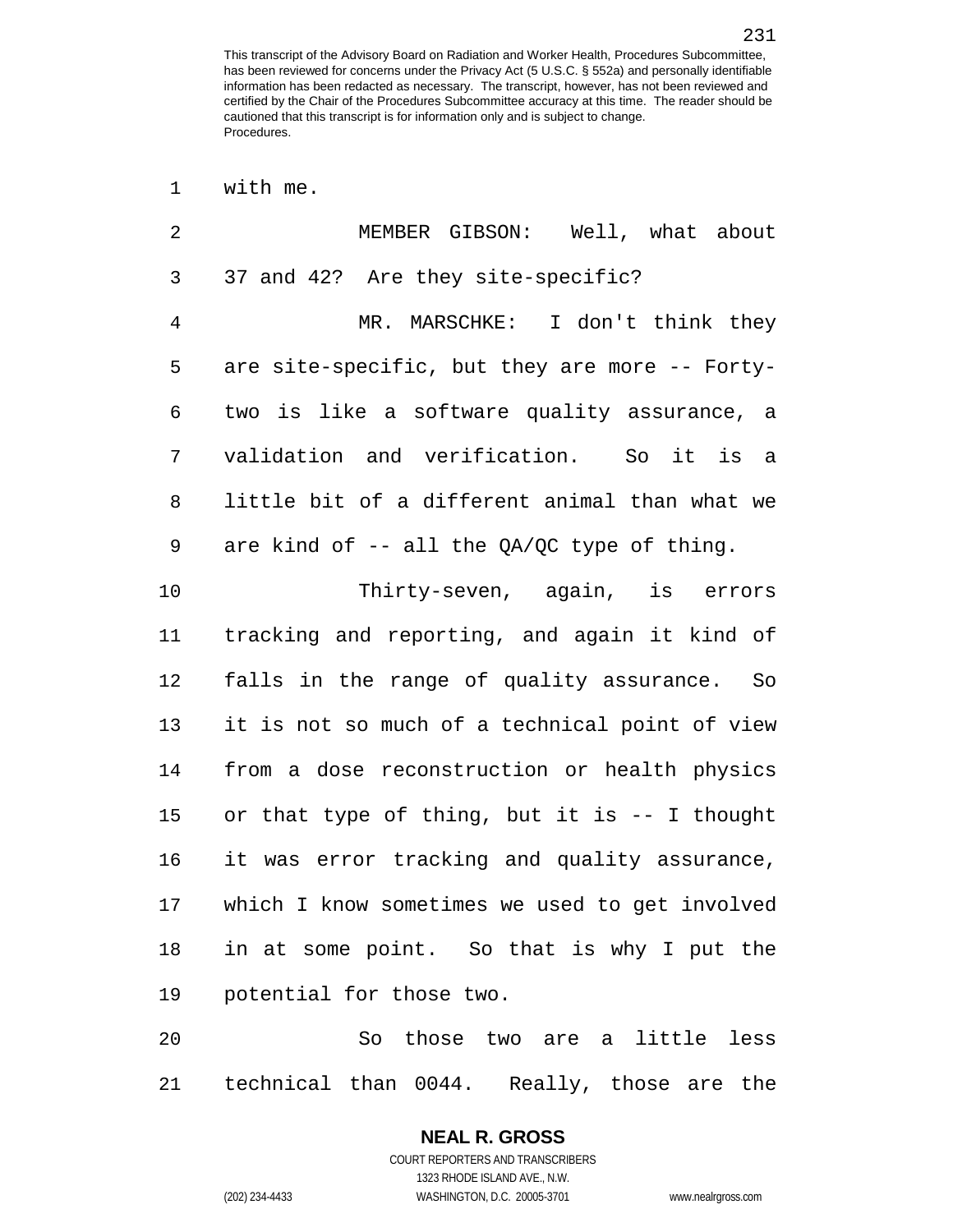only three that are still up for discussion. MEMBER GIBSON: It looks like the error tracking or reporting would have to go toward data quality, too, which we have had some concerns with. MR. MARSCHKE: Yes. I don't know what that one says. 8 MEMBER GIBSON: In my view, there's a couple of the titles, even some that SC&A has marked no, that I think might be useful as we look at the quality issues in the Dose Reconstruction Subcommittee. I am not sure we need SC&A to review them, but they might be informative to other issues that we are dealing with. But I would support a review. At this point, I would just support a review of 44, and the other one, like I said, might be for our information. I am not sure we need SC&A to review those.

CHAIR MUNN: Well, and validation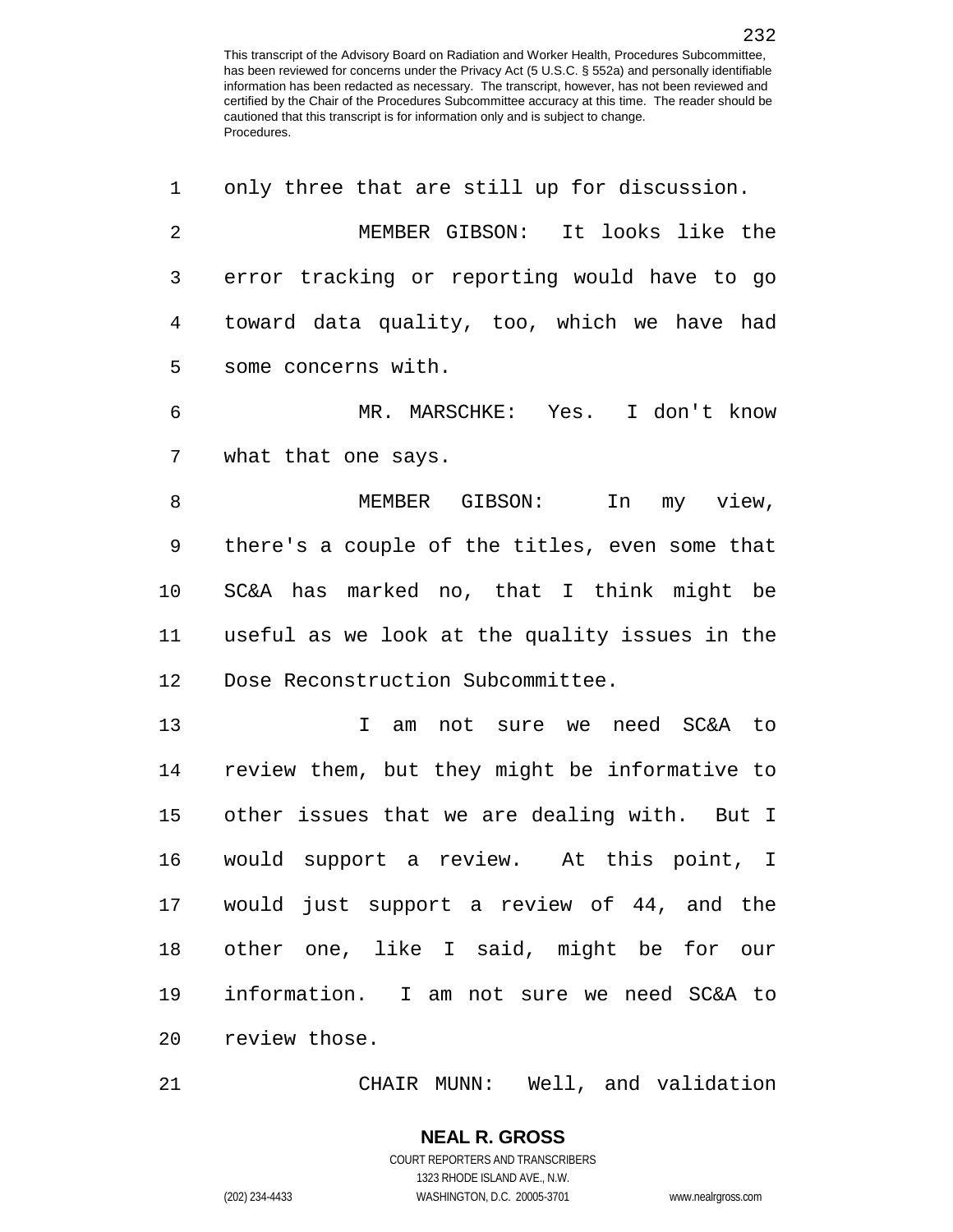| 1              | of software, frankly, falls outside of my     |
|----------------|-----------------------------------------------|
| $\overline{2}$ | perception of what we need to look at most    |
| 3              | specifically. Is it the feeling of the        |
| 4              | Subcommittee that at this juncture, without a |
| 5              | great deal of debate, we could simply agree   |
| 6              | that 44 would be a reasonable procedure for   |
| 7              | SC&A to undertake to review?                  |
| 8              | MEMBER GRIFFON: Yes.                          |
| 9              | MEMBER ZIEMER: That seems                     |
| 10             | reasonable. Do you know what the date is on   |
| 11             | that one when it went into effect?            |
| 12             | MR. MARSCHKE: Forty-four?                     |
| 13             | MEMBER ZIEMER: Yes.                           |
| 14             | MR. KATZ: We can get that.                    |
| 15             | MR. HINNEFELD: That is not 0044.              |
| 16             | MEMBER ZIEMER: I just wondered if             |
| 17             | it was fairly recent.                         |
| 18             | fairly<br>MR.<br>It<br>is<br>MARSCHKE:        |
| 19             | recent.                                       |
| 20             | are checking.<br>CHAIR<br>$MUNN$ :<br>We      |
| 21             | That is the imperial we.                      |

1323 RHODE ISLAND AVE., N.W.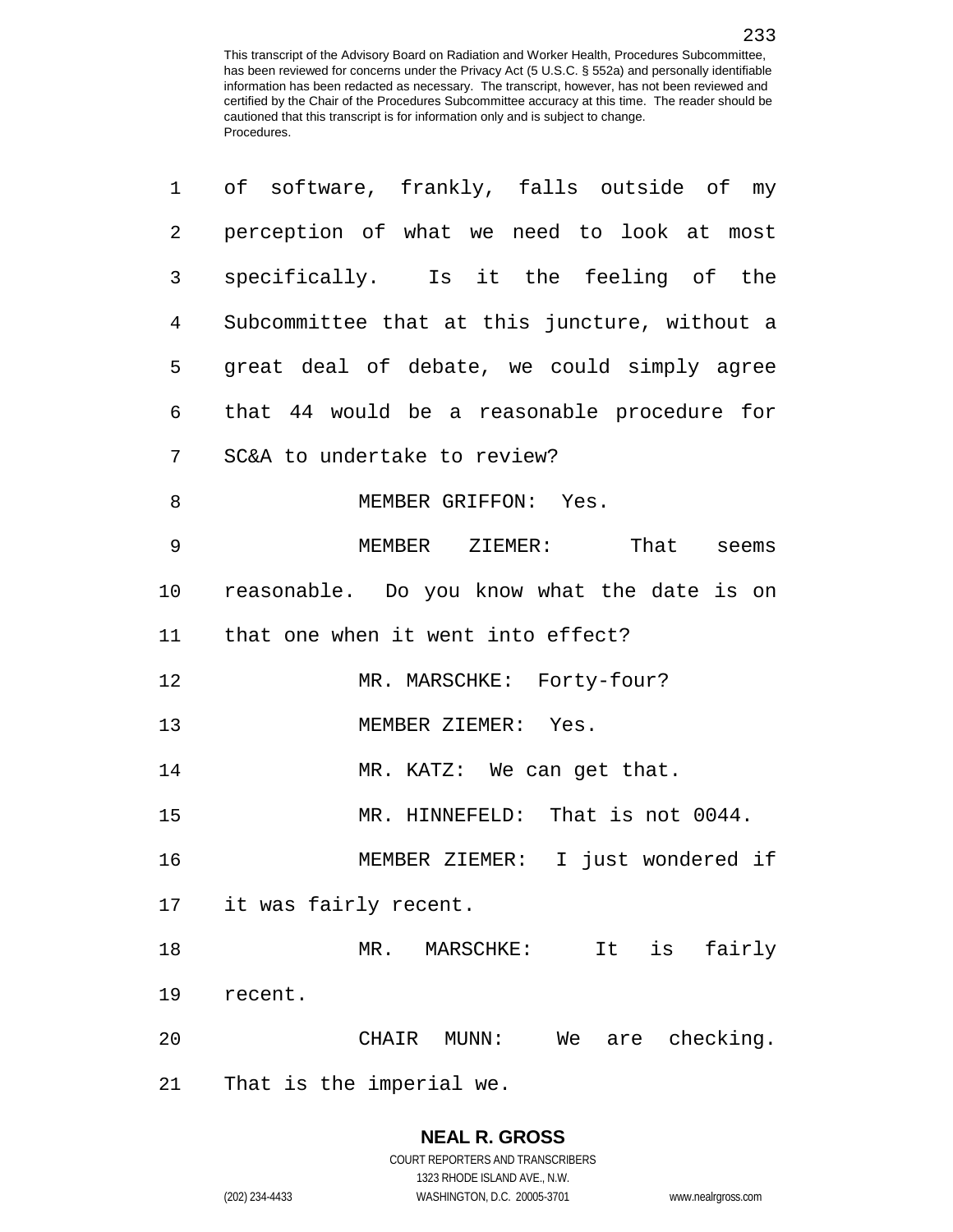MR. MARSCHKE: 5/22/2009, one year. CHAIR MUNN: All right. Hearing no objection, SC&A is authorized to proceed with a review of RPRT-0044. Does anyone have any fragment of wisdom to pass along before we break for 10 minutes? If not, we are on break until five minutes after the hour. (Whereupon, the above-entitled matter went off the record at 2:55 p.m. and resumed at 3:06 p.m.) CHAIR MUNN: Let us go ahead and restart with our 2:45 item: provide responses for OTIB-0054. That is a carryover for NIOSH. DR. ULSH: I don't know that we have anything to report on that. Elyse, do you have anything on that? MS. THOMAS: No. We have started, but we don't have our responses complete yet. CHAIR MUNN: All right. We will

> **NEAL R. GROSS** COURT REPORTERS AND TRANSCRIBERS

> > 1323 RHODE ISLAND AVE., N.W.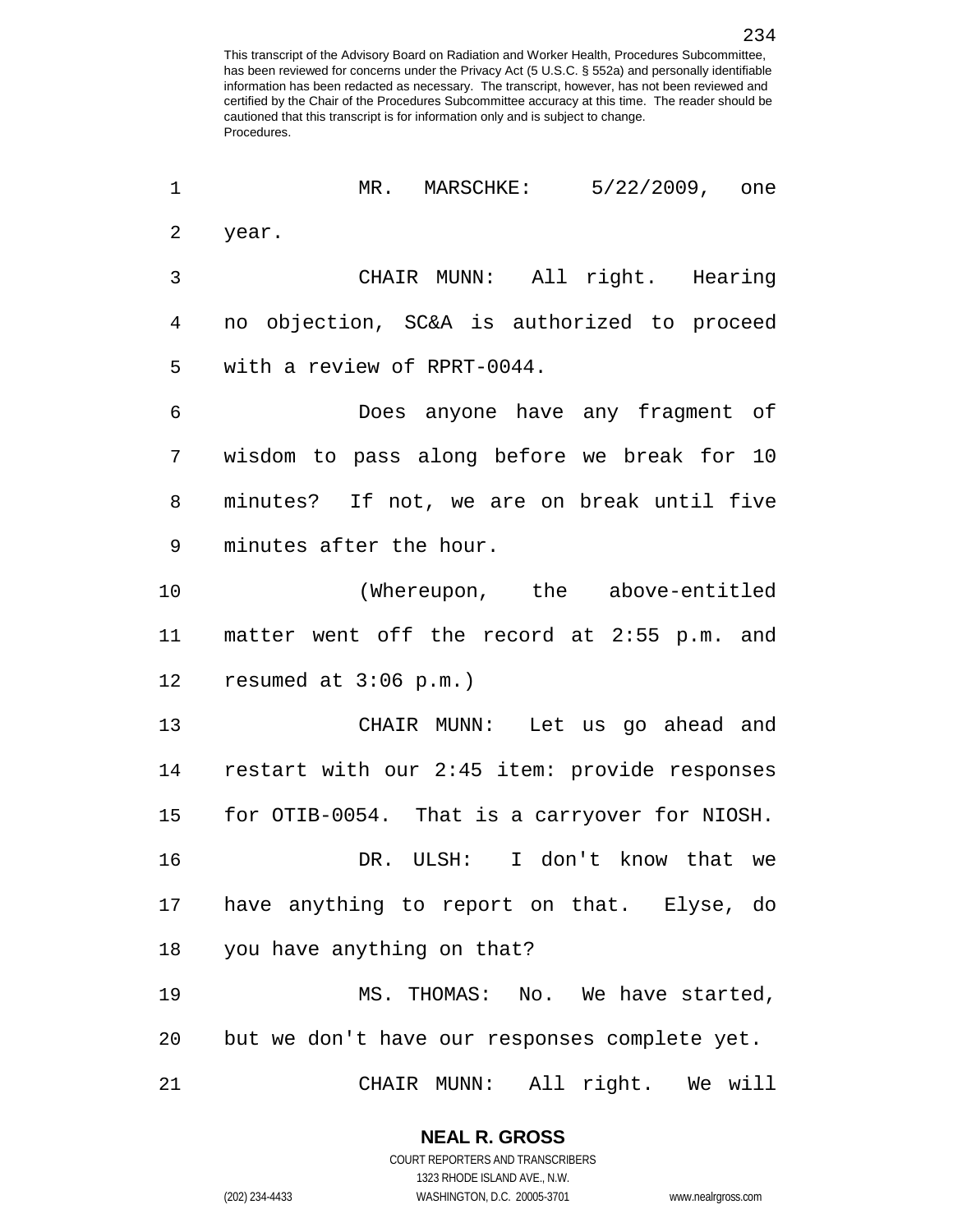| carry | ıt. |
|-------|-----|
|       |     |

| 2  | The next item: Certify OTIB-0014               |
|----|------------------------------------------------|
| 3  | and ORAU TIB-0014 are correctly noted on the   |
| 4  | database. That is an SC&A action.              |
| 5  | MR. MARSCHKE: What was the intent              |
| 6  | of that, Wanda? Refresh my memory.             |
| 7  | CHAIR MUNN: Apparently, we had                 |
| 8  | some discrepancy on how these two documents    |
| 9  | were listed on the database. I guess I would   |
| 10 | have to go back and check. We carried that     |
| 11 | over for a couple of meetings since, as we all |
| 12 | repeatedly said, we were unable to do anything |
| 13 | to the database in November.                   |
| 14 | MR. MARSCHKE: We have OCAS TIB-                |
| 15 | 14, and we have that here and we have three    |
| 16 | issues associated with it. Now ORAU TIB-0014   |
| 17 | $- -$                                          |
| 18 | MEMBER ZIEMER: This would carry                |
| 19 | over, actually, back in October was a carry-   |
| 20 | over as well. So this goes back a ways. I      |
| 21 | don't see it in November.                      |

**NEAL R. GROSS** COURT REPORTERS AND TRANSCRIBERS

1323 RHODE ISLAND AVE., N.W.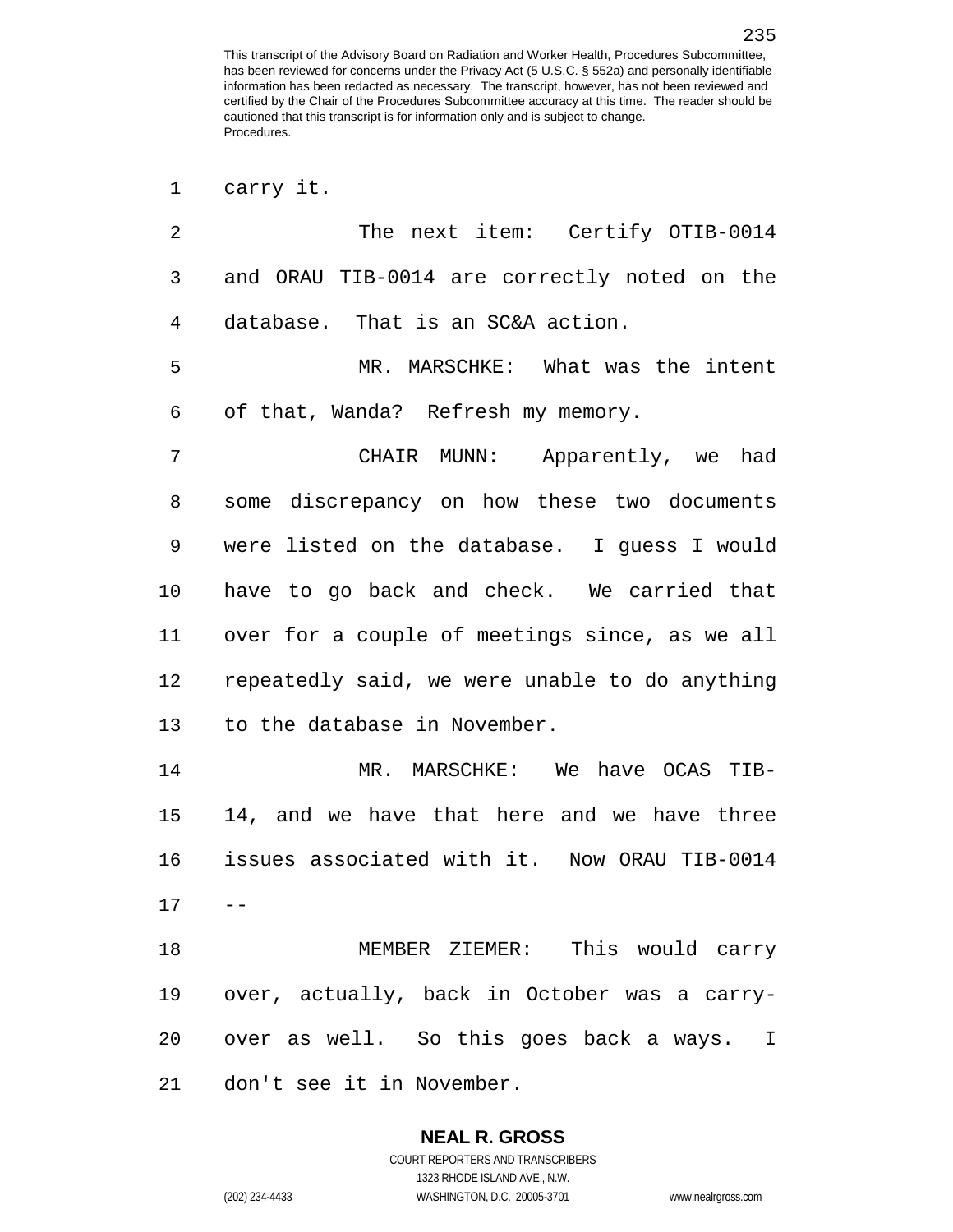| $\mathbf 1$    | CHAIR MUNN: No, I don't think we               |
|----------------|------------------------------------------------|
| $\overline{2}$ | had the database to work with in November. So  |
| 3              | we had to suspend belief on many things. It    |
| 4              | may be necessary to check transcripts of       |
| 5              | earlier meetings to see what the issue might   |
| 6              | be. Steve is trying to sort for the numbers    |
| 7              | to see what we come up with.                   |
| 8              | MEMBER ZIEMER: TIB-0014 in August              |
| 9              | was awaiting a NIOSH response, according to my |
| 10             | notes from August. That was TIB-0014.          |
| 11             | CHAIR MUNN: And not OTIB-0014.                 |
| 12             | MR. MARSCHKE: I have October. I                |
| 13             | have virtually the same thing for TIB-0014,    |
| 14             | NIOSH needs to provide input.                  |
| 15             | Oh, OTIB-0014 was SC&A reviewed                |
| 16             | it, and we did not find any -- I think this    |
| 17             | was transcript; let me see what it says.       |
| 18             | OTIB-14 has to do with -- the issue<br>was     |
| 19             | particular care must be taken when assigning a |
| 20             | construction worker to a given category of     |
| 21             | exposure due to highly diverse nature of the   |

# **NEAL R. GROSS**

COURT REPORTERS AND TRANSCRIBERS 1323 RHODE ISLAND AVE., N.W. (202) 234-4433 WASHINGTON, D.C. 20005-3701 www.nealrgross.com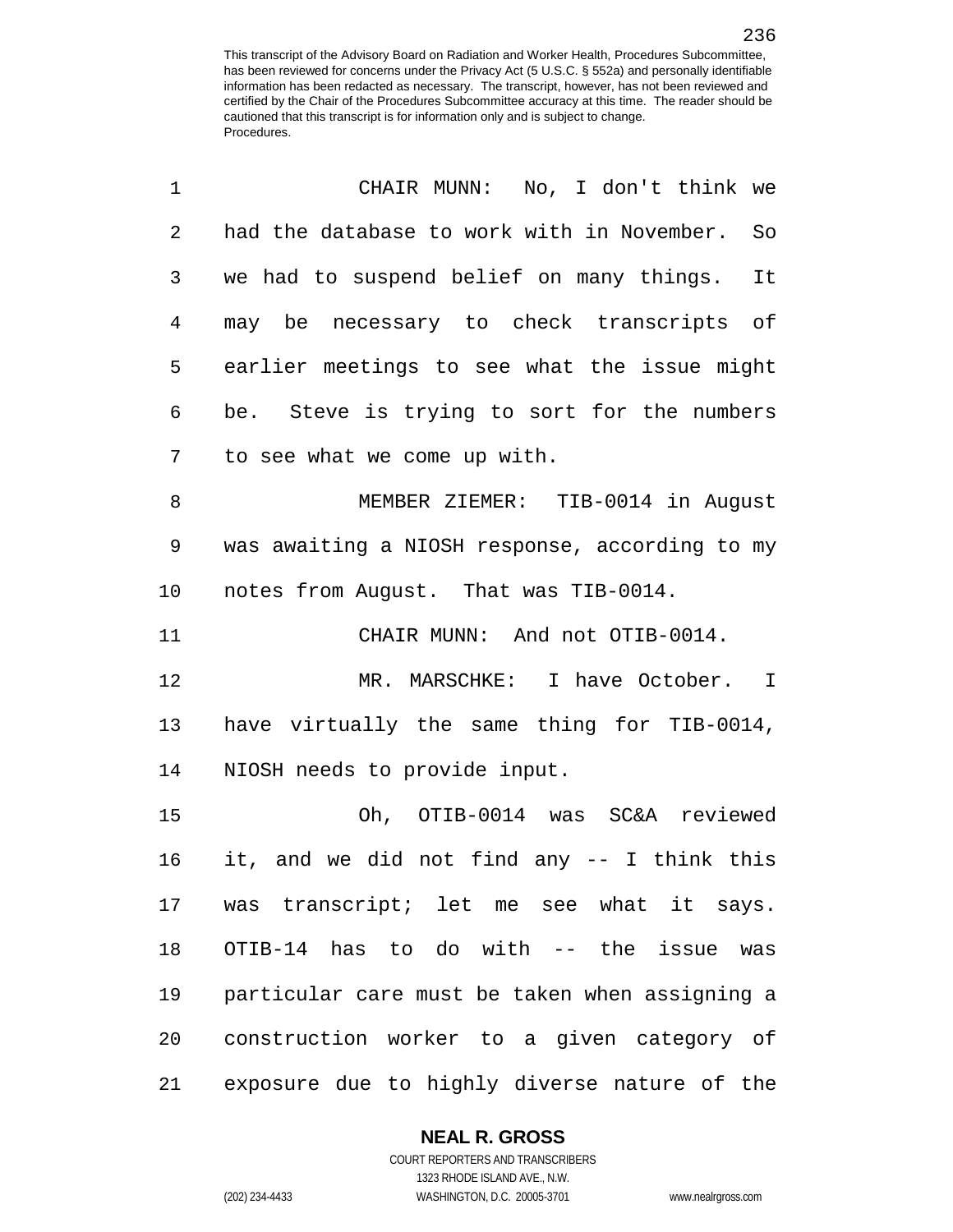exposures that some construction workers experienced.

 We had indicated that as transferred to the review of OTIB-52. So I don't understand what the --

 CHAIR MUNN: I had thought there was a confusion between OTIB-14 and TIB-14, the ORAU document with a similar number, but our only concern was whether or not it was shown correctly and there was only one document -- we don't have an ORAU TIB-14.

 MR. MARSCHKE: I mean, that is nothing -- the numbering scheme -- ORAU doesn't make TIBs.

 CHAIR MUNN: No, that couldn't be right.

 MR. MARSCHKE: TIB has got to be an OCAS TIB.

MR. SIEBERT: That is not

necessarily true.

21 MR. MARSCHKE: No?

#### **NEAL R. GROSS** COURT REPORTERS AND TRANSCRIBERS

1323 RHODE ISLAND AVE., N.W. (202) 234-4433 WASHINGTON, D.C. 20005-3701 www.nealrgross.com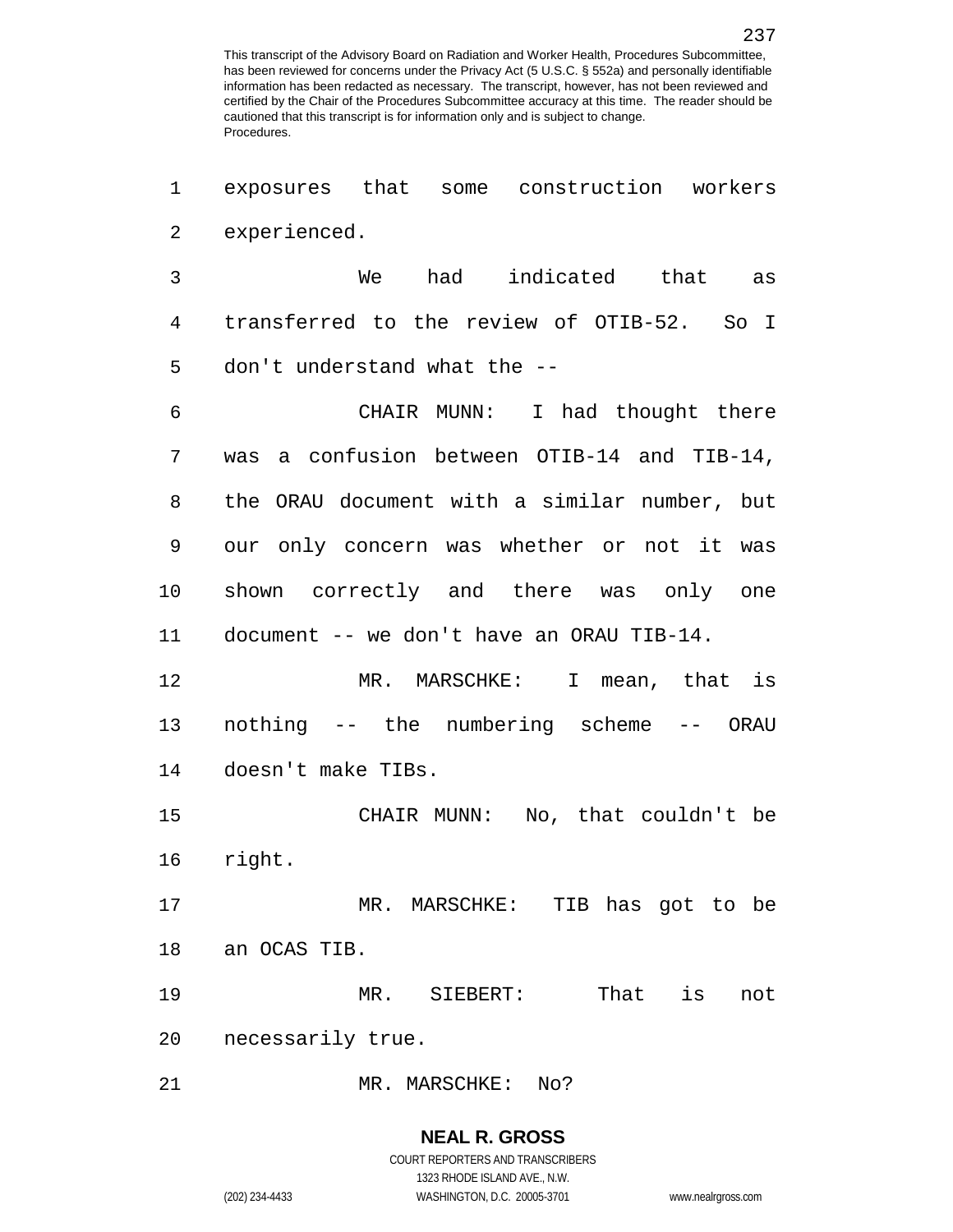MR. SIEBERT: Part are called ORAU TIBs or OTIBs. MR. HINNEFELD: Yes, but for the vernacular we use here, Scott, is that if we are looking at ORAU TIB, we call it an OTIB, because that is the shorthand in the title. MR. SIEBERT: Okay. I am just making sure there is clarification. MR. HINNEFELD: Yes, you got it right. We just call them here OTIBs because that is the initials in the title, whereas, our TIBs, the initials in the title are TIB. MR. SIEBERT: Sure. I just think, you know, OTIB-14 happened to be environmental type stuff, low exposure, and I didn't know if that might tie in. MR. MARSCHKE: TIB-14 is here. TIB-14 has to do with Rocky Flats internal dose co-worker. CHAIR MUNN: And we haven't even touched that one.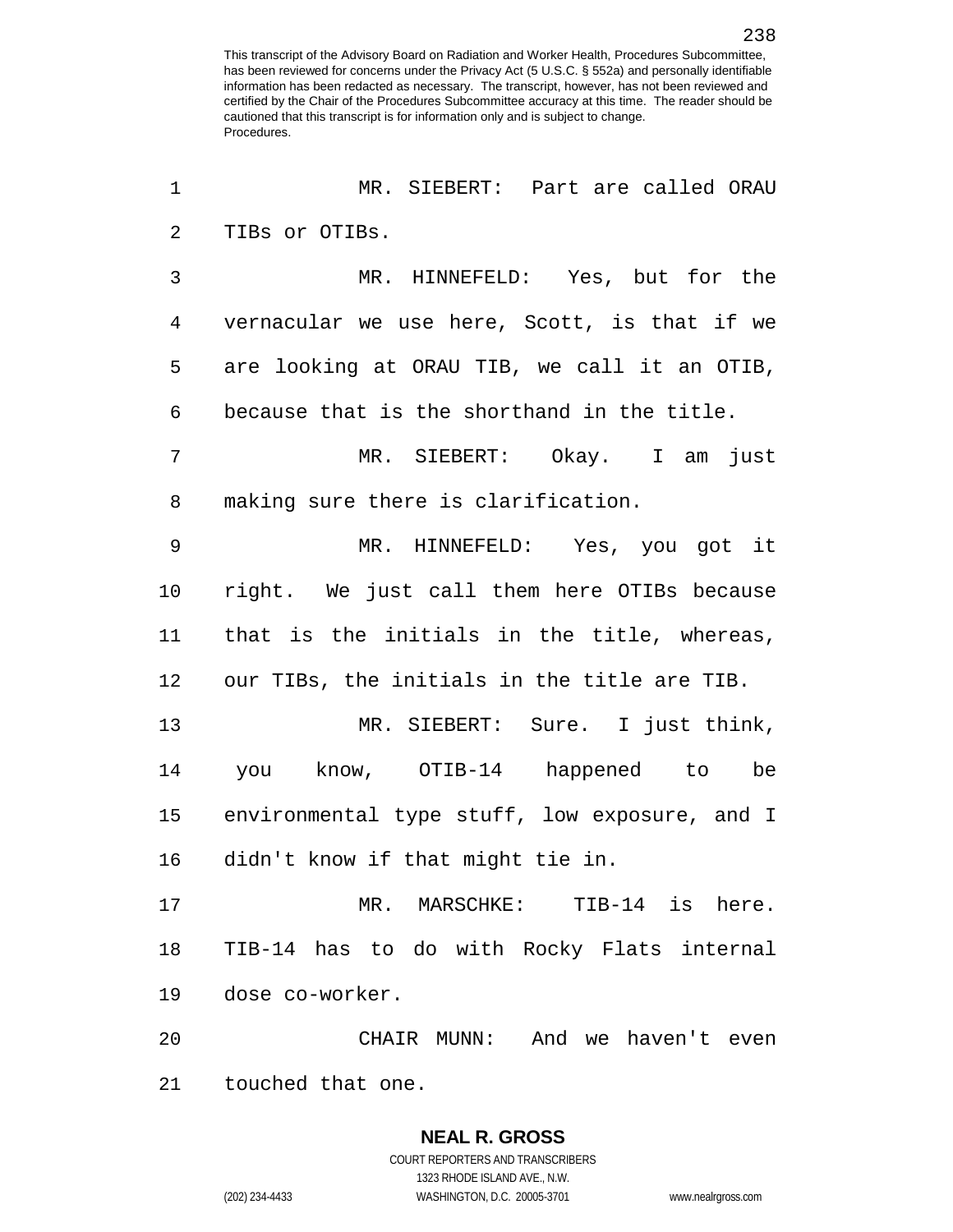1 MR. MARSCHKE: So far. 2 DR. MAURO: That is Lockey. Transfer this to Lockey? CHAIR MUNN: No. It hasn't even been addressed yet. MR. MARSCHKE: We haven't talked about this -- TIB-14, there is nothing talked about at the Subcommittee level. DR. MAURO: Does Rocky have an active Work Group or that is closed? MR. HINNEFELD: No, they do not have an active one. CHAIR MUNN: It is closed. So OTIB-14, we have noted correctly. Right? MR. MARSCHKE: OTIB-14 has one issue associated with it, and it was to transfer it to OTIB-52. CHAIR MUNN: OTIB-52. So that is -- all right, I am going to take this off of my action item list because it appears to me that that is done properly. The only thing

> **NEAL R. GROSS** COURT REPORTERS AND TRANSCRIBERS

1323 RHODE ISLAND AVE., N.W. (202) 234-4433 WASHINGTON, D.C. 20005-3701 www.nealrgross.com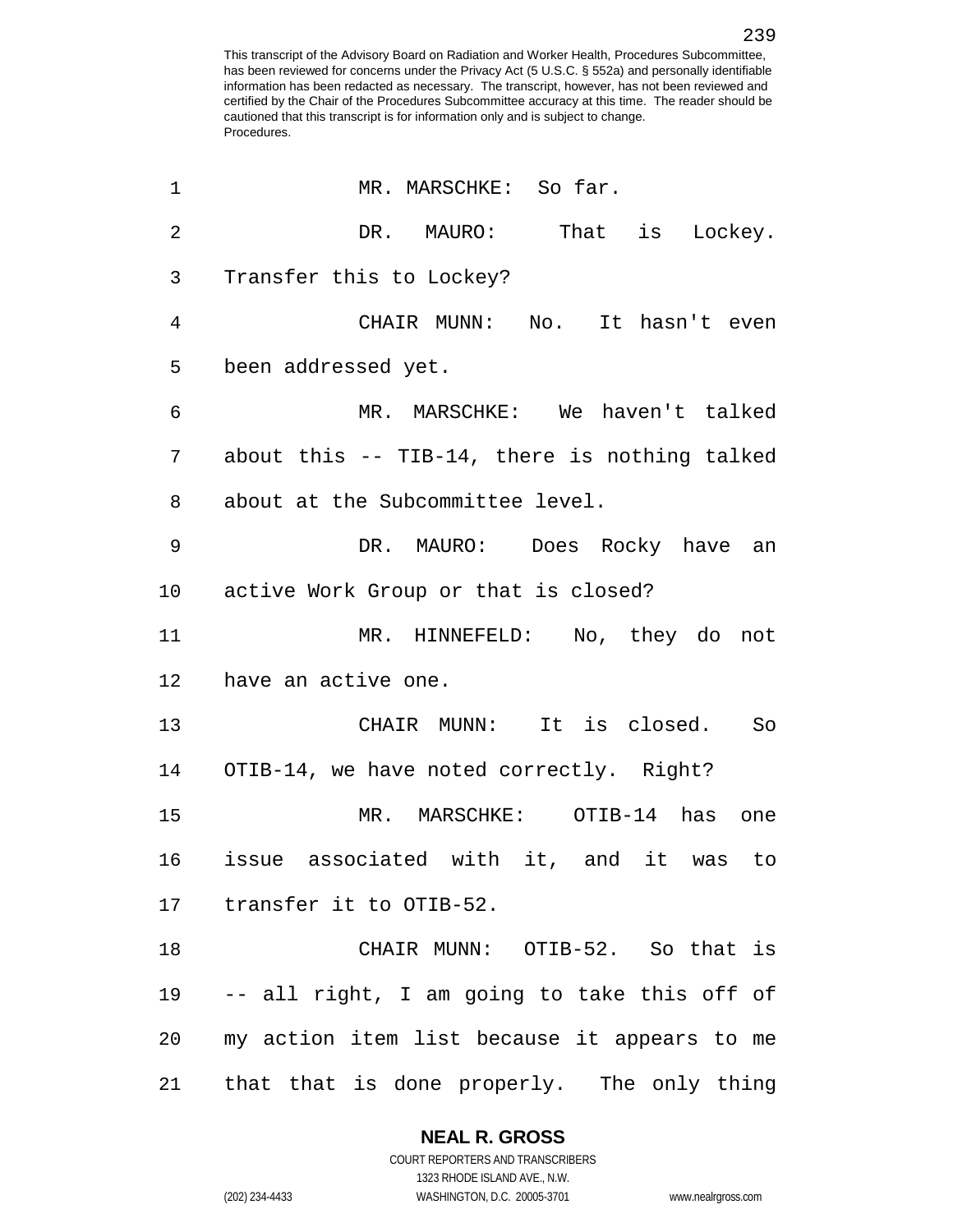| 1  | that we have -- that means we still haven't      |
|----|--------------------------------------------------|
| 2  | opened the item that NIOSH hasn't addressed,     |
| 3  | but that is just along with all other open       |
| 4  | items. All right.                                |
| 5  | The<br>next item I<br>have is a                  |
| 6  | carryover, reporting on the status of TIB-10-8   |
| 7  | for a possible closure.                          |
| 8  | DR. ULSH: I don't have anything                  |
| 9  | on that, Wanda. Elyse, do you know anything      |
| 10 | about 10-8?                                      |
| 11 | MR. HINNEFELD: That is ours.                     |
| 12 | DR. ULSH: Never mind, Elyse.                     |
| 13 | MS. THOMAS: Okay.                                |
| 14 | MR. MARSCHKE: This is the Monte                  |
| 15 | Carlo runs that was made. I am bringing it       |
| 16 | up, but I am sure it was. Basically, we had      |
| 17 | asked to look at the Monte Carlo runs that       |
|    | 18 confirmed the Attila runs that you guys made. |
| 19 | I guess what we are waiting on -- or at one      |
| 20 | point NIOSH was going to give us those runs,     |
| 21 | the MCNP runs, and we were going to look at      |

# **NEAL R. GROSS**

COURT REPORTERS AND TRANSCRIBERS 1323 RHODE ISLAND AVE., N.W. (202) 234-4433 WASHINGTON, D.C. 20005-3701 www.nealrgross.com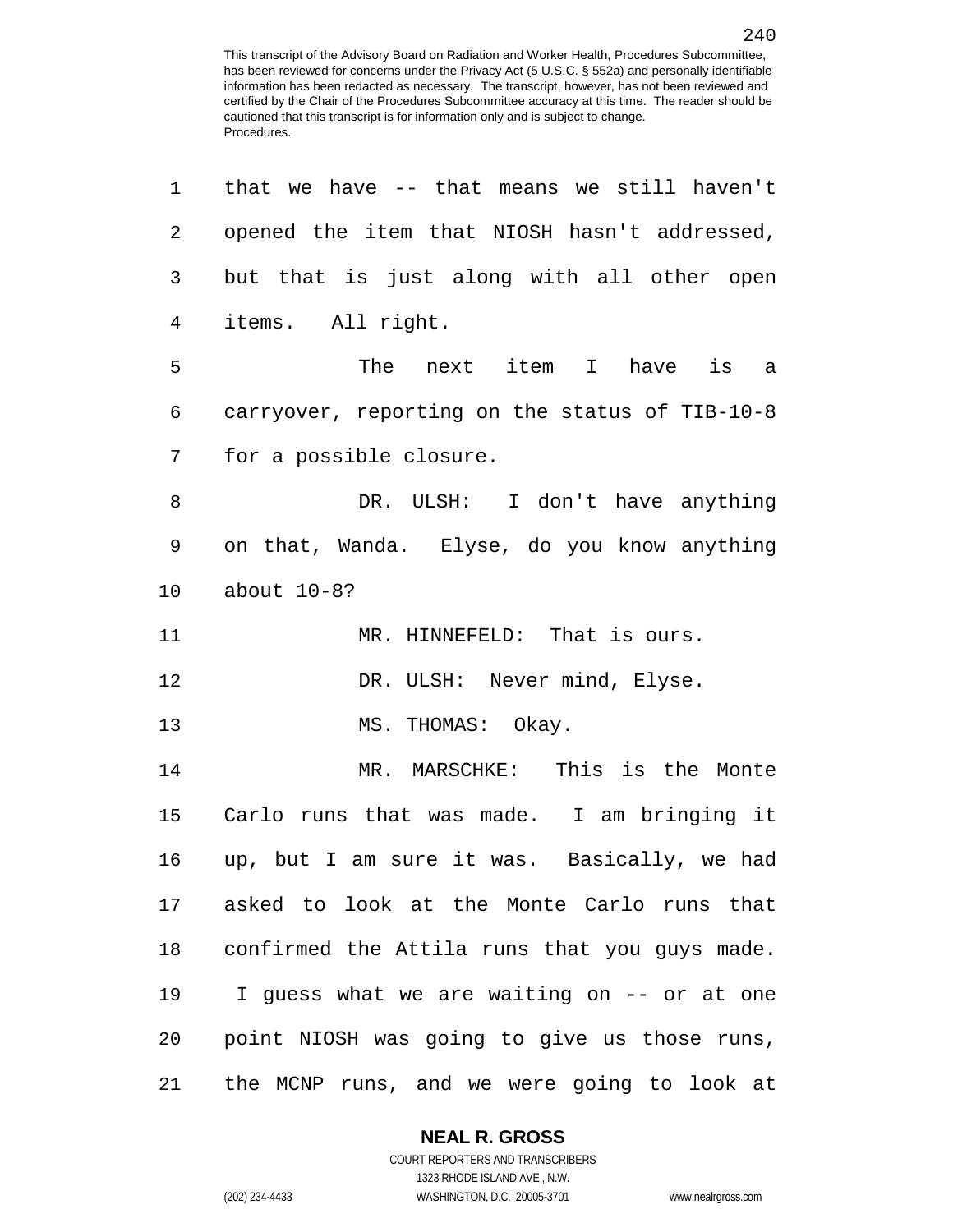them. That is what we are waiting on under here. CHAIR MUNN: Another carryover, right? The next item, to approve the transfer of Work Group TBD-6000 Finding 6 to us and set its priority. I think we sent the material to you when Dr. Ziemer transferred that item over to us. I have to have your approval before I can sign the yes, we have received it and accepted it note back to Dr. Ziemer. Is there any concern over our acceptance of that item and inclusion on our database? Anybody have a problem with that? If not, then I will consider myself authorized to sign and return the transfer notification to Dr. Ziemer. DR. MAURO: This is an incoming? CHAIR MUNN: This is incoming. DR. MAURO: So this is -- what?

> **NEAL R. GROSS** COURT REPORTERS AND TRANSCRIBERS 1323 RHODE ISLAND AVE., N.W. (202) 234-4433 WASHINGTON, D.C. 20005-3701 www.nealrgross.com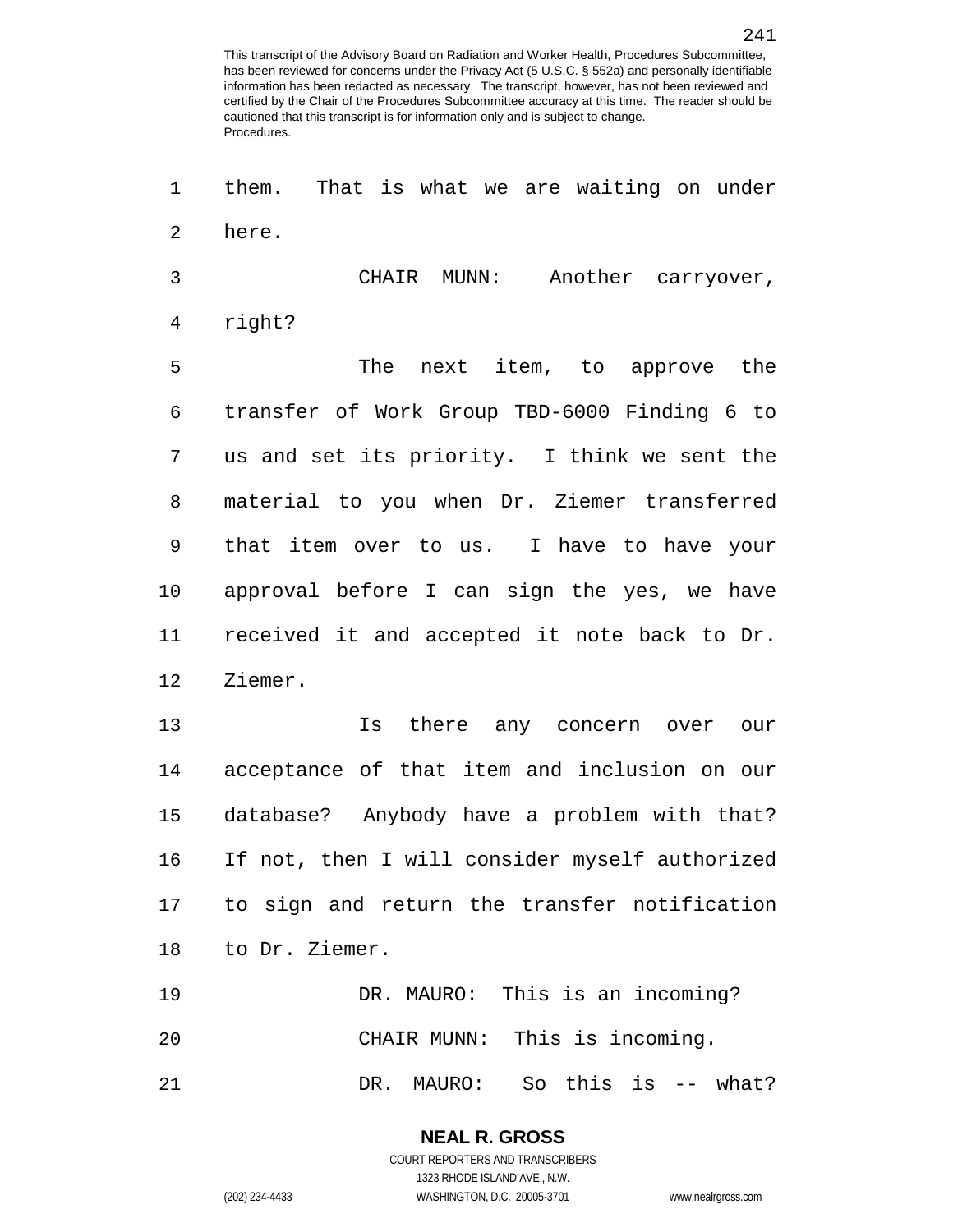| $\mathbf 1$    | Issue 6 on TBD-6000?                             |
|----------------|--------------------------------------------------|
| $\overline{2}$ | CHAIR MUNN: Correct.                             |
| 3              | DR. MAURO: That is coming in                     |
| 4              | here, which probably -- I am not sure what       |
| 5              | that deals with.                                 |
| 6              | CHAIR MUNN: I will get that to                   |
| 7              | you, John.                                       |
| 8              | DR. MAURO: Our review of TBD-                    |
| 9              | 6000?                                            |
| 10             | CHAIR MUNN: Yes. You should have                 |
| 11             | it, yes. Okay.                                   |
| 12             | MR. MARSCHKE: Do we add it to the                |
| 13             | database?                                        |
| 14             | CHAIR MUNN: Yes, we will be                      |
|                | 15 adding it -- we now officially need to add it |
| 16             | to the database.                                 |
| 17             | DR. MAURO: Yes, Task 6 -- or                     |
| 18             | Issue 6.                                         |
| 19             | CHAIR MUNN: Correct. The<br>next                 |
| 20             | item, OTIB-70. Responses are due from NIOSH.     |
| 21             | We have recently picked<br>DR. ULSH:             |

# **NEAL R. GROSS**

COURT REPORTERS AND TRANSCRIBERS 1323 RHODE ISLAND AVE., N.W. (202) 234-4433 WASHINGTON, D.C. 20005-3701 www.nealrgross.com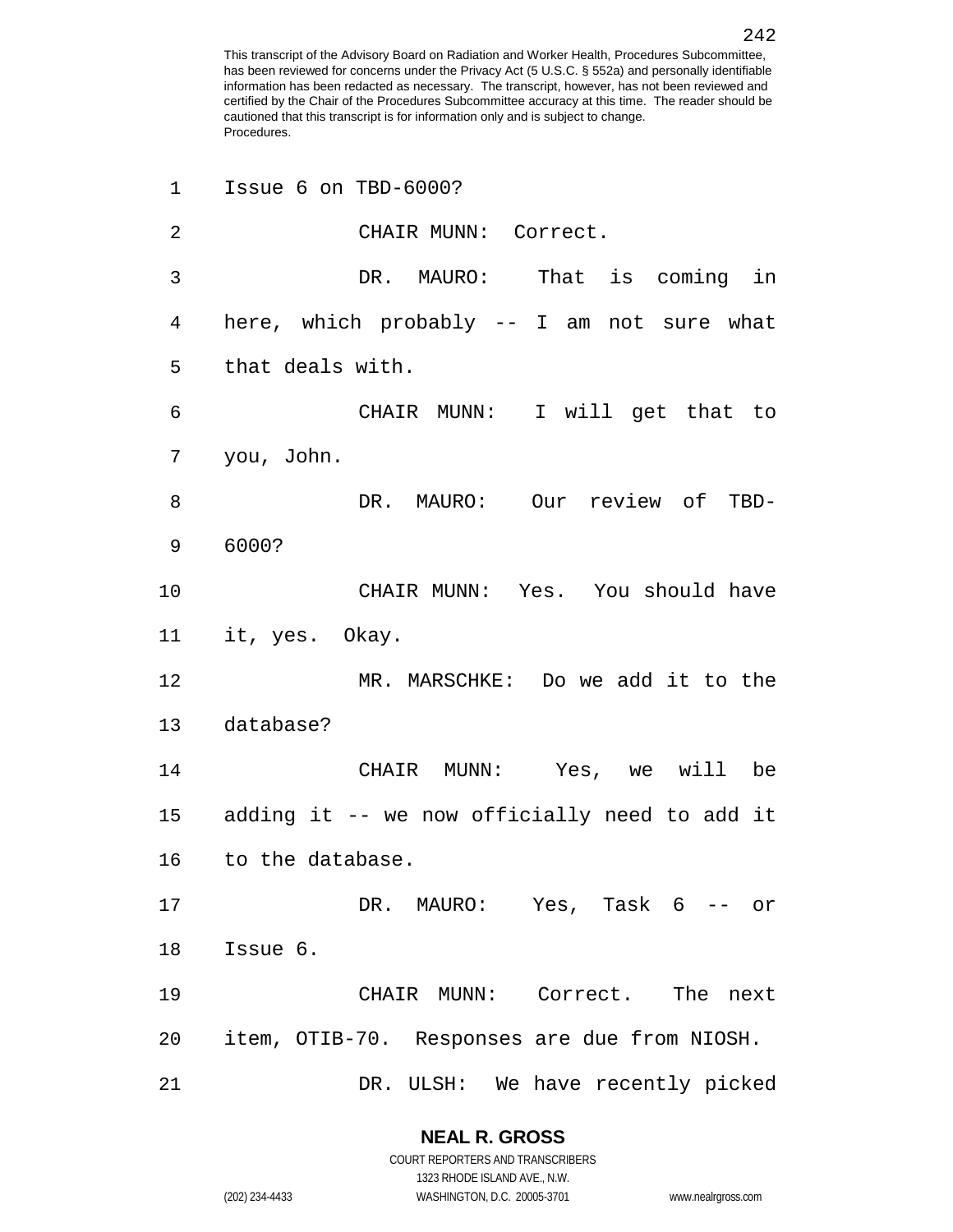| 1  | this one up. So it is in progress, but we are |
|----|-----------------------------------------------|
| 2  | not done with it yet.                         |
| 3  | CHAIR MUNN: Are we properly                   |
| 4  | showing here that it is in progress?          |
| 5  | MR. MARSCHKE: Which one is it?                |
| 6  | CHAIR MUNN: OTIB-70.                          |
| 7  | DR. MAURO: This would be a nice               |
| 8  | one to engage at so many sites.               |
| 9  | CHAIR MUNN: Really and truly,                 |
| 10 | this will be a biggie.                        |
| 11 | DR. ULSH: Would you like me to                |
| 12 | assign some priority to that over other items |
| 13 | on the agenda?                                |
| 14 | CHAIR MUNN: I think it would be               |
| 15 | wise to do so, given the amount of interest   |
|    | 16 that has been expressed in it in other     |
|    | 17 meetings.                                  |
| 18 | MR. MARSCHKE: Well, we have --                |
| 19 | CHAIR MUNN: The old facilities,               |
|    | 20 and there is, as you can see, a handful of |
| 21 | items involved there.                         |

# **NEAL R. GROSS**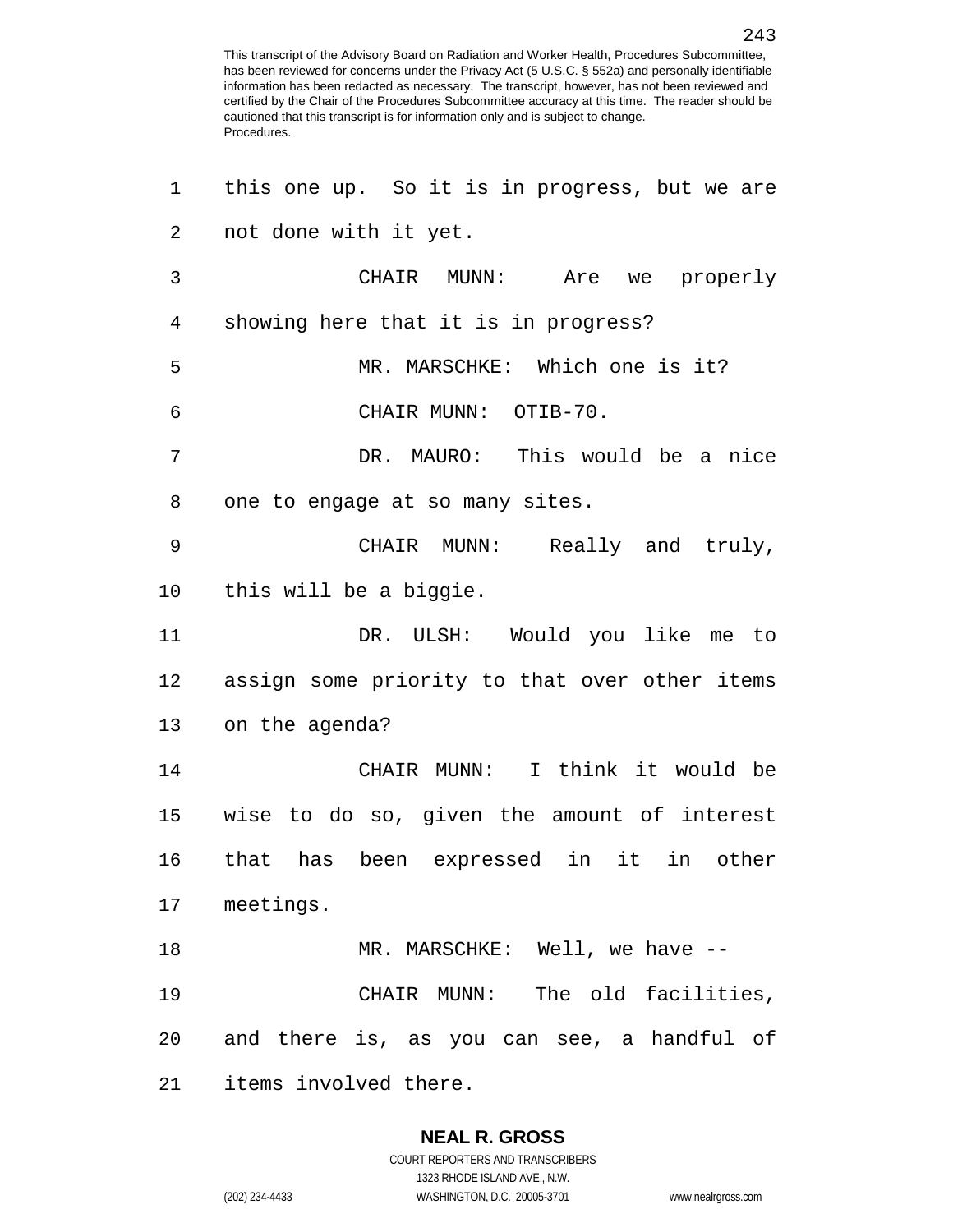| 1  | MR. MARSCHKE: Fifteen issues, all             |
|----|-----------------------------------------------|
| 2  | open.                                         |
| 3  | CHAIR MUNN: There is a lot, and               |
| 4  | since they are -- am I remembering correctly? |
| 5  | These are all AWEs?                           |
| 6  | DR. MAURO: Its most applicability             |
| 7  | is AWE. It has to do with how you deal with   |
| 8  | residual period. In general, the residual     |
| 9  | period is a big deal at AWE sites.            |
| 10 | DR. ULSH: Okay. We will give                  |
| 11 | that attention.                               |
| 12 | CHAIR MUNN: Thank you. PROC-                  |
| 13 | 0042, Finding 6 to be formulated and added to |
| 14 | the database, SC&A.                           |
| 15 | MR. MARSCHKE: PROC-42.                        |
| 16 | MEMBER ZIEMER: This is a problem              |
| 17 | with the workbook that Ron Buchanan pointed   |
| 18 | out, and the scaling factor.                  |
| 19 | MR. MARSCHKE: Oh, okay.<br>It is              |
| 20 | still outstanding.                            |
| 21 | MEMBER ZIEMER: That was one where             |

**NEAL R. GROSS** COURT REPORTERS AND TRANSCRIBERS 1323 RHODE ISLAND AVE., N.W. (202) 234-4433 WASHINGTON, D.C. 20005-3701 www.nealrgross.com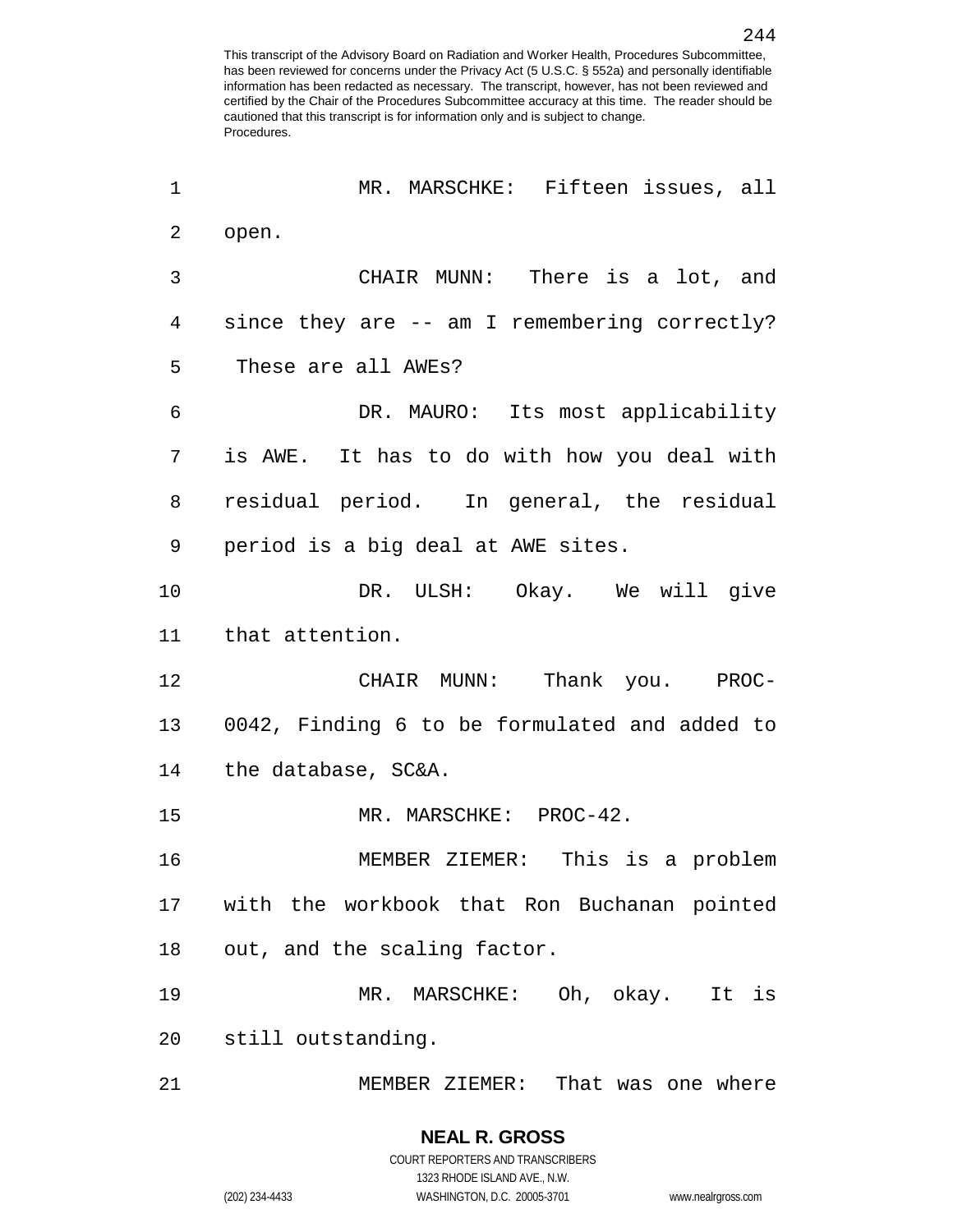| 1              | the issue didn't appear as a finding but it     |
|----------------|-------------------------------------------------|
| 2              | did show up in the report, and SC&A was going   |
| $\mathfrak{Z}$ | to add it as a finding, I believe.              |
| $\overline{4}$ | MR. MARSCHKE: Yes, I remember.                  |
| 5              | Now that you remind me, Paul, I remember it,    |
| 6              | and it slipped through the cracks. It was not   |
| 7              | done.                                           |
| 8              | CHAIR MUNN: I think that is why                 |
| 9              | the language says "to be formulated."           |
| 10             | MEMBER ZIEMER: Right. The other                 |
| 11             | part of it was that I think ORAU indicated      |
| 12             | that the notebook wasn't used in the way that   |
| 13             | perhaps that Ron Buchanan noted. They never     |
| 14             | scaled the dose downward.                       |
| 15             | MR. MARSCHKE: That is correct.                  |
| 16             | They never used the negative scaling factor.    |
| 17             | MEMBER ZIEMER: Right.                           |
| 18             | MR. MARSCHKE: I remember that.                  |
| 19             | So, basically, we could -- we will add it. We   |
| 20             | will discuss --                                 |
| 21             | MEMBER ZIEMER:<br><b>SC&amp;A</b><br>But<br>was |

COURT REPORTERS AND TRANSCRIBERS 1323 RHODE ISLAND AVE., N.W. (202) 234-4433 WASHINGTON, D.C. 20005-3701 www.nealrgross.com

**NEAL R. GROSS**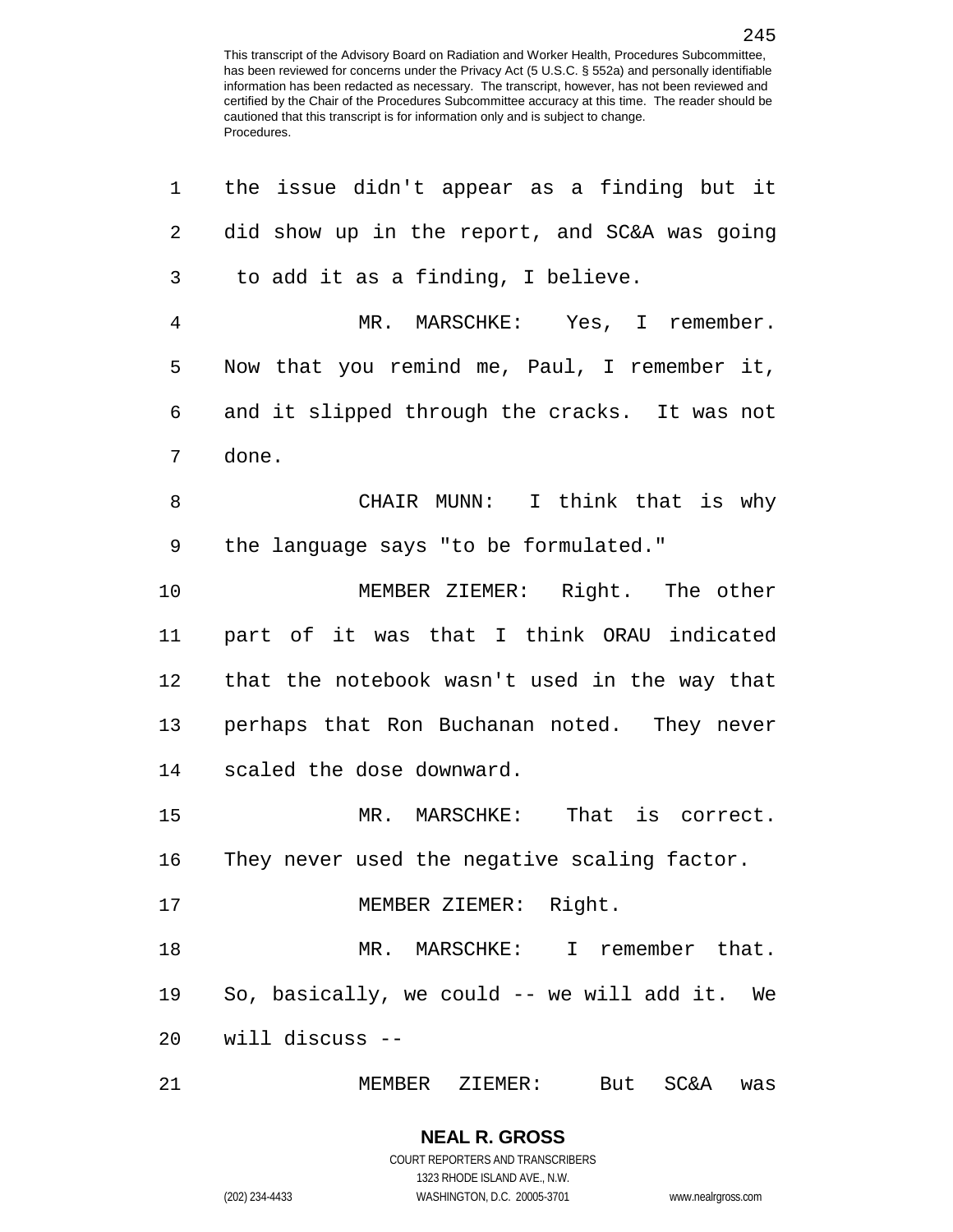| $\mathbf 1$ | supposed to make it an official finding. It    |
|-------------|------------------------------------------------|
| 2           | was just an observation, and I think SC&A was  |
| 3           | going to revise their -- maybe they were going |
| 4           | to revise the report.                          |
| 5           | MR. MARSCHKE: No. I think the                  |
| 6           | issue was in the report, Paul.                 |
| 7           | MEMBER ZIEMER: Yes. It was in                  |
| 8           | the report, but it wasn't a finding.           |
| 9           | MR. MARSCHKE:<br>It never got                  |
| 10          | carried over into the database. Basically, we  |
| 11          | did this in two steps. We wrote the report.    |
| 12          | MEMBER ZIEMER: Okay. It wasn't                 |
| 13          | in the matrix then. Maybe that was the deal.   |
| 14          | MR. MARSCHKE: And then we wrote                |
| 15          | up the -- yes, then we had made the database,  |
| 16          | and we converted everything over from the      |
|             | 17 reports to the database.                    |
| 18          | MEMBER ZIEMER: Right. Okay.                    |
| 19          | MR. MARSCHKE: And sometimes we --              |
|             | 20 we missed this one.                         |
| 21          | MEMBER ZIEMER: Yes, that was it.               |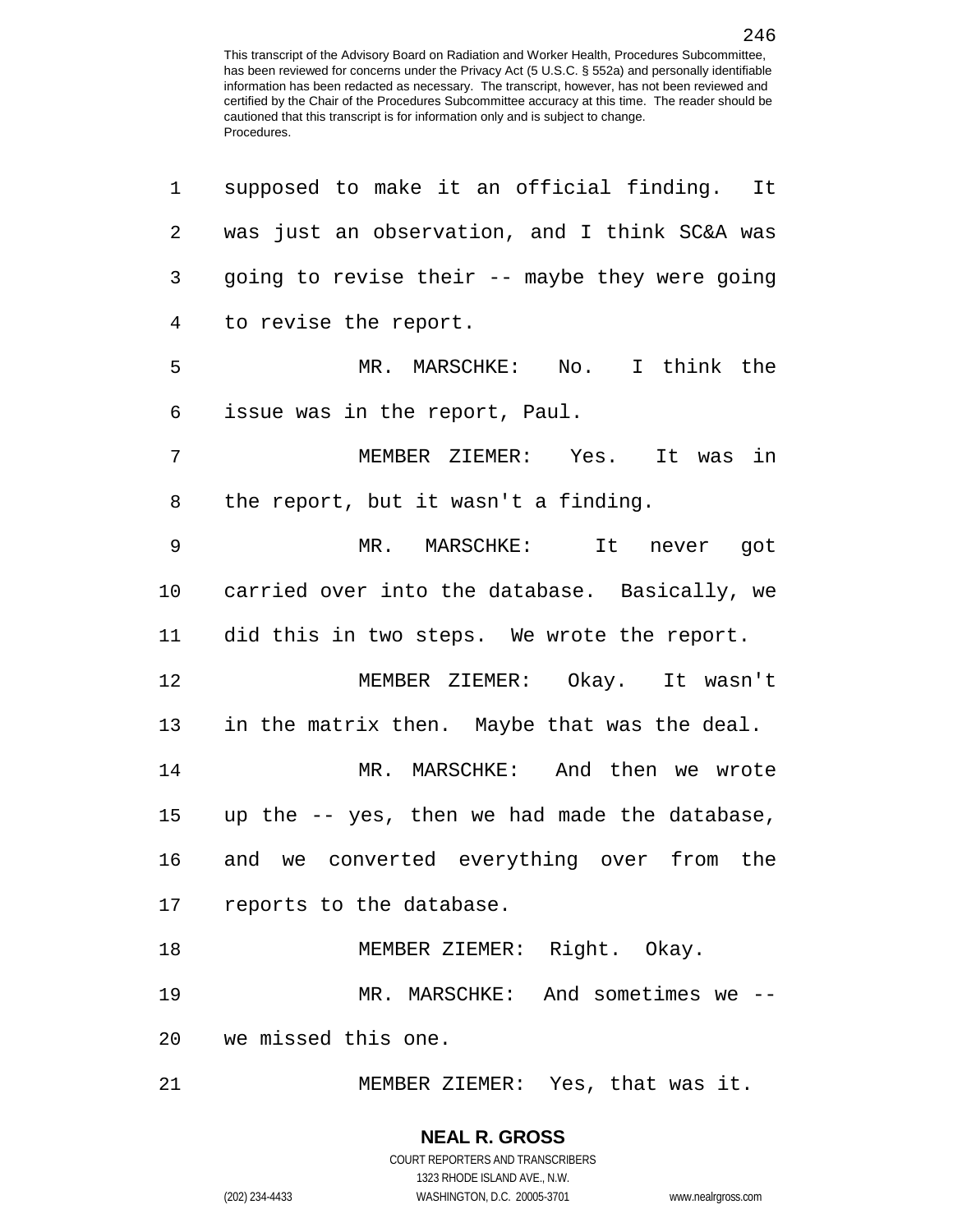| $\mathbf 1$    | MR. MARSCHKE: And so we just have              |
|----------------|------------------------------------------------|
| $\overline{2}$ | to go back and add this, and we can add the    |
| 3              | discussion that was presented. I remember      |
| 4              | discussing this either in November or October  |
| 5              | or last time we met. We can add that           |
| 6              | discussion, and essentially -- well, then we   |
| 7              | will leave it to the Subcommittee to -- but it |
| 8              | sounds to me like it is pretty well -- you     |
| 9              | know, since NIOSH doesn't use the workbook in  |
| 10             | that manner, it is almost a no, never mind.    |
| 11             | MEMBER ZIEMER: Right, and that                 |
| 12             | way we can put it to bed.                      |
| 13             | MR. MARSCHKE: Exactly. We will                 |
| 14             | add it, and then the next time we meet we will |
| 15             | close it. I guess that is a carryover.         |
| 16             | CHAIR MUNN: Does anyone have                   |
| 17             | anything else before we address administrative |
| 18             | issues and schedule?                           |
| 19             | DR. ULSH: I already talked to                  |
| 20             | Wanda about PROC-95.                           |
| 21             | Okay.<br>MR. HINNEFELD:                        |

**NEAL R. GROSS** COURT REPORTERS AND TRANSCRIBERS 1323 RHODE ISLAND AVE., N.W.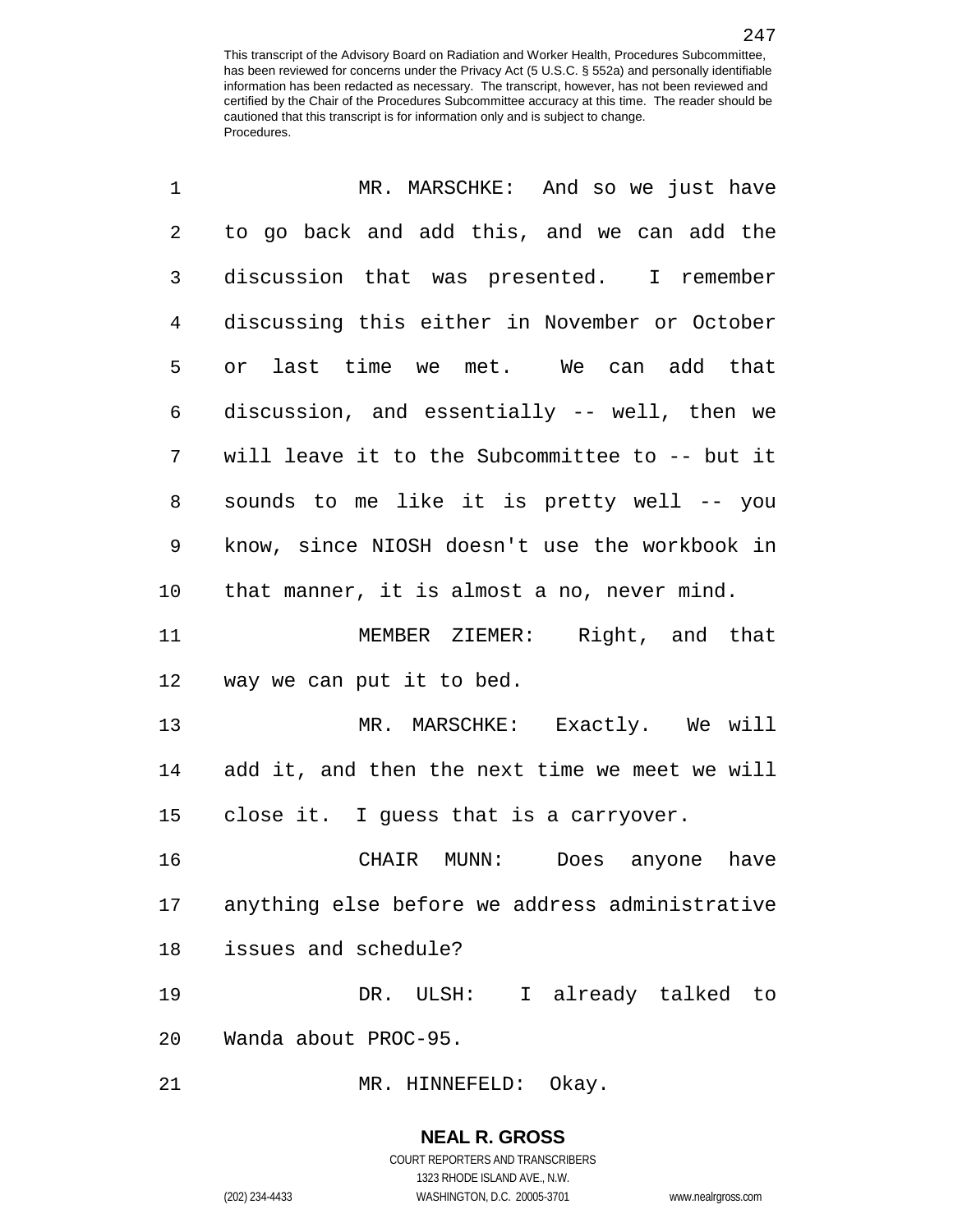| 1              | CHAIR MUNN: Are we ready to look               |
|----------------|------------------------------------------------|
| $\overline{2}$ | at calendar?                                   |
| 3              | MEMBER ZIEMER: Yes.                            |
| 4              | MR. KATZ: Did you get dates from               |
| 5              | Dick, Wanda, before he left?                   |
| 6              | CHAIR MUNN: He said the one that               |
| 7              | I was aiming for, which is May 12th, would be  |
| 8              | fine for him.                                  |
| 9              | MR. MARSCHKE: Wanda?                           |
| 10             | CHAIR MUNN: Yes?                               |
| 11             | MR. MARSCHKE: There is one thing.              |
| 12             | Again, Russ sent responses to PROC-95, and we  |
| 13             | did look at those, and we do have -- and I     |
| 14             | don't know that I sent to the Work Group or    |
| 15             | the Subcommittee yet the -- NIOSH has gone     |
| 16             | through -- or SC&A has gone through those, and |
| 17             | we do have recommendations.                    |
| 18             | They are not either in the                     |
| 19             | database or they are not in -- they have not   |
| 20             | been sent by email to the Subcommittee because |
| 21             | we just kind of got these at the last moment.  |

1323 RHODE ISLAND AVE., N.W.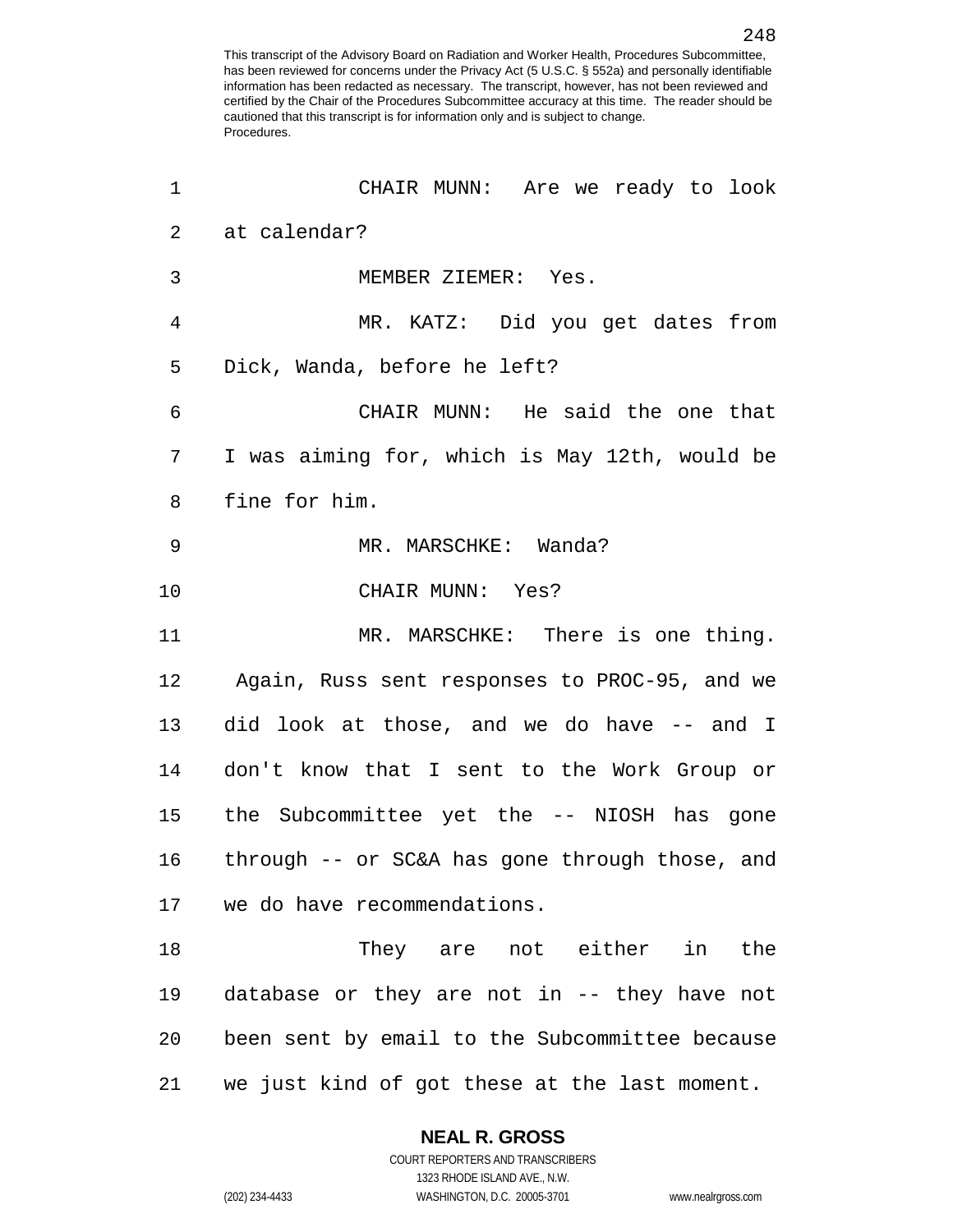| 1           | If you want -- I mean, the first              |
|-------------|-----------------------------------------------|
| 2           | one -- we have the file here. We can put it   |
| 3           | up on the screen, or we can just wait until   |
| 4           | next time, and I can update the database and  |
| 5           | send it to the Subcommittee so that --        |
| 6           | DR. ULSH: Yes, that is what I was             |
| 7           | asking about on the first one. I didn't think |
| 8           | we had covered this.                          |
| $\mathsf 9$ | CHAIR MUNN: Well, all I had was               |
| 10          | to provide responses for PROC-95. There were  |
| 11          | two, and to load responses into the database  |
| 12          | and assure the paragraphs were numbered       |
| 13          | properly for TIB-13.                          |
| 14          | Elyse said that that was her job              |
| 15          | to do and that she would do it this morning.  |
| 16          | Elyse, are you still there?                   |
| 17          | MS. THOMAS: Yes.                              |
| 18          | CHAIR MUNN: Did I misunderstand?              |
| 19          | MS. THOMAS: No, that is correct.              |
| 20          | I have not put our responses in the database  |
| 21          | because I just got access recently.           |

# **NEAL R. GROSS**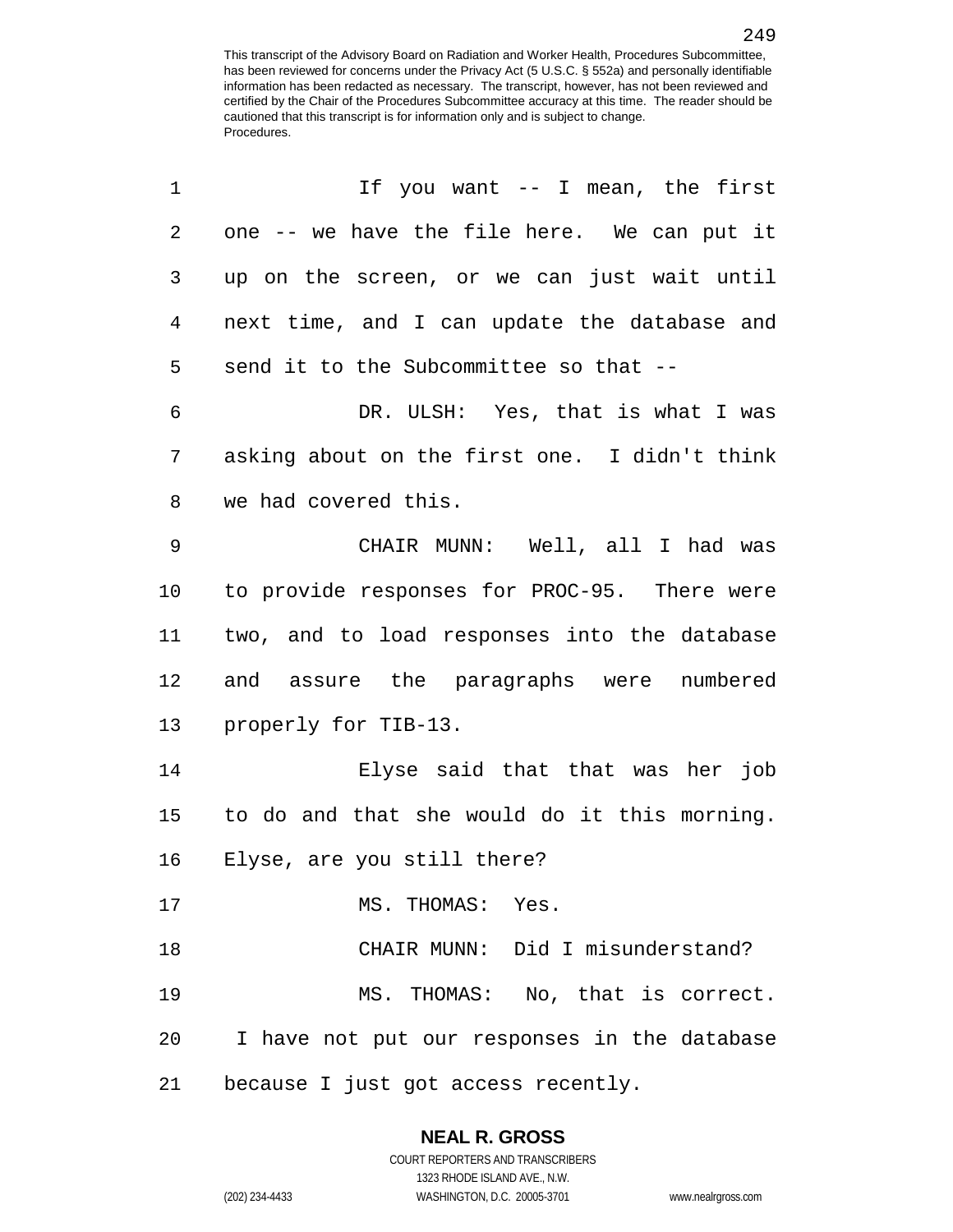| 1              | MR. MARSCHKE: Yes. The database                |
|----------------|------------------------------------------------|
| $\overline{2}$ | has not been updated with either the NIOSH     |
| 3              | responses or the SC&A recommendations, and     |
| 4              | nobody has seen the SC&A recommendations       |
| 5              | except for what is up here on the screen right |
| 6              | now. So the question is do we want to go       |
| 7              | through these at this -- obviously, Paul and   |
| 8              | Mark will be kind of left in the dark.         |
| 9              | CHAIR MUNN: And so will Dr.                    |
| 10             | Lemen.                                         |
| 11             | MR. MARSCHKE: And Dr. Lemen.                   |
| 12             | MEMBER GRIFFON: I don't know.                  |
| 13             | The recommendations that I see from NIOSH are  |
| 14             | to basically defer them to other places. So I  |
| 15             | don't see any big deal in closing these items  |
| 16             | out.                                           |
| 17             | MR. MARSCHKE: Our recommendation               |
| 18             | for 95-1 was to close it; 95-2 was to transfer |
| 19             | it to OTIB-19.                                 |
| 20             | MEMBER GRIFFON: Right, which is                |
| 21             | what NIOSH is recommending, too, and 3 is      |

# **NEAL R. GROSS**

COURT REPORTERS AND TRANSCRIBERS 1323 RHODE ISLAND AVE., N.W. (202) 234-4433 WASHINGTON, D.C. 20005-3701 www.nealrgross.com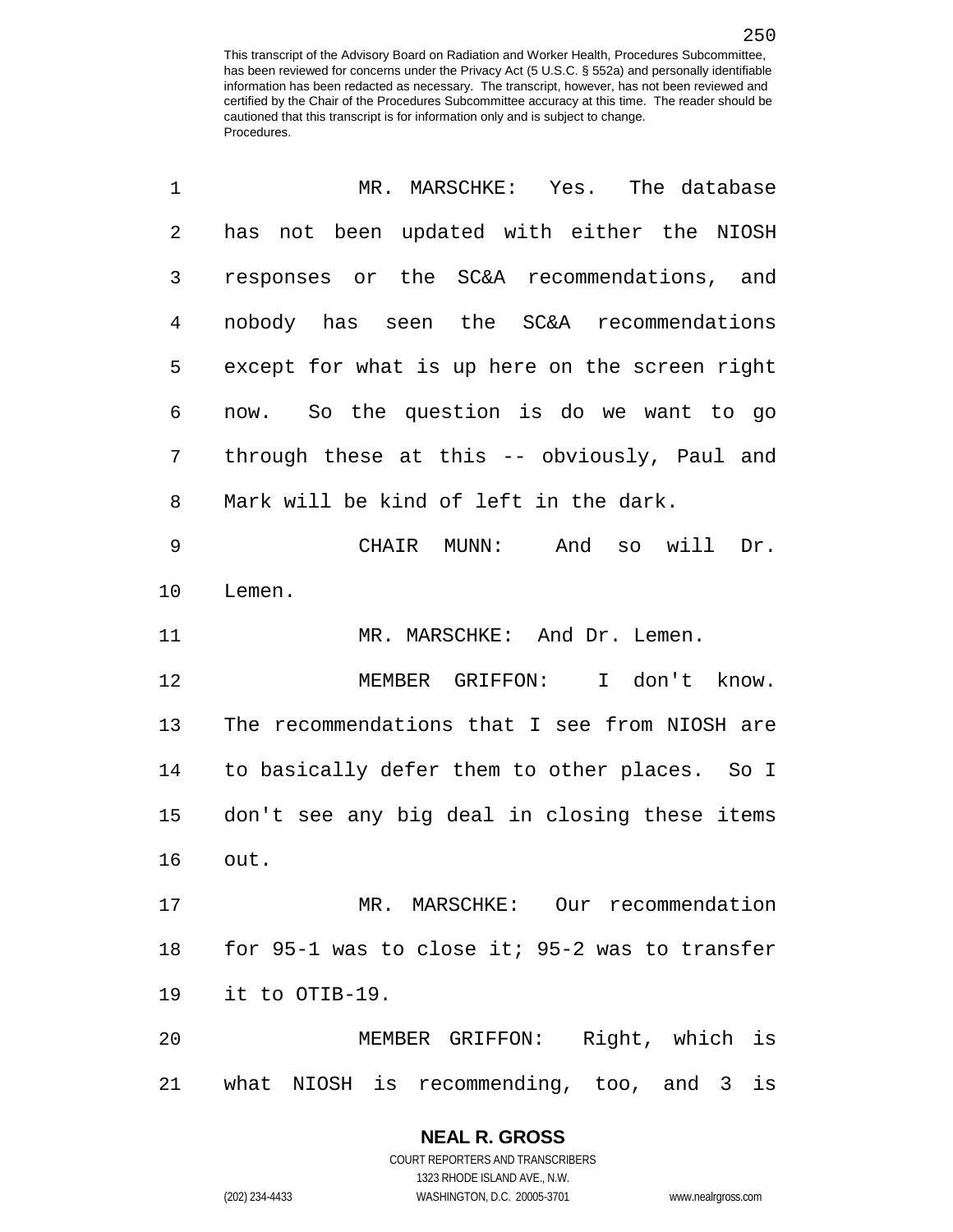1 going to the report 44.

| $\overline{a}$ | MR. MARSCHKE: Yes. I mean, we                  |
|----------------|------------------------------------------------|
| 3              | could either -- we had it as in progress, but  |
| $\overline{4}$ | if you wanted to transfer it to report 44,     |
| 5              | which you guys have just assigned us, then     |
| $\epsilon$     | that would be $-$ - you know.                  |
| $\overline{7}$ | MEMBER GRIFFON: The only question              |
| 8              | I would have -- and I don't know if Liz is     |
| 9              | hanging in there, but I am a little curious if |
| 10             | -- maybe I am misreading that, but report 44 - |
| 11             | - it seems like that wouldn't necessarily be a |
| 12             | procedure that would guide a dose              |
| 13             | reconstructor. Rather, it is a report, but     |
| 14             | maybe you are using this as guidance as well.  |
| 15             | It seems like it is an issue dealing with the  |
| 16             | sensitive data and how to handle it.           |
| 17             | CHAIR MUNN: Right.                             |
| 18             | MEMBER GRIFFON: Shouldn't that be              |
| 19             | just in a<br>in<br>the procedure, rather than  |
| 20             | report?                                        |
|                |                                                |

MS. THOMAS: I don't remember why

#### **NEAL R. GROSS** COURT REPORTERS AND TRANSCRIBERS

1323 RHODE ISLAND AVE., N.W.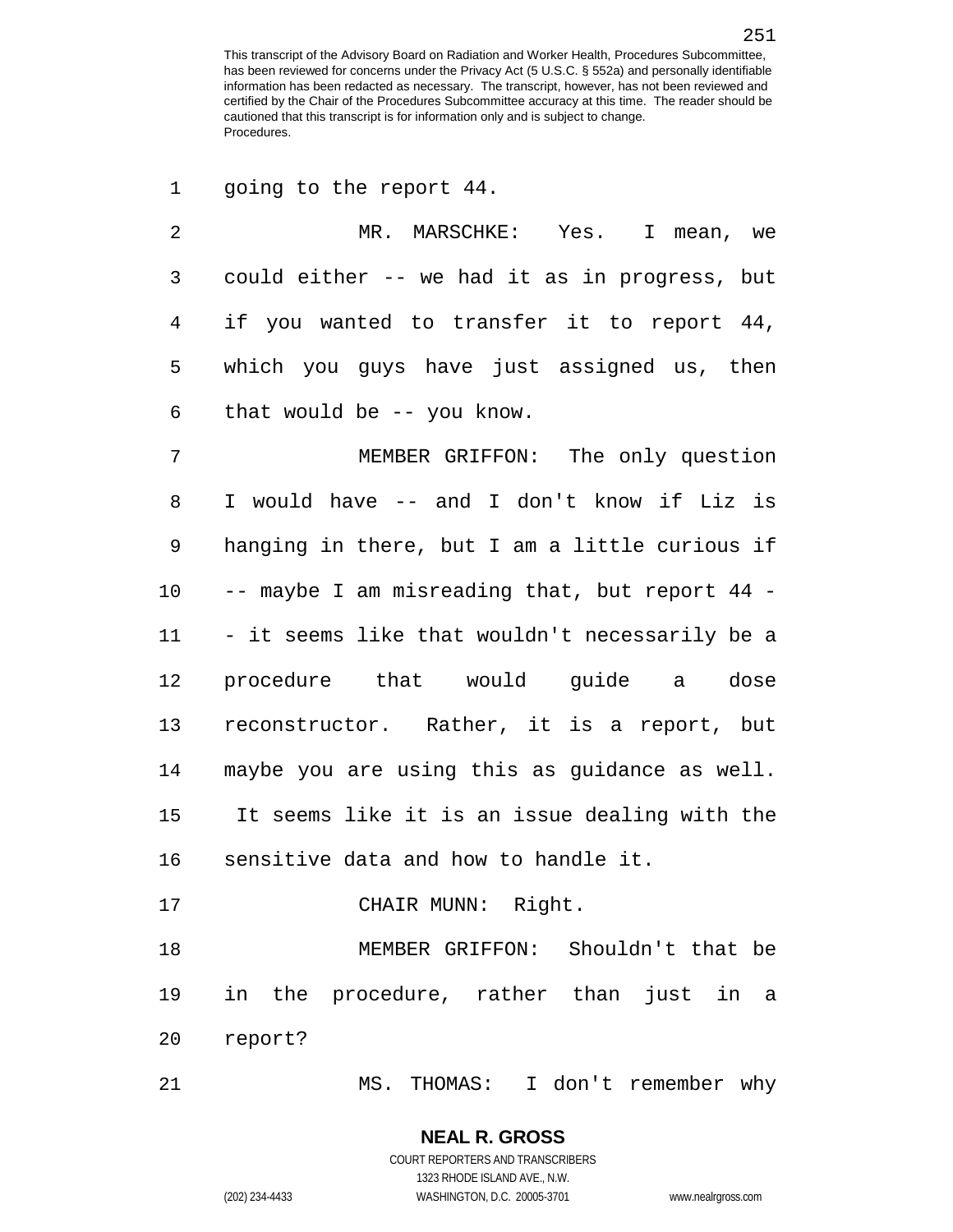| 1              | it was written as a report rather than -- it   |
|----------------|------------------------------------------------|
| $\overline{a}$ | is not something that the dose reconstructors  |
| 3              | use. It was written for a co-worker study.     |
| 4              | MEMBER GRIFFON: Right. It is                   |
| 5              | needed in the co-worker stuff. Yes. That is    |
| 6              | true. At any rate, this is the co-worker       |
| 7              | model procedure, and I thought, just as far as |
| 8              | where to deal with the issue, it seemed to me  |
| 9              | it was -- I don't know, and I don't know       |
| 10             | exactly how you deal with reports versus       |
| 11             | procedures.                                    |
| 12             | I guess as long as it is captured              |
| 13             | somewhere and it is correctly done I don't     |
| 14             | think it is a problem. That was the only       |
| 15             | question I had.                                |
| 16             | CHAIR MUNN: Well, it might be a                |
| 17             | problem if we are going to be looking at       |
| 18             | procedures that are characterized as reports   |
| 19             | at some juncture in the future, if that        |
| 20             | continues to be an issue for us.               |
|                |                                                |

21 1 am willing to follow the

# **NEAL R. GROSS** COURT REPORTERS AND TRANSCRIBERS

1323 RHODE ISLAND AVE., N.W. (202) 234-4433 WASHINGTON, D.C. 20005-3701 www.nealrgross.com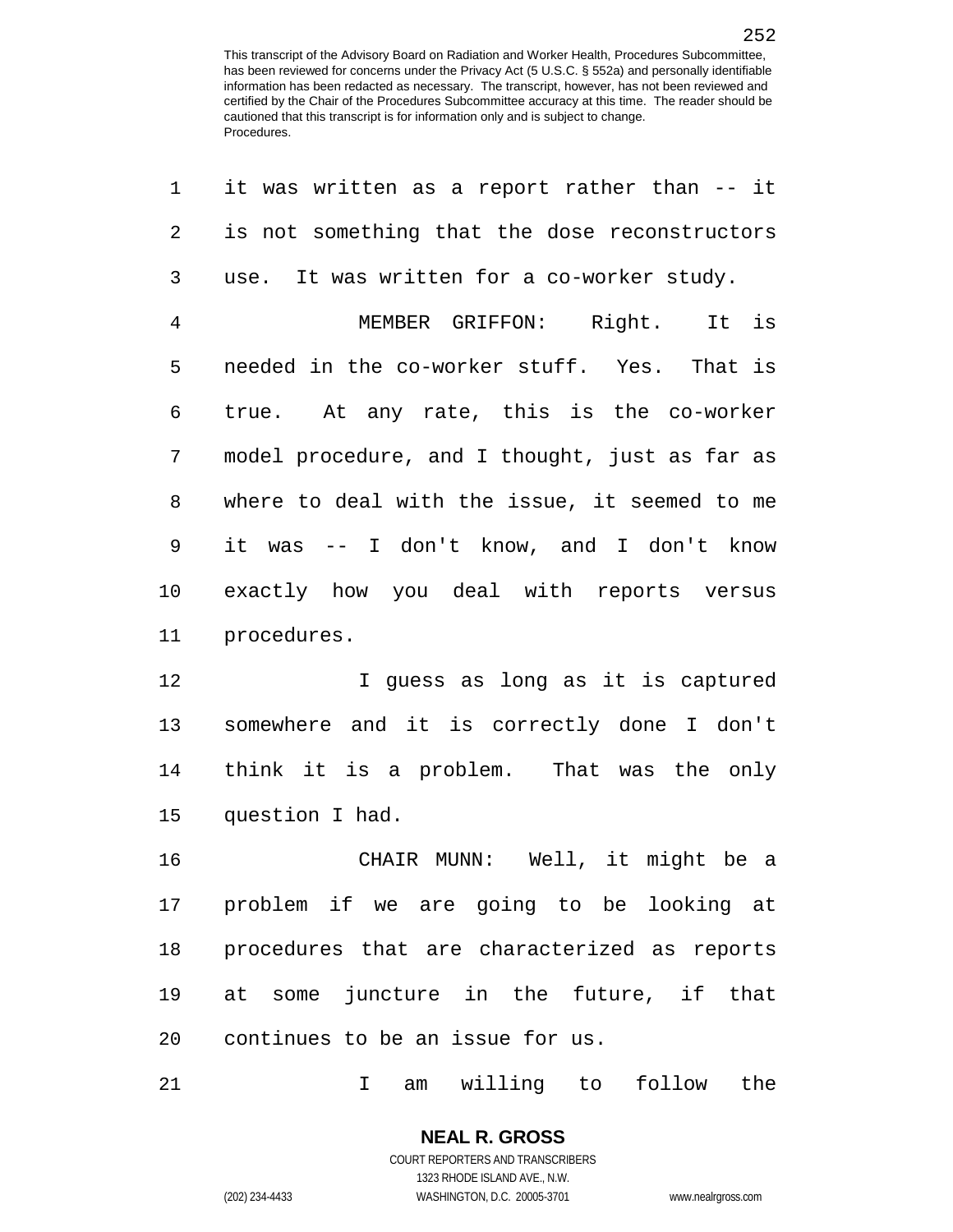| 1              | direction of the rest of the Subcommittee in   |
|----------------|------------------------------------------------|
| $\overline{2}$ | this respect, but because nobody but Mike and  |
| $\mathsf{3}$   | I are here in person right now, I am hesitant  |
| $\overline{4}$ | to do anything other than have the responses   |
| 5              | loaded into the database at this juncture,     |
| 6              | although if you -- Paul, how do you feel about |
| 7              | it?                                            |
| 8              | MEMBER ZIEMER: Well, I kind of                 |
| 9              | agree with Mark, and I am willing to go ahead  |
| 10             | if the others are okay with it.                |
| 11             | MEMBER GRIFFON: We are not really              |
| 12             | leaving the findings on the second and third   |
| 13             | one. We are just transferring them to other    |
| 14             | procedures, and we will still address them.    |
| 15             | It is not like we are losing the technical     |
| 16             | discussion.                                    |
| 17             | MEMBER ZIEMER: Right.                          |
| 18             | CHAIR MUNN: So our preference                  |
| 19             | then is that Elyse will go ahead and upload    |
| 20             | the NIOSH responses, and following that Steve  |
| 21             | will magically add in the SC&A responses, and  |

### **NEAL R. GROSS**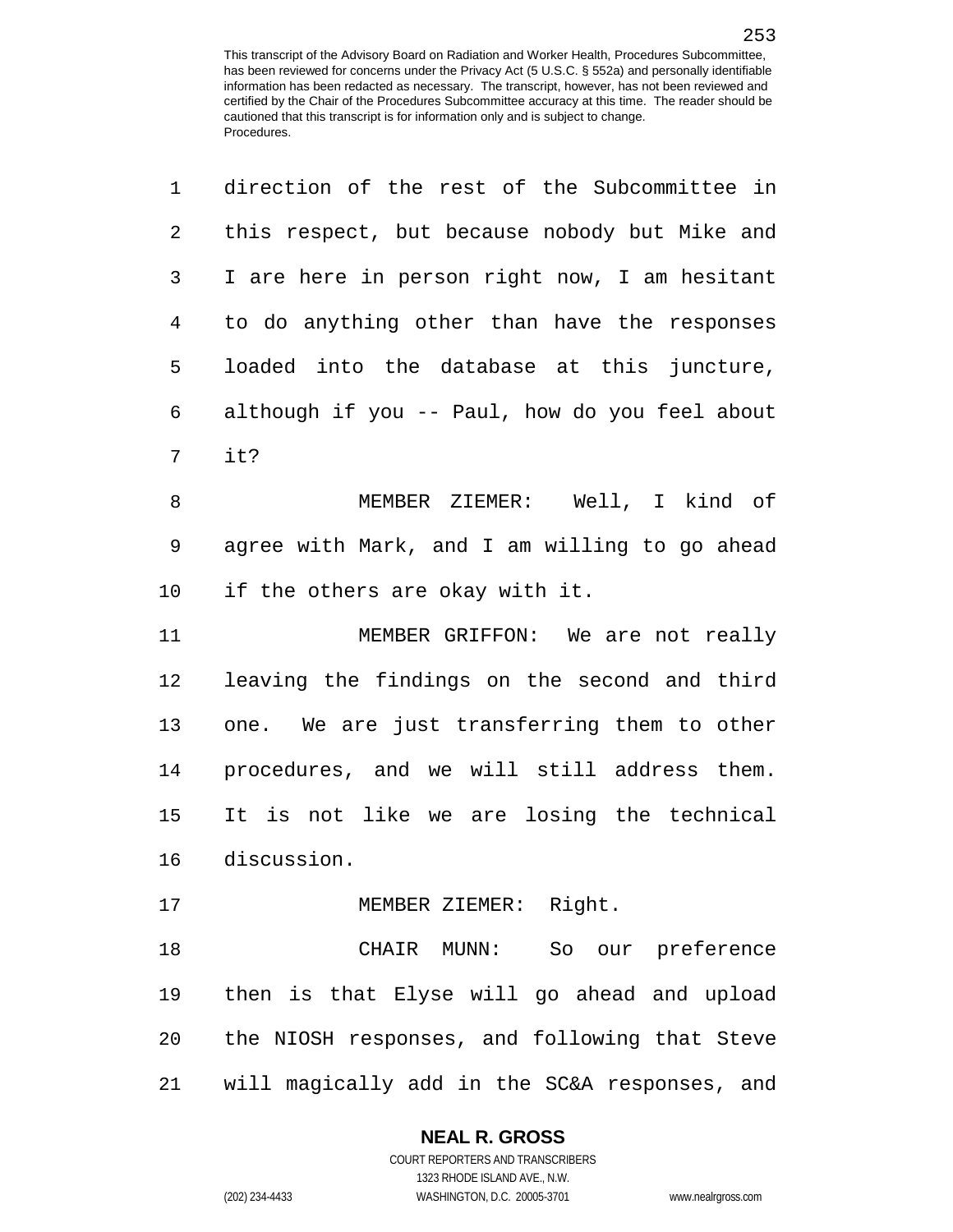| 1              | Item 1 then will be changed to closed. Item 2 |
|----------------|-----------------------------------------------|
| $\overline{a}$ | will be transferred, and Item 3 will go to    |
| 3              | Report 44. Correct?                           |
| 4              | MEMBER ZIEMER: Yes.                           |
| 5              | MEMBER GRIFFON: That sounds good.             |
| 6              | CHAIR MUNN: All right with you,               |
| 7              | Mike?                                         |
| 8              | MEMBER GIBSON: Yes.                           |
| 9              | CHAIR MUNN: All right.                        |
| 10             | DR. ULSH: Steve, which one did                |
| 11             | you recommend transfer to for PROC-95-2? Was  |
| 12             | that OTIB-19?                                 |
| 13             | MR. MARSCHKE: Yes.                            |
| 14             | CHAIR MUNN: All right. Any other              |
| 15             | issues we didn't touch on? I guess we could   |
| 16             | give Steve an opportunity to fill in the      |
| 17             | blanks. That would be helpful.                |
| 18             | MR. KATZ: We could do the                     |
| 19             | calendar while Steve is typing.               |
| 20             | CHAIR MUNN: As much as I would                |
| 21             | like to schedule a meeting of this group in   |

1323 RHODE ISLAND AVE., N.W.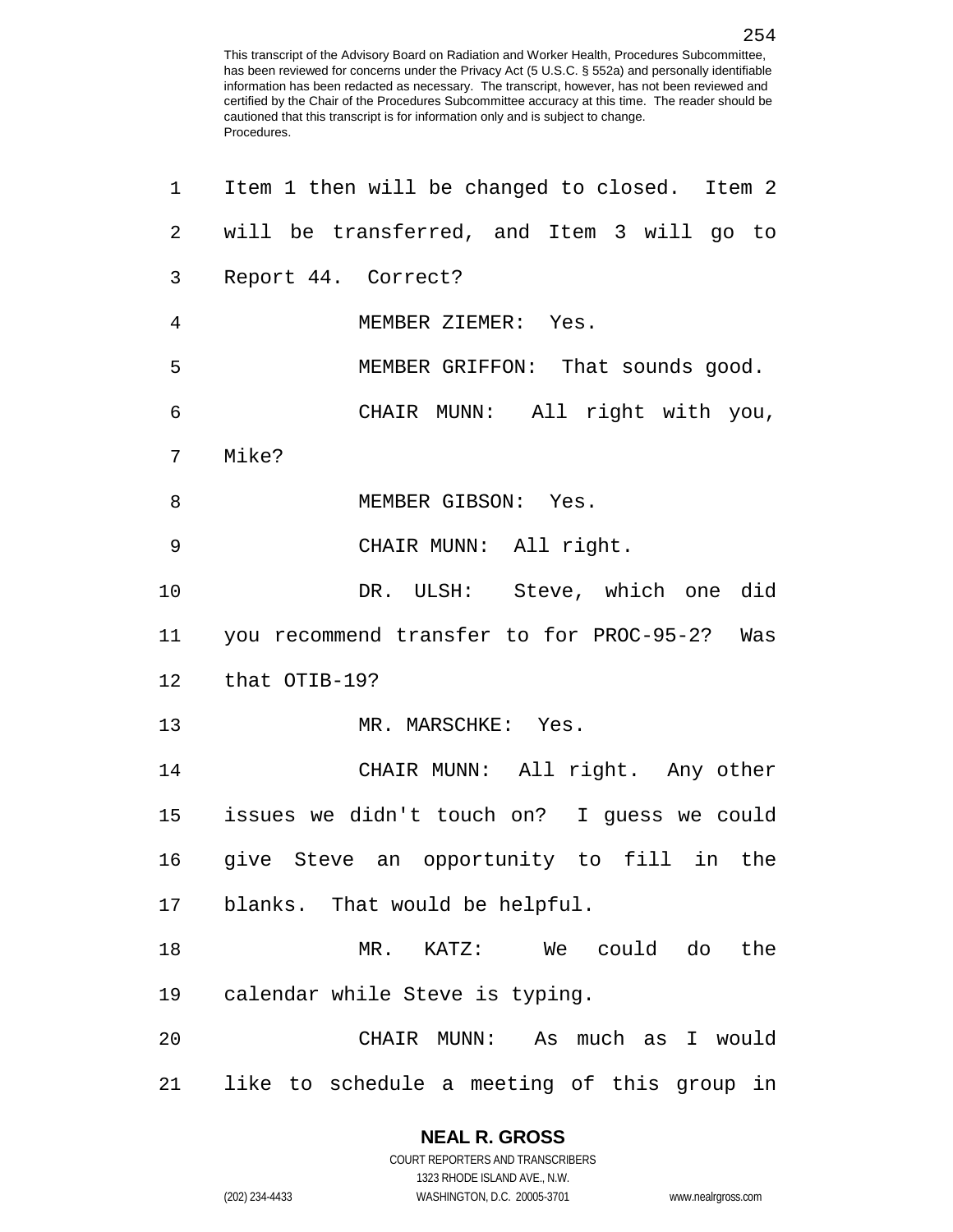April, it is not going to be possible to do so.

 In May, the week prior to the meeting in Buffalo, the SEC Issues Group is going to be meeting here on May 11th. I would suggest that, if at all possible, this Subcommittee meet the following day on May 12th. There are a couple of reasons for that. One is I believe I will be able to travel that week. I am not sure. The other is we would really like to have a small little get-together the night of the 11th, if we could, for Larry Elliott, and if we can set our meeting in such a way that it meshes with the other meetings that are already on the calendar.

 I recognize the problem, especially that NIOSH has with regard to preparations for the New York meeting, but waiting more than essentially eight weeks for another meeting here really does put us in a

#### **NEAL R. GROSS**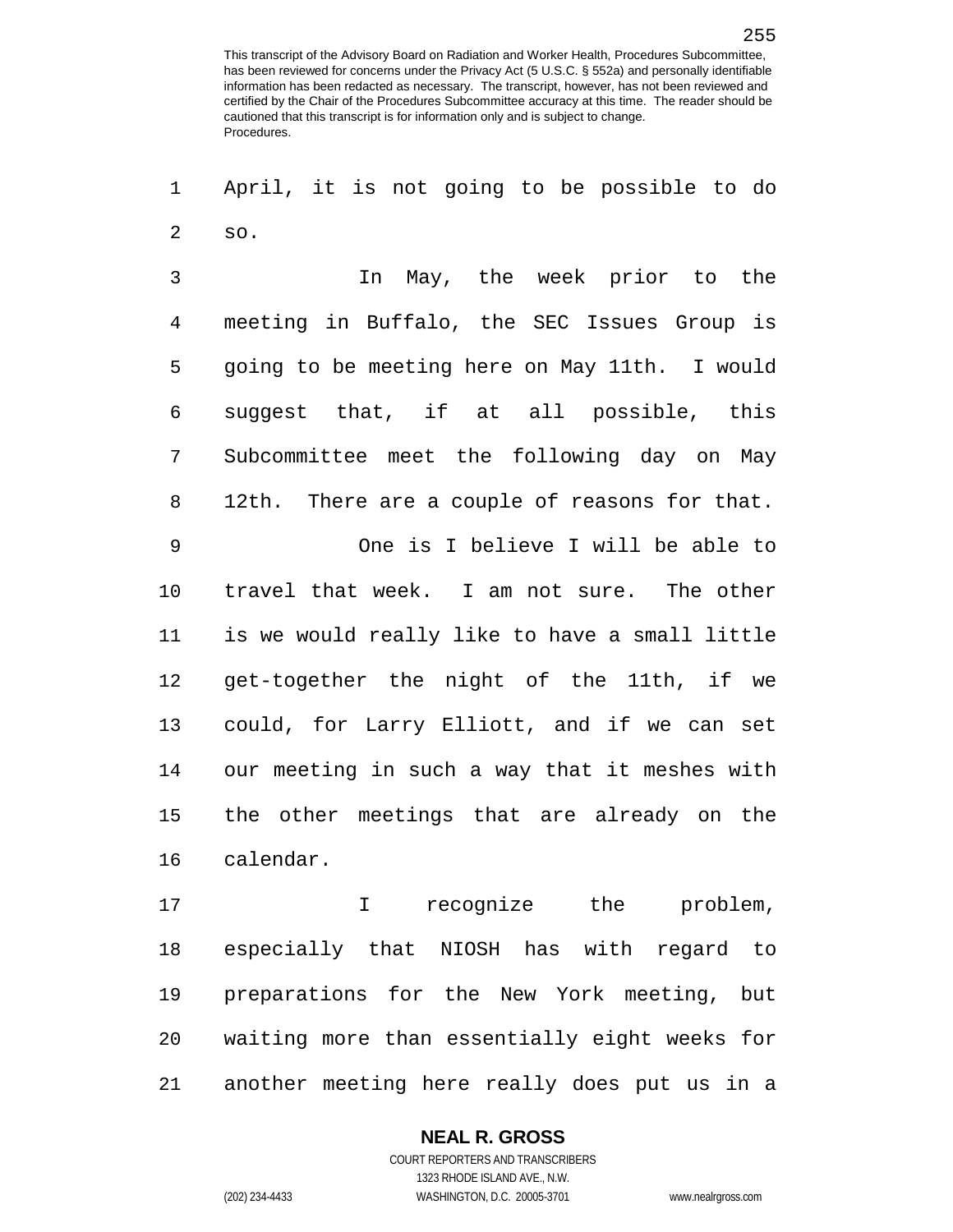slowed down procedural process where everybody forgets what we were talking about the last time. We have a large burden of carry- overs here, and SC&A will have quite a bit to do between now and then. I think probably their efforts may be the bulk of our activities next time, but anyone who has any feelings one way or the other about whether we can do a meeting on May 12th, please speak now. MEMBER ZIEMER: This is Ziemer. You may recall, we are also trying to schedule TBD-6000, and we are down to two dates for it, either the 10th or the 12th. I haven't heard yet from Bob Anigstein from SC&A on his schedule, and I haven't heard from John Poston yet. So I am still waiting to hear from them, but for the ones involved in that one, it would be Josie, Wanda, Mark, Poston and me, and then Dave Allen for NIOSH and Dick Stein

**NEAL R. GROSS**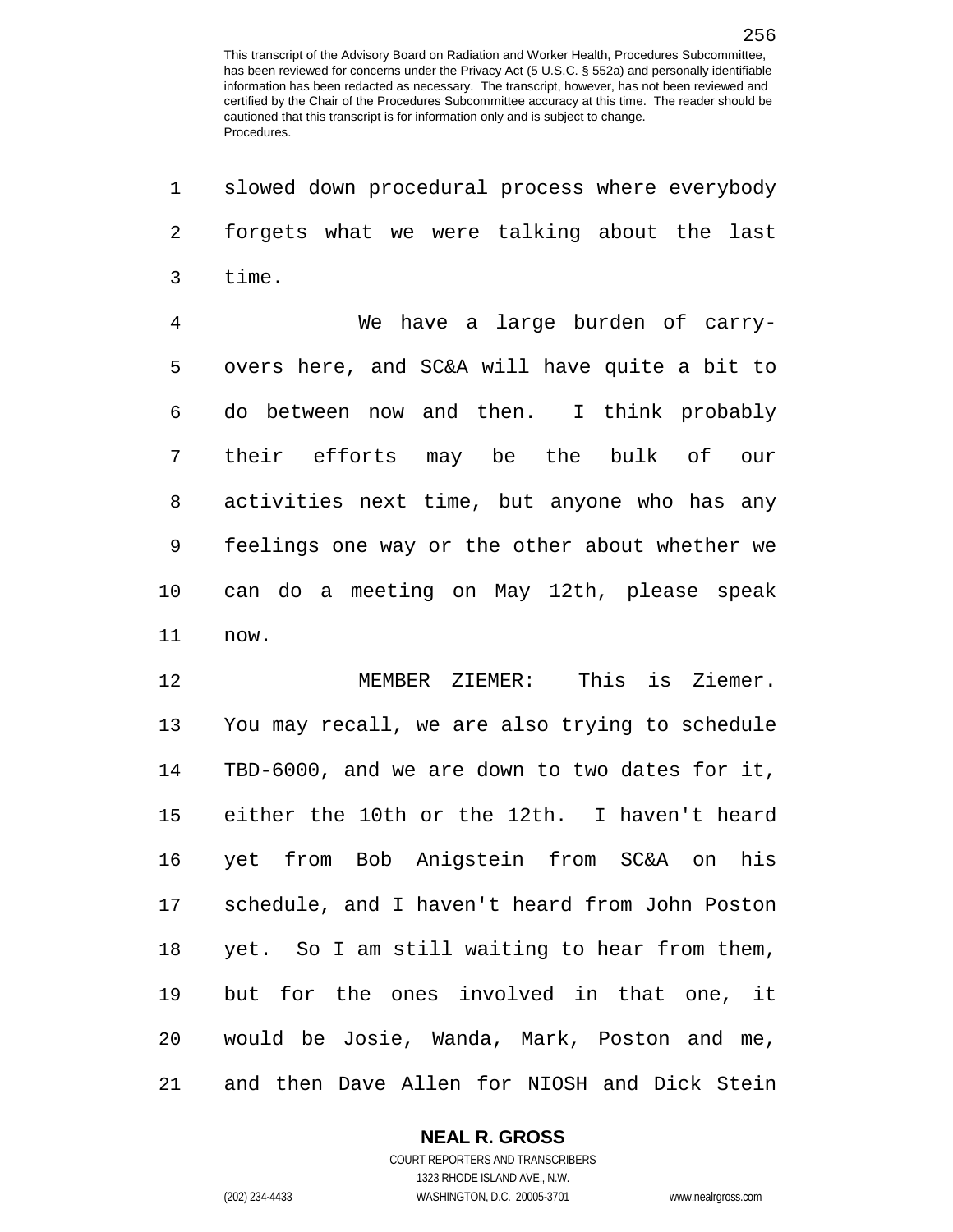for SC&A. But so far the 10th and the 12th are both clear dates. I think, for Mark, the 12th was the best. Wanda, you said the 12th was the best for you also. CHAIR MUNN: Yes, it is. MEMBER ZIEMER: But that was before you were talking about this group meeting. I suppose the 13th might also be a possibility, if we got into that. CHAIR MUNN: There is the Surrogate Data Work Group telecom that day, but it is only half a day. It is in the afternoon. MR. KATZ: I don't think the 13th will work for that reason. MEMBER ZIEMER: Oh, that is right. That is at one o'clock on the 13th. Although Dave Allen indicated he was okay to meet on that date, I haven't got a confirmation from him that they have finished going through all

#### **NEAL R. GROSS**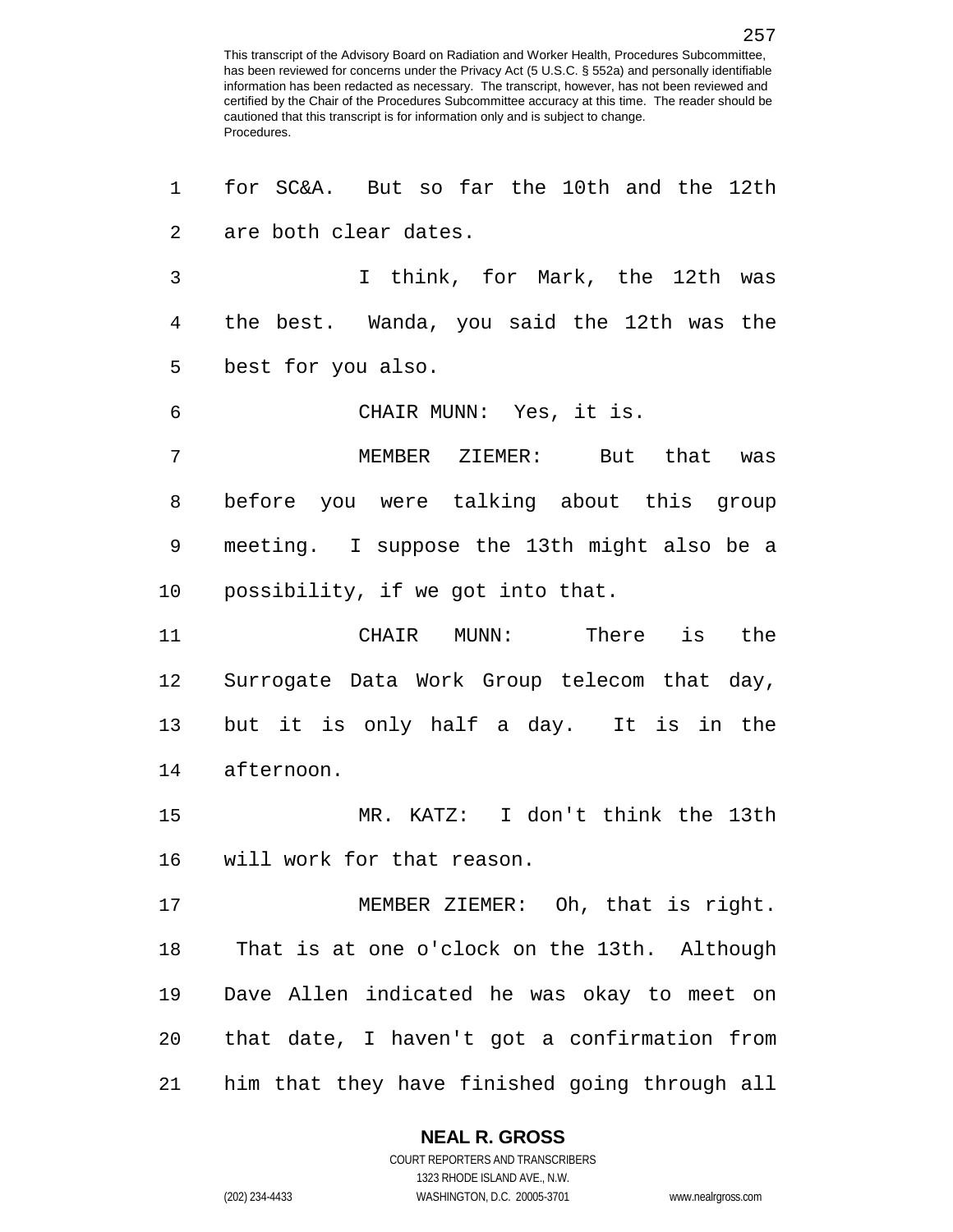| 1  | of the General Steel Industries documents that |
|----|------------------------------------------------|
| 2  | were, I think, basically obtained with Dr.     |
| 3  | McKeel's help. So I am not sure where he is    |
| 4  | on those, but I made the assumption when he    |
| 5  | said he was available that he would have       |
| 6  | finished that review because that is critical  |
| 7  | to the TBD-6000 meeting.                       |
| 8  | So that is the other piece of the              |
| 9  | picture we need to be aware of.                |
| 10 | MR. KATZ: Mark, if you are booked              |
| 11 | on the 10th and the 12th, that would work for  |
| 12 | you?                                           |
| 13 | MEMBER GRIFFON: Not very well,                 |
| 14 | but I would -- the 11th, 12th and the          |
| 15 | Surrogate, I could do. The 10th is pushing it  |
| 16 | for me, other commitment-wise.                 |
| 17 | MR. KATZ: Okay, because for the                |
| 18 | TBD-6000, we need you.                         |
| 19 | MEMBER GRIFFON: Yes, I know. I                 |
| 20 | know, and I don't want to miss that one or the |
| 21 | Procedures.                                    |

1323 RHODE ISLAND AVE., N.W.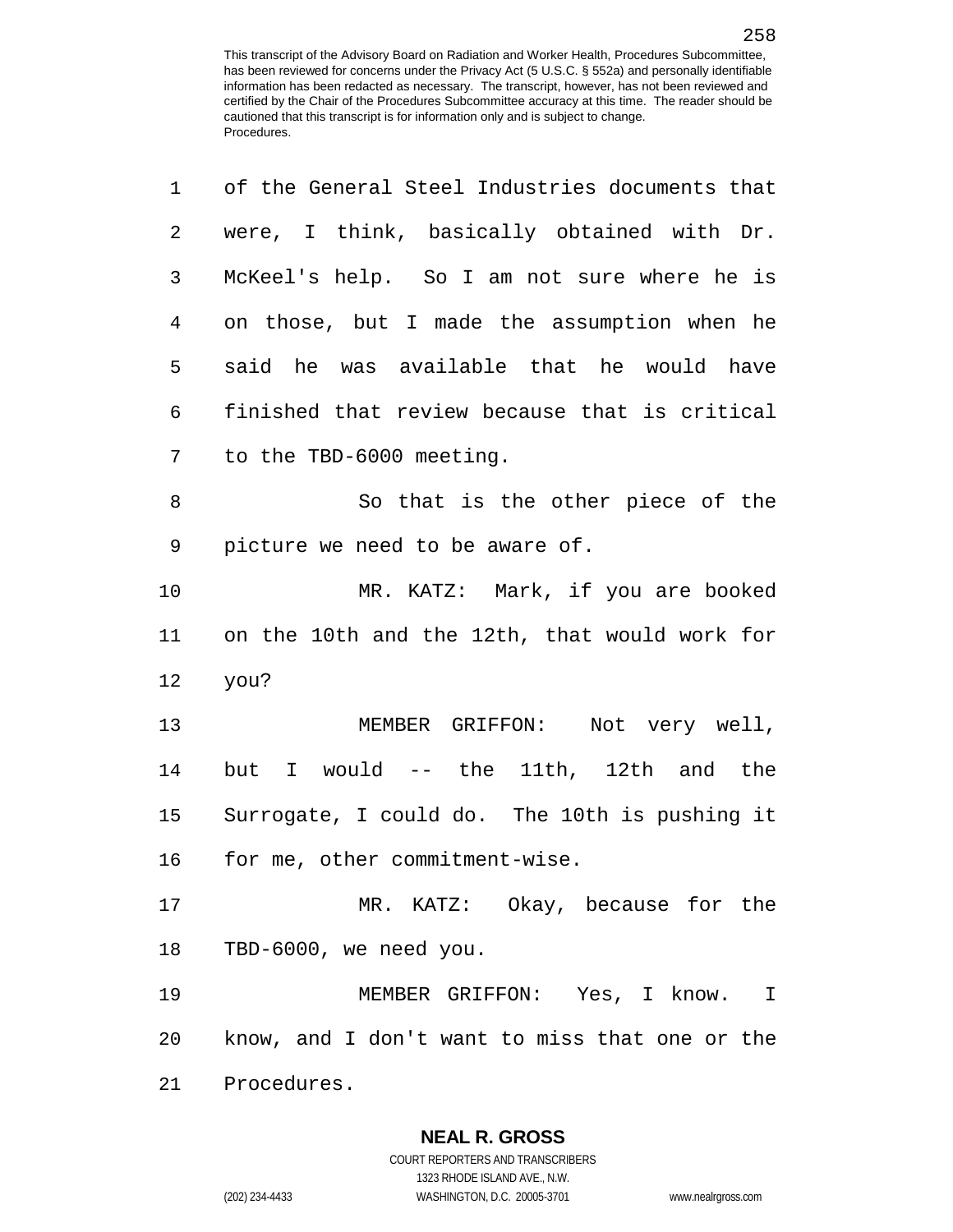| 1              | CHAIR MUNN: How much overlap do                |
|----------------|------------------------------------------------|
| 2              | we have between 6000 and Surrogate Data?       |
| 3              | MEMBER ZIEMER: Right now, not a                |
| $\overline{4}$ | whole lot. The Surrogate Data is essentially   |
| 5              | 6000 in terms of Texas City, but TBD-6000      |
| 6              | isn't handling the Texas City one.             |
| 7              | Then presumably, the 6001 stuff is             |
| 8              | going to be a separate Work Group, but I       |
| 9              | haven't heard from Jim yet.                    |
| 10             | MR. KATZ: But that is correct,                 |
| 11             | Paul. That is correct. It is going to be a     |
| 12             | separate Work Group.                           |
| 13             | MEMBER ZIEMER:<br>I had thought                |
| 14             | initially that -- I think, in terms of         |
| 15             | volunteers, several people who volunteered for |
| 16             | that were also on the 6000, but I don't know   |
| 17             | that that has been established yet for sure.   |
| 18             | haven't<br>CHAIR MUNN:<br>I<br>seen            |
| 19             | anything.                                      |
| 20             | MR. KATZ: It is not out yet. It                |
| 21             | is not finished yet.                           |

1323 RHODE ISLAND AVE., N.W.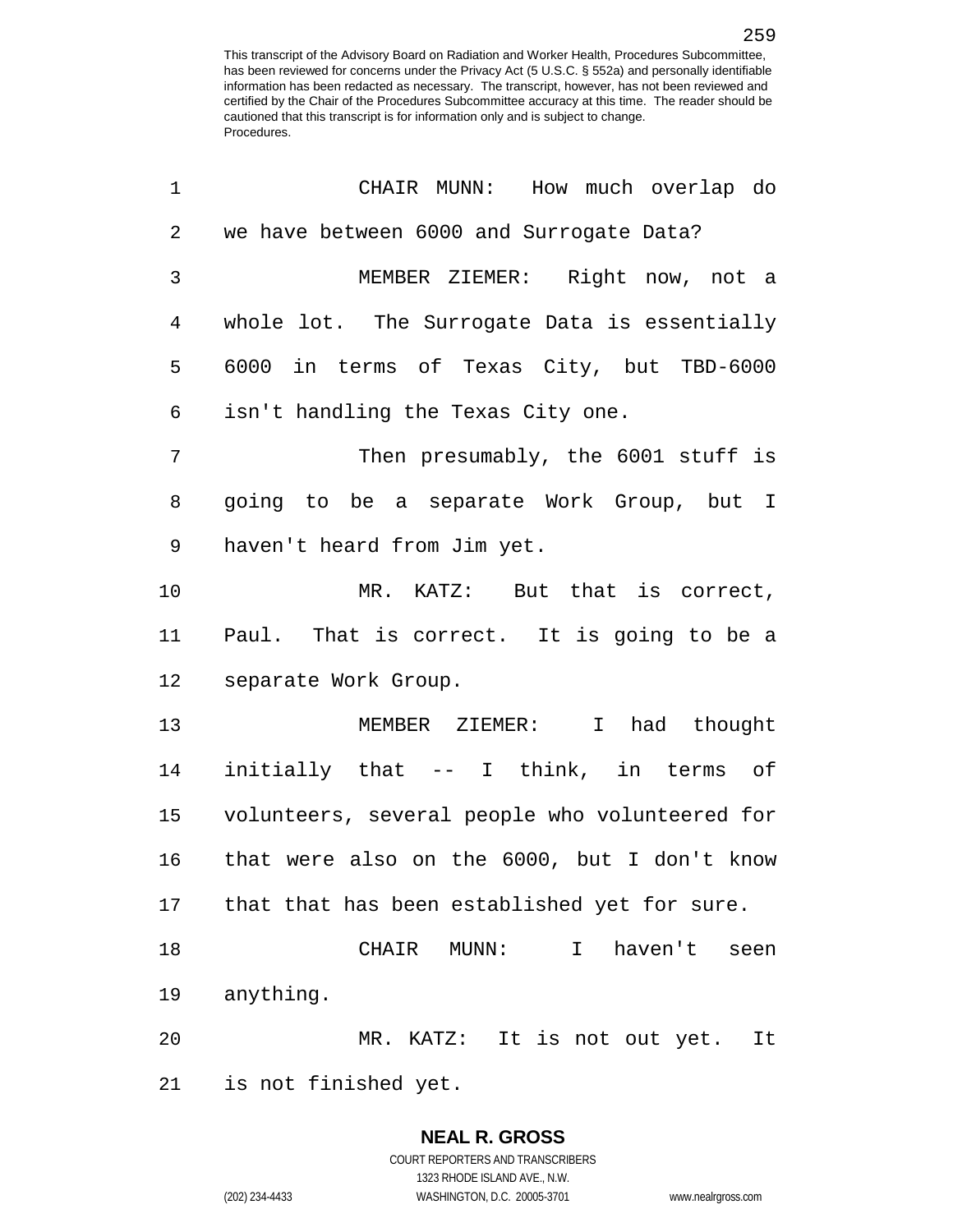| 1              | CHAIR MUNN:<br>So<br>in terms of              |
|----------------|-----------------------------------------------|
| $\overline{2}$ | people, the 6000 and Surrogate Data Work      |
| 3              | Groups don't overlap very much, do they?      |
| $\overline{4}$ | MEMBER GRIFFON: I think it is                 |
| 5              | just Paul and I. Right, Paul, that overlap?   |
| 6              | MEMBER ZIEMER: I am on that one,              |
| 7              | and I am on the SEC Work Group on the 11th.   |
| 8              | CHAIR MUNN: So being purely                   |
| 9              | selfish here, I am still looking at May 12th  |
| 10             | for this group.                               |
| 11             | MR. KATZ: But, Wanda, that pretty             |
| 12             | much will knock out our being able to have    |
| 13             | that TBD-6000 Work Group then because Mark is |
| 14             | not going to be able to do four days of Work  |
| 15             | Groups that week.                             |
| 16             | MEMBER GRIFFON: I can't do four               |
|                | 17 days in Cincinnati anyway.                 |
| 18             | CHAIR MUNN: Well, I was going to              |
| 19             | say he could just bring his bicycle. He will  |
| 20             | be fine, I am sure. You can do it, Mark. You  |
| 21             | are the iron man, right?                      |

(202) 234-4433 WASHINGTON, D.C. 20005-3701 www.nealrgross.com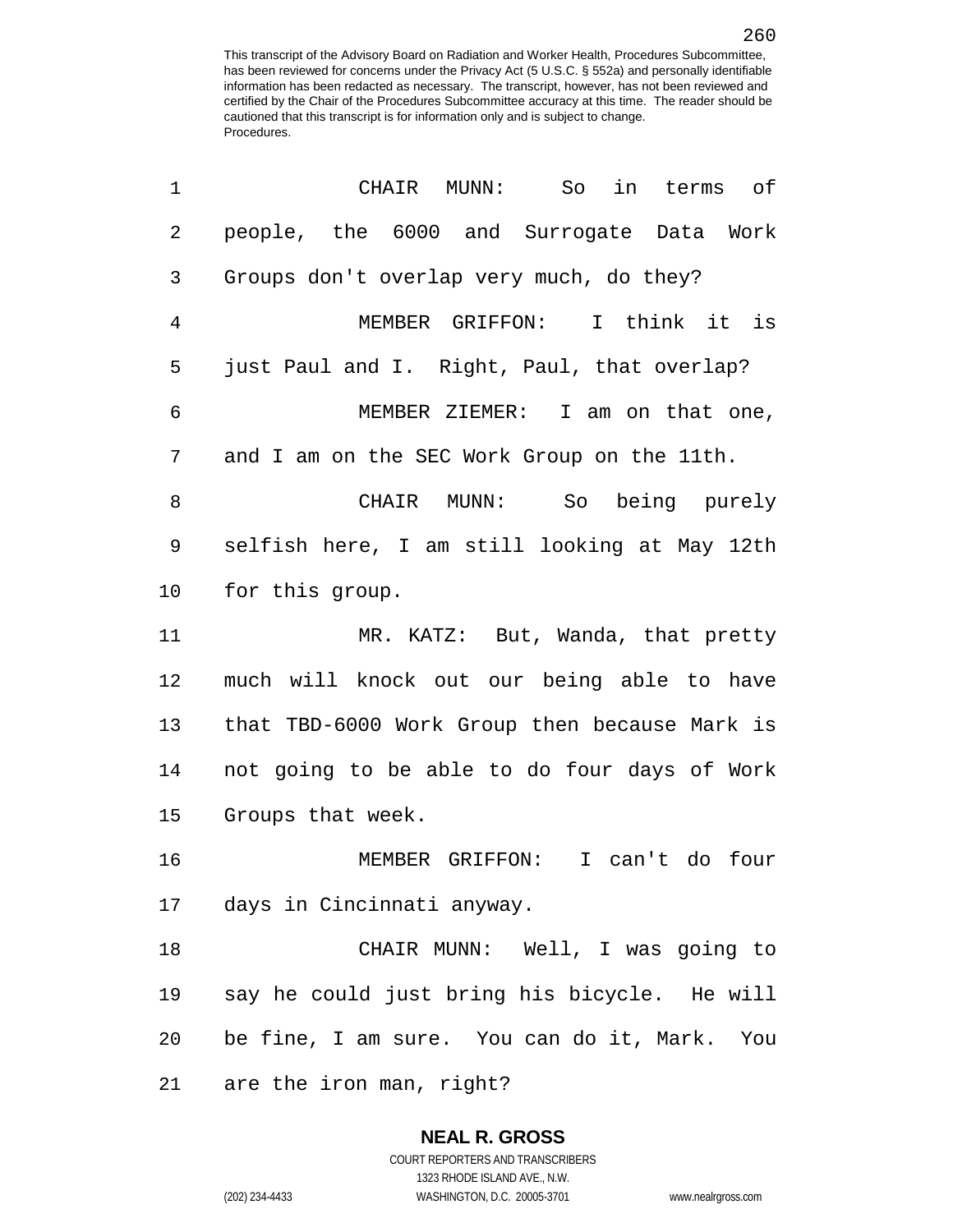| $\mathbf 1$ | MEMBER GRIFFON: Yes.                            |
|-------------|-------------------------------------------------|
| 2           | MR. KATZ: Can we back up a little               |
| 3           | bit on the Procedures in terms of dates from    |
| 4           | the 12th?                                       |
| 5           | CHAIR MUNN: I can't travel.                     |
| 6           | MR. KATZ: Before that week?                     |
| 7           | CHAIR MUNN: I doubt it very much                |
| 8           | that I would be able to.                        |
| 9           | MS. HOWELL: The 14th?                           |
| 10          | CHAIR MUNN: I could do the 14th.                |
| 11          | MR. KATZ: Oh, my gosh. But                      |
| 12          | considering there is a Board meeting the next   |
| 13          | week, that is fairly brutal for everyone. I     |
| 14          | think SC&A is getting red. I think that is      |
|             | 15 pretty ugly. I will do whatever anyone wants |
| 16          | myself. It is not my problem, but --            |
| 17          | MEMBER ZIEMER: Well, I am not                   |
| 18          | sure which is the most critical. We can         |
| 19          | certainly have the -- we can have the TBD-6000  |
| 20          | later, but it is going to end up in June, if    |
| 21          | we do that.                                     |

**NEAL R. GROSS** COURT REPORTERS AND TRANSCRIBERS

1323 RHODE ISLAND AVE., N.W. (202) 234-4433 WASHINGTON, D.C. 20005-3701 www.nealrgross.com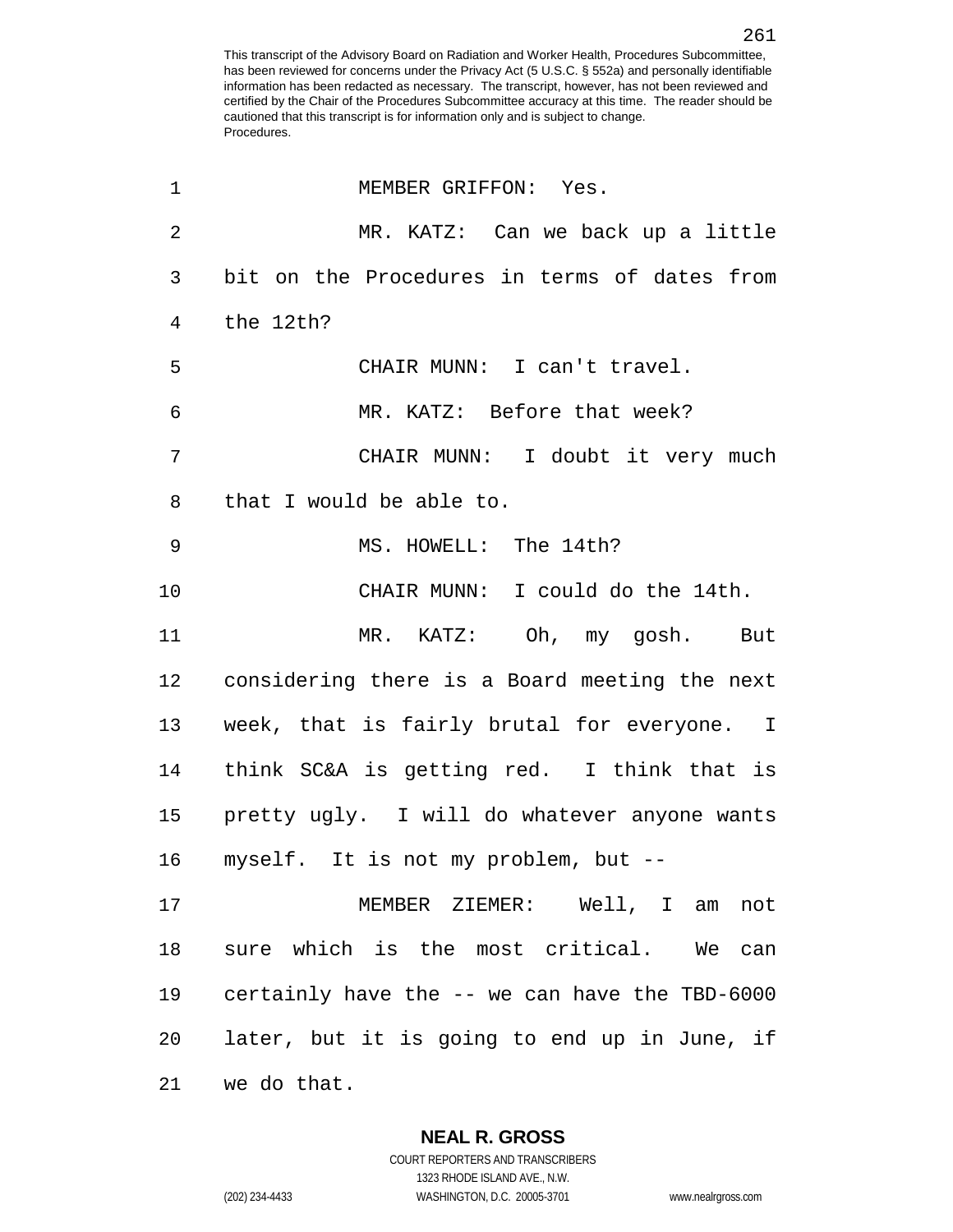| 1              | CHAIR MUNN: Or earlier -- I could                 |
|----------------|---------------------------------------------------|
| $\overline{2}$ | certainly -- I could be on the telephone for      |
| 3              | TBD-6000 if it were done the preceding week.      |
| 4              | MEMBER ZIEMER: Well, the                          |
| 5              | preceding week, Ted Katz isn't available.         |
| 6              | CHAIR MUNN: All right.                            |
| 7              | MEMBER GRIFFON: You had narrowed                  |
| 8              | it down from a lot of dates. I know that,         |
| 9              | Paul. Right?                                      |
| 10             | MEMBER ZIEMER: What's that?                       |
| 11             | MEMBER GRIFFON: You had narrowed                  |
| 12             | it down from a lot of dates.                      |
| 13             | MEMBER ZIEMER: Well, right, and                   |
| 14             | Mark, you are not available between the 13th -    |
| 15             | - I had the 13th, 14th, 23rd and 27th $-$ on      |
|                | 16 any of those dates -- well, the 13th and 14th, |
|                | 17 we have several people not available.          |
| 18             | MR. KATZ: I am not sure that I am                 |
| 19             | not available the first week in May. I think      |
| 20             | I am.                                             |
| 21             | MEMBER ZIEMER: Oh, first week in                  |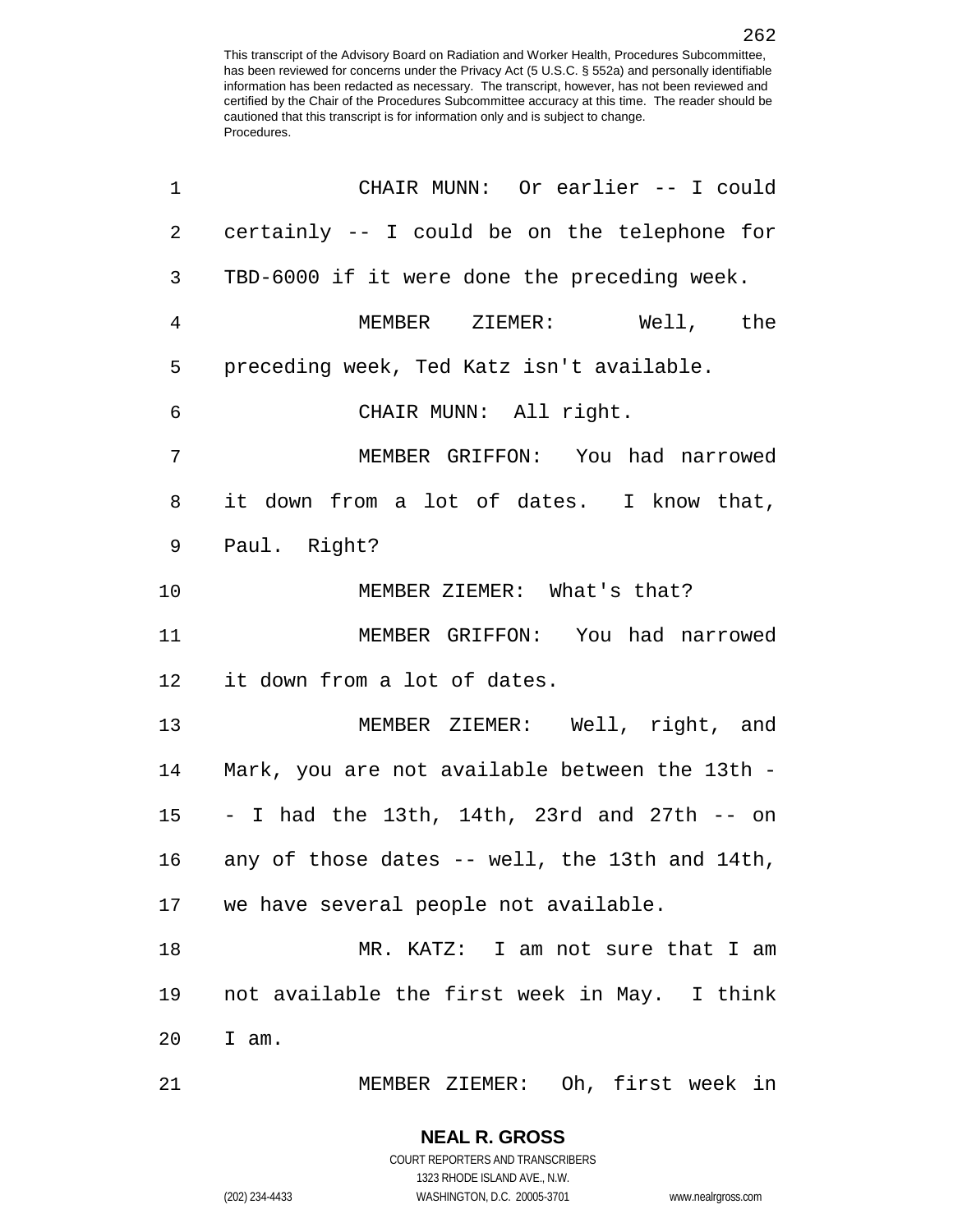May? No, I am not available the first week in May. MR. KATZ: Oh, you are not? MEMBER ZIEMER: No. MEMBER GRIFFON: What were the other ones again, Paul? The 13th and 14th are definitely out for me. April we are talking about? MEMBER ZIEMER: Right. The 23rd and the 27th I had, but the 27th was out for Katz, and the 26th was out for Mark. MR. KATZ: Email me. I will try to make it. MEMBER GRIFFON: I was going to say I could do the 27th, but I can't do the 23rd, no. MEMBER ZIEMER: Right. And Wanda can't be available in March -- or April, rather. CHAIR MUNN: No, but I could call in.

**NEAL R. GROSS**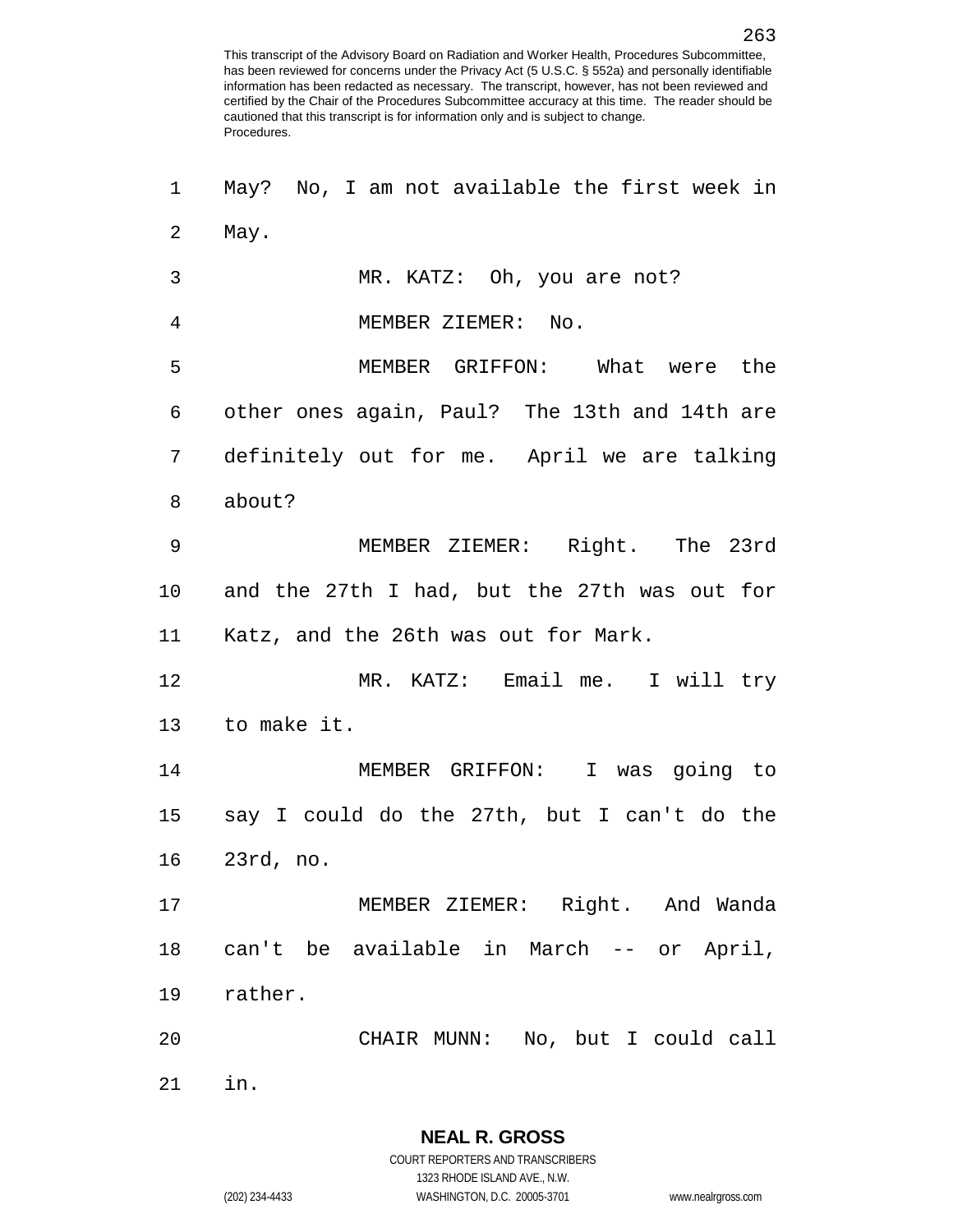| 1              | MEMBER ZIEMER: Could call in.                  |
|----------------|------------------------------------------------|
| $\overline{2}$ | CHAIR MUNN: Yes. I think it                    |
| $\mathsf{3}$   | would be all right. So?                        |
| 4              | MEMBER ZIEMER: Well, the only one              |
| 5              | of those maybe that would be possible would be |
| 6              | the 23rd, I guess, but you are not available,  |
| 7              | Mark. You would have to call in. Right?        |
| 8              | MEMBER GRIFFON: And even if I                  |
| 9              | could call in, I still might miss part of it.  |
| 10             | MEMBER ZIEMER: Yes. So that                    |
| 11             | wouldn't be good.                              |
| 12             | MS. HOWELL: What about the 18th?               |
| 13             | MR. KATZ: So Emily is just asking              |
| 14             | about the 18th in Buffalo. We are there the    |
| 15             | 19th, 20th, 21st.                              |
| 16             | CHAIR MUNN: But it is<br>not                   |
| 17             | Buffalo. It is Niagara Falls.                  |
| 18             | MR. KATZ: Paul, do you expect                  |
| 19             | that this TBD-6000 meeting possibly will be    |
| 20             | closing out the Work Group's work on GSI?      |
| 21             | MEMBER ZIEMER: That is going to                |

1323 RHODE ISLAND AVE., N.W.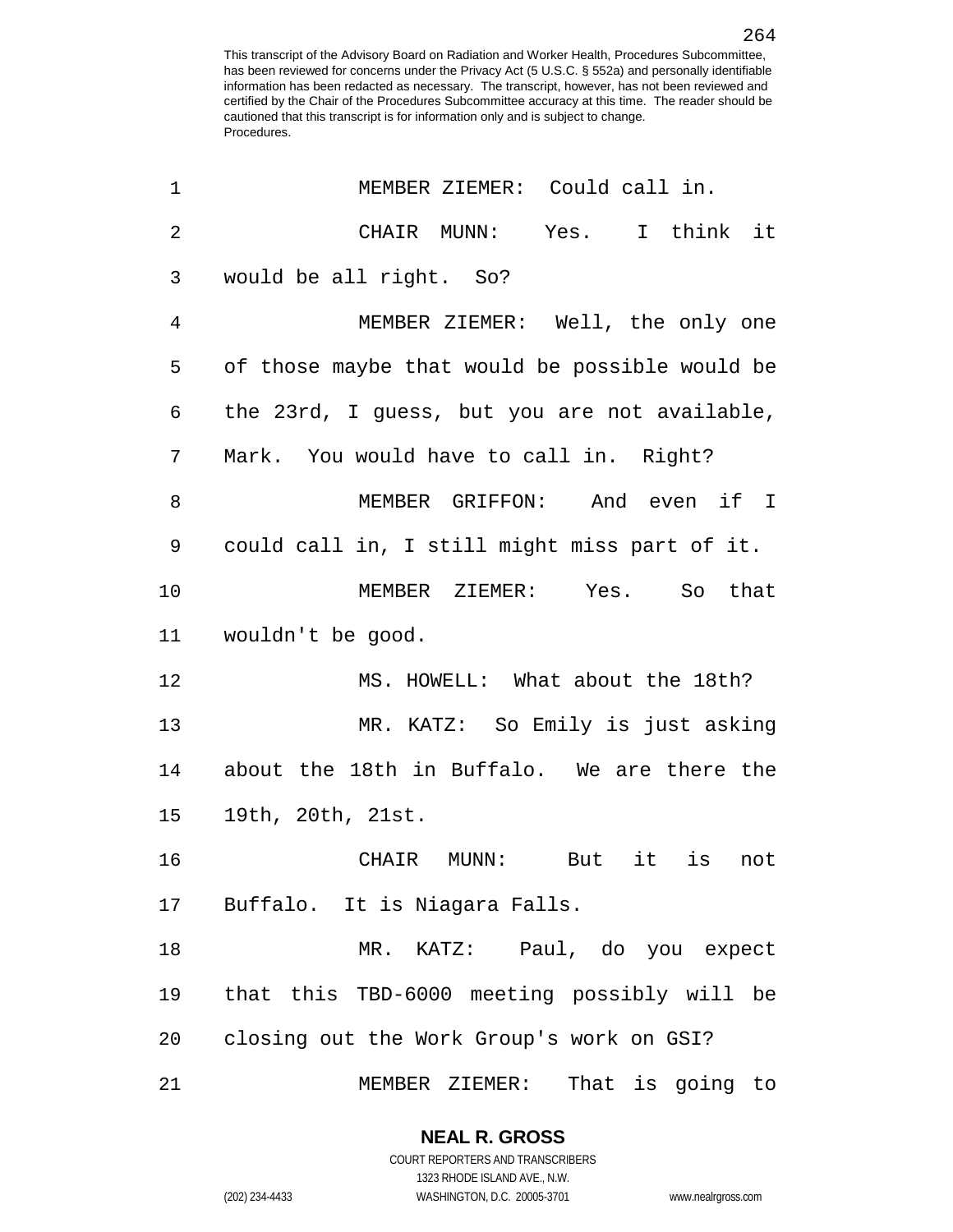| $\mathbf 1$ | be very dependent on where Dave Allen is on    |
|-------------|------------------------------------------------|
| 2           | their review of the materials. I don't have a  |
| 3           | hint at the moment. I guess I am going to be   |
| 4           | surprised if we can close out. There's a lot   |
| 5           | of issues. I would like to be able to. There   |
| 6           | has certainly been pressure on us to close     |
| 7           | that out.                                      |
| 8           | MEMBER GRIFFON: Paul, what if we               |
| 9           | said here that May 12th will either be TBD-    |
| 10          | 6000 or the Procedures Subcommittee, depending |
| 11          | on what you hear from Dave, because he may not |
| 12          | even be ready. Right?                          |
| 13          | MEMBER ZIEMER: Yes, that is a                  |
| 14          | possibility. I would say let's reserve it,     |
| 15          | and then whichever.                            |
| 16          | MEMBER GRIFFON: Reserve the day.               |
|             | 17 I don't know. I would argue, if Dave is     |
| 18          | ready, that is probably a little more          |
| 19          | pressing, the 6000 group.                      |
| 20          | CHAIR MUNN: Yes, you are probably              |
|             | 21 correct. I am certainly open to Emily's     |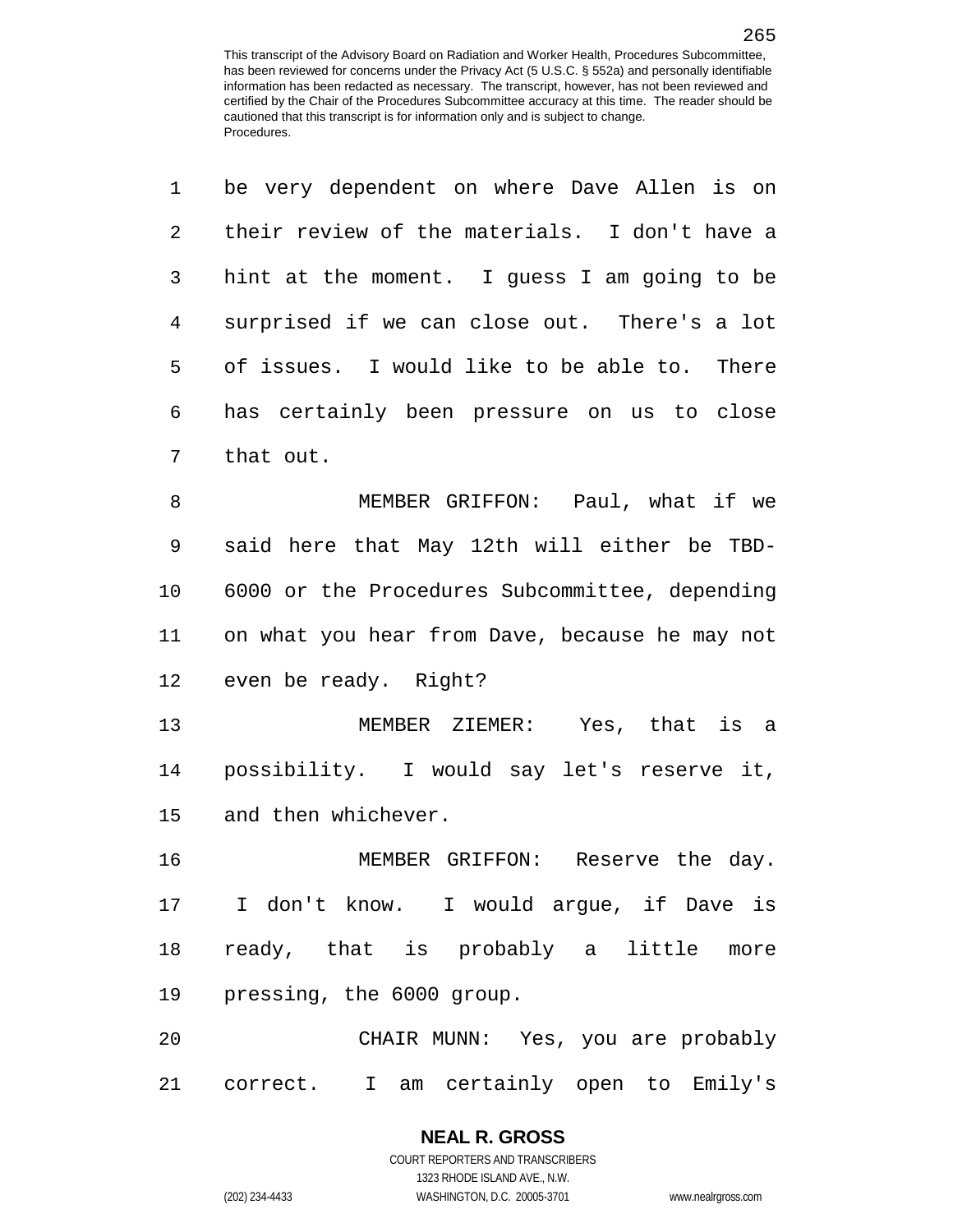| 1  | suggestion. I have no problem with            |
|----|-----------------------------------------------|
| 2  | considering the 18th for this meeting in      |
| 3  | Buffalo or Niagara Falls.                     |
| 4  | MR. KATZ: Niagara Falls. Mark,                |
| 5  | can you handle that?                          |
| 6  | MEMBER GRIFFON: I guess. I am                 |
| 7  | just afraid, if it is an aggressive agenda,   |
| 8  | you know, if we are all trying to get ready   |
| 9  | for the $-$                                   |
| 10 | MR. KATZ: Yes. Well, it is going              |
| 11 | to be a -- it is going to be a busy Board     |
| 12 | meeting again, like the last one.             |
| 13 | MEMBER GRIFFON: Right.                        |
| 14 | CHAIR MUNN: But then there are                |
| 15 | advantages as well.                           |
| 16 | MEMBER ZIEMER: Well, let's go                 |
| 17 | ahead and block off the 12th, and I will talk |
| 18 | to Dave Allen and see what we can do and let  |
| 19 | you know.                                     |
| 20 | CHAIR MUNN: So tentatively, we                |
| 21 | are going to say 6000 on the 12th. Right?     |

1323 RHODE ISLAND AVE., N.W.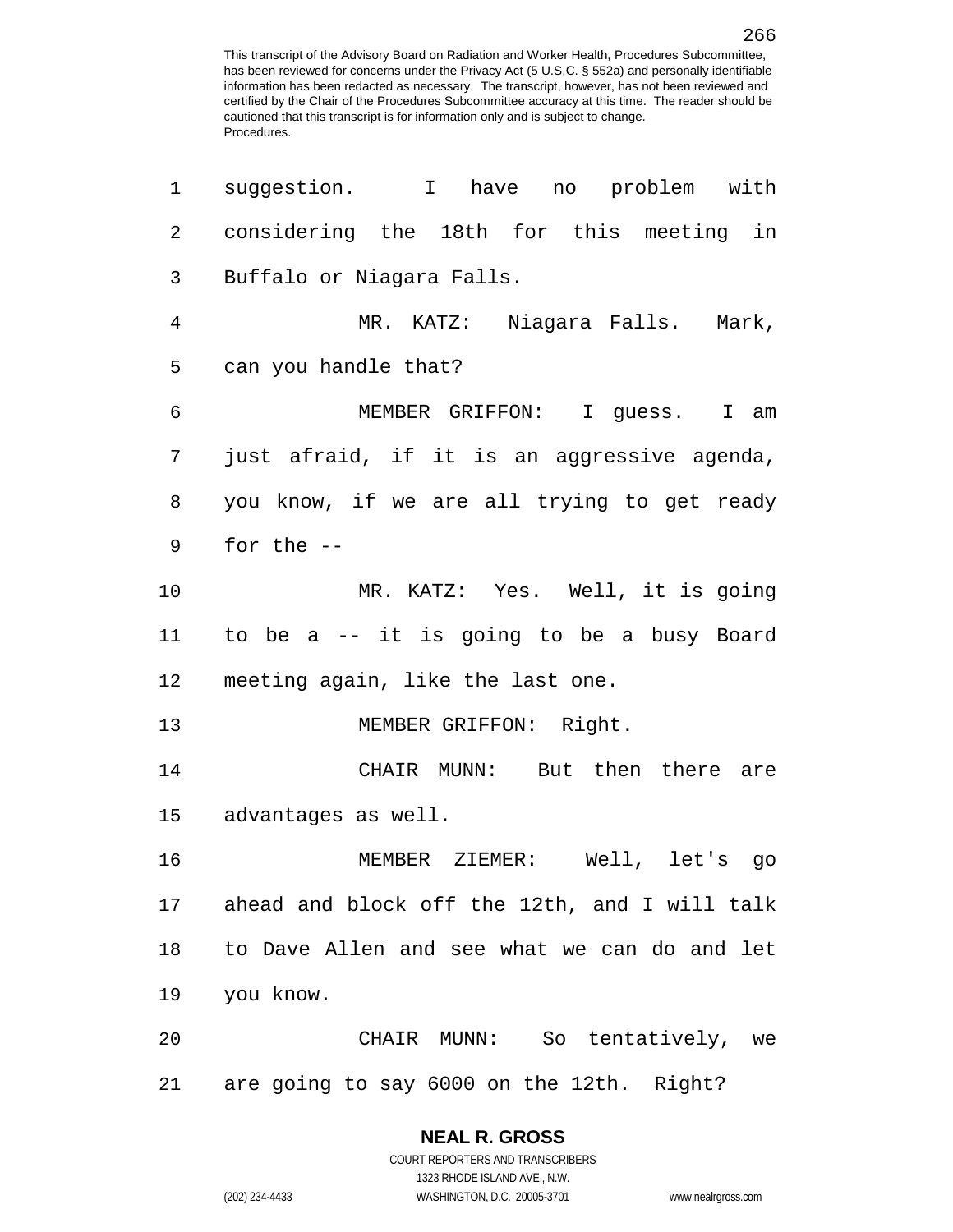| 1              | MR. KATZ: Tentatively, yes.                    |
|----------------|------------------------------------------------|
| $\overline{2}$ | CHAIR MUNN: Tentatively. And can               |
| 3              | we go ahead and lock in this one on the 18th?  |
| $\overline{4}$ | I know no one finds that to be particularly    |
| 5              | palatable.                                     |
| $\epsilon$     | MEMBER GRIFFON: Wanda, do you                  |
| 7              | think, if we did the 18th at the meeting, can  |
| 8              | it be arranged that we do -- oh, no, that      |
| $\mathsf 9$    | won't work for you anyway.                     |
| 10             | CHAIR MUNN: What?                              |
| 11             | MEMBER GRIFFON: I was<br>just                  |
| 12             | thinking, if I can do it, I would have to      |
| 13             | travel the morning of the 18th, and I am not   |
| 14             | sure what my options are to get up there       |
| 15             | early.                                         |
| 16             | MR. KATZ: So you are saying maybe              |
|                | 17 a half-day?                                 |
| 18             | MEMBER GRIFFON: Yes, that is what              |
| 19             | I was thinking, like a noon-time start, and    |
| 20             | then we get everything done a little late, but |
| 21             | you know --                                    |

**NEAL R. GROSS** COURT REPORTERS AND TRANSCRIBERS

1323 RHODE ISLAND AVE., N.W.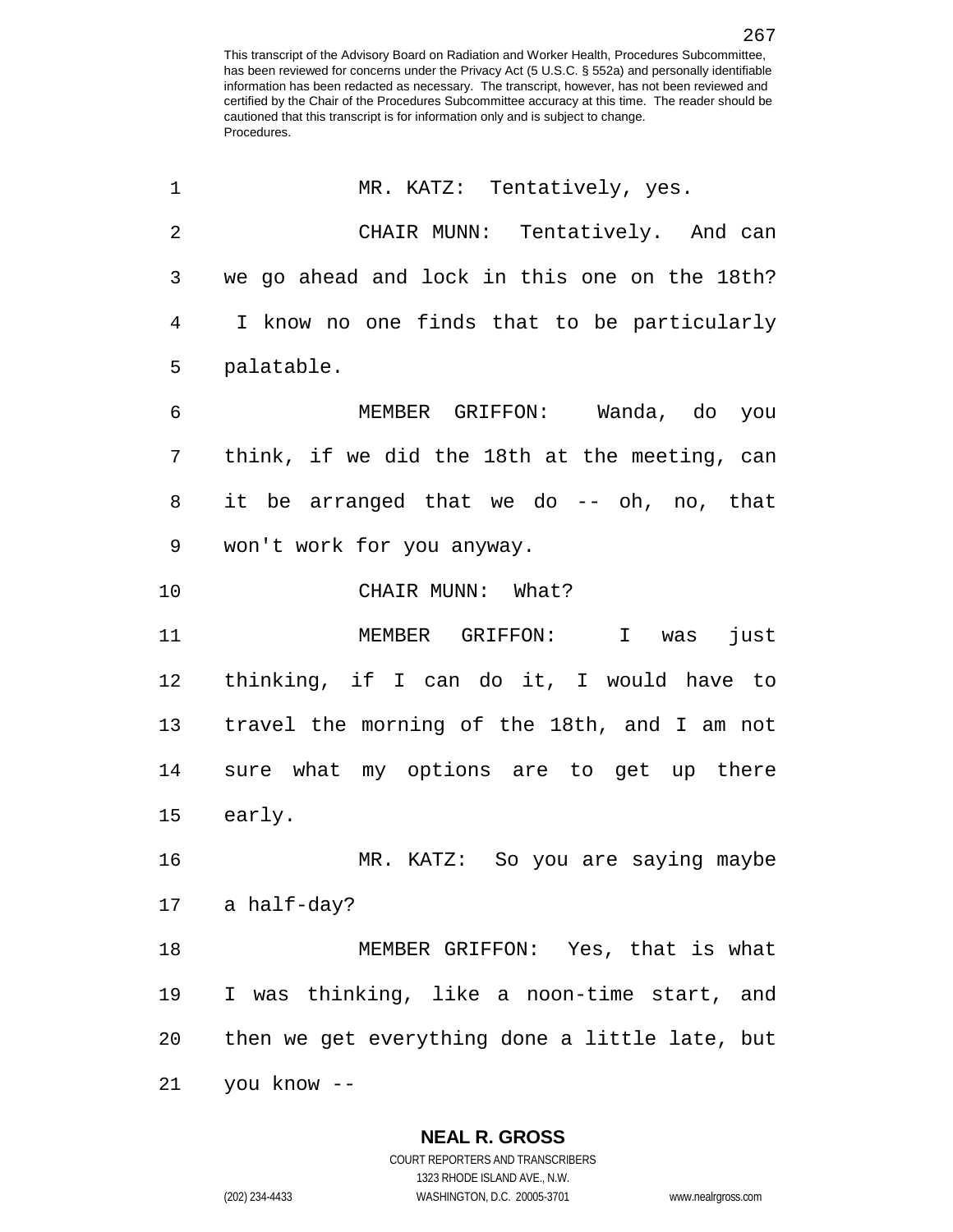| 1              | MS. HOWELL: If we could do this                |
|----------------|------------------------------------------------|
| $\overline{c}$ | in a half-day, then we could do it the morning |
| 3              | of the 13th.                                   |
| 4              | MS. ADAMS: You could do two half-              |
| 5              | days.                                          |
| 6              | MR. KATZ: We could. The whole                  |
| 7              | prospect is seeming brutal to me, considering  |
| 8              | the Board meeting, especially for you folks.   |
| 9              | CHAIR MUNN: Well, rather than                  |
| 10             | waffle, let's go ahead and say that we will    |
| 11             | meet in Niagara Falls on the 18th. We will     |
| 12             | attempt to start at noon. Will<br>noon be      |
| 13             | adequate?                                      |
| 14             | MEMBER GRIFFON:<br>I can't answer              |
| 15             | that, but I think so.                          |
| 16             | MR. KATZ: There are<br>good<br>some            |
| 17             | flights.                                       |
| 18             | CHAIR MUNN: Or if we find that                 |
| 19             | flights are impossible, then we can always     |
| 20             | push it back to one.                           |
| 21             | That makes more<br>MR. HINNEFELD:              |

COURT REPORTERS AND TRANSCRIBERS 1323 RHODE ISLAND AVE., N.W. (202) 234-4433 WASHINGTON, D.C. 20005-3701 www.nealrgross.com

**NEAL R. GROSS**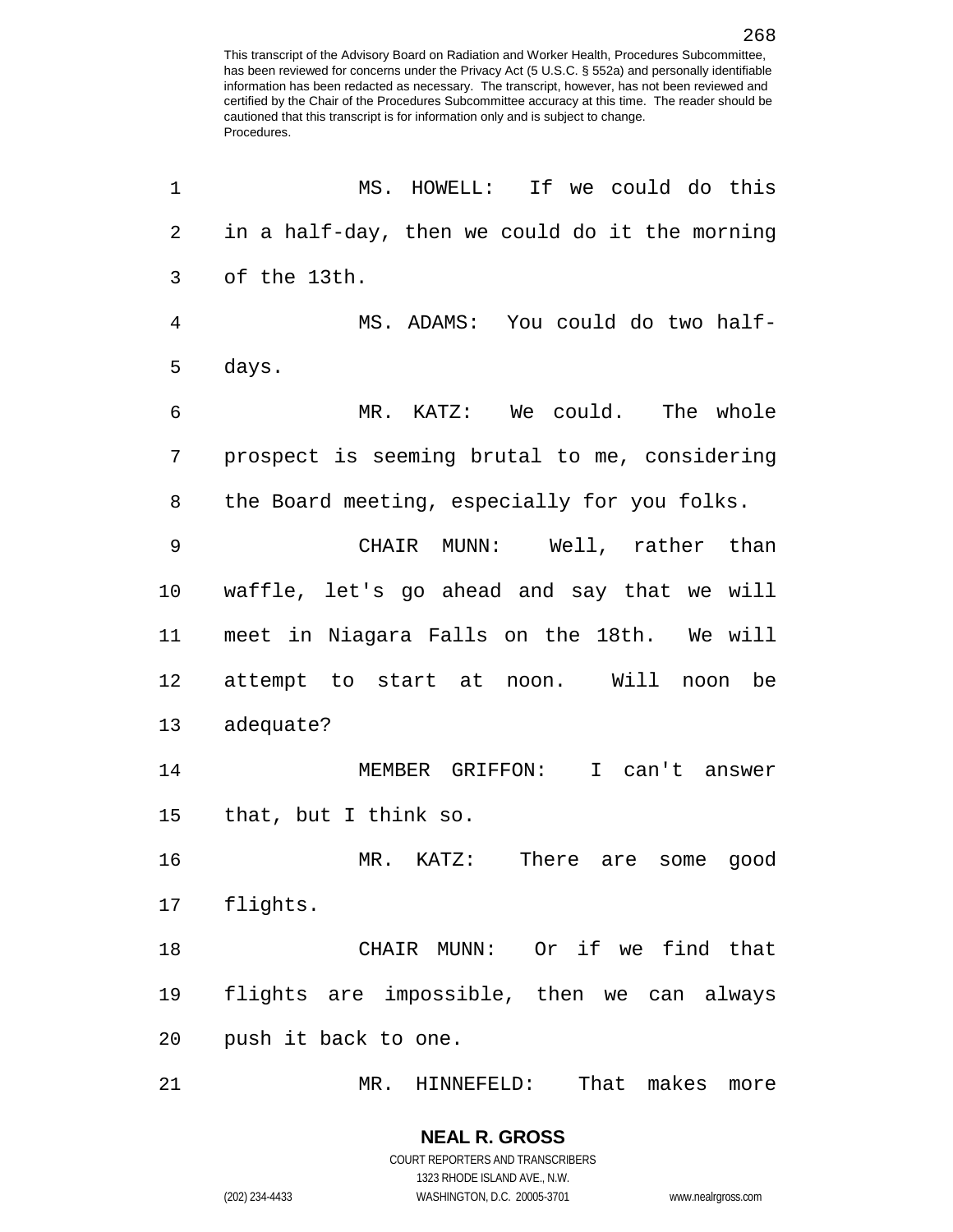sense. CHAIR MUNN: Does it? MR. HINNEFELD: Afternoon start. MR. KATZ: That means they have to come in the night before. MR. HINNEFELD: We may have to get there the night before for Niagara Falls. I was going to drive to Niagara Falls and go to my in-laws. Instead of leaving on Tuesdays, then I would be leaving on Monday. I would lose the entire week before the Board meeting, 12 or the entire week of the Board meeting. MS. HOWELL: If we thought it was going to be a half-day, because the week before it would still only be three days of meeting, which it already is now, if you are assuming that the TBD-6000 meeting is on the 12th. So to me, it is like not necessarily-- MR. KATZ: What about -- Wanda, do you have to be -- what about if you do it by phone, Procedures? You can't do that?

**NEAL R. GROSS**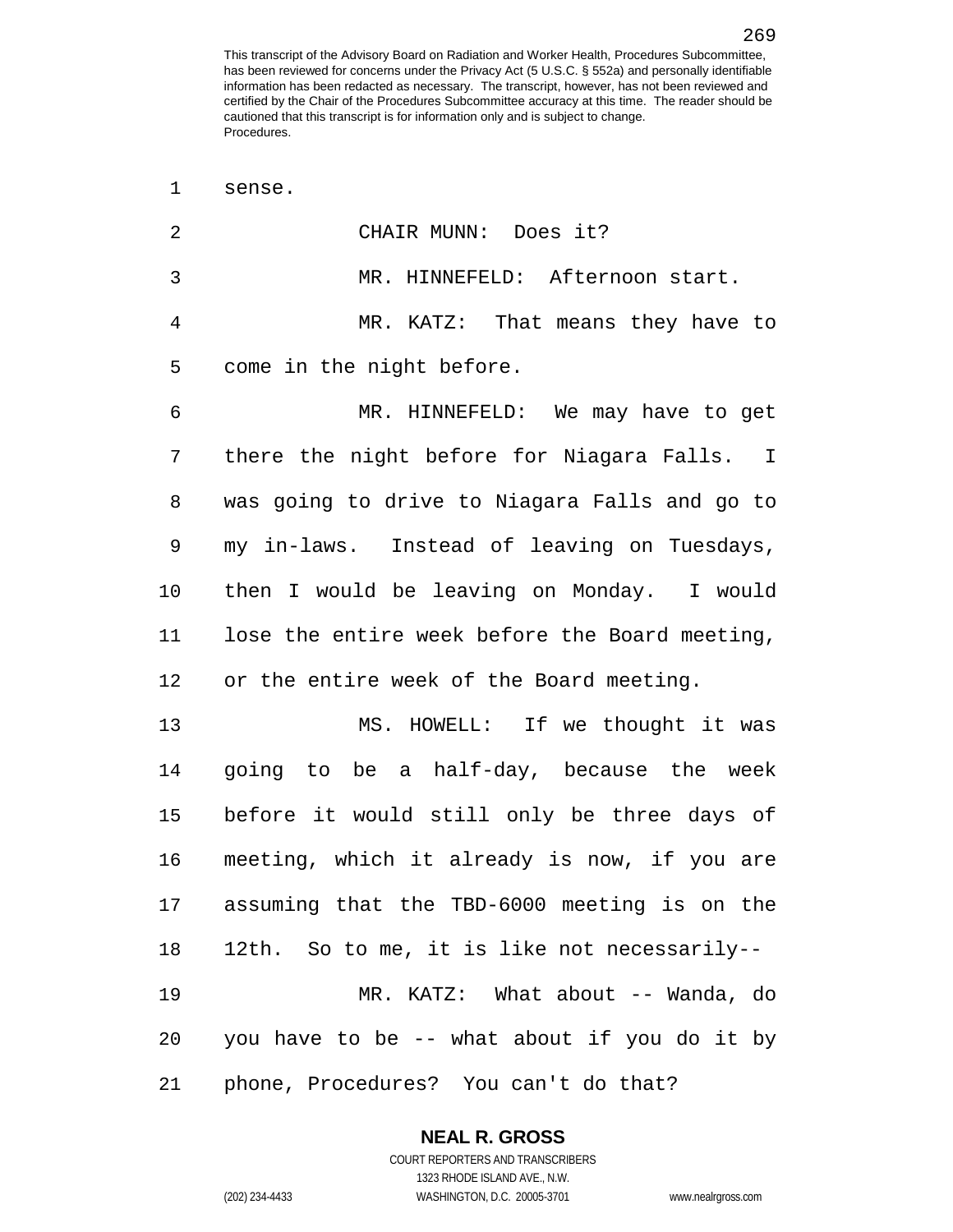| 1              | CHAIR MUNN: My personal feeling               |
|----------------|-----------------------------------------------|
| $\overline{c}$ | is nothing is more difficult than trying to   |
| 3              | deal with it. We did very little with the     |
| $\overline{4}$ | database this time, and this makes the third  |
| 5              | and $--$                                      |
| 6              | MR. KATZ: Okay, that's fine.                  |
| 7              | That's fine. I was just looking at the end of |
| 8              | the last week of April, which would work.     |
| 9              | MEMBER GRIFFON: I hate to tell                |
| 10             | you this, Wanda, but what about -- you know,  |
| 11             | we are killing ourselves here with this       |
| 12             | schedule.                                     |
| 13             | MR. HINNEFELD: And I don't know               |
| 14             | what can get accomplished in six weeks, and   |
| 15             | May 12th is six weeks out.                    |
| 16             | MEMBER GRIFFON: Yes. Then why                 |
|                | 17 don't we push it into probably June?       |
| 18             | MR. KATZ: Well, what about the                |
| 19             | last week in May? Was that a no go for some   |
| 20             | reason?                                       |
| 21             | MEMBER ZIEMER: It is for me.<br>$\mathbf I$   |

1323 RHODE ISLAND AVE., N.W.

(202) 234-4433 WASHINGTON, D.C. 20005-3701 www.nealrgross.com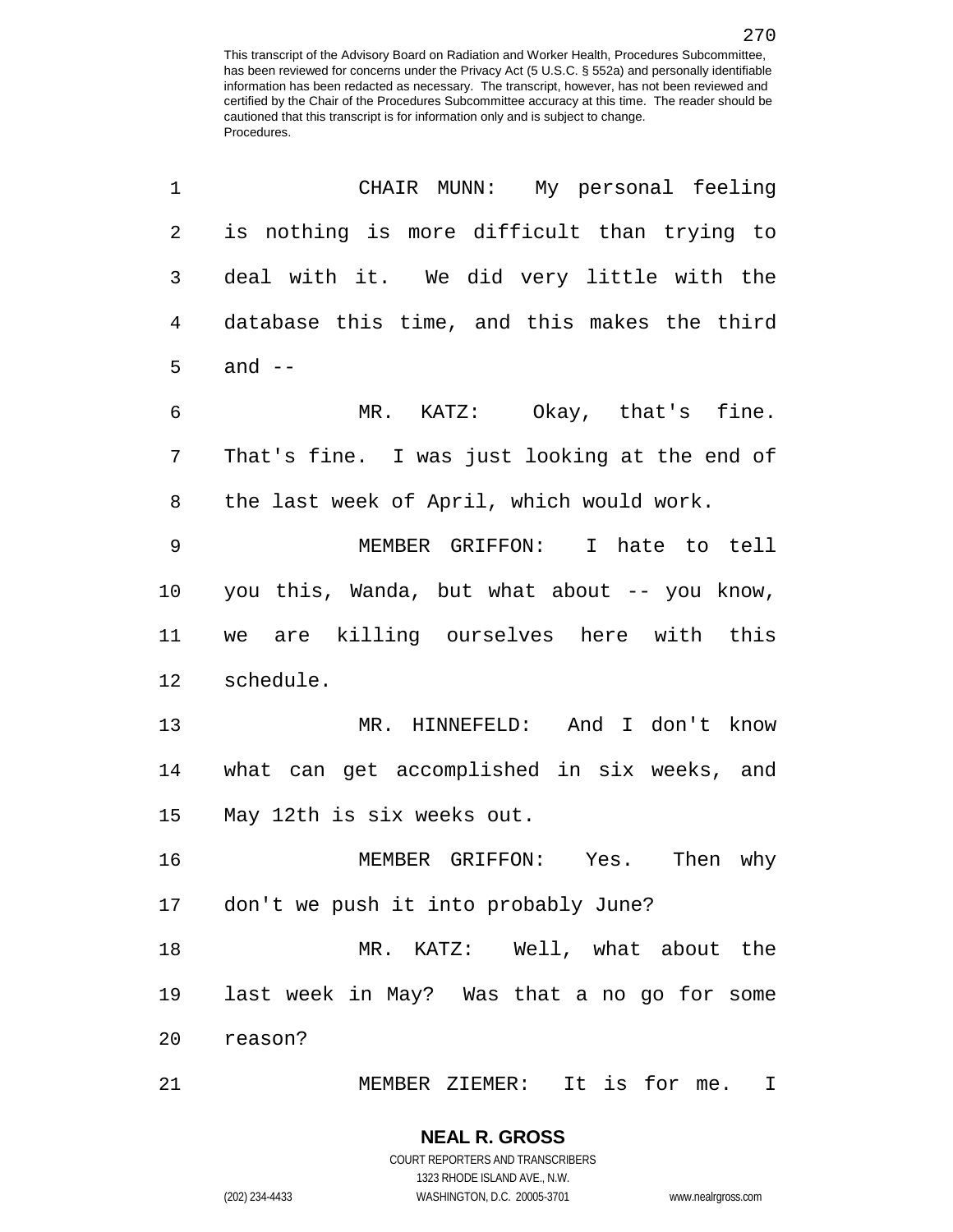wouldn't be available. MR. KATZ: The last week in May is no good? Okay. MEMBER ZIEMER: And the 18th is going to be problematic. MR. KATZ: Okay. Then let's scratch that. Looks like we are into June. What about that first week in June? The first week in June looks fine from my calendar. MR. HINNEFELD: I believe I am on vacation Thursday and Friday of that week. MR. KATZ: Okay. So there is Monday, the 31st of May, Tuesday the 1st. MR. HINNEFELD: Monday the 31st is Memorial Day. MR. KATZ: Oh, right, right. MEMBER GRIFFON: The 2nd is good for me, the best actually. MR. KATZ: The 2nd? Yes, the 2nd would be probably best for anyone traveling, so they don't have to do this for Memorial

**NEAL R. GROSS**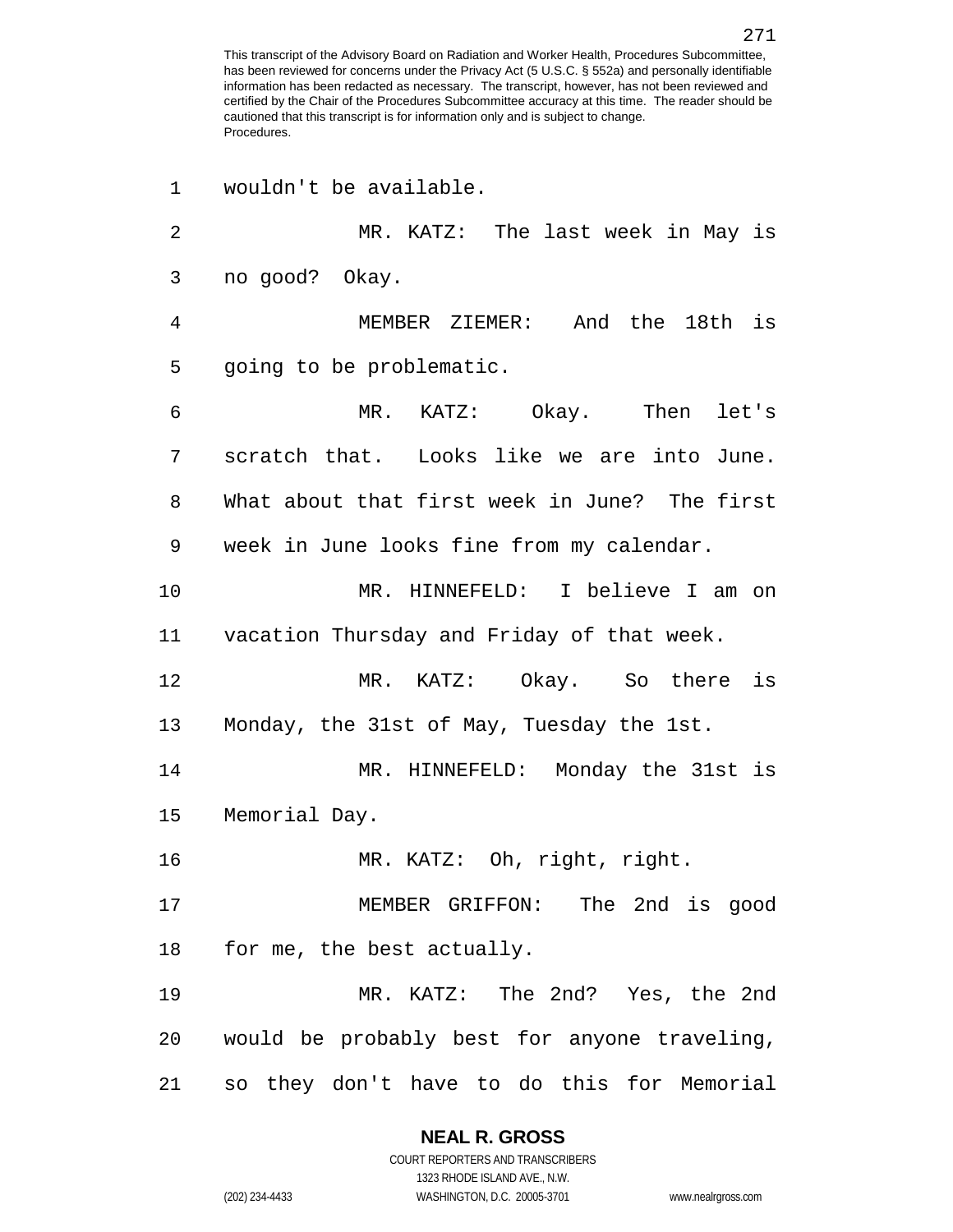Day. MEMBER ZIEMER: I am not available that week at all. DR. ULSH: I don't know if I am. MR. KATZ: Okay, and Paul is not. The second week of June? June 8th? MEMBER GRIFFON: Eighth or ninth or 10th are okay with me. MR. KATZ: Good for me. DR. ULSH: I am going to have to get back to you. I know I am going on vacation in June. I just don't remember the date. MR. HINNEFELD: Well, I will cover it if I need to. MR. KATZ: Okay. June 8th is good for you, Stu? 18 MR. HINNEFELD: Yes. MR. KATZ: June 8 okay with you, Wanda? Steve? Okay. June 8th, and I will send an email to Dick.

# **NEAL R. GROSS**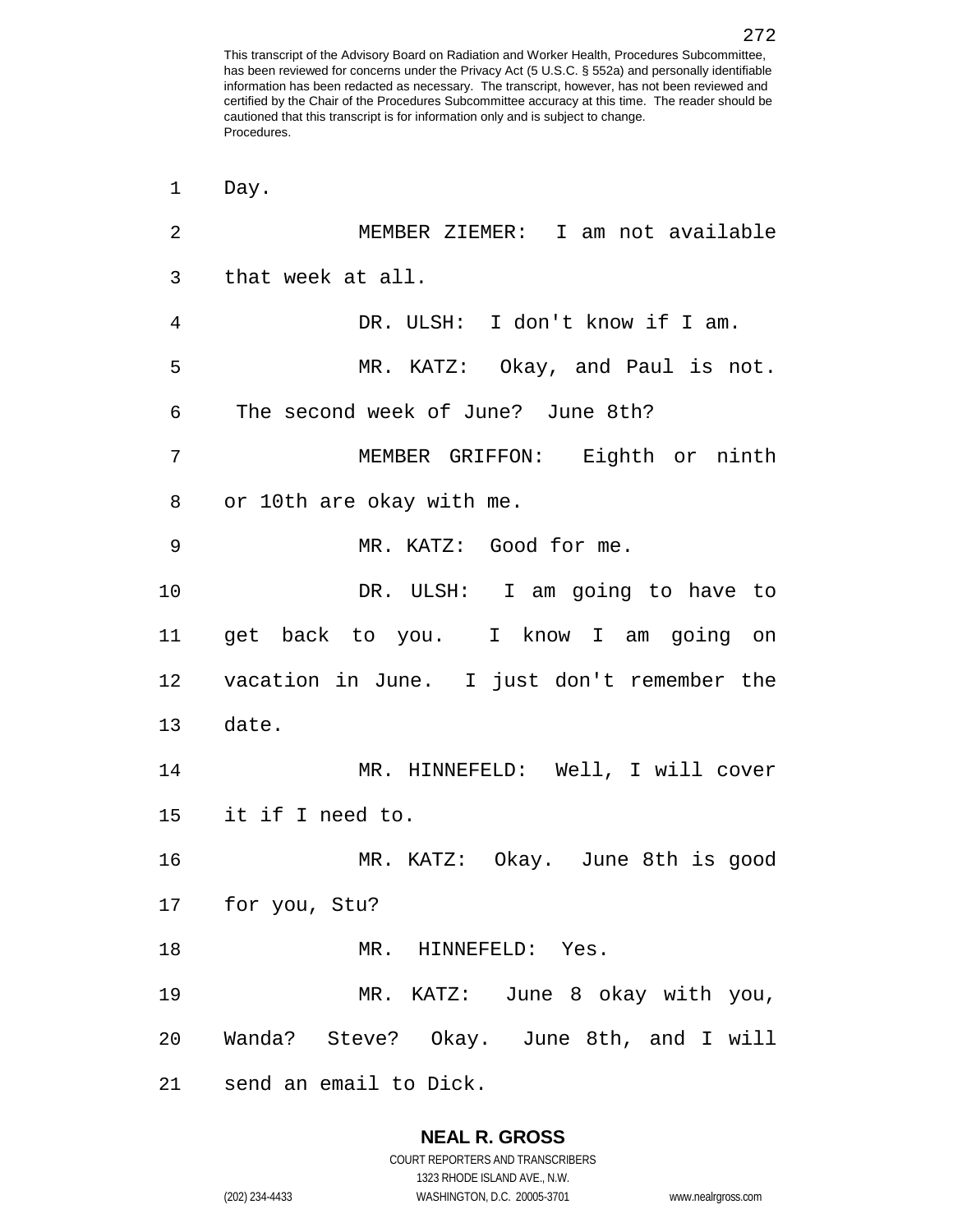| 1              | MEMBER GRIFFON: Well, that was                |
|----------------|-----------------------------------------------|
| $\overline{a}$ | the longest agenda item.                      |
| 3              | CHAIR MUNN: Not really.                       |
| 4              | MR. KATZ: It would have been even             |
| 5              | longer if we had done this by email.          |
| 6              | CHAIR MUNN: All right, June 8th,              |
| 7              | Procedures in Cincinnati, and the great       |
| 8              | letdown after the Niagara Falls meeting. All  |
| 9              | of these outstanding items can magically be   |
| 10             | addressed.                                    |
| 11             | Is there anything else for the                |
| 12             | good of the order? If not, thank you all very |
| 13             | much for hanging in there with us. We will    |
| 14             | look forward to hearing your dulcet tones or  |
| 15             | seeing your smiling face on Tuesday, June the |
| 16             | 8th at 9:30.                                  |
| 17             | This meeting is adjourned.                    |
| 18             | MR. KATZ: Thanks, everyone on the             |
| 19             | line. Take care.                              |
| 20             | (Whereupon, the foregoing matter              |
| 21             | went off the record at 3:49 p.m.)             |